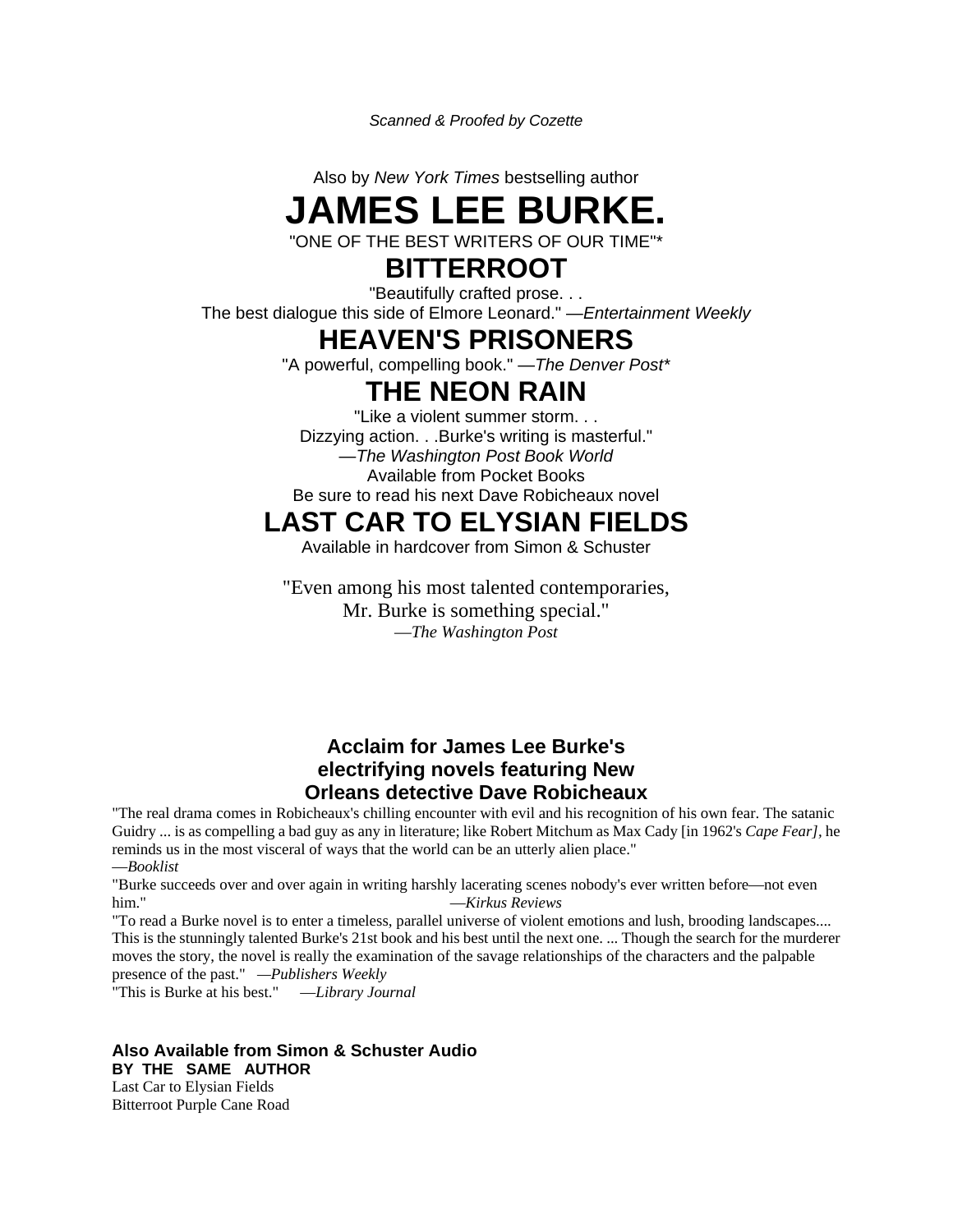Heartwood Lay Down My Sword and Shield Sunset Limited Half of Paradise Cimarron Rose Cadillac Jukebox Heaven's Prisoners Burning Angel The Lost Get-Back Boogie The Convict Dixie City Jam In the Electric Mist with Confederate Dead A Stained White Radiance The Neon Rain A Morning for Flamingos Black Cherry Blues To the Bright and Shining Sun Two for Texas

# **Jolie Blon's Bounce A NOVEL**

# **JAMES LEE BURKE**

#### POCKET STAR BOOKS

New York London Toronto Sydney Singapore

The sale of this book without its cover is unauthorized. If you purchased this book without a cover, you should be aware that it was reported to the publisher as "unsold and destroyed." Neither the author nor the publisher has received payment for the sale of this "stripped book." This book is a work of fiction. Names, characters, places and incidents are products of the author's imagination or are used fictitiously. Any resemblance to actual events or locales or persons, living or dead, is entirely coincidental.

A Pocket Star Book published by

POCKET BOOKS, a division of Simon & Schuster, Inc.

1230 Avenue of the Americas, New York, NY 10020

Copyright © 2002 by James Lee Burke

Originally published in hardcover in 2002 by Simon & Schuster, Inc.

All rights reserved, including the right to reproduce this book or portions thereof in any form whatsoever. For information address Simon & Schuster, Inc. 1230 Avenue of the Americas, New York, NY 10020

ISBN: 0-7434-1144-7

First Pocket Books printing October 2003

10 987654321

POCKET STAR BOOKS and colophon are registered trademarks of Simon & Schuster, Inc.

Cover design and illustration by Carlos Beltran Manufactured in the United States of America

For information regarding special discounts for bulk purchases, please contact Simon & Schuster Special Sales at 1-800-456-6798 or business@simonandschuster.com

#### **ACKNOWLEDGMENTS**

Many people are involved in the career of an author, just as many are involved in the editing and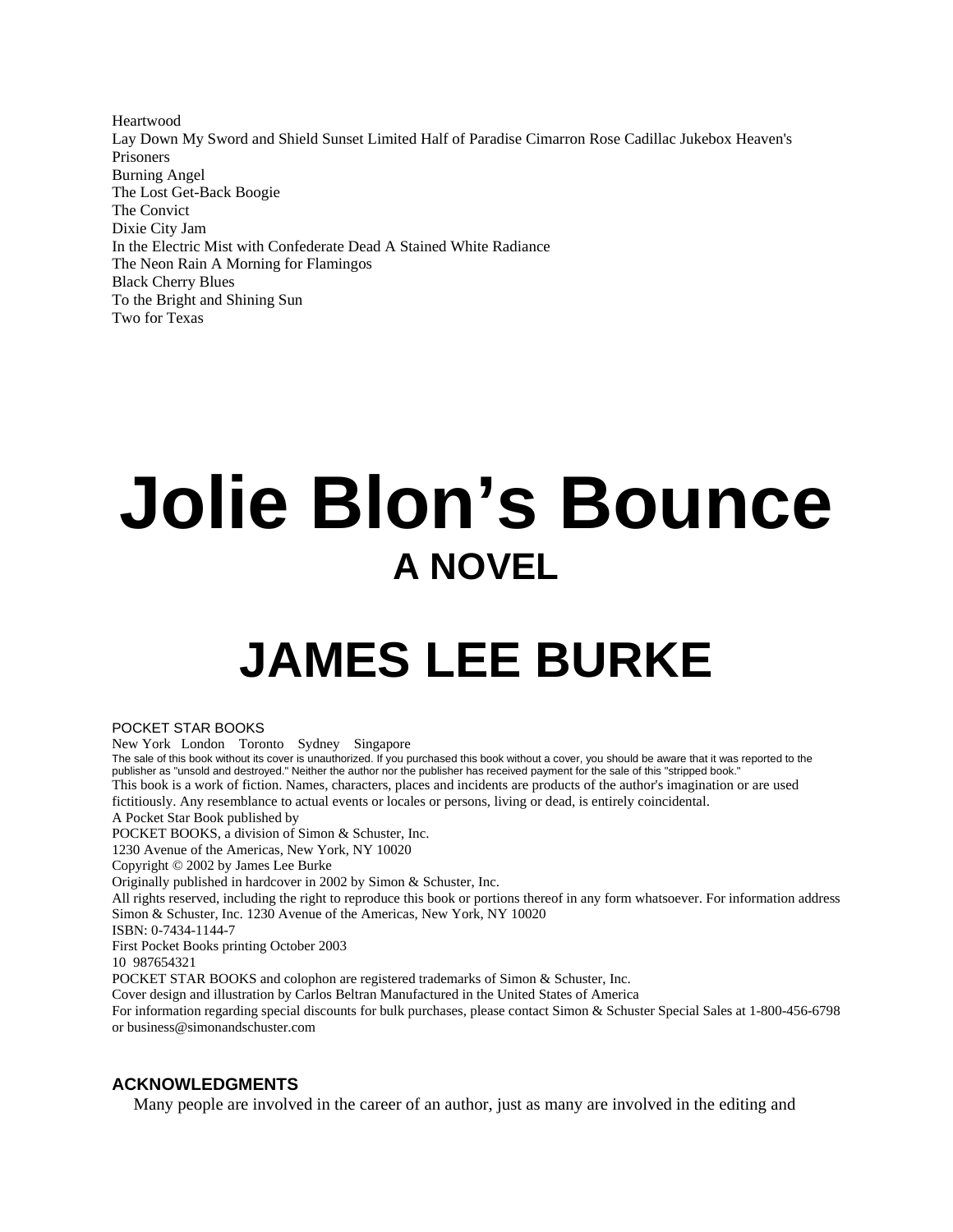production of a book, but very few of their names appear on the book jacket. Hence, I would like to give thanks to some of the people who have been so helpful to me and supportive of my work over the last forty years:

 My original agent, the late Kurt Hellmer; my first editor, Joyce Hartman, at Houghton Mifflin; Bruce Carrick at Scribner; Martha Lacy Hall, Les Phillabaum, John Easterly, and the late Michael Pinkston at Louisiana State University Press; Rob Cowley at Holt; Roger Donald and Bill Phillips at Little, Brown; Robert Mecoy at Avon; Robert Miller and Brian Defiore at Hyperion; Shawn Coyne at Doubleday; George Lucas at Pocket Books; Carolyn Reidy, Chuck Adams, Michael Korda, and David Rosenthal at Simon & Schuster; and Susan Lamb and Jane Wood at Orion in Great Britain.

 I would also like to thank my agents, Philip Spitzer and Joel Gotler, for their many years of commitment to my work, and Patricia Mulcahy, who has edited my work and been a family friend for thirteen years.

 Once again, I would like to express my gratitude to my family: my wife, Pearl, and our four children, Jim Jr., Andree, Pamala, and Alafair.

Finally, in the words of Dave Robicheaux, may God bless reference librarians everywhere.

*For Rick and Carole DeMarinis and Paul and Elizabeth Zarzysk*

## **JOLIE BLON'S BOUNCE**

### **CHAPTER 1**

Growing up during the 1940s in New Iberia, down on the Gulf Coast, I never doubted how the world worked. At dawn the antebellum homes along East Main loomed out of the mists, their columned porches and garden walkways and second-story verandas soaked with dew, the chimneys and slate roofs softly molded by the canopy of live oaks that arched over the entire street.

 The stacks of sunken U.S. Navy ships lay sideways in Pearl Harbor and service stars hung inside front windows all over New Iberia. But on East Main, in the false dawn, the air was heavy with the smell of night-blooming flowers and lichen on damp stone and the fecund odor of Bayou Teche, and even though a gold service star may have hung in a window of a grand mansion, indicating the death of a serviceman in the family, the year could have been mistaken for 1861 rather than

Even when the sun broke above the horizon and the ice wagons and the milk delivery came down the street on iron-rimmed wheels and the Negro help began reporting for work at their employers' back doors, the light was never harsh, never superheated or smelling of tar roads and dust as it was in other neighborhoods. Instead it filtered through Spanish moss and bamboo and philodendron that dripped with beads of moisture as big as marbles, so that even in the midst of summer the morning came to those who lived here with a blue softness that daily told them the earth was a grand place, its design vouchsafed in heaven and not to be questioned.

 Down the street was the old Frederic Hotel, a lovely pink building with marble columns and potted palms inside, a ballroom, an elevator that looked like a brass birdcage, and a saloon with wood-bladed fans and an elevated, scrolled-iron shoeshine chair and a long, hand- ' carved mahogany bar. Amid the palm fronds and the blue and gray swirls of color in the marble columns were the slot and racehorse machines,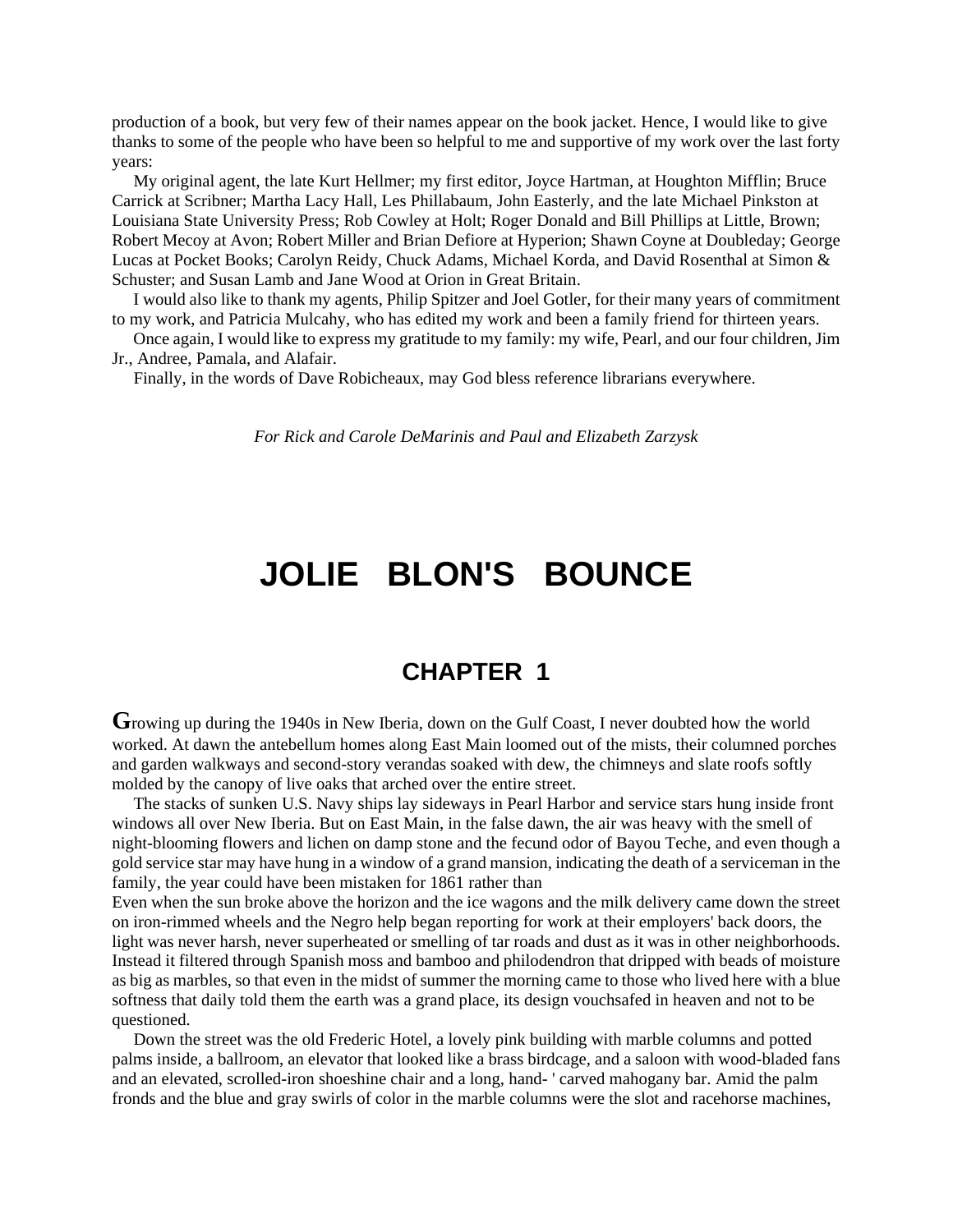ringing with light, their dull pewterlike coin trays offering silent promise to the glad at heart.

 Farther down Main were Hopkins and Railroad Avenues, like ancillary conduits into part of the town's history and geography that people did not talk about publicly. When I went to the icehouse on Saturday afternoons with my father, I would look furtively down Railroad at the rows of paintless cribs on each side of the train tracks and at the blowsy women who sat on the stoops, hung over, their knees apart under their loose cotton dresses, perhaps dipping beer out of a bucket two Negro boys carried on a broom handle from Hattie Fontenot's bar.

 I came to learn early on that no venal or meretricious enterprise existed without a community's consent. I thought I understood the nature of evil. I learned at age twelve I did not.

**M**y half brother, who was fifteen months younger than I, was named Jimmie Robicheaux. His mother was a prostitute in Abbeville, but he and I were raised together, largely by our father, known as Big Aldous, who was a trapper and commercial fisherman and offshore derrick man. As children Jimmie and I were inseparable. On summer evenings we used to go to the lighted ball games at City Park and slip into the serving lines at barbecues and crab boils at the open-air pavilions. Our larceny was of an innocent kind, I suppose, and we were quite proud of ourselves when we thought we had outsmarted the adult world.

 On a hot August night, with lightning rippling through the thunderheads over the Gulf of Mexico, Jimmie and I were walking through a cluster of oak trees on the edge of the park when we saw an old Ford automobile with two couples inside, one in the front seat, one in the back. We heard a woman moan, then her voice mount in volume and intensity. We stared openmouthed as we saw the woman's top half arch backward, her naked breasts lit by the glow from a picnic pavilion, her mouth wide with orgasm.

We started to change direction, but the woman was laughing now, her face sweaty and bright at the open window.

 "Hey, boy, you know what we been doin'? It make my pussy feel so good. Hey, come here, you. We been fuckin', boy," she said.

 It should have been over, a bad encounter with white trash, probably drunk, caught in barnyard copulation. But the real moment was just beginning. The man behind the steering wheel lit a cigarette, his face flaring like paste in the flame, then stepped out on the gravel. There were tattoos, like dark blue smears, inside his forearms. He used two fingers to lift the blade out of a pocketknife.

"You like to look t'rew people's windows?" he asked.

"No, sir," I said.

"They're just kids, Legion," the woman in back said, putting on her shirt.

"Maybe that's what they gonna always be," the man said.

 I had thought his words were intended simply to frighten us. But I could see his face clearly now, the hair combed back like black pitch, the narrow white face with vertical lines in it, the eyes that could look upon a child as the source of his rage against the universe.

 Then Jimmie and I were running in the darkness, our hearts pounding, forever changed by the knowledge that the world contains pockets of evil that are as dark as the inside of a leather bag.

 Because my father was out of town, we ran all the way to the icehouse on Railroad Avenue, behind which was the lit and neatly tended house of Ciro Shanahan, the only man my father ever spoke of with total admiration and trust.

 Later in life I would learn why my father had such great respect for his friend. Ciro Shanahan was one of those rare individuals who would suffer in silence and let the world do him severe injury in order to protect those whom he loved.

**O**n a spring night in 1931, Ciro and my father cut their boat engines south of Point Au Fer and stared at the black-green outline of the Louisiana coast in the moonlight. The waves were capping, the wind blowing hard, puffing and snapping the tarp that was stretched over the cases of Mexican whiskey and Cuban rum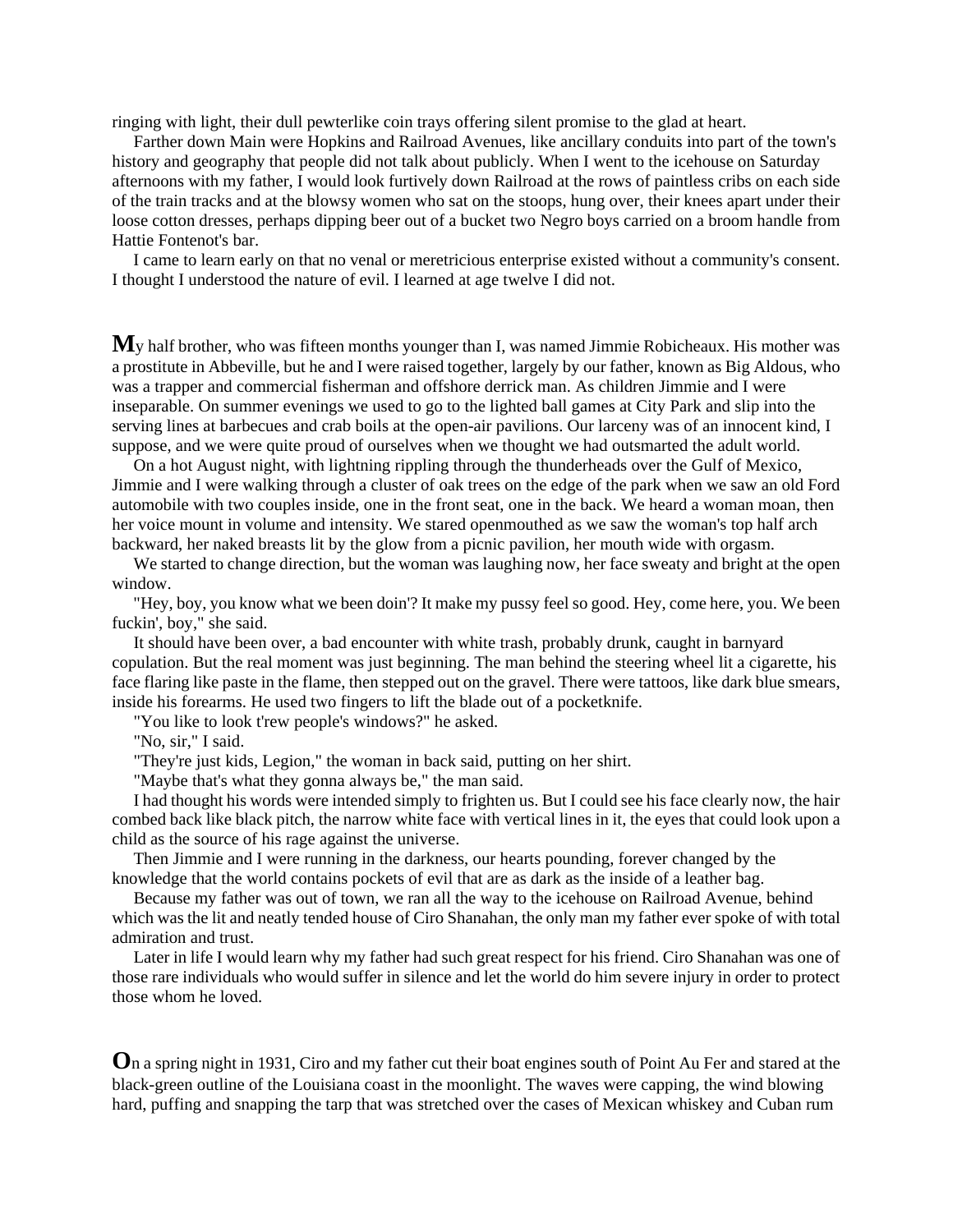that my father and Ciro had off-loaded from a trawler ten miles out. My father looked through his field glasses and watched two searchlights sweeping the tops of the waves to the south. Then he rested the glasses on top of the small pilothouse that was built out of raw pine on the stern of the boat and wiped the salt spray off his face with his sleeve and studied the coastline. The running lights of three vessels pitched in the swells between himself and the safety of the shore.

"Moon's up. I done tole you, bad night to do it," he said.

"We done it before. We still here, ain't we?" Ciro said.

"Them boats off the bow? That's state men, Ciro," my father said.

"We don't know that," Ciro said.

 "We can go east. Hide the load at Grand Chenier and come back for it later. You listen, you. Don't nobody make a living in jail," my father said.

 Ciro was short, built like a dockworker, with red hair and green eyes and a small, down-hooked Irish mouth. He wore a canvas coat and a fedora that was tied onto his head with a scarf. It was unseasonably cold and his face was windbumed and knotted with thought inside his scarf.

 "The man got his trucks up there, Aldous. I promised we was coming in tonight. Ain't right to leave them people waiting," he said.

"Sitting in an empty truck ain't gonna put nobody in Angola," my father said.

Ciro's eyes drifted off from my father's and looked out at the southern horizon.

"It don't matter now. Here come the Coast Guard. Hang on," he said.

 The boat Ciro and my father owned together was long and narrow, like a World War I torpedo vessel, and had been built to service offshore drilling rigs, with no wasted space on board. The pilothouse sat like a matchbox on the stern, and even when the deck was stacked with drill pipe the big Chrysler engines could power through twelve-foot seas. When Ciro pushed the throttle forward, the screws scoured a trough across the swell and the bow arched out of the water and burst a wave into a horsetail spray across the moon.

 But the searchlights on the Coast Guard cutter were unrelenting. They dissected my father's boat, burned red circles into his eyes, turned the waves a sandy green and robbed them of all their mystery, illuminating the bait fish and stingrays that toppled out of the crests. The boat's hull pounded across the water, the liquor bottles shaking violently under the tarp, the searchlights spearing through the pilothouse windows far out into the darkness. All the while the moored boats that lay between my father and the safety of the coastline waited, their cabin windows glowing now, their engines silent.

My father leaned close to Ciro's ear. "You going right into them agents," he said.

"Mr. Julian taken care of them people," Ciro said.

"Mr. Julian taken care of Mr. Julian," my father said.

"I don't want to hear it, Aldous."

 Suddenly the boats of the state liquor agents came to life, lurching out over the waves, their own searchlights now vectoring Ciro and my father. Ciro swung the wheel hard to starboard, veering around a sandbar, moving over shallow water, the bow hammering against the outgoing tide.

 Up ahead was the mouth of the Atchafalaya River. My father watched the coastline draw nearer, the moss straightening on the dead cypress trunks, the flooded willows and gum trees and sawgrass denting and swaying in the wind. The tarp on the cases of whiskey and rum tore loose and flapped back against the pilothouse, blocking any view out the front window. My father cut the other ropes on the tarp and peeled it off the stacked cases of liquor and heaved it over the gunnel. When he looked at the shore again, he saw a series of sandbars ridging out of the bay like the backs of misplaced whales.

"Oh, Ciro, what you gone and did?" he said.

 The boat rocketed between two sandbars, just as someone began firing an automatic weapon in short bursts from one of the state boats. Whiskey and rum and broken glass fountained in the air, then a tracer round landed on the deck like a phosphorous match and a huge handkerchief of flame enveloped the pilothouse.

 But Ciro never cut the throttle, never considered giving up. The glass in the windows blackened and snapped in half; blue and yellow and red fire streamed off the deck into the water.

"Head into them leafs!" my father yelled, and pointed at a cove whose surface was layered with dead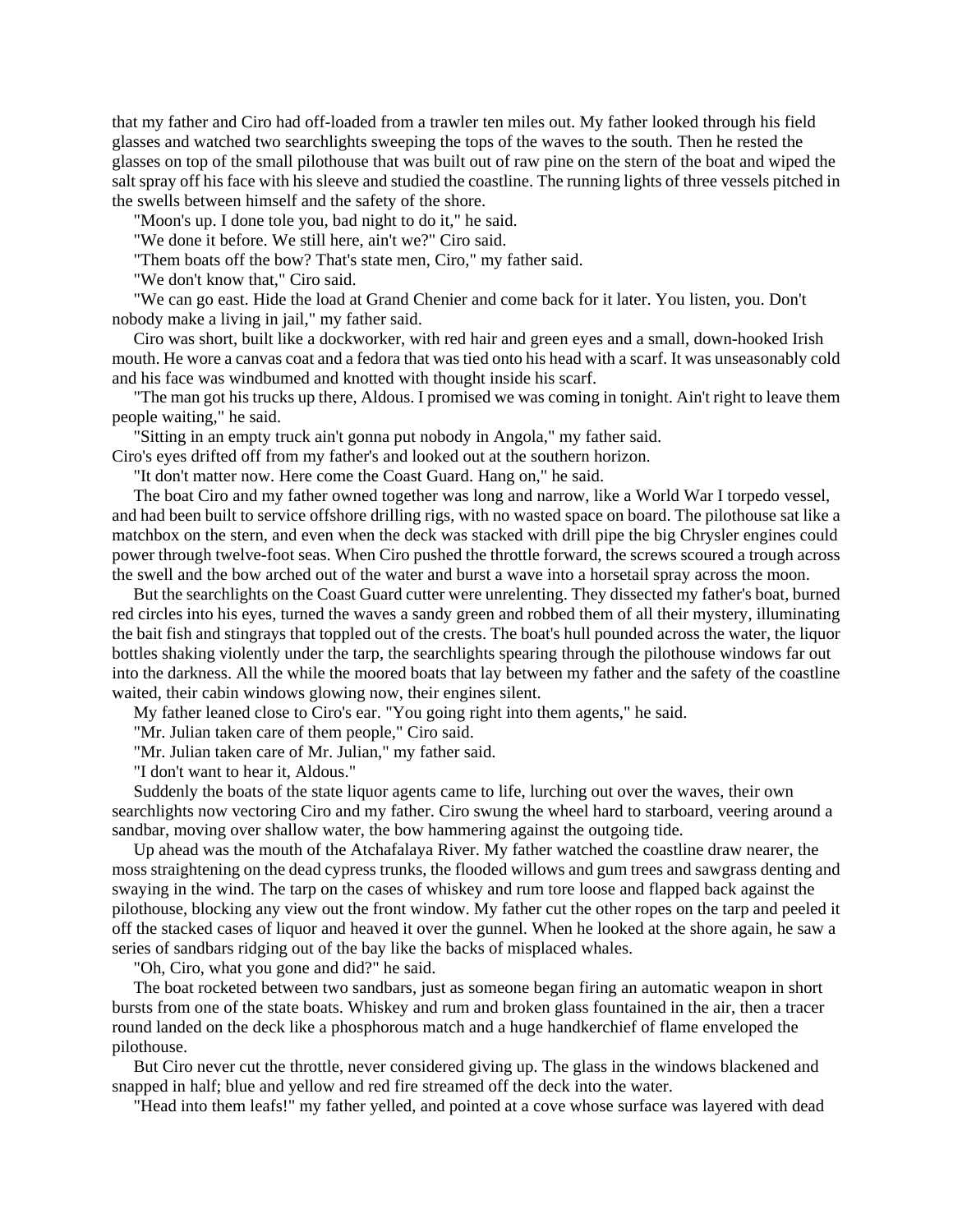leaves.

 The boat's bow crashed into the trees, setting the canopy aflame. Then my father and Ciro were overboard, splashing through the swamp, their bodies marbled with firelight.

 They ran and trudged and stumbled for two miles through chest-deep water, sloughs, air vines, and sand bogs that were black with insects feeding off cows or wild animals that had suffocated or starved in them.

 Three hours later the two of them sat on a dry levee and watched the light go out of the sky and the moon fade into a thin white wafer. Ciro's left ankle was the size of a cantaloupe.

"I'm gonna get my car. Then we ain't touching the liquor bidness again," my father said.

"We ain't got a boat to *touch* it wit'," Ciro said.

"T'ank you "for telling me that. The next time I work for Mr. Julian LaSalle, go buy a gun and shoot me."

"He paid my daughter's hospital bills. You too hard on people, Aldous," Ciro said.

"He gonna pay for our boat?"

 My father walked five miles to the grove of swamp maples where he had parked his automobile. When he returned to pick Ciro up, the sky was blue, the wild-flowers blooming along the levee, the air bright with the smell of salt. He came around a stand of willows and stared through the windshield at the scene he had blundered into.

 Three men in fedora hats and ill-fitting suits, two of them carrying Browning automatic rifles, were escorting Ciro in wrist manacles to the back of a caged wagon, one with iron plates in the floor. The wagon was hooked to the back of a state truck and two Negroes who worked for Julian LaSalle were already sitting inside it.

 My father shoved his transmission in reverse and backed all the way down the levee until he hit a board road that led through the swamp. As he splashed through the flooded dips in the road and mud splattered over his windshield, he tried not to think of Ciro limping in manacles toward the jail wagon. He hit a deer, a doe, and saw her carom off the fender into a tree, her body broken. But my father did not slow down until he was in Morgan City, where he entered the back of a Negro cafe and bought a glass of whiskey that he drank with both hands.

 Then he put his big head down on his arms and fell asleep and dreamed of birds trapped inside the foliage of burning trees.

## **CHAPTER 2**

**C**ops, street reporters, and hard-core caseworkers usually hang around with their own kind and form few intimate friendships with people outside their own vocation. They are not reclusive or elitist or self-anointed. They simply do not share the truth of their experience with outsiders. If they did, they would probably be shunned.

 In one of the Feliciana parishes, I knew a black man who had been a sergeant in Lt. William Calley's platoon at My Lai. He had stood above the ditch at My Lai and machine-gunned children and women and old men while they begged for their lives. Years later the sergeant's son died of a drug overdose in his front yard. The sergeant believed his son's death was payback for the ditch at My Lai. He covered the walls of his home with pictures and news articles that detailed the atrocity he had participated in and relived his deeds at My Lai twenty-four hours a day.

 But the politicians who sent my friend the sergeant into that Third World village would never have to carry his burden, nor would any civil or military authority ever hold them accountable.

 That's the way it is. The right people seldom *go down.* Closure is a word that does not work well with the victims of violent crime. If you're a cop and you're lucky, you won't let your point of view put you in late-hour bars.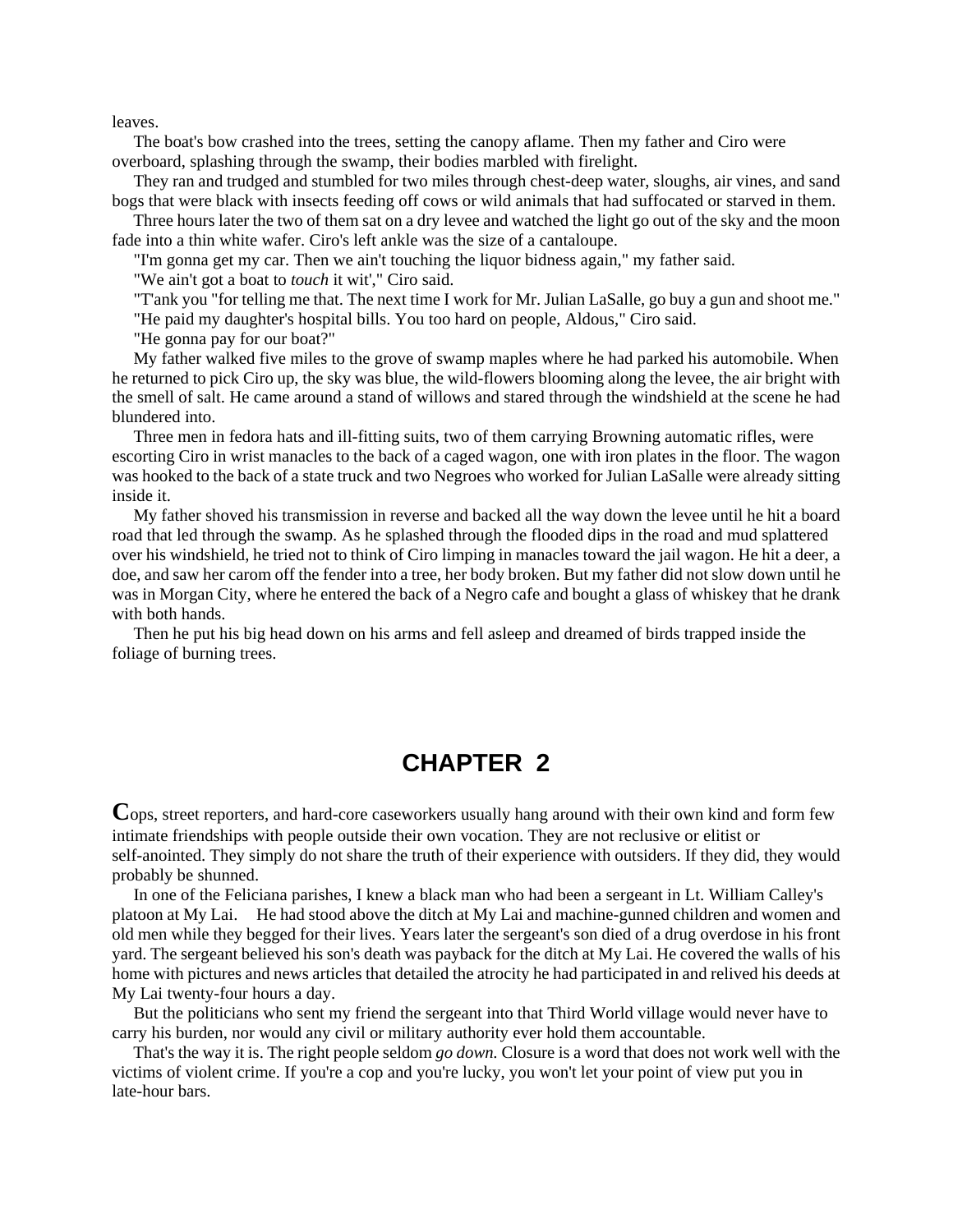On a spring Saturday afternoon last year, I answered the phone on my desk at the Iberia Parish Sheriffs Department and knew I had just caught one of those cases that would never have an adequate resolution, that would involve a perfectly innocent, decent family whose injury would never heal.

 The father was a cane farmer, the mother a nurse at Iberia General. Their sixteen-year-old daughter was an honor student at the local Catholic high school. That morning she had gone for a ride across a fallow cane field on a four-wheeler with her boyfriend. A black man who had been sitting on his back porch nearby said the four-wheeler had scoured a rooster tail of brown dust out of the field and disappeared in a grove of gum trees, then had rumbled across a wooden bridge into another field, one that was filled with new cane. A low-roofed gray gas-guzzler was parked by the coulee with three people inside. The black man said the driver tossed a beer can out the window and started up his automobile and drove in the same direction as the four-wheeler.

 My partner was Helen Soileau. She had begun her career as a meter maid at NOPD, then had worked as a patrolwoman in the Garden District before she returned to her hometown and began her career over again. She had a masculine physique and was martial and often abrasive in her manner, but outside of Clete Purcel, my old Homicide partner at NOPD, she was the best police officer I had ever known.

 Helen drove the cruiser past the grove of gum trees and crossed the bridge over the coulee and followed a dirt track through blades of cane that were pale green with the spring drought and whispering drily in the wind. Up ahead was a second grove of gum trees, one that was wrapped with yellow crime scene tape.

"You know the family?" Helen asked.

"A little bit," I replied.

"They have any other kids?"

"No," I said.

"Too bad. Do they know yet?"

"They're in Lafayette today. The sheriff hasn't been able to reach them," I said.

 She turned and looked at me. Her face was lumpy, her blond hair thick on her shoulders. She chewed her gum methodically, a question in her eyes.

"We have to inform them?" she said.

"It looks like it," I replied.

"On this kind, I'd like to have the perp there and let the family put one in his ear."

"Bad thoughts, Helen."

"I'll feel as guilty about it as I can," she said.

 Two deputies and the black man who had called in the "shots fired" and the teenage boy who had been the driver of the four-wheeler were waiting for us outside the crime scene tape that was wound around the grove of gum trees. The boy was sitting on the ground, in an unplanned lotus position, staring dejectedly into space.

Through the back window of the cruiser I saw an ambulance crossing the wooden bridge over the coulee.

 Helen parked the cruiser and we walked into the lee of the trees. The sun was low in the west, pink from the dust drifting across the sky. I could smell a salty stench, like a dead animal, in the coulee.

"Where is she?" I asked a deputy.

 He took a cigarette out of his mouth and stepped on it. "The other side of the blackberry bushes," he said. "Pick up the butt, please, and don't light another one," I said.

 Helen and I stooped under the yellow tape and walked to the center of the grove. A gray cloud of insects swarmed above a broken depression in the weeds. Helen looked down at the body and blew out her breath.

 "Two wounds. One in the chest, the other in the side. Probably a shotgun," she said. Her eyes automatically began to search the ground for an ejected shell.

 I squatted down next to the body. The girl's wrists had been pulled over her head and tied with a child's jump rope around the base of a tree trunk. Her skin was gray from massive loss of blood. Her eyes were still open and seemed to be focused on a solitary wildflower three feet away. A pair of panties hung around one of her ankles.

 I stood up and felt my knees pop. For just a moment the trees in the clearing seemed to go in and out of focus.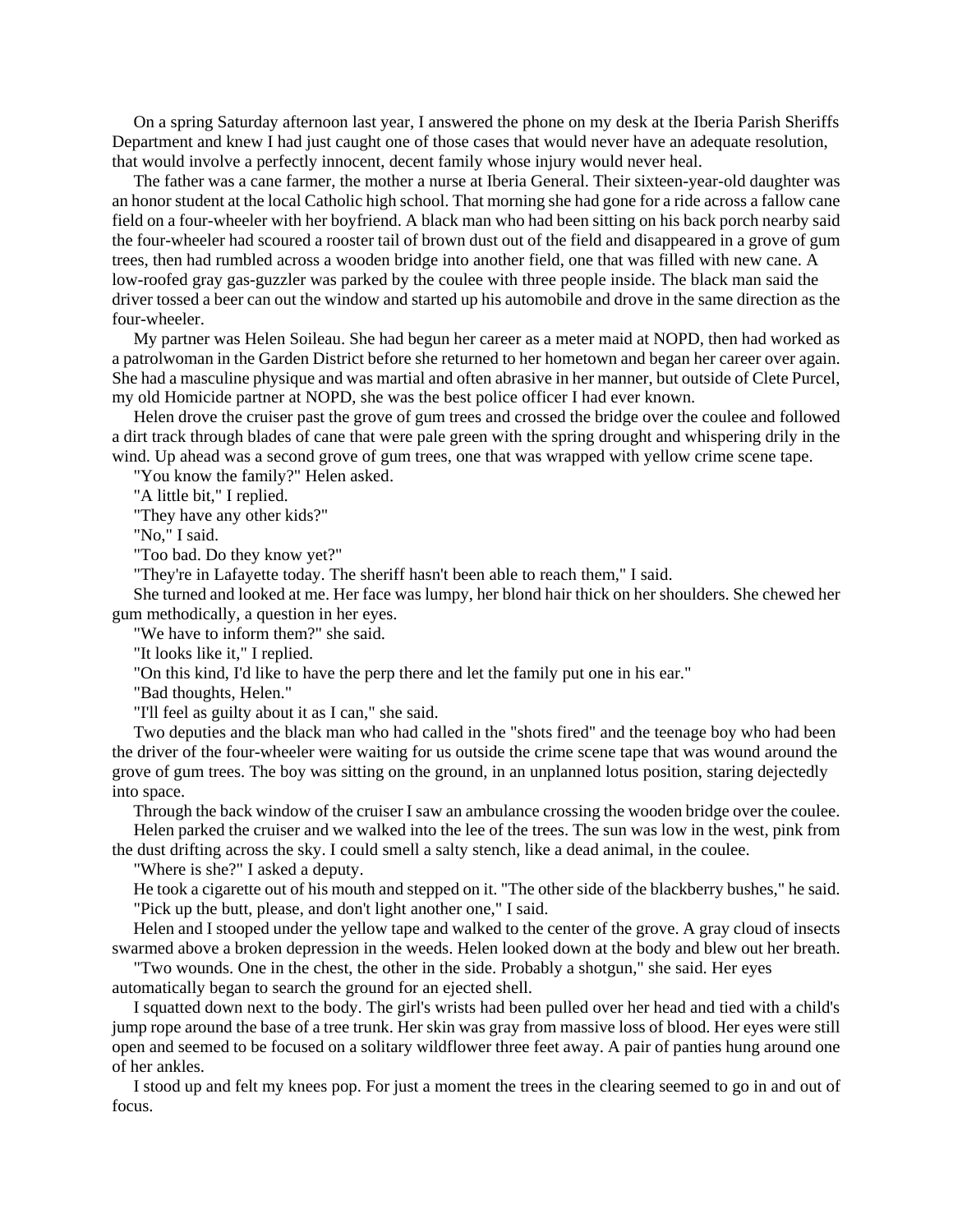"You all right?" Helen asked.

"They put one of her socks in her mouth," I said.

Helen's eyes moved over my face. "Let's talk to the boy," she said.

 His skin was filmed with dust and lines of sweat had run out of his hair and dried on his face. His T-shirt was grimed with dirt and looked as though it had been tied in knots before he had put it on. When he looked up at us, his eyes were heated with resentment.

"There were two black guys?" I said.

"Yes. I mean yes, sir," he replied.

"Only two?"

"That's all I saw."

"You say they had ski masks on? One of them wore gloves?"

"That's what I said," he replied.

Even in the shade it was hot. I blotted the sweat off my forehead with my sleeve.

"They tied you up?" I said.

"Yes," he replied.

"With your T-shirt?" I asked.

"Yes, sir."

 I squatted down next to him and gave the deputies a deliberate look. They walked to their cruiser with the black man and got inside and left the doors open to catch the breeze.

 "Let's see if I understand," I said to the boy. "They tied you up with your shirt and belt and left you in the coulee and took Amanda into the trees? Guys in ski masks, like knitted ones?"

"That's what happened," he replied.

"You couldn't get loose?"

"No. It was real tight."

"I have a problem with what you're telling me. It doesn't flush, partner," I said.

"Flush?"

"T-shirts aren't handcuffs," I said.

His eyes became moist. He laced his fingers in his hair.

"You were pretty scared?" I said.

"I guess. Yes, sir," he replied.

 "I'd be scared, too. There's nothing wrong in that," I said. I patted him on the shoulder and stood up. "You gonna catch those damned niggers or not?" he asked.

 I joined Helen by our cruiser. The sun was low on the horizon now, bloodred above a distant line of trees. Helen had just gotten off the radio.

"How do you read the kid?" she asked.

"Hard to say. He's not his own best advocate."

"The girl's parents just got back from Lafayette. This one's a pile of shit, bwana," she said.

**T**he family home was a one-story, wood-frame white building that stood between the state road and a cane field in back. A water oak that was bare of leaves in winter shaded one side of the house during the hot months. The numbered rural mailbox on the road and a carport built on the side of the house, like an afterthought, were the only means we could use to distinguish the house from any other on the same road.

 The blinds were drawn inside the house. Plastic holy-water receptacles were tacked on the doorjambs and a church calendar and a hand-stitched Serenity Prayer hung on the living room walls. The father was Quentin Boudreau, a sunburned, sandy-haired man who wore wire-rim glasses and a plain blue tie and a starched white shirt that must have felt like an iron prison on his body. His eyes seemed to have no emotion, no focus in them, as though he were experiencing thoughts he had not yet allowed himself to feel.

 He held his wife's hand on his knee. She was a small, dark-haired Cajun woman whose face was devastated. Neither she nor her husband spoke or attempted to ask a question while Helen and I explained,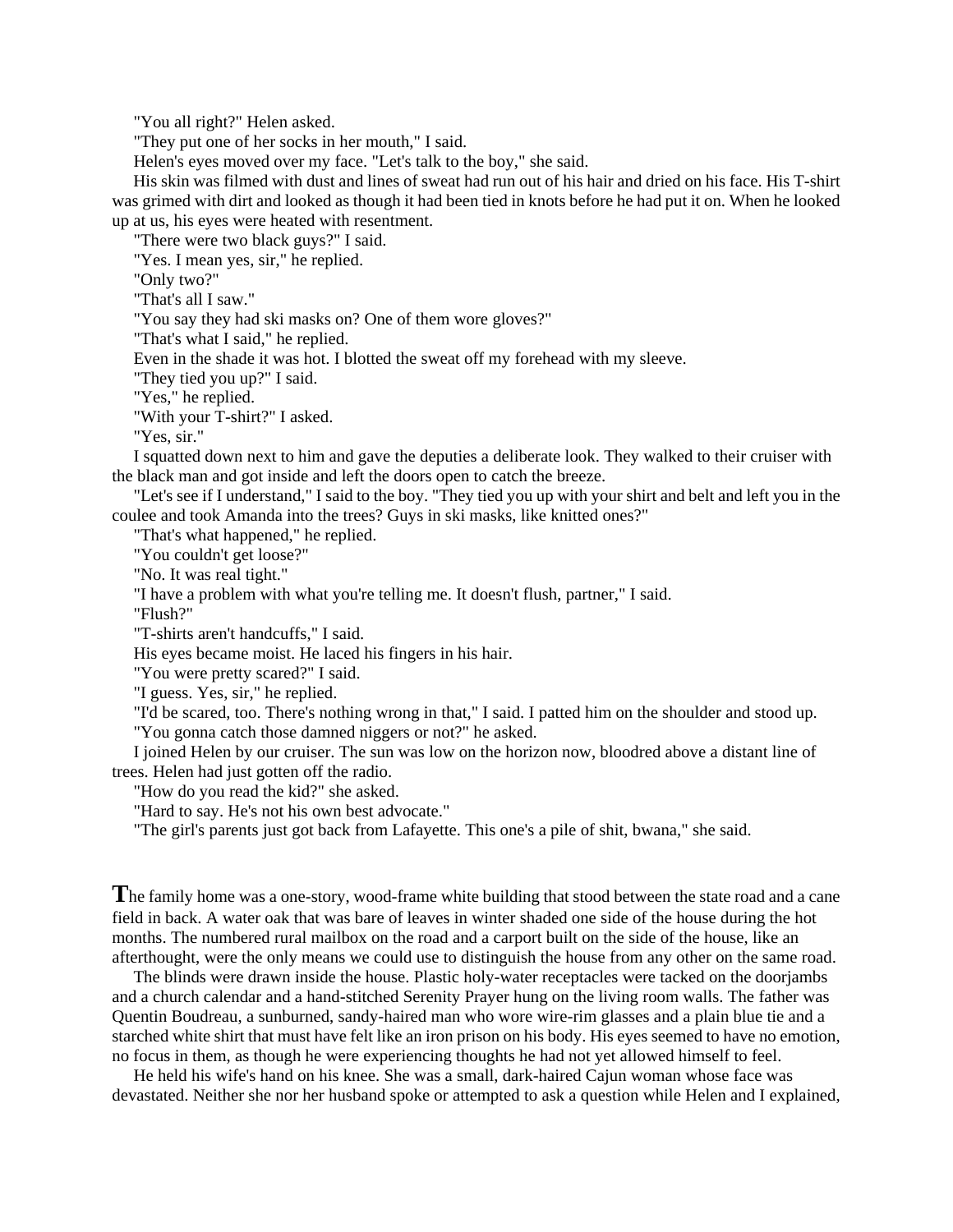as euphemistically as we could, what had happened to their daughter. I wanted them to be angry with us, to hurl insults, to make racial remarks, to do anything that would relieve me of the feelings I had when I looked into their faces.

 But they didn't. They were humble and undemanding and probably, at the moment, incapable of hearing everything that was being said to them.

 I put my business card on the coffee table and stood up to go. "We're sorry for what's happened to your family," I said.

 The woman's hands were folded in her lap now. She looked at them, then lifted her eyes to mine. "Amanda was raped?" she said.

"That's a conclusion that has to come from the coroner. But, yes, I think she was," I said.

"Did they use condoms?" she asked.

"We didn't find any," I replied.

"Then you'll have their DNA," she said. Her eyes were black and hard now and fixed on mine.

 Helen and I let ourselves out and crossed the yard to the cruiser. The wind, even full of dust, seemed cool after the long hot day and smelled of salt off the Gulf. Then I heard Mr. Boudreau behind me. He was a heavy man and he walked as though he had gout in one foot. A wing on his shirt collar was bent at an upward angle, like a spear point touching his throat.

"What kind of weapon did they use?" he asked.

"A shotgun," I said.

His eyes bunked behind his glasses. "Did they shoot my little girl in the face?" he asked.

"No, sir," I replied.

 " 'Cause those sons of bitches just better not have hurt her face," he said, and began to weep in his front yard.

**B**y the next morning the fingerprints lifted from the beer can thrown out of the automobile window at the crime scene gave us the name of Tee Bobby Hulin, a twenty-five-year-old black hustler and full-time smartass whose diminutive size saved him on many occasions from being bodily torn apart. His case file was four inches thick and included arrests for shoplifting at age nine, auto theft at thirteen, dealing reefer in the halls of his high school, and driving off from the back of the local Wal-Mart with a truckload of toilet paper.

 For years Tee Bobby had skated on the edge of the system, shining people on, getting by on rebop and charm and convincing others he was more trickster than miscreant. Also, Tee Bobby possessed another, more serious gift, one he seemed totally undeserving of, as though the finger of God had pointed at him arbitrarily one day and bestowed on him a musical talent that was like none since the sad, lyrical beauty in the recordings of Guitar Slim.

 When Helen and I walked up to Tee Bobby's gas-guzzler that evening at a drive-in restaurant not far from City Park, his accordion was propped up in the backseat, its surfaces like ivory and the speckled insides of a pomegranate.

"Hey, Dave, what it is?" he said.

"Don't call your betters by their first name," Helen said.

"I gots you, Miss Helen. I ain't done nothing wrong, huh?" he said, his eyebrows climbing.

"You tell us," I said.

 He feigned a serious concentration. "Nope. I'm a blank. Y'all want part of my crab burger?" he said. His skin had the dull gold hue of worn saddle leather, his eyes blue-green, his hair lightly oiled and curly and cut short and boxed behind the neck. He continued to look at us with an idiot's grin on his mouth.

"Put your car keys under the seat and get in the cruiser," Helen said.

"This don't sound too good. I think I better call my lawyer," he said.

 "I didn't say you were under arrest. We'd just like a little information from you. Is that a problem?" Helen said.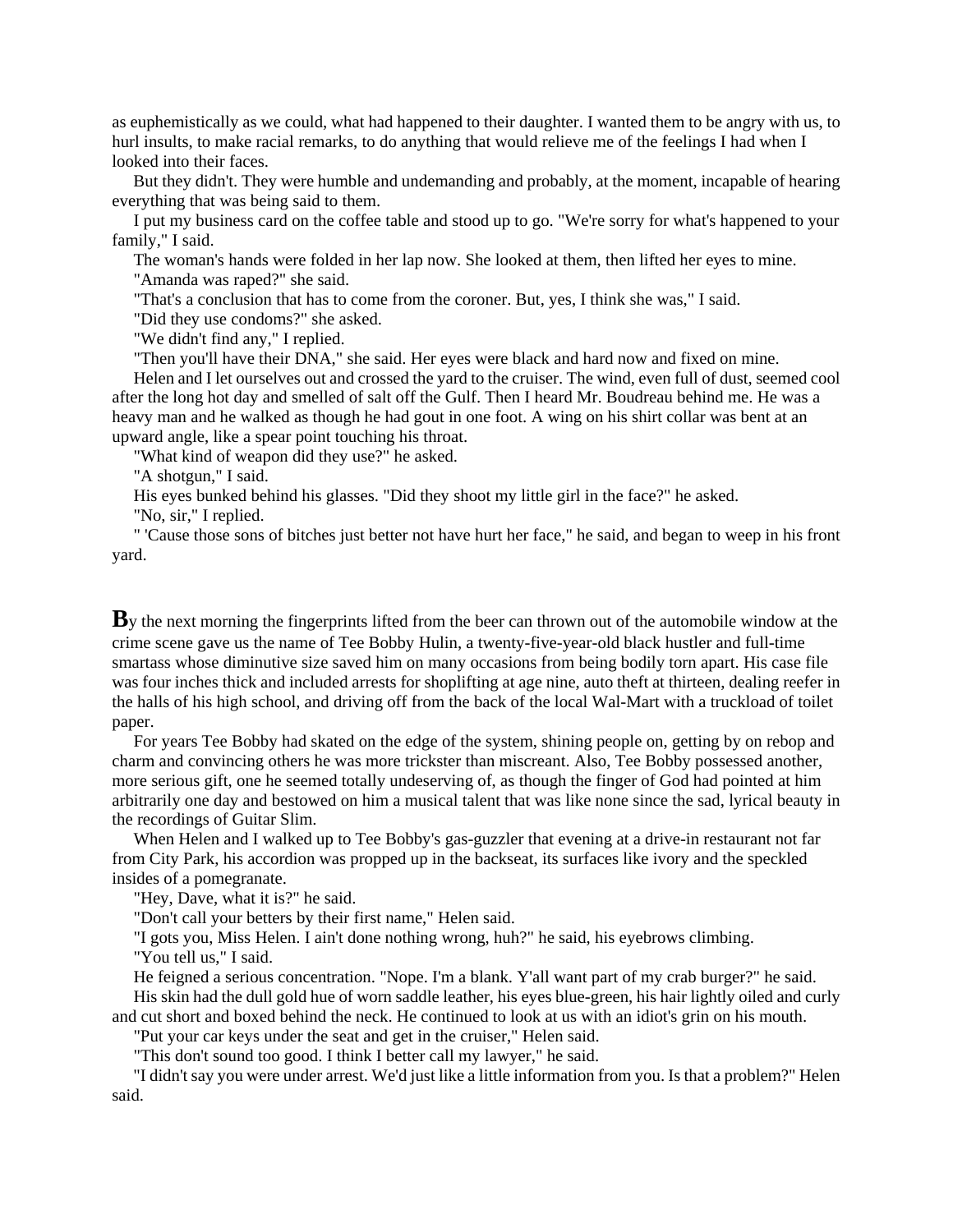"I gots it again. White folks is just axing for hep. Don't need to read no Miranda rights to nobody. Sho' now, I wants to hep out the po-lice," he said.

"You're a walking charm school, Tee Bobby," Helen said.

 Twenty minutes later Tee Bobby sat alone in an interview room at the Iberia Parish Sheriff's Department while Helen and I talked in my office. Outside, the sky was ribbed with maroon strips of cloud and the train crossing guards were lowered on the railway tracks and a freight was wobbling down the rails between clumps of trees and shacks where black people lived.

"What's your feeling?" I asked.

"I have a hard time making this clown for a shotgun murder," she said.

"He was there."

"This case has a smell to it, Streak. Amanda's boyfriend just doesn't ring right," she said.

"Neither does Tee Bobby. He's too disconnected about it."

"Give me a minute before you come in," she said.

 She went into the interview room and left the door slightly ajar so I could hear her words to Tee Bobby. She leaned on the table, one of her muscular arms slightly touching his, her mouth lowered toward his ear. A rolled-up magazine protruded from the back pocket of her jeans.

"We've got you at the crime scene. That won't go away. I'd meet this head-on," she said.

"Good. Bring me a lawyer. Then I bees meeting it head-on."

"You want us to get your grandmother down here?"

 "Miss Helen gonna make me feel guilty now. 'Cause you a big family friend. 'Cause my gran'mama used to wash your daddy's clothes when he wasn't trying to put his hands up her dress."

Helen pulled the rolled-up paper cylinder from her back pocket. "How would you like it if I just slapped the shit out of you?" she said.

"I bees likin' that."

 She looked at him thoughtfully a moment, then touched him lightly on the forehead with the cusp of the magazine.

His eyelids fluttered mockingly, like butterflies.

Helen walked out the door past me. "I hope the D.A, buries that little prick," she said.

I went into the interview room and closed the door.

 "Right now your car is being torn apart and two detectives are on their way to your house with a search warrant," I said. "If they find a ski mask, a shotgun that's been fired in the last two days, any physical evidence from that girl on your clothes, even a strand of hair, you're going to be injected. The way I see it, you've got about a ten-minute window of opportunity to tell your side of things."

 Tee Bobby removed a comb from his back pocket and ran it up and down the hair on his arm and looked into space. Then he put his head down on his folded arms and tapped his feet rhythmically, as though he were keeping time with a tune inside his head.

"You're just going to act the fool?" I said.

"I ain't raped nobody. Leave me be."

 I sat down across from him and watched the way his eyes glanced innocuously around the walls, his boredom with my presence, the beginnings of a grin on his mouth as he looked at the growing anger in my face.

"What's wrong?" he said.

 "She was sixteen. She had holes in her chest and side you could put your fist into. You get that silly-ass look off your face," I said.

 "I got a right to look like I want. You bring me a lawyer or you kick me loose. You ain't got no evidence or you would have already printed me and had me in lockup."

"I'm a half-inch from knocking you across this room, Tee Bobby."

"Yassir, I knows that. This nigger's bones is shakin', Cap'n," he replied.

 I locked him in the interview room and went down to my office. A half hour later a phone call came in from the detectives who had been sent to Tee Bobby's home on Poinciana Island.

"Nothing so far," one of them said.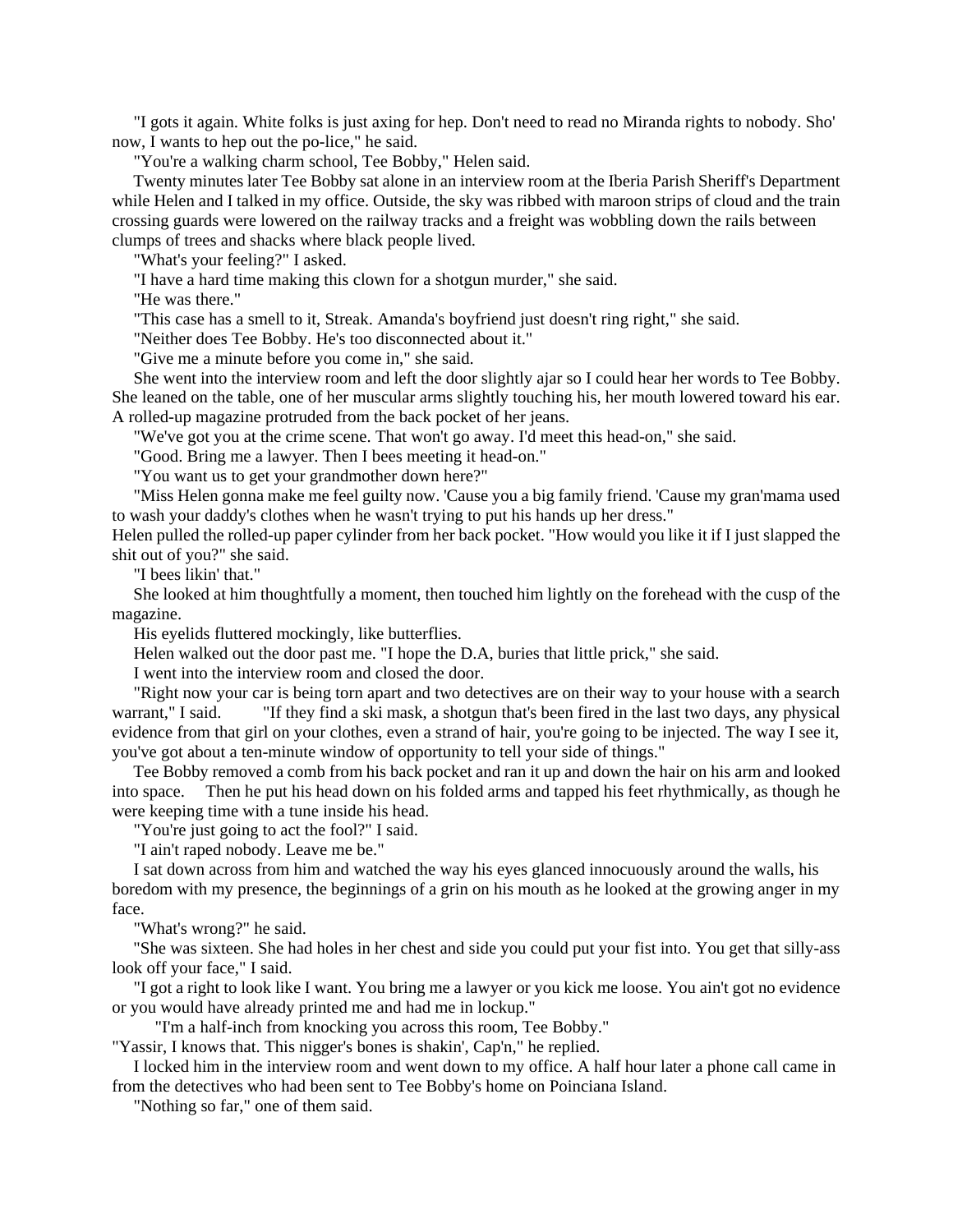"What do you mean 'so far'?" I asked.

 "It's night. We'll start over again in the morning. Feel free to join us. I just sorted through a garbage can loaded with week-old shrimp," he replied.

At dawn Helen and I drove across the wooden bridge that spanned the freshwater bay on the north side of Poinciana Island. The early sun was red on the horizon, promising another scorching day, but the water in the bay was black and smelled of spawning fish, and the elephant ears and the cypress and flowering trees on the banks riffled coolly in the breeze off the Gulf of Mexico.

 I showed my badge to the security guard in the wooden booth on the bridge, and we drove through the settlement of tree-shaded frame houses where the employees of the LaSalle family lived, then followed a paved road that wound among hillocks and clumps of live oaks and pine and gum trees and red-dirt acreage, where black men were hoeing out the rows in lines that moved across the field as precisely as military formations.

 The log-and-brick slave cabins from the original LaSalle plantation were still standing, except they had been reconstructed and modernized by Perry LaSalle and were now used by either the family's guests or lifetime employees whom the LaSalles took care of until the day of their deaths.

 Ladice Hulin, Tee Bobby's grandmother, sat in a wicker chair on her gallery, her thick gray hair hanging below her shoulders, her hands folded on the crook of a walking cane.

 I got out of the cruiser and walked into the yard. Three uniformed deputies and a plainclothes detective were in back, raking garbage out of an old trash pit. As a young woman, Ladice had been absolutely beautiful, and even though age had robbed her in many ways, it had not diminished her femininity, and her skin still had the smoothness and luster of chocolate. She didn't ask me onto the gallery.

"They tear up your house, Miss Ladice?" I said.

 She continued to look at me without speaking. Her eyes had the clarity, the deepness, the unblinking fixed stare of a deer's.

"Is your grandson inside?" I asked.

 "He didn't come home after y'all turned him loose. Y'all put the fear of God in him, if that make you feel good," she replied.

 "We tried to help him. He chose not to cooperate. He also showed no feeling at all over the rape and murder of an innocent young girl," I said.

 She wore a white cotton dress with a gold chain and religious medal around her neck. A perforated gold-plated dime hung from another chain on her anklebone.

 "No feeling, huh?" Then she brushed at the air and said, "Go on, go on, take care of your bidness and be done. The grave's waiting for me. I just wish I didn't have to deal with so many fools befo' I get there."

"I always respected you, Miss Ladice," I said.

She put one hand on the arm of her chair and pushed herself erect.

 "He's gonna run from you. He's gonna sass you. It's 'cause he's a scared li'l boy inside. Don't hurt him just 'cause he's scared, no," she said.

 I started to speak, but Helen touched me on the arm. The plainclothes in back was waving at us, a dirty black watch cap on a stick in his right hand.

## **CHAPTER 3**

**O**ne week later an assistant district attorney, Barbara Shanahan, sometimes known as Battering Ram Shanahan, came into my office without knocking. She was a statuesque, handsome woman, over six feet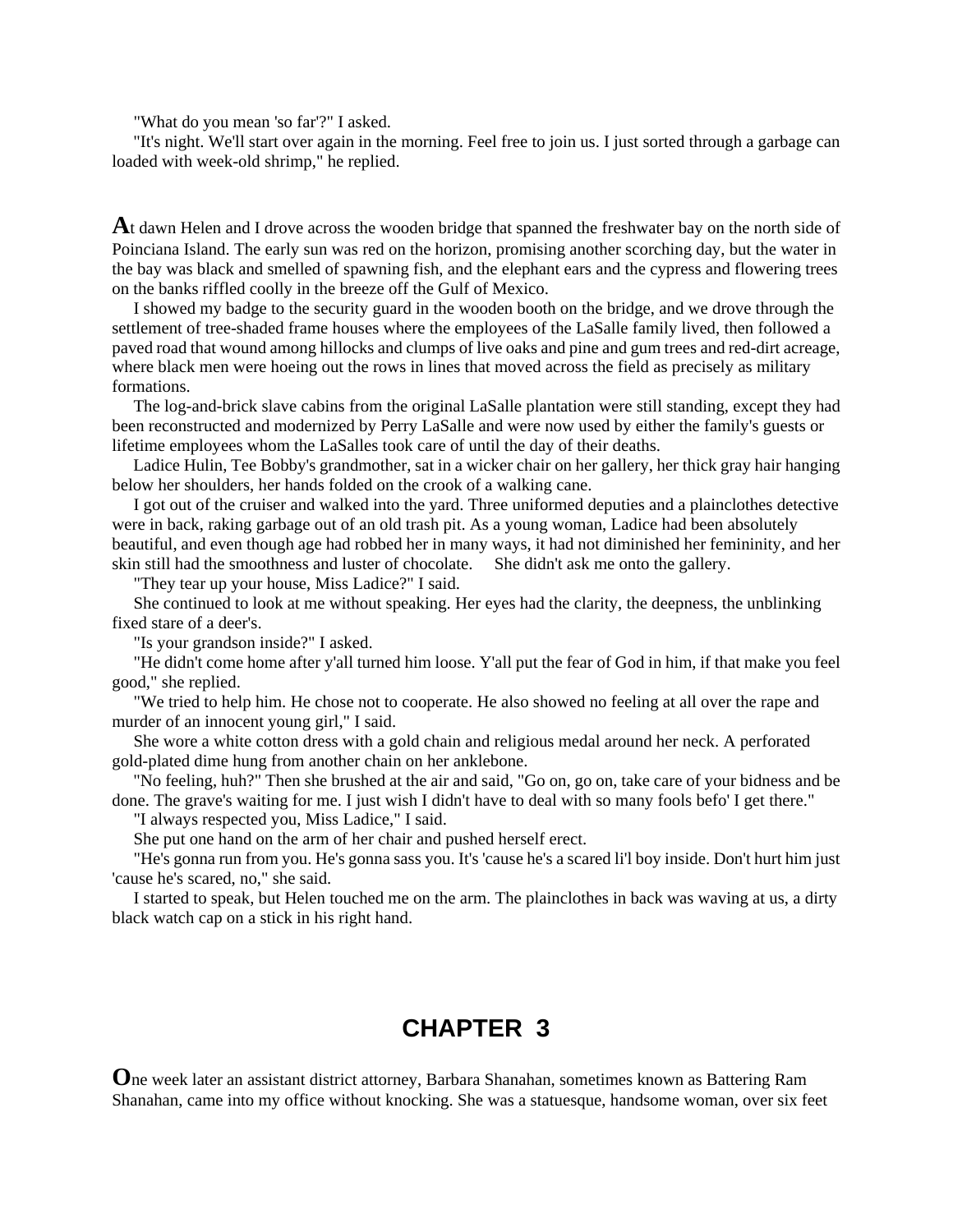tall, with white skin and red hair and green eyes. She wore white hose and horn-rim glasses and a pale orange suit and a white blouse, and she seldom passed men anywhere that they did not turn and look at her. But her face always seemed enameled with anger, without cause, her manner as sharp as razor wire. Her dedication to destroying criminals and defense attorneys was legendary. However, the reason for that dedication was a matter of conjecture.

I looked up from the newspaper that was spread on my desk.

"Excuse me for not getting up. I didn't hear you knock," I said.

"I need everything you have on the Amanda Boudreau investigation," she said.

"It's not complete."

"Then give me what you have and update me on a daily basis."

"You caught the case?" I asked.

 She sat down across from me. She looked at the tiny gold watch on her wrist, then back at me. "Is it always necessary that I say everything twice to you?" she said.

 "The forensics just came in on the watch cap we dug up at Tee Bobby's place. The rouge and skin oils came off Amanda Boudreau," I said.

 "Good, let's cut the warrant." As she got up to go, her eyes paused on mine. "Something wrong?" "This one doesn't hang together."

 "The victim's DNA is on the suspect's clothes? His prints are on a beer can at the murder scene? But you have doubts about what occurred?"

 "The semen on the girl wasn't Tee Bobby's. The man who called in the 'shots fired' said there were three people in the car. But Amanda's boyfriend said only two men accosted him. Where was the other one? The boyfriend said he was tied up with a T-shirt. Why didn't he try to get away?"

"I have no idea. Why don't you find out?" she said.

I hesitated before I spoke again. "I have another problem. I can't see Tee Bobby as a killer."

"Maybe it's because you want it both ways," she said.

"Excuse me?"

 "Some people always need to feel good about themselves, usually at the expense of others. In this case at the expense of a dead girl who was raped while she had a sock stuffed down her throat."

I folded my newspaper and dropped it in the trash can.

"Perry LaSalle is representing Tee Bobby," I said.

"So?"

I got up from my chair and closed the Venetian blinds on the corridor windows.

"You hate the LaSalles, Barbara. I think you asked for this case," I said.

"I don't have any feeling about the LaSalle family one way or another."

 "Your grandfather went to prison for old man Julian. That's how he got his job as a security guard on LaSalle's bridge."

 "Have the paperwork in my office by close of business. In the meantime, if you ever impugn my motives as a prosecutor again, I'll take you into civil court and fry your sorry ass for slander."

 She threw the door open and marched down the corridor toward the sheriff's office. A uniformed cop watched her sideways while he drank from the water fountain, his eyes glued on her posterior. He grinned sheepishly when he saw me looking at him.

**I**t was Friday afternoon and I didn't want to think anymore about Barbara Shanahan or a young girl who had probably been forced to stare into the barrel of a shotgun and wait helplessly while her executioner decided whether or not to pull the trigger.

 I drove south of town, down a dusty road, along a tree-lined waterway, to the house built by my father during the Depression. The sunlight looked like yellow smoke in the canopy of the live oaks, and up ahead I saw the dock and bait shop that I operated as a part-time business and a lavender Cadillac convertible parked by the boat ramp, which meant that my old Homicide partner, the bane of NOPD, the good-natured,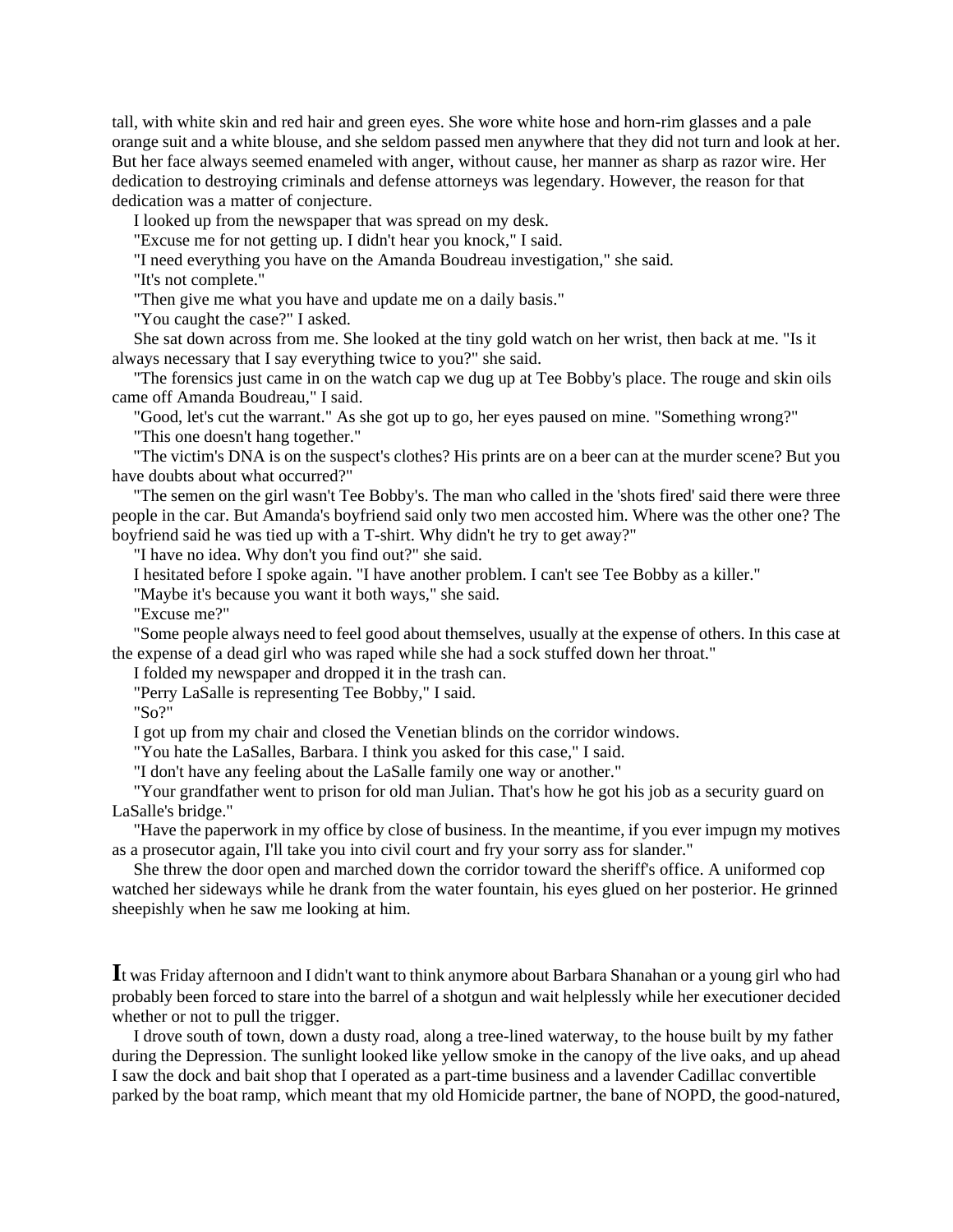totally irresponsible, fiercely loyal Clete Purcel, was back in New Iberia.

 He had dumped his cooler on a bait table at the end of the dock and was gutting a stringer of ice-flecked sac-a-lait and bream and big-mouth bass with a long, *razor-edged* knife that had no guard on the handle. He wore only a pair of baggy shorts and flip-flops and a Marine Corps utility cap. His whole body was oily with lotion and baked with sunburn, his body hair matted in gold curlicues on his massive arms and shoulders.

 I parked my pickup truck in the driveway to the house and walked across the road and down the dock, where Clete was now scaling his fish with a tablespoon and washing them under a faucet and placing them on a clean layer of ice in his cooler.

 "It looks like you had a pretty good day," I said. "If I can use your shower, I'll take you and Bootsie and Alafair to Bon Creole." He picked up a salted can of beer off the dock rail and watched me over the bottom of it while he drank. His hair was bleached by the sun, his green eyes happy, one eyebrow cut by a scar that ran across the bridge of his nose.

 "You just here for a fishing trip?" I asked. "I got a shitload of bail slaps to pick up for Nig and Willie. Plus Nig may have written a bond on a serial killer."

 I was tired and didn't want to hear about Clete's ongoing grief as a bounty hunter for Nig Rosewater and Wee Willie Bimstine. I tried to look attentive, but my gaze started to wander toward the house, the baskets of impa-tiens swaying under the eaves of the gallery, my wife, Bootsie, weeding the hydrangea bed in the shade.

"You listening?'' Clete said.

"Sure," I replied.

 "So this is how we heard about the serial sex predator or killer or whatever the hell he is. No Duh Dolowitz got nailed trying to creep Fat Sammy Figorelli's skin parlor, but this time Nig says he's had it with No Duh and his half-baked capers, like putting dog shit in the sandwiches at a Teamsters convention or impersonating a chauffeur and driving away with the Calucci family's limo.

 "So No Duh calls up from central lockup and says Nig and Wee Willie are hypocrites because they wrote the bond on some dude who killed a couple of hookers in Seattle and Portland.

 "Nig asks No Duh how he knows this and No Duh goes, ' 'Cause one year ago I was sitting in a cell next to this perverted fuck while he was pissing and moaning about how he dumped these broads along riverbanks on the West Coast. This same pervert was also talking about two dumb New Orleans Jews who bought his alias and were writing his bond without running his sheet.'

 "But Nig's got scruples and doesn't like the idea he might have put a predator back on the street. So he has me start going over every dirtbag he's written paper on for the last two years. So far I've checked out one hundred twenty or one hundred thirty names and I can't come up with anyone who fits the profile."

 "Why believe anything Dolowitz says? One of the Giacanos put dents in his head with a ball peen hammer years ago," I said.

 "That's the point. He's got something wrong with his brain. No Duh is a thief who never lies. That's why he's always doing time."

"You're going to take us to Bon Creole?" I asked.

"I said I was, didn't I?"

"I'd really enjoy that," I said.

**But I** would not be able to free myself that evening from the murder of Amanda Boudreau. I had just showered and changed clothes and was waiting on the gallery for Clete and Bootsie and Alafair to join me when Perry LaSalle's cream-yellow Gazelle, a replica of a 1929 Mercedes, turned off the road into our driveway.

 Before he could get out of his automobile, I walked down through the trees to meet him. The top was down on his automobile, and his sun-browned skin looked dark in the shade, his brownish-black hair tousled by the wind, his eyes bright blue, his cheeks pooled with color. He had given up his studies at a Jesuit seminary when he was twenty-one, for no reason he was ever willing to provide. He had lived among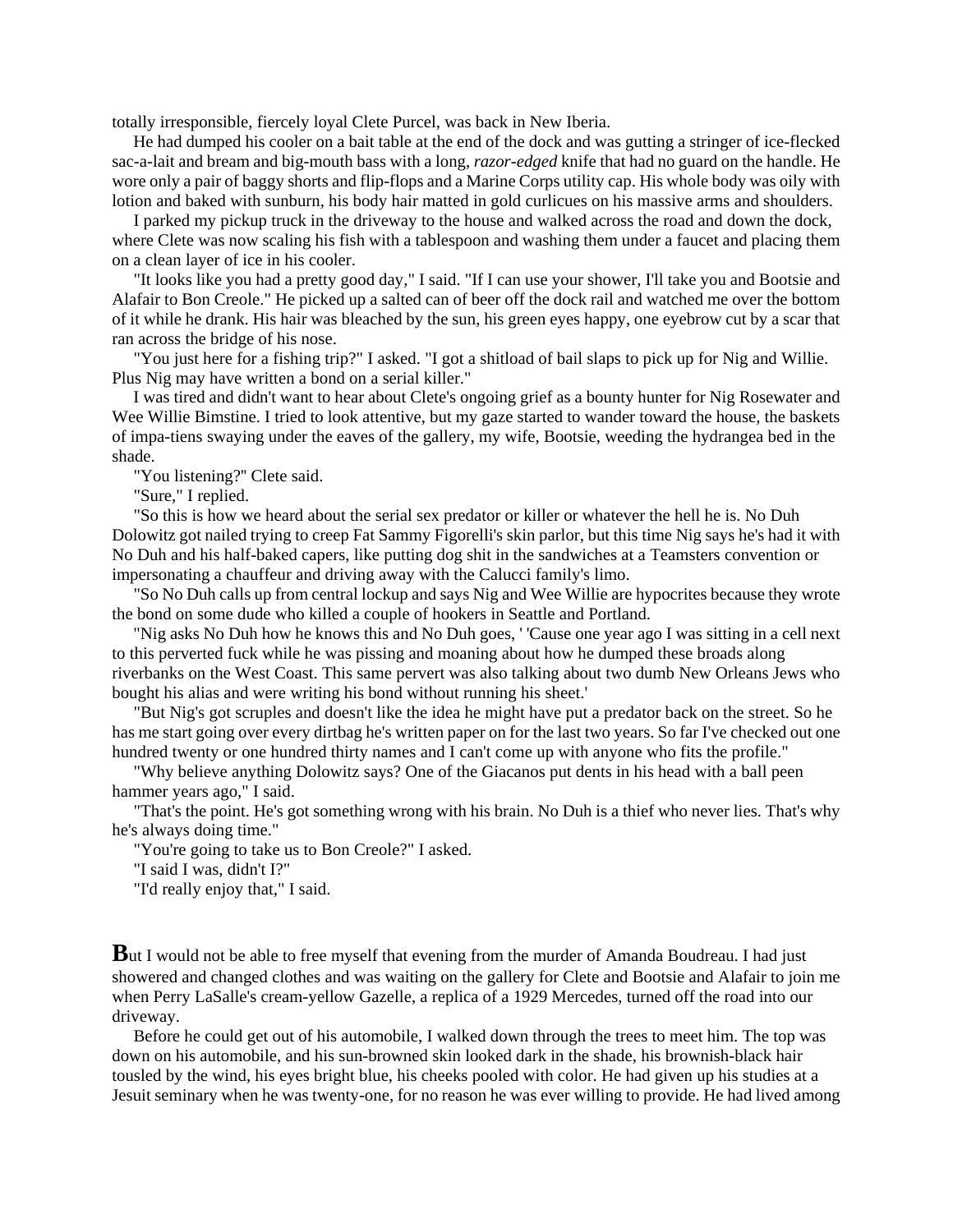street people in the Bowery and wandered the West, working lettuce and beet fields, riding on freight cars with derelicts and fruit tramps, then had returned like the prodigal son to his family and studied law at Tulane.

 I liked Perry and the dignified manner and generosity of spirit with which he always conducted himself. He was a big man, at least six feet two, but he was never grandiose or assuming and was always kind to those less fortunate than he. But like many of us I felt Perry's story was infinitely more complex than his benign demeanor would indicate.

"Out for a drive?" I said, knowing better.

 "I hear Battering Ram Shanahan thinks you're soft on the Amanda Boudreau investigation. I hear she wants to use a nail gun on your cojones," he-said.

"News to me," I replied.

"Her case sucks and she knows it."

"Seen any good movies lately?" I asked.

"Tee Bobby's innocent. He wasn't even at the murder scene."

"His beer can was."

"Littering isn't a capital crime."

"It was good seeing you, Perry."

 "Come out to the island and try my bass pond. Bring Bootsie and Alafair. We'll have dinner." "I will. After the trial," I said.

 He winked at me, then drove down the road, the sunlight through the trees flicking like gold coins across the waxed surfaces of his automobile.

 I heard Clete walking through the leaves behind me. His hair was wet and freshly combed, the top buttons of his tropical shirt open on his chest.

 "Isn't that the guy who wrote the book about the Death House in Louisiana? The one the movie was based on?" he said.

"That's the guy," I replied.

Clete looked at my expression. "You didn't like the book?" he asked.

 "Two kids were murdered in a neckers' area up the Loreauville Road. Perry made the prosecutor's office look bad."

"Why?"

"I guess some people need to feel good about themselves," I answered.

The next morning there was fog in the trees when Alafair and I walked down the slope and opened up the bait shop and hosed down the dock and fired up the barbecue pit on which we prepared links and chicken and sometimes pork chops for our midday customers. I went into the storage room and began slicing open cartons of canned beer and soda to stock the coolers while Alafair made coffee and wiped down the counter. I heard the tiny bell on the screen door ring and someone come into the shop.

 He was a young man and wore a white straw hat coned up on the sides, a pale blue sports coat, a wide, plum-colored tie, gray pants, and shined cordovan cowboy boots. His hair was ash-blond, cut short, shaved on the neck, his skin a deep olive. He carried a suitcase whose weight made his face sweat and his wrist cord with veins.

 "Howdy do," he said, and sat down on a counter stool, his back to me. "Could I have a glass of water, please?"

 Alafair was a senior in high school now, although she looked older than her years. She stood up on her tiptoes and took down a glass from a shelf, her thighs and rump flexing against her shorts. But the young man turned his head and gazed out the screen at the trees on the far side of the bayou.

"You want ice in it?" she asked.

"No, ma'am, I dint want to cause no trouble. Out of the tap is fine," the young man replied.

She filled the glass and put it before him. Her eyes glanced at the suitcase on the floor and the leather belt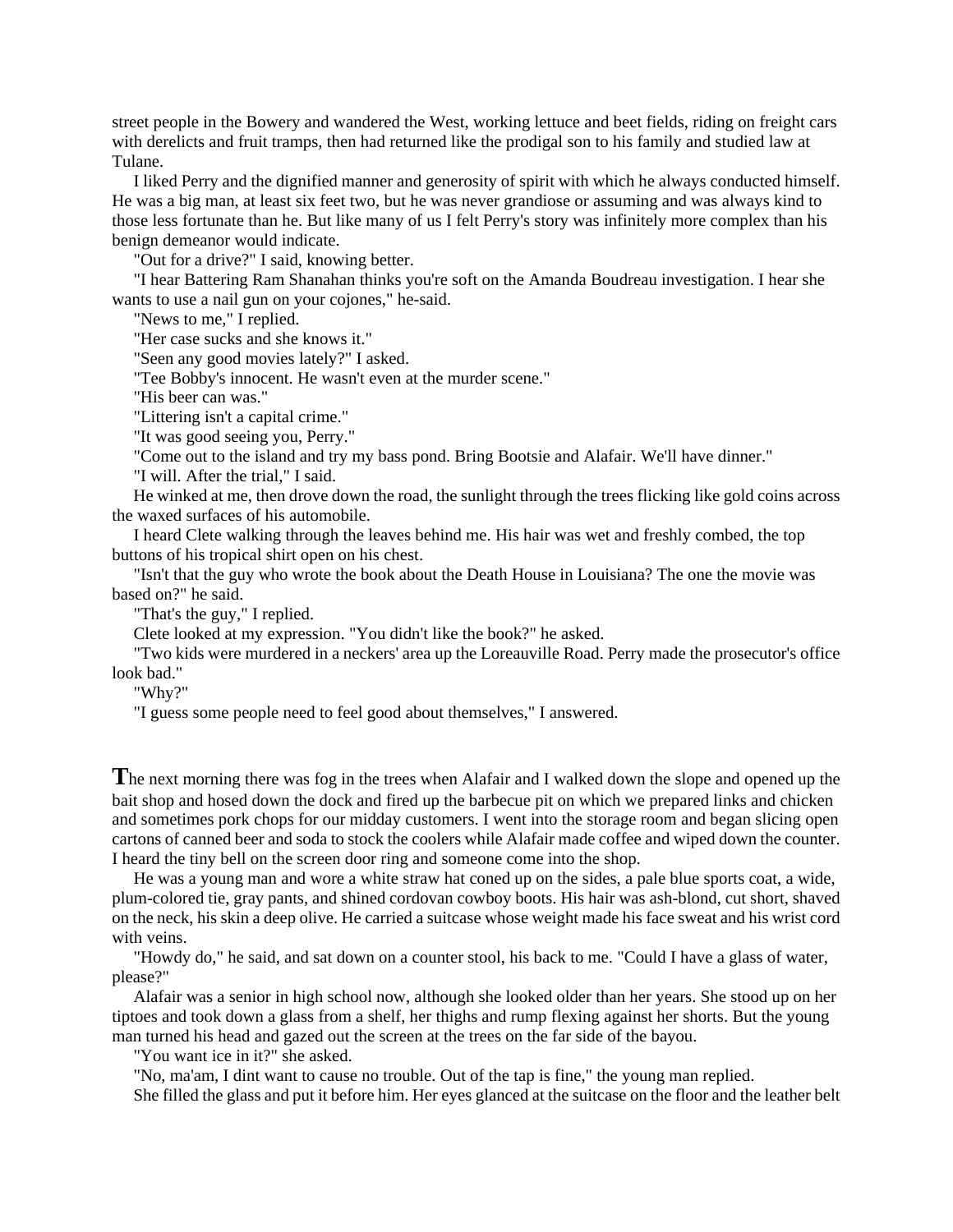that was cinched around the weight that bulged against its sides.

"Can I help you with something?" she asked.

 He removed a paper napkin from the dispenser and folded it and blotted the perspiration on his brow. He grinned at her.

 "There's days I don't think the likes of me is meant to sell sno'balls in Hades. Is there people up at that house?" he said.

"What are you selling?" she asked.

 "Encyclopedias, Bibles, family-type magazines. But Bibles is what I like to sell most of. I aim to go into the ministry or law enforcement. I been taking criminal justice courses over at the university. Could I have one of them fried pies?"

 She reached up on the shelf again, and this time his gaze wandered over her body, lingering on the backs of her thighs. When I stepped out of the storage room, his head jerked toward me, the skin tightening around his eyes.

"You want to rent a boat?" I asked.

 "No, sir. I was just taking a little rest break on my route. My name's Marvin Oates. Actually I'm from here-bouts," he said.

"I know who are you. I'm a detective with the Iberia Parish Sheriff's Department."

"Well, I reckon that cuts through it," he said.

 My memory of him was hazy, an arrest four or five years back on a bad check charge, a P.O.'s recommendation for leniency, Barbara Shanahan acting with the charity that she was occasionally capable of, allowing him to plead out on time served.

"We'll be seeing you," I said.

"Yes, sir, you got it," he replied, cutting his head.

 He tipped his hat to Alafair and hefted up his suitcase and labored out the door as though he were carrying a load of bricks.

"Why do you have to be so hard, Dave?" Alafair said.

 I started to reply, then thought better of it and went outside and began laying out split chickens on the grill.

 Marvin Oates paused at the end of the dock, set his suitcase down, and walked back toward me. He gazed reflectively at an outboard plowing a foamy yellow trough down the bayou.

"Is that your daughter, sir?" he asked.

"Yep."

 He nodded. "You saw me looking at her figure when her back was turned. But she's good-looking and the way of the flesh is weak, at least it is with me. You're her father and I offended you. I apologize for that."

He waited for me to speak. When I continued to stare into his face, he cut his head again and walked

back to his suitcase and hefted it up and crossed the dirt road and started up my driveway.

"Wrong house, partner," I called.

He lifted his hat in salute and changed direction and headed toward my neighbor's.

**M**onday morning I called before I drove out to the LaSalles' island to see Tee Bobby's grandmother. When she let me in, she was wearing a beige dress and white shoes that had been recently polished and her hair was brushed and fastened in back with a comb. Her living room had throw rugs on the floor and a wood-bladed fan that turned overhead, and the slipcovers on the upholstery were printed with flowery designs. The wind was blowing off the bay, and the red bloom of mimosa and poinciana trees flattened softly against the screens. From the couch Ladice looked at me and waited, her face cautionary, her chest rising and falling.

"Tee Bobby doesn't have an alibi. Or at least not one he'll give me," I said.

"What if I say he was here when that girl died?" she said.

"Your neighbors say he wasn't."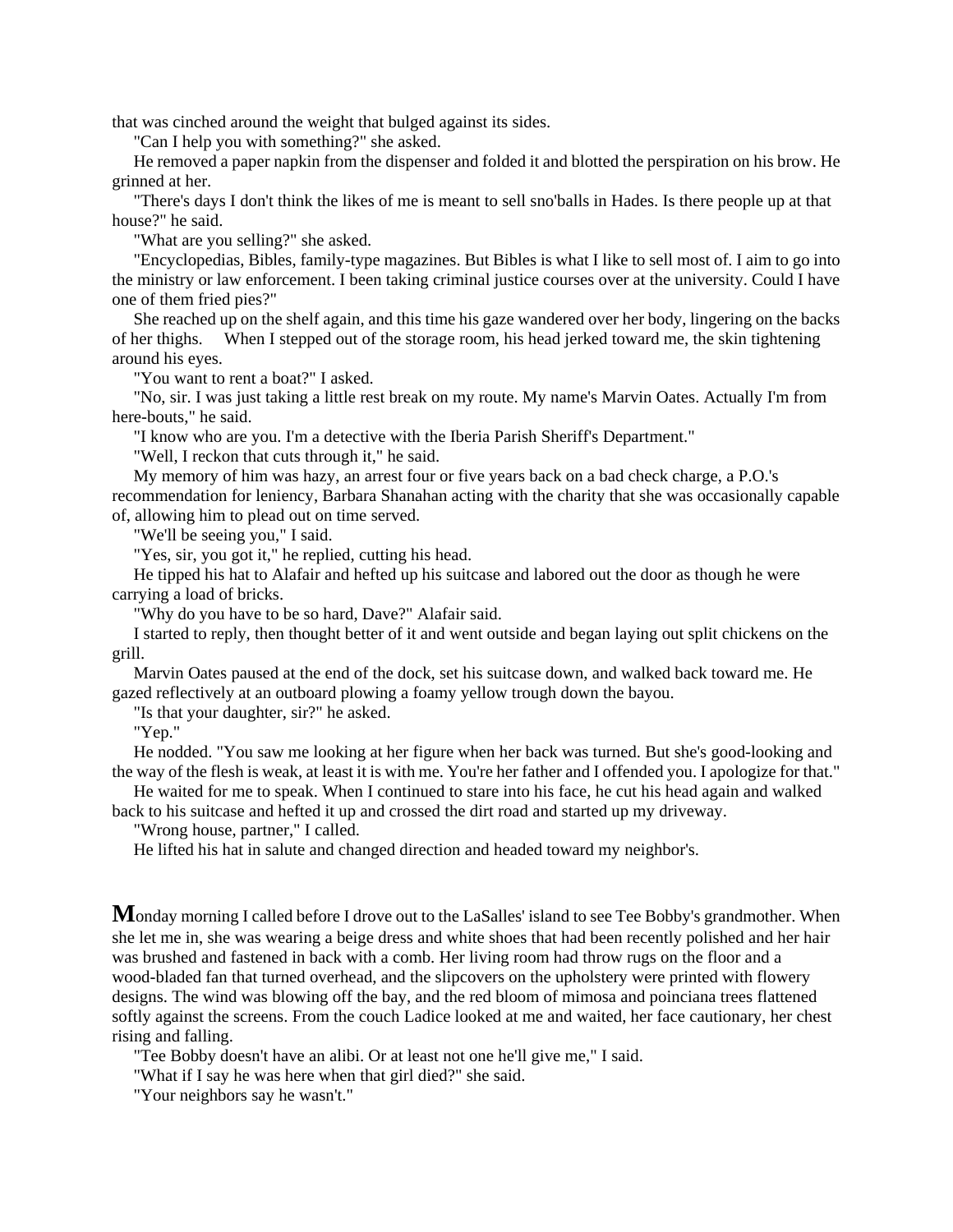"Then why you bother me, Mr. Dave?"

 "People around here are in a bad mood about that girl's death. Tee Bobby is a perfect dartboard for their anger."

"This all started way befo' he was born. Ain't none of this that boy's fault."

"You're going to have to explain that to me."

 I heard the back screen door open and saw a young woman walk across the kitchen. She wore pink tennis shoes and an oversize blue dress that hung on her like a sack. She took a soda pop that was already opened from the icebox, a paper straw floating in the bottle's neck. She stood in the doorway, sucking on the straw, her face the twin of Tee Bobby's, her expression vacuous, her eyes tangled with thoughts that probably no one could ever guess at.

 "We going to the doctor in a li'l bit, Rosebud. Wait on the back porch and don't be coming back in till I tell you," Ladice said.

 The young woman's eyes held on mine a moment, then she pulled the drinking straw off her lips and turned and went out the back screen door and let it slam behind her.

 "You look like you got somet'ing to say," Ladice said. "What happened to Tee Bobby and Rosebud's mother?"

"Run off wit' a white man when she was sixteen. Left them two in a crib wit'out no food."

"That's what you meant when you said none of this was Tee Bobby's fault?"

"No. That ain't what I meant at all."

"I see." I stood up to leave. "Some people say old man Julian was the father of your daughter."

 "You come into the house of a white lady and ax a question like that? Like you was talking to livestock?" she said.

 "Your grandson may end up in the Death House, Ladice. The only friend he seems to have is Perry LaSalle. Maybe that's good. Maybe it isn't. Thanks for your time."

 I walked outside, into the yard and the smell of flowers and the sun-heated salty hint of rain out on the Gulf. Across the road I could see peacocks on the lawn of the scorched three-story stucco ruins that had been Julian LaSalle's home. I heard Ladice open the screen door behind me.

"What you mean, it ain't good Perry LaSalle's the only friend Tee Bobby got?" she said.

 "A man who's driven by guilt eventually turns on those who make him feel guilty. That's just one guy's observation," I said.

 The breeze blew a strand of her hair down on her forehead. She brushed it back into place and stared at me for a long time, then went back into her house and latched the screen door behind her.

**A**t sunset an elderly black man named Batist helped me close up the bait shop and chain-lock our rental boats to the pilings under the dock. Heat lightning flickered over the Gulf and I could hear the distant rumble of thunder, but the air was dry, the trees along the road coated with dust, and a column of acrid smoke blew from a neighbor's trash fire and flattened in a gray haze on the bayou.

This was the third year of the worst drought in Louisiana's history.

 I pressure-hosed the dried fish blood and scales off the cleaning boards, then folded the Cinzano umbrellas that protruded from the spool tables on the dock and went inside the shop.

 A few years ago a friend had given me a replica of the classic Wurlitzer jukebox, one whose domed plastic casing swirled with color, like liquid candy that had not been poured into the mold. He had stocked it with 45 rpm records from the 1950s, and I had never replaced them. I dropped in a quarter painted with red nail polish and played Guitar Slim's "The Things That I Used to Do."

 I had never heard a voice filled with as much sorrow as his. There was no self-pity in the song, only acceptance of the terrible conclusion that what he loved most in the world, his wife, had become profligate and had not only rejected his love but had given herself to an evil man.

Guitar Slim was thirty-two when he died of his alcoholism.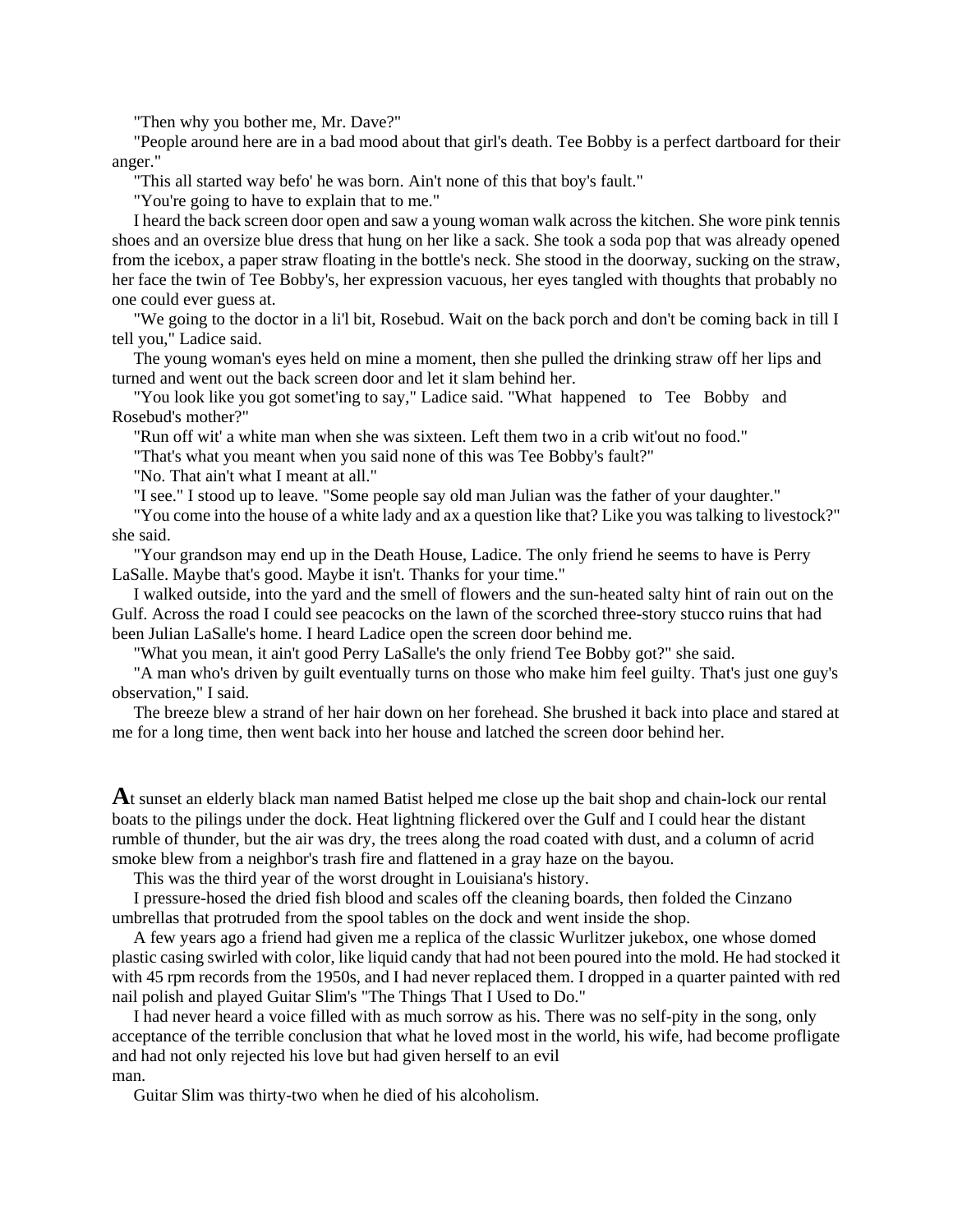"That's old-time blues there, ain't it?" Batist said.

 Batist was well into his seventies now, his attitudes intractable, his hair the color of smoke, the backs of his broad hands flecked with pink scars from a lifetime of working on fishing boats and shucking oysters at one of the LaSalle canneries. But he was still a powerful, large man who was confident in himself and took pride in his skill as a boatmate and fisherman and was proud of the fact that all of his children had graduated from high school.

 He had grown up in a time when people of color were not so much physically abused as taken for granted, used as a cheap source of labor, and deliberately kept uneducated and poor. Perhaps an even greater injury done to them came in the form of the white man's lie when they sought redress. On those occasions they were usually treated as children, given promises and assurances that would never be kept, and sent on their way with the feeling that their problems were of their own manufacture.

 But I never saw Batist show bitterness or anger about his upbringing. For that reason alone I considered him perhaps the most remarkable man I had ever known.

 The lyrics and the bell-like reverberation of Guitar Slim's rolling chords haunted me. Without ever using words to describe either the locale or the era in which he had lived, his song re-created the Louisiana I had been raised in: the endless fields of sugarcane thrashing in the wind under a darkening sky, yellow dirt roads and the Hadacol and Jax beer signs nailed on the sides of general stores, horse-drawn buggies that people tethered in stands of gum trees during Sunday Mass, clapboard juke joints where Gatemouth Brown and Smiley Lewis and Lloyd Price played, and the brothel districts that flourished from sunset to dawn and somehow became invisible in the morning light.

"You t'inking about Tee Bobby Hulin?" Batist asked.

"Not really," I said.

"Boy got a bad seed in him, Dave."

"Julian LaSalle's?"

"I say let evil stay buried in the graveyard."

 A half hour later I turned off the outside floodlamps and the string of electric lights that ran the length of the dock. Just as I locked the front door of the shop I heard the phone inside ring. I started to let it go, but instead I went back in and reached over the counter and picked up the receiver.

"Dave?" the sheriff's voice said.

"Yeah."

"You'd better get over to the jail. Tee Bobby just hung himself."

## **CHAPTER 4**

**W**hen the jailer had walked past Tee Bobby's cell and seen his silhouette suspended in midair, he had thrown open the cell door and burst inside with a chair, wrapping one arm around Tee Bobby's waist, lifting him upward while he sawed loose the belt that was wrapped around an overhead pipe.

 After he dropped Tee Bobby like a sack of grain on his bunk, he yelled down the hall, "Find the son of a bitch who put this man in a cell with his belt!"

 When I went to see Tee Bobby the next morning in Iberia General, one of his wrists was handcuffed to the bed rail. The capillaries had burst in the whites of his eyes and his tongue looked like cardboard. He put a pillow over his head and drew his knees up to his chest in an embryonic position. I pulled the pillow out of his hands and tossed it at the foot of the bed.

"You might as well plead out," I said.

"What you talking about?" he said.

"Attempted suicide in custody reads just like a confession. You just shafted yourself."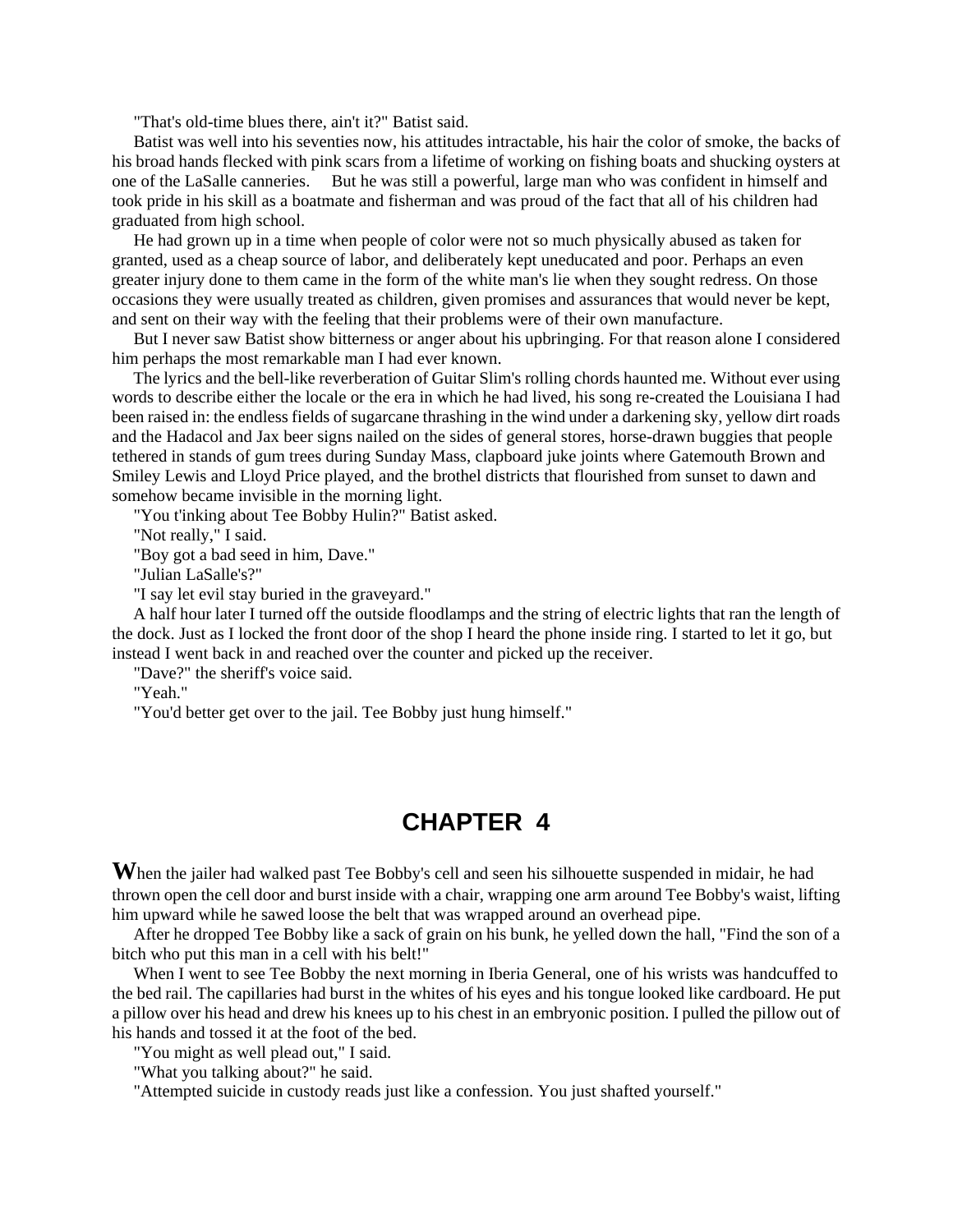"I'll finish it next time."

"Your grandmother's outside. So is your sister."

"What you up to, Robicheaux?"

 "Not much. Outside of Perry LaSalle, I'm probably the only guy on the planet who wants to save you from the injection table."

"My sister don't have nothing to do wit' this. You leave her alone. She cain't take no kind of stress."

 "I'm letting go of you, Tee Bobby. I hope Perry gets you some slack. I think Barbara Shanahan is going to put a freight train up your ass."

 He raised himself up on one elbow, the handcuffs clanking tight against the bed rail. His breath was bilious.

"I hear you, boss man. Nigger boy got to swim in his own shit now," he said.

"Run the Step 'n' Fetch It routine on somebody else, kid," I said.

 I passed Ladice and Rosebud in the waiting room. Rosebud had a cheap drawing tablet open on her thighs and was coloring in it with crayons, her face bent down almost to the paper.

**A**t noon the sheriff buzzed my extension. "You know that black juke joint by the Olivia Bridge?"

"The one with the garbage piled outside?" I said.

"I want Clete Purcel out of there."

"What's the problem?"

"Not much. He's probably setting civil rights back thirty years."

 I drove down Bayou Teche and crossed the drawbridge into the little black settlement of Olivia and parked by a ramshackle bar named the Boom Boom Room, owned by a mulatto ex-boxer named Jimmy Dean Styles, who was also known as Jimmy Style or just Jimmy Sty.

 Clete sat in his lavender Cadillac, the top down, listening to his radio, drinking from a long-necked bottle of beer.

"What's the haps, Streak?" he said.

"What are you doing out here?"

 "Checking on a dude named Styles. Nig and Willie wrote a bond on him about the time No Duh was in central lockup."

"No Duh said the serial killer was using an alias."

"Styles used just his first and middle names—Jimmy Dean."

 Clete drank out of the beer bottle and squinted up at me in the sunlight. There was an alcoholic shine in his eyes, a bloom in his cheeks.

 "Styles is a music promoter. He's also the business manager for a kid named Tee Bobby Hulin, who's in custody right now for rape and murder. I think maybe you should leave Styles alone until we've finished our investigation."

Clete peeled a stick of gum and slipped it into his mouth. "No problem," he said.

"Did you have trouble inside?"

 "Not me. Everything's copacetic, big mon." Clete's eyes smiled at me while he snapped his gum wetly in his jaw.

 A black Lexus pulled into the lot and Jimmy Dean Styles pulled the keys from the ignition and got out and looked at us, flipping the keys back and forth over his knuckles. He had close-set eyes and a nose like a sheep's and the flat chest and trim physique of the middleweight boxer he'd been in Angola, where he'd busted up all comers in the improvised ring out on the yard.

"You're looking good, Jimmy," I said.

"Yeah, we all be lookin' good these days," he replied.

"Saw your picture in *People* magazine. A guy from the Teche doesn't make it in rap every day," I said.

 "I'd like to talk wit' y'all, but I got a call from my bartender. Some big fat cracker was inside, being obnoxious, rollin' the gold on my customers like he was a real cop 'stead of maybe a P.I. does scut work for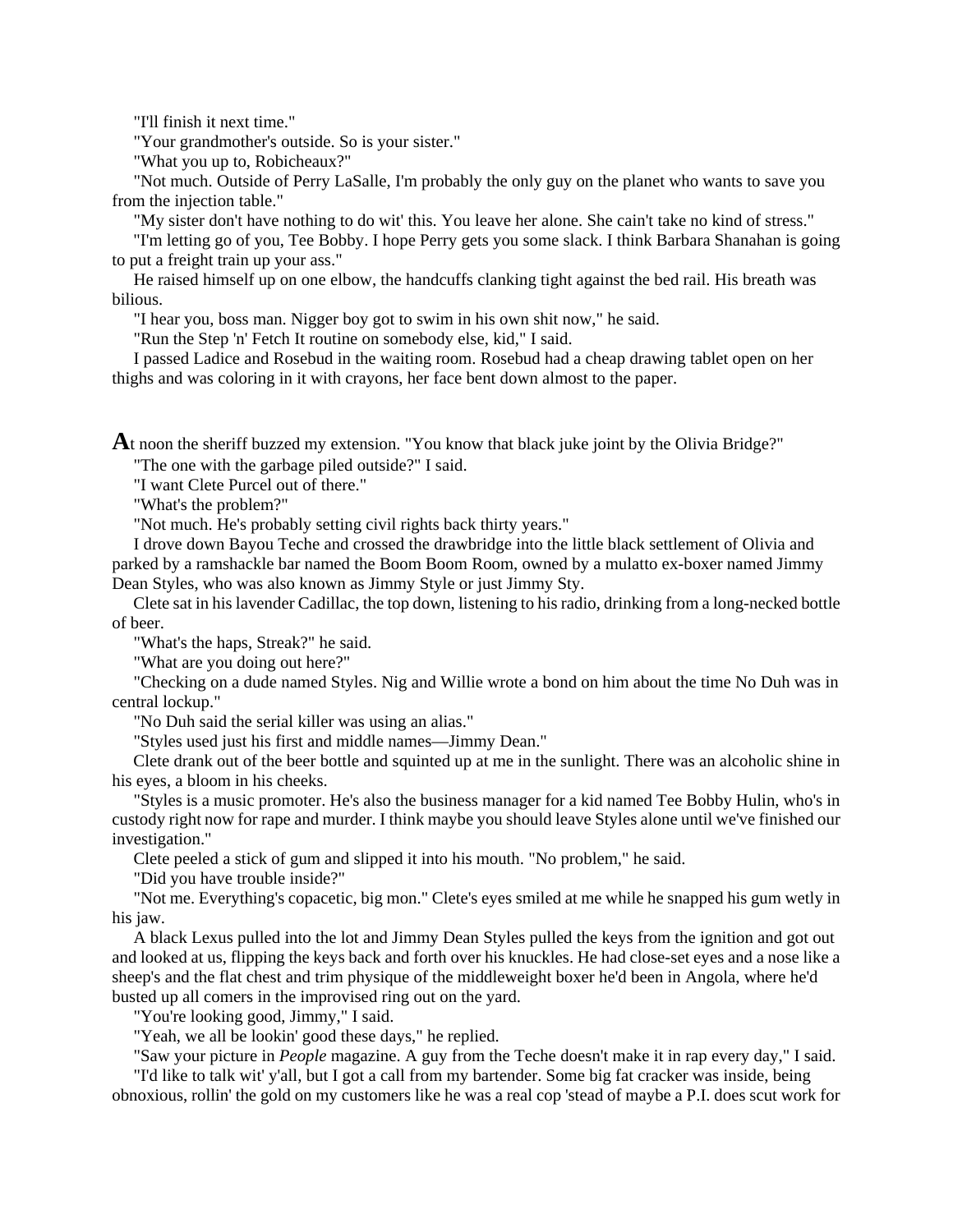a bondsman. I better check to see he took his fat ass somewhere else."

 "Hey, that's no kidding? You're a rapper? You've been in *People* magazine?" Clete said, turning around in the car seat to get a better look at Styles, his mouth grinning.

"You right on top of it, Marse Charlie," Styles said.

 Clete opened the Cadillac's door and put one loafered foot out on the dirt, then rose to his full height, like an elephant standing up after sunning itself on a riverbank, his grin still in place, the skin on the back of his neck peeling like fish scales. A slapjack protruded from the side pocket of his slacks.

"Being in entertainment, you must get out on the Coast a lot," Clete said.

I gave Clete a hard look, but he didn't let it register.

 "See, I travel to promote a couple of groups. That's the way the bidness work. But right now I got to hep my man inside. So I'm cutting this short and telling you I ain't shook nobody's tree. That means they don't be needing to shake mine." Styles placed the flat of his hand on his chest to show his sincerity, then went inside.

"I'm going to join the Klan," Clete said.

 I followed Styles inside. The interior was dark, lit only by a jukebox and a neon beer sign over the bar. A woman sat slumped over at the bar, her head on her arms, her eyes closed, her open mouth filled with gold teeth.

 She wore pink stretch pants and her black underwear was bunched out over the elastic waistband. Styles pinched her on the rump, hard, his thumb and forefinger catching a thick fold of skin on one buttock.

"This ain't Motel 6, mama. You done fried your tab, too," he said.

 "Oh, hi, Jimmy. What's happenin'?" she said lazily, as though waking from a delirium to a friendly face. "Let's go, baby," he replied, and took her under one arm and walked her to the back door and pushed her out into the whiteness of the day and slammed and latched the door behind her.

He turned around and saw me.

 "Sorry about my friend Clete Purcel out there," I said. "But a word of caution. Don't mess with him again. He'll rip your wiring out."

 Styles took a bottle of carbonated water from the cooler and cracked off the cap and dropped it between the duckboards and drank from the bottle.

"What you want wit' me, man?" he asked.

"Tee Bobby may go down on a bad beef. He could use some help."

"I cut Tee Bobby loose. Zydeco and blues ain't my gig no more."

"You cut loose a talent like Tee Bobby Hulin?"

"Big shit in South Lou'sana don't make you big shit in L.A. I got to piss. You want anything else?"

"Yeah, I'm going to ask you not to manhandle a woman like that again, at least not when I'm around."

 "She puked all over the toilet seat. You want to take care of her? Hep me clean it up. I'll drop her by your crib," he replied.

**T**wo weeks later Perry LaSalle went bail for Tee Bobby Hulin. Virtually everyone in town agreed that Perry LaSalle was a charitable and good man, although some were beginning to complain about a suspected rapist and murderer being set free, perhaps to repeat his crimes. With time, their sentiments would grow.

 That same day a white woman named Linda Zeroski had a shouting argument with her pimp, a black man, on her pickup corner in New Iberia's old brothel district. On the corner was an ancient general store shaded by an enormous oak. In a happier time the store's owner had sold sno'balls to children on their way home from school. Now the apron of dirt yard around the store was occupied each afternoon and evening and all day Saturday and Sunday by young black men with jailhouse art on their arms and inverted ball caps on their heads. If you slowed the car by the corner, they would turn up their palms and raise their eyebrows, which was their way of asking you what you wanted, simultaneously indicating they could supply it—rock, weed, tar, China white, leapers, downers, almost any street drug except crystal meth, which was just starting its odyssey from Arizona to the rural South.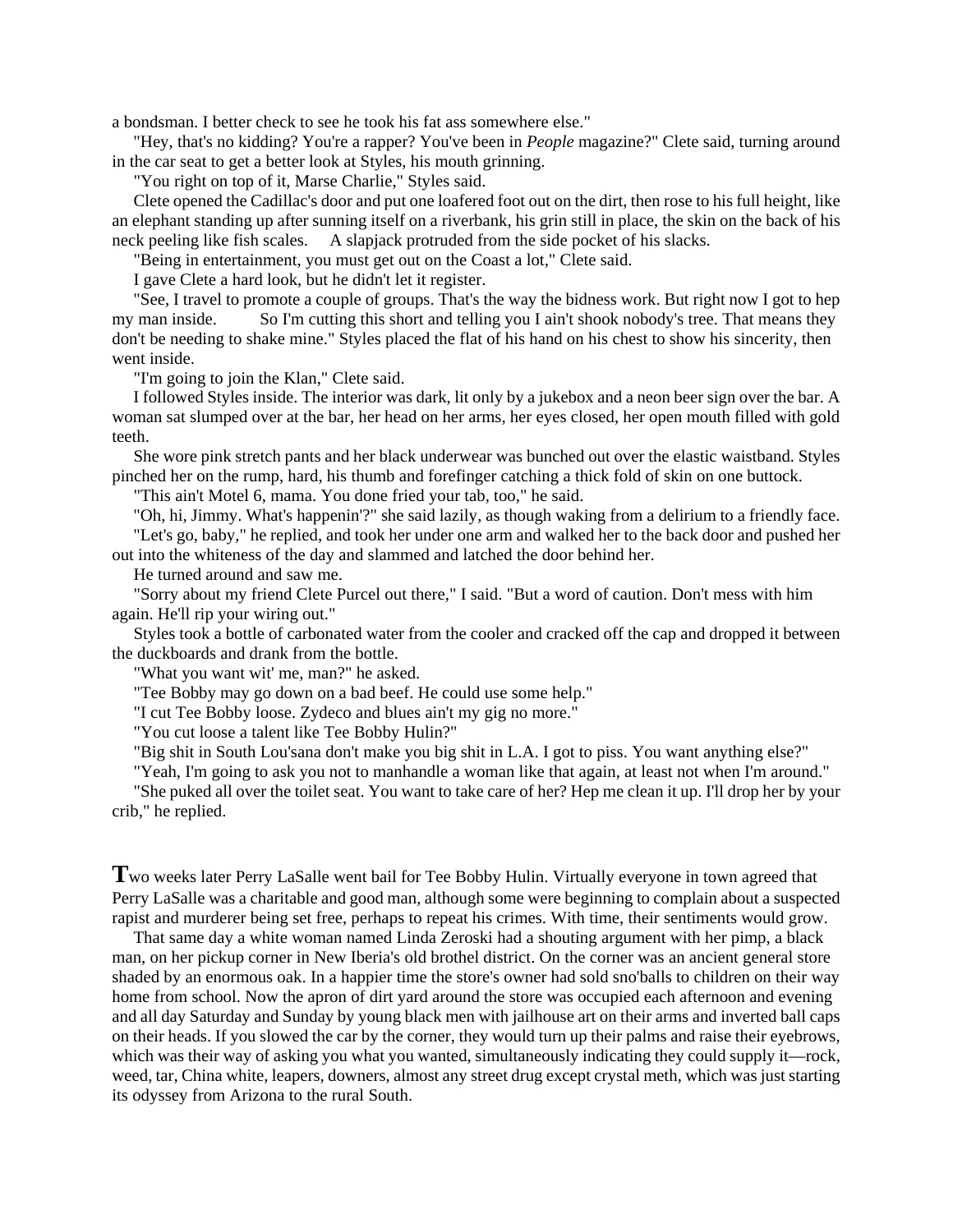Linda Zeroski did not have to pay for the crack she smoked daily or the tar she injected into her veins. Or the fines she paid in city court or the bonds she posted for the incremental privilege of dismantling her own life. Her financial affairs were all handled by her pimp, a pragmatic, emotionless man by the name of Washington Trahan, who viewed women as he would bars of soap. Except for Linda Zeroski, who knew how to put slivers of bamboo under his fingernails and ridicule and demean him in public. Washington would have loved to slap her cross-eyed, to drag her by her hair into a car and dump her naked and stoned on a highway, but Linda's background was different from that of his other whores.

She had attended college for three years and was the daughter of Joe Zeroski, an ex-button man for the Giacano crime family.

 I used to see Linda on her corner, her body heavy with beer fat, her hair bleached and full of snarls, wearing jeans and a shirt without a bra, a cigarette always between her fingers, the smoke crawling up her wrist. Sometimes her father would come to New Iberia and haul her off to a treatment center, but in a week or two she would be back on the corner, offering herself up for whatever use her Johns wished to extract from her.

 Sometimes I would pull the cruiser or my truck over and talk to her. She was always pleasant to me and appeared to take pride in the fact she had a friendly relationship with a law officer. In fact, except for Perry LaSalle, who sometimes helped her out at the court, I was probably the only white-collar man she knew on a first-name basis in New Iberia other than Johns. On one occasion I took her to a drive-in for a root beer and a hamburger. I started to ask her straight out why she allowed men not only to exploit her for their sexual pleasure but, worse, in many instances to use her womb as the depository of their racial anger and their own self-loathing.

 But that is the one question you never present to a sad woman like Linda Zeroslri. The answer is one she knows, but she will never share it, and she will forever despise the man who asks it of her.

 It was hot and dry the day Tee Bobby bonded out of the parish prison. Across town Linda Zeroski was picked up on her corner by a white man, taken to a motel out on the four-lane, and driven back to her corner. She drank beer in the shade of the live oak with the teenage crack dealers who were all her friends, shouted down her pimp when he accused her of shorting him on his forty percent, then had sex in the back of a black man's car and ate her supper under the tree and tied off her arm in a crack house up the street and cooked a tablespoon of brown tar over a candle flame and shot it into a vein that was as purple and swollen as a tumor.

 Just after sunset a gas-guzzler pulled to the curb on Linda's corner and parked under the spreading branches of the live oak. A man in a hat, his face and the color of his hands obscured by shadow, smoked a cigarette behind the wheel while Linda leaned into the passenger-side window and read off her list of prices.

 Then she turned and waved good-bye to the crack dealers in front of the store and got into the automobile.

 Two hours later Linda Zeroski, the girl who had attended Louisiana State University for three years, sat very still in a straight-back wood chair next to a beached houseboat off Bayou Benoit, her forearms taped to the chair's arms, a paper sack placed loosely over her head, while a man who wore leather gloves paced in a circle around her.

 She tried to make sense of the man's words, to somehow find reason inside the blood rage he was working himself into. If only the brown skag she had shot up would stop hammering in her ears, if only she did not have to breathe through her nose because of the dirty sock he had stuffed in her mouth.

 Then, just as the man wearing leather gloves suddenly ripped into her with both fists, she thought she heard the voice of a little girl inside her. The little girl was calling out her father's name.

**H**er body was found just before dawn the next morning by a black man who was running his trotlines in the swamp. The sun was still low on the horizon, veiled in mist, when Helen Soileau and I boarded a St. Martin Parish Sheriff's Department boat with two detectives and the coroner and a uniformed deputy from St.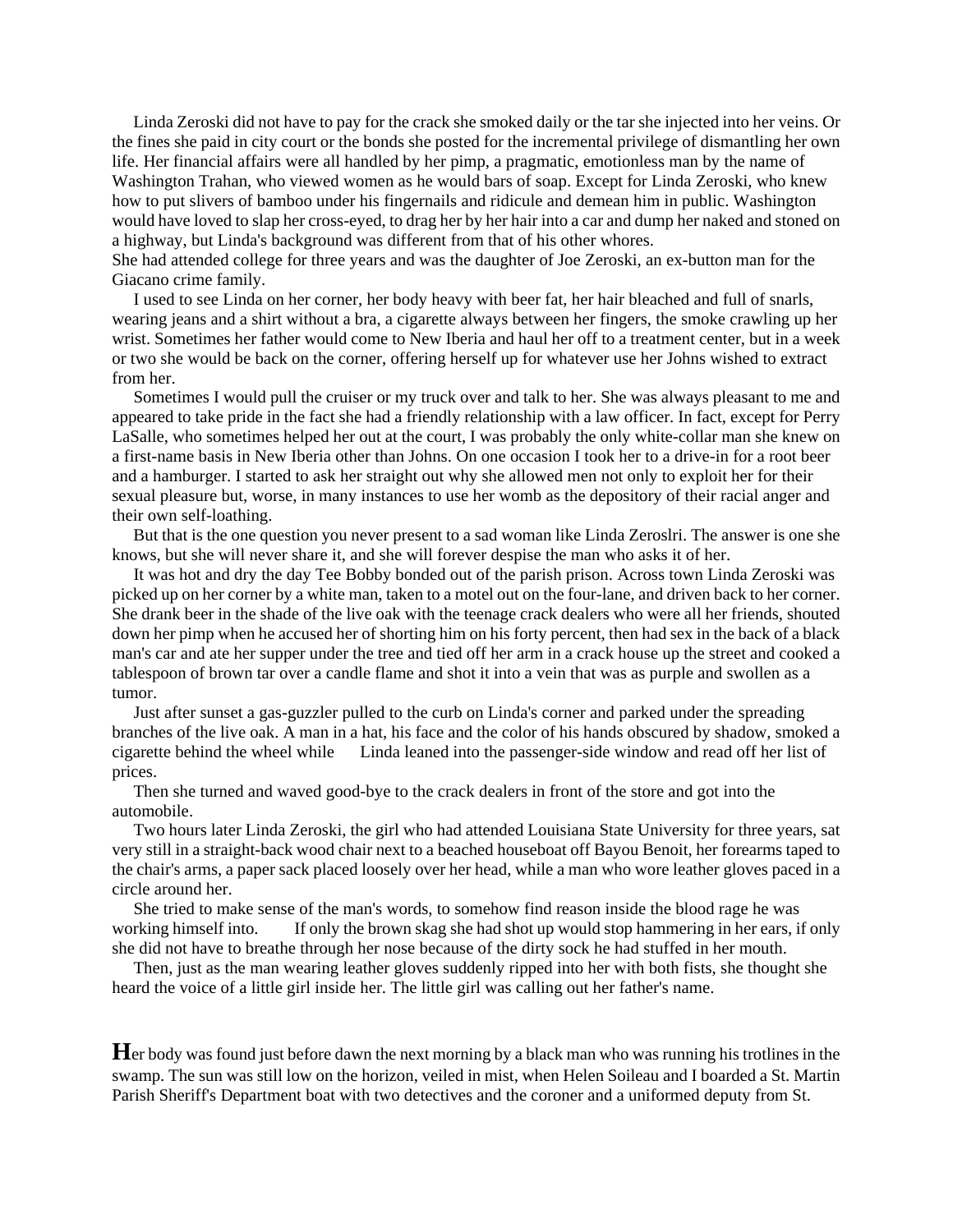Martinville. We headed up Bayou Benoit in the coolness of the early morning, between flooded woods and through bays that were absolutely silent, undimpled by rain or ruffled by wind, the willows and gum trees and moss-hung cypress as still in the green light as if they had been painted against the sky.

 The uniformed deputy turned the boat out of the main channel and cut back the throttle and took us through a stand of tupelo gums that were hollowed out by dry rot and whose trunks resonated like drums when the boat's hull scraped against them. Then we saw the desiccated remains of a houseboat that had lain twisted inside the trees since Hurricane Audrey had struck south Louisiana in 1957, its gray sides strung with blooming morning glories.

 Up on a sand spit that looked like the humped back of a whale, Linda Zeroski sat in the wood chair, her head slumped forward, as though she had nodded off to sleep. At her feet were the bloodied pieces of brown paper that had been the bag covering her head. The coroner, who was a decent elderly man known for his planter's hats and firehouse suspenders and bow ties, pulled polyethylene\* gloves on his hands and lifted Linda's chin, then gingerly rotated her head from side to side. A breeze suddenly came up and the leaves in the canopy fluttered with sunlight, and I looked into Linda's destroyed face and felt myself swallow.

 The coroner stepped back and pulled off his gloves with popping sounds and dropped them in a garbage bag.

"How do you read it, Doc?" Helen asked.

 "I'd say she was beaten with fists, probably by somebody who's as powerful with one hand as with the other," he said. "There are fragments of what looks like leather in a couple of the wounds. My guess is he was wearing gloves. Of course, he could have been using a leather-covered instrument, but in that case there would probably be lesions on the top of the skull, where the skin would split more easily."

 A St. Martin Parish detective named Lemoyne was writing in a notepad. He was an overweight man and wore a rain hat and tie and long-sleeved white shirt and galoshes over his street shoes. He kept swiping mosquitoes out of his face.

"What kind of guy are we looking for, Doc?" he asked.

"You ever get drunk and do something you wished you hadn't?" the coroner asked.

The detective seemed to study his notepad. "Yeah, once or twice," he replied.

 "The man who did this wasn't drunk. He beat her for a very long time. He enjoyed it immensely. He crushed every bone in her face. One eye is knocked all the way back into the skull. She may have strangled to death on her own blood. The beating may have gone on after she was dead. What kind of man is he? The kind who looks just like your next-door neighbor," the coroner said.

The next afternoon Clete Purcel dropped by my office. He was living in a lovely old stucco motor court, shaded by live oaks, on Bayou Teche, and he was trying to convince me to go fishing with him that evening. Then something out the window caught his attention.

"Is that Joe Zeroski coming up the walk?" he asked.

"Probably."

"What's he doing around here?"

"The prostitute who was killed on Bayou Benoit yesterday? That was his daughter," I said.

"I didn't make the connection. I'll wait for you outside."

"What's wrong?"

"He and I have a history."

"Over what?"

 "When I was at the First District, I had to clock him once with a flashlight. Actually, I had to clock him five or six times. He wouldn't stay down. The guy's nuts, Streak. I'd lose him."

 Then Clete grinned with self-irony, as he always did when he knew his advice was of no use, and left my office and went into the men's room across the corridor.

 Joe Zeroski grew up in the Irish Channel of New Orleans and quit high school when he was sixteen in order to become a high-rise steelworker. Even as a kid Joe was wrapped so tight his fellow workers treated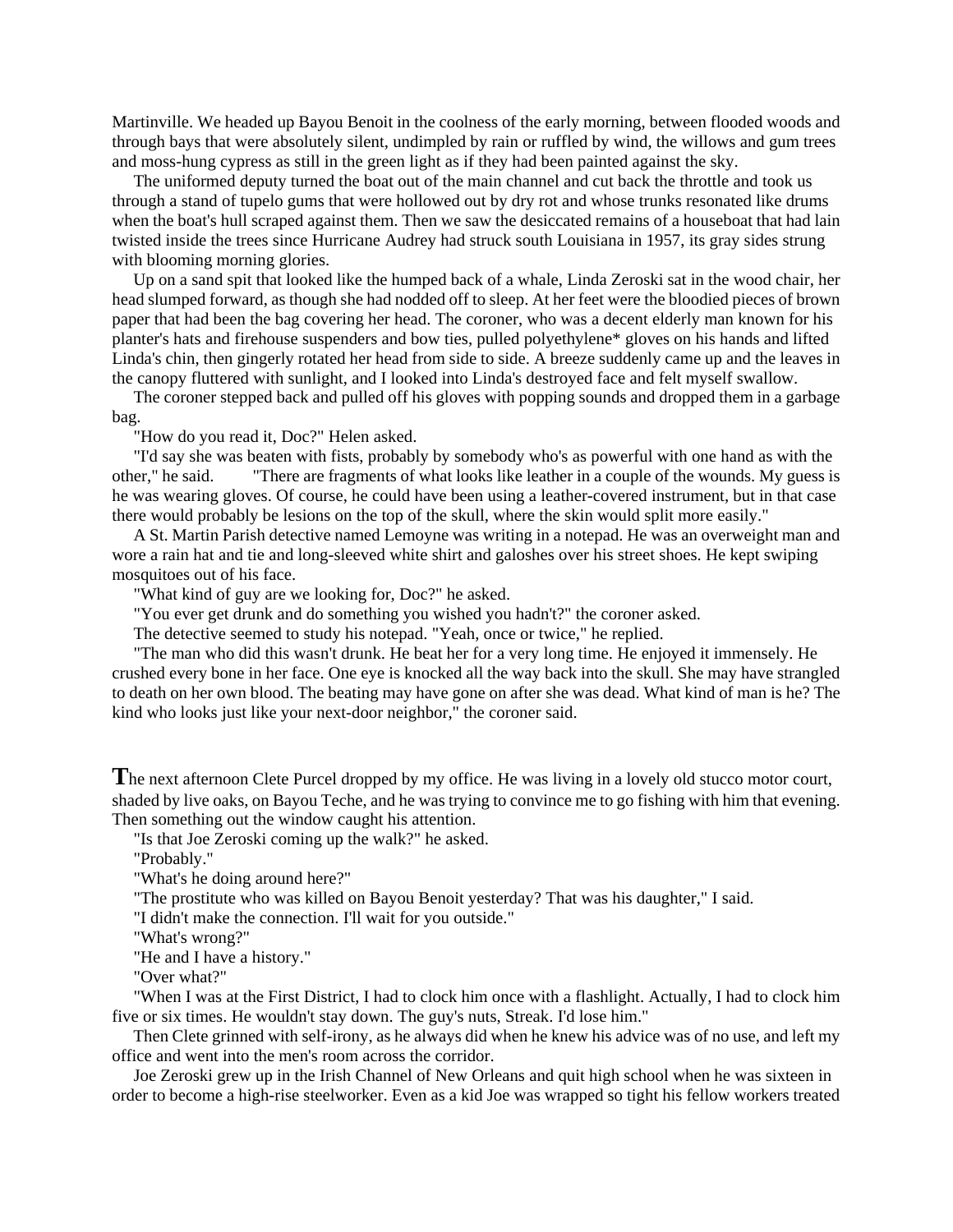him as they would gasoline fumes around an open flame. When he was twenty, a notoriously violent and cruel Texas oilman and his bodyguard came into Tony Bacino's club in the French Quarter and arbitrarily decided to pulverize someone at the bar. The oilman chose a laconic, seemingly innocuous working-class kid who was hunched over a draft beer. The kid was Joe Zeroski. Fifteen minutes later the oilman and his bodyguard were in an ambulance on their way to Charity Hospital.

 Two Detroit wrestlers were hired by a construction company to escort scabs through a union picket line. One of them stiff-armed Joe aside. Before the wrestler ever knew what hit him, he was on the ground and Joe was astraddle his chest, packing handfuls of gravel into his mouth while the strikers cheered.

 But Joe's first big score was one he could never claim official recognition for. At twenty-two he made his bones with the Giacano family by taking out a cop killer who had tried to clip Didoni Giacano's son. Wiseguys and off-duty cops all across New Orleans bought Joe a beer and a shot whenever they saw him.

 Joe came into my office like a man who had just clawed his way out of a tomb. He stood flat-footed in the center of the room, slightly hunched, his nostrils white-edged, his hands balling and unballing by his sides.

"Sorry about your daughter, Joe. I hope to be of some help in finding the guy who did this," I said.

 His hair was steel-gray, parted in the middle, sheep-sheared on the sides, and his gray eyes were filled with an analytical glare that seemed to dissect both people and objects with the same level of suspicion. He wore a tweed sports coat, gray slacks, loafers with white socks, and a pink shirt with a charcoal-colored tennis racquet above the pocket. When he stepped closer to my desk, I smelled an odor like heat and stale antiperspirant trapped in his clothes.

 "There's a black kid just made bond. He raped and snuffed a white girl with a shotgun. Why ain't he in here?" His speech was like most New Orleans working-class people of his generation, an accent and dialect that sounded much more like Brooklyn than the Deep South.

"Because he's not connected with your daughter's death," I replied.

 "Yeah? How many people you got around here could do these kinds of things?" he said. When he spoke, he tilted his face upward so that his bottom teeth were exposed in the way a fish's might.

"We're working on it, partner," I said.

"The black kid's name is Hulin. Bobby Hulin. He lives on an island somewhere."

"Right. You stay away from him, too."

 He leaned down on my desk, his fists denting my ink blotter. His breath was moist, sour, rife with funk, like the smell a freshly opened grease trap might give off.

 "My wife died of leukemia last year. Linda was my only child. I ain't got a lot to lose. You reading me on this?" he said.

"Wrong way to talk to people who are on your side, Joe," I said.

"Y'all are lucky I ain't who I used to be."

"I'll walk you to the front door," I said.

"Flog your joint," he replied.

 So instead I got a drink from the watercooler in the corridor and watched Joe walk toward the front of the courthouse, then I went to check my mail.

But it was not over.

 Perry LaSalle had just walked into the department. Joe Zeroski's head jerked around when he heard Perry give his name to the dispatcher.

"You're the lawyer for that Hulin kid?" he asked.

"That's right," Perry replied.

"It makes you feel good putting a degenerate kills young girls back on the street?" Joe asked.

"Looks like I wandered in at the wrong time," Perry said.

"My daughter was Linda Zeroski. I find out some shitbag you sprung beat her to death . . ."

He couldn't finish his sentence. His eyes watered briefly, then he brushed his wrist across his mouth, staring disjointedly into space. Outside, the bells on the railway crossing clanged senselessly in an empty street.

Wally, our three-hundred-pound, hypertensive dispatcher, stopped his work and slipped his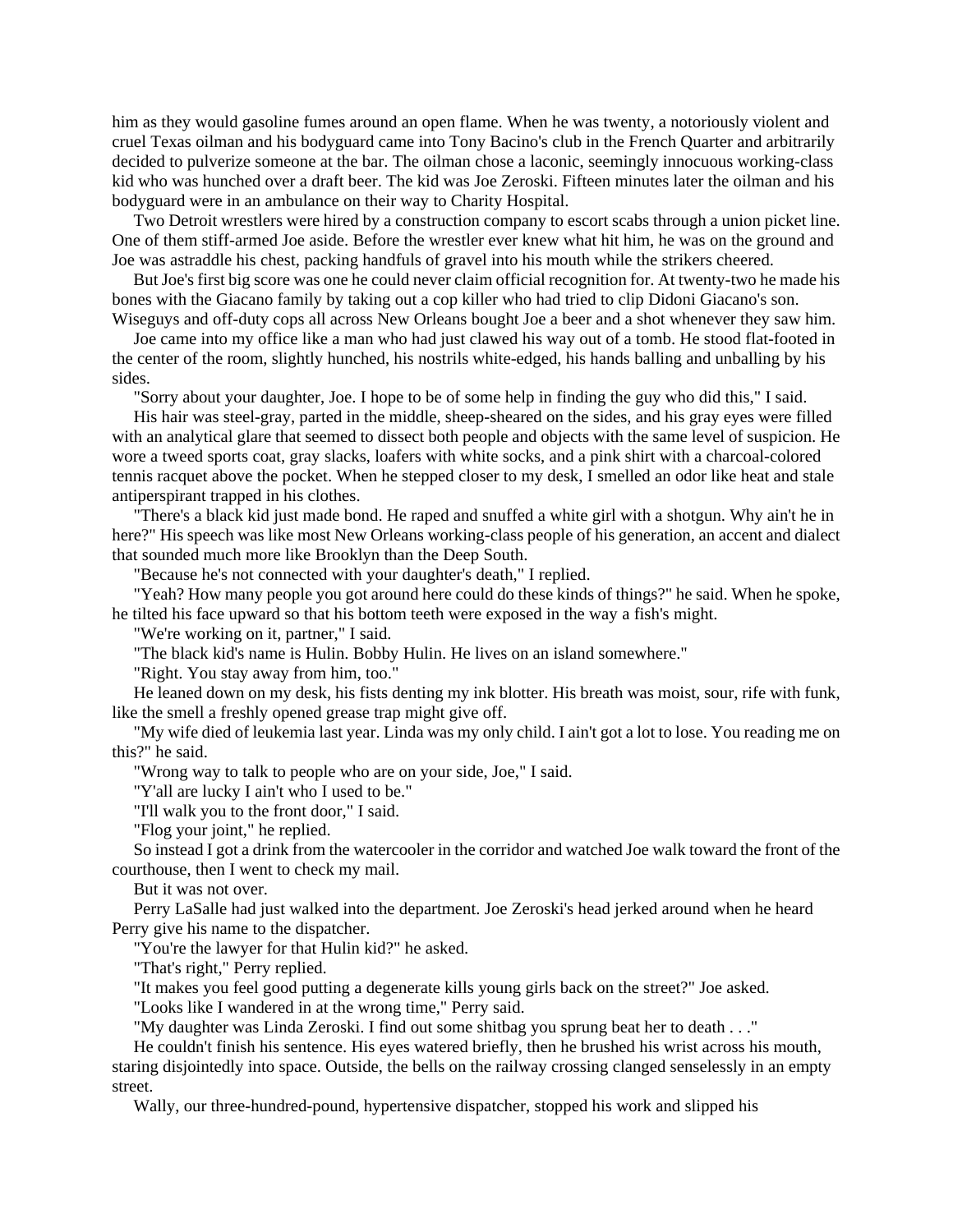horn-rimmed glasses into their leather case and placed the case on his desk and stepped out into the foyer. Clete Purcel stood at the reception counter, motionless, his damp comb clipped inside the pocket of his Hawaiian shirt, his pale blue porkpie hat slanted on his head. He inserted a Lucky Strike in the corner of his mouth and opened the cap on his Zippo but never struck the flint.

"You all right, Joe?" Clete asked.

Joe stared at Clete, his temples pulsing with tiny veins.

"What the fuck *you* doing here?" he asked.

 Then Perry LaSalle decided to continue on his way to the sheriffs office. "I'm sorry for your loss, sir," he said.

He accidentally brushed against Joe's arm.

 Joe blindsided him and hooked him murderously in the jaw, the blow whipping Perry's face sideways, flinging spittle against the wall. Then Joe hit him below the eye and a third time in the mouth before Clete caught him from behind and wrapped his huge arms around Joe's chest and lifted him off the ground and slammed his face down on a desk.

 But Joe freed one arm and ripped an elbow into Clete's nose, splattering blood across Clete's cheek. The dispatcher and I both grabbed Joe and threw him against the desk again and kicked his legs apart and pushed the side of his face down on a dirty ashtray.

"Put your wrists behind you! Do it now, Joe!" I said.

 Then Joe Zeroski, who had killed perhaps nine men, sank to one knee, the backs of his thighs trembling, his arms forming a tent over his head as he tried to hide the shame and grief in his face.

### **CHAPTER 5**

**I** walked with Perry LaSalle into the men's room and held his coat for him while he washed his face with cold water. There was a cluster of red bumps under his right eye and blood in his saliva when he spit.

"You cutting that guy loose?" he asked.

"Unless you want to press charges," I replied.

 He felt his mouth and looked in the mirror. His eyes were still angry. Then, as though realizing his expression was uncharacteristic of the Perry LaSalle we all knew, he blew out his breath and grinned.

"Maybe I'll catch him down the road," he said.

"I wouldn't. Joe Zeroski was a hit man for the Giacano family," I said.

 His eyes became neutral, as though he did not want me to read them. He took his coat from my hand and put it on and combed his hair in the mirror. Then he stopped.

"Are you staring at me for some reason, Dave?" he asked.

"No."

"You think I'm bothered because this guy was a meatball for the Giacanos?" he said.

"On my best day I can't even take my own inventory, Perry," I said.

"Save the Twelve Step stuff for a meeting, old pard," he replied.

 A few minutes later I walked with Clete Purcel to his car. The top was down and a half-dozen fishing rods were propped against the backseat. We watched Perry LaSalle's Gazelle pull out of the parking lot and cross the train tracks and turn onto St. Peter Street.

"He's not going to file on Zeroski?" Clete asked.

 "Perry's grandfather ran rum with the Giacanos during Prohibition. I don't think Perry wants to be reminded of the association," I said.

"Everybody ran rum back then," Clete said.

"Somebody else did his grandfather's time. You're not going to try to square that elbow in the nose, are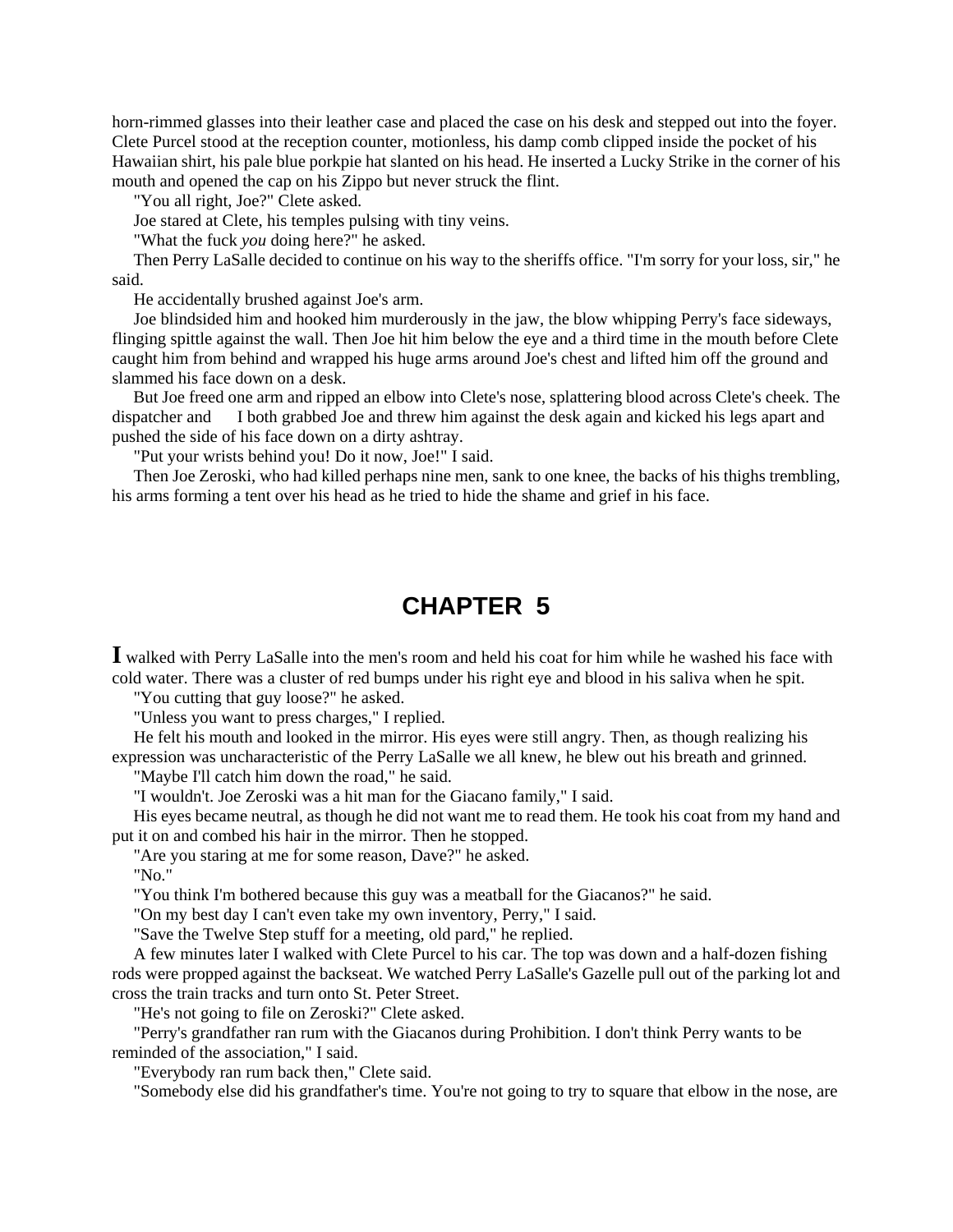you?"

Clete thought about it. "It wasn't personal. For a button man Joe's not a bad guy."

"Great standards."

 "This is Louisiana, Dave. Guatemala North. Quit pretending it's the United States. Life will make a lot more sense," he said.

**I** worked late at the office that evening. The eight-by-ten death photos of Linda Zeroski and Amanda Boudreau were spread on my desk. The body postures and faces of the dead always tell a story. Sometimes the jaw is slack, the mouth robbed of words, as though the dying person has suddenly discovered the fraudulent nature of the world. Perhaps the gaze is focused on a shaft of sunlight through a tree, or a tear is sealed in the corner of the eye, or the palms lie open as though surrendering the spirit. I would like to believe that those who die violently are consoled by presences that care for and protect them in a special way. But the eyes of Linda Zeroski and Amanda Boudreau haunted me, and I wanted to find their killers and do something horrible to them.

 On the way home I drove to the pickup corner where Linda Zeroski had gotten into an automobile under a spreading oak and driven off, without concern, into a sunset that looked like purple and red smoke against the western sky. The teenage crack dealers who had supposedly been her friends were bored with my questions, then irritated that I was interrupting the flow of business on the corner. When I did not leave, they glanced at one another, formulating a different response, as though I were not there. Their voices became unctuous, their faces sincere, and they indicated to a man they would certainly call my office if they heard any information that might be helpful.

I started to get back into my truck. Then I stopped and walked back under the oak tree.

"Does Tee Bobby Hulin ever swing by the corner?" I asked.

 "Tee Bobby likes them when they sweet, white, and sixteen. I don't see nothing like that 'round here, suh," one kid said. The others snickered.

"What are you telling me?" I asked.

"Tee Bobby got his own thing. It just ain't got nothing to do wit' us," the same kid said.

They lowered their heads in the shadows, suppressing their grins, kicking at the dust, their eyes flicking with amusement at one another. I walked back to my truck and got in. The heat lightning in the south pulsed like quicksilver in the clouds.

**J**oe Zeroski had asked how many individuals in our area were capable of the crimes committed against the persons of his daughter and Amanda Boudreau. Could Tee Bobby have been involved in the abduction of Linda Zeroski? Tee Bobby's grandmother had said that Tee Bobby's present trouble had started before he was born. Maybe it was time to find out what she had meant.

 I drove home and parked in the drive and went into the bait shop. Batist was by himself, eating a sandwich at the counter.

"How well do you know Tee Bobby?" I asked.

"Good enough so's I don't want to know him," he answered.

"You think he could rape and murder a young girl?"

"What I t'ink don't count."

"What do you know about Ladice Hulin's relationship to the LaSalle family?"

 He finished his coffee and stared out the screen at the bream night-feeding on the moths that fried themselves on the floodlamps and fell into the water.

 "Stories about white men and black field women ain't never good, Dave. You want to hear it, my sister growed up with Ladice," he said.

 I told my wife, Bootsie, I'd eat supper late, and Batist and I drove to his sister's small house outside Loreauville, where I listened to a tale that took me back into the Louisiana of my boyhood.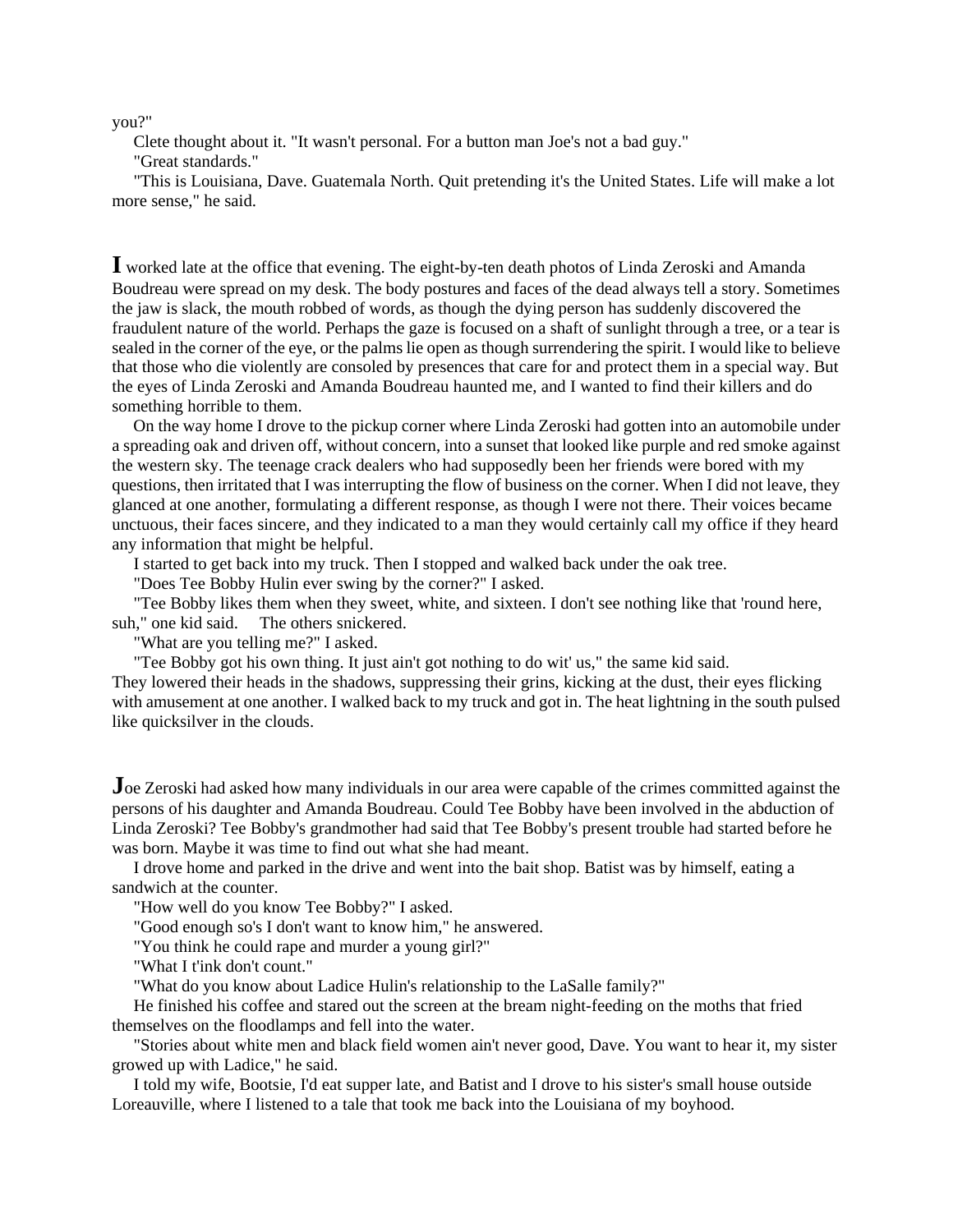**B**ut actually, even before Batist's sister began her account, I already knew much of the LaSalle family's history, not because I necessarily admired them or even found them interesting, but because their lives had become the mirror and measure of our own. In one fashion or another the town had been a participant in all their deeds, all their reversals of fortune, for good or bad, from the time the first cabins were hewn and notched out of cypress on the banks of Bayou Teche, to the federal occupation in 1863 and later the restoration of the old oligarchy by the White League and the Knights of the White Camellia during Reconstruction, into modern times when Cajuns and people of color were deliberately kept uneducated and poor in order to ensure the availability of a huge and easily manipulated labor pool.

 The LaSalles had believed colonial Louisiana would allow them to realize all the grandiose dreams that Robespierre's guillotine had denied some of their family members. But they soon learned that revolutionary France had not quite finished paying back their kind for centuries of royal arrogance. In fact, they were the bunch Napoleon Bonaparte selected as the target for his most successful large-scale swindle. They paid large sums to obtain land grants in Louisiana from his government, only to discover in 1803 that Napoleon had sold the land from under their feet to the Americans in order to finance his wars.

 But the LaSalles were a resilient group, not to be undone by a Corsican usurper or their new egalitarian neighbors. They bought slaves whom James Bowie and his business partner, Jean Lafitte, were smuggling into Louisiana from the West Indies after the prohibition of 1809. They drained swamps and felled forests and later laid log roads and railway tracks for steam engines across acreage that was so black and rich with sediment from the alluvial fan of the Mississippi that any kind of seed would grow on it if the seed were simply thrown on the ground and stepped upon.

 Like his predecessors, Julian LaSalle was a practical man who did not argue or contend with the world. Perhaps his family had built its wealth upon the backs of slave labor, but that had been the ethos of the times and he felt no guilt about it. He paid what was considered a fair wage to his field hands, saw to their medical care, always kept his word, and during the Great Depression never turned a man in need from his door.

 As a little boy I saw him when my father took me with him to Provost's Bar and Pool Room. Mr. Julian, as we called him, was a dark-haired, handsome man with a cleft chin, who wore suspenders and linen suits and Panama hats and two-tone shoes, like an American you might see at a Havana racetrack. He never sat at the bar but always stood, a cigar in one hand, a tumbler of bourbon and ice in the other. On Saturday afternoons Provost's was always filled with both business and blue-collar men, the floor spread with green sawdust, sometimes littered with football betting cards. Mr. Julian treated all the patrons there with equal respect, bought drinks for the old men at the domino and bouree tables, and walked away when other men used racist language or told bawdy jokes. He was wealthy and educated, but his graciousness and good nature inspired in others admiration rather than envy.

 There were stories about his involvement with black women, one in particular, but someone was always quick to offer that Mr. Julian's wife suffered from cancer and other illnesses and had been in a sanitarium in the North, that her hysterical behavior at Mass was such that even a sympathetic priest had reluctantly asked her not to attend. Who could expect Mr. Julian to abide what even the church could not?

 But Batist's sister did not begin her story with Mr. Julian. Instead she told of an overseer on Poinciana Island, a lean, rough-grained, angular man who wore sunglasses, western boots, a straw cowboy hat, and khaki clothes when he sat atop his horse and rode among the black workers in the fields. The year was 1953, a time when the white overseer on a Louisiana plantation had the same powers over those in his charge as his antebellum antecedents did. No one knew his origins, but his name was Legion, and the first day he appeared in the field one worker, who had been a convict on Angola Farm, looked into Legion's face and at first opportunity leaned his hoe against a fence rail and walked seven miles back to New Iberia and never returned to ask for his pay.

"You say his name was Legion?" I asked Batist's sister.

"That's the name he give us. Didn't have no first name, didn't have no last name. We didn't even have to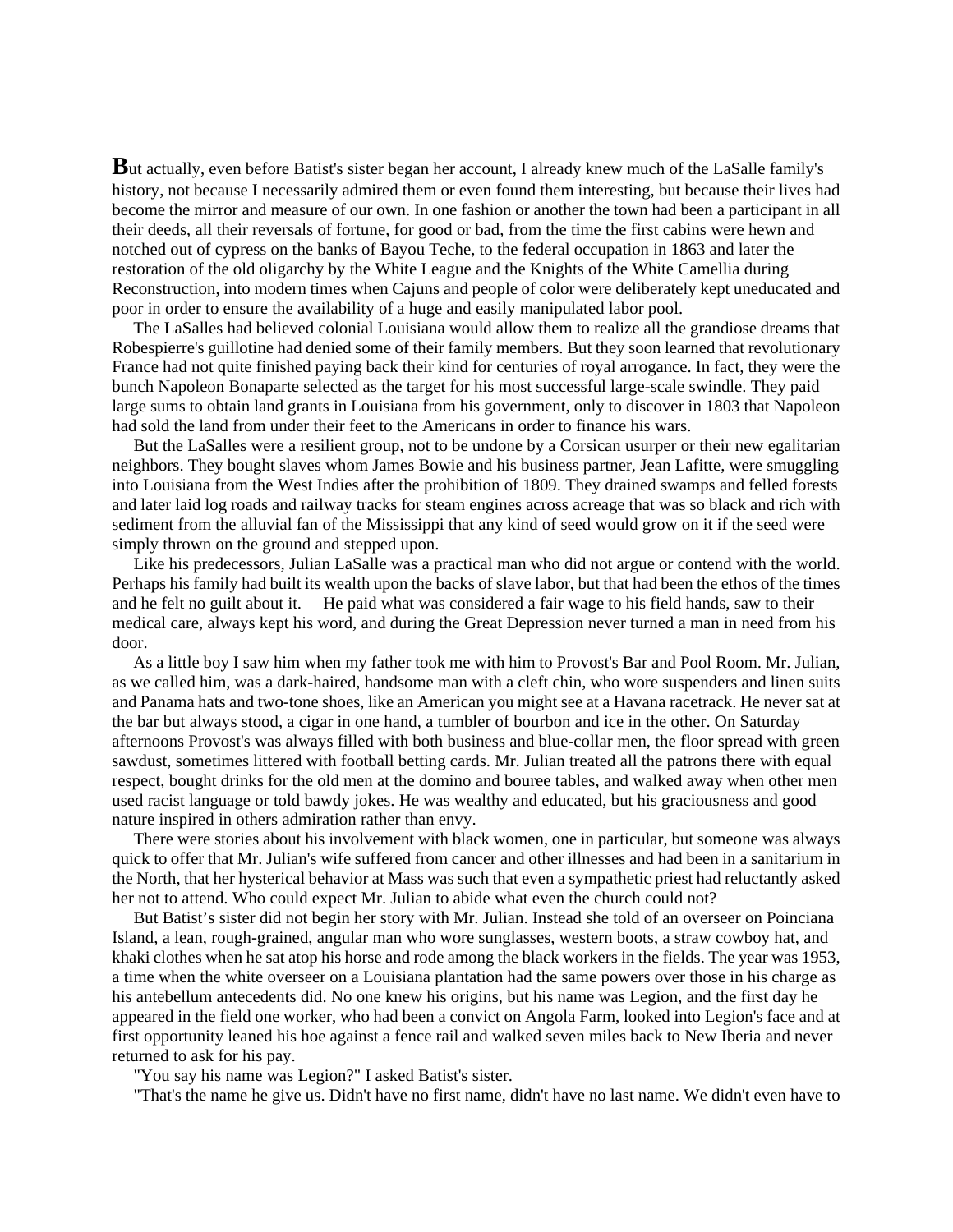call him 'Mister.'Just 'Legion,'" she replied.

 He believed clothes kept the heat off the body, and he buttoned his shirt at the throat and wrists, no matter how humid and hot the weather became. The back of his shirt was peppered with sweat by midday, and while the blacks ate their sandwiches of company-store balogna and potted meat in a grove of gum trees, he tethered his horse under a solitary live oak in the middle of a pepper field and sat in a folding chair a black man hand-carried to him for that purpose. He ate the boudin or pork chops and dirty rice the blacks said a prostitute at Hattie Fontenot's bar prepared and wrapped in wax paper for him each morning.

 He took the girls and women he wanted from the field, indicating with a nod of the head for one of them to follow his horse into a canebrake or pine thicket, where he dismounted from the saddle and stripped nude and told me girl or woman to remove her underpants and lie down and open her legs, his language as mechanical and dehumanized as the violence of his copulation and the release of his animus as he plunged inside the girl or woman, his upper torso propped up stiffly on his arms, as though he did not want to touch any more of her body than was necessary.

 Afterward the girl or woman had to wash him. His body was as rough as animal hide, they said, welted with knife scars, the insides of his forearms blue with tattoos that looked like the crudely drawn figures in old black-and-white movie cartoons.

Then the day came when his eyes settled on Ladice Hulin.

"Go up yonder in them gum trees and sit in the shade," he said.

 "I got to pick to the end of the row, suh. Then I got the other row. Or I'm gonna come up short," she said. He reached down and lifted the cloth sack out of her hand and tied its loose end to his saddle pommel.

 "The pepper juice giving you blisters. You need to soak your hands in milk at night. It gonna take the sting right out," he said.

"They don't be hurting, Legion. I promise. I got to get my row," Ladice said.

 This time he didn't reply. He turned his horse in a circle and came up behind her and let the horse's forequarters knock against her.

 "Legion, my daddy expecting to see me this afternoon. He coming down from the quarters. I got to be out here in the row where he can see me," she said.

"You ain't got a daddy, girl. Don't make me ax you again, no," Legion said.

 The other workers, bent over in the pepper bushes, never looked up from their own fear and grief with the sun and heat and blistered fingers and the ball of pain that grew steadily in the small of the back through the long afternoon. Ladice wiped the dust and sweat off her face with her dress and began the walk to the gum trees in whose midst was a thorn bush, one with deep green leaves and red flowers that looked like drops of blood in the hot shade.

 She heard a car honk on the road. She turned and saw Mr. Julian in his Lincoln Continental, its whitewall tires and wirewheels gleaming in the sunlight, like a shining invention that had appeared out of a cloud. He got out in the road, wearing a long-sleeved white shirt with purple garters on the sleeves and seersucker pants and a Panama hat on the back of his head. His smile was wonderful, and he was looking at her, his face filled with goodness, the influence of his presence so immediate that Legion dropped her sack to the ground and dismounted from the saddle and led his horse toward the road, so his employer would not be forced to look up at him and address him on horseback.

 The easy smile never left Mr. Julian's face, but she could hear his words drifting across the rows on the wind.

 "I'm surprised to see you bump a young woman with your horse like that, Legion. I suspect that was an accident, wasn't it?" he said.

"Yes, sir. I tole her I was sorry about that," Legion said.

"That's good. 'Cause you're a good man. Let's don't have a conversation like this again."

Ladice picked up her sack and got back in the row and stooped over and began picking the peppers whose juice sometimes caused her hands to swell as though they had been stung by bumblebees. She glanced sideways at Mr. Julian, at the way he held himself, the cleft in his chin, the sheen on his hair when he removed his hat, his red tie blowing over his shoulder in the wind. Physically, Legion towered over Mr. Julian, but Legion stood in silence, like a chastised child, motionless, while Mr. Julian unsnapped the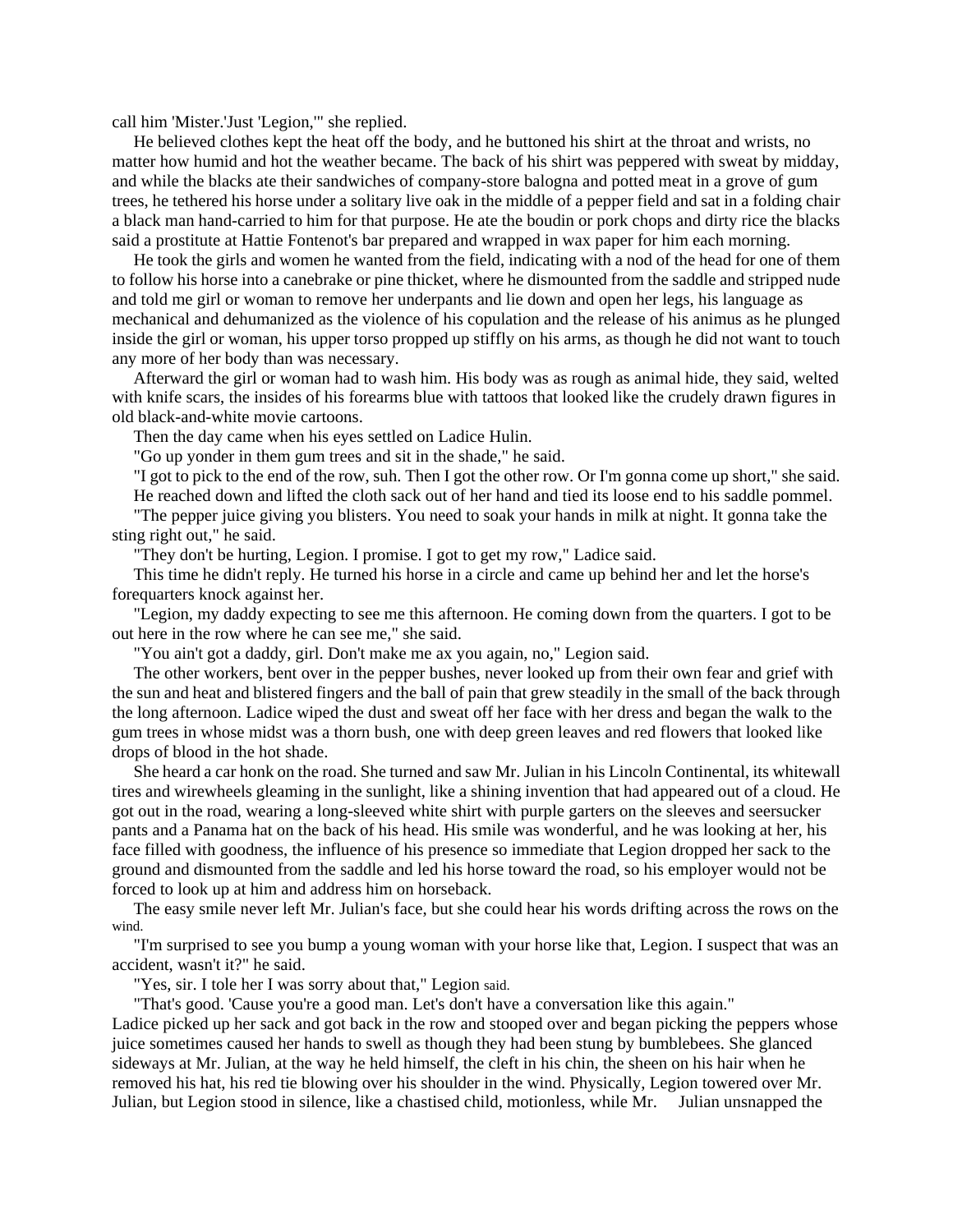cover on his gold vest watch and looked at the time and snapped the cover shut again, then began discussing a deep-sea fishing trip he wanted to take.

While he talked his eyes remained fastened on Ladice.

"Don't be t'inking you special, girl. Don't be that kind of fool," an old woman in the next row said.

 A week later Mr. Julian gave Ladice a job in the big house and new dresses to wear to work and the apartment over the garage to live in. She knew the price he would extract but did not think less of him for it. In fact, his obvious need, his male dependency, the fact that he wanted her, that he had chosen her out of all the women in the quarters, that any night he would come for her, all his weaknesses exposed, these thoughts made her cheeks burn and her breath rise like a shard of glass in her chest.

 She entertained herself with fantasies as she worked in the ornate silence of his house, dusting the antique chairs that were never sat in, placing cut flowers in a large silver bowl on a dining room table that was never used, listening for the little bell by Mrs. LaSalle's bedside, the only lifeline the old woman had to the world beyond her bedroom. The Negro boys who had courted Ladice only a week earlier seemed part of a distant memory now, one of parked cars behind juke joints and insects humming in the hot darkness or a hurried coupling on a stale-smelling mattress in a corncrib.

 She sensed a new power in herself among all those who lived by the rules and strange parameters that governed life on Poinciana Island. On her first visit to the plantation store after moving up to the big house, the clerk called her "Miss Ladice," and Legion and another white man stepped aside when she crossed the gallery to the parking lot.

 It was during her second week at the big house, just after sunset, when she was fresh from her bath and dressed in clean clothes, that she heard the weight of Mr. Julian's footsteps on the garage apartment stairs. Her hand moved to the switch for the outside light.

"There's no need to turn that on. It's only I," he said through the screen door.

 She stood still, her hands folded demurely in front of her, unsure whether she should act first by pushing open

the door for him, wondering if even that small a courtesy would indicate a foreknowledge about his behavior that

he would find insulting and presumptuous.

When she didn't speak, he said, "Am I disturbing you, Ladice?"

"No, suh, you ain't. I mean, you aren't." She held the door open. "Would you like to come in, suh?"

 "Yes, I couldn't sleep. I left Miz LaSalle's window open so I could listen for her bell. I understand you've graduated from high school."

"Yes, suh. I went t'ree years at plantation school and one at St. Edward's."

"Have you thought about college?"

"The closest for colored is Southern in Baton Rouge. I ain't got the money for that."

"There're scholarships. I could help with one," he said.

 But he was not hearing his own words now. His eyes lingered on her mouth, the thickness of her hair, her skin that was as smooth as melted chocolate, the lovely heart shape of her face. She saw him swallow and an expression like both shame and lust suffuse his face. His hands cupped her shoulders, then he bent toward her and kissed her cheek and let his hands slip down her arms and over her waist and onto the small of her back.

 "I'm a foolish old man who has little in the way of a married life, Ladice. If you wish, I'll leave," he said. "No, suh. You ain't got to go. I mean, you don't got to go," she replied.

 He kissed her neck and touched the points of her breasts with his fingers and unbuttoned her shirt and blue jeans. He helped her slip her shirt off her arms and held one of her hands while she stepped out of her jeans, then walked her to the narrow bed in the room off the kitchen and unhooked her bra and laid her down on the bed and removed her panties.

"Mr. Julian, ain't you gonna use somet'ing?" she asked.

 "Yes," he said, his voice hoarse, the folds of flesh in his throat red and bewhiskered in the moonglow through the window.

There was a sadness in his eyes she had never seen in a white person's before.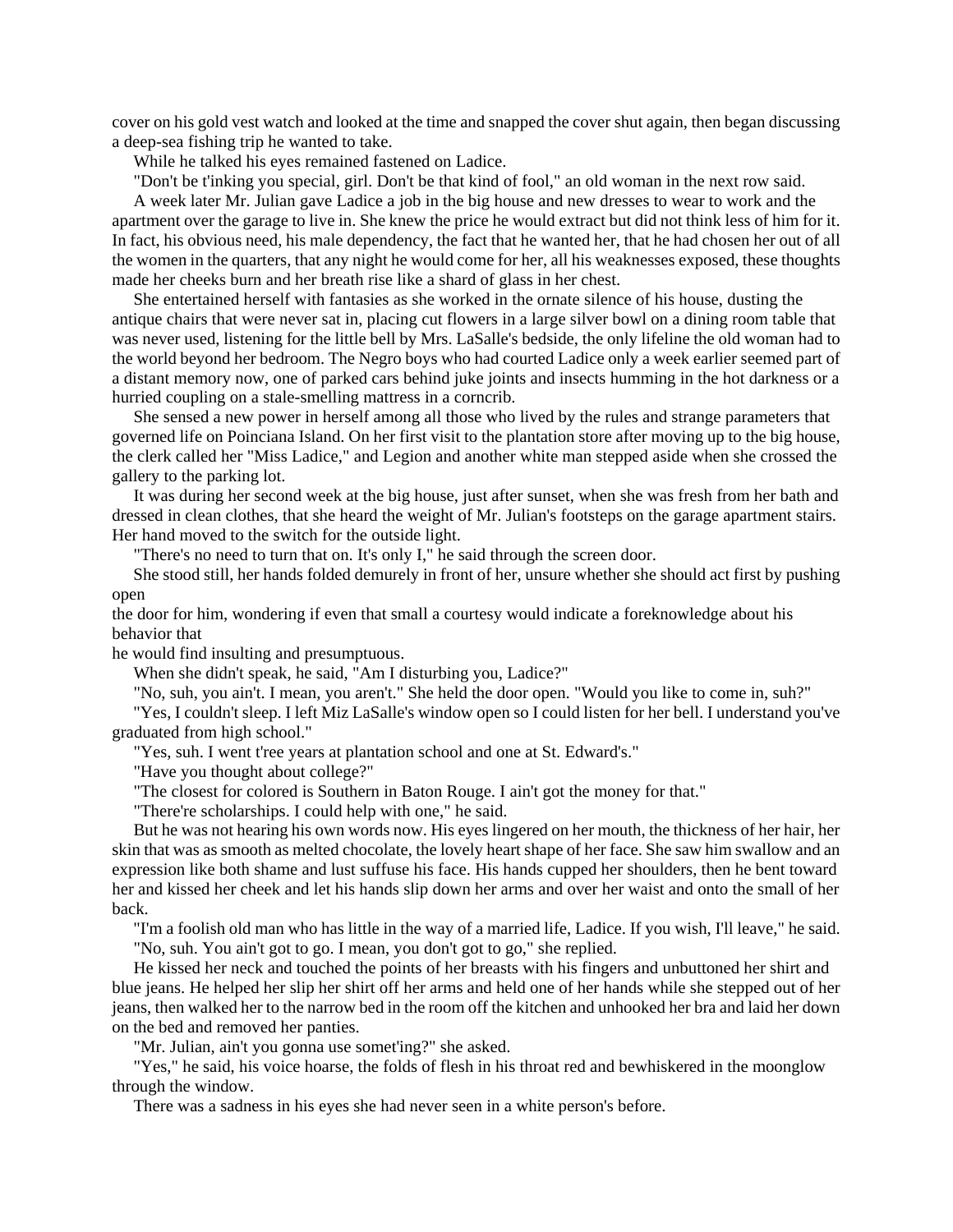"You feel bad about somet'ing, Mr. Julian?"

"What I do is a sin. I've made you part of it, too."

 She took his hand and flattened it on her breast. "Feel my heart beating? It ain't a sin when a woman's heart beats like that," she said, and held him with her eyes.

 He sat on the edge of the mattress and kissed her stomach and the insides of her thighs and put her nipples in his mouth, then he entered her and came within seconds, his back shaking while she stroked the curly locks of hair on the back of his neck.

"I'm sorry. I didn't give you satisfaction," he said.

"It's all right, suh. Lie on your back. Let me show you somet'ing," she said.

 Then she mounted him and lifted his sex and placed it inside her and closed her knees and thighs tightly against him. She looked into his eyes in a way she had never dared look at a white man, probing his thoughts, controlling his sensations with the movements of her loins, leaning down to kiss him as she might a child. She came at the same time as he and she felt a surge of power and electricity in her thighs and genitalia and breasts that made her cry out involuntarily, not as much in pleasure as with a sense of triumph she never thought she could experience.

Through the window she heard the tiny bell ring in Mrs. LaSalle's bedroom.

"I always fix Mrs. LaSalle a sandwich and a glass of milk at this time of night," he said.

"I can do it, suh."

 "No, your duties are in the downstairs of the house. That's where you work and remain, Ladice, unless I'm away and Mrs. LaSalle calls you."

 There was a sharpness in his voice that made her blink. She covered herself with the sheet and pulled her knees up in front of her. She had only to look into his eyes for a second to realize that a transformation had taken place in him since his moment of need had passed. He began dressing, his face composed now, his chin pointed upward while he buttoned his shirt. Ladice stared into the shadows and removed a strand of hair from her forehead, her lips slightly pursed, her eyes veiled.

 Then she lay back on the pillow with one arm behind her head and watched him prepare to leave. "Good night, Ladice," he said.

She looked at him indifferently and did not answer.

You gonna be back. Won't be long, either. See who talks down to who next time, she said to herself.

**T**he following week the tiny bell on Mrs. LaSalle's nightstand rang when Mr. Julian was in town. Ladice climbed the stairs and stood in Airs. LaSalle's doorway in her maid's black dress and frilled apron.

"Yes, ma'am?" she said.

 Mrs. LaSalle had forced her husband to put iron grill-work over the windows, although there had never been a burglary on the island, and she never allowed the windows to be unlocked or opened. The air in the room was oppressive and smelled of camphor and urine. Mrs. LaSalle's skin looked like candle wax, her hair like a tangled red flame on the pillow of her tester bed. Her eyes were dark, larger than they should have been, luminous with either the cancer in her body or the fits of insanity that took possession of her mind.

"What happened to the other nigra girl?" she asked.

"Mr. Julian said you wanted her sent away, ma'am," Ladice replied.

 "That sounds like someone's fabrication. Why would I want to do that? Never mind. Come here. Let me look at you."

Ladice walked closer to the tester bed. Mrs. LaSalle's pink nightgown was sunken into her chest, where her breasts had been removed.

"Why, you're a juicy little thing, aren't you?" she said.

"Ma'am?"

"I'm incontinent. I want you to rinse my panties."

"Excuse me?"

"Are you deaf? Remove my panties and rinse them. I've soiled them."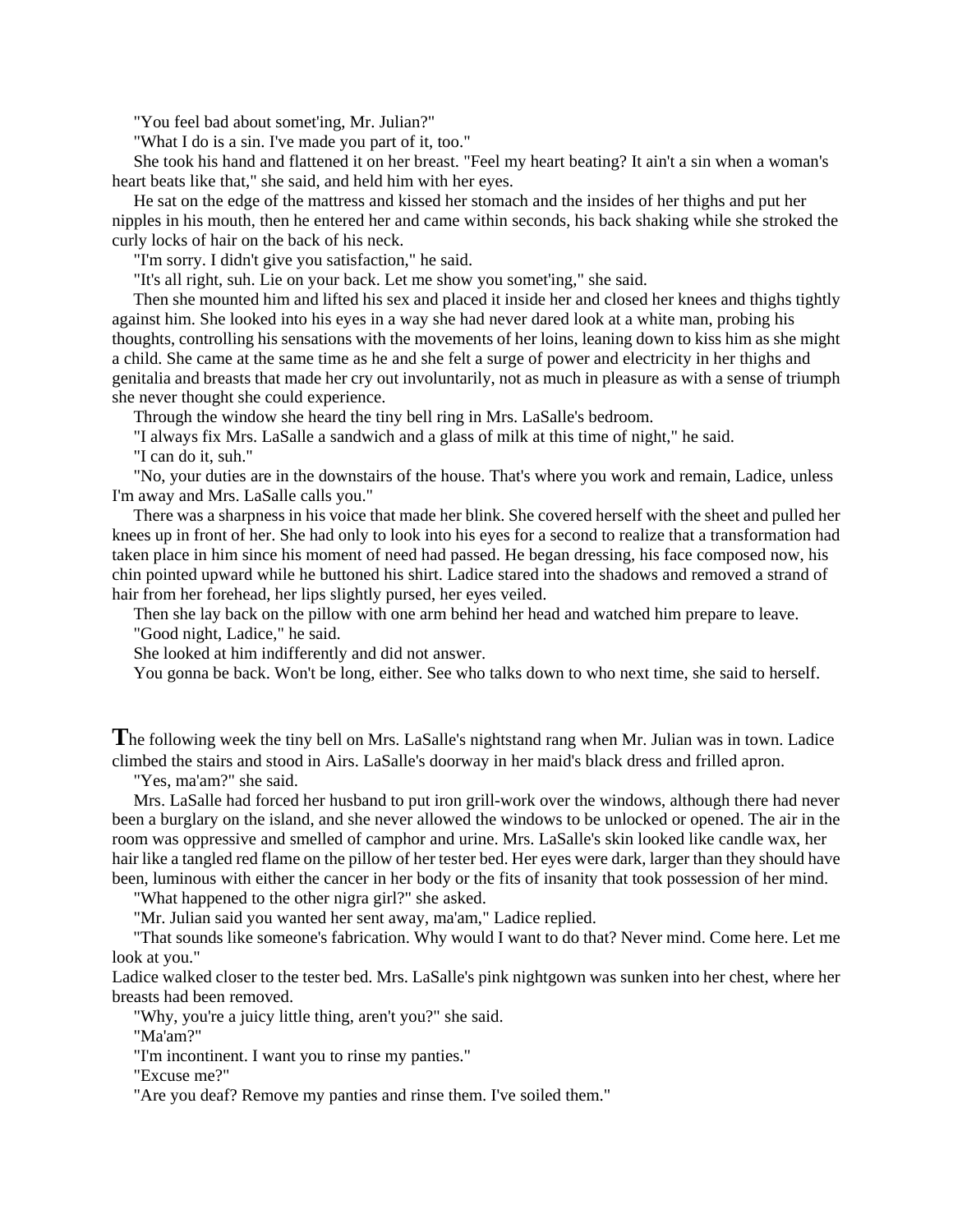"I cain't be doing that, ma'am."

"You impudent thing."

"Yessum," Ladice said. She turned and left the room.

That night Mr. Julian was at her door.

"My wife says you sassed her," he said.

"I don't see it that way," Ladice replied.

 He opened the screen door and stepped inside without being invited. He was much taller than she, his shadow blocking out the evening light that shone through the trees outside. But she didn't move. She wore jeans and sandals and a blue V-necked T-shirt and a gold-plated chain with a small purple stone around her throat. Her body felt cool and fresh from the cold bath she had just taken, and she had put perfume behind her ears, and one lock of her hair hung down over her eye.

"I need to know what happened today, Ladice," he said.

 "If Miz LaSalle want her clothes laundered, I'll be glad to carry them on down to the washing machine. I'll iron them, too," Ladice said.

"I see. I think maybe this was just a miscommunication in language," he said.

 She didn't reply. His eyes softened and moved over her face and studied her mouth. His hand touched her arm.

"My momma and uncle are picking me up to go to town," she said.

"Will you be back later?"

 She moved the lock of hair from her eyebrow. "I t'ink my momma want me to stay over wit' her tonight," she said.

"Yes, I'm sure she's lonely sometimes. I'm very fond of you, Ladice."

"Good night, Mr. Julian."

"Yes, well, I guess good night it is, then," he said.

 But his words did not coincide with his immobility and the longing in his face. She held her eyes steadily on his until he actually blinked and color came into his throat. Then his jawbone flexed and he let himself out the door.

 She watched him through the window as he crossed his yard to the back of his house, tearing angrily at the knot in his necktie.

 Maybe your wife will let you rinse her panties, she said *to herself, and felt surprise at the vitriolic nature of* her thoughts.

In her naiveté she thought their arrangement, love affair, whatever people wished to call it, would aim itself at a dramatic denouement, like a sulfurous match suddenly igniting the dryness of her life, bringing it to an end in some fashion, perhaps even a destructive one, that would set her free from the world she had grown up in.

 But the long, humid days of summer blended one into another, as did Mr. Julian's nocturnal visits and the depression and sleeplessness they engendered in her. She no longer thought about control or power or her status among the other blacks on Poinciana Island. Her familiarity with Mr. Julian made her think of him with pity, when she thought of him at all, and his visits for her were simply a biological matter, in the same way her other bodily functions were, and she wondered if this wasn't indeed the attitude that all women developed when they coupled out of necessity. It wasn't a sin; it was just boring.

 Then it was fall and she could smell gas from the swamp at night and the faint, salty odor of dead fish that had been trapped in tidal pools by the bay. Sometimes she would lie awake in her bed and listen to the moths hitting on her screens, destroying their wings as they tried to reach the nightlight in the bathroom. She wondered why they were created in such a way, why they would destroy themselves in order to fly onto an electrically heated white orb that eventually killed them. When she had these thoughts, she covered her head with a pillow so she could not hear the soft thudding of the moths' bodies against the screens.

But the venal and pernicious nature of her relationship with Julian LaSalle and his family and Poinciana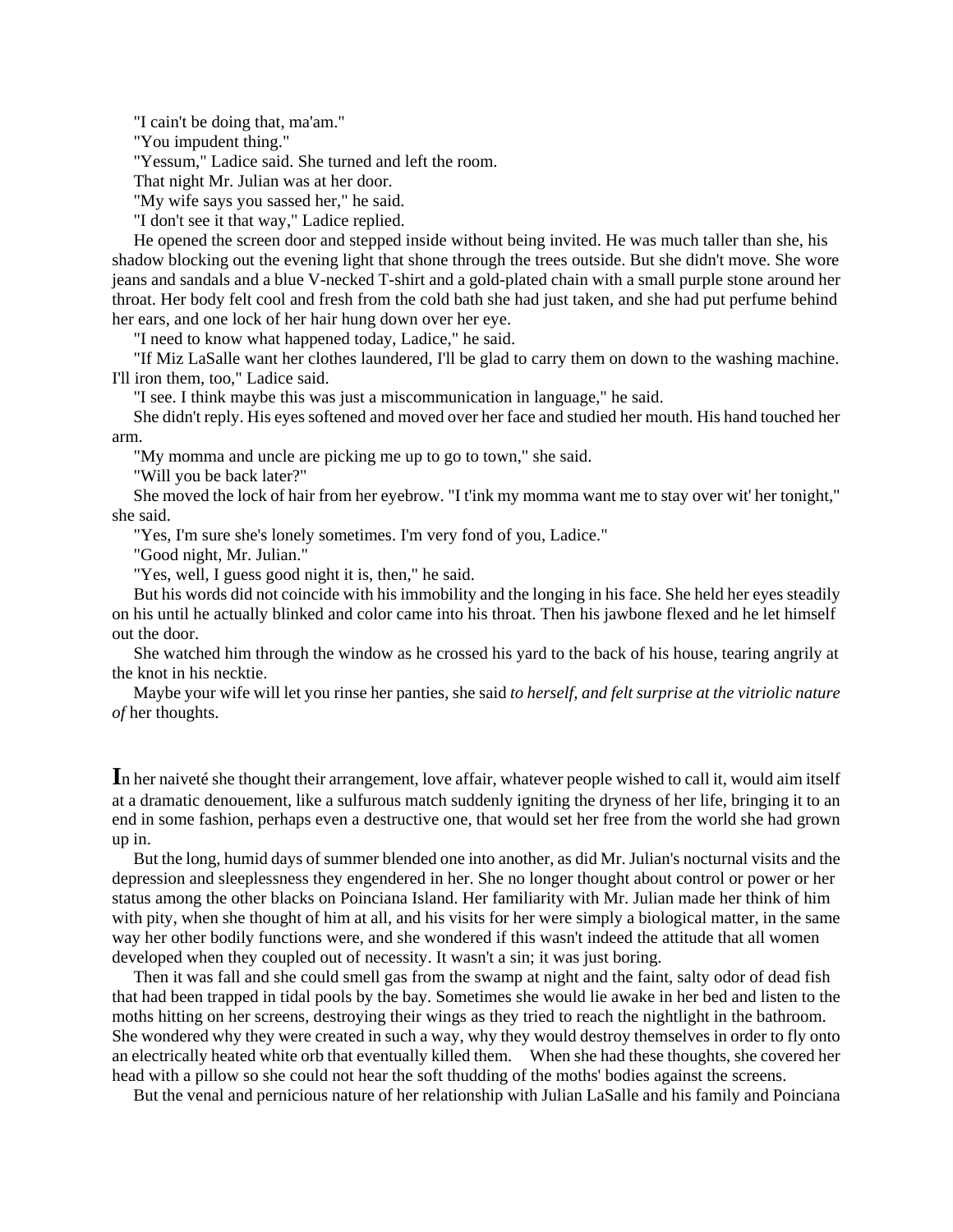Island, and its cost to her, would reveal itself in a way she had never guessed.

 In November she boarded a Greyhound bus and rode across the Atchafalaya Swamp to Baton Rouge. She stayed in the old Negro district called Catfish Town, where juke joints and shotgun shacks left over from the days of slavery still lined both sides of the streets. Her first morning in the city she took a cab to the campus of Southern University and entered the administration building and told a white-haired black woman in a business suit she wanted to pre-enroll in the nursing program for the spring semester.

"Did you graduate from high school?" the woman asked.

"Yessum."

"Where?"

"In New Iberia."

"No, I mean what was the name of the school?"

"I got a certificate from plantation school. I went to St. Edward's, too."

 "I see," the woman said. Her eyes seemed to cloud. "Fill out this application and return it with your transcripts. You could have done this through the mail, you know."

"Ma'am, is there somet'ing you ain't telling me?"

"I didn't mean to give that impression," the woman replied.

 When Ladice walked outside, the air was sunlit and cool and smelled of burning leaves. A marching band was practicing beyond a grove of trees, the notes of a martial song rising off the brass and silver instruments into a hard blue sky. For some reason she could not explain, the expectation of football games and Saturday-night dances and corsages made of chrysanthemums and gin fizzes in the back of a coupe had become the province of others, one she would not share in.

 One month later the mail carrier told Ladice he had left a letter from Southern University for her at the plantation post office. She walked down the dirt road in the dusk, between woods that smelled of pine sap and dust on the leaves and fish heads that raccoons had strewn among the trunks. The sun burned like a flare on a marshy horizon that was gray with winterkill.

 She took the envelope from the hand of the postal clerk and walked back to the garage apartment and put it on her breakfast table under a salt shaker and lay down on her bed and went to sleep without opening the letter.

 It was dark when she awoke. She turned on the kitchen light and washed her face in the bathroom, then sat down at the table and read the two brief paragraphs that had been written to her by the registrar. When she had finished, she refolded the letter and placed it back in the envelope and walked down to Julian LaSalle's front door, not the back, and knocked.

 He was in slippers and a red silk bathrobe when he opened the door, his reading glasses tilted down on his nose.

"Is something wrong?" he asked.

"My credits from plantation school ain't no good."

"Beg your pardon?"

 "Southern will take my credits from St. Edward's. The ones from plantation school don't count. You must have knowed that when you said you would get me a scholarship to Southern. Did you know that, Mr. Julian?"

 "We provide a free school on Poinciana. Most people would find that generous. I'm not familiar with the accreditation system at Southern University."

"I t'ink I'm gonna be moving back to the quarters."

 "Now, listen," he said. He looked over his shoulder, up the curved stairs that led to the second floor. "We'll talk about this tomorrow."

She wadded up the envelope and the letter and threw it over his shoulder onto his living room rug.

The following Thursday, the one night he always spent playing gin rummy with his wife, Mr. Julian drove to Ladice's house, where she now lived with her mother on a dead-end, isolated road lined with slash pines.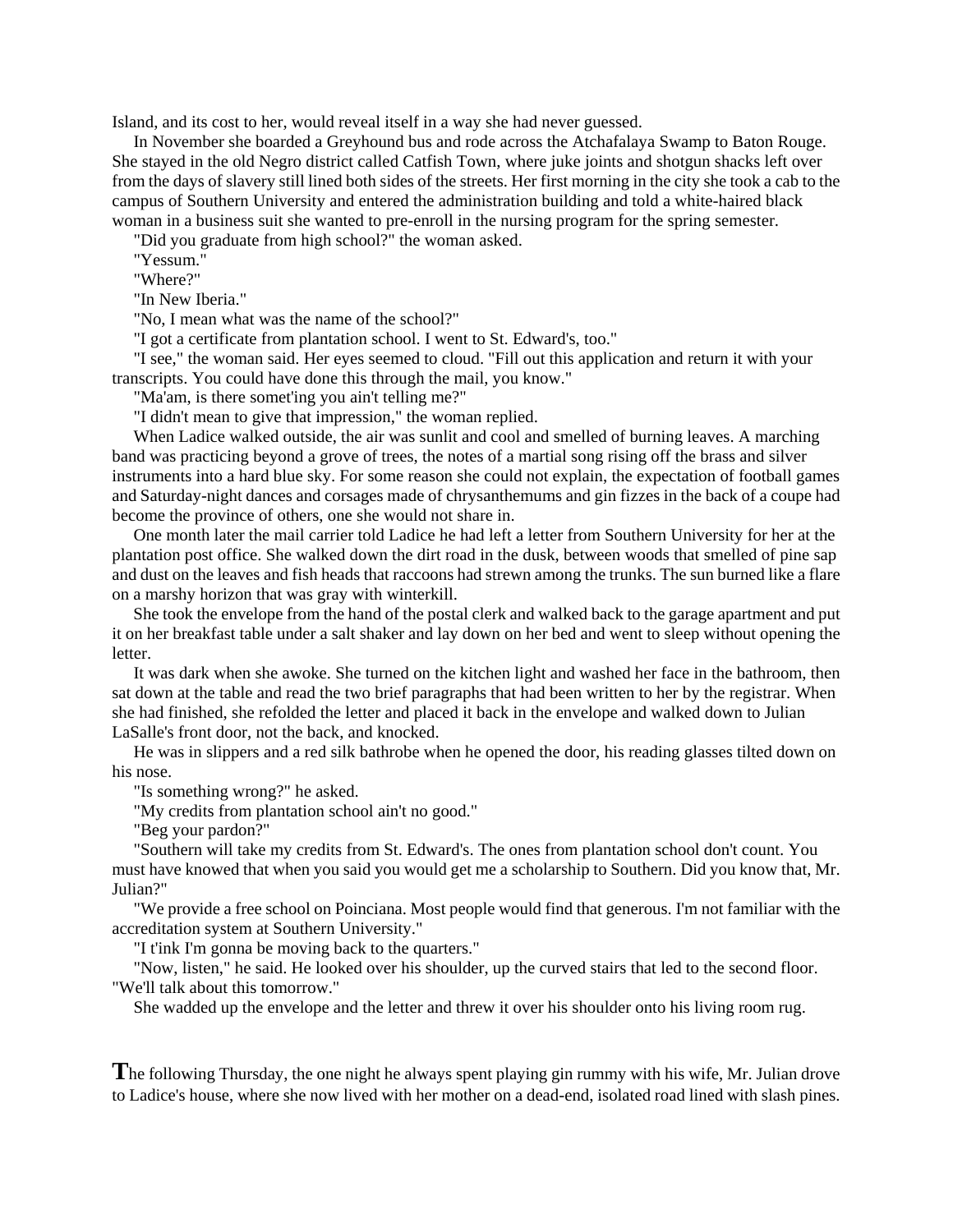It was cold and smoke from wood fires hung as thick as cotton in the trees. She watched him through the front window as he studied her vegetable garden, thumb and forefinger pinched on his chin, his eyes busy with thoughts that had nothing to do with her garden.

When he entered the house, he removed his hat.

 "There's a Catholic college for colored students in New Orleans. I had a talk with the dean's office this morning. Would you be willing to take some preparatory courses?" he said.

 She had been ironing when he had driven up to the house, and she picked up the iron from the pie pan it sat in and sprinkled a shirt with water from a soda bottle and ran the iron hissing across the cloth. She hadn't bathed that day, and she could smell her own odor in her clothes.

"If I take these courses, how I know I'm gonna get in?" she asked.

"You have my word," he replied.

 She nodded and touched at the moisture on her forehead with her wrist. She wanted to tell him to leave, to take his promises and manipulations and mercurial moods back to his home, back to the wife whose cancer of the spirit was greater than the disease that attacked her body. But she thought about New Orleans, the streetcars clattering down the oak- and palm-lined avenues, the parades during Mardi Gras, the music that rose from the French Quarter into the sky at sunset

"You ain't fooling me, Mr. Julian?" she said.

 Then she knew how weak she actually was, how much she wanted what he could give her, and consequently, when all was said and done, how easily she would always be used either by him or someone like him. She felt a sense of shame about herself, her life, and most of all her self-delusion that she had ever been in control of Julian LaSalle.

 "I passed your mother and uncle on the road. Will they be back soon?" he said, and rubbed her arm with his palm.

 "No. They gone to Lafayette," she said, wondering at how easy it was to become complicitous in her own exploitation.

 He removed the iron from her hand and put his arms around her and rubbed his face in her hair and pressed her tightly against his body.

"I'm dirty. I been on my feet all day," she said.

 "You're lovely anytime, Ladice," he said. He led her to her bedroom, which was lit only by a bedside lamp, and pulled her T-shirt over her head and pushed her jeans down over her hips.

"It's Thursday. You don't have a sitter for Miz LaSalle on Thursday night," she said.

 "She's taking a nap. She'll be fine," he replied. Then he was on top of her, his body trembling, his lips on her breasts.

 She fixed her eyes on the smoke in the slash pines outside, the fireflies that lit like sparks in the limbs, the moon that was orange with dust from the fields. She thought she heard a pickup truck clanking by on the road, but the sound of its engine was absorbed by the distant whistle of a Southern Pacific freight rumbling through the wetlands toward New Orleans. She closed her eyes and thought of New Orleans, where the mornings always smelled of mint and flowers and chicory coffee and beignets frying in someone's kitchen.

 She felt his body constrict and tighten and his loins shudder, then his weight left her and he was lying next to her, his breath short, his hair damp against her cheek. After a moment he widened his eyes, like a man returning to the world that constituted his ordinary life. He sat on the side of the mattress, his pale back sweaty and etched by vertebrae.

 Then he did something he had never done in the aftermath of their lovemaking. He patted her on top of the hand and said, "In another time and place we might have made quite a pair, you and I. You're an extraordinary woman. Don't let anybody ever tell you otherwise."

 The inside of the room seemed filled with mist or smoke, and the fireflies in the tops of the trees seemed brighter than they should have been. She wondered if she was coming down with a cold or if she had lost a part of her soul and no longer knew who she was. She rose from the bed, still naked, and went to the window.

"Turn out the light," she said.

He clicked off the lamp on the bedside table and the room dropped into darkness. She looked out the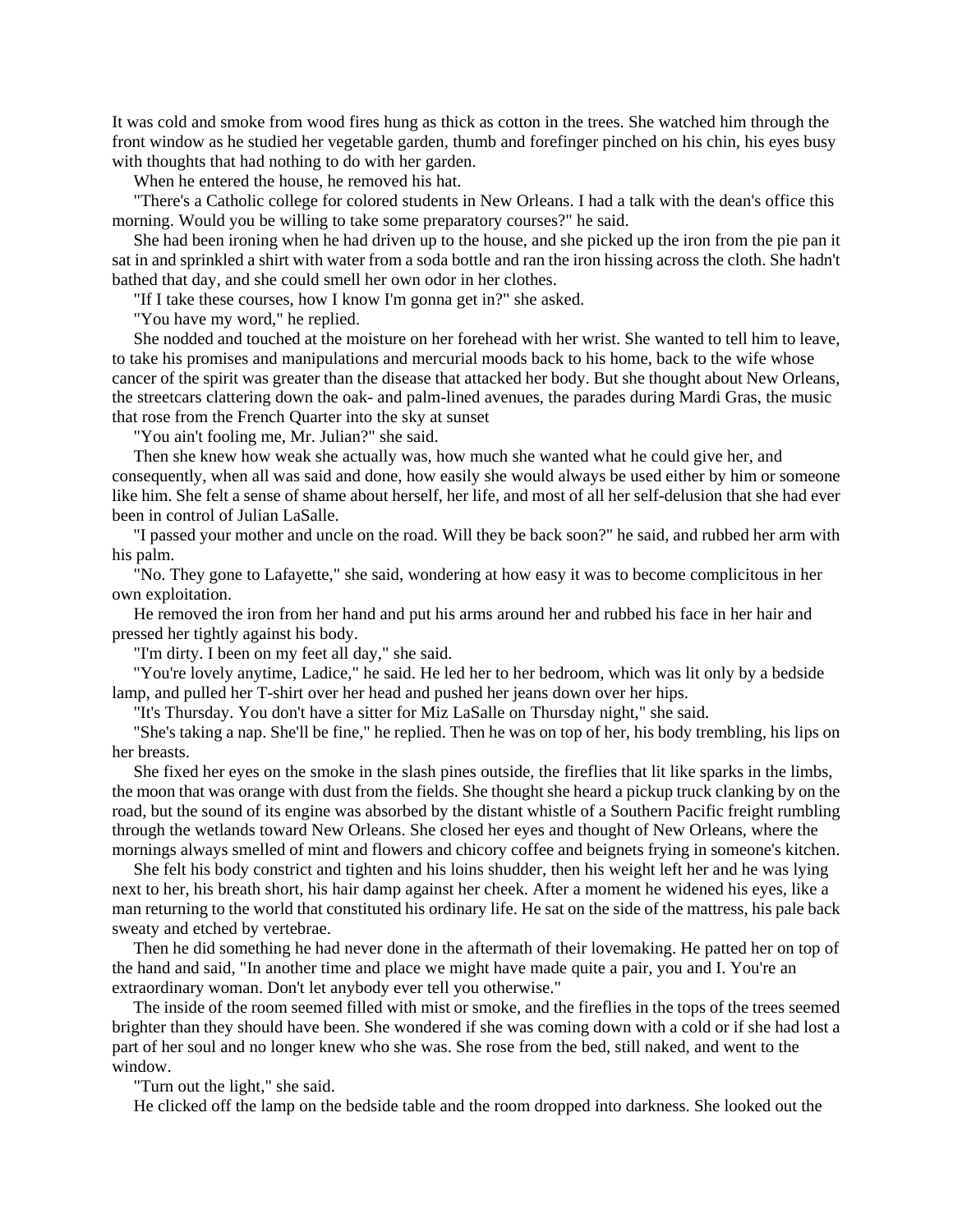window and realized it was too late in the year for fireflies, that the red pinpoints of light in the pines were sparks tumbling out of the sky.

 But it was not the threat of fire to her own house that made her heart stop. The narrow, grained face of Legion the overseer suddenly moved into her vision, no more than three feet on the other side of the glass. His eyes raked her nude body even as he was tipping his hat.

## **CHAPTER 6**

The fire at the LaSalle home had started in the kitchen, probably by a dish towel that had been left near an open flame. The fire climbed up the wall and flattened on the ceiling, then spread through a hallway and was sucked by a draft up the staircase onto the second story. Mr. Julian had removed the phone from Mrs. LaSalle's bedroom long ago, after a judge in Opelousas and a U.S. attorney in Baton Rouge complained she was calling them in the middle of the night, claiming that Huey Long had been murdered by agents of Franklin Roosevelt.

 The clerk from the plantation store was passing on the road when he saw the windows of the house fill with pink light. He was an excitable man, given to belief in demonic possession and the gift of tongues, and after the heat of the front doorknob seared his hand, he began shouting at the house and throwing dirt clods on the roof to alert those who might be sleeping upstairs.

 He picked up a garden rake and broke the glass out of a living room window. The flames mushroomed up through the second and third stories like cold oxygen igniting in a chimney.

 The store clerk and the black people from up the road tried to soak the roof with a lawn hose. They scooped dirt with their hands and threw it through the windows into the smoke and hand-carried water buckets from the bay but were finally driven back from the house by the heat radiating from the walls. They heard glass break in Mrs. LaSalle's bedroom and saw her hands on the iron grill-work, like the yellow talons of a bird extended through a cage. They never saw more of her physical person than her hands; the rest of her body disappeared in an envelope of flame.

 An obese black woman grabbed her daughter and held her tightly against her stomach, smothering her daughter's head with her arms so she would not hear the sounds that came from Mrs. LaSalle's window.

**B**ut at Ladice Hulin's house, neither she nor Mr. Julian knew of these events. Legion waited outside for her and Mr. Julian to emerge. There was ash on his khaki clothes, a smear of soot on his cheek and one shirtsleeve.

"You were watching us through the window? You were spying on me?" Mr. Julian said incredulously.

 "No, sir, I wouldn't say that. I come here to tell you somet'ing else. It's sad news, yeah. Miz LaSalle got burned up in a fire."

 Legion turned his face away, but he watched Mr. Julian out of the corner of his eye to see the reaction his words would cause.

 "What? What did you say?" Mr. Julian said. "Your home's gone, too. I hate to be the one to tell you, Mr. Julian."

Mr. Julian's face was bloodless, popping with sweat, even though the temperature was still dropping.

"We'll go back wit' you, Mr. Julian," Ladice said.

 "I was the first one in her room. The deadbolt was locked from the outside. I took the key out and stuck it in the other side of the lock, so nobody ain't gonna get the wrong idea, no," Legion said.

"You did what? Say that again?" Mr. Julian said as though he could not sort through Legion's words.

"The key was almost melted. But I moved it to the other side of the lock, me. You ain't got to worry,"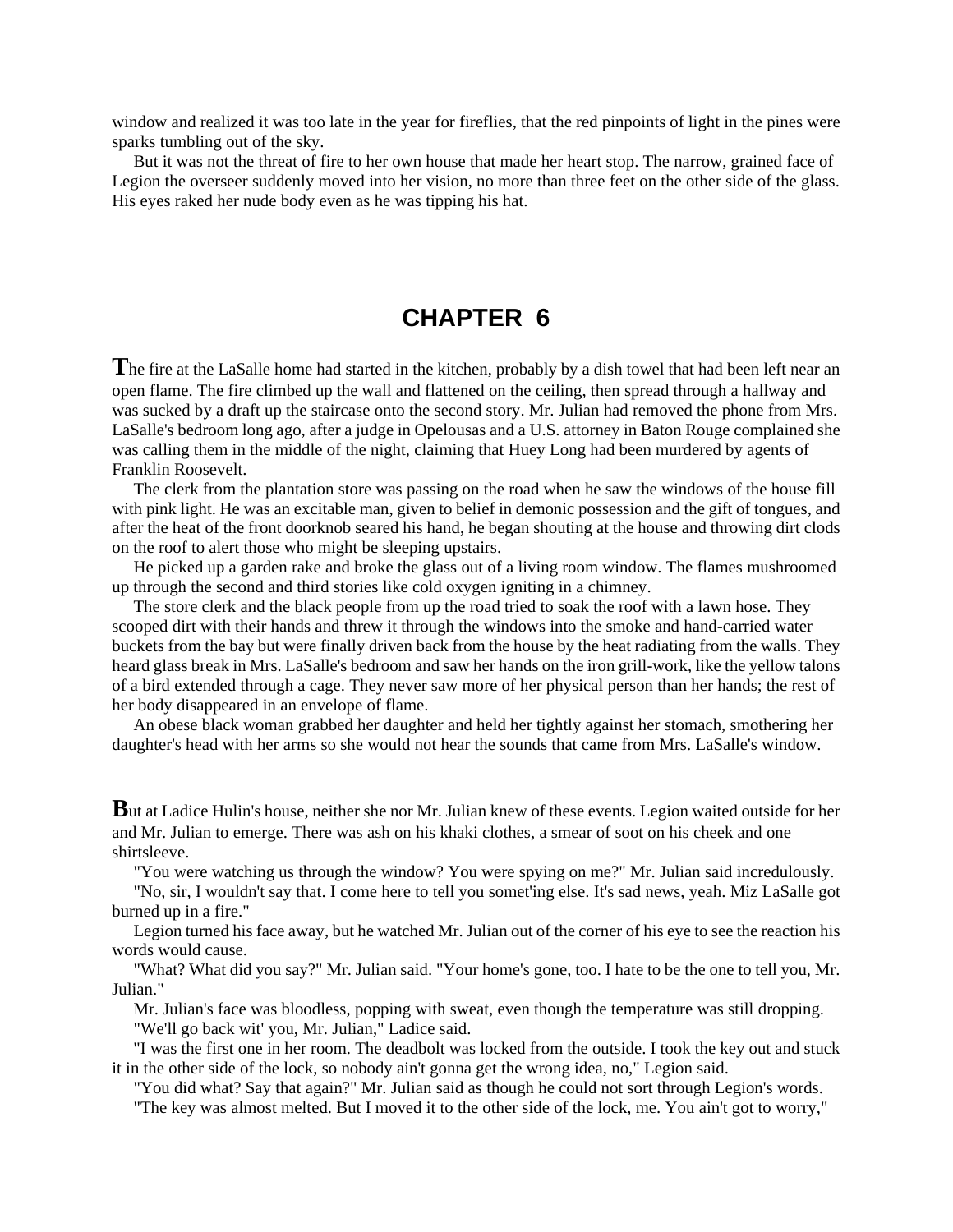Legion replied.

 But Mr. Julian wasn't listening now. He walked to his car and started the engine and backed one tire into Ladice's garden, then drove down the road under an orange moon toward the smoke that rose from the ruins of his home.

Ladice looked up into Legion's face. He had removed his hat and was running a comb through his hair. His hair was black, like tar from a barrel, the vertical lines in his narrow face like those in a prune.

 "You going in the field tomorrow, Ladice. It ain't gonna hep you to sass me about it, either," he said. She started to speak, but he placed his thumb on her mouth.

"What did Legion do to her?" I asked Batist's sister.

 She was a heavy woman, with a big head and wide shoulders and knees that looked like hubcaps. She sat in an overstuffed chair in a gloomy corner of her living room, her large hands squeezing each other in the cone of light from a floor lamp.

"Did Ladice have a child by Mr. Julian?" I asked.

"I ain't said that," she answered.

"Why won't you tell me the rest of the story? Mr. Julian and his wife are both dead," I said.

Batist's sister was silent a moment.

 "He still out there. Maybe in St. Mary Parish. Maybe down by New Orleans. Some of the old people say he killed a man in Morgan City," she said.

"Who?" I said.

 "Legion. He out there, in the dark. He don't like the sun. His face is pale, like it don't have no blood. I seen him once. It was Legion," she said.

She looked at the tops of her folded hands and would not raise her eyes to mine.

 It was late when I got home and Bootsie was asleep. I ate a ham and onion sandwich in the kitchen, then brushed my teeth and lay down by her side and stared at the ceiling in the darkness. I could hear the cries of nutrias out in the swamp, an alligator rolling its tail in the flooded trees, the echo of distant thunder that gave no rain.

 The moon was up and Bootsie's hair was the color of honey on the pillow. She was the only woman I had ever known who had a natural fragrance, like night-blooming gardenias. Her eyes opened and she smiled and turned on her side and put her arm across my chest, one knee over my leg. Her body had the curvature and undulations of a classical Greek sculpture, but her skin was always smooth and soft under my hand, virtually without a wrinkle, as though age had decided to pass her by.

"Anything wrong?" she said.

"No."

"You can't sleep?"

"I'm fine. I didn't mean to wake you."

She touched me under the sheet. "It's all right," she said.

**I** awoke at dawn and made coffee on the stove. The light was gray in the trees, the Spanish moss motionless in the silence.

 "Did you ever hear of an overseer at Poinciana Island by the name of Legion?" I asked Bootsie. "No, why?"

 "When I was twelve, my brother, Jimmie, and I had a bad encounter with some low-rent people in City Park. A man opened a knife on us. One of the women with him called him Legion."

"Why do you ask about him now?"

 "His name came up when I was checking out some background material on Tee Bobby. It may not be important."

"By the way, Perry LaSalle came by last night," she said.

"Perry is becoming a pain in the ass," I said.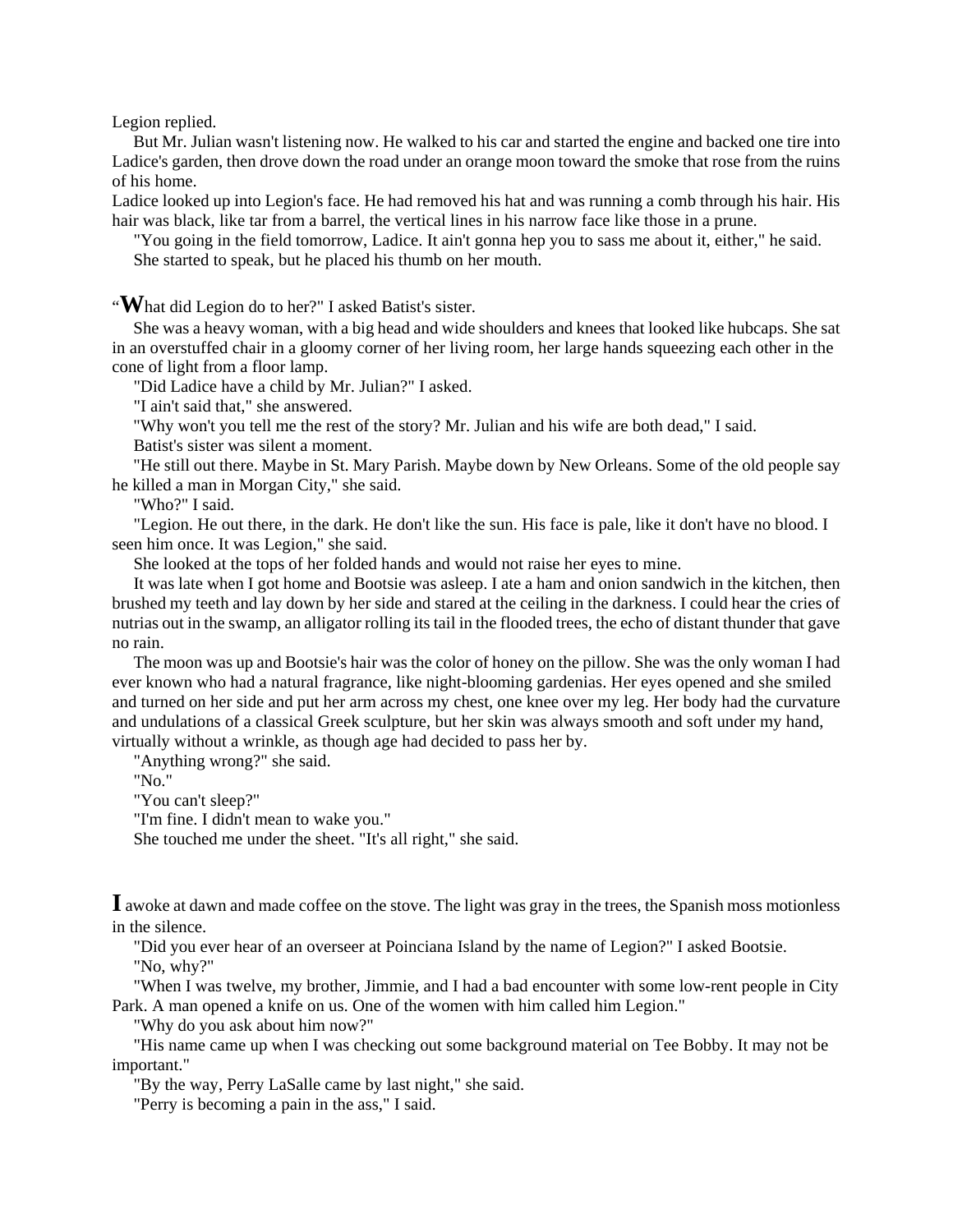"He told me you'd say that."

 Before I went to the office I drove out to Ladice Hulin's house on Poinciana Island and asked her about the overseer named Legion and the death of Mrs. LaSalle in the fire.

 "Mind your own bidness. No, I take that back. Get out of my life altogether," she said, and closed the door in my face.

The next day Perry was at my office door. Before he could speak, I said, "Why were you at my house the other night?"

 "One of Barbara Shanahan's colleagues got drunk and shot off his mouth at the country club. Barbara and the D.A. think you're not a team player. I'm calling you as a witness for the defense, Dave. I thought I ought to warn you in advance," he replied.

I went back to the paperwork on my desk and tried to pretend he was not there.

 "On another subject, you care to explain to me why you're bothering Ladice Hulin about my grandfather?" he asked.

 I put the cap on my pen and looked up at him. "She told me Amanda Boudreau's death was related to events that happened before Tee Bobby was born. What do you think she meant by that?" I said.

"I wouldn't know. But stay out of my family's private life," he replied.

 "Your book on capital punishment didn't spare people in the Iberia prosecutor's office. What makes the LaSalles sacrosanct? The fact y'all own some canneries?"

 He shook his head and went out the door. I thought he had gone and I got up from my desk to go down the corridor for my mail. But he came back through the door, the blood pooled in his cheeks.

"Where do you get off indicting my family?" he said.

 "That case you used in your book, the murder of those teenagers up on the Loreauville Road? The mother of that girl those two fuckheads killed said she heard her daughter's voice out in the front yard at the same hour her daughter died. Her daughter was saying, 'Please help me, Momma.' I don't remember seeing that in either your book or the movie."

 "You make a remark about my family again, and cop or no cop, I'm going to bust your jaw, Dave." "Give your grief to Barbara Shanahan. I think you two deserve each other," I said. My hands were shaking when I brushed past him.

That night Clete Purcel called the house. I could hear an electric guitar and saxophones and laughter and people talking loudly in the background.

"I can hardly hear you," I said.

 "I thought I'd have another run at Jimmy Dean Styles. I'm at a joint he owns in St. Martinville. I thought you'd like to know who's parked across the street."

"It's late, Clete."

 "Joe Zeroski. He's got a P.I. with him, his niece, Zerelda Calucci. Her old man was one of the Calucci brothers."

"Tell me about it tomorrow."

"The kid you're looking at for the murder of the girl in the cane field? He's playing here."

"Say again?"

 "What's his name? Hulin? He's up there on the bandstand. Anyway, I'd better hit the road. The only other thing white in this place is the toilet bowl. Sorry I bothered you." "Give me a half hour," I said.

 I drove up the Teche, under the long canopy of live oaks on the St. Martinville highway, the same road that federal soldiers had marched in 1863, the same road that Evangeline and her lover had walked almost a century before the federals came.

 Jimmy Dean Styles owned only a half-interest in the nightclub Clete had called from. His business partner was a black bondsman named Little Albert Babineau who had recently made the state news wires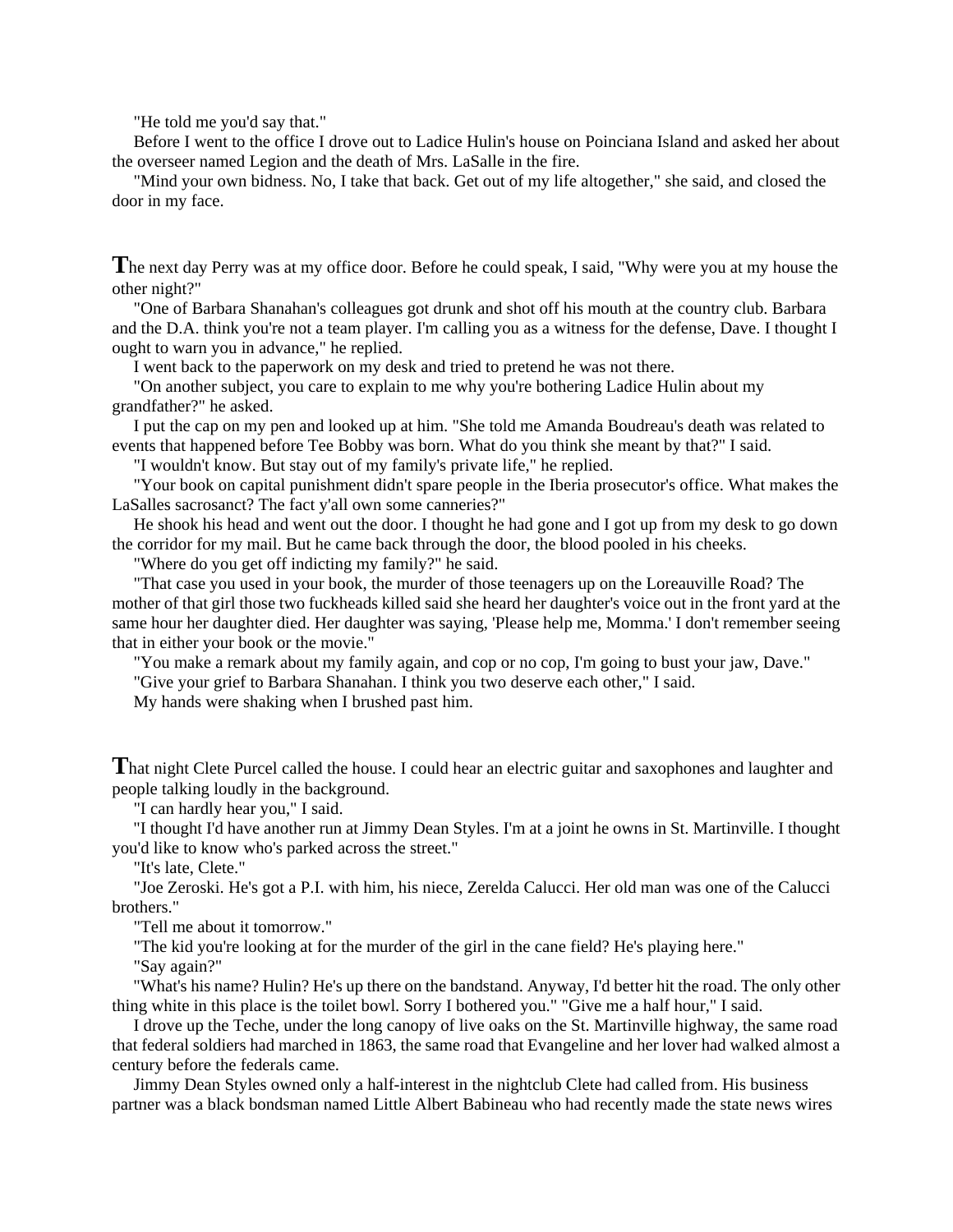after he threw packages of condoms off a Mardi Gras float. Each package was printed with the words "Be Sure You 'Bond' Right. Be Safe with Little Albert. 24-Hour Bail Bonds. Little Albert Will Not Let You Down."

 The club was built of plywood that had been painted blue and strung with yellow and purple lights. The window glass and walls literally shook from the noise inside. I pulled in at the back, where Clete waited for me next to his Cadillac. Through the trees below the club I could see a glaze of yellow light on Bayou Teche and the wake of a large boat slapping into the elephant ears along the banks.

"You're not pissed off because I took another run at Styles?" Clete said.

"Why should I be? You never listen to anything I say, anyway."

"How you want to play it?" he asked.

"We need to get Joe Zeroski out of here. What was that you said about a P.I.?"

 "It's his niece. I'd like to develop a more intimate relationship with her, except I always get the feeling she'd like to blow my equipment off. Wait till you see the bongos on that broad."

"Will you stop talking like that? I'm not kidding you, Clete. It's an illness."

 He put two sticks of gum in his mouth and chewed them loudly, his eyes full of mirth, his head seeming to turn in all directions at once.

"I tell you what. I'll handle Joe, you deal with Zerelda," he said.

 Joe Zeroski's car was parked down the block, across the street, in front of a small grocery store. A woman was behind the wheel. Her hair was black and long, the neckline of her blouse plunging, her nails and mouth painted arterial red. I opened my badge holder and lifted it into the light so she could see it. A holstered revolver sat on the seat between the woman and Joe Zeroski.

"We need you to move your car out of here," I said.

"Pull your pud on somebody else's time," she said. I heard Clete snicker behind me.

"Sorry?" I said.

"You're out of your jurisdiction. Go screw yourself," she said.

"You have a permit for that gun?"

 "I don't need one. In Louisiana the automobile is an extension of the home. But in answer to your question, yes, I do have a permit. Now, how about moving yourself out of my view?"

 I looked across the seat at Joe Zeroski. His stolid face and wide-set eyes had all the malleability of a cinder block.

"She's doing her job," he said.

"Tee Bobby didn't kill your daughter, Joe," I said.

 "Then why were you asking about him down at that pickup corner, the one my little girl was abducted from?" he replied.

I blew out my breath and recrossed the street with Clete.

 "Lighten up, Streak. I think Zerelda likes you. Notice how she squeezed her .357 when she told you to fuck off?" he said, his eyes beaming.

We went through the side entrance of the nightclub. It was loud and hot inside, the air hazy with cigarette smoke, dense with the smells of whiskey and boiled crabs and beer sweat. Tee Bobby was at the

microphone, his long-sleeved lavender shirt plastered against his skin, a red electric guitar hanging from his neck. He drank from a long-necked bottle of Dixie beer and wiped the moisture out of his eyes on his sleeve and stumbled slightly against the microphone, then began singing "Breaking Up Is Hard to Do." His eyes were closed while he sang, his face suffused with a level of emotion that at first glance might have seemed manufactured until you heard the irrevocable sense of loss in his voice.

"Guitar Slim didn't have anything on this guy. Too bad he's a rag nose," Clete said. "How do you know he is?" I asked. "He was snorting lines off the toilet tank. I thought that might be a clue."

 We found Jimmy Dean Styles in his office at the rear of the club. He sat at a cluttered desk, above which was a framed autographed photo of Sugar Ray Robinson. He was counting money, his fingers clicking on a calculator. His eyes lifted to mine.

 "See, I went out of Angola max-time. That means I ain't got my umbilical cord thumbtacked to some P.O.'s desk. How about respecting that?" he said.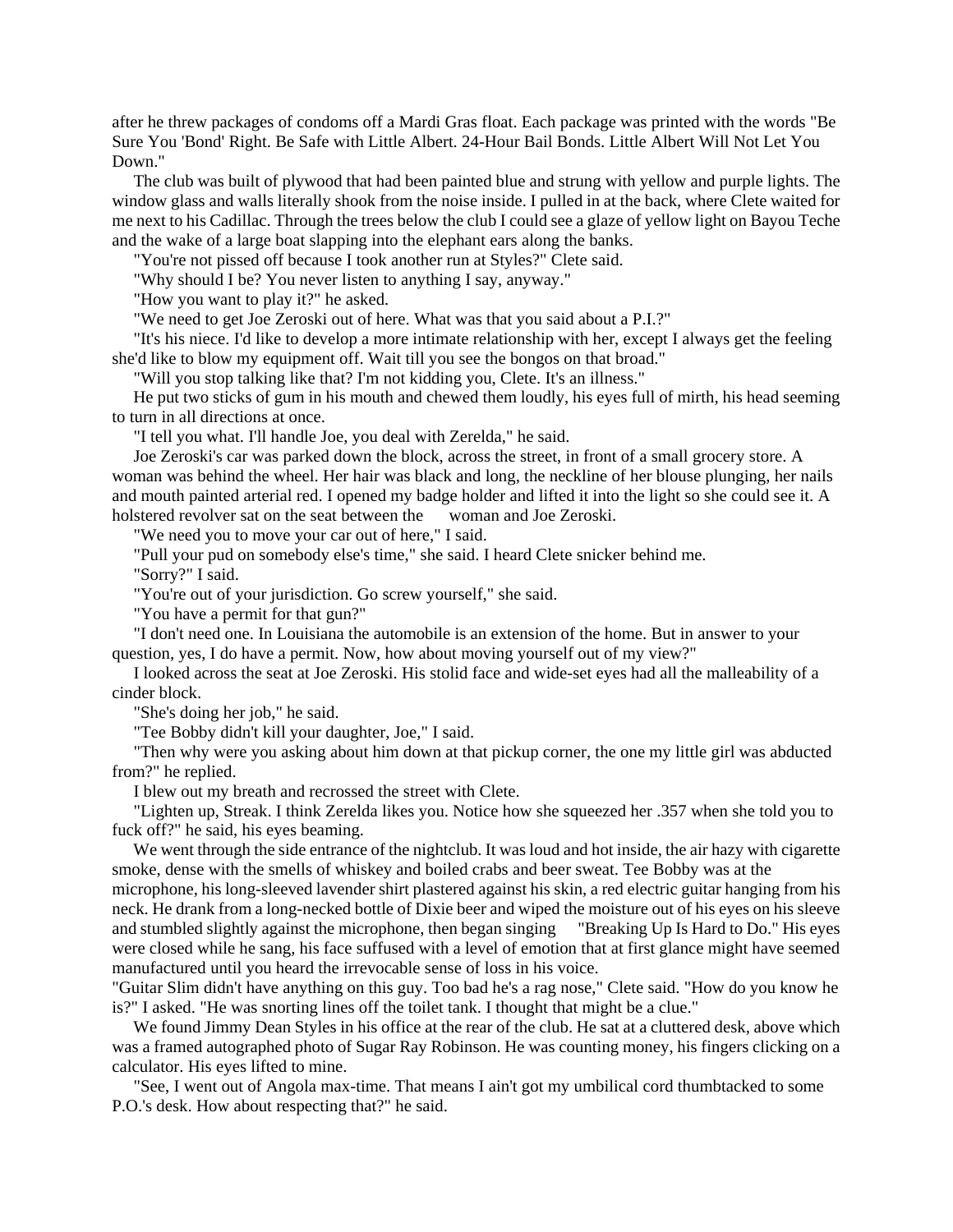"Where'd you get the autographed photo of Sugar Ray?" I said.

 "My grandfather was his sparring partner. You probably don't know that 'cause when you growed up most niggers around here picked peppers or cut cane," he replied.

"You told me you cut Tee Bobby loose. Now I see him up on your bandstand," I said.

 "Little Albert Babineau own half this club. He feel sorry for Tee Bobby. I don't. Tee Bobby got a way of stuffing everything he make up his nose. So when he finish his gig tonight, he packing his shit." His eyes shifted to Clete. "Marse Charlie, don't be sitting on my desk."

"There's a guy outside named Joe Zeroski. I hope he comes in here," Clete said.

 "Why's that, Marse Charlie?" Styles said. "He was a mechanic for the Giacanos. Nine or so hits. Your kind of guy," Clete said.

"I'll be worried about that the rest of the night," Styles replied.

 Clete stuck a matchstick in the corner of his mouth and stared at Styles, who had gone back to counting a stack of currency, his fingers dancing on the calculator.

 I touched Clete on the arm and we walked back through the crowd and out the side door. The parking lot smelled of dust and tar, and the stars were hot and bright above the trees. Clete stared back into the club, his face perplexed.

 "That guy's dirty. I don't know what for, but he's dirty." Then he said, "You think his grandfather really sparred with Sugar Ray Robinson?"

"Maybe. I remember he was a boxer."

"What happened to him?"

"He was lynched in Mississippi," I said.

 But our evening at the club owned by Jimmy Dean Styles and Little Albert Babineau wasn't over. As Clete and I walked toward my truck, we heard the angry voices of two men behind us, the voices of others trying to restrain or pacify them. Then Tee Bobby and Jimmy Dean Styles burst out the back door into the parking lot, with a balloon of people following them.

 There was a smear of blood and saliva on Tee Bobby's mouth. He swung at Style's face and missed, and Styles pushed him down on the oyster shells.

"Touch me again, I'm gonna mess you up. Now haul your freight down the road," Styles said.

 Tee Bobby got to his feet. His slacks were torn, his knees lacerated. He ran at Styles, his arms flailing. Styles set himself and hooked Tee Bobby in the jaw and dropped him as though he had used a baseball bat.

 Tee Bobby got to his feet again and stumbled toward the crowd, swinging at anyone who tried to help him. One of his shoes was gone and his belt had come loose, exposing the elastic of his underwear.

 "You're one sorry-ass, pitiful nigger," Styles said, and fitted his hand over Tee Bobby's face and shoved him backward into the crowd.

 Tee Bobby reached in his pocket and flicked open a switchblade knife, but I doubted he had any idea whom he was going to use it on or even where he was. I started toward him.

"Mistake, Dave," I heard Clete say.

 I came up behind Tee Bobby and grabbed him around the neck and twisted his wrist. There was little strength in his arm and the knife tinkled on the oyster shells. Then he began to fight, as a girl might, with his elbows and nails and feet. I locked my arms around him and carried him down the bank, through the trees, onto a dock, and flung him as far as I could into the bayou.

 He went under, then burst to the surface in a cloud of mud and slapped at the water with both hands until his feet gained the bottom. He slipped and splashed through the shallows, grabbing the stems of elephant ears for purchase, his hair and body strung with dead vegetation.

 Then, as the crowd from the nightclub flowed down the bank, someone switched on a flood lamp in the trees, burning away the darkness like a phosphorous flare, lighting me and Tee Bobby Hulin like figures frozen in a photograph of a waterside baptism.

 At the edge of the crowd I saw Joe Zeroski and his niece Zerelda. Joe's face was incredulous, as though he had just walked into an open-air mental asylum. Clete lit a cigarette and rubbed the heel of his hand on his temple.

"*I* don't listen to you? Dave, you just threw a black man in the bayou while two hundred of his relatives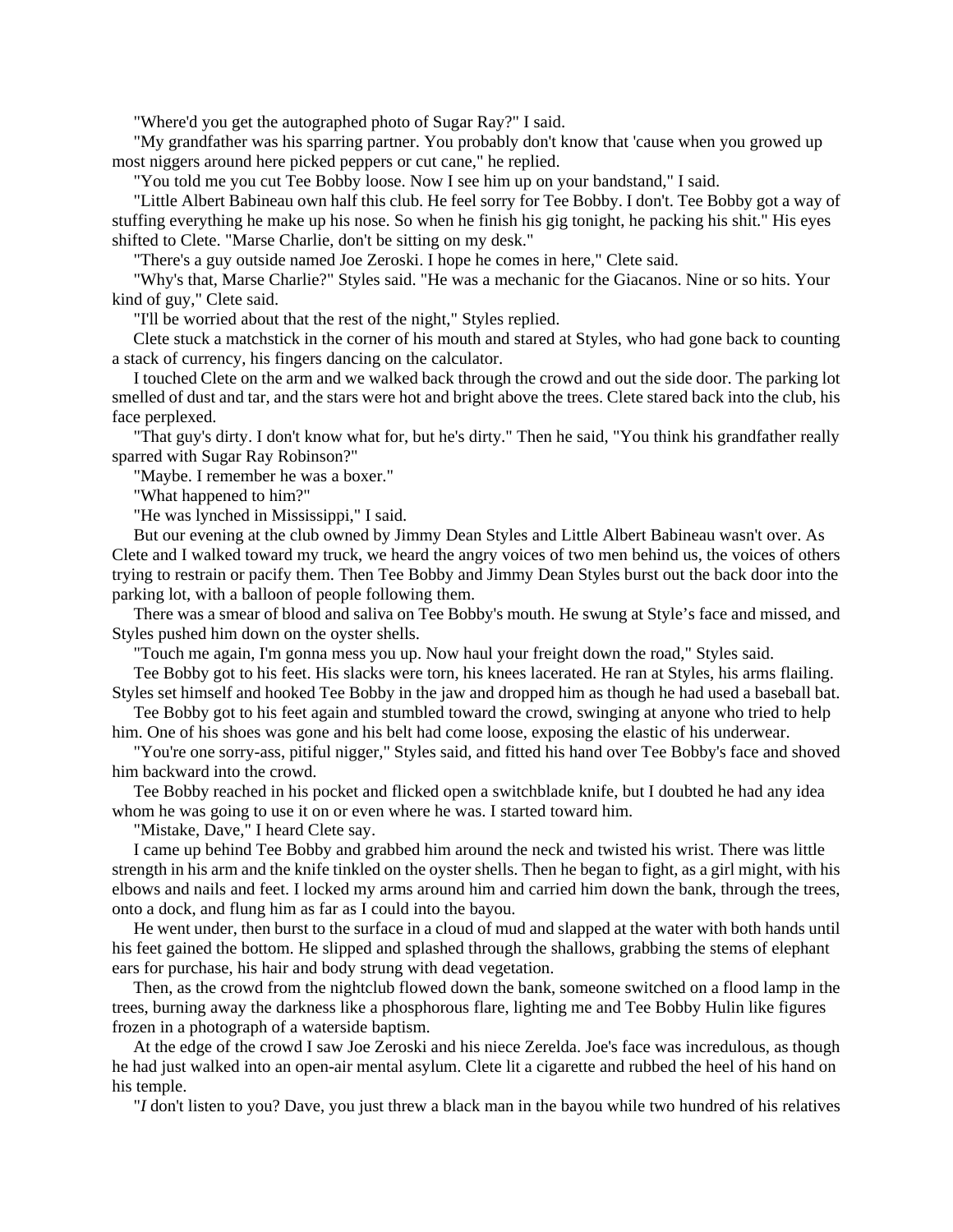**I** sat in the sheriffs office early the next morning. He was generally a quiet, avuncular man, looking forward to his retirement and the free time he would have to spend with his grandchildren. He did not contend with either the world or mortality, did not grieve upon the wrongs of his fellowman, and possessed a Rotarian view of both charity and business and saw one as a natural enhancement of the other. But sometimes on a wintry day I would catch him gazing out the window, a liquid glimmer in his eyes, and I knew he was back in his youth, on a long, white road that wound between white hills that were rounded like women's breasts, the road lined with chained-up Marine Corps six-bys and marching men whose coats and boots and steel pots were sheathed with snow.

 He had just finished a phone conversation with the chief of police in St. Martinville. He opened the blinds on the window and stared at the crypts in St. Peter's Cemetery for a long time, his shoulders erect to compensate for the way his stomach protruded over his belt. His face was slightly flushed, his small mouth pinched. He removed his suit coat and placed it on the back of his chair, then brushed at the fabric as an afterthought but did not sit down. His cheeks were flecked with tiny blue and red veins. I could hear him breathing in the silence.

 "You went out of your jurisdiction and made a bunch of people mad in St. Martinville. I can live with that. But you've deliberately involved Clete Purcel in department business. That's something I won't put up with, my friend," he said.

"Clete gave me a lead I didn't have."

 "I got a call earlier from Joe Zeroski. You know what he said? 'This is how you guys solve cases? Fire up the cannibals?' I couldn't think of an adequate reply. Why are you still following Tee Bobby Hulin around?" "I'm not convinced of his guilt."

"Who died and made you God, Dave? Tell Purcel he's not welcome in Iberia Parish."

I focused my gaze on a neutral space, my face empty.

 "You AA guys have an expression, don't you, something about not carrying another person's load? How's it *go?* You'll break your own back without making the other person's burden lighter?" the sheriff said.

"Something like that."

"Why go to meetings if you don't listen to what people say at them?" he said.

"Clete thinks Jimmy Dean Styles might be a predator," I said.

"Go back to your office, Dave. One of us has a thinking disorder."

Later in the morning I passed the district attorney's office and saw Barbara Shanahan inside, talking to the young salesman who had dragged a suitcase filled with Bibles and encyclopedias and what he termed "family-type magazines" into my bait shop. What was the name? Oates? That was it, Marvin Oates. He was sitting in a wood chair, bending forward attentively, his eyes crinkling at something Barbara was saying.

 I saw him again at noon when I was stopped by the traffic light at the four corners up on the Loreauville Road; this time he was pulling his suitcase on a roller skate up a street in a rural black slum by Bayou Teche. He tapped on the screen door of a clapboard shack that was propped up on cinder blocks. A meaty black woman in a purple dress opened the door for him, and he stepped inside and left his suitcase on the gallery. A moment later he opened the door again and took the suitcase inside with him. I parked in the convenience store at the four corners and bought a soft drink from the machine and drank it in the shade and waited for Marvin Oates to come out of the shack.

 Thirty minutes later he walked back out in the sunlight and fitted his bleached cowboy straw hat on his head and began pulling his suitcase down the street. I drove up behind him and rolled down the window. He wore a tie and a navy-blue sports coat in spite of the heat and breathed with the slow inhalation of someone in a steam room. But his face managed to fill with a grin before he even knew whose vehicle had drawn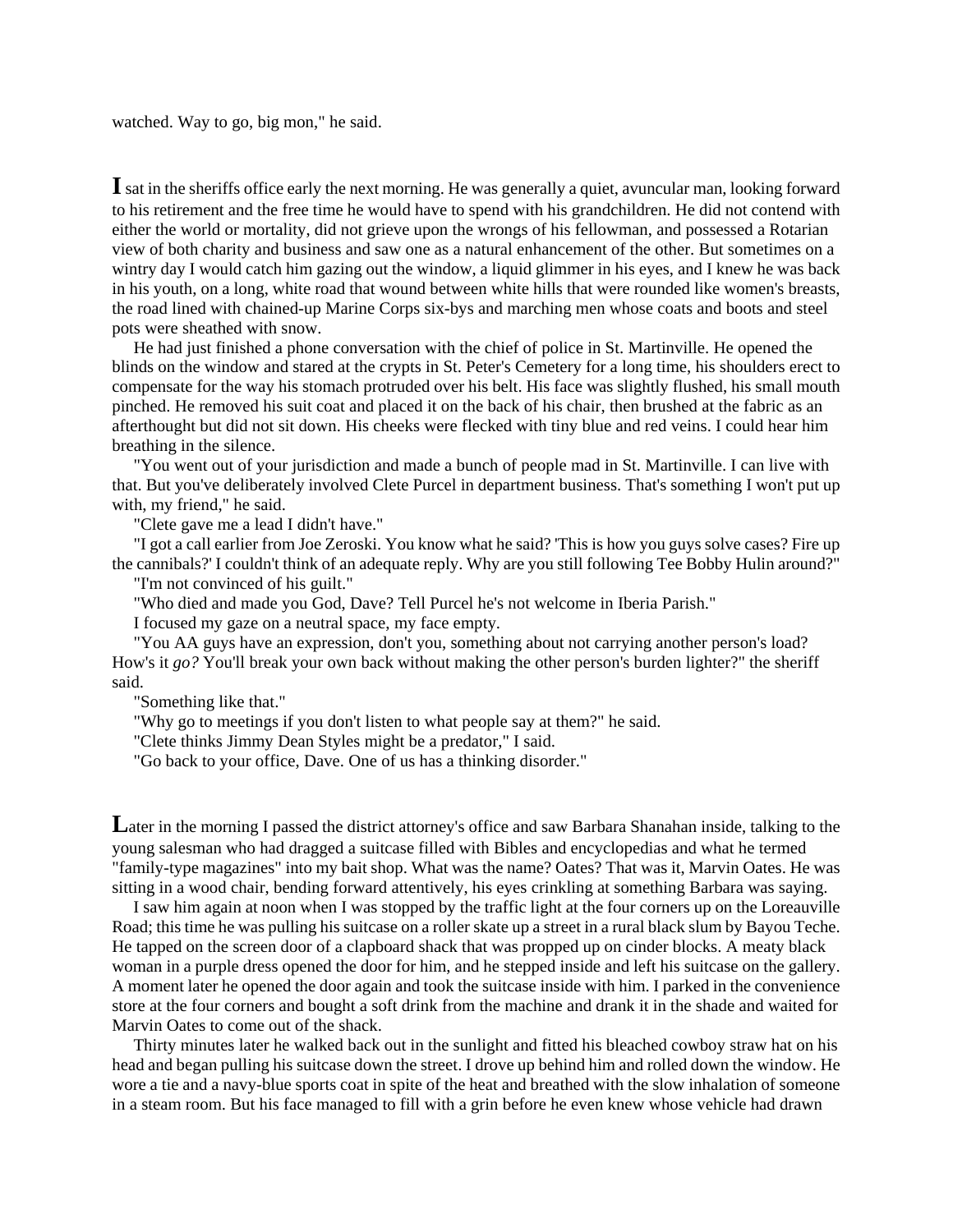abreast of him.

"Why, howdy do, Mr. Robicheaux," he said.

"I see you and Barbara Shanahan are pretty good friends," I said.

 His grin remained on his face, as though incised in clay, his eyes full of speculative light. He removed his hat and fanned himself. His ash-blond hair was soggy with sweat and there were gray strands in his sideburns, and I realized he was older than he looked.

"I don't quite follow," he said. For just a second his gaze lit on the shack he had just left.

"I saw you in Barbara's office this morning," I replied.

 He nodded agreeably, as though a humorous mystery had just been solved. He wiped the back of his neck with a handkerchief and twisted his head and looked down toward the end of the street, although nothing of particular interest was there.

"It's flat burning up, ain't it?" he said.

 "In traveling through some of the other southern parishes, have you run across a man by the name of Legion? No first name, no last name, just Legion," I said.

 He raised his eyebrows thoughtfully. "An old man? He worked in Angola at one time? Black folks walk around him. He lives behind the old sugar mill down by Baldwin. Know why I remember his name?" he said. His face lit as he spoke the last sentence.

"No, why's that?" I said.

 " 'Cause when Jesus was fixing to heal this possessed man, he asked the demon his name first. The demon said his name was Legion. Jesus cast the demon into a herd of hogs and the hogs run into the sea and drowned."

 "Thanks for your help, Marvin. Did you sell a Bible to the woman in that last house you were in?" "Not really."

"I imagine it'd be a hard sell. She hooks in a joint on Hopkins."

 He looked guardedly up and down the road, his expression cautionary now, one white man to another. "The Mormons believe black people is descended from the lost tribe of Ham. You think that's true?"

"Got me. You want a ride?"

"If you work in the fields of the Lord, you're suppose to walk it, not just talk it."

 His face was full of self-irony and boyish good cheer. Even the streaks of sweat on his shirt, like the stripes a flagellum would make on the chest of its victim, excited sympathy for his plight and the humble role he had chosen for himself. If his smile could be translated into words, it was perhaps the old adage that goodness is its own reward.

 I gave him the thumbs-up sign and made a mental note to run his name through the computer at the National Crime Information Center in Washington, D.C., at the first opportunity.

# **CHAPTER 7**

**T**he next night Batist's sister banged down the dirt road in a dilapidated pickup that sounded like a dying animal when she parked it by the bait shop and turned off the ignition.

 She sat down heavily at the counter and fished in her purse for a Kleenex and blew her nose, then stared at me as though it were I rather than she who was expected to explain her mission to my bait shop.

 "Ain't nobody ever known the true story of what happened on Julian LaSalle's plantation," she said. I nodded and remained silent.

"I had bad dreams about Legion since I was a girl. I been afraid that long," she said.

 "Lots of us have bad memories from childhood. We shouldn't think less of ourselves for it, Clemmie," I said.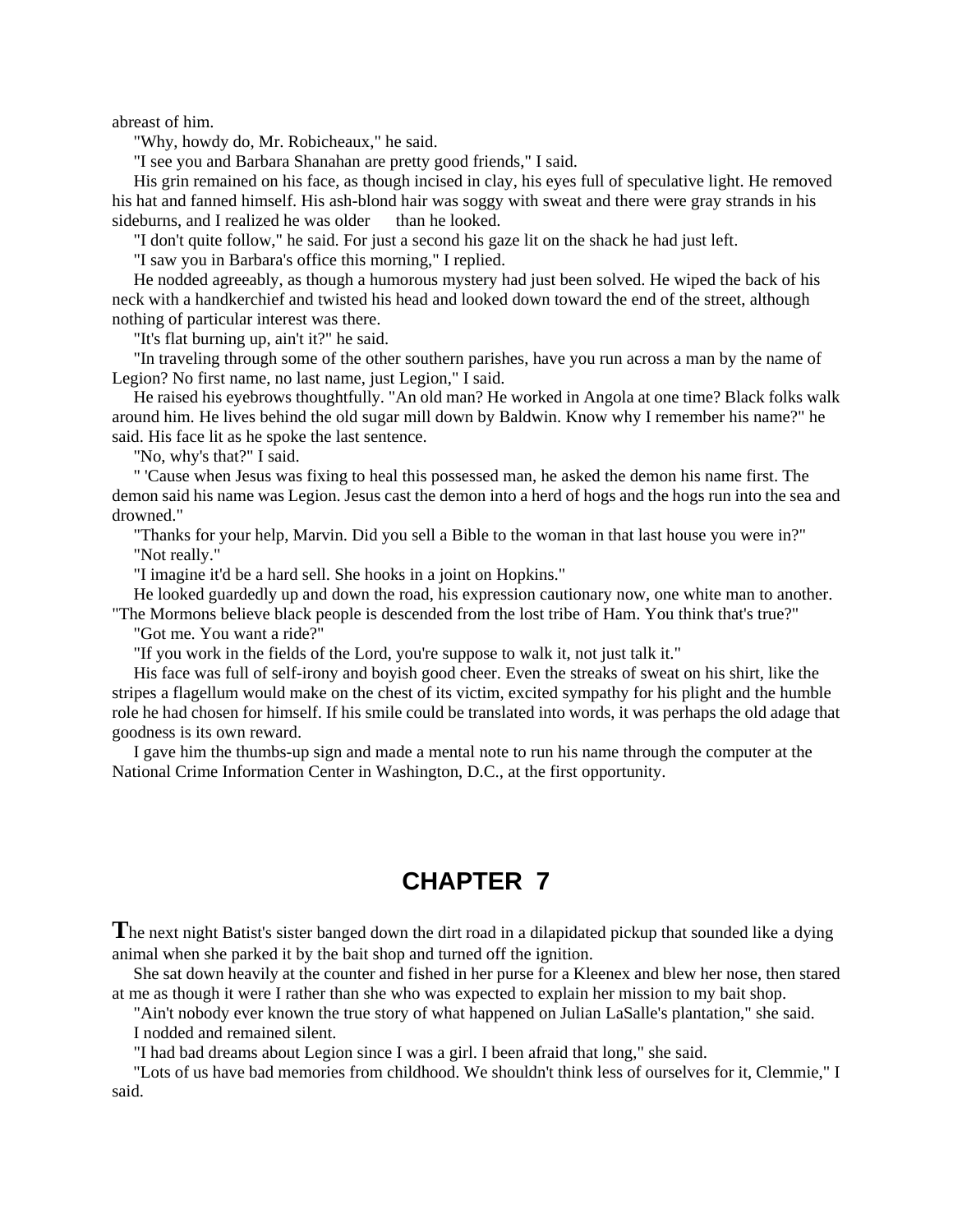"I always tole myself God would punish Legion. Send him to hell where he belong."

"Maybe that'll happen."

"It ain't enough," she said.

Then she told me of the events following the death by fire of Julian LaSalle's wife.

**L**adice went back to work in the fields but was not molested by Legion. In fact, he didn't bother any of the black girls or women and seemed preoccupied with other things. Vendors and servicepeople drove out to see him, rather than Julian LaSalle, with their deliveries or work orders for electrical or plumbing repairs on the plantation. Legion sometimes tethered his horse in the shade and went away with the vendors and servicepeople and did not return for hours, as though his duties in the fields had been reduced to a much lower level of priority and status.

 Mr. Julian stayed in a guest cottage by the freshwater bay and was rarely seen except when he might emerge at evening in a robe and stand in the gloom of the trees next to the water's edge, unshaved, staring at the wooden bridge that led to the mainland and the community of small houses where most of his employees lived.

 Sometimes his employees, perhaps washing their cars in the yard or barbecuing over a pit fashioned from a washing machine, would wave to him in the waning light, but Mr. Julian would not acknowledge the gesture, which would cause his employees to round up their children and go inside rather than let the happiness of their world contrast so visibly with the sorrow of his.

 But to most of the black people on the plantation the die was cast three weeks after Mrs. LaSalle's death by an event that to outsiders would seem of little importance.

 A bull alligator, one that was at least twelve feet long, had come out of the bay in the early dawn and caught a terrapin in its jaws. Down the bank, a black woman had left her diapered child momentarily unattended in the backyard. When the child began crying, the alligator lumbered out of the mist into the yard, rheumy-eyed, pieces of sinew and broken terrapin shell hanging from its teeth, its green-black hide slick with mud and strung incongruously with blooming water hyacinths.

 The mother bolted hysterically into the yard and scooped her child into her arms and ran all the way down the road to the plantation store, screaming Mr. Julian's name.

 Mr. Julian knew every alligator nesting hole on or near the island, the sandbars where they fed on raccoons, the corners and cuts in the channels where they hung in the current waiting for nutria and muskrat to swim across their vision.

 Mr. Julian hunted rogue alligators in his canoe. He'd paddle quietly along the bank, then stand suddenly, his balance perfect, lift his deer rifle to his shoulder, and drill a solitary .30-06 round between the alligator's eyes.

Mr. Julian had his faults, but neglecting the safety of a child was not one of them.

 The woman who had run to the plantation store was told by the clerk to return home, that someone would take care of the gator that had strayed into her yard.

"Mr. Julian gonna bring his gun down to my house?" she said.

"Legion is handling things right now," the clerk said.

 "Mr. Julian always say tell him when a gator come up in the yard. He say go right on up to the house and bang on the do'," the woman said.

 The clerk removed a pencil from behind his ear and wet the point in his mouth and wrote something on a pad. Then he took a peppermint cane out of a glass case and gave it to the woman's child.

 "I'm putting a note for Legion in his mailbox. You seen me do hit. Now you take your baby on home and don't be bothering folks about this no more," he said.

But three days passed and no one hunted the rogue alligator.

 The same black woman returned to the store. "You promised Legion gonna get rid of that gator. Where Mr. Julian at?" she said.

"Send your husband down here," the clerk said.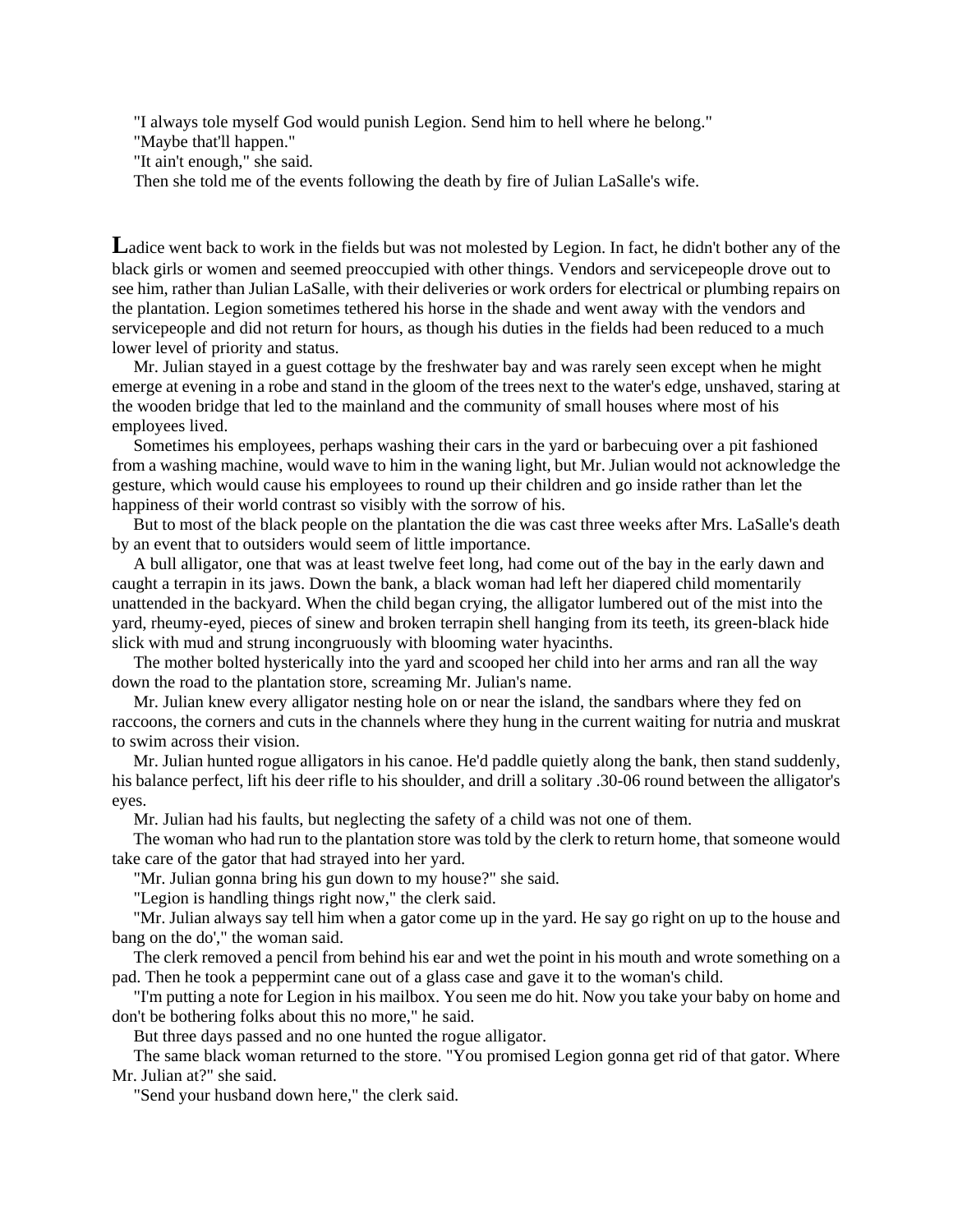"Suh?" the woman said.

"Send your man here. I want to know if y'all plan to keep working on Poinciana Island," the clerk said.

 Two days later Legion and another white man showed up behind the black woman's house and flung a cable and a barbed steel hook through the fork of a cypress tree on the water's edge. They spiked one end of the cable into the cypress trunk and baited the hook with a plucked chicken carcass and a dead blackbird and threw the hook out into the lily pads.

That night, under a full moon, the gator slipped through the reeds and the hyacinths and the layer of algae that floated in the shallows and struck the bait. Its tail threw water onto the bank for fifteen feet.

 In the morning the gator lay in the shallows, exhausted, hooked solidly through the top of the snout, through sinew and bone, so that its struggle was useless, no matter how often it wrenched against the cable or thrashed the water with its tail.

 Legion left the gator on the hook until dusk, when he and two other white men backed a truck up to the cypress tree and looped the free end of the cable through the truck's bumper. Then they pulled the cable through the fork of the tree, grinding off the bark, hoisting the gator halfway out of the water, its pale yellow stomach spinning in the last red glow of sunlight in the west.

 Legion slipped on a pair of rubber boots and waded into the shallows and swung an ax into the gator's head. But the angle was bad and the gator was only stunned. Legion swung again, whacking the blade into its neck, then he hit it again and again, like a man who knows the strength and courage and ferocity of his adversary is greater than his own and that his own efforts would be worthless on an equal playing field. Finally the gator's stubby legs quivered stiffly and its tail knotted over and became motionless in the hyacinths below.

 Legion and his two workmen skinned out the carcass and left the meat to rot and took the hide to a tanner in Morgan City.

 The next afternoon Ladice's mother received a call from a white woman who ran a laundry in New Iberia. The white woman said one of her regular girls was sick and she needed Ladice's mother to fill in. That evening. Not the next day. That evening or not at all.

 Just after dark Legion came to Ladice's house. He didn't knock; he simply opened the front door and walked into the front room. His khakis were starched and pressed, his jaws freshly shaved. The top of a thick silver watch, with a Lima construction fob on it, protruded from the watch pocket in his trousers. He removed a toothpick from his mouth.

"You getting along all right?" he asked.

 She was cutting bread that she had just baked and her face was hot from the oven, her T-shirt damp with perspiration against her breasts.

"My mother gonna be back soon, Legion."

 "Your mother's working at the laundry tonight. I give her name to Miz Delcambre. I thought y'all could use the money." He cupped his hand on her shoulder.

"Don't mess wit' me," she said.

 His hand left her person, but she could feel his breath on her skin, his loins an inch from one of her buttocks.

"You gonna tell Mr. Julian on me?" he asked.

"If you make me."

 "I wonder what it was like for Mr. Julian's wife to be locked in that burning room, grabbing that hot grillwork with her bare hands, trying to pull open the do' he locked from the outside. Don't nobody else know how that po' woman died, no," Legion said.

 Ladice drew the butcher knife through the loaf of bread. The knife was thick at the top, the color of an old five-cent piece, wood-handled, the cutting edge ground on an emery wheel. She felt the knife snick into the chopping board. Legion touched her cheek with the ball of his finger.

 "Mr. Julian sold me a quarter hoss for ten dollars. I liked that hoss so much, me, I went back and bought four more, same price," he said.

"What I care?" she said.

"Them hoss worth a hunnerd-fifty apiece. Why you t'ink he give me such a good price?" Legion said.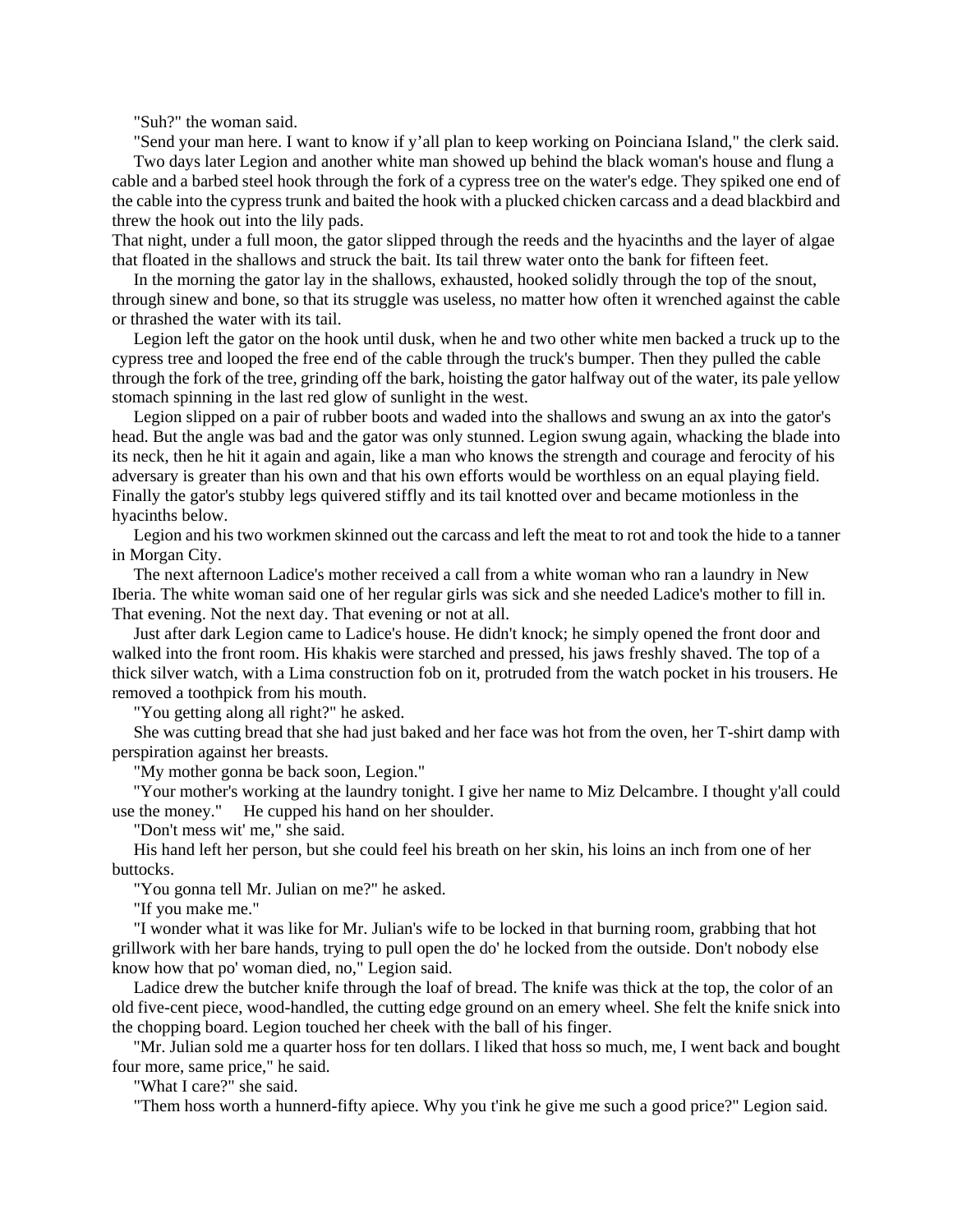She concentrated on her work and tried to hide the expression on her face, but he could see the recognition grow in the corner of her eye. He stroked her hair and the callused edges of his fingers brushed lightly against her skin. Then he slipped his hand down her back and she felt his sex swelling against her. "You t'ink you worth more than them hoss, Ladice?" he asked.

 His words were like an obscene presence on her skin, as though Legion knew her in a way that no one else did, knew the truth about her real worth, as though all her self-deception and vanity and her attempt to manipulate Mr. Julian's carnality for her own ends had made her deserving of anything Legion wished to do to her. He placed his hand loosely on her wrist, then removed the knife from her grasp and set it in a pan of greasy water and picked her up against his chest, locking his arms around her rib cage, squeezing until her head reared back in pain and her knees opened and clenched his hips and her hands fought to find purchase around his neck.

"A colored man ever hold you that tight, Ladice?" he said.

He carried her in that position through the curtained entrance to her bedroom.

 After he dropped her on top of the quilt, her eyes brimming with water, he sat on the side of the bed and formed a triangle over her with his arms and sternum and stared into her face. "I ain't a bad man, no. I'm gonna treat you a whole lot better than that old man. You gonna see, you," he said.

**P**erhaps she tried to report Legion to Mr. Julian. No one ever knew. Mr. Julian received no visitors and was often unwashed and drunk. He forgot to feed his Labrador retriever and the animal had to beg food scraps from the back doors of Negro homes along the bay. To people on East Main, where most of his peers lived, he was an object of pity when they saw him escorted by his elderly black chauffeur into the doctor's office for his medical appointments. On one occasion an old friend, a man who had been a recipient of the Medal of Honor in the Great War, persuaded Mr. Julian to join him at the Frederic Hotel for a meal. At the table Mr. Julian became very still and his face filled with shame. The elderly ex-soldier did not understand and wondered what he could have said to hurt his friend, then realized that Mr. Julian had soiled himself.

 But one fine morning Mr. Julian awoke before dawn, seemingly a new man, and worked in his flower garden and bathed in a great iron tub in the washhouse behind the cottage and watched the sun rise and the mullet fly on the bay. He packed a suitcase and whistled a song and dressed in a white linen suit and put on his Panama hat and had his driver take him to the train depot in New Iberia, where he caught the Sunset Limited for New Orleans. From the club car, a drink in his hand, he watched the familiar world he had grown up in, one of columned homes and oak-lined streets and gentle people, slip past the window.

 In New Orleans he checked into a luxury hotel on Canal and while unpacking he heard a woman weeping through the wall. When he knocked on her door, she told him her husband had left her and their ten-year-old daughter and she was sorry for her emotional behavior.

 He drank whiskey sours in the bar and danced with the cocktail waitress. That evening he dined at the Court of Two Sisters and strolled through the French Quarter and attended a religious service in a storefront church whose congregation was composed mostly of black people. In front of St. Louis Cemetery he talked about baseball with a beat cop and put a twenty-dollar bill in the begging can of a blind woman.

 A formal dance was being held at his hotel, and he stood in the entrance of the ballroom and watched the dancers and listened to the orchestra, his hat held loosely on his fingers, his face marked with a wistfulness that caused the hostess to invite him inside. Then he stopped for a cup of coffee in the bar and asked that a dozen roses and a dish of ice cream, with cinnamon sprinkled on it, be sent up to his room. When the tray was delivered on a cart, he instructed the waiter to leave it in the corridor.

 A few moments later Mr. Julian moved the cart in front of the door of the woman whose husband had abandoned her and their daughter. He tapped with the brass knocker on her door and went back inside his room and opened the French doors that gave onto the balcony and looked out at the pink glow of the sky over Lake Pontchartrain while the curtains puffed in the breeze around his head. Then Julian LaSalle mounted the rail on the balcony and like a giant white crane sailed out over the streetcars and the flow of traffic and the neon-lit palm trees along the neutral ground twelve stories below.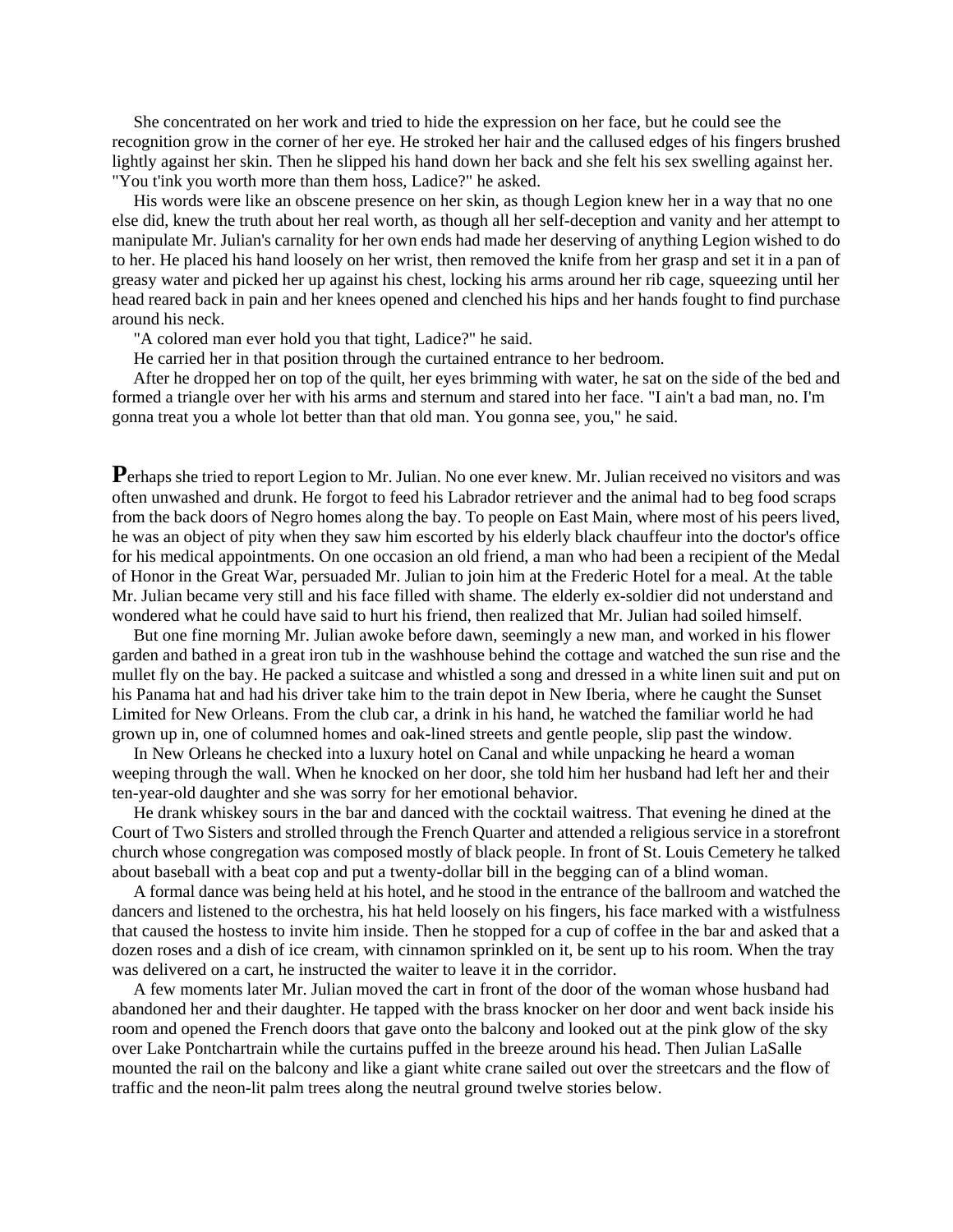### **CHAPTER 8**

**I**n the morning I ran the name of Marvin Oates, the Bible salesman, through the NCIC computer.

 But the sheet I got back contained no surprises. Besides his arrest on a bad check charge, he had been picked up for nothing more serious than petty theft and failure to appear, panhandling in New Orleans, and causing a disturbance at a homeless shelter in Los Angeles. "

"You know a guy named Marvin Oates?" I asked Helen.

She was gazing out my office window, her hands in her back pockets.

"His mother was a drunk who used to drift in and out of town?" she asked.

"I'm not sure."

"She was from Mississippi or Alabama. They used to live by the train tracks. What about him?"

 "He was trying to sell door-to-door out by my house. I didn't like the way he looked at Alafair." "Get used to it."

"Pardon?"

"Your daughter's beautiful. What do you expect?"

She laughed to herself as she walked out the door.

I waited five minutes, then went down the corridor to her office.

"You ever hear of an overseer on Poinciana Island by the name of Legion?" I asked.

"No. Who is he?" she replied.

 "This character Oates says 'Legion' is the name of a demon in the New Testament. Oates believes people of color are descended from the lost tribe of Ham. Think Oates might be unusual in any way?"

She brushed at her nose with a Kleenex and went back to reading an open file on her desk.

"Take a ride with me down to Baldwin," I said.

"What for?"

"I thought I might check out a guy from my boyhood."

We drove south on the four-lane, through sugarcane acreage that had been created out of the alluvial flood-plain of Bayou Teche. The sky was sealed with clouds that had the bright sheen of silk or steam but offered no rain, and I could see cracks in the baked rows of the cane fields and dust devils spinning across the road and breaking apart on the asphalt. The air smelled like salt and the odor a streetcar gives off when it scotches across an electrical connection. Up ahead was the gray outline of an abandoned sugar mill.

 When we are injured emotionally or systematically humiliated or made to feel base about ourselves in our youth, we are seldom given the opportunity later to confront our persecutors on equal terms and to show them up for the cowards they are. So we often create a surrogate scenario in which the vices of our tormentors, the fears that fed their cruelty, the self-loathing that drove them to hurt the innocent, eventually consume them and make them worthy of pity and in effect drive them from our lives.

But sometimes the dark fate that should have been theirs just does not shake properly out of the box.

 Helen pulled off the road and stopped at a small grocery store in front of a cluster of shacks. In the distance the rectangular tin outline of the sugar mill was silhouetted against the sky. On the side of the grocery was a crude porte cochere and under it sat a thin, black-haired man in a blood-smeared butcher's apron, peeling potatoes and onions into a stainless-steel cauldron that was boiling on a grated butane burner that rested on the ground. Close by, a gunnysack crackling with live crawfish lay on top of a wood worktable.

I opened my badge holder. "I was looking for a fellow by the name of Legion," I said.

"Legion Guidry?" the man said. He dropped the peeled onions and potatoes into the cauldron and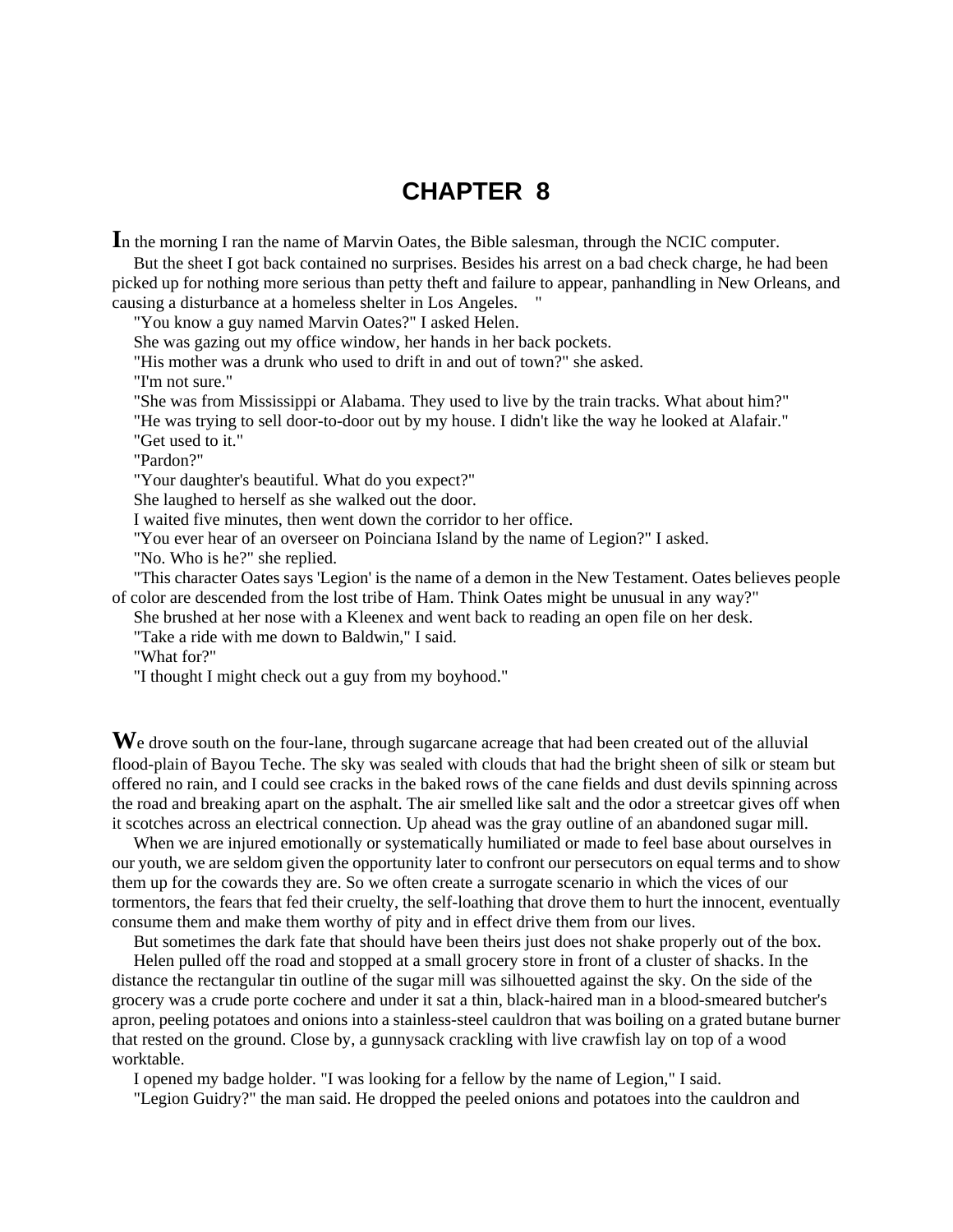dumped a bowl of artichokes and husked yellow corn on top of them.

"I only know him by the name Legion," I said.

"He don't come in here," the man said.

"Where's he live?" I asked.

 The man shook his head and didn't reply. He turned his back on me and began cutting open a box of seasoning.

"Sir, I asked you a question," I said.

 "He works at the casino. Go ax up there. He don't come in here," the man replied. He raised his finger for added emphasis.

 Helen and I drove to the casino on the Indian reservation, a garish obscenity of a building that had been constructed in what was once a rural Indian slum overgrown with persimmons and gum trees and swamp maples. Now the poor whites and blacks, the trusting and the naive, the working-class pensioners and the welfare recipients and those who signed their names with an *X*, crowded the gaming tables inside an air-conditioned, hermetically sealed, sunless environment, where cigarette smoke clung to the skin like damp cellophane. Collectively they managed to feed enormous sums of money into an apparatus that funneled most of it to Las Vegas and Chicago, all with the blessing of the State of Louisiana and the United States government.

 A St. Alary Parish deputy sheriff, directing traffic in the casino parking lot, told us where we could find the man named Legion. The man who had once lived in my childhood dreams was down the road, under a picnic shelter, eating a barbecue sandwich on top of a paper towel that he had spread neatly on the table to catch his crumbs. He wore a starched gray uniform, with dark blue flaps on the pockets, and a polished brass name tag on his shirt, with his title, Head of Security, under the engraved letters of his name. His hair was still black, with white streaks in it, his face creased vertically with furrows like those in dried fruit. A crude caricature of a naked woman was tattooed with blue ink on the underside of each of his forearms. I looked at him a long time without speaking.

"Can I hep you wit' somet'ing?" he said.

"You were an overseer at Poinciana Island?" I asked.

 He folded the paper towel around his sandwich and pitched it toward the trash barrel. It struck the side of the barrel and fell apart on the ground.

"Who want to know?" he asked.

I opened my badge holder in my palm.

"I used to be. A long time ago," he said.

"You rape a black woman by the name of Ladice Hulin?" I asked.

 He put an unfiltered cigarette in his mouth and lit it and exhaled the smoke across the tops of his cupped fingers. Then he removed a piece of tobacco from his tongue and looked at it.

"That bitch still spreadin' them rumor, huh?" he said.

 "Let me run something else by you, Legion. That's the name you go by, right? Legion? No first name, no last name?" I said.

"I know you?" he asked.

 "Yeah, you do. My brother and I walked up on you and some other white trash while y'all were copulating in an automobile. You opened a knife on me. I was twelve years old."

His eyes shifted on mine and stayed there. "You're a goddamn liar," he said.

 "I see," I said. I looked at my feet and thought about the mindless animus in his stare, the arrogance and stupidity and insult in his words, the ignorance that he and his kind used like a weapon against their adversaries. I heard Helen shift her weight on the gravel. "What I wanted to run by you, Legion, is the fact there's no statute of limitations on a homicide. Nor on complicity in a homicide. You getting my drift on this?"

"No."

 "Julian LaSalle's wife was locked in her room the night she burned to death. That's called negligent homicide. You removed the key from the deadbolt and inserted it on the inside of the door in order to protect Mr. Julian. Then you blackmailed him."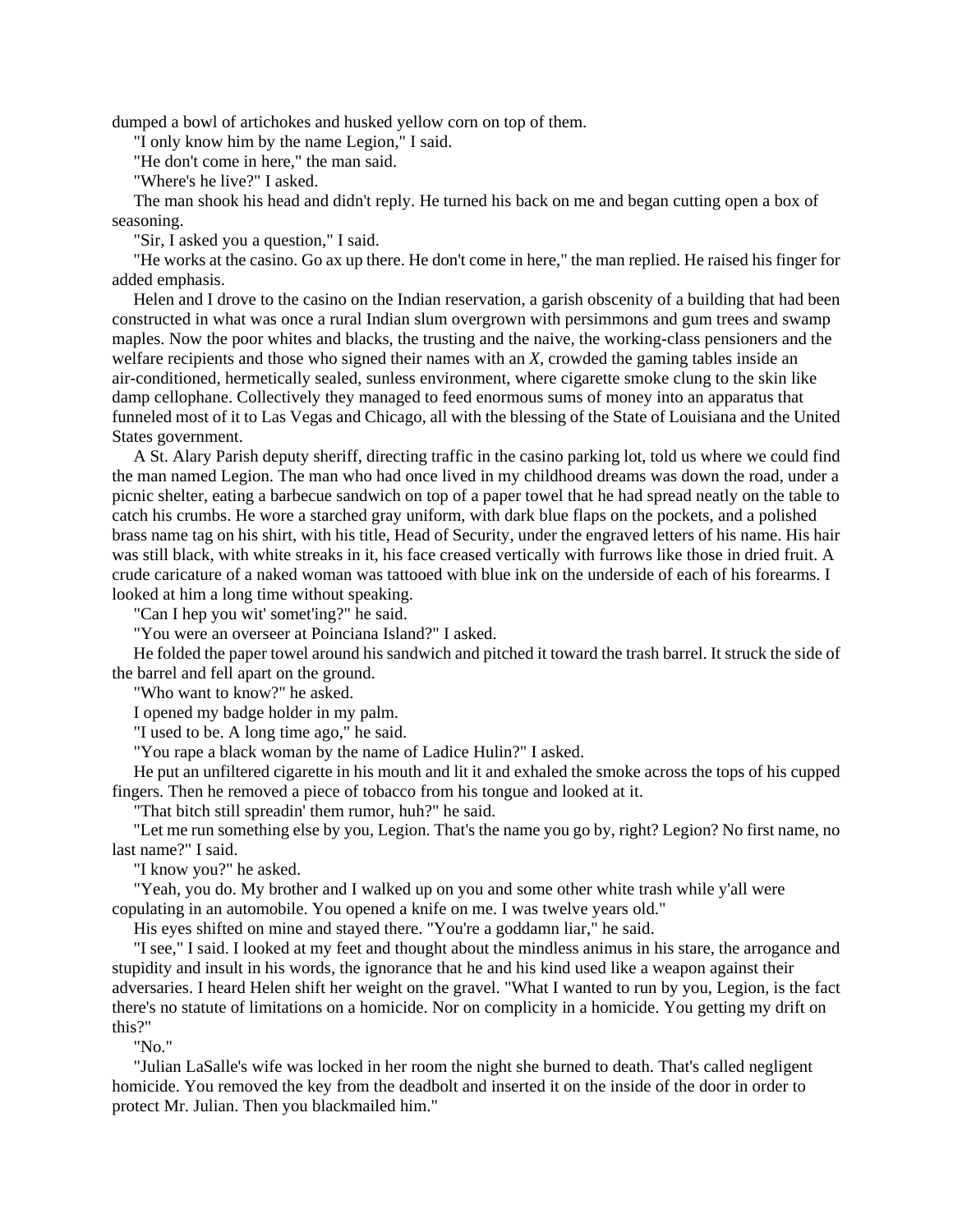He stood up from the picnic table and put his pack of cigarettes in his shirt pocket and buttoned the flap. "You t'ink I care what some nigger done tole you?" He cleared his throat and spat a glob of phlegm two

inches from my shoe. A trace of splatter, like strands of cobweb, clung to the cuff of my trouser leg. "How old are you, sir?" I asked.

"Seventy-four."

 "I'm going to stick it to you. For all the black women you molested and raped, for all the defenseless people you humiliated and degraded. That's a promise, partner." He lifted his chin and rubbed the whiskers on his throat, the cast in his green eyes as ancient and devoid of moral light as those in a prehistoric, scale-covered creature breaking from the *egg.*

**A** week passed. Clete Purcel went back to New Orleans, then returned to New Iberia to hunt down more of Nig Rosewater and Wee Willie Bimstine's bail skips. On Monday Clete and I went to Victor's, a cafeteria located on Main Street in a refurbished nineteenth-century building with a high, stamped ceiling, where cops and businesspeople and attorneys often ate lunch.

"Check out the pair by the cashier," Clete said.

 I turned around and saw Zerelda Calucci and Perry LaSalle at a small table, their heads bent toward each other, a solitary rose in a small vase between them.

 But Clete and I were not the only ones who had taken notice of them. Barbara Shanahan was eating at another table, her muted anger growing in her face.

 When Clete and I walked outside, Zerelda and Perry were across the street in the parking lot. Perry opened the passenger door of his Gazelle for Zerelda to get inside. Barbara Shanahan stood on the sidewalk in a white suit, staring at them, her eyes smoldering.

"What's the deal with Zerelda Calucci and Perry?" I asked.

"Ask *him,"* she replied.

"I'm asking you."

 "She was always one of his on-again, off-again groupies. Perry likes to think of himself as the great benefactor of the underclass. It's part of his mystical persona."

 "She's Joe Zeroski's niece. Zeroski thinks Tee Bobby Hulin killed both the Boudreau girl and his daughter. Why's Zerelda hanging with Tee Bobby's defense attorney?"

 "Duh, I don't know, Dave. Why don't you research the LaSalle family history? Are you sure you're in the right line of work?" Barbara said.

"What's that supposed to mean?" I asked.

"God, you're stupid," she replied.

 She crossed the street and walked down to the bayou, where she lived by herself in a waterfront apartment surrounded by banana trees.

"That broad gives me a boner just watching her walk," Clete said.

"Clete, will you—" I began.

"How long ago was she LaSalle's punch?" he said.

 "Why do you always have to ask questions that offer a presumption as a truth? Why don't you show a little humility about other people once in a while?"

 "Right," he said, sticking a cigarette in the corner of his mouth, his face thoughtful. "You think she might dig an older guy?"

**T**hat afternoon I was visited by the parents of Amanda Boudreau. They sat side by side in front of my desk, their faces impassive, their eyes never lingering on any particular object, as though they were sitting in a vacuum and addressing voices and concerns that were alien to all their prior experience. They wore their best clothes, probably purchased at a discount store in Lafayette, but they looked like people who might have recently drowned and not become aware of their fate.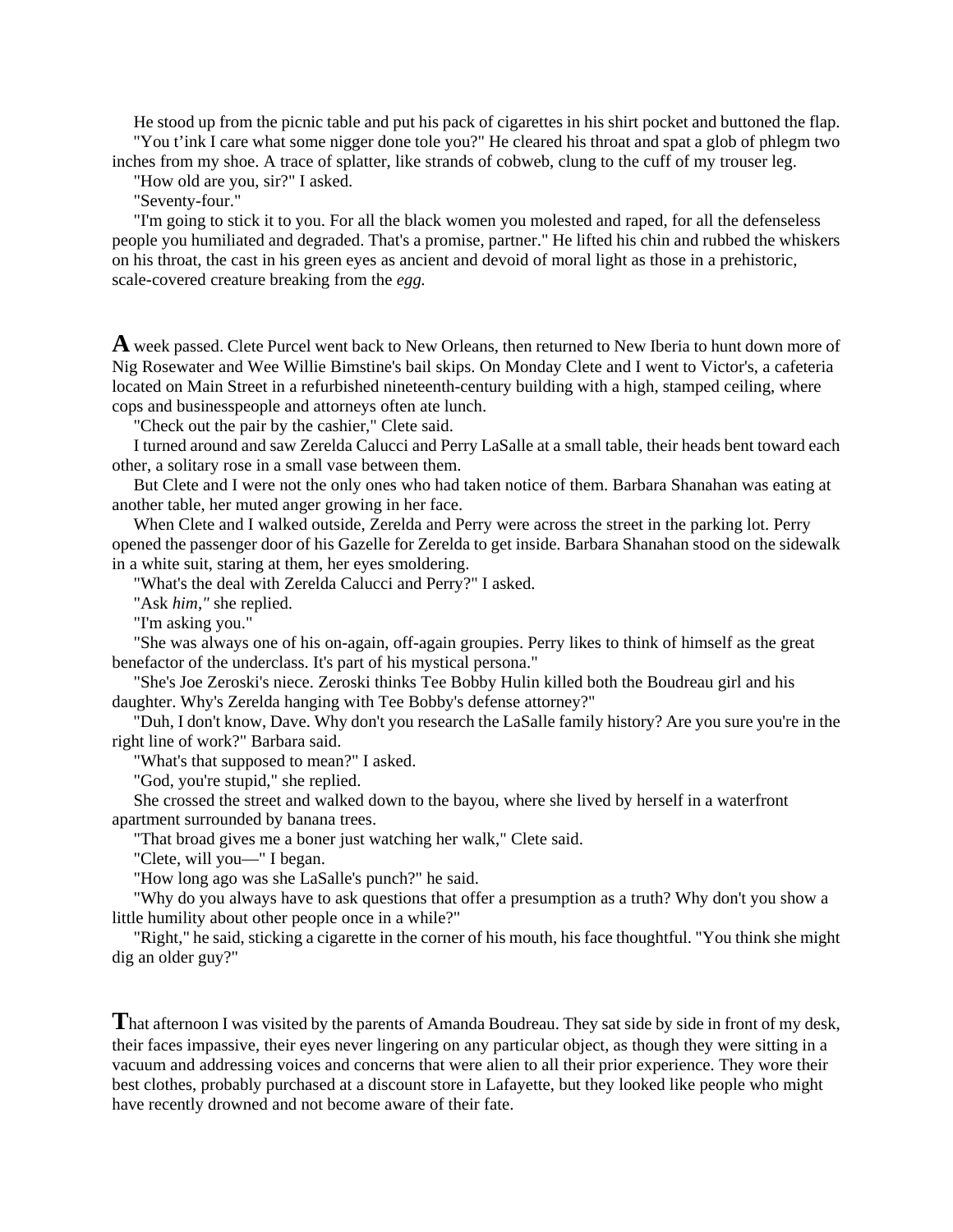"We don't know what's going on," the father said.

"I'm sorry, I don't understand," I said.

"A woman came to our house yesterday. She told us she was a detective," he said.

"Her name was Calucci. Zerelda Calucci," the mother said.

"She asked how long Amanda was seeing Tee Bobby Hulin," the father said.

"What?" I said.

"She said our daughter was seeing Bobby Hulin," the mother said.

 "Why's she saying this about our daughter? Why you sending out people like this to our house?" the father said.

 "Zerelda Calucci is not a police officer. She's a private investigator from New Orleans. I suspect she's now working for the defense," I said.

 They were both silent for several moments, their faces pinched with the knowledge that they had been deceived, that again someone had stolen something from their lives.

"People are saying you don't believe Bobby Hulin killed Amanda," the mother said.

I tried to return her and her husband's stare, but I felt my eyes break.

"I guess I'm not sure what happened out there," I said.

 "This morning we took flowers out to the spot where Amanda died. Her blood is still on the grass. You can come out there with me and look at our daughter's blood and maybe that'll hep you see what happened," the father said.

"Call me if the Calucci woman bothers you again," I said.

"What for?" the mother asked.

"Pardon?" I said.

 "I said, 'What for?' I don't think you're on our side, Mr. Robicheaux. I saw the man who killed our daughter in the grocery store this morning, buying coffee and doughnuts and orange juice, laughing with the cashier. Now people are saying Amanda was his girlfriend, the man who tied her up with a jump rope and killed her with a shotgun. I think y'all ought to be ashamed, you most of all," she said.

I looked out the window of my office until she and her husband were gone.

**T**hat evening, after work, I drove south of town and crossed the freshwater bay onto Poinciana Island. As I followed the winding road through hillocks and cypress and gum trees and live oaks that were almost two centuries old, I could feel the attraction that had probably kept the LaSalles and their vision of themselves intact for so many generations. The island was as close to Eden as the earth got. The evening sky was ribbed with purple and red clouds. In the trees I could see deer and out on the bay flying fish that were bronze and scarlet in the sunset. The lichen on the oaks, the lacy canopy overhead, the pooled water and the mushrooms and layers of blackened leaves and pecan husks back in the shade, all created a sense of botanical insularity that had not been tainted by the clank of engines and the smells of gasoline and diesel or the heat that rose from city cement. In effect, Poinciana Island had successfully avoided the twentieth century.

 If I owned this place, would I willingly give it up? If I had to deal in slaves to keep it, would I not be tempted to allow the Prince of Darkness to have his way with my business affairs once in a while?

These were thoughts I didn't care to dwell on.

 Perry lived in a two-story house constructed of soft, variegated brick that had been recovered from torn-down antebellum homes in South Carolina. The royal palms that towered over the house had been transported by boat from Key West, their enormous root balls wrapped in canvas that was wet down constantly with buckets of fresh water. The one-acre pond in back, which had a dock with a pirogue moored to it (no motorized boats were allowed on the island), had been stocked years ago with fingerling bass, and now some of them had grown to fifteen pounds, their backs as dark green and thick across as moss-slick logs when they roiled the surface among the lily pads.

 And that's where I saw Perry, on a scrolled-iron bench by the waterside, casting a lure in a long arc out over the dimpled stillness of the pond's surface.

But he was lost in his own thoughts, and they did not seem happy ones, when I walked up behind him.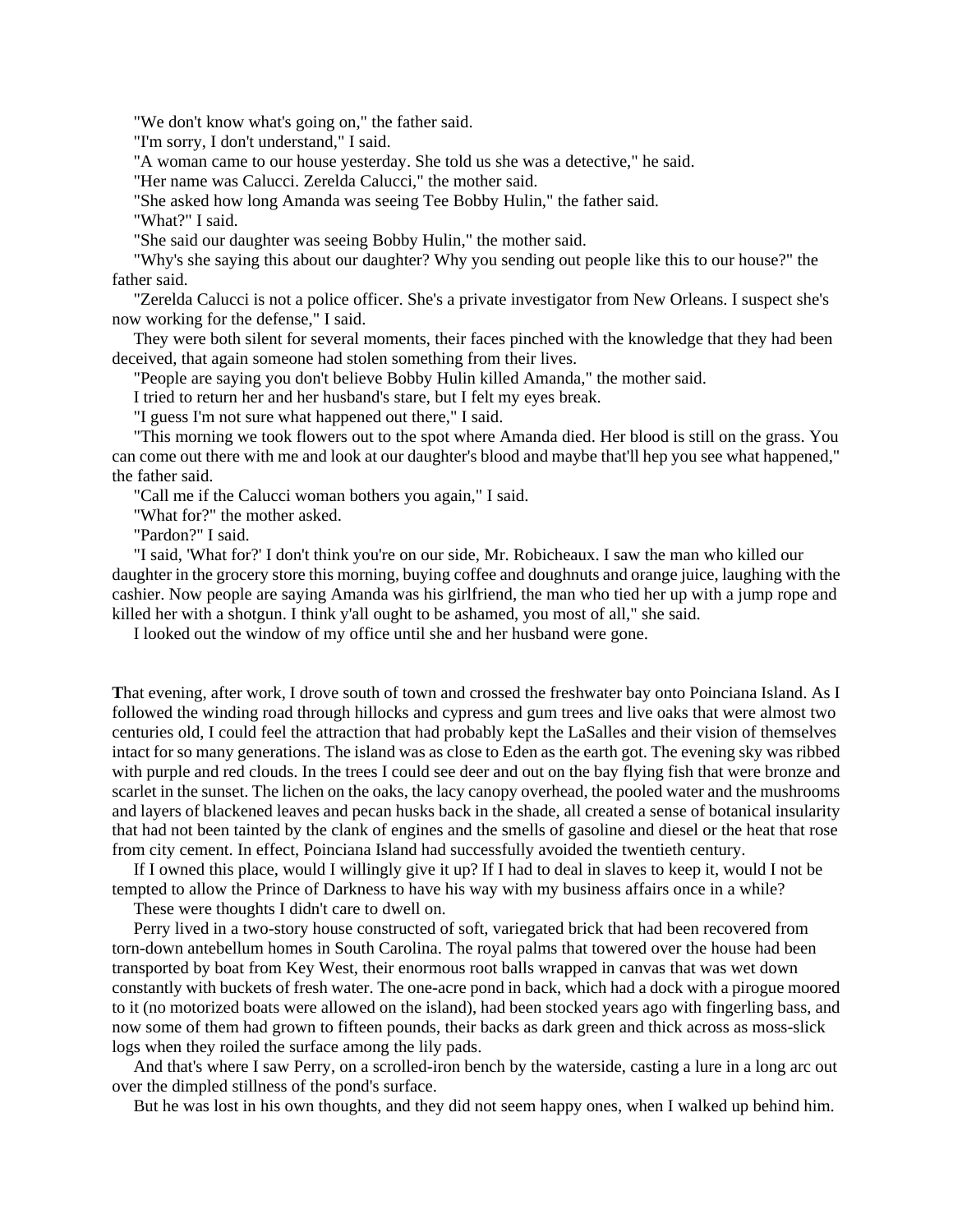"Having any luck?" I asked.

"Oh, Dave, how you doin'? No, it's slow tonight."

"Try a telephone crank. It works every time," I said.

He smiled at my joke.

 "Amanda Boudreau's parents were in to see me today," I said. "It wasn't a good experience. Zerelda Calucci went to their house and gave them the impression she was a police officer."

"Maybe it was a misunderstanding," Perry said.

"She's working for you?"

"You could say that."

"What's Joe Zeroski have to say about that?"

 "I don't know. He's back in New Orleans. Listen, Dave, Zee is a good P.I. She's found two people who say they saw Amanda Boudreau and Tee Bobby together. The Boudreau girl's DNA was on his watch cap, all right, but it didn't get there at the crime scene."

 "Tee Bobby is almost fourteen years older than Amanda Boudreau was. She was a straight-A, traditional Catholic girl who didn't hang around juke joints or petty criminal wiseasses."

"What you mean is she didn't hang around black musicians."

"Read it any way you want. I get the sense you're using this Calucci woman for your own ends."

"You come out to my house without calling, then you insult me. You're too much, Dave."

"A friend of mine thinks you and Barbara Shanahan were an item at one time."

 "I suspect you're talking about that trained rhino who follows you around, what's his name, Purcel? He's an interesting guy. Tell him to keep his mouth off me and Barbara Shanahan."

Through the trees I could see the sun glimmering on the bay like points of fire.

 "When I walked down to the pond and saw you on the bench here, I was put in mind of Captain Dreyfus. It's a foolish comparison, I guess," I said.

 He reeled in his lure until it was snug against the tip of his rod, then idly flicked drops of water off it onto the pond's surface.

"I like you, Dave. I really do. Just cut me a little slack, will you?" he said.

 "By the way, I ran down a guy named Legion, one of your old overseers. He raped Ladice Hulin. Can you figure out how a guy like that became head of security at the casino? Something else, too. Zerelda Calucci comes from a Mafia family. Is that how you know her, through your grandfather's old connections?" I said.

 Perry's lips parted and the blood drained out of his cheeks. He clenched his fishing rod in his hand and walked up the embankment toward his house, the azaleas and four-o'clocks in his yard rippling with color in the shade.

 Then he flung the fishing rod against a porch column and walked back down the slope and faced me, his hands balled into fists.

 "Get this straight. Barbara might hate my guts, but I respect her. Number two, I'm not my grandfather, you self-righteous son of a bitch. But that doesn't mean he was a bad man. Now get off my property," he said.

# **CHAPTER 9**

The next Saturday was a festive day for New Iberia, featuring a citywide cleaning of the streets by volunteers, a free crawfish boil in City Park, and a sixteen-mile foot race that began with a grand assemblage of the runners under the trees by the recreation center. At 8 A.M. they took off, jogging down an asphalt road that meandered through the live oaks and out onto the street, their bodies hard and sinewy inside a golden tunnel of mist and sunlight that seemed to have been created especially for the young at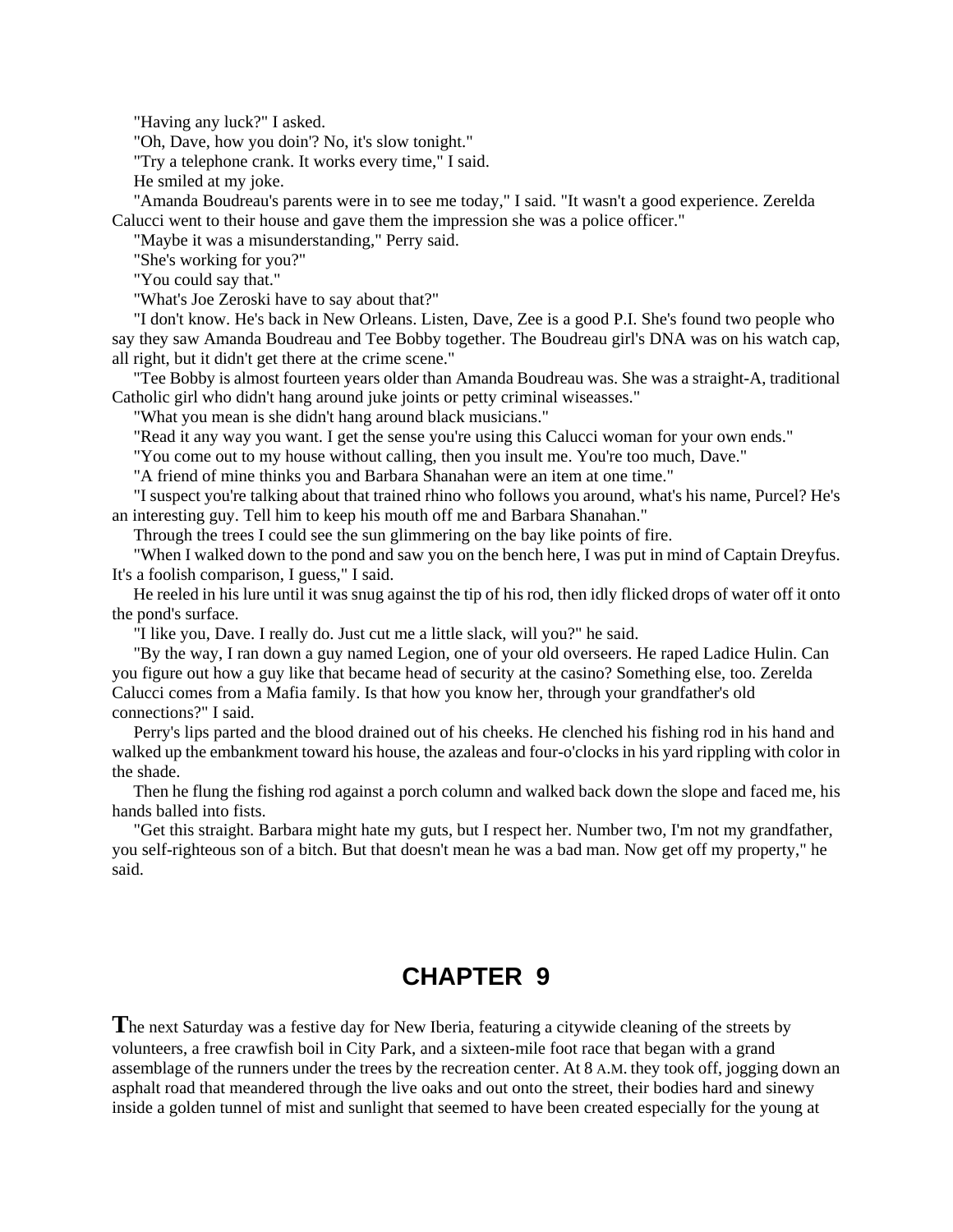heart.

 They thundered past an art class that was sketching on the tables under the picnic shelters. Among the runners was every kind of person, the narcissistic and passionately athletic, the lonely and inept who loved any community ritual, and those who humbly ignored their limitations and were content simply to finish the race, even if last.

 There was another group, too, whose psychology was less easily defined, whose normal pursuits separated them from their fellowmen but who sought membership in the crowd, perhaps to convince both others and themselves that they were made of the same stuff as the rest of us. On a gold-green morning, under oaks hung with Spanish moss, who would begrudge them their participation in a fine event that ultimately celebrated what was best in ourselves?

 Jimmy Dean Styles wore a black spandex gym suit that looked like a shiny plastic graft on his skin. Three of his rappers ran at his side, their hair dyed orange or blue and purple, their eyebrows and noses pierced with jeweled rings. Behind them I saw the door-to-door magazine-and-encyclopedia-and-Bible salesman, Marvin Oates, a soggy sweatband crimped around his hair, his olive skin stretched as tightly as a lampshade on his ribs and vertebrae, his scarlet running shorts wrapped wetly on his loins, emphasizing the crack in his buttocks.

 After the runners had streamed by the old brick fire-house onto a neighborhood side street, one member of the art class began to draw furiously on her sketch pad, her face bent almost to the paper, a grinding sound emanating from her throat.

"What's wrong, Rosebud?" the art teacher asked.

 But the young black woman, whose name was Rosebud Hulin, didn't reply. Her charcoal pencil filled the page, then she dropped the pencil to the ground and began to hit the table with her fists, trembling all over.

**A**fter the race I drove home and showered, then returned to City Park with Alafair and Bootsie for the crawfish boil. The art teacher, who was a nun and a volunteer at the city library, found me at the picnic pavilion by the National Guard Armory, not far from the spot where years ago the man named Legion had opened a knife on a twelve-year-old boy.

"Would you take a walk with me?" she asked, motioning toward a stand of trees by the armory.

 She was an attractive, self-contained woman in her sixties and not one to burden others with her concerns or to look for complexities that in the final analysis she believed human beings held no sway over. A large piece of art paper was rolled up in her hands. She smiled awkwardly. "What is it, Sister?" I said when we were alone.

"You know Rosebud Hulin?" she asked.

"Tee Bobby's twin sister?" I replied.

 "She's an autistic savant. She can reproduce in exact detail a photograph or painting she's seen only once, maybe one she saw years ago. But she's never been able to create images out of her imagination. It's as though light goes from her eye through her arm onto the page."

"I'm not following you."

 "This morning she drew this figure," the art teacher said, unrolling the charcoal drawing for me to see. I stared down at a reclining female nude, the wrists crossed above the head, a crown of thorns fastened on the brow. The woman's mouth was open in a silent scream, like the figure in the famous painting by Munch. The eyes were oversize, elongated, wrapped around the head, filled with despair.

Two skeletal trees stood in the foreground, with branches that looked like sharpened pikes.

 "The eyes are a little like a Modigliani, but Rosebud didn't re-create this from any painting or picture I ever saw," the art teacher said.

"Why are you bringing me this, Sister?"

She gazed at the smoke from cook fires drifting into the trees.

 "I'm not sure. Or maybe I'm not sure I want to say. I had to take Rosebud into the rest room and wash her face. That gentle girl tried to hit me."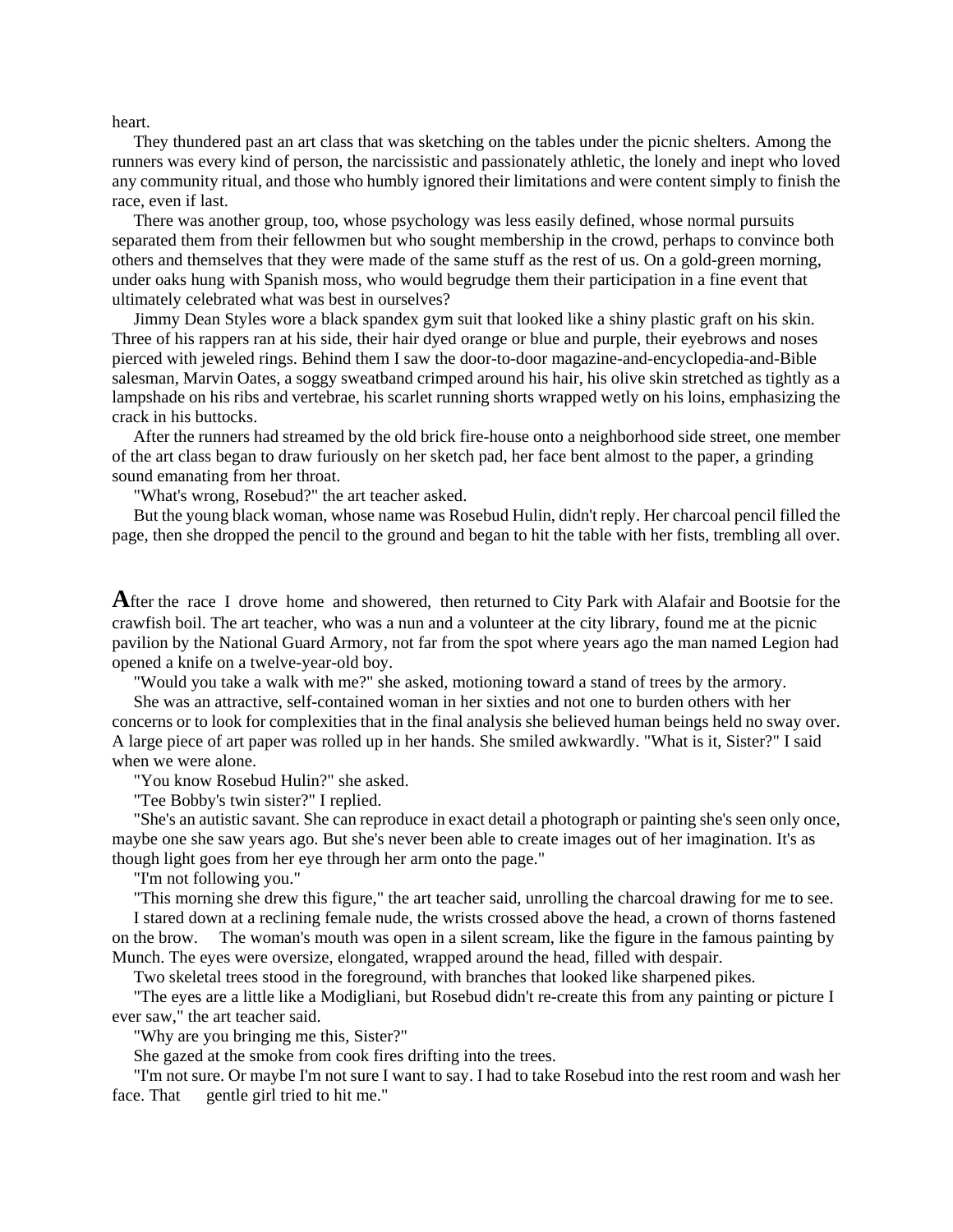"Did she tell you why she drew the picture?"

 "She always says the pictures she draws are put in her head by God. I think maybe this one came from somewhere else," the art teacher said. "Can I keep this?" I asked.

**O**n Monday I called Ladice Hulin's house on Poinciana Island and asked to speak to Tee Bobby.

"He's at work," she said.

"Where?" I asked.

"The Carousel Club in St. Martinville."

 "That's Jimmy Dean Styles's place. Styles told me he wasn't going to let Tee Bobby play there again." "You ax where he work. I tole you. I said anyt'ing about music?"

 I drove up the bayou to St. Martinville and parked in the lot behind the Carousel Club. The garbage piled against the back wall hummed with flies and reeked of dead shrimp. Tee Bobby was using a wide-bladed shovel to scoop up the rotted matter and slugs that oozed from a mound of split vinyl bags.

He was sweating profusely, his eyes like BBs when he looked at me.

"You're doing scut work for Jimmy Sty?" I said.

"Ain't no clubs want to hire me. Jimmy give me a job."

 He slung a shovel-load of garbage into the back of a pickup truck His eyes were filled with a peculiar light, the irises jittering.

"You looked like you cooked your head, podna," I said.

"Cain't you leave me be, man?"

"I want to show you something."

 I started to unroll his sister's drawing, but he speared his shovel into a swollen bag of garbage and went through the side door of the club. I used a pay phone at the grocery down the street and called the St. Martin Parish Sheriffs Department to let them know I was on their turf, then went inside the club. The chairs were stacked on the tables and a fat black woman was mopping the floor. Tee Bobby sat at the bar, his face in his hands, the streamers from an air-conditioning unit blowing above his head.

I flattened the sketch of the reclining nude on the bar.

 "Rosebud drew this. Look at the crossed wrists, the fear and despair in the woman's eyes, the scream that's about to come from her mouth. What's that make you think of, Tee Bobby?" I said.

 He stared down at the drawing and took a breath and wet his lips. Then he blew his nose on a handkerchief to hide the expression on his face.

"Perry LaSalle say I ain't got to talk wit' you," he said.

I clenched his wrist and flattened his hand on the paper.

 "For just a second feel the pain and terror in that drawing, Tee Bobby. Look at me and tell me you don't know what we're talking about," I said.

 He pressed his head down on his fists. His T-shirt was gray with sweat; his pulse was leaping in his throat.

"Why don't you just put a bullet in me?" he said.

 "You got a meth problem, Tee Bobby? Somebody giving you crystal to straighten out the kinks?" I said. He started to speak, then he saw a silhouette out of the corner of his eye. I didn't think his face could look

sicker than it did, but I was wrong.

 Jimmy Dean Styles walked from his office and crossed the dance floor and went behind the bar. He wore a maroon silk shirt unbuttoned on his chest and gray slacks that hung low on the smooth taper of his stomach. He opened a small refrigerator behind the bar and removed a container of coleslaw, then began eating it with a plastic fork, his eyes drifting casually to Rosebud's drawing. He tilted his head curiously.

"What you got, my man?" he asked.

"This is a police matter. I'd appreciate your not intruding," I said.

Styles chewed his food thoughtfully, his eyes focused out the open front door.

"Tee Bobby ain't did you nothing. Let the cat have some peace," he said.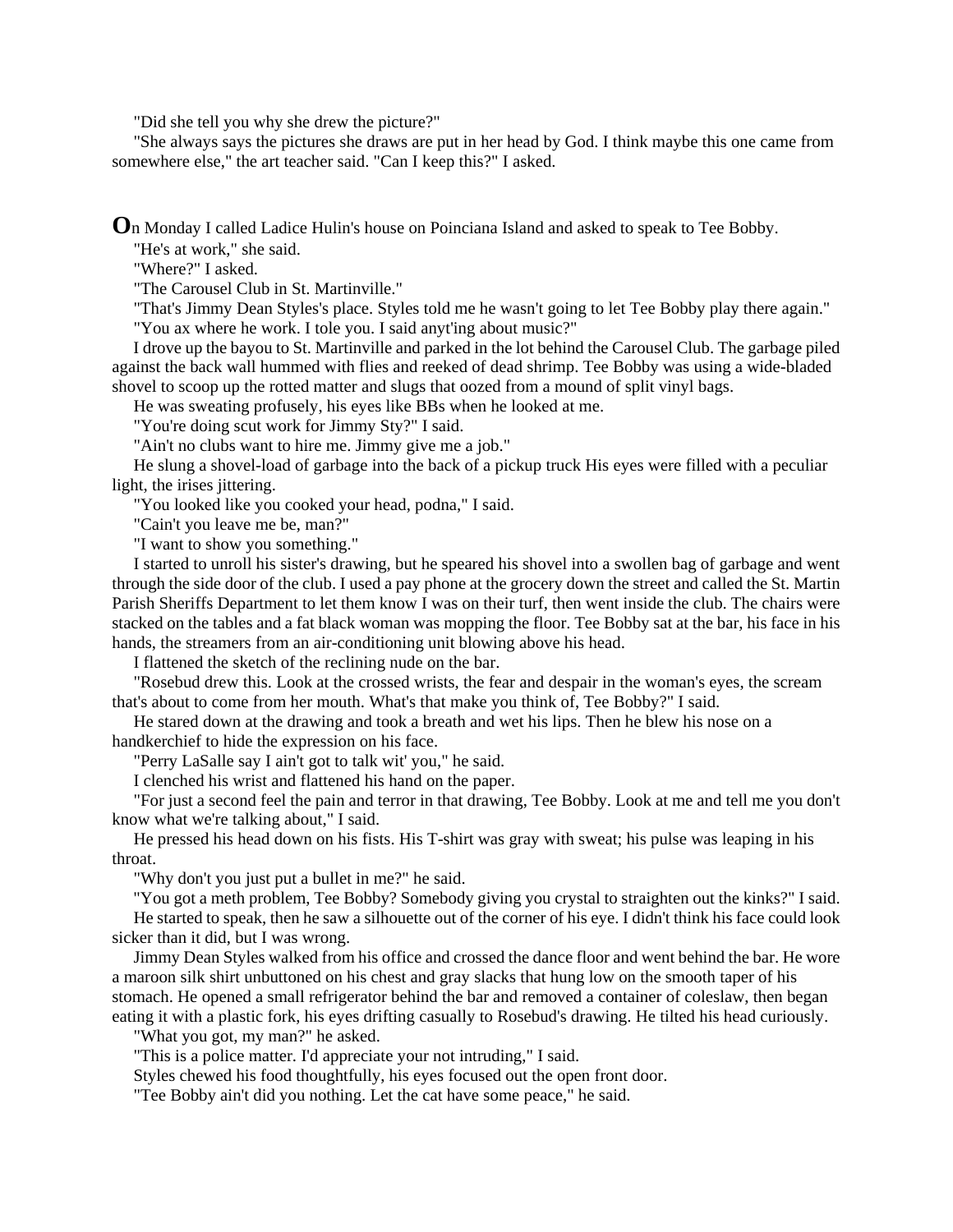"For a guy who busted him up on the oyster shells, you're a funny advocate," I said.

 "Maybe we got our disagreements, but he's still my friend. Look, the man's coming down wit' the flu. Ain't he got enough misery?" Styles said.

I rolled up Rosebud's drawing. "I'll be around," I said.

 "Oh, yeah, I know. I got a broken toilet that's the same way. No matter what I do, it just keep running out on the flo'," Styles said.

 When I got back to the department, I went into the office of a plainclothes detective who worked Narcotics, his name was Kevin Dartez and he wore long-sleeved white shirts and narrow, knit ties and a pencil-thin black mustache. His younger sister had been what is called a rock queen, or crack whore, and had died of her addiction. Dartez's ferocity toward black dealers who pimped for white girls was a legend in south Louisiana law enforcement.

"You seen any crystal meth around?" I asked.

 "Out-of-towners bring it into the French Quarter, That's about it so far," he replied, tilted back in his swivel chair, hands clasped behind his head.

 "The Carousel Club in St. Martinville? I wonder if anyone's ever tossed that place. Who owns the Carousel, anyway?" I said.

"Say again?" Dartez said, sitting up straight in his :hair.

That afternoon Helen came into my office and sat on he corner of my desk and looked down at a yellow legal pad she had propped on her thigh.

 "I've found three or four people who say they saw Tee Bobby with Amanda Boudreau. But it was always in a mblic place, like he'd see her and try to strike up a conversation," she said.

"You think they had some kind of secret relationship?" I asked.

 "None I could find. I get the sense Tee Bobby was just a routine pain in the ass Amanda tried to avoid." I dropped a paper clip I had been fiddling with on my desk blotter and rubbed my forehead.

"How do you think it's going to go?" I asked.

 "The fact Tee Bobby and Amanda were seen together provides another explanation for Amanda's DNA being on Tee Bobby's watch cap. The right jury, he might skate."

"I think we need to start over," I said.

"Where?"

"Amanda's boyfriend," I replied.

After school hours we drove up the Teche to the little town of Loreauville. The pecan trees were in new leaf; a priest was watering his flowers in front of the Catholic church; kids were playing softball in a schoolyard. The moderate-size brick grocery that advertised itself as a supermarket, the saloon on the corner by the town's only traffic signal, the humped dark green shapes of the oaks along the bayou were out of a Norman Rockwell world of years ago. Down the main thoroughfare was an independently owned drive-in hamburger joint, the parking lot sprinkled with teenagers.

 In their midst was Amanda's boyfriend, whose name was Roland Chatlin, in starched khakis and a green and white Tulane T-shirt, bouncing a golf ball off the side of the building. When Helen and I approached him, he was drinking a soda pop and talking to a friend and, amazingly, seemed not to recognize us. All the kids in the parking lot were white.

"Remember us?" I asked.

"Oh, yeah, you," he said, chewing gum, his eyes lighting now.

"Step over here, please," I said.

"Sure," he replied, blowing out his breath, slipping his hands into his pockets.

 "Your inability to help us is causing us all kinds of problems, Roland. You tell us two black guys in ski masks murdered Amanda, but that's as far as we get," I said.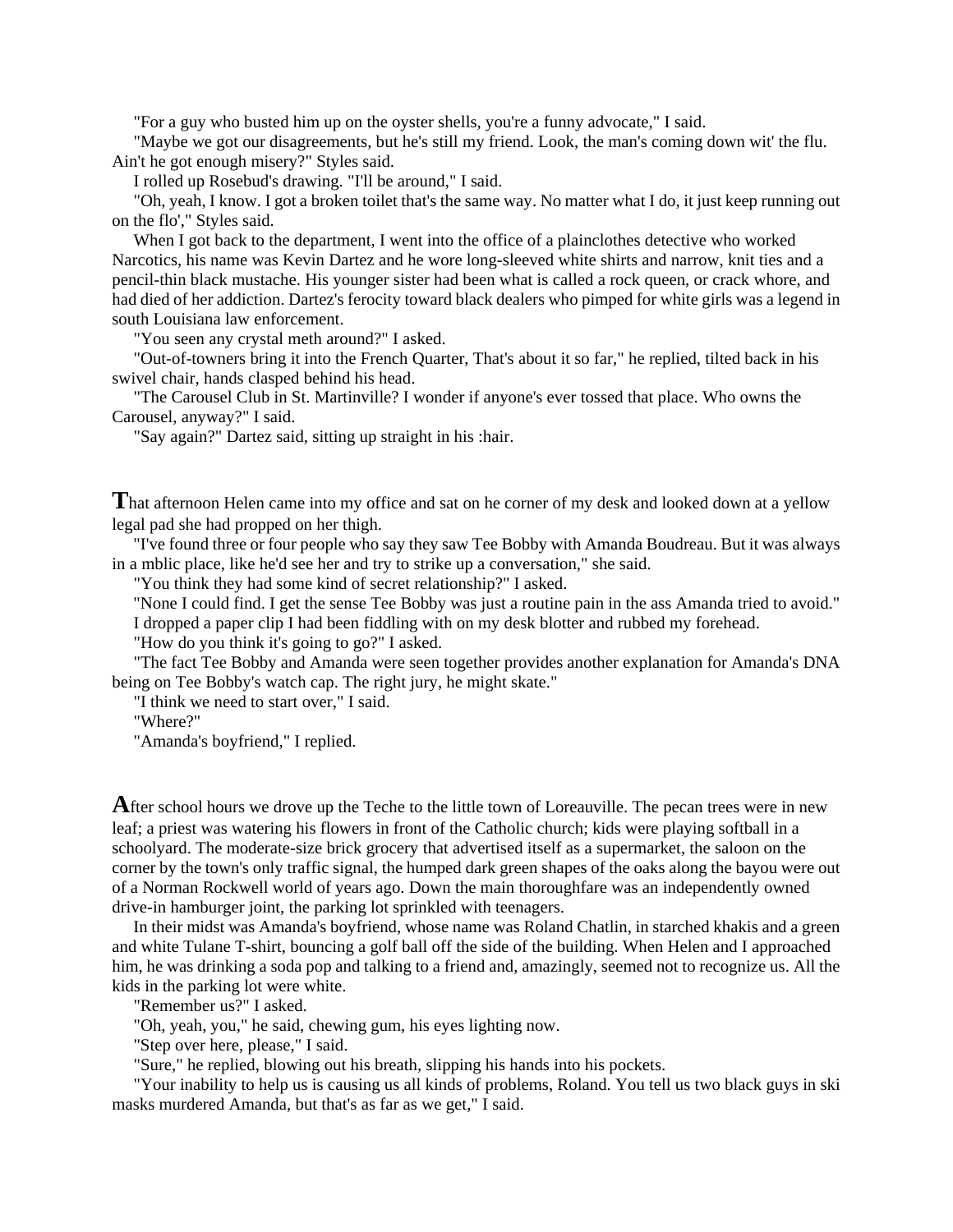"Sir?" he said.

 "You've got no idea who they were. You can't tell us what their voices sounded like. You can't even tell us how tall they were. I've got the feeling maybe you don't want us to catch them," I said.

 "Look at us, not at the ground," Helen said. "Your hands were tied with nothing but your shirt. You could have gotten loose if you'd wanted to, couldn't you? But you were too scared. Maybe you even begged. Maybe you told these guys their identity was safe. When people fear for their lives, they do all kinds of things they're ashamed of later, Roland. But it was pretty hard to just lie there and listen to them rape your girl, wasn't it?" I said.

"Maybe it's time to get it off your chest, kid," Helen said.

"Have you ever seen Tee Bobby Hulin play in a local club?" I asked.

"Yes, sir. I mean, I don't remember."

 He had dark hair and light skin, arms without muscular definition, narrow hips, and a feminine mouth. Involuntarily he felt for a religious medal through the cloth of his shirt.

 "Out at the crime scene you called them niggers. You don't care for black people, Roland?" I said. "I was mad when I said that."

"I don't blame you. Which guy shot her?" I said.

"I don't know. I didn't think they were gonna—"

"They weren't gonna what?" I said.

 "Nothing. You got me mixed up. That's why you're here. My daddy says I don't have to talk to y'all anymore."

 Then his face darkened, as though the politeness toward adults that was mandatory in his world had been replaced by other instincts.

 "They shove people around at school. They take the little kids' lunch money. They carry guns in their cars. Why don't you go after *them?"* he said vaguely, sweeping his hand at the air.

 "Hear this, Roland," Helen said. "If you know who these guys are and you're lying to us, I'm going to find the shotgun that killed Amanda and jam it up your ass and pull the trigger myself. Tell *that* to your old man."

Two nights later the air was cool and dry, and the cypress trees in the swamp bloomed with heat lightning. Clete came into the bait shop as I was closing up. I smelled him before I saw him.

 He helped himself to a water glass off a wall shelf and sat down heavily at the counter and unscrewed the cap from a pint bottle of bourbon wrapped in a brown-paper sack. A noxious fog, an odor of suntan lotion and cigarette smoke and beer sweat, begin to fill the shop like a living presence. Clete poured four fingers of whiskey in his glass and drank it slowly, watching me turn the electric fan on an overhead shelf in his direction. The lid of his left eye was swollen, a bruise like a small blue mouse in the crow's-feet at the corner.

"You got a reason for trying to blow me out the door?" he asked.

"Nope. How you doin', Cletus?"

 "Joe Zeroski is back in town. At my motor court with Zerelda Calucci and half the greaseballs in New Orleans. Last night I'm trying to take a nap and this collection of shitbags are cooking sausages on a hibachi ten feet from my window and playing a Tony Bennett tape loud enough to be heard in Palermo. So I make the mistake of talking to them like they're human beings, asking them politely to dial it down a few notches so I can get some sleep.

 "What do I get? Nothing, like I'm not there. I go, 'Look, just face your stereo the other way, okay?' One guy says, 'Hey, Purcel, I got your ten-inch frank right here. You want it with mustard?' and grabs his flopper while the other greaseballs laugh.

 "So I go back inside, take a shower, put on fresh clothes, comb my hair, give these assholes every chance to go somewhere else. When I go outside, they're still there, except now Zerelda Calucci is sitting at the picnic table with them, the tops of her ta-tas sticking out like beach balls, her shorts rolled up so tight they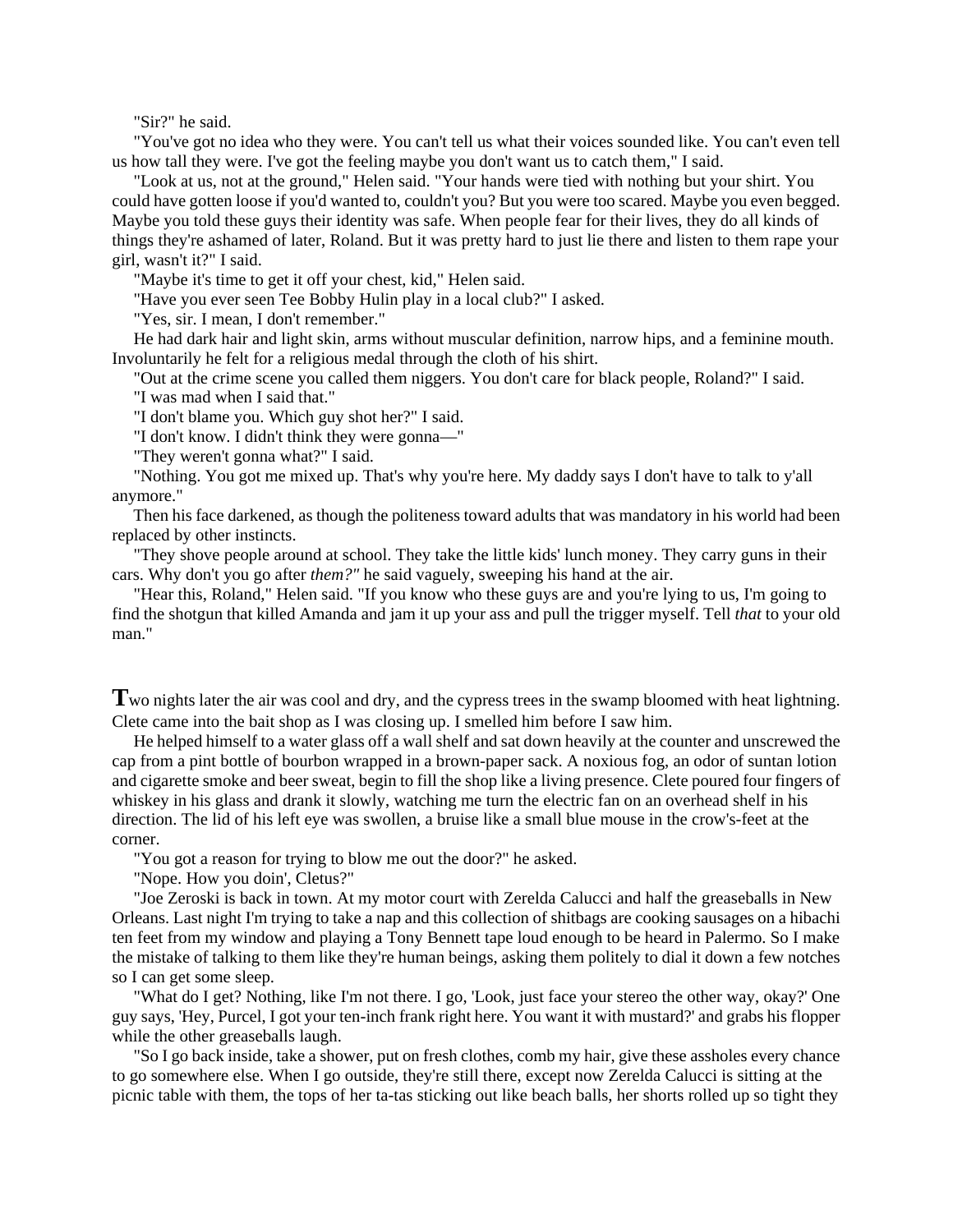almost split when she crosses her legs.

 "So I walk over and ask her out for a late dinner, figuring that ought to put the lasagna through the fan if nothing else won't. She sits there, scraping the label off a beer bottle with her thumbnail, rolling it into little balls, then goes, 'I don't mind.'

 "I try to use the wet dream of the Mafia to provoke these guys, and instead she agrees to have dinner with me. The greaseballs know better than to say dick about it, either. I put on my sports coat and back my convertible around to pick her up. Except here comes Perry LaSalle in his Gazelle. Zerelda gets this look on her face like she's creaming in her pants and I'm back in my room, watching TV, dinner date canceled, LaSalle and Zerelda over in her room, blinds drawn."

 He finished his glass of whiskey and opened a can of beer and broke a raw egg in the glass and poured the beer on top of it. He took a drink and stared out the window into the darkness, an unfocused light in his eyes.

"So good riddance," I said.

 "I did some checking on that dude. You know why he didn't finish at the Jesuit seminary? He couldn't keep it in his pants."

"What are you talking about, Clete?"

 "He belongs to Sexaholics Anonymous. The guy's a gash hound. Why is it everybody in this town has some kind of problem? I don't know why I keep coming over here."

 I turned off the outside floodlamps, and the bayou went dark and the tops of the cypresses were green and ruffling in the moonlight.

"Where'd you get die mouse?" I asked.

"I got up at four in the morning and walked into a door," he replied.

**A**t the office the next morning I glanced at the state news section of the *Times Picayune* and saw an Associated Press article describing the homicide of a waitress outside Franklin, Louisiana. Her name was Ruby Gravano, a member of that group of marginal miscreants I had known for years in New Orleans, what I called the walking wounded, whose criminal deeds became a kind of incremental suicide, as though they were doing penance for sins committed in a previous incarnation. The body had been found by a roadside, not far from the banks of Bayou Teche, the clothes torn off her back. The article described her injuries as massive, which usually meant the details could not be published in a family newspaper.

 I started out my door toward Helen's office and almost collided into Clete Purcel. He was dressed in a tan suit and a powder-blue shirt with a rolled collar and a tie with a horse painted on it and shined cordovan loafers. His cheeks were shiny with aftershave lotion.

"Have a cup of coffee with me. I'm a little wired right now," he said.

"Got a lot of work to do, Cletus," I said.

"Fill me in on this Shanahan broad."

"What?"

 "I asked her out to lunch. I told her I had some helpful information on an armed robber she's prosecuting."

"Can't you let one day go by without stirring something up?"

 He snuffed down in his nose and nodded to a uniformed deputy passing in the corridor. The deputy did not acknowledge him.

"I'm sorry. I'll catch you another time," Clete said.

"Come inside," I said.

I closed the office door behind us. Before he could speak, I said, "Remember Ruby Gravano?"

"A hooker, used to live in a flophouse by Lee Circle?"

"She was killed last night. Maybe beaten to death."

"I heard she was out of the life. You talk to her pimp?" he said.

"Beeler something?"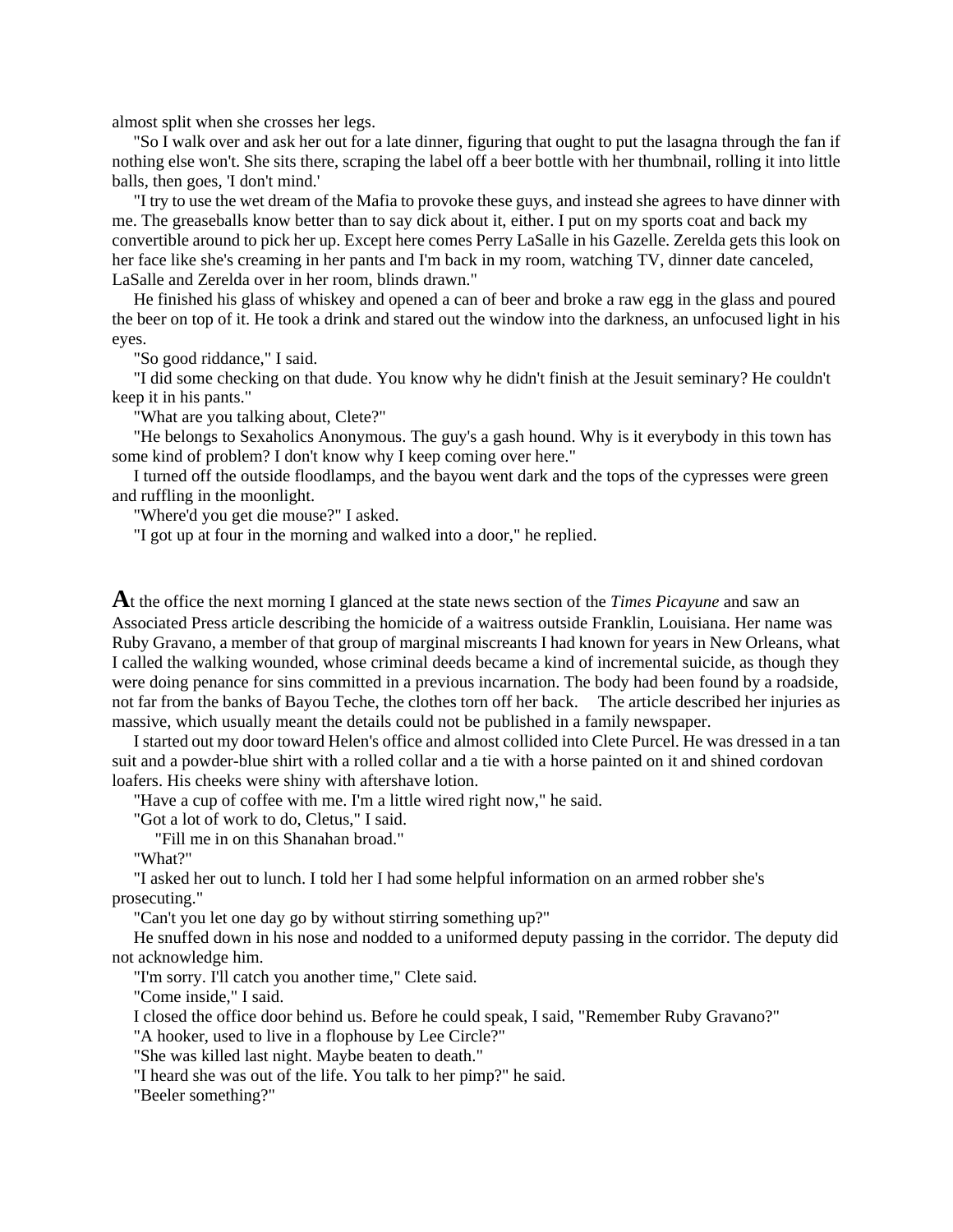"Beeler Grissum. I think she married him," Clete said. "Thanks, Cletus."

 He opened the office door. "I'll let you know how my lunch came out. This is a class broad, Dave." He blew his breath on his palm and sniffed it. "Oh, man, I smell like ; puke. I got to brush my teeth."

 The sheriffs wife, who was a mild and genteel woman, happened to be passing in the corridor. She shut and opened her eyes, as though she were riding in an airplane that had just hit an air pocket.

**H**elen Soileau and I checked out a cruiser and drove the thirty miles down to Franklin, then stopped by the sheriffs department and got directions to Ruby Gravano's, which turned out to be a one-story, weathered, late-Victorian frame house, with ventilated window shutters and high windows and a wide gallery hung with flower baskets. An oak tree that must have been two hundred years old grew in the side yard, a broken rope swing dangling in the dust.

 Ruby's husband, Beeler Grissum, who was from north Georgia or South Carolina, sat on the steps, cracking peanuts and flicking them to a turkey in the yard. Two or three years ago, in a Murphy scam gone bad, a John had delivered a martial-arts kick into Beeler's face that had broken his neck Today his body had the contours of a sack of potatoes, his chin held erect by a leather and steel neck brace, so that his head looked like a separate part of his anatomy positioned inside a cage. His hair was dyed platinum, like a professional wrestler's, combed straight back on his scalp. He rotated his upper torso as we approached the steps, a vague recognition swimming into his face.

"Sorry about your wife, Beeler," I said.

He removed a peanut from the sack in his hand, then offered the sack to us.

"No, thanks," I said. "The sheriff thinks maybe Ruby was thrown from a car."

"He wasn't there. But if that's what he says," Beeler said.

 As I remembered him, he had been a carnival man before he was a pimp and had lived most of his life off the computer. His speech was flat, adenoidal, laconic, so lacking in joy or passion or remorse or emotion of any kind that the listener felt Beeler did not care enough about others or the world or even his own fate to lie.

 "Two women have been murdered recently in Iberia Parish. Maybe Ruby's death is connected to them," I said.

 He looked into space and seemed to think about my words. He scratched a place under his eye with one fingernail.

"It ain't her death brought you here then. It's the cases you ain't been able to solve?" he said.

"I wouldn't put it that way," I said.

"Don't matter. It's my fault," he said.

"I don't follow you," I said.

 "We had a fight. She took off in my truck. Sometimes she'd go to a colored blues joint, sometimes to the casino on the reservation. She kept all her tips in a fruit jar. She had a thing for poker machines."

"Was she involved with another man?" Helen asked.

 "She was out of the life. She been a one-man woman since. Most ex-whores are. Don't be talking about her like that," he replied.

"Can you let us have a picture of your wife?" Helen asked.

"I reckon."

 He went into the house and returned with a photograph of Ruby and himself that was tucked with several others inside a gold-embossed Bible. He handed it to Helen. Ruby's hair was full and black, but the gauntness of her face made her hair look like a wig on a mannequin.

 "Ruby hooked for eleven years. Curbside, motels, truck stops. She seen it all, every kind of pervert and geek they is. The guy who got next to her? You ain't gonna catch him," he said.

"You want to explain that?" Helen said.

"I just did," Beeler replied.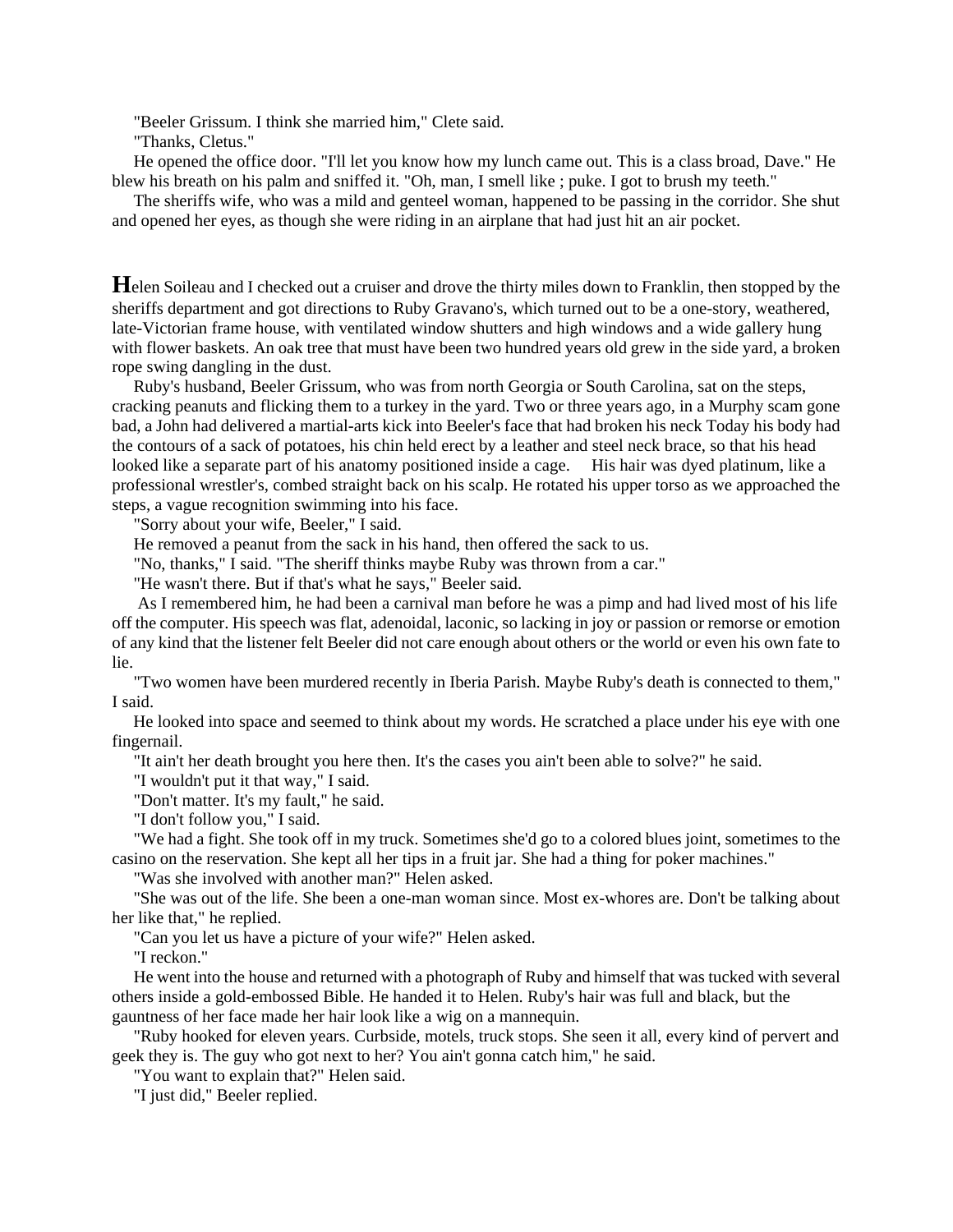He shook the peanuts from his sack onto the ground for the turkey to eat and went back inside the gloom of his house without saying good-bye.

That night I hosed down the dock and threaded a chain through the steel eyelet screwed into the bow of each of our rental boats and wrapped the chain around a dock piling and snapped a heavy padlock on it, then tallied up the receipts in the bait shop and turned off the lights and locked the door and walked up the dock toward the house.

 A brown and gray pickup truck, dented and work-scratched from bumper to bumper, was parked under the overhang of a live oak. A tall man in khaki clothes and a western straw hat stood by the tailgate, smoking a cigarette. The cigarette sparked in an arc when he tossed it into the road.

"You looking for somebody?" I asked.

"You," he said. "The man hepping that black bitch spread them rumor."

 He walked out of the shadows into the moonlight. The skin of his face was white, furrowed in vertical lines. One oily strand of black hair hung from under his hat, across his ear.

"Mistake to come around my house, Legion," I said.

 "That's what you t'ink," he replied, and swung a blackjack down on my head, clipping the crown of the skull.

 I fell on the side of the road, against the embankment of my yard. I could smell leaves and grass and the moist dirt on my hands as he walked toward me. His blackjack hung from his fingers, like a large, leather-sheathed darning sock.

"I'm a police officer," I heard myself say.

 "Don't matter what you are, no. When I get finish here, you ain't gonna want to tell nobody about it," he replied.

 He backstroked me across the side of the head, and when I tried to curl into a ball, he beat my arms and spine and kneecaps and shins, then pulled me by my shirt onto the road and laid into my buttocks and the backs of my thighs. The lead weight inside the stitched leather sock was mounted on a spring and wood handle, and with each blow I could feel the pain sink all the way to the bone, like a dentist's drill hollowing into marrow.

 He stopped and stood erect, and all I could see of him were his khaki-clad legs and loins and the western belt buckle on his flat stomach and the blackjack hanging motionlessly from his hand.

 I was sitting up now, my legs bent under me, my ears ringing with sound, my stomach and bowels like wet newspaper torn in half. If he had hit me again, I couldn't have raised my arms to ward off the blow.

 He lifted me by the front of my shirt and dropped me in a sitting position on the embankment of my yard. He slipped the blackjack into his side pocket and looked down at me.

"How you feel?" he asked.

He waited in the silence for my reply.

"I'll ax you again," he said.

"Go fuck yourself," I whispered.

 He knotted my hair in his fist and wrenched back my head and kissed me hard on the mouth, pushing his tongue inside. I could taste tobacco and decayed food and bile in his saliva and smell the road dust and body heat and dried sweat in his shirt.

 "Go tell them all what I done to you. How I whipped you like a dog and used you for my bitch. How it feel, boy? How it feel?" he said.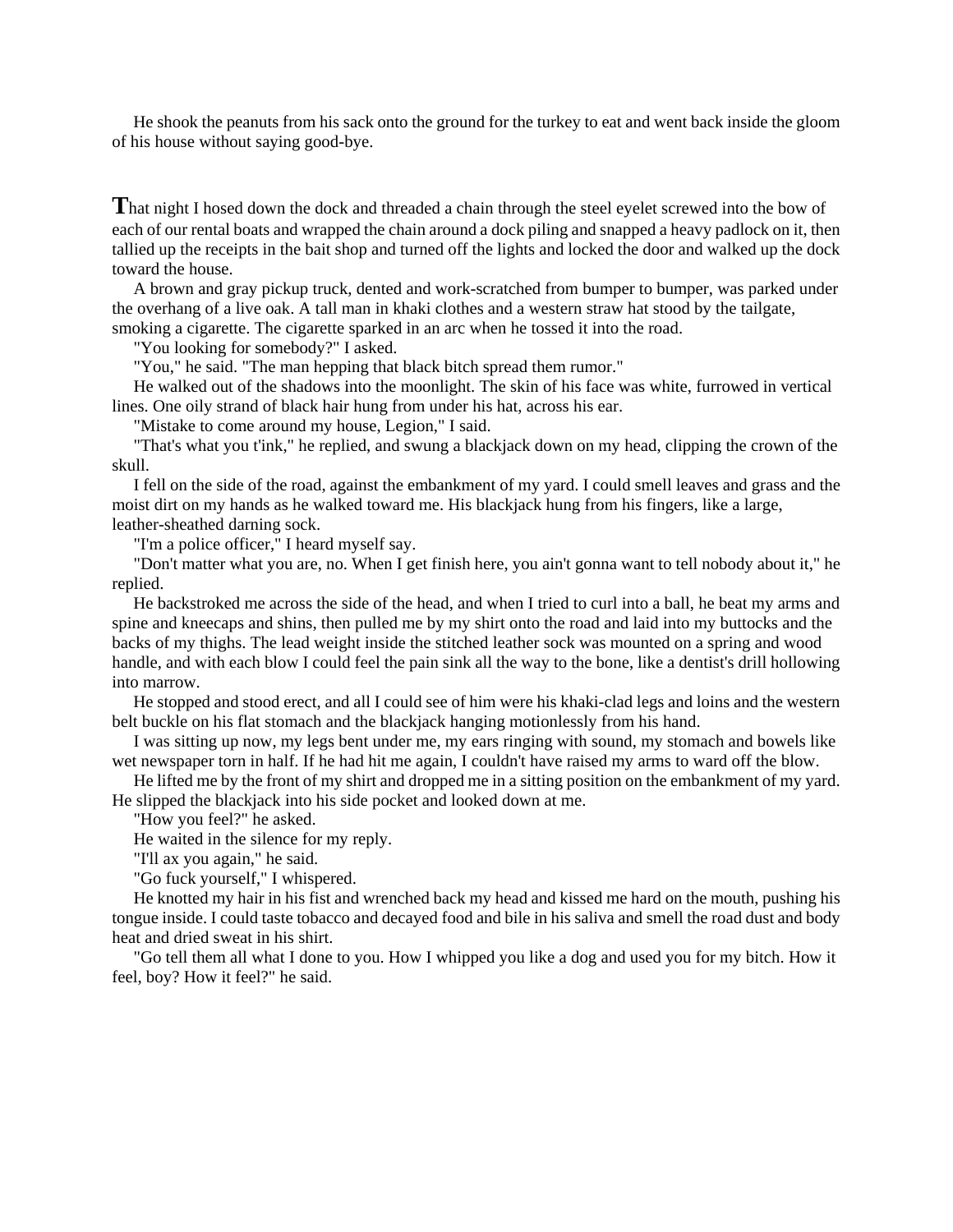# **CHAPTER 10**

The sunrise in the morning was pink and misty, like the colors and textures inside a morphine dream, and through the window at Iberia General I could see palm trees and oaks hung with moss along the Old Spanish Trail and a white crane lifting on extended wings off the surface of the bayou.

 The sheriff sat hunched in a chair at the foot of my bed, staring at the steam rising from his paper coffee cup, his face angry, conflicted with thought.

 Clete stood silently against one wall, rolling a match-stick from side to side in his mouth, his massive arms folded on his chest. Through the open door I saw Bootsie in the hall, talking to a physician in green scrubs.

 "The guy comes out of nowhere, beats the shit out of you with a sap, gives no explanation, and drives off?" the sheriff said.

"That's about it," I said.

"You didn't get a license number?" he asked.

"The lights were off on the dock. There was mud on the tag."

 The sheriff started to look at Clete, then forced his eyes back on me, not wanting to recognize Clete as a legitimate presence in the room.

 "So I'm to conclude maybe one of our clientele got discharged from Angola and decided to square an old beef? Except the cop he clocked, one with thirty years' experience, didn't recognize him. That makes sense to you?" he said.

"It happens," I said.

"No, it doesn't," he replied.

 I kept my eyes flat, my expression empty. My face felt out of round, my forehead as large as a muskmelon. When I moved any part of my body, the pain telegraphed all the way through my system and a wave of nausea rose into my mouth.

"You mind if we have a minute alone?" the sheriff said to Clete.

Clete removed the matchstick from his mouth and flipped it into the wastebasket.

 "No, I don't mind. You might check the walls for bugs, though. You can never tell in a place like this," he said.

 The sheriff stared at Clete's back as he went out the door, then turned back toward me. "What's with that guy?" he asked.

 "Everybody wants respect, Sheriff. There're times Clete doesn't get it. He was a good cop. Why not give credit where it's due?"

 The sheriff leaned forward in his chair. "I learned in the Corps a good officer takes care of his people first Everything else is second. But you don't allow that to happen, Dave. You think you operate in your own time zone and zip code. And every time you get in trouble, your friend out there seems to be belly deep in it with you."

"Sorry to hear you feel that way."

 The sheriff stood up from his chair and pulled at his coat sleeves until they were even on his wrists. "You know why the world's run by clerks? It's because our best people flame out across the sky and never leave anything behind but a good light show. Is that what you want to be, Dave? A light show? Damn, if you don't piss me off."

 After he was gone, Clete put ice in a water glass and inserted a straw in the ice and held the glass for me to

drink.

 "What happened out there?" he asked. I told him of the systematic beating from head to foot, the contempt shown my person, the sense that I no longer possessed control over my life, that my confidence in myself, my ability to deal with the world, had always been the stuff of vanity.

 Then I told him about the kiss, a male tongue rife with nicotine pushed inside my mouth, over the teeth, into the throat, his saliva like an obscene burn on my chin.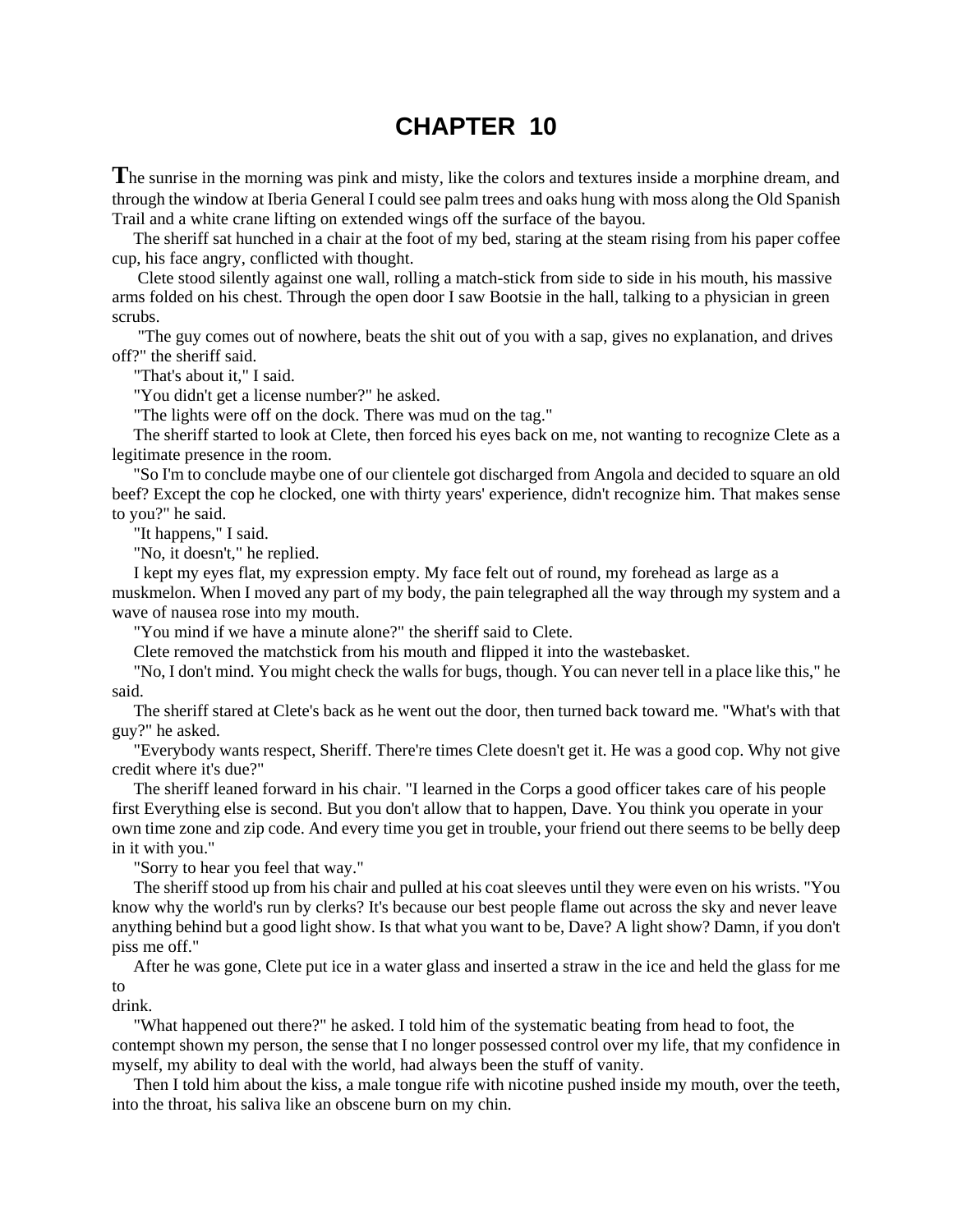I looked up into Clete's face. His green eyes were filled with a mixture of pity and the kind of latent thoughts that made his enemies back out of rooms when they recognized them.

"You're not going to file on this guy?" he asked.

"No."

"You feel ashamed because of what he did to you?" he asked.

 When I didn't reply, he walked to the window and looked at the trees out on the road and the moss on the limbs lifting in the wind.

 "I can set it up. He'll never know what hit him. I've got the throw-down, too, all numbers acid-burned and ground on an emery wheel," he said.

"I'll let you know."

 "Yeah, I bet," he said, turning from the window. He picked his porkpie hat off the sill and slanted it on his brow. "I'll see you this afternoon, Streak. But with or without you, that cocksucker is going to get blown out of his socks."

 Bootsie came through the door with a vase of flowers and a box of doughnuts. She had slept all night in a chair under a rough woolen blanket, but her face, even without makeup, was as pink and lovely as the morning.

"What's going on?" she said, looking from me to Clete.

**T**wo days later I left the hospital, limping on a cane, my head spinning with painkillers, one eye swollen almost shut, the side of my face inflated with a large yellow and purple bruise. It was Friday, a workday, but I did not go back to the office. Instead, I sat for a long time in the living room by myself, the blinds drawn, and listened to a strange whirring sound in my head. I found myself at the kitchen sink, first pouring a glass of iced tea and a second later opening the bottle of painkillers the doctor had given me.

One or two to get back to normal can't hurt, I thought.

Right.

 I poured the pills down the drain, then ran water on top of them and dropped the bottle in the garbage sack under the counter.

 Bootsie and I ate lunch on the redwood table under the mimosa tree in the backyard. It was shady and cool in the yard, and a gust of wind ruffled the periwinkles and bamboo that grew along the coulee, but there was no hint of rain in the air and dust blew in brown clouds out of my neighbor's cane field.

 Bootsie was talking about a college baseball game scheduled for that night in Lafayette. I tried to follow what she was saying, but the whirring sound began again in my head.

"Do you?" she said.

"Excuse me?" I said.

"Do you want to go to the game tonight?"

"Tonight? Who did you say was playing?"

 She set her fork down on her plate. "You have to get your mind off it. The sheriff will find this guy," she said.

My eyes avoided hers. I felt her gaze sharpen and fix on the side of my face.

"Right?" she said.

"Not necessarily."

"Take the marbles out of your mouth, Streak."

"The sheriff doesn't know what to look for. I didn't tell him everything."

"Oh?"

 "It was the man called Legion, the overseer from Poinciana Island. He put his tongue in my mouth. He called me his bitch."

She was quiet a long time.

"That's why you kept the sheriff in the dark?"

"This guy Legion is seventy-four years old. Nobody would believe my story. Legion knew that. He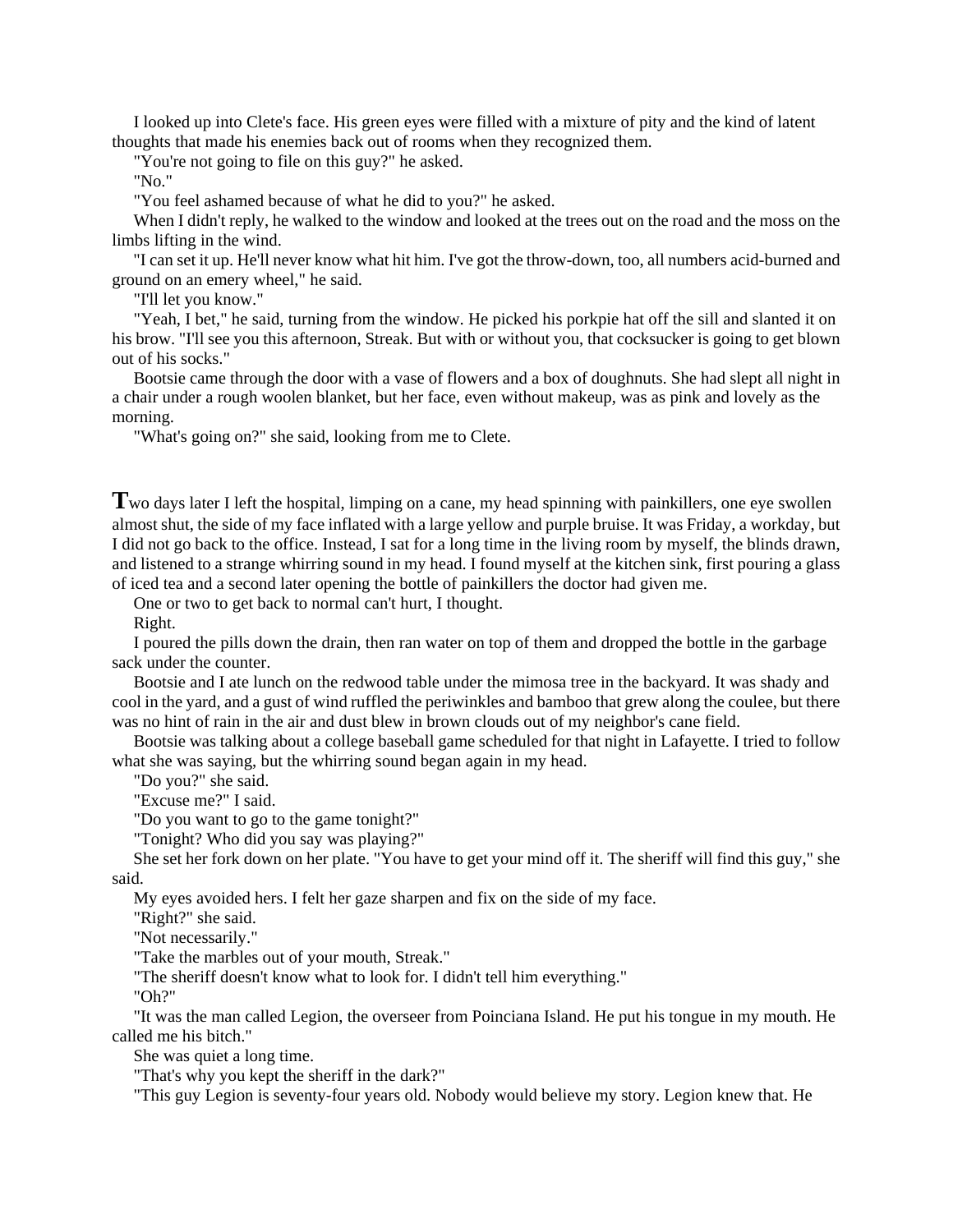really pushed the hook in deep."

 Bootsie got up from her bench and walked around the table and put her fingers in my hair and brushed her nails back and forth on my scalp. Then she kissed the top of my head.

"Why didn't you tell me?" she said.

"It wouldn't change anything."

"Come inside, soldier," she said.

 We went into the bedroom. She closed the curtains on the window that looked out on the front yard, then disconnected the telephone cord from the jack in the wall and removed her blouse.

 "Unhook me, big guy," she said, turning her back to me while she unbuttoned her blue jeans and let them drop to her ankles.

She put her arms around my neck and kissed me on the mouth.

"You all right?" she said.

"Fine."

"Then how about getting undressed?"

 I took off my clothes and lay down gingerly on the bed. Bootsie slipped her fingers down inside the elastic of her panties and pushed them over her thighs and lay beside me, her head propped up on her elbow.

"You told Clete about all this?" she asked.

"Yes."

"Before you told me?"

"Yes."

"You don't trust me? You believed I'd think less of you?"

"It wasn't my proudest moment out there."

 "Oh, Dave, you're so crazy," she said, and put her face close to mine and touched my sex with her fingers.

"The doc loaded me up on downers. I don't know if I'm up to it, Boots," I said.

"That's what you think, bubba," she replied.

She raised herself up and stroked my sex, then kissed it and placed it in her mouth.

"Boots, you don't need to—" I began.

 A moment later she spread her knees and sat on top of me and held me between her hands. As I looked up at her, the light from the side window woven in her hair, all the goodness and beauty in the world seemed to gather in her face. She placed me inside her, then leaned down and kissed me on the mouth again and brushed a strand of hair out of my eyes.

 I ran my hands over her back and pressed her down on top of me and kissed her hair and bit her neck. Then, for just a moment, all the pain and solitary rage, all the ugly images that the man called Legion had tried to leave forever in my memory, seemed to become as dross. The only sound in the room was the rise and fall of Bootsie's breath against my chest and the squeak of the bedsprings under our weight and occasionally a small moist, popping noise when her stomach formed a suction against mine. Then her body began to stiffen, the muscles in her back hardening, her thighs tightening on mine. Her eyes were closed now, her face growing small and soft and tense at the same time. I held her as close as I could, as though we were both balanced on the tip of a precipice, then I felt my sex harden and swell and burn in a way it never had, to a degree that made me cry out involuntarily, more like a woman than a man, and the entirety of my life, my identity itself, seemed to dissolve and break and then burst from my loins in a white glow, and in that moment I was joined with her, the two of us locked inseparably together inside the heat of her thighs, the mystery of her womb, the beating of her heart, the sweat on her skin, the flush of blood in her cheeks, the odor of crushed gardenias that rose from her hair when I buried my face in it.

**A**fter I showered and put on a fresh pair of khakis and a Hawaiian shirt, I took my holstered 1911-model .45 automatic from the dresser and placed it on the rail of the gallery, then went into the kitchen and rubbed Bootsie on the back and kissed her neck.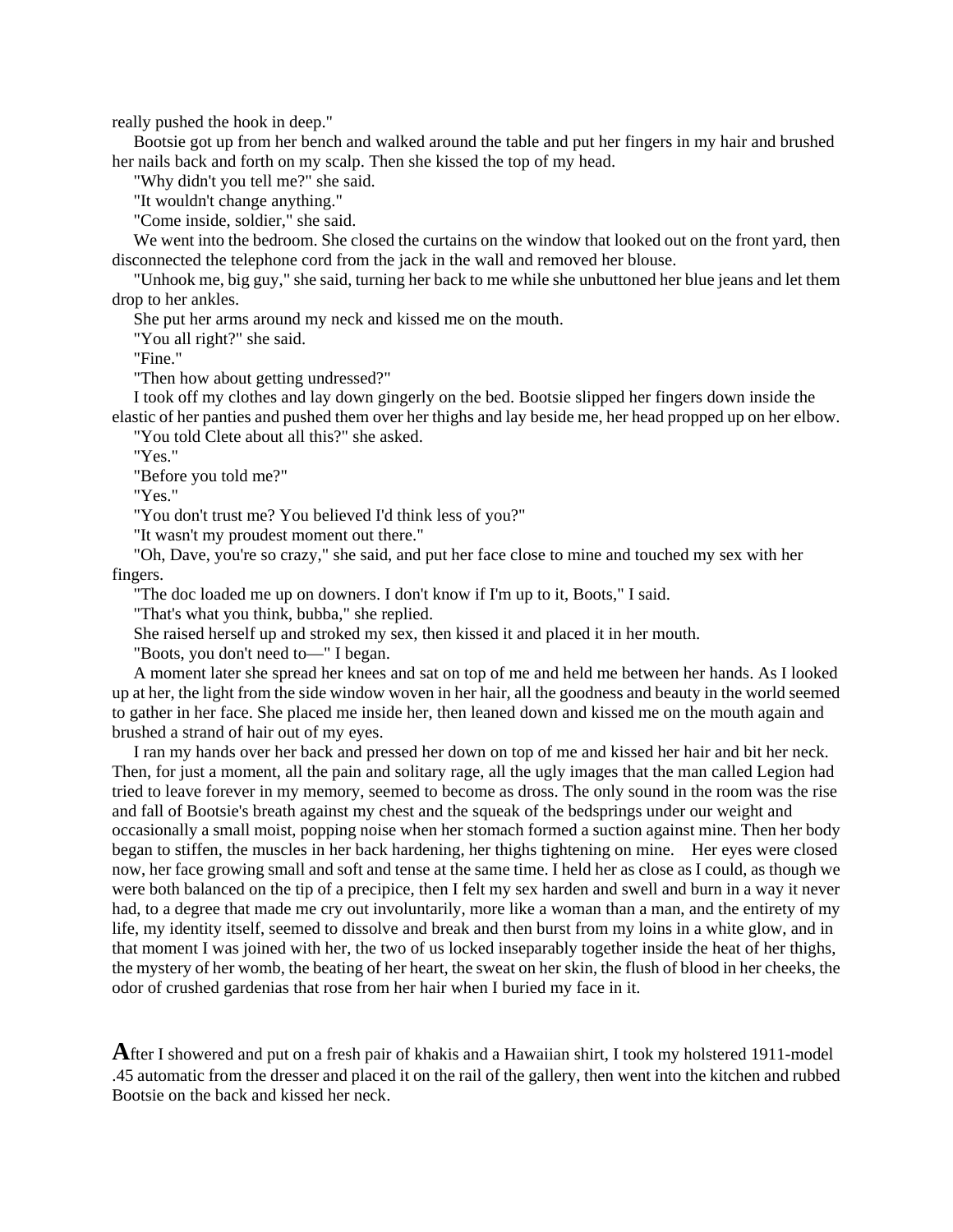"You're special, kid," I said.

"I know," she replied.

"I'll be gone for a little while. But I'll be back in time to go to the game."

"What are you about to do, Dave?"

 "There's not a perp or lowlife or shitbag in Louisiana who would come after a cop with a blackjack unless he diought he was protected."

"You and Clete are going to settle things on your own?"

"I wouldn't say that."

"Why not?"

 "Because Clete's out of it," I replied, and went out the front door and backed the truck down the drive. Through the windshield I saw Bootsie come out on the porch. I waved, but she didn't respond.

**I** crossed the freshwater bay onto Poinciana Island and followed the winding paved road through red-dirt acreage and hummocks and oaks green with lichen to Ladice Hulin's house, where she sat on the gallery, absorbed in a magazine, directly across from the scorched stucco shell of the place in which Julian LaSalle's wife had burned to death like a bird caught inside a cage.

I got out of my truck and limped toward her with my cane. "May I sit down?" I asked.

"Looks like you better. A train hit you?" she said.

 I eased myself down on the top step and propped my cane across the inside of my leg and looked at the peacocks picking in the grass across the road. In the distance I could see the sunlight on the bay, like thousands of coppery lights, and a boat with a sky-blue sail turning about in the wind. Neither of us spoke for a long time.

"I want to take Legion down. Maybe blow up his shit," I said.

"You use that kind of language in front of white ladies?" she asked.

"Sometimes. With the ones I respect."

Her eyes roved over my face. "Legion done this to you?" she asked.

I nodded, my gaze fixed across the road. I heard her close her magazine and set it down on the gallery.

"It ain't just the beating that bother you, though, is it?" she said.

"I really don't know what I feel right now, Ladice," I lied.

 "He done somet'ing to you right befo' he finished, somet'ing that makes you feel dirty inside. You wash yourself all over, but it don't do no good. Every place you go, you feel his hand on you. He always in your thoughts. That's what Legion know how to do to people. Every black woman on this plantation learned that," she said.

 I snuffed down in my nose and cleared my throat. I put on my sunglasses, even though there was no glare in the yard, and rubbed my palms on my knees.

"Maybe I should go," I said.

"Legion killed a man in Morgan City. A man from up Nort' who was down here writin' a book."

"He was never arrested?"

 "The people in the bar said the man threatened Legion with a gun and Legion took it from him and shot him. It ain't true, though."

"How do you know?" I asked.

 "A black man in the kitchen seen Legion get the gun from under the bar and follow him out in the parking lot. Legion shot the man so close his coat caught on fire. Then he shot him again on the ground. This was maybe t'urty or t'urty-five years ago."

"Thanks for you help, Ladice."

"Jimmy Dean Styles was out here."

"When?"

 "Yesterday. He axed about my granddaughter, Rosebud, how's she doin' and all. Why would he come out here axing about Rosebud?"

I remembered taking Rosebud's sketch of the reclining nude to the Carousel, the nightclub half-owned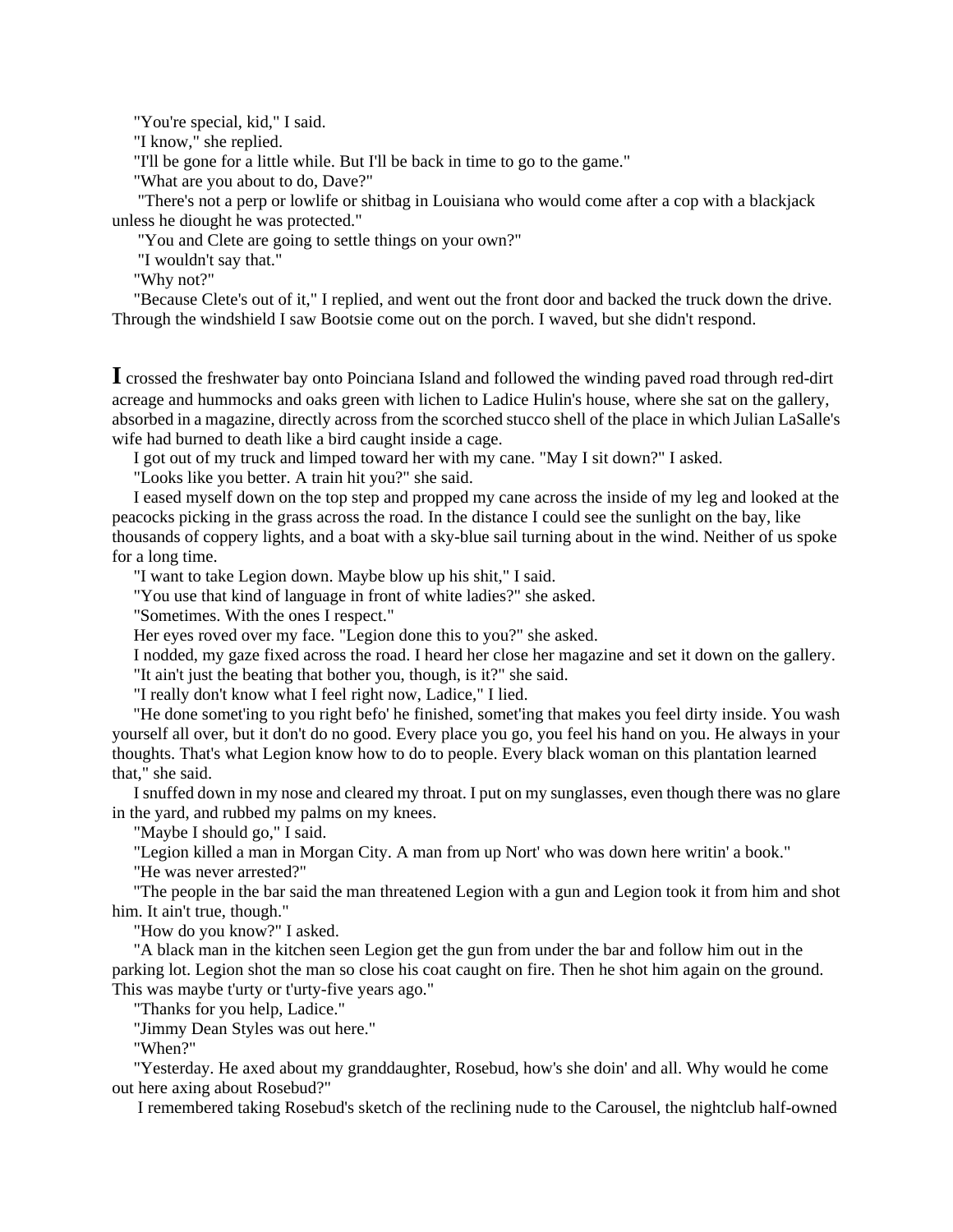by Styles, and Styles stealing a look at it, his head tilted curiously.

"Let me know if he comes around again," I said.

I took off my sunglasses and folded them and replaced them in my shirt pocket and tried to seem casual.

 "You tell me only what you feel like I should know, huh? That's the way it's always been, Mr. Dave. Ain't changed. The little people ain't got the same rights as everybody else. That's how come Legion could take any black girl he wanted into the trees or the canebrake, make them carry his baby and never tell who the father was. When you talk down to me like you just done? You're no different from Legion, no."

Late that night a huge rental moving van lumbered down a state road outside town, followed by two big cars filled with men who looked straight ahead, somber, not talking to one another, their faces marked with purpose. The caravan passed through a black slum far out in the parish, crossed a bridge over a coulee, and turned down a shell road that led to a cluster of burial crypts in a cemetery by the bayou.

 The men piled out of the cars and unwound a firehose that had been stolen from an apartment building in Lafayette, then screwed the hose onto a fire hydrant by the side of the shell road. One man fitted a wrench on top of the hydrant and revolved it around and around until the hose was hard and stiff with pressurized water.

 They unlocked the back doors of the van and threw them back on the hinges, and the high-beam headlights from the cars lit up ten terrified black men inside. Two of the men from the cars, all of whom were white, pushed open the valve on the firehose and directed a skin-blistering jet of water inside the van, skittering the black men across the floor, blowing them against the walls, knocking them back down when they tried to rise, bursting against their faces and groins with the force of huge fists.

 The men from the cars gathered in a semicircle .to watch, lighting up cigarettes now, laughing in the iridescent spray that floated in the headlights.

 Then a man with a body as compact as a stack of bricks, with dead gray eyes and a haircut like a 1930s convict, walked into the light. He wore a suit with suspenders and only a formfitting, ribbed undershirt beneath the coat.

"Get 'em out of there and line 'em up," he said.

 "Hey, Joe, some fun, huh?" one of the men on the . hose said, then looked at the man with dead eyes and went silent and shut off the valve on the nozzle.

 The men who had ridden in the two cars pulled the black men tumbling out of the van and shoved them through the cemetery to the edge of the bayou. When a black man looked back over his shoulder, he was hit with either a sap or a baton or kicked so hard between his buttocks, he had to fight to gain control of his sphincter.

 A few minutes later all of the black men stood in a row, most of them trembling uncontrollably now, looking across the water, their clothes molded wetly against their bodies, their fingers laced on top of their heads.

 The man with dead eyes walked up and down behind the row, staring at the back of each black man's head.

 "My name is Joe Zeroski. I got nothing against you personally. But you're pimps and rock dealers, and that means nobody cares what happens to you. You're gonna tell me what I want to know about my little girl. Her name was Linda, Linda Zeroski," he said.

 He pointed at the back of a huge black kid nicknamed Baby Huey, who had played football at Grambling before he had gone to prison for statutory rape. One of Joe's crew stepped forward with a stun gun cupped in his hand, an electrical thread of light crackling between the extended prongs. He touched the prongs to Baby Huey's back, which left Baby Huey writhing in the grass, his eyes bulging with shock.

Joe looked down at him. "Who picked up my daughter on the corner?" he asked.

"Washington Trahan was her manager. I didn't know nothing about her," Baby Huey said.

 "The piece of shit you call a manager blew town. That means you take his weight. You think about that the next time you see him," Joe said, and nodded to the man with the stun gun.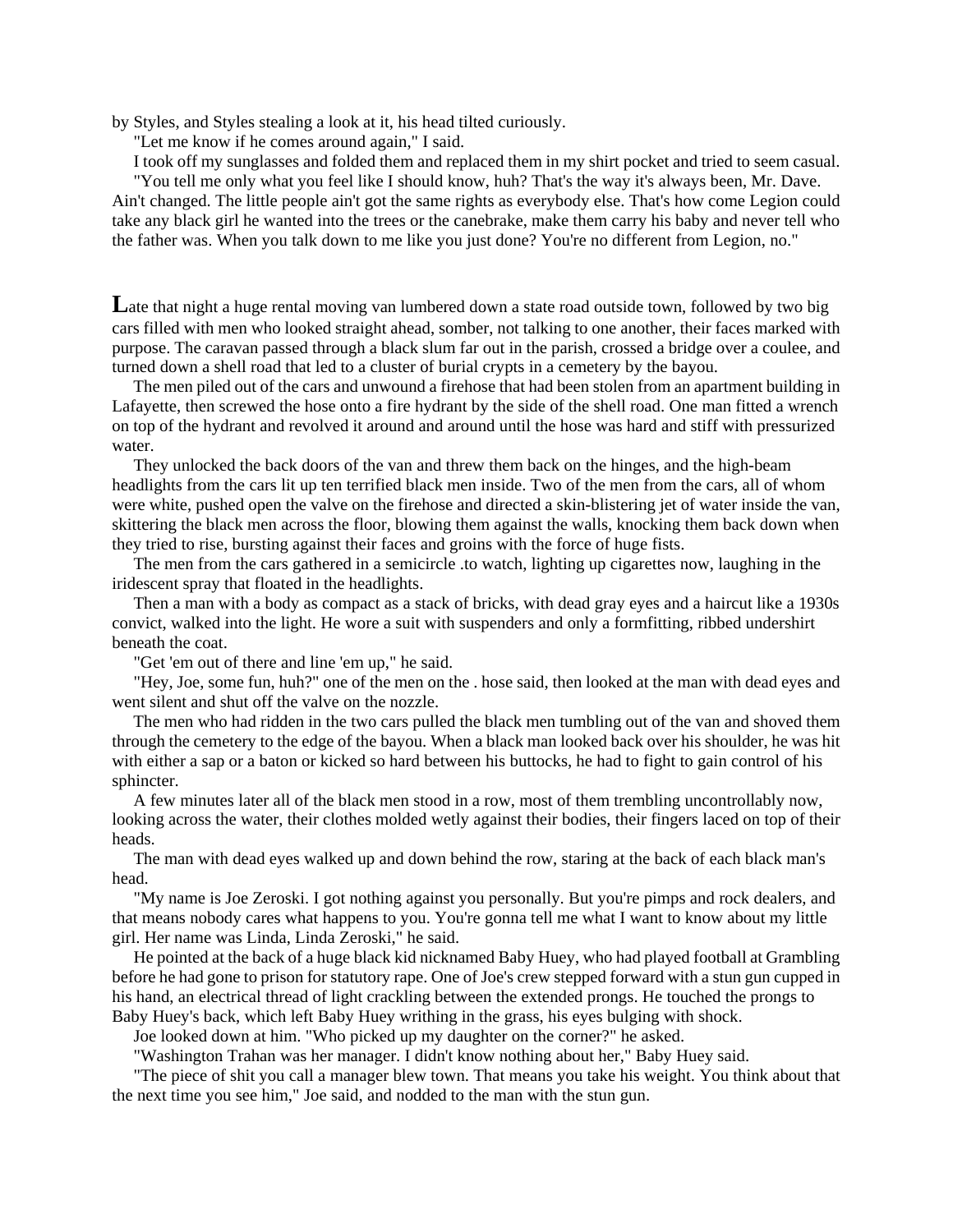When the man with the stun gun was finished, Baby Huey was curled in an embryonic ball, begging for his mother, shivering like a dog trying to pass glass.

 Joe Zeroski walked farther down the line, then paused behind a slender, light-skinned man with moles on his face and a mustache and hair that was buzzed on the temples and cut long in back. Joe nodded to the man with the stun gun, but suddenly the intended victim dropped his arms and shook his head violently, his eyes squeezed shut, crying out, "It was Tee Bobby Hulin. He did at least one white chick already. He always lookin' for white bread. Everybody on the corner know it. It's him, man."

"I already checked him out. Four people put him in a club in St. Martinville," Joe said.

 "I got a pacemaker. Please don't do it, suh," the light-skinned man said, his voice and accent reverting to a subservient identity he had probably thought was no longer part of his life.

 The man with the stun gun waited. "Joe?" he said. He had an unshaved, morose face, with big jowls and eyebrows that were like shaggy hemp. His stomach was so large his shirt wouldn't tuck into his belt.

"I'm thinking," Joe replied.

"They're niggers, Joe. They start lying the day they come out of the womb," the man said.

 Joe Zeroski shook his head. "They got no percentage in standing up for a guy is hurting their business. Y'all wait for me at the cars," he said.

 Joe Zeroski's crew drifted back through the crypts to their cars and the rented moving van. Joe stepped out in front of the black men and pulled a .45 automatic from his belt. He racked a round into the chamber and set the safety.

"You guys kneel down. Don't move your hands from your head," he said.

 Joe waited until they were all on their knees, then-faces popping with sweat now, mosquitoes buzzing about their ears and nostrils, their eyes avoiding any contact with his.

 "You ever hear why some guys use a .22?" he said. "Because the bullet bounces around inside the skull and makes a mess in there. That story is shit. The guys use a .22 just don't like noise. So they got to put one through the temple, one in the ear, and one through the mouth. That's supposed to be a Mob hit. But it gets done that way just because some guys don't like noise. No other reason.

"I carry ear plugs and use a gun that makes an exit hole like a half-dollar. See?"

Joe screwed a rubber plug into his ear, then removed it and put it back in his coat pocket.

 "There's a building with a steeple on it across the bayou. You keep looking at it and don't turn around till sunrise. If you want your brains running out your nose, turn around while I'm still here. Remember my name. Joe Zeroski. You want to make yourself some cash, come see me with the name of the man killed my daughter. You want to lose your life, fuck with me just once."

Minutes later the moving van and the two cars drove away.

 At dawn the pastor of a ramshackle fundamentalist church, with a wood cross and a facsimile of a bell tower nailed on the roof, walked down the sloping green lawn of his rectory to take his wash off the clothesline. He stopped in the mist drifting off the bayou and stared openmouthed at a row of black men kneeling on the opposite bank, their hands clasped on the crowns of their skulls like prisoners of war in a grainy black-and-white news film.

#### **CHAPTER 11**

The sheriff was surprisingly calm and reflective as he sat down in my office Monday morning.

 "For years I've been trying to put these pimps and drug dealers out of business. Then the goddamn Mafia comes in and does it in one night," he said.

"They'll be back," I said.

"What do you know about this guy Zeroski?"

"He's an old-time mechanic. Supposedly, he hung it up after he accidentally shot a child by the St.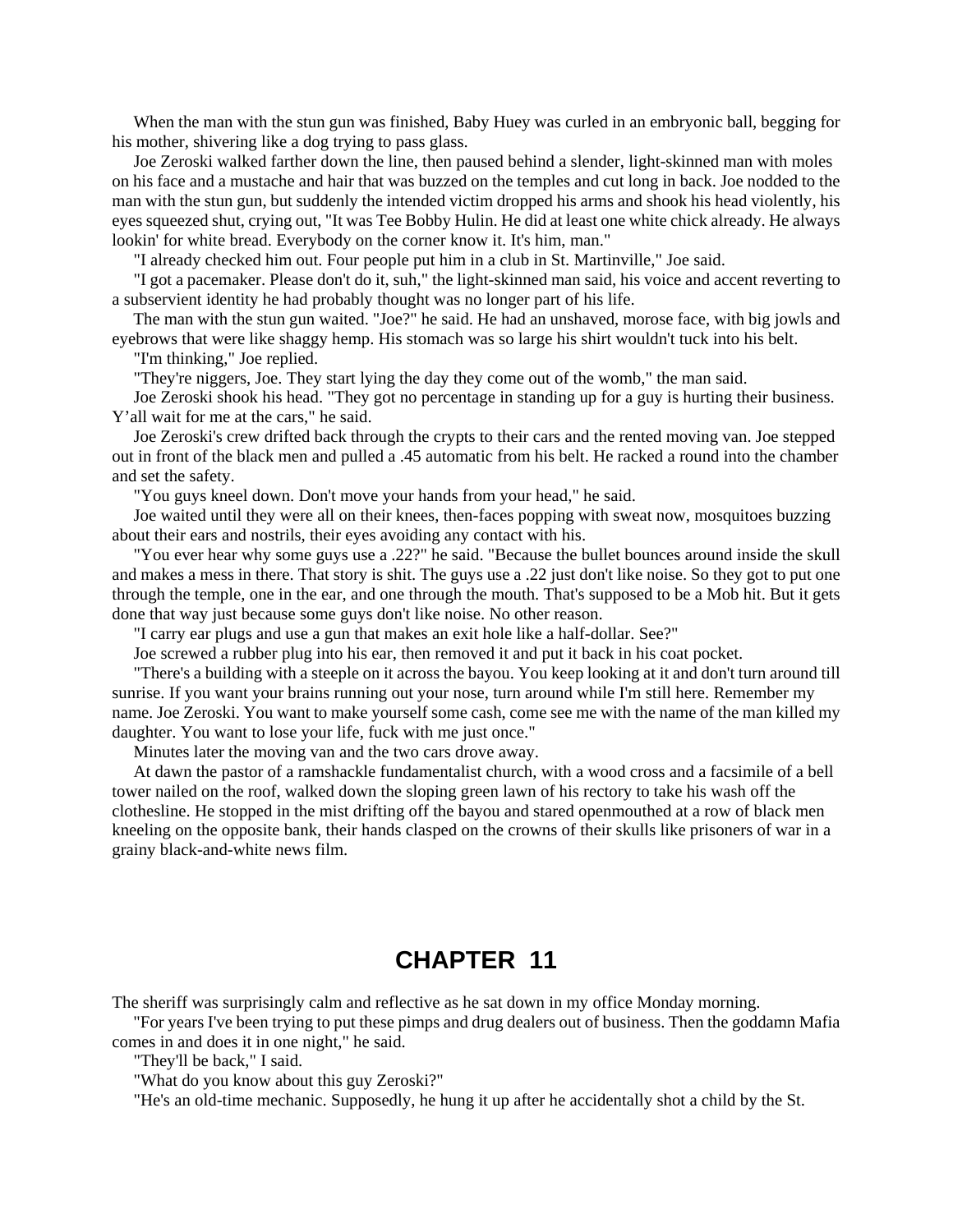Thomas Project."

"Eventually we've got to run him out of town. You know that, huh?"

"Easier said than done," I replied.

 The sheriff got up from his chair and gazed out the window at the old crypts in St. Peter's Cemetery. "Who beat you up, Dave?" he said.

**A**t noon I signed out of the office to interview a woman in St. Mary Parish, down the bayou, who claimed to have awakened in the middle of the night to find a man standing over her. She said the man had worn leather gloves and a rubber mask made in the image of Alfred E. Neuman, the grinning idiot on the cover of *Mad* magazine. The man had tried to suffocate her by pressing his hands down on her mouth and nose, then had fled when the woman's dog attacked him.

 Unfortunately for her, she was uneducated and poor, a cleaning woman at a motel behind a truck stop, and had filed reports of attempted rape twice in the past. The city police had blown off her claims, and I was about to do the same when she said, "He smelled sweet inside his mask, like there was mint on his breath. He was trembling all over." Then her work-worn face creased with shame. "He touched me in private places."

 It wasn't the kind of detail that people imagined or manufactured. But if the intruder at her home had any connection to the death of either Linda Zeroski or Amanda Boudreau, I couldn't find it. I handed her my business card.

"You coming back to hep me?" she said, looking up at me from a kitchen chair.

"I work in Iberia Parish. I don't have any authority here," I said.

"Then why you got me to tell you all them personal t'ings?" she asked.

I had no answer. I left my card on her kitchen table.

 An hour later I asked a cop at the entrance of the casino on the Indian reservation where I could find the man named Legion, then walked inside, into the smell of refrigerated cigarette smoke and rug cleaner, through banks of slot and video-poker machines, past crap and blackjack tables and a fast-food bar and an artificial pond with a painted backdrop that was meant to look like a cypress swamp, a stone alligator half submerged in the water, its mouth yawning open among the coins that had been thrown at it.

 The man named Legion was at the bar in a darkened cocktail lounge, drinking coffee, smoking a cigarette in front of a mirror that was trimmed with red and purple neon. His eyes looked at me indifferently in the mirror when I sat down on the stool next to him and hung my cane from the edge of the bar. A waitress in a short black skirt and fishnet stockings set a napkin down in front of me and smiled.

"What will you have?" she asked.

 "A Dr Pepper on ice with some cherries in it. Mr. Legion here knows me. He comes around to my house sometimes. Put it on his tab," I said.

 At first she thought she was listening to a private joke between Legion and me, then she glanced at his face and her smile went away and she made my drink without looking up from the drainboard.

I hooked my coat behind the butt of the .45 automatic I carried in a clip-on holster.

*"T'es un pederaste, Legion?"* I asked.

 His eyes locked on mine in the mirror. Then he brought his cigarette up to his mouth and exhaled smoke through his nose and tipped the ash into his coffee saucer, his eyes following the woman behind the bar now.

"You don't talk French?" I said.

"Not wit' just anybody."

"I'll ask you in English. You a homosexual, Legion?"

"I know what you doin'. It ain't gonna work, no," he replied.

 "Because that's the impression you left me with. Maybe raping those black women convinced you there's not a girl buried down inside you."

 He rotated the burning tip of his cigarette in his coffee saucer until the fire was dead. Then he fastened a button on his shirt pocket and straightened his tie and looked at his reflection in the mirror.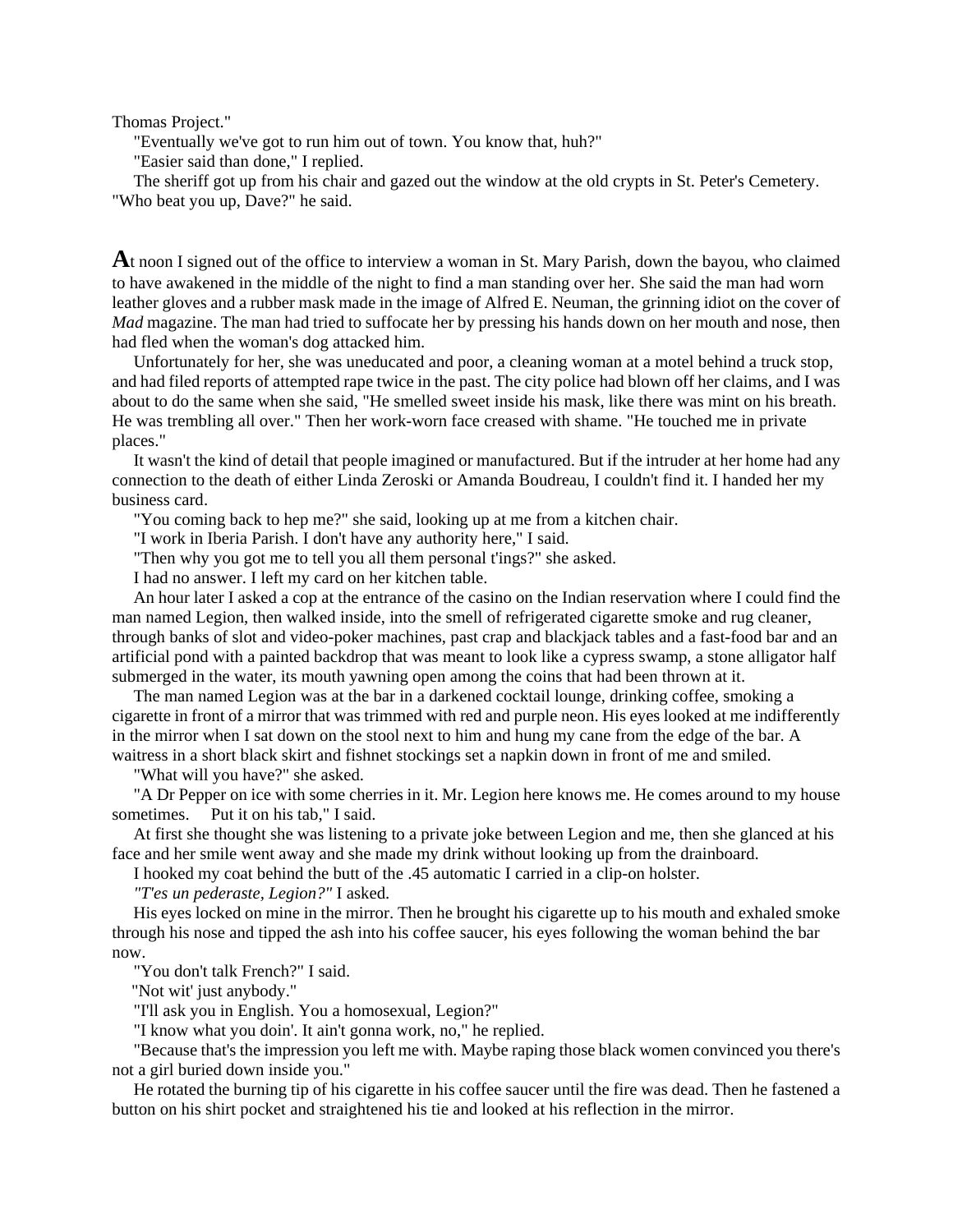"Go back to the kitchen and see if they got my dinner ready," he said to the barmaid.

I turned on my stool so I was looking at his profile.

 "I'm a superstitious man, so I went to see a *traiture* about you," I lied. "My *traiture* friend says you got a *gris-gris* on you. Those women you forced yourself on, Mr. Julian, his poor wife who burned up in the fire, a man you murdered outside a bar in Morgan City? Their spirits all follow you around, Legion, everywhere you go."

The skin wrinkled under his right eye. He turned his head slowly and stared into my face.

"What man in Morgan City?"

"He was a writer. From somewhere up North. You shot him outside a bar."

"You found that in an old newspaper. It don't mean anyt'ing."

 "You shot him twice. His coat caught fire from the muzzle flash. The second time you shot him on the ground."

His mouth parted and his eyes narrowed and stayed fixed on mine.

 From my shirt pocket I removed a dime I had drilled a hole through early that morning, then strung on a piece of looped red string. I pushed the dime across the bar toward his coffee cup.

"The *traiture* said you should carry this on your ankle, Legion."

"Like a nigger woman, huh?" he said, and pitched the dime into the bottles behind the bar.

 The barmaid came out of the kitchen with a tray. She took a plate of rice and gravy and stewed chicken and string beans off the tray and set it in front of Legion with a napkin and knife and fork.

"Anything wrong here, Legion?" she asked.

"Not wit' me," he replied, and tucked his napkin into his shirt and picked up his silverware.

"Why would you kill a writer from up North?" I said.

 He leaned over his plate and opened his mouth to shovel in a fork piled with food. His face suddenly slanted sideways.

 Then I would have sworn his voice and accent actually changed, that it seemed to rumble and echo out of a cavern that was far larger in circumference and depth than his size.

"You'd better leave me the fuck alone," it said.

 I felt my scalp recede against my skull. I got up from my stool, my face suddenly cold and moist in the air-conditioning.

I wiped my forehead on my coat sleeve and picked up my cane. When I did, the man called Legion looked ordinary again, a workingman bent over his dinner, his lips smacking his food.

 But my heart was still racing. As I stared at his back, I was determined that whatever fear he had engendered in me would not be one I walked out of the room with.

 "This time I'll give *you* something to remember. Just so you'll know what it's going to be like every time we meet," I said, and pulled his plate sideways and spit in it.

**C**lete came into the bait shop on Wednesday afternoon, his hair and eyebrows freshly trimmed, wearing new slacks and a starched shirt and a gold neck chain and religious medal I'd never seen before.

"Want to wet a line?" I asked.

"No, not really. Just thought I'd drop by."

"I see," I said.

"I took Barbara Shanahan to a luncheon on Monday," he said.

"A luncheon?"

 "Yeah, at the country club. It was full of lawyers. Last night we went to a lawn party on Spanish Lake. The governor was there."

"No kidding? Who else?"

"Perry LaSalle."

"Was he at the luncheon, too?"

"Yeah, I guess." Clete was sitting on one of the counter stools now, drumming his nails on the Formica.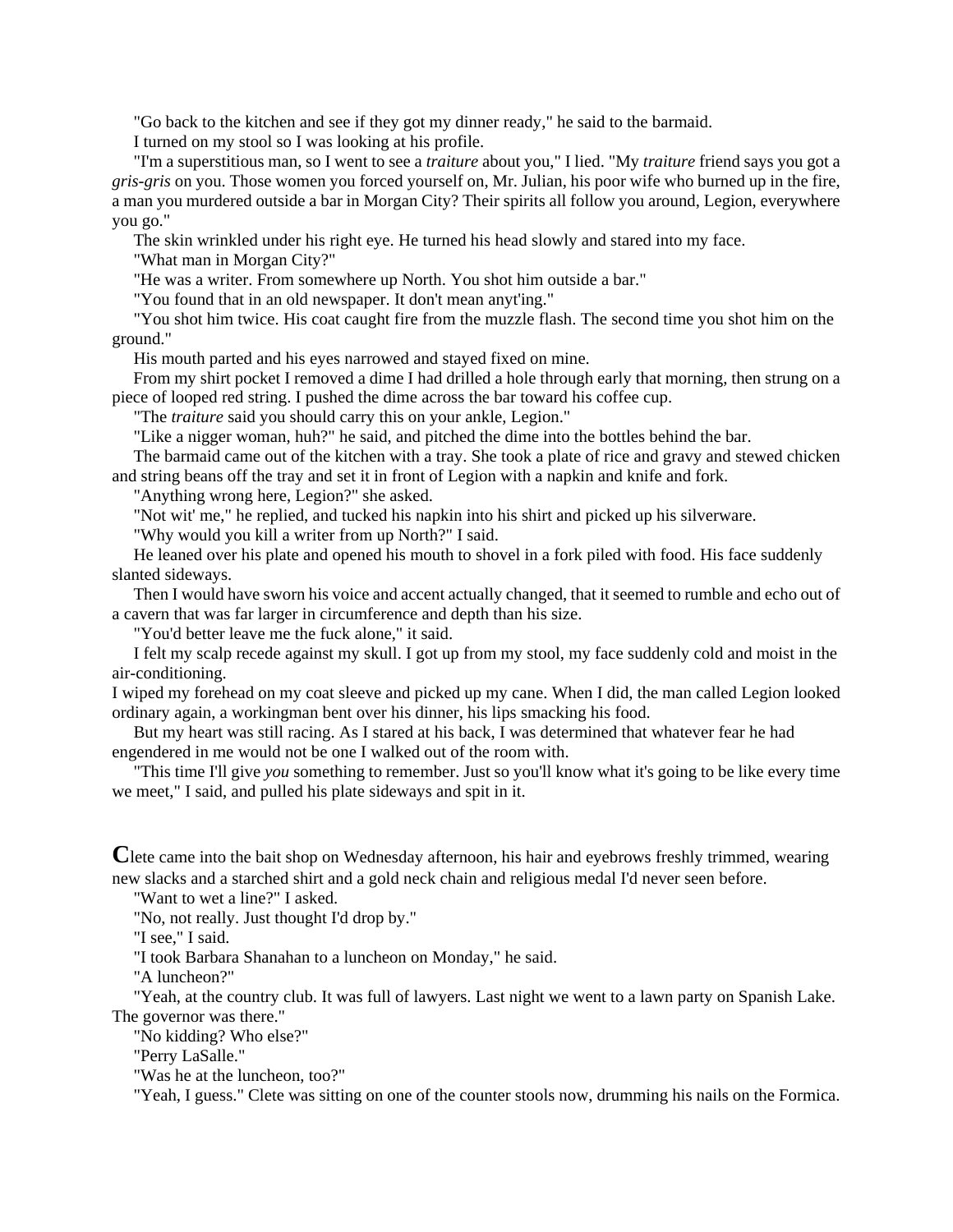He looked up at me. "You saying Barbara's using me to jerk LaSalle around?"

 The phone rang and I didn't have to answer his question. After I hung up, I turned around and Clete was staring out the screened window at the bream popping the surface among the lily pads on the far side of the bayou. Three long lines, like strands of wire, were stretched across his forehead.

"What's wrong, podna?" I asked.

 "Last night I told Barbara I liked her a lot. I also told her maybe she was carrying a torch for a guy I don't have much respect for, but if that was her choice, I could boogie on down the road."

"How'd she take it?"

"She got mad."

"Her loss. Blow it off."

 "That's not all of it. She lives in this apartment on the bayou. I'm downstairs, on my way to the parking lot, and here she comes down the staircase. She apologizes. The moon's up, the azaleas and the bougainvillea and wisteria are blooming. She's standing there in her hose, her shoes off, her face like a little girl's. She takes me by the arm and leads backup the stairs again. Dave, stuff like this doesn't happen to guys like me with women like that. I kissed her in the living room and rockets went off in my head."

"Uh, maybe you don't need to tell me any more, Cletus."

"There's a knock at the door."

"LaSalle?"

 "No, some peckerwood who sells magazines and Bibles. His name is Marvin something or another." "Marvin Oates?"

 "Yeah, that's the guy. A real con man. He's got this hush-puppy accent and pitiful look on his face, like the orphanage just slammed the door on his nose. But Barbara laps it up, fixing him a sandwich and pouring a glass of milk for him, asking him if he wants some ice cream and melted chocolate to go with it. It was sickening. She said she'd forgotten she'd told Marvin to drop by, which meant I was supposed to leave."

 I picked up two freshwater rods that were propped in the corner, the Mepps spinners on the lines snugged into the cork handles. I tossed one to Clete.

"Let's entertain the bass," I said.

 "There's more," he said. His green eyes flicked sideways at me. His face was pink and oily with perspiration under the light, his fresh haircut like a little boy's.

 I sat down next to him and tried not to look at my watch. "So what's the rest of it?" I asked, feigning as much interest as I could.

 "I was back at my motel, just about asleep, when a car pulls up in front of Zerelda Calucci's cottage. Guess who?" he said. "Perry LaSalle again. Like everywhere I go I see Perry LaSalle. Like any broad around here I'm interested in has got a thing with Perry LaSalle. Except this time he's getting his genitalia ripped out.

 "Zerelda calls him a douche bag and a brain-dead horse dick, then picks up a flowerpot off the walk and smashes it on the dashboard of his convertible.

 "I hear his car leave and I think, Ah, I can get some sleep. Ten minutes later Zerelda taps on my door. Man, she was drop-dead beautiful, with those big ta-tas and pale skin and black hair full of lights and fire-alarm lipstick, and she's holding this big, sweaty bottle of cold duck, and she says, 'Hey, Irish. I've just had the worst fucking night of my life. Feel like hearing about it?'

 "And I'm telling myself, Go back to sleep, Clete. Barbara Shanahan waits for you in the morning. Wet dream of the Mafia or not, no Sicilian skivvy runs tonight.

 "Those thoughts lasted about two seconds. Guess which podjo of yours got fucked on the ceiling last night and fucked on the ceiling and floor and in the shower and every other surface of the room this morning?"

"I don't believe it."

"I don't, either. Except I'm having dinner with her this evening."

"With Joe Zeroski's niece?" I said.

 "Yeah. I think I just took Perry LaSalle's place. You and Bootsie want to join us?" He looked at me expectantly.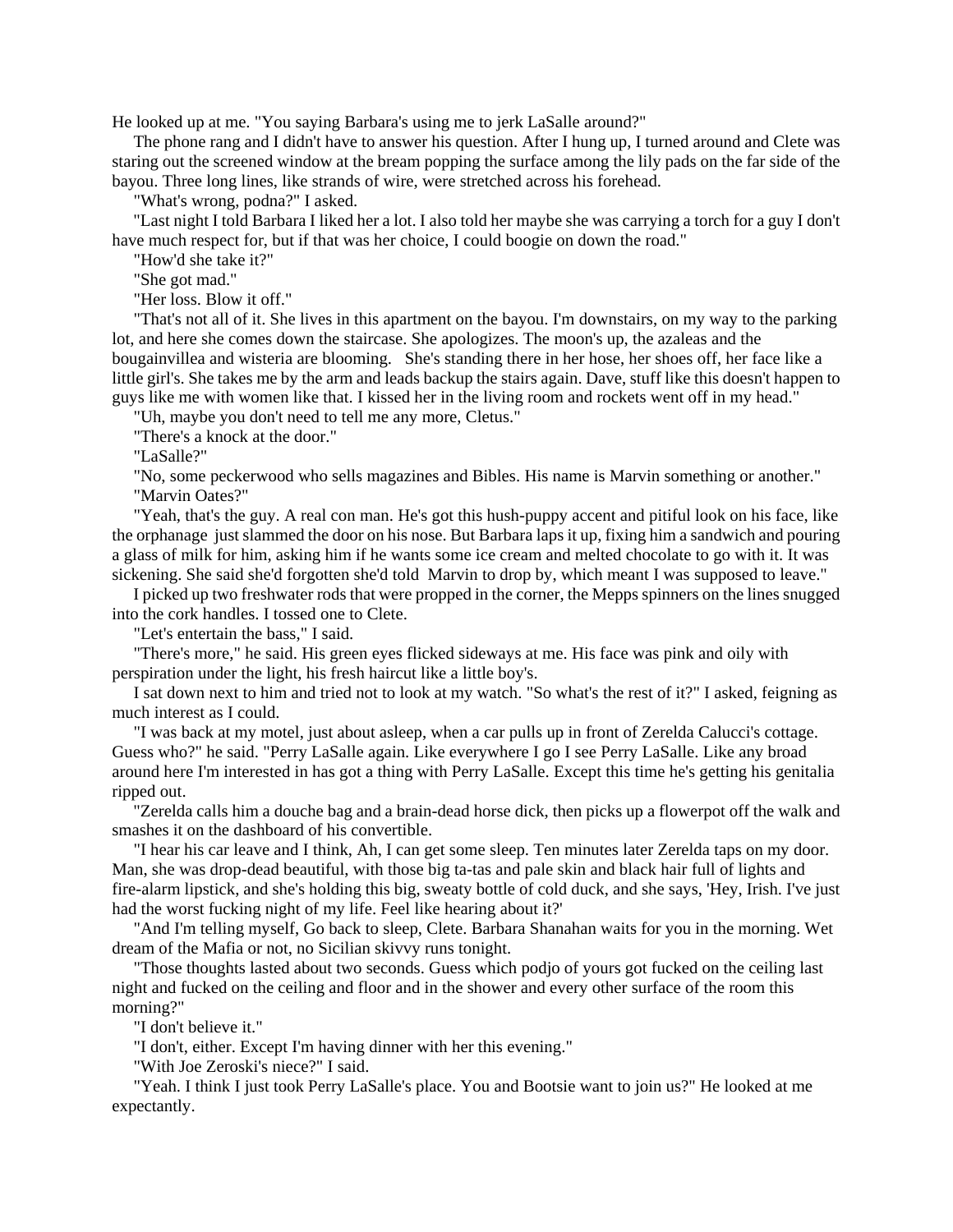"I think we're supposed to go to the PTA tonight," I replied.

 "Right. I forgot you were tight with the PTA," he said. He stood up and put on his hat. "By the way, I found out where that guy Legion lives. I let him know the Bobsey twins from Homicide are a factor in his life."

"You did what?"

**O**n Thursday morning the sheriff called me down to his office.

"You know a fellow named Legion Guidry?" he asked.

 "I know a man named Legion. I'm not sure if that's his first or last name, though. He used to be an overseer on Poinciana Island."

 "I got a call from the sheriff in St. Mary Parish. A couple of his deputies work at the casino in their off hours. One of them says you went into the lounge and spit in this fellow's food."

There was a long silence.

"I guess I was having a bad day," I said.

The skin seemed to shrink on the sheriffs face. "You're telling me you actually did this?" he said.

"This is a bad guy, Sheriff. A real bucket of shit left behind by the LaSalle family."

"You want a lawyer in here?"

"What for?"

 "Two nights ago somebody slashed all four of this fellow's truck tires. A filling-station operator saw a man in a rattletrap Cadillac convertible leaving the neighborhood." The sheriff picked up a yellow legal pad that he had written some notes on. "The filling-station operator said the driver looked like an albino ape with a little hat perched on his head. Sound like anybody you know?"

"No, I don't know any albino apes," I replied.

"You think this is funny?"

"No, I don't."

 "I think your real beef is with the LaSalle family, Dave. You blame the rich for all our racial and economic problems. You forget the other canneries have shipped their jobs to Latin America. The LaSalles still take care of all their employees, all the way to the grave, no matter what it costs them."

 "This man Legion is a sexual predator. He was given free rein to sexually exploit black women on the LaSalle plantation. That doesn't seem like a protective attitude to me."

 "Then maybe they should have gotten jobs somewhere else." He stared hard at me, a piece of cartilage knotted in his jaw. "You got something you want to add?"

I let my eyes slip off his face. "No, sir," I said.

 The sheriff bit a piece of loose skin on the ball of his thumb, then rose from his chair and put on his suit coat and picked up his Stetson.

"You and Helen Soileau check out shotguns," he said.

"What?"

 "We're going out to have a talk with Joe Zeroski and his friends. Doesn't Purcel live in that same motor court?"

"Yes."

"Sounds like he made a good choice."

The motor court was out on East Main in a grove of live oak trees. The cottages were made of tan stucco and stayed in shade from morning to sunset, and each evening the smoke from meat fires drifted through the trees and bamboo onto Bayou Teche.

 Our caravan of six cruisers and a jail van slowed and turned into the motor court drive, passing a cottage at the entrance that had been converted into a barbershop, complete with a striped barber pole. At the end of the drive I saw Clete's lavender Cadillac convertible parked across from Zerelda Calucci's cottage.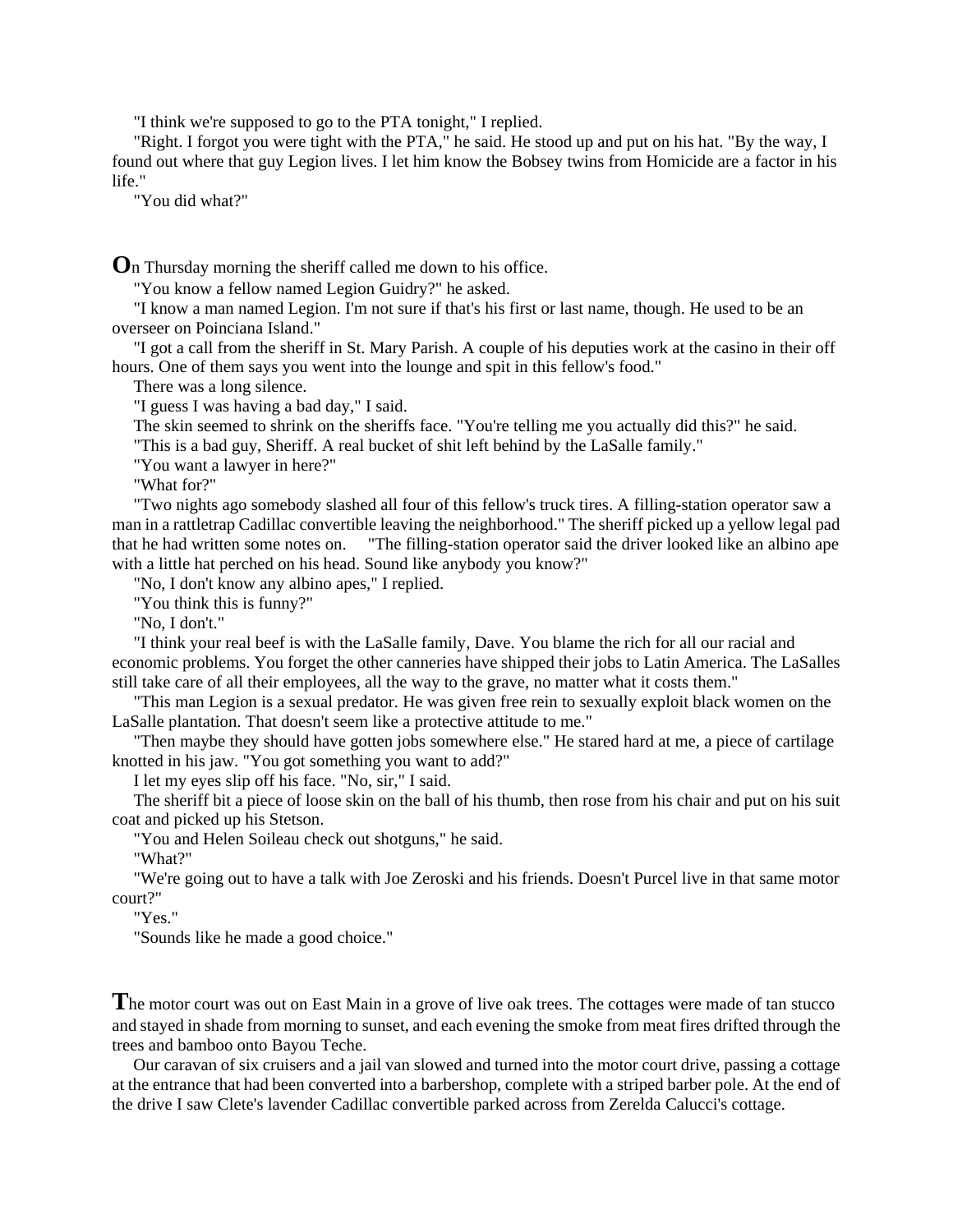In a dry, brittle place inside my head I could hear a persistent humming sound, like an electrical short buzzing in the rain, the same sound I'd heard when I came home from Iberia General, wired to the eyes on painkillers.

 Helen parked the cruiser and looked at me. My walking cane and two sawed-down Remington pump twelve-gauge shotguns were propped on the seat between us.

"You got something eating you?" she asked.

"This is a dumb move. You don't 'front Joe Zeroski."

"Maybe you should tell the skipper."

"I already did. Waste of time," I said.

"Try to enjoy it. Come on, Streak, time to rock 'n' roll, lock and load," she said, opening her door.

 I got out on the driveway with my cane in one hand and a shotgun propped over my shoulder with the other. The sheriff, three plainclothes, and at least ten uniformed sheriffs deputies and a dozen city policemen were walking toward me. The wind had started to gust and leaves from the oaks spun in circles on the drive.

"You got a second, Skipper?" I said.

 "What is it?" he asked, his eyes fixed on the cottages at the end of the row. A bullhorn hung from his right hand.

"Let me talk with Joe."

"No."

"That's it?"

"Get with the program, Dave."

 My gaze went through the crowd of police officers and focused on a man with ash-blond hair in jeans and a sports coat and a golf shirt and a white straw hat coned up on the sides who was getting out of a cruiser, his face filled with expectation, like a kid entering an amusement park.

"What's that guy doing here?" I asked.

"Which guy?" the sheriff said.

"Marvin Oates. He's got a sheet. What's he doing here?"

 "He's a criminal justice student. We're letting them ride with us. Dave, I think maybe you should go sit down, take it easy a while, maybe go up to the barbershop and get a haircut. We'll pick you up on the way out," the sheriff said.

His words hung in the silence like the sound of a slap. He and everyone around him walked past me toward the end of the motor court as though I were not there. I could hear dead leaves blowing in a vortex around me.

 Helen looked over her shoulder, then walked back toward me. Her shirtsleeves were rolled in cuffs, her arms pumped. She squeezed my wrist.

"He just found out his wife has cancer. He's not himself, bwana," she said.

"This is a mistake."

"Forget I said anything."

 She followed the others, her shotgun held in two hands, canted at an upward angle, her jeans tight on her rump, her handcuffs drawn through the back of her belt.

 A moment later the sheriff was on the bullhorn, his voice echoing off the trees and cottages. But I couldn't hear his words. My ears were ringing now, my scalp cold in the wind. Joe Zeroski came out of his cottage, barechested, wearing sweatpants and a pair of snow-white tennis shoes, a piece of fried chicken in his hand, his face like that of a man who might have been working in front of a blast furnace.

"What is this?" he said.

"Tell all your people to get out here," the sheriff said.

 "I don't got to tell them. They go where I go. I asked you what this is. We got the Mickey Mouse show here?" Joe said.

 "You kidnapped a bunch of black men. They won't file charges on you, but I know what you did. Here's the search warrant if you care to look at it, Mr. Zeroski," the sheriff said.

"Wipe your ass with it," Joe replied.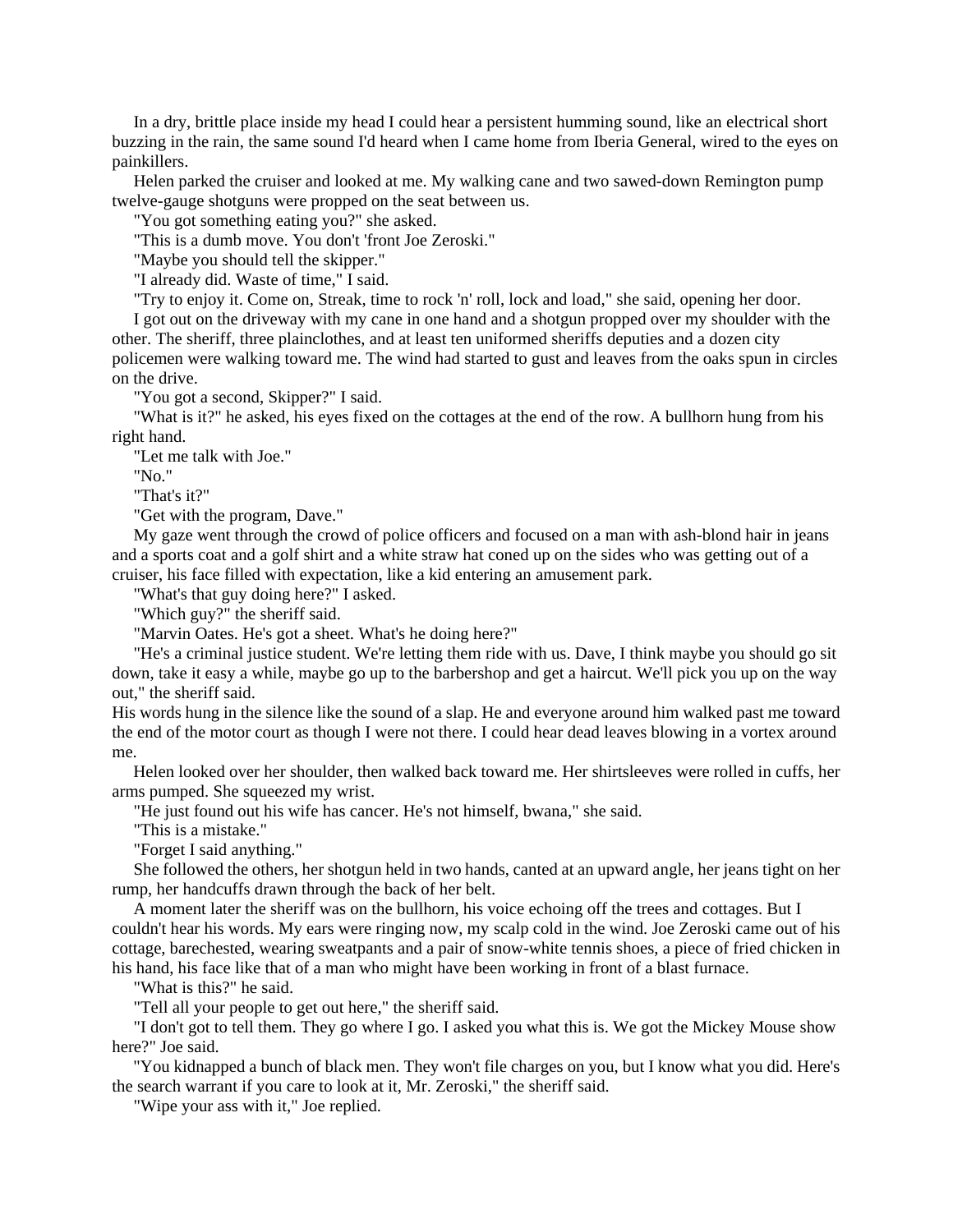Uniformed deputies and city police were now pulling Joe's people out of their cottages, lining them up, pushing them into search positions against trees and cars.

"Turn around and place your hands on that tree, please," the sheriff said to Joe.

 Nests of veins rippled through Joe's chest and shoulders; rose petals of color bloomed in his throat. He threw his chicken bone into the bushes.

 "Somebody beat my daughter so bad her face didn't look human. But you're out here, knocking around blue-collar guys ain't done you nothing. You know why that is? Because I bother you. You can't do nothing about the degenerates you got in this town, so you lean on people you think are easy. Hey, you're as old as I am. I look easy to you?" Joe said.

 Joe saw two uniformed deputies shove a man with a leviathan stomach and melancholy face and jowls like a St. Bernard's over a car fender. "Hey, that's Frankie Dogs they're rousting," Joe said. "You know who Frankie Dogs is? Even in a shithole like this they got to know who that is. Hey, you get your fucking hands off me."

But two deputies already had Joe against the tree and were feeling inside his thighs.

 Just then a city cop escorted Clete Purcel and Zerelda Calucci out of Zerelda's cottage. It was all moving fast now.

"What do you want to do with *him?"* the city cop asked, indicating Clete.

"He goes down with the rest," the sheriff replied.

 Clete and Zerelda propped their arms against the side of Clete's Cadillac, waiting to be searched. Clete looked at me over his shoulder, then raised his eyebrows and looked away and watched a tugboat passing on the bayou, his sandy hair blowing in the wind.

Cletus, Cletus, I thought.

 Joe Zeroski began to fight with the deputies who were shaking him down. A half-dozen cops swarmed him, including the city cop who had been about to search Clete and Zerelda.

 Marvin Oates was standing right behind Zerelda now, his face transfixed, a strange, almost ethereal light in his eyes. He stepped closer to her, as though drawing near a presence from another world, leaves crackling under the soles of his shoes. He leaned down toward her shoulders, perhaps trying to breathe in the heat from her body or the perfume in her hair. Then his hands slid down the muscles in her back, under her arms and on her sides. I saw her body jerk, as though she were being sexually violated, but Oates whispered something in her ear and his hand went to her blue jeans pocket and came away with a small bag, which he pushed up into his coat sleeve.

I headed toward him with my cane, the shotgun still propped on my shoulder.

"What do you think you're doing?" I asked.

His face drained.

"Trying to hep out," he replied.

 "You're not a police officer. You don't have the right to put your hand on anybody here. You understand that?" I said.

 "You're right, sir. I dint have no bidness coming here. I'm just a simple student at the university. You ain't gonna have no trouble with the likes of me," he said.

 He hurried through the trees toward the bayou, pushing through bamboo and underbrush, his sports coat tearing on a thorn bush.

"Come back here," I said.

 But he was gone. I limped down to the bank and amid a tangle of morning glory vines saw a Ziploc bag that was fat with a greenish-brown substance inside. I poked at the bag with my cane, then picked it up and shook out the marijuana inside it and put the bag in my pocket.

 When I got back up to the driveway, Joe Zeroski and all of his men were hooked up on a long wrist chain, and so were Clete and Zerelda.

"How about some slack on Purcel, Skipper?" I said.

"Let him sit in his own mess for a change," the sheriff replied.

 "Earlier today you made a remark about the women who were raped on the LaSalles' plantation. You said maybe they should have gotten jobs somewhere else. I believe that's the filthiest fucking thing I've ever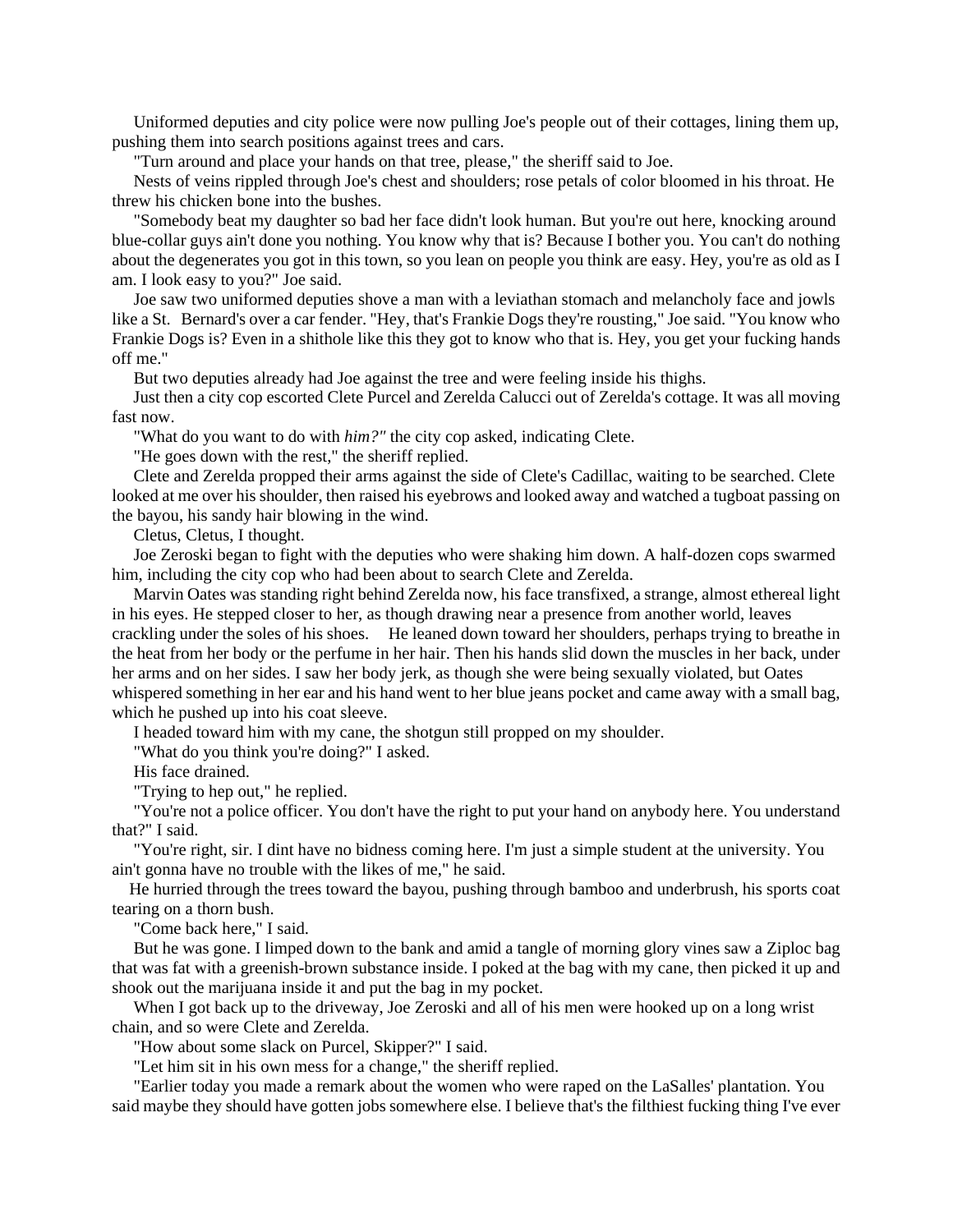heard you say, sir," I said.

 I pumped open the breech on my shotgun and threw the shotgun in the backseat of the sheriff's cruiser. Then I hooked my walking cane on the limb of a persimmon tree, like a misplaced Christmas ornament, and limped unassisted toward the front of the motor court.

"Where you going, Dave?" Helen asked.

"To get a haircut," I said, and gave her the thumbs-up sign.

Late that night, after Joe Zeroski and all of his men were released from jail, a car pulled into the motor court and stopped in front of Zerelda Calucci's cottage. A young man in a white straw hat and pale blue cowboy shirt with flowers stitched on it got out of the car and walked to the cottage door, bending down briefly, then got back in the car and drove away.

The next morning, when Zerelda Calucci opened her door, she found a dozen red roses, wrapped in green tissue paper, lying across a gold-embossed copy of the Bible.

### **CHAPTER 12**

Friday night I experienced what recovering alcoholics refer to as drunk dreams, nocturnal excursions into the past that represent either a desire to get back on the dirty boogie or a fear of it. In my dream I visited a saloon on Magazine Street in New Orleans, where I stood at a mirrored bar with two inches of Beam in a glass and a long-necked Jax on the side. I drank as I did before I entered Alcoholics Anonymous, knocking back doubles with the careless disregard of a man eating a razor blade, confident that this time I would not wake trembling in the morning, filled with rage and self-hatred and an insatiable desire for more drink.

 Then I was in another saloon, this one located in an old colonial hotel in Saigon, one with wood-bladed ceiling fans and ventilated shutters on the windows and marble columns and potted palms set between tables that were covered with white linen. I wore a freshly pressed uniform and sat in a tall chair at a teakwood bar next to a friend, an Englishman who owned an export-import company there and who had been an intelligence agent in Hanoi when the Viet Minh, later named the Viet Cong, were America's allies. He wore a white suit and a Panama hat and a trimmed white mustache, and was always kind and deferential toward those who thought they could succeed as colonials where he could not. Aside from his flushed complexion, the enormous quantities of scotch he drank seemed to have little influence on him.

 He tapped my glass with his, his blue eyes sorrowful, and said, "You're such a nice young officer. A shame you and your chaps have to die here. Oh, well, give the little buggers hell."

 Then it was night and I was looking out on a sea of windswept elephant grass lit by the phosphorous halos of pistol flares. Inside the grass toy men in conical straw hats and black pajamas, armed with captured American ordnance and French and Japanese junk, tripped a wire strung with C-rat cans. The Zippo-tracks cut loose, with a mewing sound like a kitten's, arcing liquid flame over the grass, filling the sky with voices and a smell that no amount of whiskey ever rinses from the soul.

 I sat up on the edge of the bed and pushed the sleep out of my eyes. The window curtains were blowing in the wind, and the clouds above the swamp were as black as soot, heat lightning ballooning inside them, and I could smell a trash fire in a coulee and hear the hysterical shrieking sound of a nutria calling to its mate.

I went into the bathroom and opened a bottle of aspirin and poured eight into my hand, then ate them off my palm, biting down on the acidic taste of each, cupping water into my mouth, taking the rush just as if I had eaten a handful of white speed.

I lay back down on top of the sheets, a pillow over my face, but did not sleep again until dawn.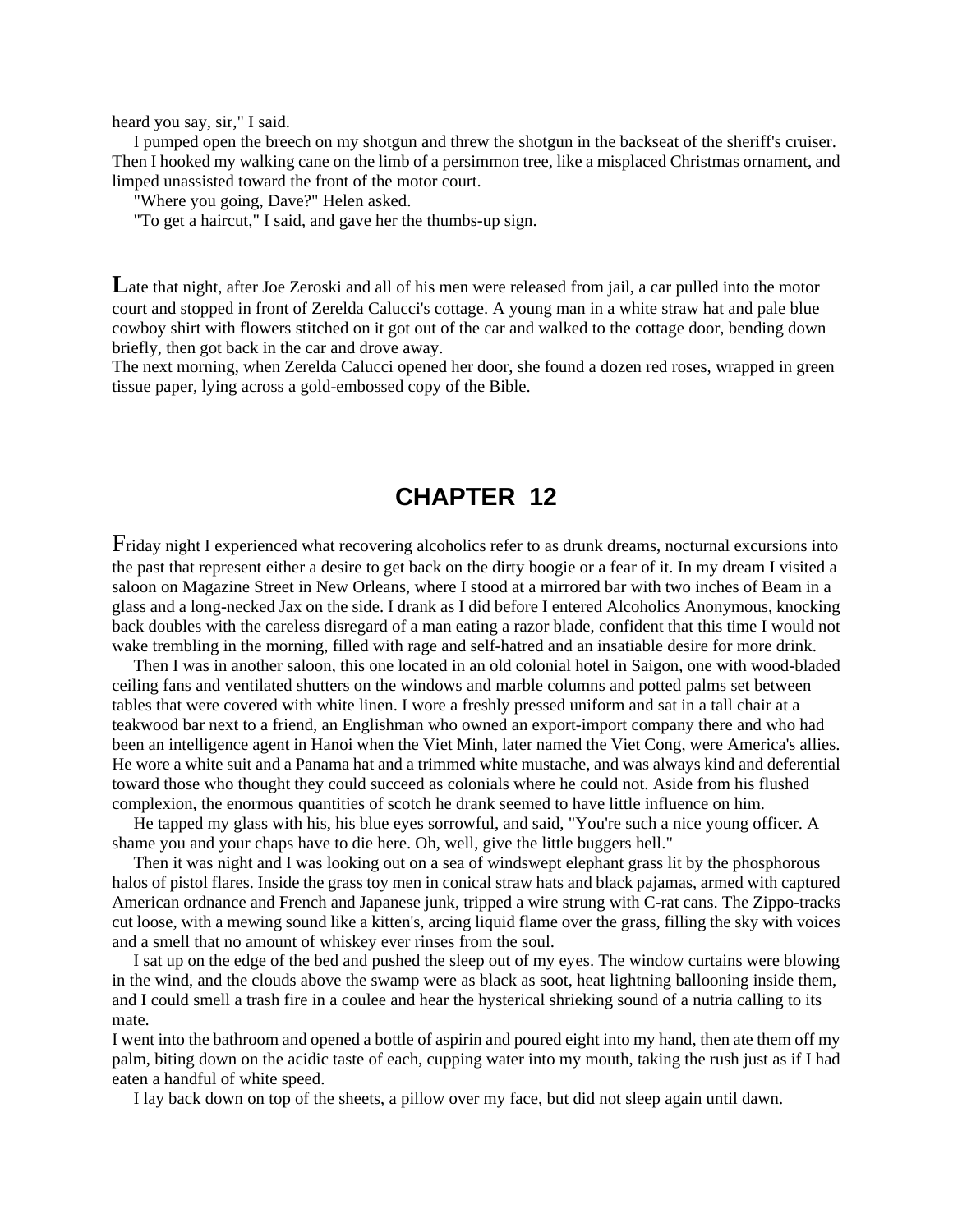**I**t was Saturday morning and I drove to Morgan City and searched the city newspaper's morgue for an account of a homicide involving the man some called Legion Guidry. It wasn't hard to find. On a weekday night in December of 1966 a freelance writer named William O'Reilly, age thirty-nine, of New York City, had acted belligerent in a bar down by the shrimp docks. When asked to leave, he had pulled a pistol on the bartender. The bartender, one Legion Guidry, had tried to disarm him. William O'Reilly was shot twice, then had staggered into the parking lot, where he died.

 The story did not run until two days after the death of the victim and appeared on the second page of the newspaper. The story stated that William O'Reilly had been unemployed for several years and had been dismissed from both a newspaper and a university teaching job for alcohol-related problems.

 I turned off the microfilm scanner and looked out the window at the palm trees and rooftops of Morgan City. I could see the bridges over the wide sweep of the Atchafalaya River and the shrimp boats and bust-head saloons down by the waterfront and the dead cypresses in the chain of bays that formed a deep-water channel into the Gulf of Mexico. But to the denizens of America's criminal subculture, Morgan City was more than a piece of Jamaica sawed loose from the Caribbean. It had always been the place to go to if you were on the run and needed a new identity, access to dope, whores, foreign ports, and money that was not on the record. What better place to murder a worrisome alcoholic writer from New York and get away with it, I thought.

**T**hat afternoon Clete Purcel came into the bait shop and rented a boat. I had not seen him since he had been released from jail.

 "You want to talk about anything?" I asked. "About getting put in the bag with psychopaths like Frankie Dogs? Not really," he said.

"I was going to ask you if you'd had any contact with Legion Guidry."

His face became vague, then he yawned and looked at his watch. "Wow, the fish are waiting," he said.

 He loaded his tackle box and cooler and spinning rod and himself into a narrow aluminum outboard and roared down the bayou, splitting the water in a yellow trough behind him. He returned just before dark, sunburned, his face dilated from drinking beer all afternoon, an eleven-pound large-mouth bass iced down in the cooler, the treble hooks of the Rapala still buried deep in its throat.

 I heard him scaling and scraping out his fish under a faucet on the dock, then he entered the bait shop and washed his hands and face with soap at a sink in back and helped himself to a sandwich off the shelf and a cup of coffee and sat down at the counter, his eyes clear now. He counted the money out of his wallet for the sandwich and coffee, then lost his concentration and knitted his fingers in front of him.

"I need to put my schlong in a lockbox," he said.

"You're talking about your involvement with Zerelda?"

 "I can't believe I was in a cell with Frankie Dogs. He was a bodyguard for one of the guys who probably killed John Kennedy. It's like standing next to a disease."

"Go back to New Orleans for a while."

"That's where all these guys live."

"So pull the plug with Zerelda."

 "Yeah," he said vaguely, looking into space, puffing out the air in one cheek, then the other. "I think she's still got the hots for Perry LaSalle, anyway. I guess he poked her a few times, then decided to zip up his equipment. Zerelda says he did the same thing with Barbara Shanahan."

 I busied myself at the cash register, then carried out a bucket of water that had drained from the pop cooler and threw it across one of the bait tables. When I came back inside, Clete was looking at me, his face flat.

"You don't want to hear about other people's sex lives?" he said.

"Not particularly."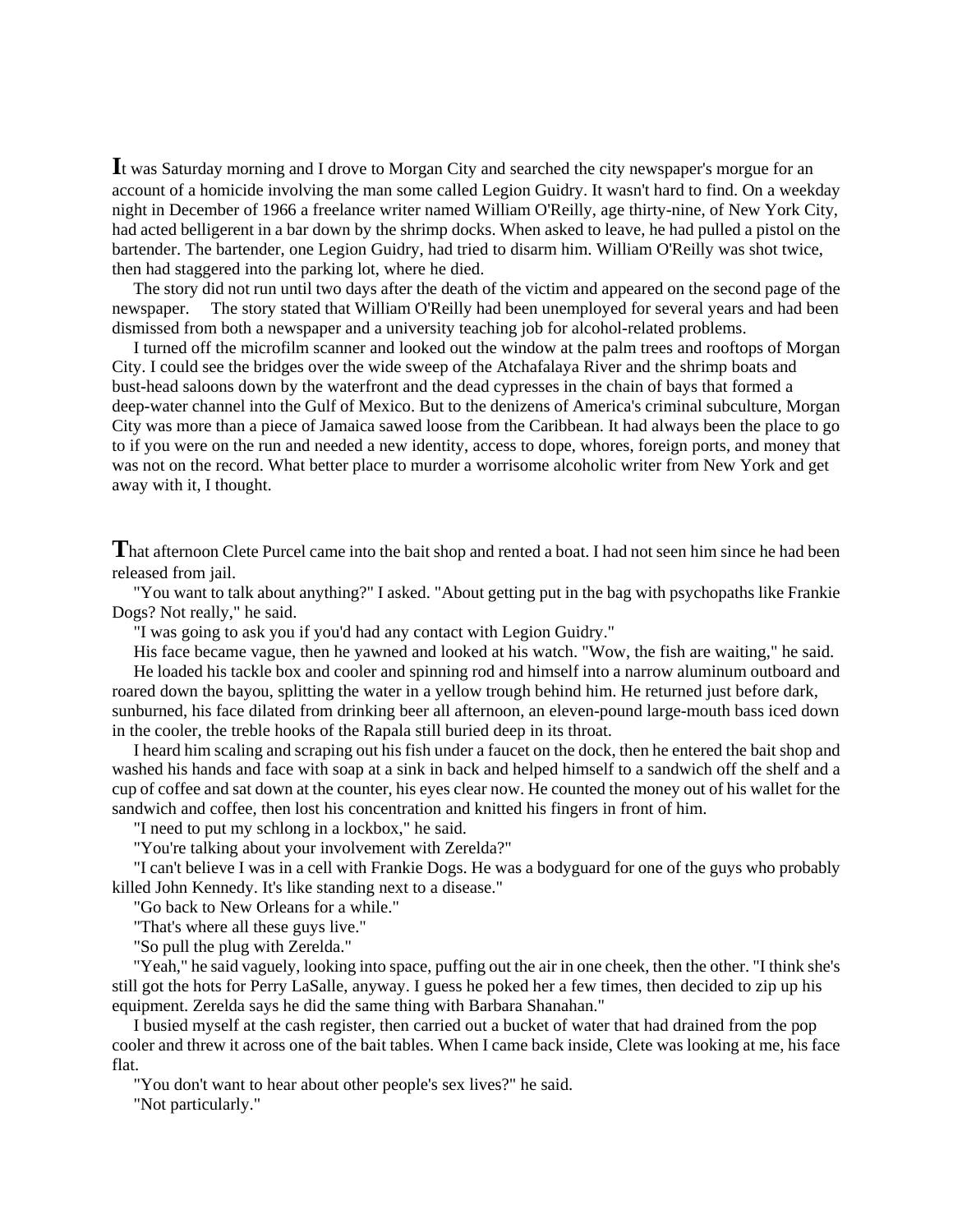"Well, you'd better hear this, because this guy LaSalle has thumbtacks in his head and makes a full-time career of finding reasons to jam boards up everybody's ass except his own.

 "Barbara and Zerelda used to know each other when Barbara and LaSalle were at Tulane together. Barbara wouldn't have anything to do with LaSalle, because LaSalle's family let Barbara's grandfather do time that should have been theirs. Then one night outside a law-school party on St. Charles, LaSalle saw these gang-bangers tearing up two Vietnamese kids. LaSalle waded into about six of them, so they stomped him into marmalade instead of the Vietnamese.

 "Barbara took LaSalle home and cleaned up his cuts and fed him soup and, guess what, they end up doing the horizontal bop.

 "Guess what again? LaSalle comes around a few more times for some more boom-boom, then turns her off like she doesn't exist."

"This means he has thumbtacks in his head?" I asked.

 "A guy who dumps a woman like Barbara Shanahan? Either he's got shit for brains or he's a closet bone-smoker."

 "You called her a woman instead of a broad," I said. Clete raised his eyebrows. "Yeah, I guess I did," he said.

 The phone rang. When I got finished with the call, Clete was gone. I caught him at his car, out by the boat ramp.

 "The other day the sheriff told me somebody slashed Legion Guidry's truck tires. You were seen in the neighborhood," I said.

"That's a heartbreaking story," he said.

"Stay out of it, Cletus."

"The show is just getting started, big mon," he replied, and drove away.

The following Monday I drove down East Main, past the antebellum and gingerbread homes along the Teche and the shady lawns scattered with the bloom of azalea bushes. I parked by the Shadows, where a tourist bus was unloading, and crossed the street and entered a two-story Victorian house that had been remodeled into the law offices of Perry LaSalle. It was like entering a monument to the past.

 Three secretaries sat behind computers in the front office, phones ringing, a fax machine pumping laser-printed correspondence into a basket, but these concessions to modern times were clearly overwhelmed in significance by an enormous glass-encased, sun-faded Confederate battle flag that had been carried by members of the 8th Louisiana Volunteers, its cloth rent by grapeshot or minnie balls, the names Manassas Junction, Fredericksburg, Antietam, Cross Keys, Malvern Hill, Chantilly, and Gettysburg inked into brown patches that were hand-stitched along the flag's border. Oil paintings of LaSalles hung over the fireplace and between the high windows. A Brown Bess musket used by one of them at the Battle of New Orleans was propped on the mantelpiece, a framed letter of gratitude written to Perry's ancestor by Andrew Jackson resting on the flintlock mechanism.

 But it was not the LaSalles' historical memorabilia that captured my attention. Through the window I saw a tall man backing a fire-engine-red pickup truck out the driveway. He wore a flower-print shirt and a straw hat, with the brim slanted over his forehead, but I could see the vertical furrows in his face, like those on a prune.

The secretary told me I could go upstairs to Perry's office.

"You look a little battered. What happened?" Perry said from behind his desk.

"Bad day on the job. You know how it is. Who was that backing his truck out your driveway?"

Perry gazed out the window at the traffic passing on the street. "Oh, that fellow?" he said casually.

"That's Legion, the guy you were asking about once before."

"He's your client?"

"I didn't say that."

"Then what's he doing here?"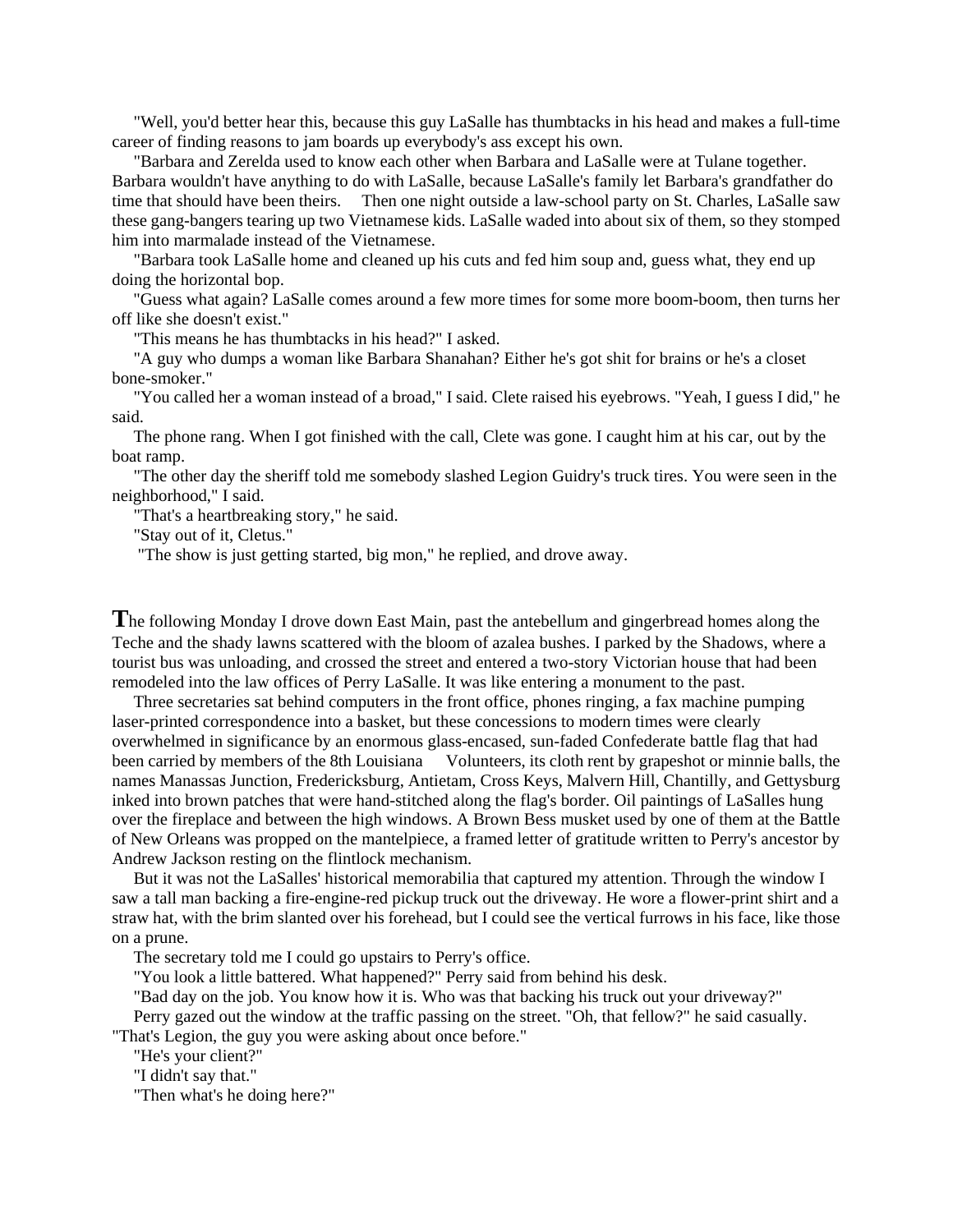"None of your business."

I sat down without being asked.

"You know the name William O'Reilly?" I asked.

"No."

"He was a writer from New York. Legion shot him to death outside a bar in Morgan City."

 Perry picked up a pen and rotated it in his fingers, men dropped it back on his desk. His office shelves were filled with law and historical books and leather-bound biographies of the classical world. A

photograph of the legendary Cajun musician Iry Lejeune hung on the wall. An old canvas golf bag stuffed with mahogany drivers stood in the corner like a reminder of an earlier, more leisurely time.

 "Legion's a leftover from a bygone era. I can't change what he is or what he's done," Perry said. "Sometimes he needs money. I give it to him."

 "I had a recent encounter with this man. I think he's evil. I don't mean bad. I mean evil, in the strictest theological sense."

 Perry shook his head. His brownish-black hair was untrimmed and curly at the back of his neck, his eyes deeply blue inside his tanned face. "I thought I'd heard it all," he said.

"Beg your pardon?"

 "Here's an old man, an illiterate Cajun, who is as much victim as he is victimizer, and you make him out to be the acolyte of Satan."

 "Why is it I always have the sense you glow with blue fire, while the rest of us bumble our way through the moral wilderness?" I said.

"You really know how to go for the throat, Dave."

 "Next time you see Legion, ask him why a police officer would spit in his food," I said, and got up to go. "Somebody *spit* in his food? You?" Perry put a breath mint in his mouth and cracked it between his

molars. He laughed to himself. "You're a heck of a guy, Dave. By the way, Tee Bobby Hulin passed a he detector test. He didn't rape or shoot Amanda Boudreau."

**T**hat afternoon I met Clete Parcel for coffee at McDonald's on East Main.

 "So what?" he said. "You get the right polygraph expert, you get the right answers. No Duh Dolowitz always said he could throw the machine off by scrunching his toes."

"Maybe I've helped set up an innocent man."

 "If they're not guilty for one caper, they're guilty for another. Innocent people don't leave their DNA on the person of a murder victim. That kid probably should have been poured out with the afterbirth, anyway."

 I finished my coffee and watched a group of black kids dribbling a basketball down the sidewalk under an oak tree. Clete began to relate another detailed account of his ongoing problems with Zerelda Calucci. He caught the look on my face.

"What, you got to be someplace?" he asked.

"To tell you the truth—"

 "I'll make it fast. Last night I'm grilling a steak with her on the little patio by her cottage, trying to find the right words to use, you know, so I can kind of ease on out of what I've gotten myself into without getting hit with a flowerpot. But she keeps brushing against me, pulling the meat fork out of my hand and flipping the steak like I'm a big kid who doesn't know what he's doing, smoothing my shirt on my shoulders, humming a little tune under her breath.

 "Then for no reason she puts her arms around my neck and pushes her stomach up against me and plants one on my mouth, and suddenly I'm sort of in an awkward manly state again and I'm thinking maybe there's no need to toss our situation over the gunnels all at once.

 "Just when I'm about to suggest we move our operation indoors I hear somebody behind us and I turn around and there's that hillbilly Bible salesman again, dressed in a white sports coat with a red carnation and his hat in his hand. He goes, 'I dint know if you found the Bible and the rose I left for you.'

"Zerelda goes, 'Oh, *that* was so sweet.'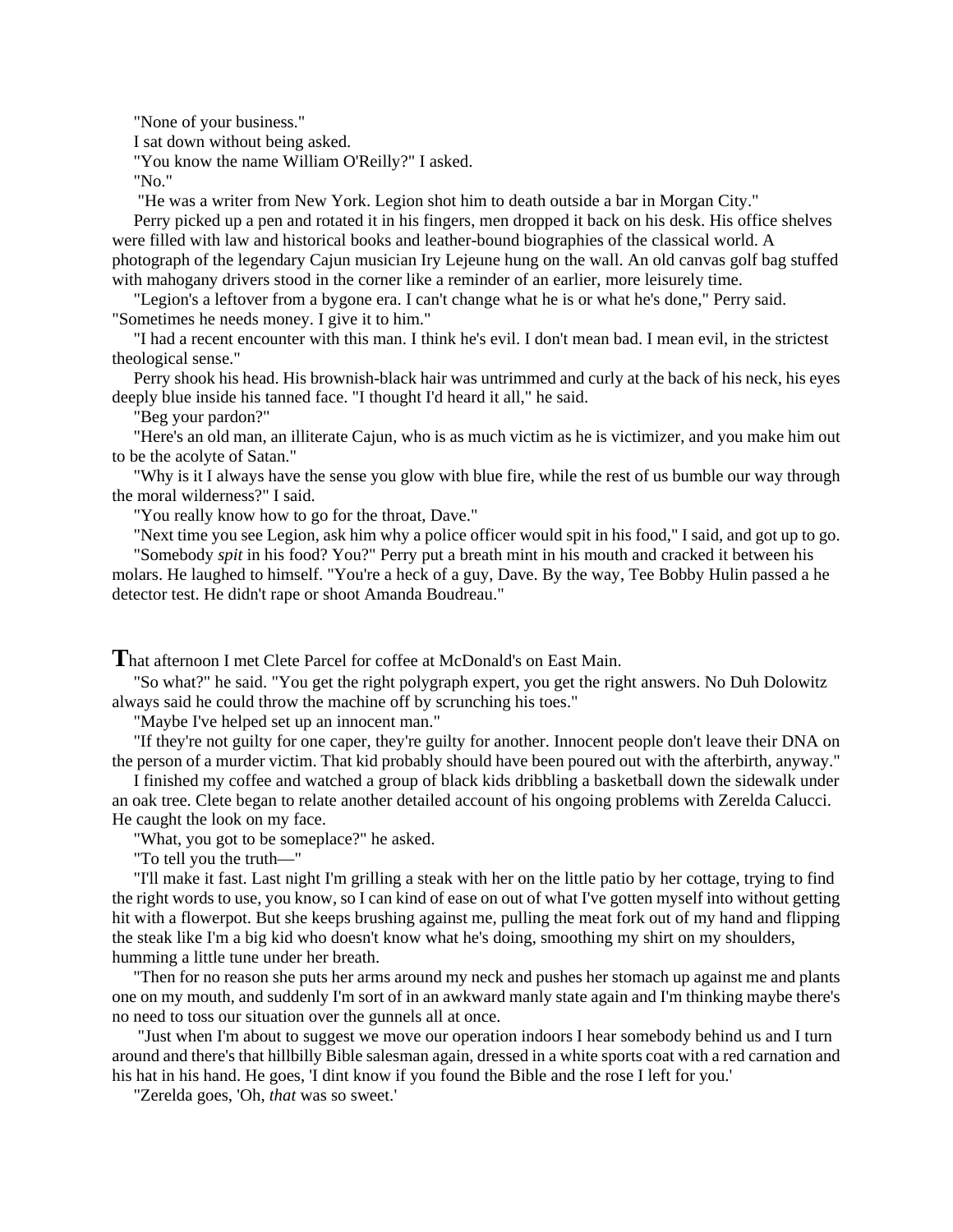"So of course I step in my own shit and say, 'Yeah, thanks for coming around. We'd invite you to have supper with us, but you've probably already eaten, so why don't you come back another time?'

"Zerelda goes, 'Clete, I don't believe your rudeness.'

"I say, 'Sorry. Stay and eat. Maybe if I roast some potatoes there'll be enough for three.'

 "She says, 'Well, just eat by yourself, Clete Purcel.' And the two of them walk on down the street to the ice cream parlor. I've gotten blown out of the water twice by a meltdown who pulls a suitcase full of magazines and Bibles around town on a roller skate. My self-esteem is on a level with spit on the sidewalk."

"It sounds like you're off the hook with Zerelda. Count your blessings," I said.

He rubbed his face against his hand. I could hear his whiskers against his skin.

 "After Zerelda and Gomer are gone, Frankie Dogs comes up to me and says, 'I seen that guy before.' "I ask him where, like at that point I really care.

 "Frankie Dogs says, 'He used to sell vacuum cleaners to the niggers up Tchoupitoulas. The vacuum cleaners cost four hundred dollars, but they were Korean junk. He'd talk the niggers into signing a loan they'd never get out of.'

"I say, 'Thanks for telling me that, Frankie.'

 "Frankie goes, 'He was around three or four times looking for Zerelda. Joe don't want him here. You ain't got to worry about him kicking you out of the sack.'"

 Clete blew air out his nose and picked up his coffee cup and stared out the window, as though he couldn't believe the implication that the success of his love life was dependent upon the Mafia's intercession.

"What did you say?" I asked.

 "Nothing. I moved out of the motor court. Why is stuff like this always happening to me?" he said. Search me, I thought.

**T**he next day I tried to concentrate on the investigation into the murder of Linda Zeroski. But the pimps and crack dealers and street whores who had been Linda's friends all stonewalled me and I got absolutely nowhere. I had another problem, too. I could not get the man named Legion off my mind. In the midst of a conversation or a meal, I would see his mouth leaning down to mine and smell the tobacco odor of his breath, the dried testosterone on his clothes, and I would have to break from whatever I was doing and walk away from the curious stares I received from others.

 The first story I had heard about Legion had been told to me by Batist's sister. I remembered her describing Legion's arrival on Poinciana Island and the ex-convict who had taken one look at the new overseer and leaned his hoe against a fence rail and walked seven miles into New Iberia, never to return, even for his pay.

 I made a phone call to a retired Angola gun-bull by the name of Buttermilk Strunk, then signed out of the office and drove to a small pepper farm and tin-roofed white frame house not far from the entrance of the prison. Buttermilk was not a rotund, happy, doughlike creature, as his name might suggest. Instead, he was one of those for whom psychiatrists and theologians do not have an adequate category.

 It is difficult to describe in a convincing way the kind of place Angola was in the Louisiana of my youth, primarily because no society wishes to believe itself capable of the kinds of abuse that occur when we allow our worst members, usually psychopaths themselves, to have sway over the powerless.

 For the inmates on the Red Hat gang, which was assigned to the levee along the river, it was double time and hit-it-and-git-it from sunrise to sunset, or what the guards called "cain't-see to cain't-see." The guards on the Red Hat gang arbitrarily shot and killed and buried troublesome convicts without ever missing a beat in the work schedule. The bones of those inmates still rest, unmarked, under the buttercups and the long green roll of the Mississippi levee.

 The sweatboxes were iron cauldrons of human pain set in concrete on Camp A, where Leadbelly, Robert Pete Williams, Hogman Matthew Maxey, and Guitar Welch did their time. Convicts who passed out on work details were stretched on anthills. Trusty guards, mounted on horseback and armed with chopped-down double-barreled shotguns, had to serve the time of any inmate they let escape. There was a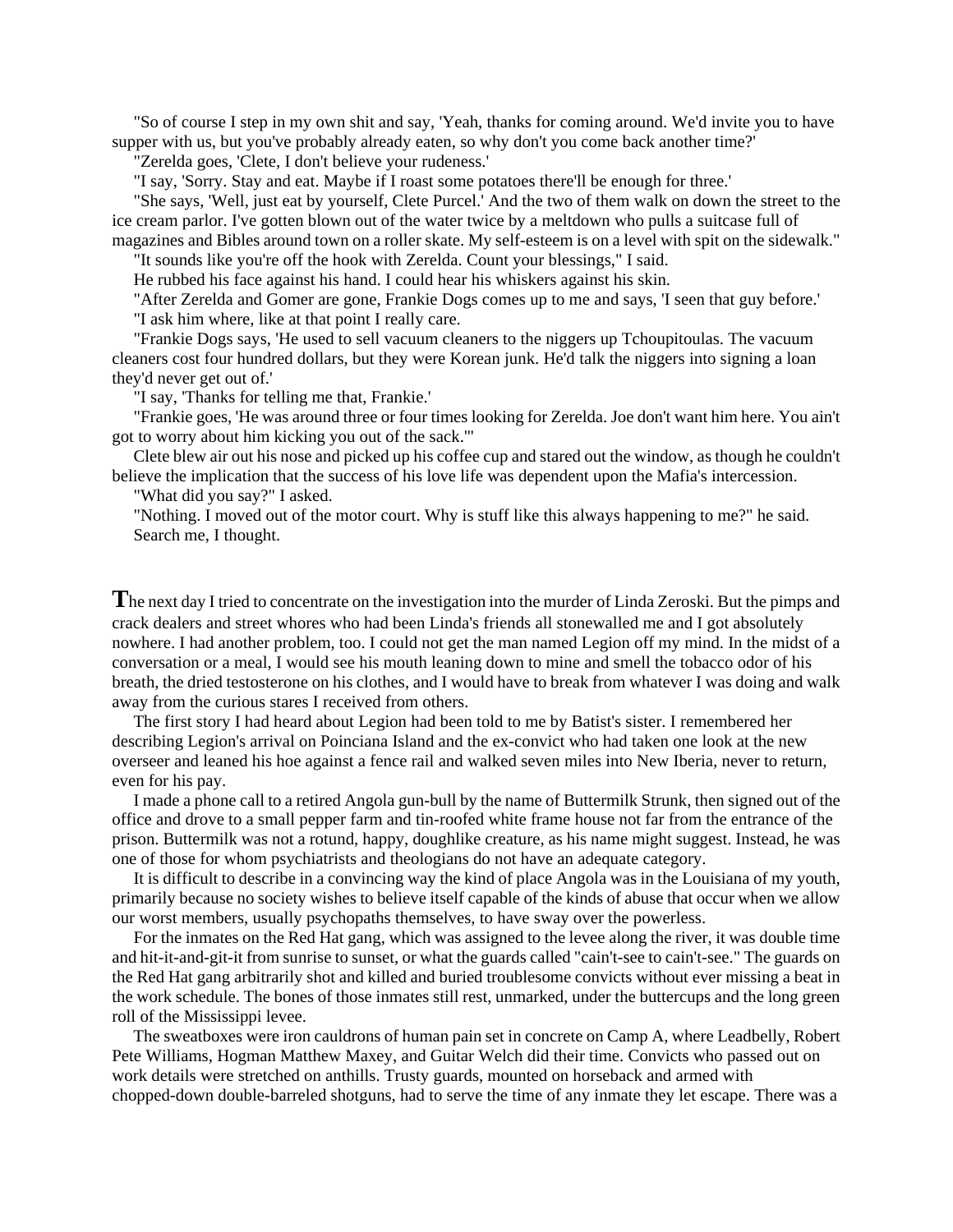high attrition rate among convicts who tried to run.

 I sat at the kitchen table with Buttermilk Strunk, the curtains puffing in the breeze. His face was like a pie plate, his skin almost hairless, his eyes baby-blue, so pure in color they seemed incapable of moral doubt. His breath wheezed inside his massive chest, and he smelled of soap and talcum powder and the whiskey he drank from a jelly glass. His shirt was scissored off below his nipples, and the place where his liver was located looked as if a football had been sewn beneath the skin there. After he had retired from the prison, he had worked for five years for the state police. Whenever a convict ran, the state always called upon Buttermilk Strunk to bring him back. Buttermilk killed eight men and never returned a living convict to the prison system.

"Remember a guard named Legion, Cap? Maybe last name of Guidry?" I asked.

 His eyes left mine uncertainly, then came back. "He worked at Camp I. That's when it was half female," he replied.

"Know much about him?"

"They run him off. Some of the colored girls said he was molesting them."

"That's all you recall about him?"

"Why you want to know?"

"I've had trouble with him."

 He started to take a drink from his jelly glass, then set it down. He got up from the table and poured his glass in the sink and rinsed it under the faucet.

"Did I say something wrong?" I asked.

"You read much of Scripture?"

"A bit"

 "Then you seen his name before. Don't you drag that man into my life and don't you tell nobody I was talking about him, either. You best be on your way, Mr. Robicheaux," he said, his mouth puckered, his eyes steadfastly avoiding mine.

The next day Barbara Shanahan showed me a side to her character that made me reconsider all my impressions about her.

### **CHAPTER 13**

**S**he had gone to bed early, then had been awakened near midnight by a dream of a hard-bodied bird thudding against her window glass. She sat up in bed and looked out the back window but saw only the tops of banana trees and the green slope of her yard that dead-ended against the rear wall of a nineteenth-century brick warehouse. Then she heard the sound again.

 She put on a robe and looked out the front window on Bayou Teche and the dark cluster of oaks and the gray stone presence of the ancient convent across the water. She realized the sound came from below her feet, down in the garage, where she parked her car.

 She pulled out the drawer to her desk and removed a .25-caliber automatic. In the kitchen she opened the door to the enclosed stairwell that led downstairs and switched on the light. The garage door was shut, locked electronically from the inside, and her tan Honda four-door gleamed softly under the overhead light, its surfaces waxed and immaculately clean. Her ten-speed bicycle, her snow skis and alpine rock-climbing equipment she took to Colorado and Montana on vacation were all placed neatly on hooks and wall shelves, her nylon backpacks and winter jackets glowing with all the colors of the rainbow.

But as she descended the stairs she could feel a presence that didn't belong there, a violation of the fresh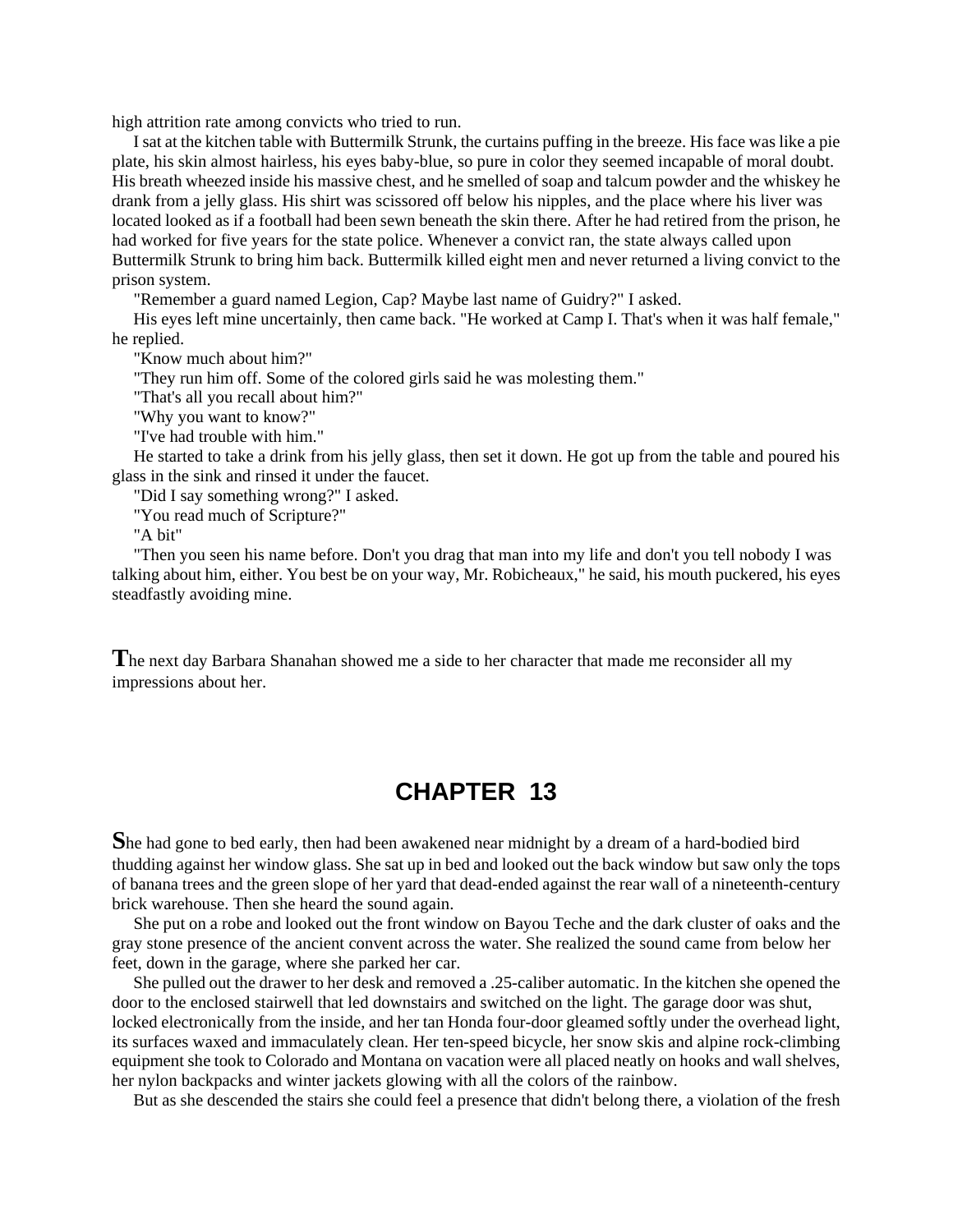white paint on the garage walls, the cement floor that did not have a drop of oil on it, the cleanliness and order that always seemed to define the environment Barbara chose to live in. She smelled an odor, like unwashed hair, bayou water, clothing that had started to rot. A window on the side wall had been pried open, the wall marked with black scuffs from someone's shoes or boots.

 She moved around the front of her car and under the window saw a shape curled inside the tarp she used to cover her vegetable garden when there was frost.

 She pulled back the slide on the .25 and released it, snicking the small round off the top of the magazine into the chamber.

"If you like, I can just shoot through the canvas. Tell us what your decision is," she said.

 Tee Bobby Hulin uncovered his face and pushed himself up on his palms, his back against the wall. His eyes looked scalded; his hair was like dirty string. He wore a pullover, a moth-holed black sweater that emanated an eye-watering stench.

"What in the world do you think you're doing?" Barbara asked.

"I ain't got no place to go. You got to hep me, Miss Barbara," he said.

"Are you retarded? I'm the prosecutor in your case. I'm going to ask that you be sentenced to death."

 He covered his head with his arms and pressed his face down on the tops of his knees. His left forearm was perforated with needle tracks that had become infected and looked like a tangle of knotted red wire under his skin.

"What are you shooting?" she asked.

 "Speedballs, smack straight up, sometimes smack and whiskey, sometimes I ain't sure. There's a bunch of us cook with the same spoon, shoot with the same works sometimes."

 "I'm going to have you picked up. I suggest when you're allowed to use the phone, you contact your attorney. Then you have him call me."

 "I used to cut your grass. I run errands for your granddaddy. Perry LaSalle don't care about black people, Miss Barbara. He care about hisself. They gonna kill my gran'mama. They'll kill my sister, too."

"Who's going to kill them?"

 He balled both his fists and squeezed them into his temples. "The day I say that, that's the day my gran'mama and sister die. Ain't no place to go wit' it, Miss Barbara," Tee Bobby said.

 Barbara released the magazine from the butt of her .25, ejected the round from the chamber, and dropped the magazine and the pistol into the pocket of her robe.

"How many times did you fix today?" she asked.

"T'ree. No, four."

"Get up," she said.

"What for?"

"You're going to take a shower. You stink."

She lifted him by one arm from the floor, then pushed him ahead of her up the stairs.

"You gonna dime me?" he asked.

 "Right now I recommend you shut your mouth." She shoved him inside the bathroom door. "I have some of my brother's clothes here. I'm going to throw them and a paper bag inside. When you finish showering, put your dirty things in the paper bag. Then wipe down the shower and the floor and put the soiled towel in the basket. If you ever break into my house again, I'm going to blow your head off."

She shut the bathroom door and punched in a number on the telephone.

 "This is Barbara Shanahan. Here's your chance to prove what a great guy you are," she said into the receiver.

"It's one in the morning," I said.

 "You want to pick up Tee Bobby at my apartment or would you like him to sweat out a four-balloon load in a jail cell?" she asked.

 When I got to Barbara's, Tee Bobby was sitting in the living room, dressed in oversize khakis and a gold and purple LSU T-shirt with the sleeves cut off. He kept sniffling and wiping his nose with the back of his wrist.

"They sent *you?"* he said.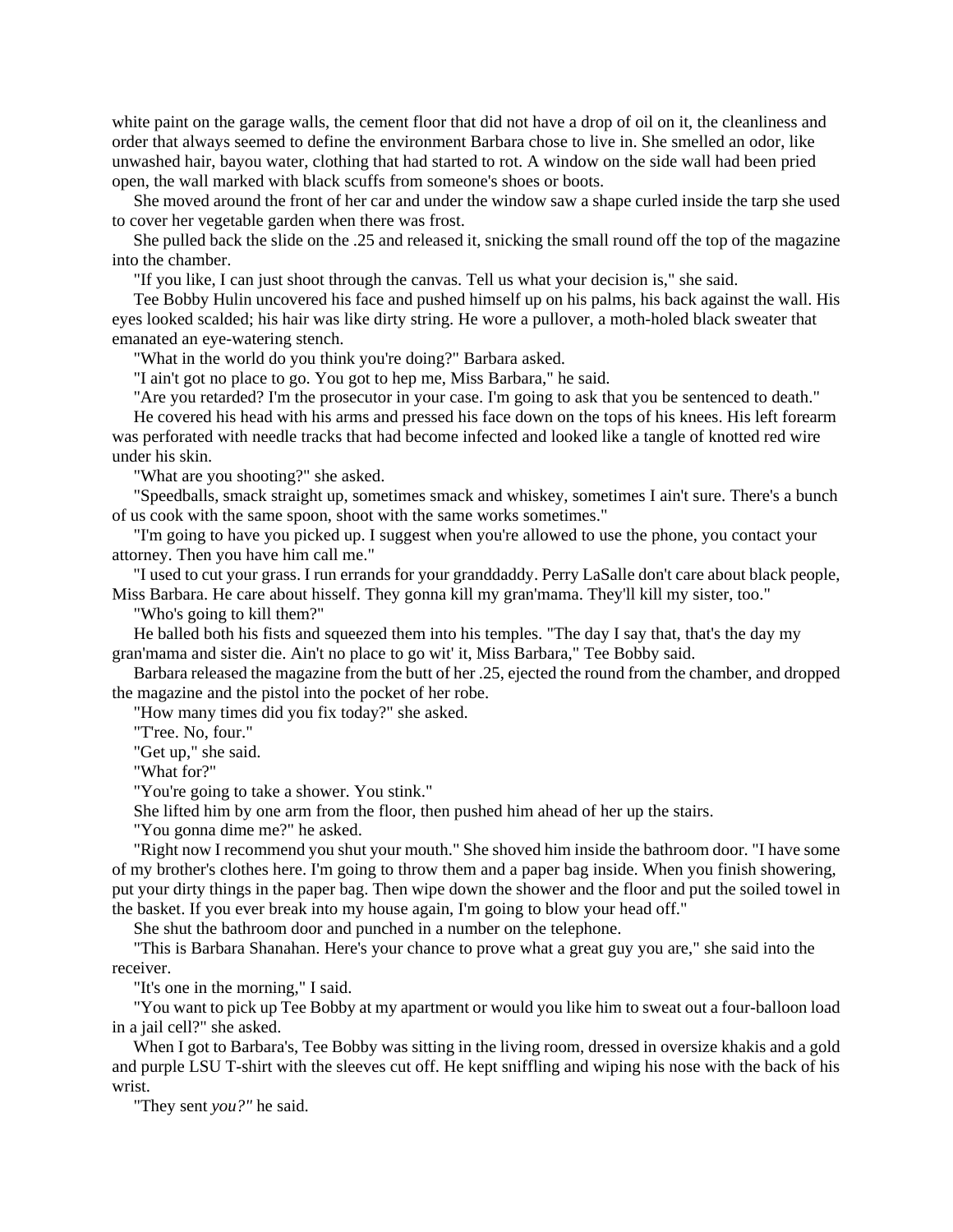"Go down to my truck and wait there," I said.

"Detox ain't open. What you up to?" he said.

"I'm about to throw you down the stairs," Barbara said.

After Tee Bobby was gone, she told me everything that had happened.

"Why didn't you have the city cops pick him up?" I asked.

"This case has too many question marks in it," she replied.

"You have doubts about his guilt?"

"I didn't say that. Others were involved. That dead girl deserves better than what she's getting."

 Her terry-cloth robe was cinched above her hips. Even in her slippers she was slightly taller than I. In the soft light her freckles looked like they had been feather-dusted on her skin. Her hair was dark red, and she lifted a lock of it off her brow and for just a moment reminded me of a high school girl caught unawares in a camera's lens.

"Why are you staring at me like that?" she asked.

"No reason."

"You taking Tee Bobby to his grandmother's?"

"I thought I'd cuff him to a train track," I said.

A grin started to break at the corner of her mouth.

 Tee Bobby was sitting in the passenger seat of my truck when I got downstairs. He had vomited on the gravel and the foulness and density of his breath filled the cab of the truck. His hands were pressed between his legs, his back shivering.

"Are your grandmother and sister in harm's way, Tee Bobby?" I asked before starting the engine.

"I ain't saying no more. I was sick up there. I couldn't keep my thoughts straight."

"Even if you beat the charges, where do you think all this will end?"

"Gonna be back playing my gig."

"You want me to drop you somewhere you can fix?"

We were on the drawbridge over the Teche. I could hear the tires on the steel grid in the silence.

"I ain't got no money," he answered.

"What if I gave you some?"

 "You'd do that? I'd really appreciate that. I'll pay you back, too. There's a joint off Loreauville Road. I just need to flatten out the kinks, then maybe join some kind of program."

"I don't think there's a lot of real hope for you, Tee Bobby."

"Oh, man, what you doin' to me?"

 "I can't get Amanda Boudreau out of my mind. I see her in my sleep. Does she bother you at all?" I said. "Amanda hurt me, man, but it wasn't me shot her." His voice was squeezed in his throat, his eyes wet. "Hurt you how?"

 "Made like we couldn't have no kind of relationship. She say it was 'cause I was so much older. But I knowed it was 'cause I'm black."

"You want to come down to the department and make a statement?"

 He tried to open the truck door, even though I was up on the Loreauville Road now, speeding past a rural slum by the four corners. I reached across the seat and pulled the door shut, then hit him on the side of the face with my elbow.

"You want to kill yourself, do it on your own time," I said.

 He cupped one hand over his ear and cheek, then he began to shake, as though his bones were disconnected.

"I'm gonna be sick. I got to fix, man," he said.

 I drove him out in the country to the home of a black minister who ran a shelter for alcoholics and homeless men. When I left, heading up the dirt track toward the highway, the sky was still black, bursting with all the constellations, the pastures sweet with the smell of grass and horses and night-blooming flowers.

 It was one of those moments when you truly thank all the spiritual powers of the universe you were spared the fate that could have been yours.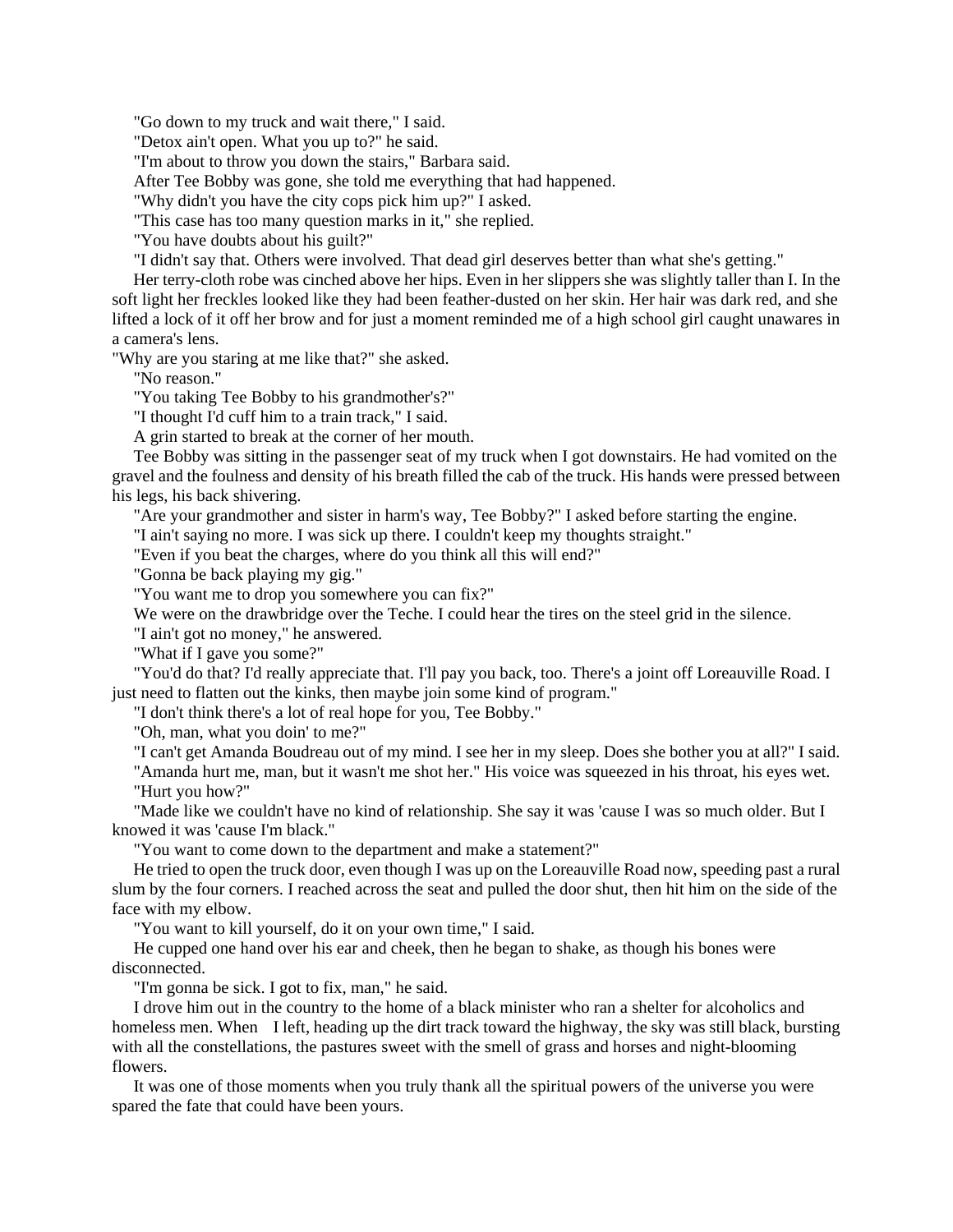My partner, Helen Soileau, was eating outside at the McDonald's on East Main later the same day when she saw Marvin Oates towing his suitcase filled with his wares up East Main, his powder-blue, long-sleeved shirt damp at the armpits. He paused in the shade of a live oak in front of the old Trappey's bottling plant and wiped his face, then continued on to the McDonald's, took his sack lunch and a thermos out of his suitcase, and began eating at a stone table, outside, under the trees.

 An unshaved man with jowls like a St. Bernard was eating at another table a few feet away. He picked up his hamburger and fries and sat down next to Marvin without being invited, sweeping crumbs off the table, flattening a napkin on the stone, knocking over Marvin's thermos. Marvin righted his thermos but remained hunched over his sandwich, his eyes riveted on a neutral spot ten inches in front of his nose.

"You bring your own lunch to a restaurant?" the unshaved man asked.

"I don't know you," Marvin said.

 "Yeah, you do. They call me Frankie Dogs. Some people say it's because I look like a dog. But that ain't true. I used to race greyhounds at Biscayne Dog Track. So the people I worked for started calling me Frankie Dogs. You like greyhound racing?"

"I don't gamble."

 "Yeah, you do. You're trying to put moves on Zerelda Calucci. That's a big gamble, my friend. One you ain't gonna win. Look at me when I'm talking to you."

"I dint hear Miss Zerelda say that."

 "Take the shit out of your mouth. You got a speech defect? Here, I'll give you the short version. Joe Zeroski don't want no peckerwood magazine salesman coming around his niece. You do it again, I'll be paying you a visit."

Marvin nodded solemnly, as though agreeing.

 "Good man," Frankie said, and got up from the table and patted Marvin on the back. "I'll tell Joe we don't got no problem. You have a good day." Frankie started to walk away.

"You forgotta your Bigga Mac," Marvin said into the dead space in front of him.

 Frankie stopped, straightening his shoulders above the enormous breadth of his stomach. He walked back to the table and propped one arm on it and leaned down toward Marvin's face.

"What'd you say?" he asked.

"You lefta a bigga mess. It don'ta looka good."

"That's what I thought you said. Check you out later. Say, I like your tie," Frankie said.

 "Later" turned out to be a passage of five minutes, when Marvin finished eating and went into the men's room. Frankie Dogs came through the door right behind him and drove Marvin's face into the tile wall above the urinal, then wheeled him around and buried his fist in Marvin's stomach.

A middle-aged man was exiting the toilet stall, belting his trousers.

 "Out of the way! We got an emergency here!" Frankie said, shoving the man aside and plunging Marvin's head into the toilet bowl.

 Then Frankie repeatedly flushed the toilet, pressing Marvin's face deeper into the vortex swirling about his ears. When the manager burst through the door, Frankie pulled Marvin out of the bowl by his collar, a curtain of water cascading onto the floor. Marvin lay half unconscious against the wall, a long strand of wet toilet paper hanging from one ear.

 "You people need to clean this place up. It ain't sanitary," Frankie said to the manager, gesturing at the paper towels someone had left scattered on the washbasin.

**T**hat evening I drove to Baron's, our local health club, and worked out on the machines, lightly at first, then increasing the weight incrementally as the pain and the stiffness from the beating Legion had given me gradually dissipated in my muscles and bones. Then I went into the aerobics room, which was empty now, and did a series of leg-lifts and push-ups and curls with thirty-pound dumbbells. I could feel the blood swell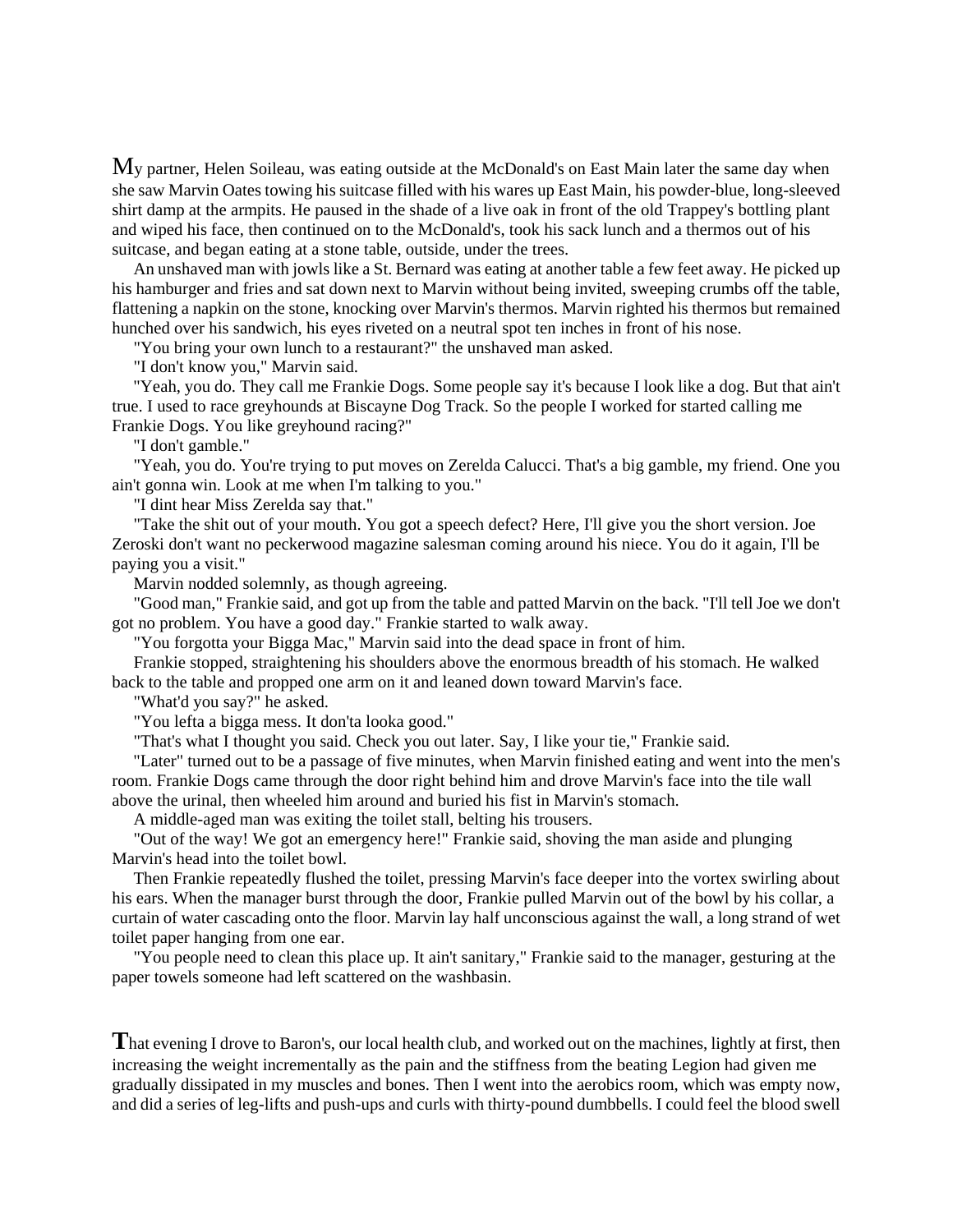in my arms, my palms ring with the tremolo of the dumbbells when I clanged them down on the steel rack. I wasn't out of the woods yet, but at least I didn't feel as though I had been rope-drug down a staircase.

 I sat in a folding chair, a towel draped over my head, and touched the floor with my hands, constricting the muscles in my stomach at the same time. When I glanced up, I saw Jimmy Dean Styles enter at the far end of the room and begin pounding the heavy bag with a pair of dull red slip-on gloves, smacking the bag so hard, sweat showered from his head.

 He used the classic stance of Sugar Ray Robinson, his weight forward, raised on the balls of his feet, his chin tucked into his shoulder, his left jab aimed eye-level at an opponent, his right hook a blur of light. A row of stitches was ridged across one cheek, like a centipede embedded in the skin. With his sheep's nose and close-set eyes, a ragged line of beard along his jawbones, his profile could have been lifted from a mural depicting an Etruscan gladiator.

 But Jimmy Dean Styles was not one who performed or forfeited his own well-being for the entertainment of the upper classes.

 A college girl and her boyfriend had just entered the room. The girl was rich, a well-known loud presence at the club, vacuous, obtuse, spoiled, protected by her family's wealth, totally unaware of the tolerance that other people extended to her. Her blond hair was moist with sweat, tied up on her head, her white shorts rolled up high on her tanned thighs. She plugged a tape into the stereo and began an aerobic dance routine, kicking at the air, chewing gum, the stereo's speakers loud enough to rattle glass.

 "Like, I don't want to create no problem here, but I don't need my eardrums blown out," Styles shouted, lowering his gloves to his sides.

 But she kept up her routine, her hands on hips now, her breasts bouncing, her mouth counting *one-two, one-two,* her eyes shifting to Jimmy Dean Styles for a moment, then looking straight ahead again, *one-two, one-two,* her attention now concentrated on her reflection in the floor-to-ceiling mirror.

 "Say, maybe you ain't heard me, but there ain't no aerobic class in here right now. That means I didn't come in here for no Excedrin headache," Styles tried to yell above the music.

 She paused and blotted her face with a towel, then wiped her arms and the top of her chest and threw the towel on the carpet. I thought she was going to pull the tape from the stereo, but instead she did a cartwheel all the way across the room, exhaled a self-congratulatory deep breath, then filled a paper cone with water at the cooler and brushed strands of hair off her forehead in the mirror.

Styles dialed down the volume of the music and picked up a second pair of heavy-bag gloves from a chair and tossed them to the girl's boyfriend.

"Here, I'll show you how to float like a butterfly, sting like a bee," he said.

 "I don't box," the boy replied, his eyes looking away from Styles. There was a flush in his cheeks, like the color of a window-ripened peach. The softness in his arms, his narrow chest, the insularity he tried to wrap himself in, had probably made him the target of bullies all his life. "I mean, I probably would be just wasting your time," he added, wondering which excuse would be acceptable.

 "Better put 'em on, my man," Styles said, then threw a left-right combination that stopped a half-inch from the boy's nose.

"Okay, you showed me. Thanks."

 "Here, I'll do it again. You ready? Tell me if you're not ready. Don't blink. I told you not to blink," Styles said.

"I'm no good at this," the boy said.

 Styles's fists flashed, zipping by the boy's eyes and chin, causing him to flinch and cower, the old stain of fear and shame and failure creeping into his face.

Styles smiled, pulled the glove from his right hand.

 "Hey, didn't mean nothing by it. Right coaching, you could kick some ass. Ax your lady over there. She know a killer when she see one," he said. He put his finger in his mouth and then placed a glob of spit inside the boy's ear.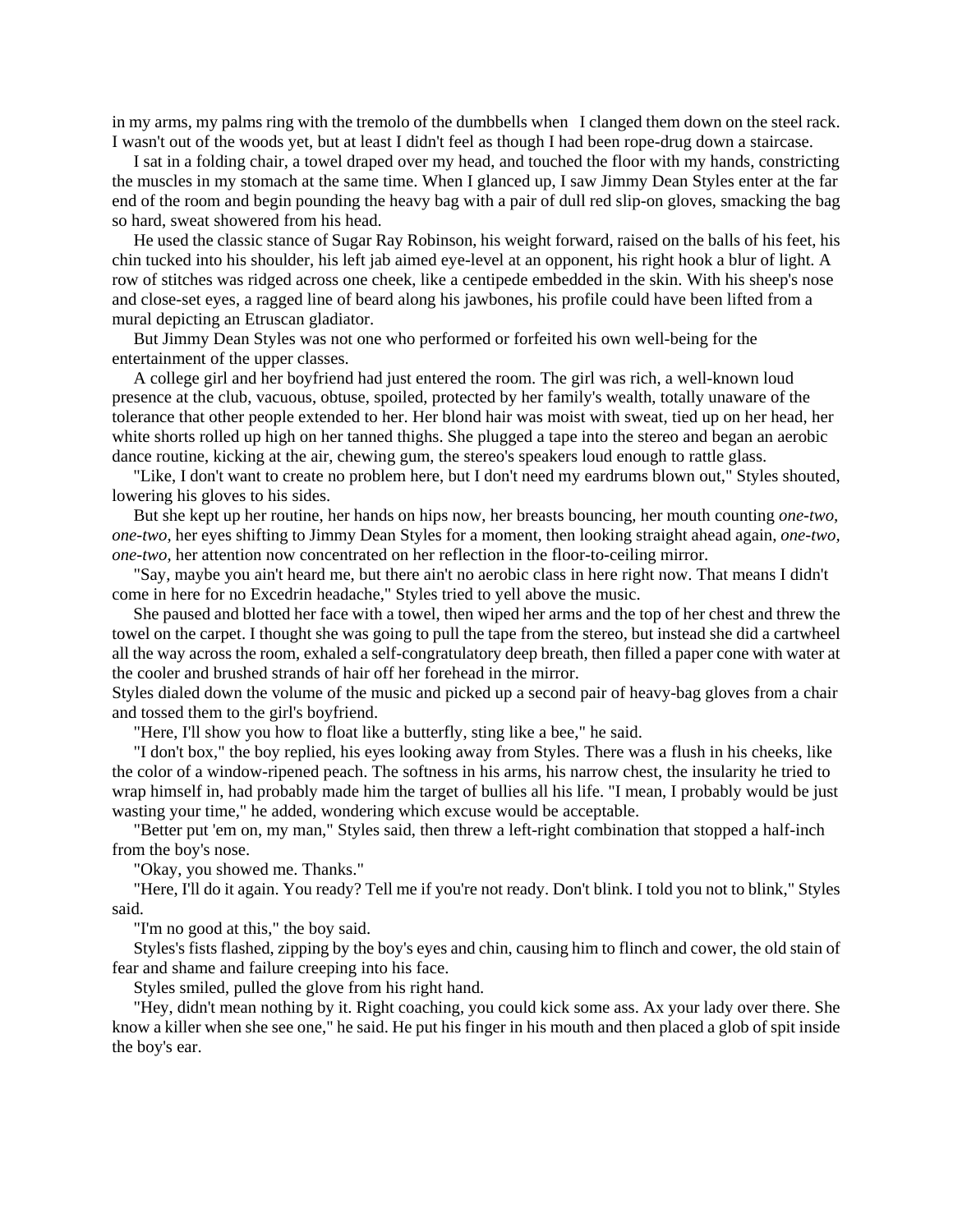**T**en minutes later I was alone in the steam room when Styles came in, naked, a towel tied around his neck. He sat down on the ledge, his buttocks splaying on the moist tiles.

"You don't like white people much, do you?" I said.

 He felt the hard row of stitches in his cheek and untied the towel from his neck and spread it across his thighs and phallus.

 "A couple of cops rousted me outside my crib. Tore the carpet out of my car. I heard them say your name. Like maybe you tole them I was dealing," Styles said.

"They gave you those stitches?" I asked.

"I ain't done you nothing, man. Why you always on my case?"

"You make life hard for people of your own race."

 He studied the drops of water running down the wall. His skin was gold, dripping in the clouds of steam. He bit down softly on the corner of his lip.

 "You ax if I like white people. *My* grandfather use to say just a few white folks was bad. No matter how bad he got treated, he always say that. They chained him to a tree and burned him to death wit' a blowtorch. Now, I'm gonna do my steam," he said.

 "You were out at Poinciana Island, asking about Tee Bobby's sister. Why are you so interested in the welfare of an autistic girl?"

 "'Cause Tee Bobby's grandmother and Rosebud got nobody to care for them. That don't fit in your head, that's your motherfucking problem, man."

 He glared into my face, his nostrils flaring with a visceral hatred of me or the authority I represented or perhaps a lifetime of dealing with the worst members of the white race.

"You don't got nothing more clever to say?" he asked.

"No," I replied.

 "That's good, man." He cupped his palm on his sex and massaged his shoulders against the hot tiles, his eyes closed, his face oily in the heat.

 "Your grandfather was the victim of Klansmen and misanthropes. But you're not. You use the suffering of others to justify your own evil. It's the mark of a coward," I said.

 He leaned forward, his forearms propped on his thighs, closing and opening his hands, as though considering a reckless course of action. He stood up, the towel dropping from his loins. His body was networked with rivulets of sweat. He scratched a place below his stitches, his eyes taking my measure.

 "I seen you earlier in the dressing room. Eating some pills out of a li'l vial. Them ain't M&M's. You was taking the rush, man. You call me a coward? You used other cops to do this to my face, kick my feet out from under me while my wrists was cuffed behind my back. You got a problem, man, but it ain't me."

 He went out of the door, past the big window on the steam room, his flip-flops slapping, a smile at the corner of his mouth.

 I showered and changed into my street clothes and stuffed my gym shorts and soiled T-shirt and socks into my workout bag. Bootsie's diet pills, which I had taken from our medicine cabinet, lay in the bottom of the bag. I thought of Jimmy Dean Styles, the sneer on his face, the calculated insult of his words, and I felt my bowels slide in and out, a pang of anger rip through my chest as bright and sharp as a piece of scissored tin. I dropped two of the diet pills in my mouth and cupped a handful of water from the faucet and swallowed. The rush went through my system with the warm and soft glow of an old-fashioned, like the caress of a destructive ex-girlfriend reentering your life.

 Outside, the wind was blowing hard, the palms whipping on the neutral ground, the sky bursting with trees of lightning. Garbage cans and newspapers bounced through the streets, the air smelling of dust and distant rain. Jimmy Dean Styles was putting up the top on a red convertible. A short, heavyset white woman, with bleached hair that looked as if it had been electrified in a microwave, stood behind Styles and watched him clamp down the convertible's top, patiently holding a yogurt cone wrapped in a napkin. I couldn't place her at first, then I remembered seeing her with Linda Zeroski, hanging on the same corner where Linda had been picked up the night she died.

Styles took the cone from her hand and hugged her close and licked a huge swath out of the yogurt, then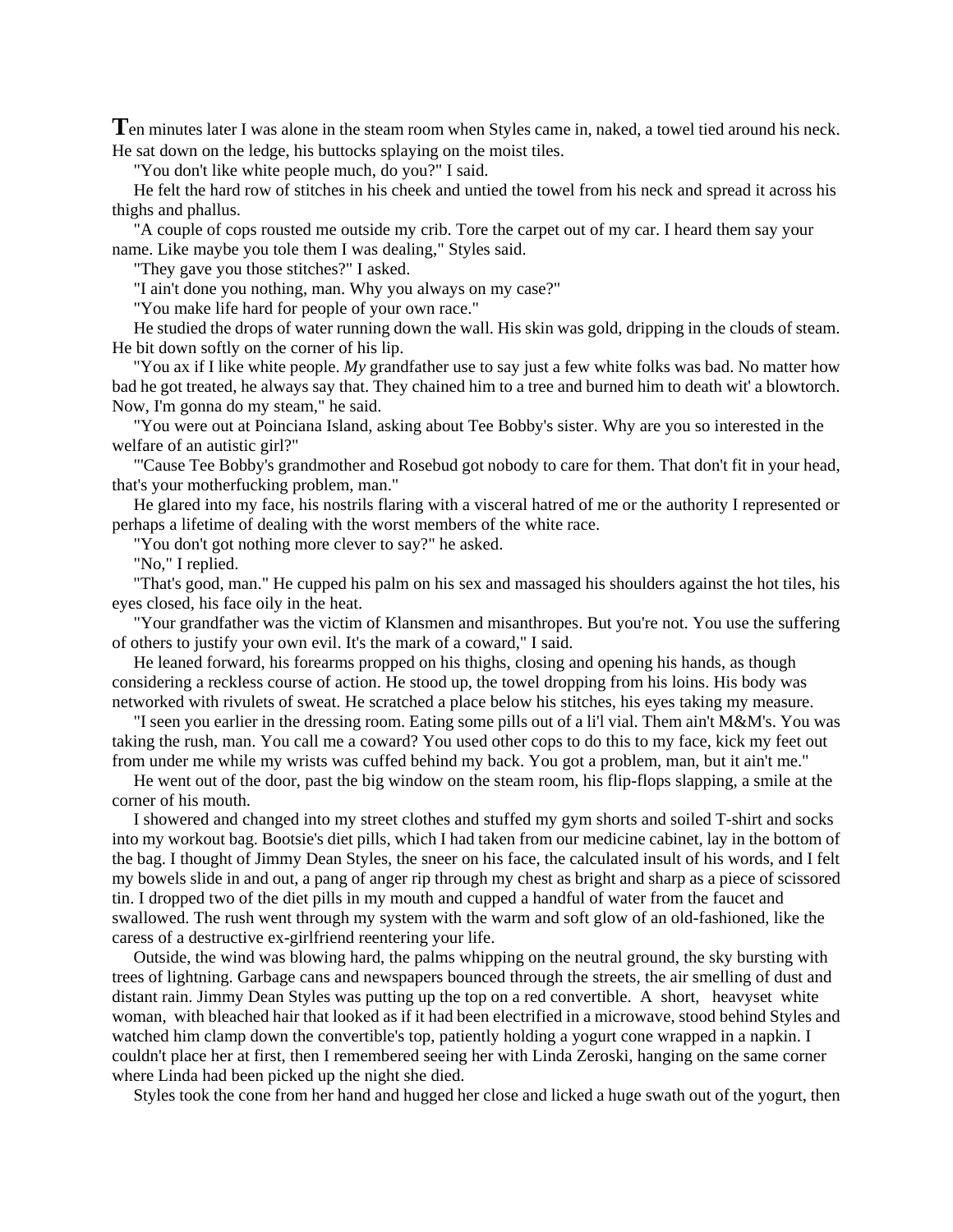fed the cone to the woman as he would a pet, her neck snugged tightly in his bare armpit.

 "How you like it, my man? I'm talking about my car. You could use a 'sheen like this. Put a li'l boom-boom in yo' bam-bam, know what I mean?" Styles said, laughing openly at me now.

## **CHAPTER 14**

**F**rankie Dogs was a private man who shared little about himself with other people. He and his wife had not been able to have children, and after she died of colon cancer many years ago, his only family had become the Mob. Frankie was a made guy and stand-up soldier in the old tradition. He went down twice, a three-bit in Raiford and a hard nickel in Angola. At Raiford he was kept in the Flat Top, maximum security, and the other inmates called him "mister." In Angola he was classified a big stripe and spent most of his sentence in twenty-three-hour lockdown. His neighbors were shank artists, snitches, gangbang yard bitches, and meltdowns who threw their feces through the bars at the guards.

 Bad screws could jam him up, take away his privileges, leave him unwashed and foul in his cell. But Frankie Dogs never ratted anybody out, never used a punk, took on all comers in the showers or anywhere else, and would let his enemies rub salt in his wounds rather than complain or ask for help from a corrections officer.

 Frankie grew up in the Irish Channel with Joe Zeroski and became a made guy the same week as Joe. But unlike Joe, who never gambled, Frankie loved racetracks in general and Miami's Biscayne Dog Track in particular. That's where he met Johnny (whose last name Frankie never used), silver-haired, handsome, profile like a Roman emperor's, connected in Hollywood, always dressed in fifteen-hundred-dollar tailored suits, a boyish grin on his mouth that was so congenial no one would later believe he helped to murder the president of the United States.

 Johnny almost took out Fidel Castro with an exploding cigar. Frankie hand-waited on Johnny at his home in Ft. Lauderdale, played cards and swam with him in his pool, listened to Johnny talk about Benny Siegel and Meyer and how Albert died in the barbershop and who put the hit on him. Johnny not only had the keys to magic places in Phoenix and Beverly Hills and the Islands, he had the keys to history.

 He might have been a greaseball from the slums of New York, but he had reinvented himself as a man of grace and charm in a world of palm trees, tile-roofed stucco mansions, and champagne lawn parties. Each morning the tropical sunrise came to Johnny as an absolution, not of sin but of poverty.

 "What you brooding about, kid?" Johnny asked him one evening when they were playing cards and grilling steaks on the patio.

"These political people ain't no good for us," Frankie replied.

"It's a racket, just like unions or construction or any of our regular businesses."

 "These guys got no loyalty, Johnny. They send their messages through Cuban street mutts 'cause they're ashamed to be seen with us. They'll use you and throw you away."

 Johnny cupped his hand on the back of Frankie Dogs's neck, his eyes paternal, glistening with sentiment. "You worry too much, kid. But that's why I like you. You don't never let a man down," he said.

 The next day Frankie slept late in the pool house. When he went inside for breakfast, he asked the Puerto Rican cook where Johnny was.

"Is no here," the cook replied.

"I know that. That's why I'm asking you. Why don't you learn the English language?" Frankie said.

The cook said Johnny had walked to the shopping center for a pack of cigarettes.

 "He ain't supposed to do that. Why didn't nobody wake me up? Which shopping center? Hey, I'm talking here," Frankie said.

"I don't know nozzing," the cook replied.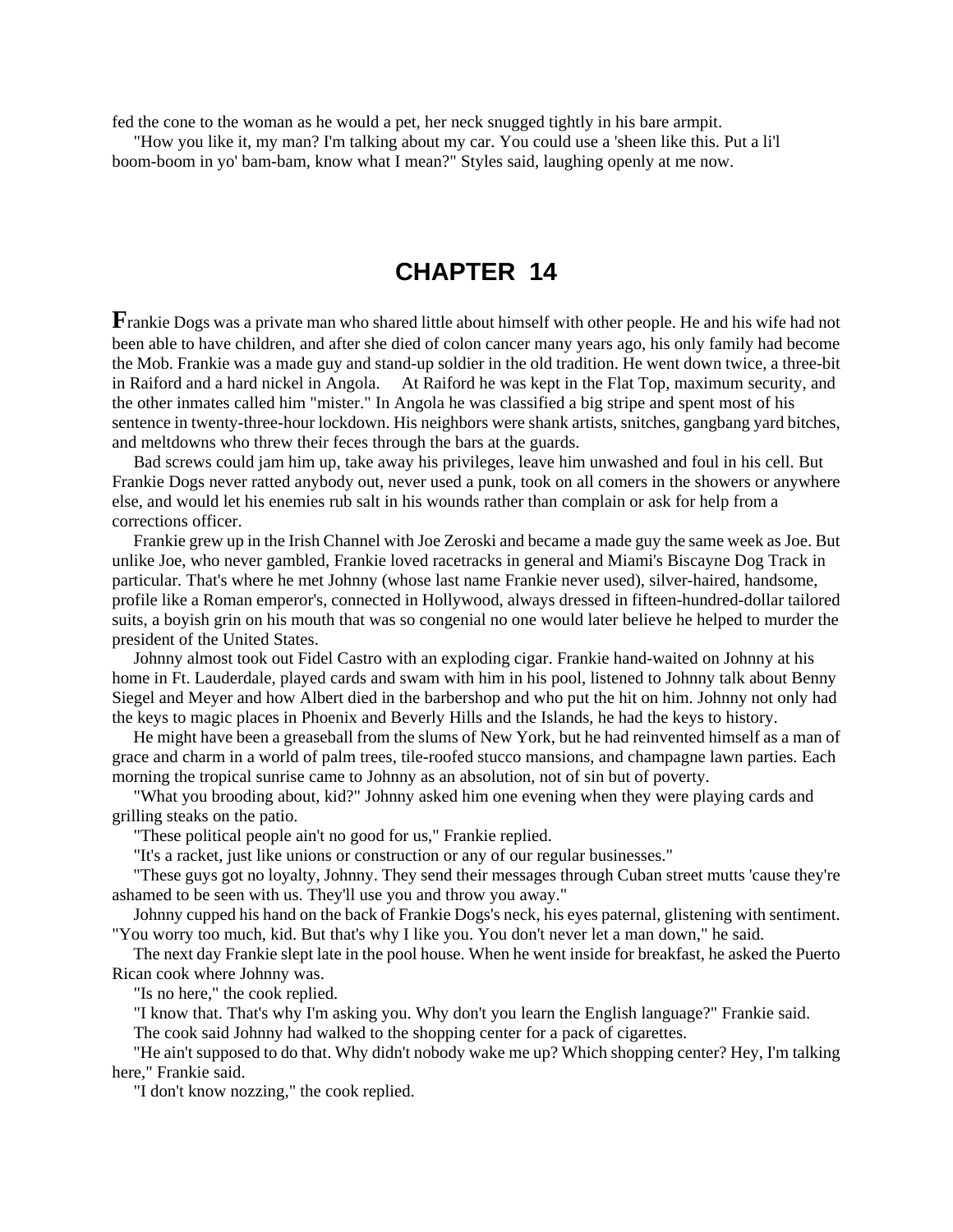One week later a sealed oil drum floated to the surface in Biscayne Bay. The drum was wrapped with chains and sash weights and should have remained buried forever in the silt bottom of the bay. But the people who had shot Johnny through the head and sawed off his legs and stuffed them with his torso inside the drum, pausing to jab an ice pick into his abdomen to break the stomach lining, had botched the job, allowing Johnny's last meal on earth to form into gas and float his body parts back into the tropical sunrise. Frankie Dogs never forgave himself for sleeping in the day Johnny died.

 He left Miami on the Sunset Limited, broke and depressed, and found his old friend Joe Zeroski waiting for him on the platform in New Orleans. Joe moved him into his house and gave him a job collecting the vig for the Giacano family's Shylocks. Frankie found a stained form of redemption in devoting his life to Joe and Joe's sad, drug-addicted, profligate daughter, Linda.

 But it was all going south again. If you were a button man, the only edge you had was *the* edge. You got high on it and wore your indifference like an unshaved man in a tailored suit. Your enemies looked into your eyes and knew that even if they blew out your lights you'd smoke them on the way down. But some guys out of Houston tried to cowboy Joe by the St. Thomas Project. Joe fired his .45 through the back window of his car and hit a kid on a bicycle.

 Bad luck for everybody. But that's all it was, bad luck. It don't mean you're some kind of degenerate, Frankie told himself.

 In Frankie's opinion everything about this New Iberia gig was wrong. Frankie's motto was: When in doubt, take 'em all out. For openers he told Joe to pop that black kid, Tee Bobby Whatever. Throw a pimp off a roof and make his friends watch. And tell Zerelda to stop complicating things by rolling down her panties at every opportunity. First she's pumping it with that animal Purcel, then she's messing around with a door-to-door salesman packs his own lunch into restaurants. It was disgusting.

 Frankie shot nine-ball in a back-of-town bar in Lafayette, where the beer was cold, the fried-oyster po'boys good, the green-felt table level, the pockets leather, the competition first-class. It was like the saloons on Magazine he and Joe had shot pool in when they were kids.

 Lightning flickered on the banana trees outside the back window and he heard a few drops of rain ping against the tin roof like scattered birdshot. A man with silver hair came in and sat at the bar in front. He had a Roman nose and a broad forehead that caught the light. Frankie had to look at him twice to make sure it wasn't Johnny back from the grave. Frankie speared the cue ball into the rack and ran the string all the way to the nine ball. When he looked at the bar again, the man with silver hair was gone.

 Besides the bartender, the only other person in the building was a guy playing a pinball machine in a side room, back in the shadows, a guy with his slacks tucked into red and green hand-tooled cowboy boots that came almost to the knee, his face obscured by a peaked cowboy hat.

 Frankie had not heard the front door open or close, had felt no puff of wind or balloon of rain-scented air come into the room. Where had *the* man with silver hair gone?

"Bring me another beer," Frankie called to the bartender.

"You got a beer."

"It's flat. Bring me an oyster po'boy, too," Frankie said.

 Ten minutes later Frankie glanced out the side window. The man with silver hair was standing by a black Caddy, the wind blowing his raincoat. Lightning pulsed across the heavens and the reflection illuminated the parking lot. The man by the Caddy seemed to smile at him.

 Frankie told himself he was coming down with something. His stomach was roiling; his bowels were on fire. He went into the rest room and entered the wooden stall and latched the stall door behind him. When he dropped his pants and sat down heavily on the toilet seat, he looked through a clear spot on the painted window glass and saw the silver-haired man enter the back of the tavern.

 The door to the rest room opened and Frankie felt the cool rush of air from the outside and heard the rain ticking on the banana trees. Then, for a reason he could not explain, he knew he was going to die.

 He had left his gun in his coat on the back of a chair by the pool table. But strangely he felt no fear. In fact, he even wondered if this wasn't the moment that he had always sought, the one that came to you like an old friend showing up unexpectedly at a train station.

"That you, Johnny? What's going on?" Frankie said.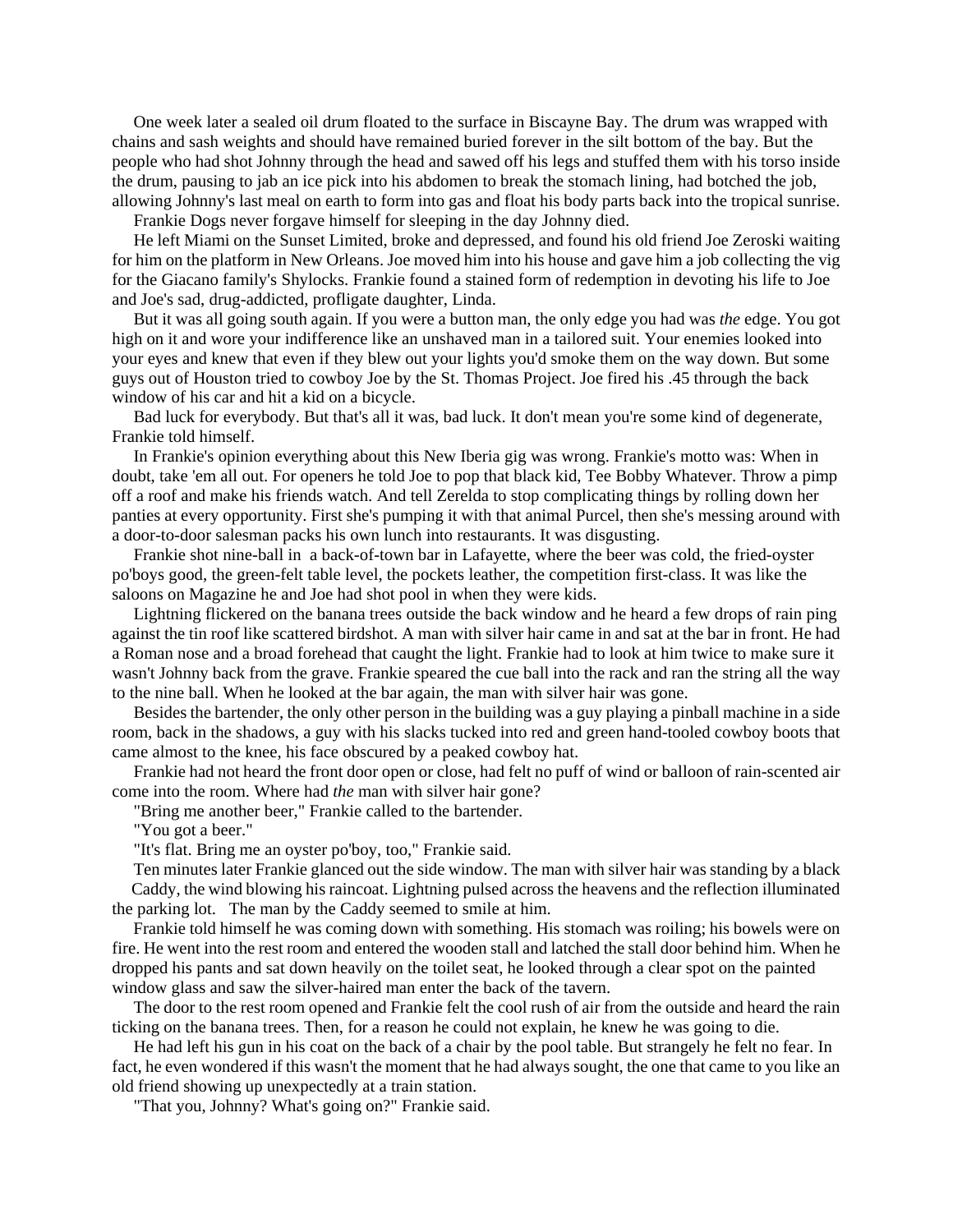His eyes dropped to a pair of green and red cowboy boots, just before four splintered swatches exploded out of the door into Frankie's face.

 An hour later Helen Soileau and I joined a Lafayette Homicide detective and three uniformed cops at the back of the tavern where Frankie Dogs died and waited for the paramedics to load his elephantine weight onto a gurney that was spread with an unzippered black body bag.

 The Homicide detective, whose name was Lloyd Dronet, wore a rain-spotted tan suit and a tie with a palm tree and tropical sunset printed on it. He had picked up four nine-millimeter shell casings on the end of a pencil and dropped them into a Ziploc bag. A fifth shell casing lay inside the stall, glued to the floor by Frankie Dogs's blood.

 "So this fits with what the bartender told us. Four quick pops, then a pause and another pop. The last round was close-up. The muzzle flash burned the hair above the ear," Dronet said.

"Meaning?" Helen said.

 "The shooter was a pro. This guy Dogs was mobbed up, right? Another greaseball whacked him out," Dronet said.

 The man with silver hair sat at the bar, waiting for us to interview him. He was a local liquor distributor and was watching a baseball game on the television mounted up on the wall.

 "Both the bartender and the liquor salesman say the only other person in the building was the guy in cowboy boots. You know any cowboys in the Mob?" I said.

"Greaseballs don't go to western stores?" Dronet said.

"You've got a point," I said.

We talked to the liquor distributor. He kept looking at his watch and jiggling his car keys in his coat pocket.

"You got somewhere to go?" Helen asked.

 "I'm taking my wife out tonight. I'm already late. I'm trying to get home before the storm breaks," he replied.

"You saw the guy in cowboy boots go out the back door?" I said.

 "I didn't say that. I saw a man playing pinball. I didn't pay any attention to him. I heard the shots, then I went into the rest room. I wish I hadn't gotten mixed up in this."

"You saw no one else?" Dronet asked.

 "No. I feel sorry for the man who died. But I don't know anything. The guy with the cowboy boots, they were green and red. I remember that. Like a Mexican might wear. But I didn't see his face. Can't we do this tomorrow?"

"If you didn't bother to look at his face, why'd you look at his boots?" Helen asked.

"Because his pants were tucked inside them. Can I go now?"

"Yeah. You and your wife have a good time," Dronet said.

"Who's Johnny?" the liquor distributor asked.

"Say again?" I said.

 "The man on the floor was still alive when I got to him. He said, 'Hey, Johnny, some guy took me down hard.' It was funny, because my first name is Johnny. My wife's not gonna believe this."

"Get out of here," Helen said.

 The bartender was an over-the-hill ex-wrestler and competition weight lifter from New Orleans, with a walleye and a polished round head and strands of braided barbed wire tattooed around both his upper arms.

"You got a look at the cowboy?" I asked him.

 "It's a dump. I don't concentrate on the faces that come in here. Short version, I failed Braille school. You guys finished back there? I got to mop out the shitter," he replied.

**H**elen was thoughtful and quiet on the way back into New Iberia. Rain was falling on Spanish Lake, and fog rolled off the water and hung in the trees and smudged the lit windows in the houses set back from the road.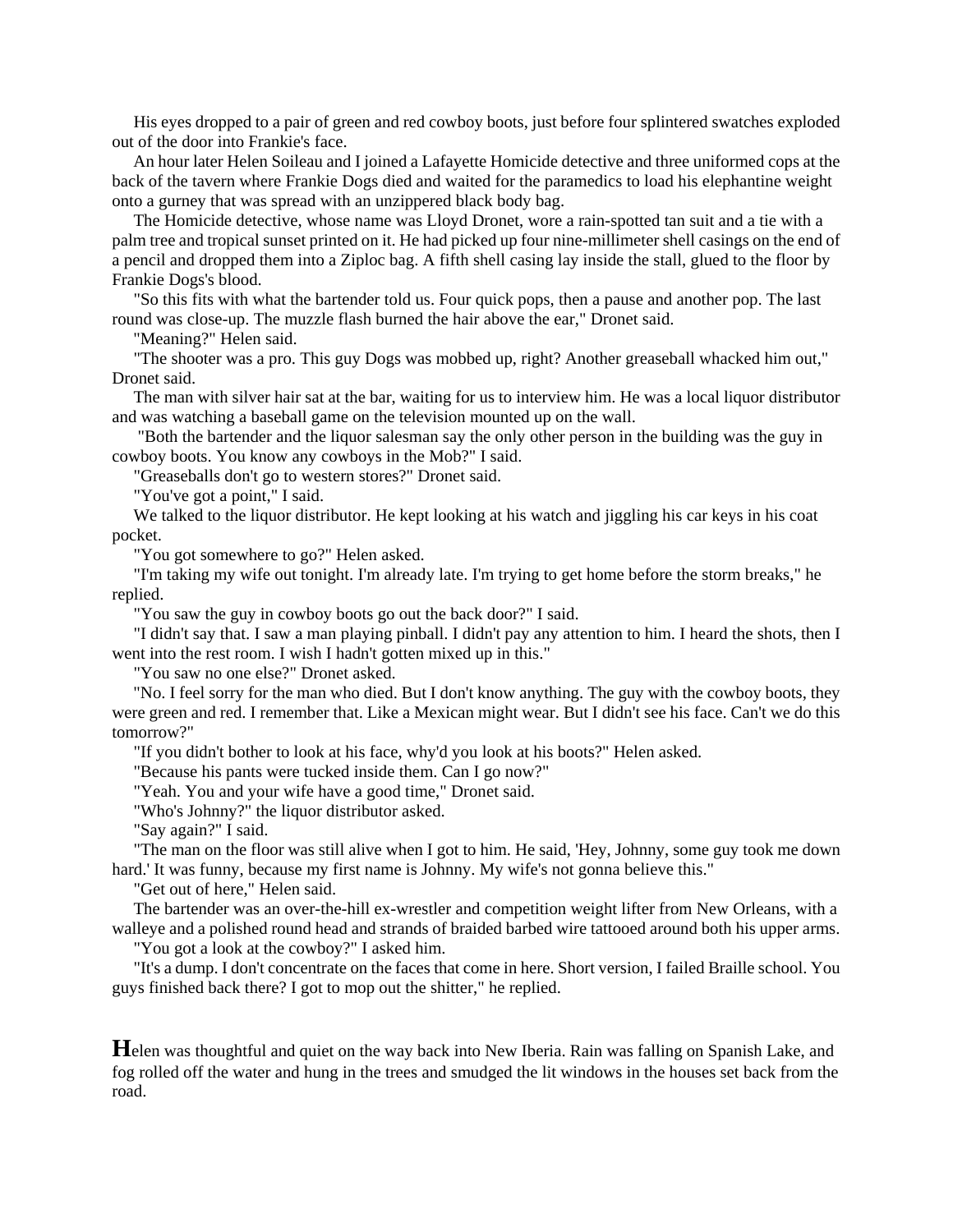"You think it was a Mob hit?" she asked.

"Nope. Frankie was a made guy, Joe Zeroski's number one man."

 She yawned and steered the cruiser around a possum that was crossing the road in the headlights, the windshield wipers beating hard against the rain.

"Long day, bwana. You want to hang it up for tonight?" she said.

"How about a visit to our local Bible salesman first?" "Surprise, surprise," she said.

 Marvin Oates lived downtown on St. Peter Street in a rented shotgun house, one with ventilated shutters, left over from the 1890s. Banana trees were wedged in a cluster against one side of his gallery, and on the other side bougainvillea with stems as thick as broomsticks had tangled itself in the railings so that the front of the house looked like an impacted tooth.

 An ancient Buick, one side burned black by a fire, the entire paint job encrusted with soot and rust, sat in the shell drive, the rain pinging on the metal. Helen placed her hand on the hood.

"Still ticking," she said.

 Marvin Oates answered the door in pajama bottoms and a pajama shirt that was unbuttoned on his chest, barefoot, his face full of sleep, his breath sweet with mouthwash through the screen.

"Can we come in?" I asked.

"I was sleeping. I get up early."

"We'd sure like to come in. It's wet out here," I said.

 He pushed open the door, then stepped back in the shadows and removed a pair of blue jeans from a hat rack and put them on with his back to us.

"I got to get my shirt. Excuse me," he said.

"Don't worry about it. We'll just be a minute. Have you been anywhere tonight?" Helen said.

"To the show. I come home just a little while ago," he replied.

"Then went right to sleep?" Helen said. She sniffed at the air. "You smell anything, Dave?"

"Smoke?" I said.

"Something burning in your house?" Helen said.

"No," Marvin replied.

 "It sure smells like it," she said, and walked through the front room into the middle area of the house and opened his closet. "I'd swear it was coming from here. You want us to call the fire department?"

"No. What's going on?" Marvin said.

 Helen picked up a pair of cordovan cowboy boots from the bottom of the closet. "These are sure nice. You got any others?" she said.

 "I don't think y'all are s'pposed to come in my bedroom. You're s'pposed to have a warrant or something," Marvin said.

 Helen set the boots back on the floor and casually glanced over the shelf above Marvin's row of hanging shirts. She turned around.

"A greaseball named Frankie Dogs got popped tonight, Marvin. You own a gun?" she said.

"No. Why you telling me this?"

"Because he used your head for a toilet brush in McDonald's," she replied.

 Outside, the yard was flooded and rain blew in a mist through the window screen onto Marvin's bedsheets. He pushed the glass down and twisted the lock in the frame. His chest and stomach were flat, his nipples the size of dimes. He pulled the covers off his bed and sat on the dryness of the mattress and looked at nothing, his arms propped on the mattress, his eyes focused on thoughts inside his head.

"The Lord is my light, my sword, and my shield," he said.

 "That's not a bad statement. If I were you, I'd get my side of the situation on record. In my opinion, nobody's going to be missing Frankie Dogs," I said.

 But Marvin Oates was not easily manipulated. "I been bothering you since I looked the wrong way at your daughter, Mr. Robicheaux. That's my fault, not yours. But I ain't gonna hep y'all hurt me. And I don't want y'all treating me like I'm stupid, either."

"We're sorry we woke you up, partner," I said.

Outside, in the cruiser, Helen started the engine and clicked on the windshield wipers. The rain was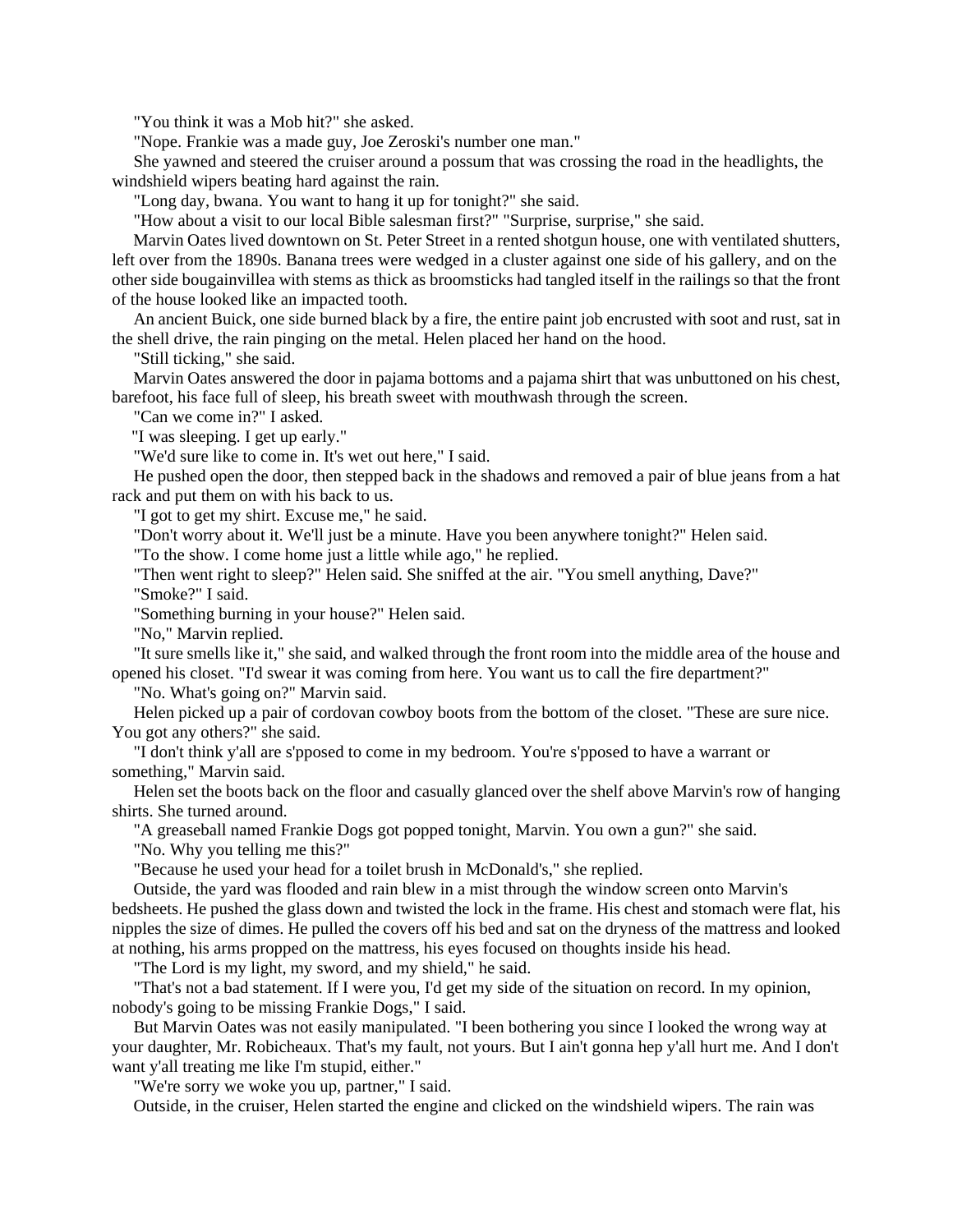sliding in torrents off Marvin's roof, the banana fronds whipping in the wind against the side of his porch. The inside of his house was absolutely dark now.

"When's the last time you saw somebody sleep in a damp bed?" Helen said.

"Marvin's an unusual guy," I replied.

Helen switched on the interior light and studied my face. I felt my eyes break.

"You're not tired at all?" she said.

"No, I feel fine."

 "I saw you go into an aspirin bottle twice tonight. But I don't think those were aspirins in the bottle. You doing whites on the half shell, Dave?"

When the man called Legion was much younger, he hung in Hattie Fontenot's bar down on Railroad Avenue, a tin-roofed frame building that shook with nickelodeon music, the passing of trains, and the drunken shrieks of deranged whores. Cops hung in there, too, because the coffee and boudin and cracklings were free—sometimes the whores, too—and the bouree game at the big round green-felt table in back was in progress twenty-four hours a day.

 Negro shoeshine boys brought their wood shine boxes inside and knelt in the tobacco spittle and sawdust and cleaned and polished shoes and boots for ten cents. The white women in the cribs were five dollars, the black ones three. A long-necked Jax or Regal was twenty cents, a shot of whiskey a quarter. A Negro shucked oysters out of the shell and slid them down the bar in a trail of melting ice, briny and cold, a nickel apiece, the sliced lemon free. All the pleasures of the earth were available to any white male who desired them.

 Then the times changed, without visible cause or explanation, so rapidly the man the Negroes knew only by the name Legion guessed that forces far to the North, where he had never visited, were behind the events reshaping the Louisiana he had grown up in. The cribs closed and most of the prostitutes drifted away. The state police hauled off the slot machines and sunk them in a hundred feet of salt water. Cops no longer hung in Hattie Fontenot's bar and the color line began to dissolve, then broke like a dam. Black men took the jobs white men had always considered theirs at birth and walked with white women on the street.

 But the man named Legion did not change. He wore his starched khaki work shirts and trousers like a uniform, a Lima watch fob hanging from his watch pocket, his cuffs buttoned at the wrists, his straw hat slanted over one eye. He smoked his cigarettes unfiltered, drank his whiskey neat, disdained warnings about diet and lungs and liver, coerced a black girl into bed when he felt like it, and occasionally on a Friday afternoon sat at a back table in Hattie's old bar on Railroad Avenue, a saucer and tiny spoon and demitasse of French coffee by his elbow, a hand of solitaire spread out on the felt cover, as though forty years had not passed and the building still shook with music and the rumble of trains and the disconnected laughter of deranged prostitutes.

 He pared out the detritus from each of his fingernails with a penknife and brushed it off the knife blade on the table and watched a loud black man at the bar, the black man knocking back shots, joking with the white barmaid, yelling at people out on the porch. The black man's hair was mowed into his scalp, his skin shiny, his face beaded with either sweat or rainwater. He went to the rest room and reemerged, an idiot's grin on his mouth, flicking his hands to the music playing on the jukebox.

"What's happenin', cap?" he said to Legion.

 The black man went to the bar, picked up his shot glass, and was about to drink from it when he looked at the expression on the barmaid's face and saw her eyes riveted on someone behind him.

"You shook piss off your hands on my neck," Legion said.

"Say what?" the black man said.

"Don't you pretend wit' me, nigger."

"You out of line, man."

 The black man turned to set down his shot glass, raising his eyebrows at the barmaid, as though she and he were both witness to an aberration from out of the past that had to be temporarily tolerated. Then the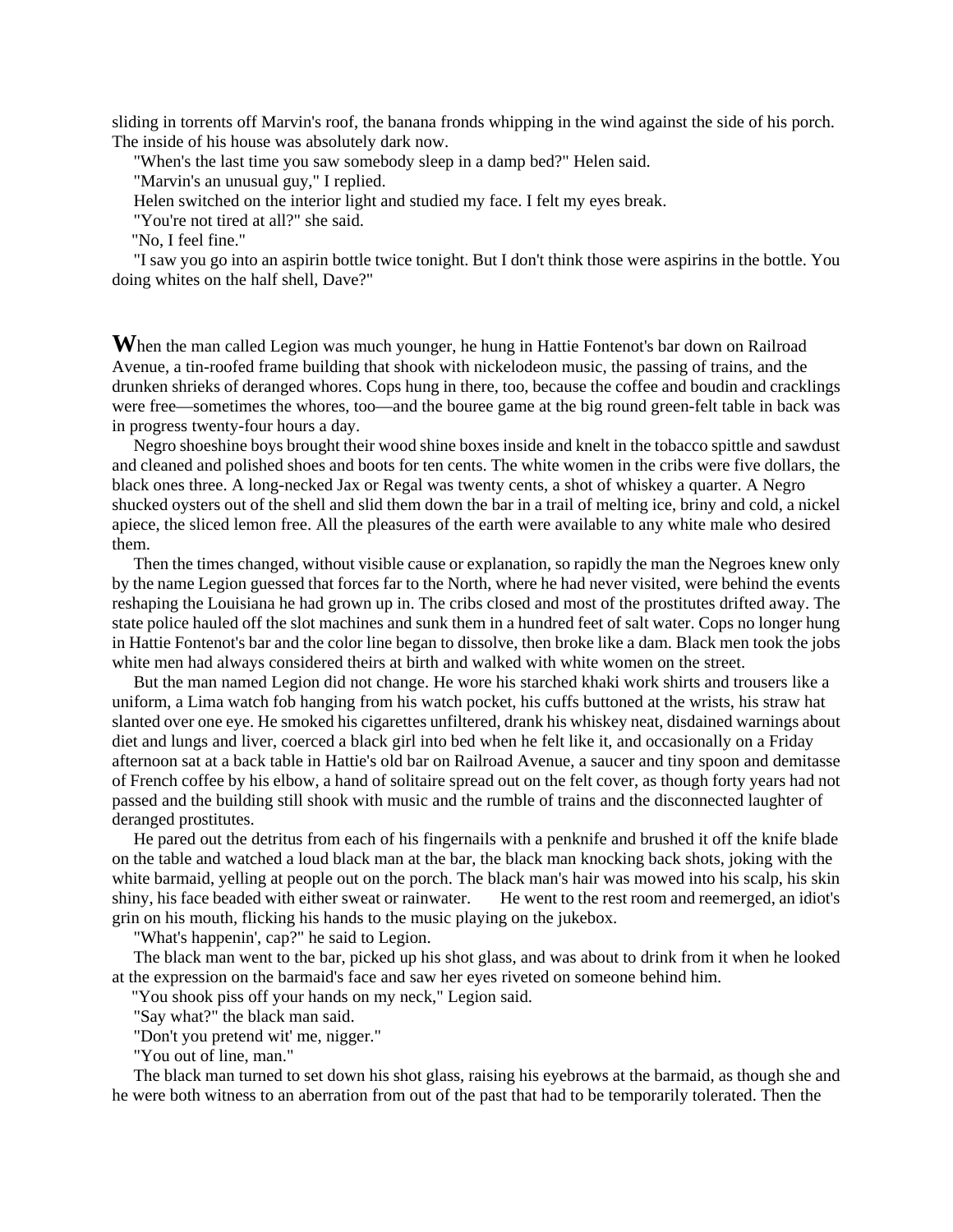black man made a serious mistake. He grinned at Legion.

 Legion seized the black man's throat with his left hand and drove him against the wall, shutting down his air, almost lifting him from the floor. Then he inserted the blade of a penknife into the black man's left nostril.

"Mr. Legion, he ain't meant you no harm," the barmaid said.

"Pick up that phone, I'll be back later," Legion said.

 Ropes of spittle drained from the corners of the black man's mouth. Legion tightened his grip and pushed the black man's head and neck harder into the wall, then worked the knife blade higher into the nostril, wedging the sharpened edge against the rim.

"You ready for it? Tell people your girl closed her legs," he said.

 Legion looked deeply into his victim's eyes, his own face tangled with a twisted light that caused the black man to lose control of his sphincter. Legion hurled him into a chair. "I'm gonna finish my coffee, me. You clean that chair befo' you go," he said.

**H**elen Soileau and I were at the city police station when the anonymous 911 call came in from a passerby who had witnessed the scene in Hattie's old bar through a window. We got in the cruiser and drove down Main toward Railroad, past the Shadows and Perry LaSalle's office.

"Why you want to take a city call?" she asked.

 Rainwater was over the curbs now, rippling back from the tires of passing cars into the bamboo that bordered the Shadows.

"The assailant is that guy Legion Guidry we checked out at the casino," I replied.

 "So what? Let the city guys pick him up. We have our own collection of assholes to worry about," she said.

"He's the guy who used a blackjack on me."

 She turned, fixed her eyes on me. Water flew up under a fender. I heard her fingernails clicking on the steering wheel.

 We drove down Railroad, bounced across the tracks, passed a crack house, clapboard bars, shacks without doors or glass in the windows, and yards that were covered with litter. Helen pulled under a spreading oak by a small general store with an ice locker in front that steamed in the rain.

"Why you stopping?" I asked.

"I'm tired of you deciding what I should know and not know. Or in this case when I should know it."

 "He put his tongue in my mouth. He's an old man who took me apart in front of my own house. It's not a story many people would believe."

 "We tell rape victims they have to meet it head-on if they ever want any peace. What makes you different?"

"Nothing," I said.

A swath of rainwater and leaves blew out of the tree across the windshield.

"You going to tell the old man?" she asked.

"Maybe."

She shook her head and shifted the transmission into drive.

 "I always thought you got a bum deal when you were thrown off the force in New Orleans," she said. "Finish your thought," I said.

"I guess there're two sides to every story," she said.

 We parked by Hattie Fontenot's old bar and Helen got out first and slipped her baton into the ring on her gun belt. We went inside and saw Legion sitting at a back table, playing solitaire, his attention concentrated on his game. The bar stools were all empty; our footsteps were loud on the wood floors that had been scrubbed gray with bleach. The barmaid sat on a stool, hiding behind the cigarette she smoked, her shoulders rounded, her lipsticked mouth as bright as a rose inside the wreaths of smoke and the dyed blond hair that framed her face.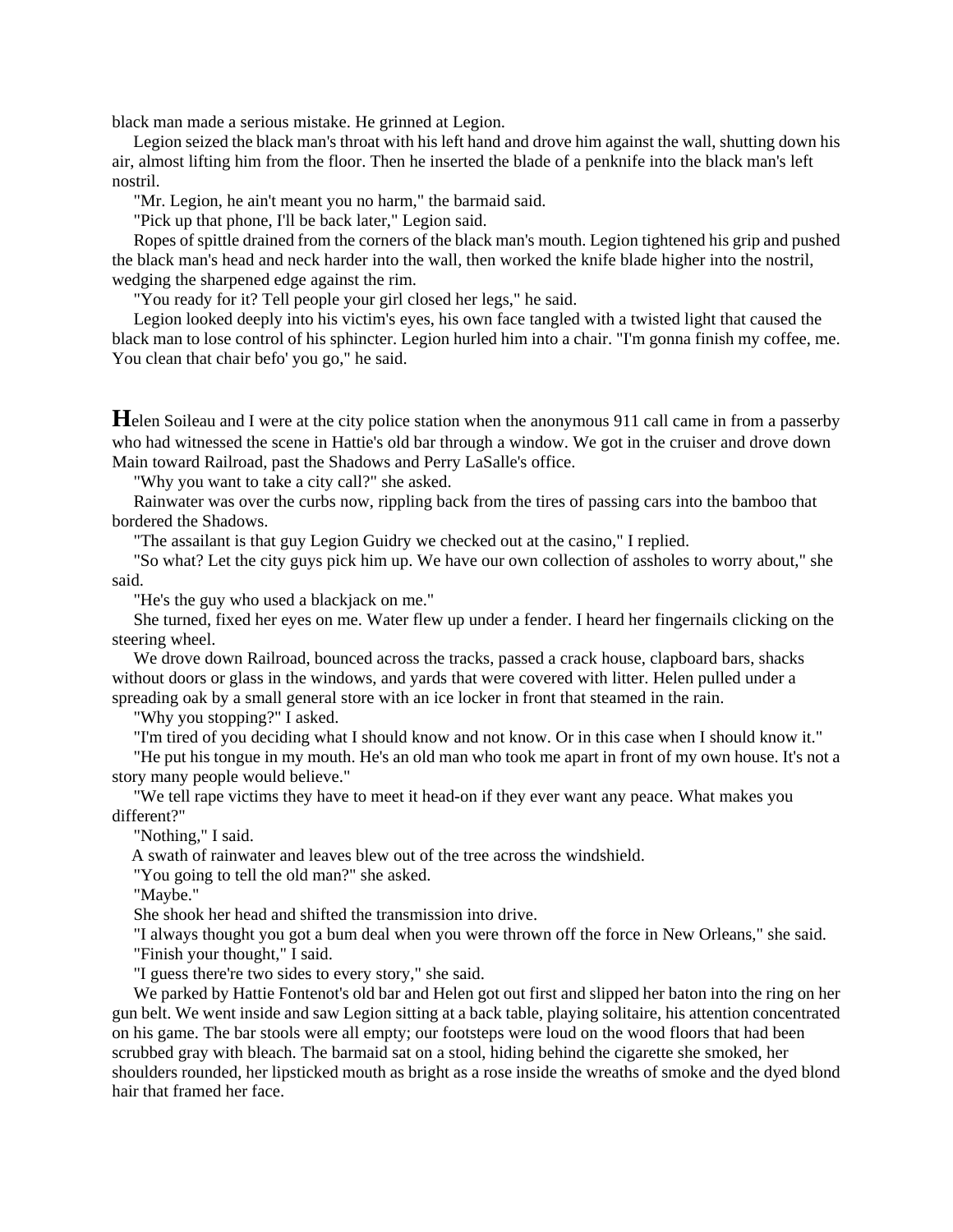"Where's the man Legion assaulted?" I asked.

 She inhaled on her cigarette and tipped her ashes into a beer cap and watched a bottle fly crawl up the wall, her eyelids fluttering. Helen and I walked toward Legion's table, dividing as we approached him, Helen slipping her baton from its ring.

"Stand up," she said.

 "A black boy call y'all?" he said, rising from his chair, his hat brim tilting up now, exposing the long, vertical creases in his face.

"That's a gun in your belt?" Helen said.

 "Ain't nothing wrong with that. State man give me a permit," Legion said. His hand drifted toward the checkered grips on a chrome-plated .25.

 Her baton whipped through the air and cracked across his wrist. The blow was of a bone-bruising kind, one that usually swelled into a plum-colored, blood-filled knot. But Legion showed no reaction other than a flinch in his face, a quiver along the jawline.

"You got me now, bitch. But wait till down the road," he said.

 She shoved him into the wall and kicked his legs apart, pulled the .25 automatic from his belt, and tossed it to me. He started to turn-around and she whacked him behind the knee with the baton, a blow that should have crumpled him to the floor. Instead he twisted his neck so she could look into his eyes and read the malevolence in them, his breath reaching out and touching her cheek. But Helen was all business. She hooked him up, crimping the cuffs hard into his wrists.

"You're under arrest for threatening a police officer," she said.

"I give a shit, me," he said. He jerked his head at me. "Pick up my hat, you."

 "You want your hat? Here," Helen said, and stepped on the crown, then shoved it down on his ears. "I hear you like to put your tongue in men's mouths. We just ran a couple of black cross-dressers in. I'll see what I can arrange."

 After we put Legion in the back of the cruiser and closed the door on him, I touched Helen on the arm. "What?" she said, her eyes flashing.

"Don't let this bum put a letter in your jacket," I said.

 Her brow was cut with furrows. She rubbed her palms on her jeans. "I feel like I touched something obscene," she said.

**A**t the lockup Helen placed Legion in a cell occupied by two heavily perfumed transvestites in spiked heels, sequined blouses, shorts sewn with lace fringe, layers of makeup, auburn wigs, false eyelashes, and Dracula nail polish. They both leaned against the bars, a cant to one hip, flirtation and fuck-you pouts dancing on their faces.

I waited at the cell door until Helen was gone.

"You going to be all right in here, Legion?" I asked.

 "Sho he is. We gonna take good care of li'l dookie-wookie here," one of the transvestites said. She pinched a fold of Legion's cheek between her thumb and forefinger and shook it gingerly, her lips pursed.

 At sunrise the night jailer walked down to Legion's cell to inform him that his lawyer, Perry LaSalle, had just arranged his bail. The transvestites sat close together on a bench in a corner, holding hands, their faces downcast.

"What's wrong with them?" the jailer said.

"How the hell I know? Where my t'ings at?" Legion said.

Later in the morning the jailer called me at the bait shop.

"Sherenda the drag queen wants to see you," he said.

"It's Saturday."

 "That's what I told her. She pissed her panties and dropped them out in the corridor for me to pick up. Is it okay if she comes out to your house when she makes bail?" he said.

I asked Batist to watch the shop and drove to the lockup. Sherenda, whose male name was Claude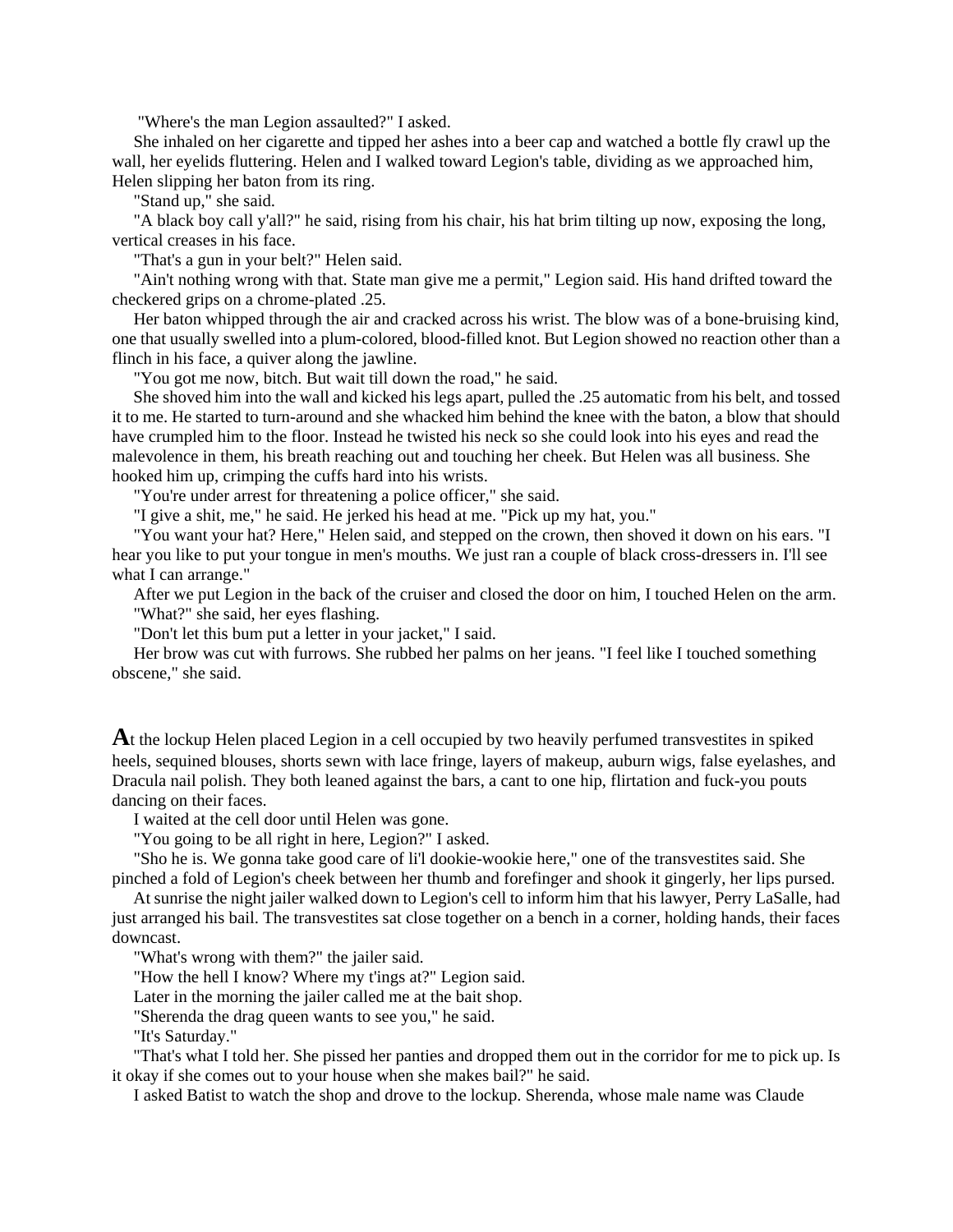Walker, was washing her underarms in the tin sink attached to the top of the commode. She blotted her face with a lavender handkerchief and stuck it down in her bra. She folded her hands around the bars, her pointed red nails clicking against the hardness of the steel.

"Legion give you a bad time?" I asked.

She buckled her knees and perched out her rump and started to grin, then gave up the act.

 "Man talk shit all night. Couldn't understand none of it. Ever hear a cat hissing inside a sewer pipe? Scare po' Cheyenne to det'. Why Miss Helen and you done that to us?"

"He's a Cajun. He was probably talking French," I said.

 "Darlin', I know French when I hear it. I could have done 'French' for that boy on any level. But that ain't what we talking 'bout," Sherenda said.

 Sherenda's friend, whose female name was Cheyenne Prejean, took a deep breath in the back of the cell and lifted up her head. Her eyes were puffy with sleeplessness, red along the rims, her lipstick smeared like a broken flower on her mouth.

 "My mother was a preacher. That man was calling out names from Scripture. He was talking to demons, Mr. Dave," she said.

She stared into space, like a creature who heard sounds others did not.

### CHAPTER 16

**T**he sheriff lived in a rambling pale yellow house with steel-gray trim and a wide gallery up on Bayou Teche. The sky was rain-washed and blue when I pulled into his drive and he was raking leaves out of his coulee, stacking them in a black pile for burning.

 "The cross-dressers told you Legion Guidry talks to demons?" he said, his palms propped on the upended handle of his rake.

"Yeah, I guess that sums it up," I replied.

"You drove out here on a Saturday to tell me this?"

"It's not an everyday event."

 "Dave, you're a toe-curlin' delight. I never know when you're going to drop one on me a sane person couldn't think up in a lifetime. Let me call my mother-in-law out here. She's in Eckankar. She teleports herself to Venus through a third eye in her head to check the records on her former lives. I'm not making this up." His eyes were starting to brim with water. "Where you going?"

#### **A** moment of contrasts.

 That same afternoon a gumbo cook-off was in progress at City Park. The manicured and sloping lawns along the bayou were dark green in the shade, scattered with azalea bloom, the sky strung with strips of pink cloud. Three shrimp boats festooned with flags blew their horns near the drawbridge. The shouts of children and the twang of a diving board resonated from the park's swimming pool like a collective announcement that this was indeed the first day of a verdant and joyous summer.

 In the midst of the live oaks, the gaiety of the crowd, the smell of boudin and boiling shrimp and okra and pecan pie and keg beer swilled from paper cups, Tee Bobby Hulin mounted a knocked-together stage with his band, plugged the jack of his electric guitar into the sound system, and went into a re-created version of "Jolie Blon" I had never heard before.

 It was like Charlie Barnet's 1939 recording of "Cherokee," a perfect moment in music that probably had no specific origin or plan, a deep rumbling of saxophones, a building percussion in the background, a melody and countermelody that were like a tongue-and-groove frame around the whole piece, and inside it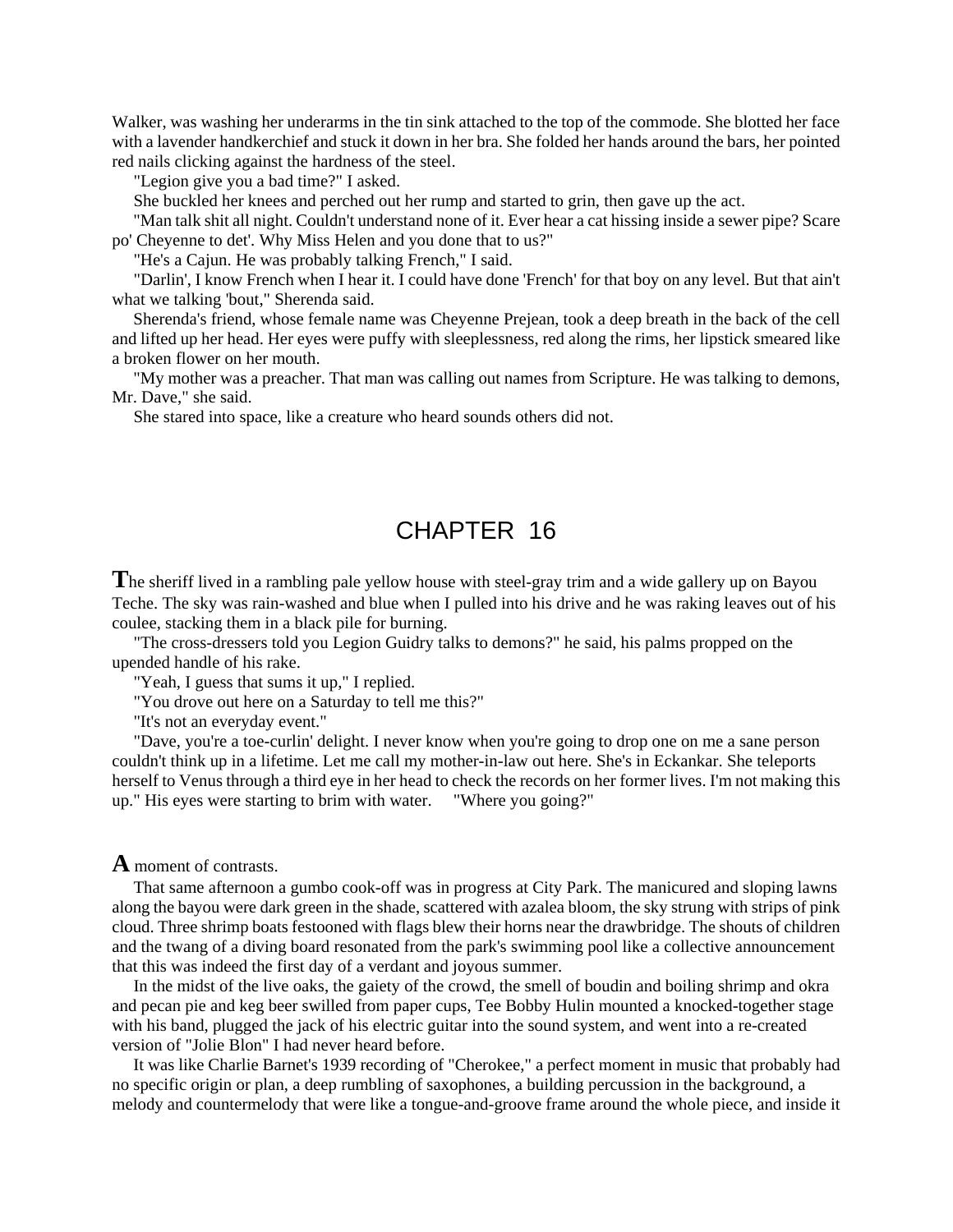all an innovative artist who took long rides on a score created extemporaneously in his own head without ever violating the musical intricacies at work around him.

 Tee Bobby looked like a man back from the dead. Or maybe he was high again on meth or skag and had bought a temporary reprieve from the hunger that ate at his system twenty-four hours a day, but I couldn't say. He wore shades and a purple fedora and a long-sleeved black shirt with garters on the arms and beige suede boots and lavender slacks flared and sewn with flowers at the bottom. After the first piece, he did two more numbers, conventional rock 'n' roll pieces that he took no rides on and showed little interest in. Then he slipped off his guitar and went to the beer stand.

"What was that first piece you did?" I said behind him.

 He turned around, lowering a beer cup from his mouth. " *']olie* Blon's Bounce.' I just wrote it. Ain't tried it on an audience before. Didn't nobody seem real tuned in to it," he said.

"It's great."

He nodded, his shades mirroring the crowd around us, the thick overhang of the live oaks.

 "Jimmy Dean say he might take a demo out to L.A. for me. Souped-up zydeco's hot in some clubs out there," he said.

"Jimmy Dean is a parasite. He couldn't shine your shoes."

"Least he ain't dumped me at a homeless shelter in the middle of the night."

"Have a good life," I said.

 "Try to make me feel bad all you want. You don't bother me no more. I passed the lie detector," he said. He faced the bandstand and upended his beer cup, the foam rilling down the sides of his mouth, the

corner of his eye like a prosthetic implant. His self-satisfaction and stupidity made me want to hit him. I started back through the crowd to find Bootsie and Alafair and bumped against the father of Amanda

Boudreau. His body was hard, his feet planted solidly, his gaze unblinking behind his wire-rim glasses. His wife's arm was tucked inside his, the two of them like an island of grief that no one saw.

"Excuse me. I wasn't watching where I was going," I said.

"That was Bobby Hulin you were talking to, wasn't it?" Mrs. Boudreau said.

"Yes, ma'am. That's correct," I said.

 "He's here, playing at a concert, and the man who supposedly represents our daughter chats with him by the beer stand. I can't quite express my feelings. You'll have to forgive me," she said, and pulled her arm from her husband's and walked quickly toward the rim of the park, pulling a handkerchief from her purse.

"You got a daughter, Mr. Robicheaux?" her husband asked.

"Yes, sir. Her name's Alafair," I replied.

 He fixed his glasses up on his nose with his thumb. "You have to pardon my wife. She's not doing too good. I probably don't make it any easier for her, either. I hope your daughter has a wonderful life. I truly do, sir."

And he walked away, limping like a man whose gout gave him no peace.

That night I had drunk dreams and woke at two in the morning, wired, my mouth dry, my ears filled with sounds that had no origin. I could not remember the images in the dreams, only the nameless feeling they left me with.

Like being slapped awake when no one else was in the room.

 Like stepping unexpectedly off a ledge one hundred feet below the Gulfs surface and plummeting into a chasm filled with coldness and rough-skinned finned creatures whose faces flared at you out of the silt.

 I went to the kitchen and sat in the dark, the luminous numbers of my watch glowing on my wrist. A bottle of vanilla extract sat on the windowsill in the moonlight, the curtains blowing around it. In the distance I heard a train and I thought of the old Southern Pacific, its lounge car lit, the passengers sipping highballs at the bar as the locomotive pulled them safely across the dark land to an improbable country of blue mountains and palm trees and pink sunrises where no one ever died.

I wanted to get in my truck and bang down corrugated roads, grind gears, thunder across plank bridges.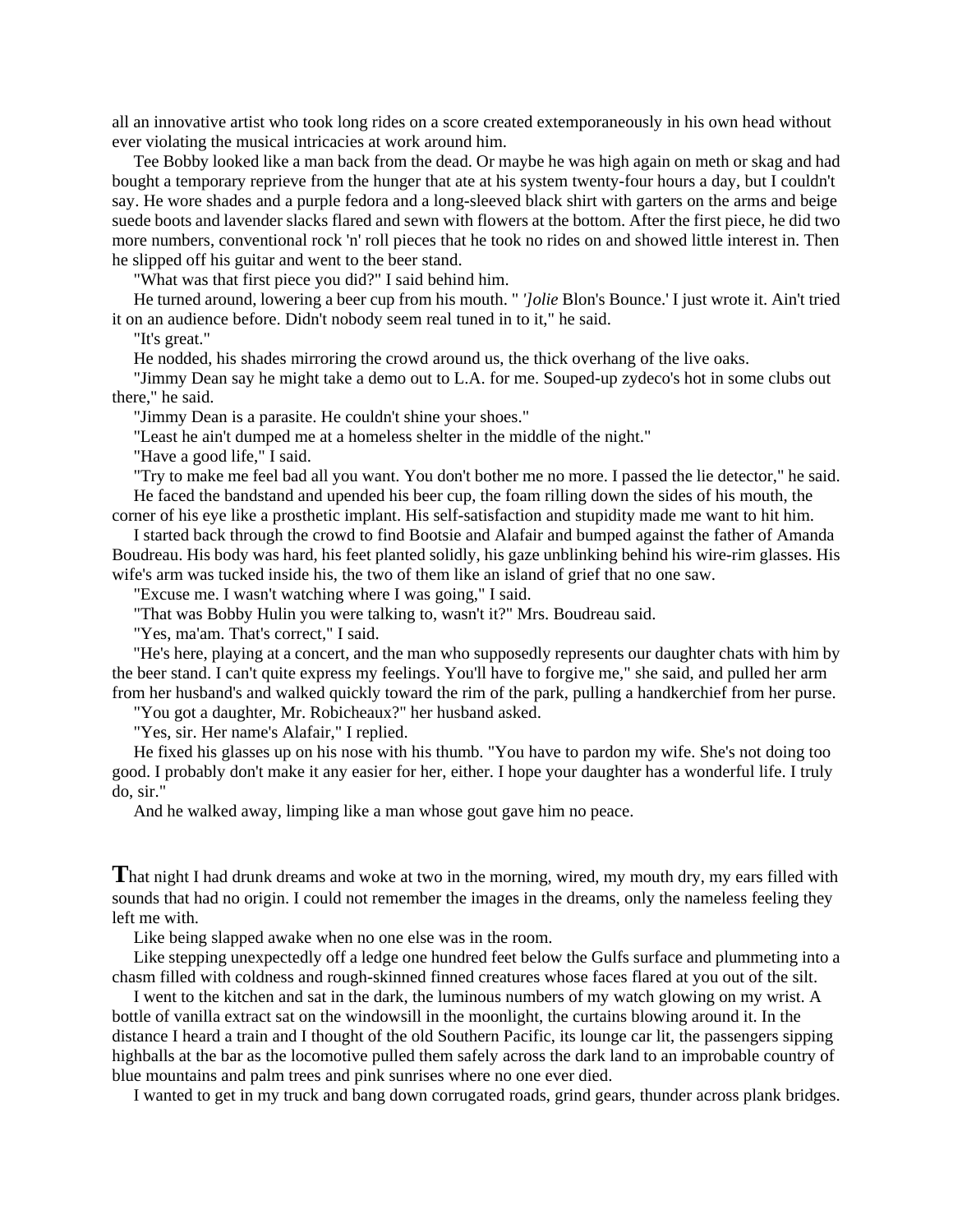I wanted to drive deep into the Atchafalaya Swamp, past the confines of reason, into the past, into a world of lost dialects, gator hunters, busthead whiskey, moss harvesters, Jax beer, trotline runners, moonshiners, muskrat trappers, cockfights, bloodred boudin, a jigger of Jim Beam lowered into a frosted schooner of draft, outlaw shrimpers, dirty rice black from the pot, hogmeat cooked in rum, Pearl and Regal and Grand Prize and Lone Star iced down in washtubs, crawfish boiled with cob corn and artichokes, all of it on the tree-flooded, alluvial rim of the world, where the tides and the course of the sun were the only measures of time.

 All you had to do was release yourself from the prison of restraint, just snip loose the stitches that sewed your skin to the hairshirt of normalcy.

 I got in the truck and drove full-bore down the four-lane, the frame shaking in the Gulf wind, until I saw the bridge spanning the Atchafalaya River at Morgan City and the network of adjoining bayous and canals and the shrimp and pleasure boats moored in the moss-green, softly muted tropical ambience that defines almost every unimpaired waterway in southern Louisiana. I turned into a clapboard bar that looked like it had floated out of the mist onto the road, one window scrolled with a green and gold Dixie beer sign.

 I sat for five minutes in the false dawn, my hand trembling on the floor stick, my upper lip beaded with sweat. Then I drove back down the highway, fifteen miles under the speed limit, cars whizzing by me, their horns blowing, all the way back to New Iberia and the apartment where Clete Purcel was now living, wondering how in the name of a merciful God I could have a Sunday morning hangover without touching a drop of alcohol.

**I** sat at the counter in his small kitchen while Clete fixed coffee and stirred a skillet filled almost to the brim with a half-dozen eggs, strips of bacon, chunks of sausage and yellow cheese, and a sprinkling of chopped scallions to disguise enough cholesterol to clog a sewer main. He wore clacks and his Marine Corps utility cap and a pair of boxer undershorts, printed with fire engines, that hung on his hips like women's bloomers.

"But you didn't go in the bar?" he said, not looking at me.

"No."

 "Helen thinks you're doing speed." When I didn't reply, he said, "You got a hearing problem this morning?"

"I ate a few of Bootsie's diet pills."

"What else?"

"A few whites."

 "Maybe you ought to go all out. Chop up some lines. Start hanging with the rag noses in north Lafayette," he said.

He filled a plate for me and clattered it down on the counter.

 We ate in silence. Outside, the morning was taking hold, wind blowing in a sugarcane field, buzzards circling over a grove of trees. I put four teaspoons of sugar in my coffee and drank it black, in one long swallow.

"I'd better get going," I said.

"You've got a strange look on your face. Does Bootsie know where you are?"

"I called her from the highway."

"We're going to a meeting," he said.

"We?"

 "I think you're figuring out ways to get loaded again. I'm not going to allow it. That's just the way it is, big mon." He cupped his huge hand on my neck and squeezed, his breath heavy with the booze he had drunk the night before.

 I called the Alcoholics Anonymous hotline number and found a meeting in Lafayette. We drove up the old highway in Clete's convertible, with the top down, past Spanish Lake, through Broussard and tree-lined streets dotted with Victorian homes, people crossing through the traffic to Sunday Mass. After I had almost convinced myself that perhaps Clete enjoyed levels of reason and control in his life that I should envy, he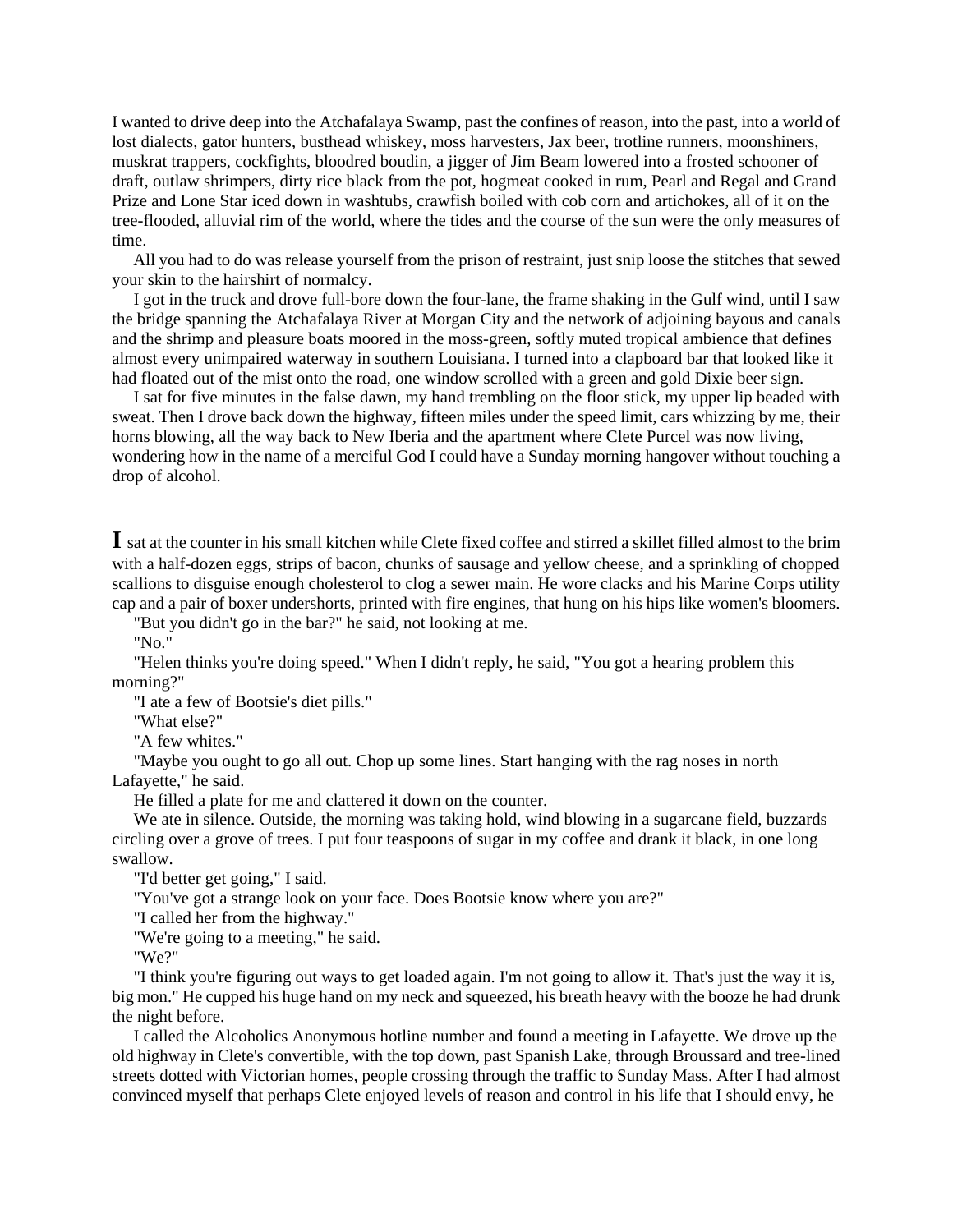described some of his activities of the last week or so, the Clete Purcel version of eco-terrorism.

 "This guy Legion's not that smart. He hasn't figured out where it's coming from yet," he said. Clete had put in a change of address for Legion at the post office, forwarding his mail to General Delivery, Bangor, Maine; called the utility companies and ordered the cutoff of his water, electricity, telephone, and gas service; hired neighborhood black kids to throw firecrackers on his roof, shoot out his windows with BB guns, and shove a burning sack of dog shit under his bedroom floor.

 Then, in a finale that would have made even No Duh Dolowitz, the Mob's merry prankster, doff his hat, he got an exterminator to *go* to Legion's house, while Legion was at work, and tent the whole building and fumigate it with termicide, so that the building stank of noxious chemicals for days.

 Clete casually sipped on a beer while he drove and told me these things, his face handsome with windburn and his aviator's sunglasses, his tropical shirt puffing, steering with two fingers at the bottom of the wheel, like an over-the-hill low rider cruising out of the 1950s.

"Have you lost your mind?" I said.

 "You stoke 'em and smoke 'em, noble mon. I give this character about two weeks before he runs into a wrecking ball. Hey, I'm taking Barbara Shanahan to dinner tonight. You and Bootsie want to come along? Zerelda Calucci told me Perry LaSalle's schlong looks like a fifteen-inch nozzle on a firehose. She's exaggerating, right?"

 I couldn't even begin to track his train of thought. We were on University Avenue in Lafayette now, passing the old oak-shaded brick buildings and colonnaded walkways where I once attended college.

"Drop me in front of the meeting," I said.

"I'm going in with you."

"With a beer can?"

He pulled to the curb and tossed the can in an arc over his head, depositing it dead center in a trash barrel.

### **CHAPTER 16**

**A** love affair with Louisiana is in some ways like falling in love with the biblical whore of Babylon. We try to smile at its carnival-like politics, its sweaty, whiskey-soaked demagogues, the ignorance bred by its poverty and the insularity of its Cajun and Afro-Caribbean culture. But our self-deprecating manner is a poor disguise for the realities that hover on the edges of one's vision like ditty smudges on a family portrait.

 The state roadsides and parking lots of discount stores are strewn, if not actually layered, with mind-numbing amounts of litter, thrown there by the poor and the uneducated and the revelers for whom a self-congratulatory hedonism is a way of life. With regularity, land developers who are accountable to no one bulldoze out stands of virgin cypress and two-hundred-year-old live oaks, often at night, so the irrevocable nature of their work cannot be seen until daylight, when it is too late to stop it. The petrochemical industry poisons waterways with impunity and even trucks in waste frdm out of state and dumps it in open sludge pits, usually in rural black communities.

 Rather than fight monied interests, most of the state's politicians give their constituency casinos and Powerball lotteries and drive-by daiquiri windows, along with low income taxes for the wealthy and an eight and one quarter percent sales tax on food for the poor.

Why meditate upon a depressing subject?

Because on occasion an attempt at redress can come from an unexpected source.

 On Monday afternoon Marvin Oates was pulling his suitcase on wheels down a rural road that traversed cattle acreage and pecan orchards, across a bridge that spanned a coulee lined with hardwoods and palmettos, past neat cottages with screened porches and shade trees. Up ahead was the Boom Boom Room, the dilapidated Iberia Parish bar owned by Jimmy Dean Styles. A red convertible, the top down, roared past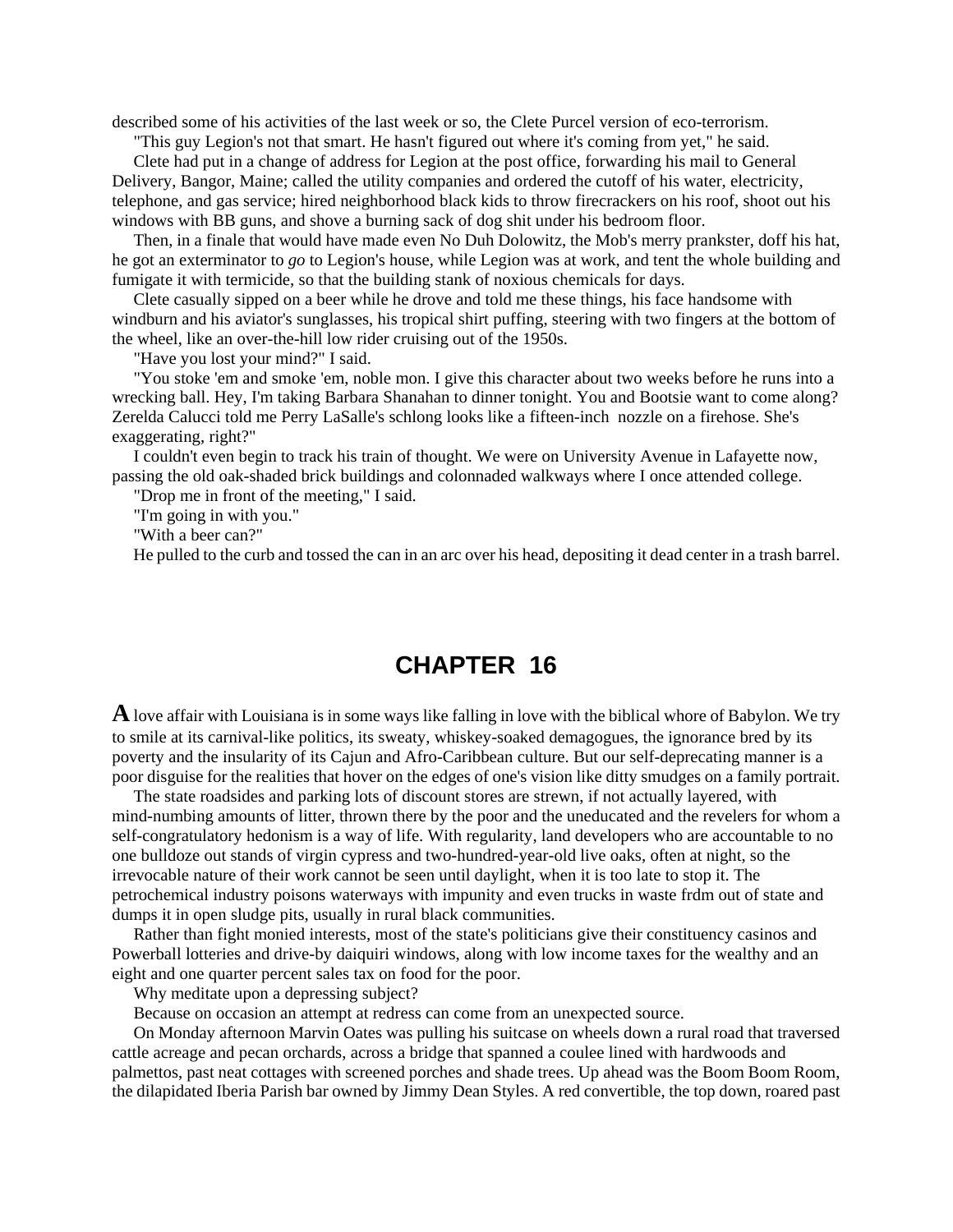him, the stereo blaring. A bag of fast-food trash and beer cans sailed out of the backseat and exploded against the trunk of a pecan tree, showering litter in a yard.

Marvin Oates labored down the road, the roller skate affixed to the bottom of his suitcase grating against the road surface with the unrelieved intensity of marbles rolling down a corrugated tin roof. When he reached the Boom Boom Room, three of Jimmy Styles's rappers and two tattooed, peroxided white women in shorts were drinking long-necked beer and passing a joint by the side of the convertible.

 A line of sweat leaked from Marvin's hat down his cheek. He loosened his tie, craned his neck, blew out his breath, as though releasing the heat trapped inside his sports coat.

"Excuse me, but back yonder one of y'all threw a bag of trash out your car," he said.

"Say what?" said a tall man with orange and purple hair and rings through his eyebrows.

 "There's some old colored folks living in that house where you flung your garbage. How'd you like it if you was them and you had to pick up lunch trash with mouth germs all over it?" Marvin said.

"Where you from, cracker?" the tall man with orange and purple hair said.

 "Where folks ain't so ashamed of what they are they got to pay a couple of fat whores to take their dick out of their pants for them," Marvin said.

 "Hey, Jimmy Sty, come out here! You got to check this out!" another black man called out. Then he turned back to Marvin. "Run all that by us again, man."

 "Ain't my purpose to get nobody mad. I'm going back on my route now. Lessen one of y'all is interested in a magazine subscription or a discount Bible offer," Marvin said.

 "You believe this motherfucker?" the man with orange and purple hair said, then balanced his beer bottle on the oyster shells.

 "You ask me a question, I give you a straight answer. The Bible is my road map, sir. You don't like what you hear, that's your dadburn problem," Marvin said, and blotted his forehead on his coat sleeve. "It's flat burning up, ain't it?"

 The group around the convertible was now joined by others from inside the bar, including Jimmy Dean Styles. They stared at Marvin in dismay.

 "Somebody put you up to this? Or you just a dumb white motherfucker want to commit suicide?" said a man with a nylon stocking crimped down on his head.

 Marvin looked innocuously at a cloud, his eyebrows raised. "Most of y'all got born 'cause your mama dint have money for an abortion. That's why you call other people 'motherfucker' all the time. It's 'cause y'all know everybody in town got in your mother's drawers. So anytime you insult other folks with a bad name like that, it's on your own self. I ain't trying to hurt your feelings. It's just a psychological fact."

 The tall man with rings in his eyebrows picked up his beer bottle from the oyster shells, tossed Marvin Oates's hat into the crowd, and smashed the bottle across Marvin's head. The crowd roared.

 Marvin fell across his suitcase and took a kick in the ribs and another between his buttocks. He pushed himself up on the convertible's bumper, his coat powdered with white dust, his eyes closing, then opening, as though a piece of sharp metal was buried deep in his bowels.

 He felt the back of his head and swallowed, then walked unsteadily on the shells and found his hat and knocked it clean of dust on his leg.

"You still ain't got the right to throw trash in old folks' yard," he said.

 The crowd surged forward, but Jimmy Dean Styles stepped between Marvin and his adversaries and leaned over and retrieved the tow strap of Marvin's suitcase from the dust and placed it in his hand.

"Don't come around here no more," he said.

Marvin stared into Styles's eyes, as though looking for an answer to an ancient question about the nature of evil.

"Who are you?" Marvin asked.

"The man who know a nigger when he see one. You better hoof it, bro," Styles replied.

**H**elen and I were on our way back from an inter-agency law enforcement meeting in Jeanerette when we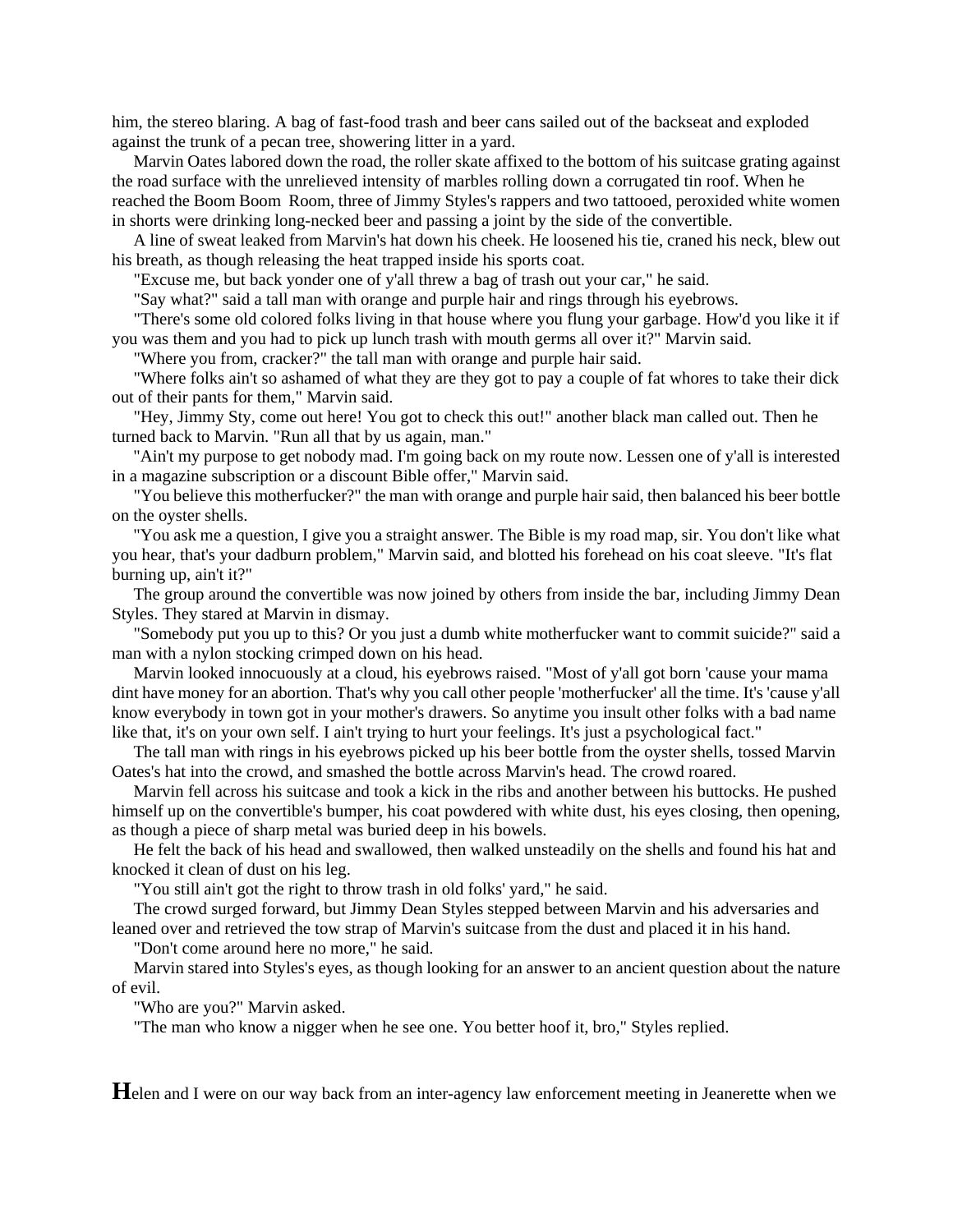passed the situation in progress in front of the Boom Boom Room. We pulled to the side of the road and told Marvin to get in the backseat of the cruiser, behind the steel-mesh screen.

 He threw his suitcase on the seat and pulled the coned brim of his hat down on his brow as we roared away, looking back through the window like a Pony Express rider who had been saved by friends from Indians.

"You crazy, Marvin?" Helen said, glancing in the rearview mirror.

"What's the name of that guy, the one in charge back there?" Marvin asked.

"Jimmy Dean Styles. Why do you ask?" I said.

"I just feel sorry for them people, that's all." He sprayed his mouth with an atomizer.

 Helen and I dropped him off downtown, by the Shadows, his face freckled with the sunshine that fell through the oak limbs overhead.

"He seems to have people of color on the mind," I said.

"He should," Helen said.

"Pardon?"

"His mother took on all comers. I always heard Marvin's father was black," she said.

**T**hat same afternoon Clete Purcel drove to the motor court on the bayou, where he used to live, and knocked on Joe Zeroski's cottage door.

"What'd you want, Purcel?" one of Joe's men said. He was bald and wore slacks and a strap undershirt.

Pieces of his sandwich were hanging from his mouth while he ate. A television set blared in the background. "Where's Joe?" Clete asked.

"He ain't here."

 Clete looked through oaks at the bayou, a tugboat passing, the sunlight breaking like glass on the water. "You want to tell me what I already know, or you want to clean the dog food out of your mouth and answer my question?" he said.

 Then Clete drove from the motor court, across the drawbridge, to a Catholic church on the other side of the bayou. He walked inside and saw Joe Zeroski seated in a pew, by a rack of burning candles, in an otherwise empty church. Clete went back outside and waited. Five minutes later Joe emerged in the sunlight, putting on his hat as he exited the vestibule. He stared at Clete.

"You following me?" Joe asked.

"I didn't know you went to church."

"I burn a candle for my daughter. Why you here, Purcel?"

Joe wore a gray suit and a gray and red tie, and the wind blew his tie over his shoulder.

 "The sheriffs department is looking at a guy by the name of Legion Guidry for Linda's murder. I thought you ought to know that," Clete said.

"What, you owe me favors?"

 "You were always straight up with me. So was Frankie Dogs. Who knows, maybe Frankie Dogs was on to the guy. Maybe that's why Frankie got clipped."

 Joe studied the trees along the bank of the bayou, popped a crick out of his neck, as though there were a thought behind his eyes he couldn't deal with.

"I had her cremated. There wasn't no way to fix her face for the funeral," he said.

 "Guidry has a long history of violence against females, Joe. You said it yourself, how many guys like this are running around in one small town?"

"Say this guy's name again."

Late that evening Clete sat with me at the redwood table under the mimosa in my backyard and told me the story of his conversation with Joe Zeroski. When he finished, he took off his Marine Corps utility cap and refitted it on his head and looked at the purple light in the sky and the wind blowing across my neighbor's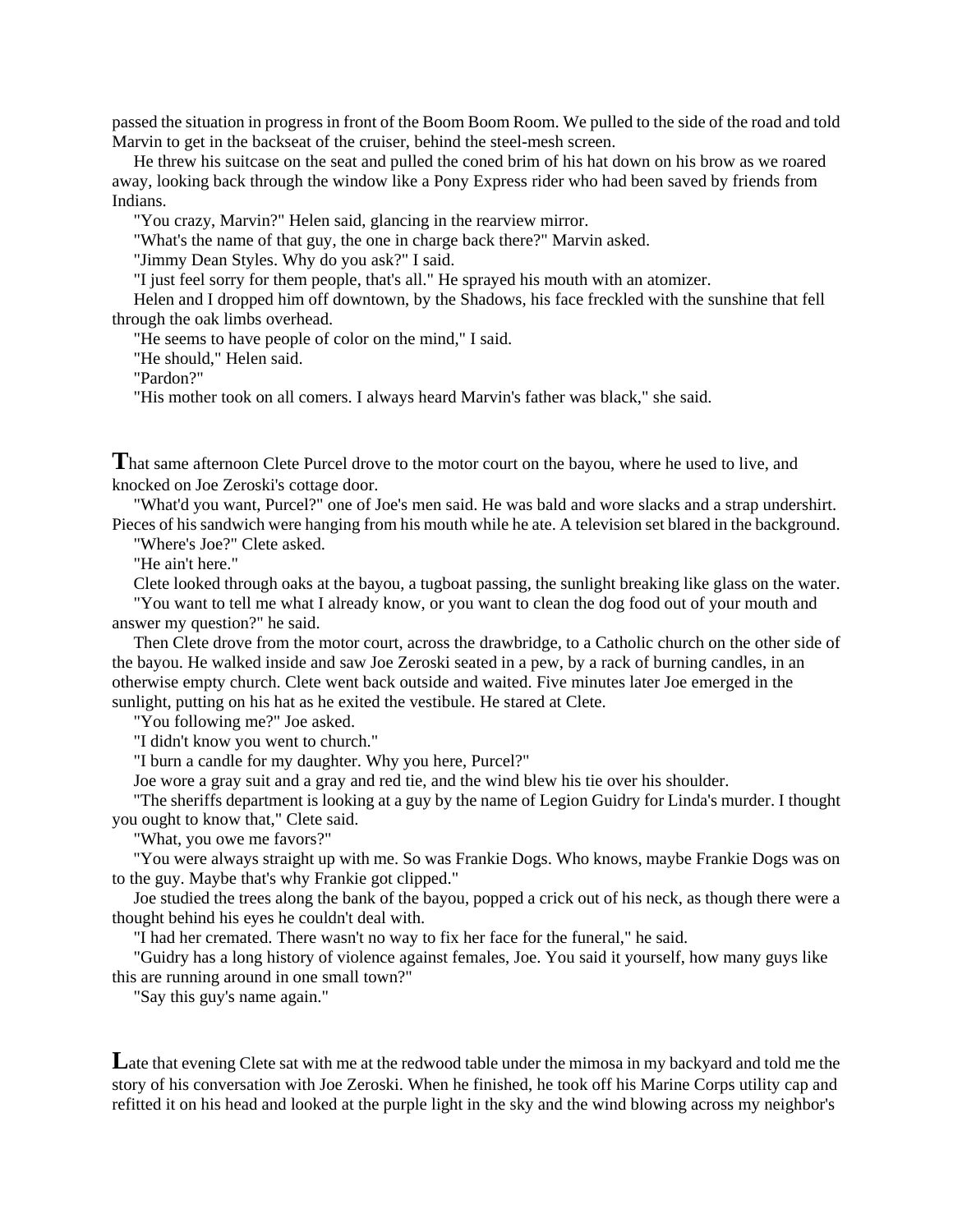cane field, his green eyes red-rimmed with fatigue.

"I thought the drought was over. Two days of dry weather and it's the dust bowl again," he said.

"You bothered about taking Zeroski over the hurdles?" I asked.

 "Joe will probably eat his gun one day. But he never tried to jam anybody who wasn't in the life. I guess if I could feel sorry for a gumball, I do for him," Clete said.

"We don't have any influence over these guys. Stop trying to orchestrate them, Clete."

"I think I ought to call him up," he said.

 I squeezed Clete's bicep, hard, my fingers biting deep into the muscle. "Once and for all and forever, leave Zeroski and especially Legion Guidry alone." I tightened my grasp when Clete tried to pull away from me. "Did you hear me? Legion Guidry comes from someplace the rest of us don't. That's a theological statement."

"Sometimes I wish you didn't share all your thoughts, big mon."

**I** awoke before sunrise on Tuesday and walked down the slope through the oaks and pecan trees to the bait shop. The fog was a bluish gray in the fjalse dawn, then the sun broke on the horizon and the fog turned the color of cotton candy and I could see snow egrets rising like confetti above the cypress trees in the swamp.

 Batist and I scrubbed down the spool tables, popped opened the umbrellas above them, picked up beer cans and bait cups from the boat ramp, and used a boat hook to gather floating trash from the pilings under the dock. All of this was done under the supervision of Tripod, Alafair's fat, three-legged, silver-ringed pet coon. Then Batist took a break and poured a cup of coffee for himself from a drip pot on the gas burner and dropped a red quarter into the jukebox and played Guitar Slim's "I Done Got Over It." The haunting sounds of Slim's music reverberated across the water and into the trees like electronic echoes inside a stone pipe.

"Why'd you play that particular song?" I asked.

 "The man talking about getting over it. You don't never get ahead of it. You just get over it. I t'ink he figured out what it was all about."

"You think Tee Bobby Hulin murdered that white girl?" I asked.

 Batist picked up Tripod from a shelf, where he was sniffing a glass jar filled with candy bars. Batist opened the screen and dropped him with a thump on the dock.

 "That boy ain't no good, Dave. You don't believe I'm right, ax yourself who he hang around wit'. Jimmy Dean Styles say jump, Tee Bobby say 'How high?'"

 Then, as irony would have it, just as I was about to go up to the house and change clothes for work, the phone on the counter rang. It was Sister Helen Bienvenu, the nun who gave art lessons at the public library.

"I did something I think I shouldn't have," she said.

"What's that, Sister?" I said.

 "Rosebud Hulin did a lovely drawing of Amanda Boudreau with her parents. I think the photo was in the *Daily Iberian* about a week ago. When she finished it, she pressed it into my hands, as though she wanted me to give it to someone. There was a kind of sadness in her I can't adequately describe."

"I don't understand. What did you do that was improper?" I said.

 "I gave the drawing to the Boudreau family. I didn't tell them who drew it, but last night Mrs. Boudreau was at the library and saw Rosebud in my drawing class. It was obvious she made the connection. I feel like I've exacerbated an already very bad situation."

"Did you ask Rosebud why she wanted to draw the Boudreau family?"

"Yes. She ran away from me. What are you going to do, Mr. Robicheaux?" she said.

"Did you tell anybody else about this?"

 "No. But there was a black man who saw the drawing. He came to the class one night to drive Rosebud home. She wouldn't go with him. He owns a bar."

"Jimmy Dean Styles?"

"Yes, I think that's his name."

"Styles is a bad guy, Sister. Don't have anything to do with him."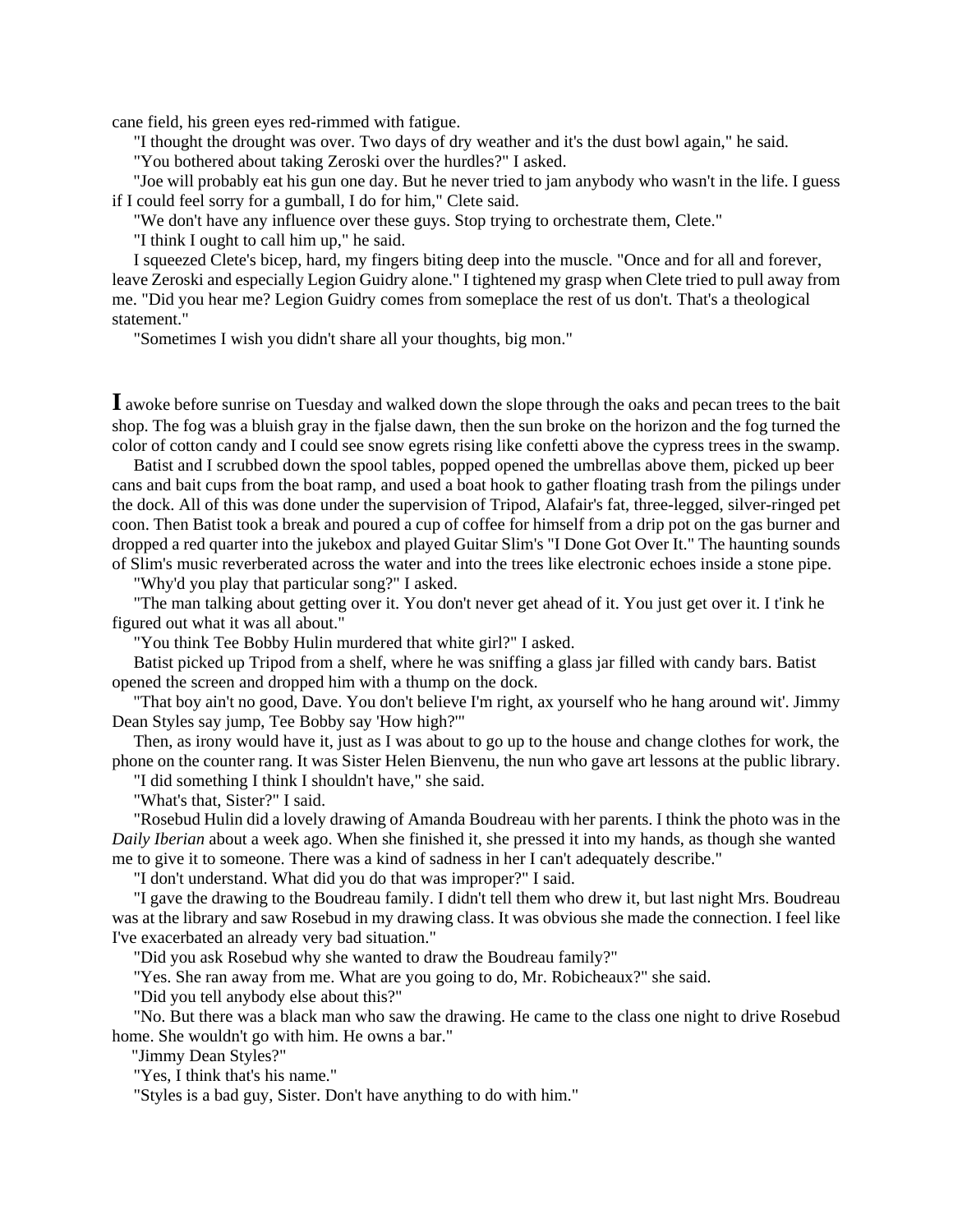"This upsets me, Mr. Robicheaux," she said. "You didn't do anything wrong." "Did Rosebud witness a murder? Please don't lie to me," she said.

**I** went up to the house and changed clothes and fixed coffee and a pan of hot milk and ate a bowl of Grape-Nuts and blueberries at the kitchen table. Bootsie came out of the bedroom in her terry-cloth bathrobe and took the medication that kept her lupus, what we called the red wolf, in abeyance. Then she sat down across from me and wrapped the inflatable tourniquet of her blood pressure monitor around her upper arm. She waited for the digital numerals to stop flashing on the monitor, then pushed the button on the air release valve and puffed out her cheeks, exasperated at not being able to change a condition that seemed both unfair and without origin.

 "You've eaten salt and fried food every day of your life and your systolic is ten points above a cadaver's. What's your secret, Streak?" she said.

 *"Picture of Dorian Gray* syndrome."

"Let me take your blood pressure," she said.

"I'd better get on the road."

"No, I want to see if my monitor's accurate," she said.

 She wrapped my arm and pumped the rubber ball in her hand. She looked at the numbers on the monitor and punched the air release, her expression neutral.

"Your systolic is 165 over 90," she said. I turned the page on the newspaper and tried to shine her on.

"That's almost forty points above your normal," she said.

"Maybe I'm off my feed this morning."

 She put the monitor back in its box and began fixing cereal for herself at the drainboard. When she spoke again, her back was still turned to me.

 "All my diet pills are gone. So is the aspirin. So are all the megavitamins I bought in Lafayette. What the hell are you doing, Dave?" she said.

**I** went to the office and tried to concentrate on a back-load of paperwork in my intake basket, A dozen messages were on my voice mail, a dozen more in my mailbox. A homeless man, who daily walked the length of the city with all his belongings rolled inside a yellow tent that he carried draped over his neck and shoulders like a gigantic cross, wandered in off the street and demanded to see me.

 His eyes were filled with madness, his skin grimed almost black, his yellow hair glued together with his own body grease, his odor so offensive that people left the room with handkerchiefs over their mouths.

 He said he had known me in Vietnam, that he'd been a medic who had loaded me with blood-expander and shot me up with morphine and pulled me onboard a slick and held me in his arms while the air frame rang with AK-47 rounds from the canopy sweeping by below us.

I looked into his seamed, wretched face and saw no one there I recognized.

"What was your outfit, Doc?" I asked.

"Who gives a shit?" he replied.

"I've got twenty bucks here. Sorry it's not more."

 He balled his hand on the bill I gave him. His nails were as thick as tortoiseshell, gray through the tops with the amounts of dirt impacted under them.

 "I had a rosary wrapped around my steel pot. I gave it to you. Don't let them get behind you, motherfucker," he said.

 After he was gone we opened the windows and Wally the dispatcher had the janitor wipe down the chair the deranged man had sat in.

"You knew that guy?" Wally said.

"Maybe."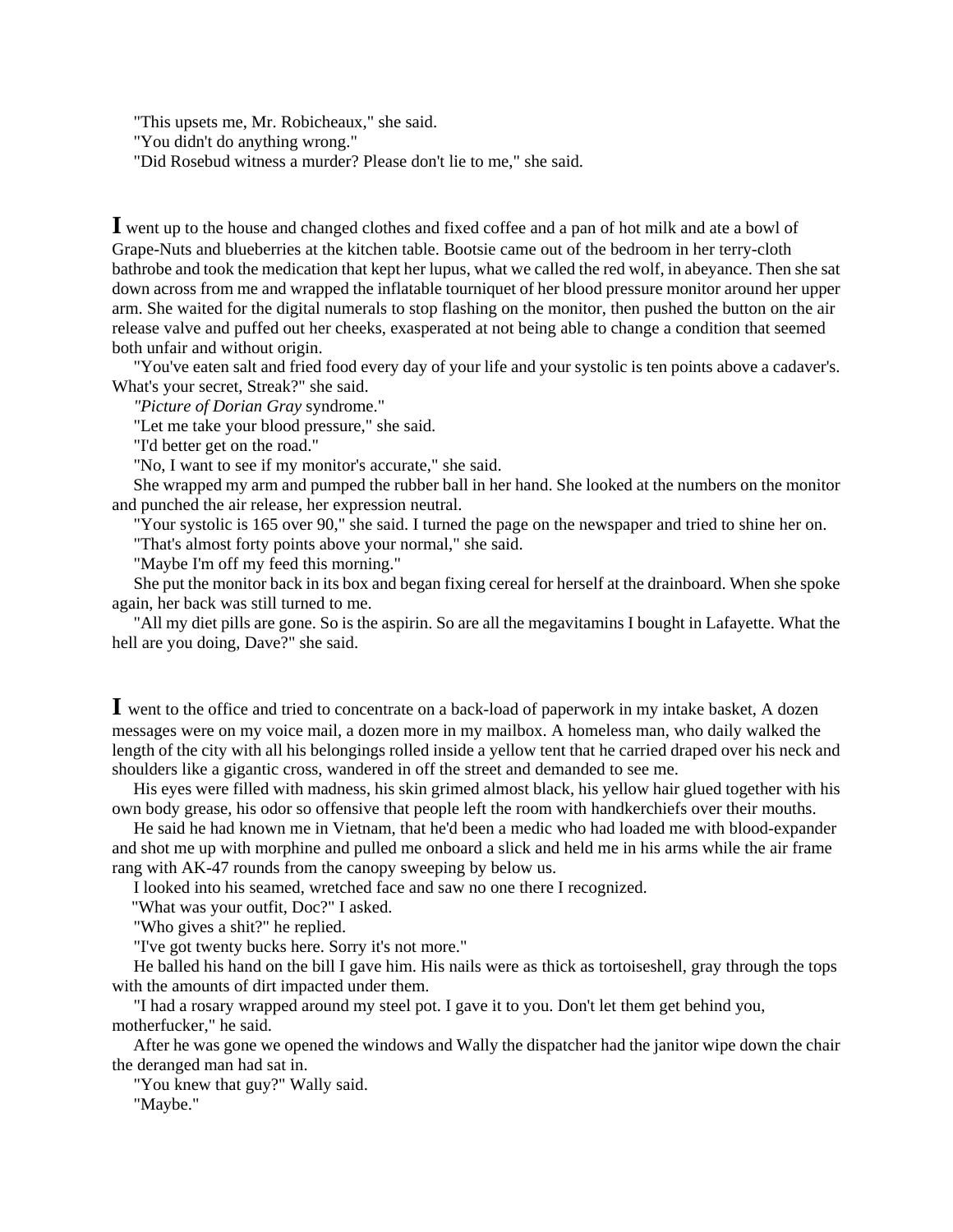"You want me to have him picked up, take him to a shelter?"

"The war's over," I said, and went back to my office.

 At ten o'clock my skin was coming off. I drank water at the cooler, chewed two packs of gum, went to Baron's Health Club and pounded the heavy bag, then returned to the office, sweating inside my clothes, burning with irritability.

 I checked but a cruiser and drove out to the home of Amanda Boudreau's parents. I found Mr. Boudreau at the back of his property, under shade trees by the coulee, uncrating and assembling an irrigation pump. It was a large, expensive machine, the most sophisticated one on the market. But he had no well or water lines to attach it to, no network of ditches to carry the water it would draw from the aquifer.

 He wore a white, short-sleeved shirt and new strap overalls, dark blue and still stiff from the box. His face was flushed, his knuckles skinned where his hand had slipped on a wrench.

 "I ain't gonna get caught by drought again," he said. "Last year almost all my cane dried up. Ain't gonna allow it to happen again. No, sir."

"I think the drought is pretty well busted," I said, looking at a bank of black clouds in the south.

 "I'm gonna be ready, me. That's the way my father always talked. I'm gonna be ready, me,'" he said. I squatted down next to him.

 "I know you and Mrs. Boudreau don't think well of me, but I lost both my mother and my wife, Annie, to violent people. I wanted to find those people and kill them. There's nothing wrong in feeling that way. But I don't want to see a good man like yourself take matters into his own hands. You're not going to do that, are you, sir?"

 He clapped his broad hand on a mosquito that had landed on the back of his neck and looked at the bloody smear on his palm.

 "Lou'sana's been drying up. Gonna dig me a well. Gonna have ditches and lines all through those fields. It can get dry as a brick in a stove, but I'm gonna have all the water I want," he said. He went back to his work, twisting a wrench on a nut, his meaty, skinned hand shining with sweat.

**I** stopped at a phone booth and called Clete's apartment.

"You still have flashbacks?" I asked.

"About 'Nam? Not much. Sometimes I dream about it. But not much."

 "A guy came off the street today. He said he was the medic who took care of me when I was hit." "Was he?"

 "He was deranged. His hair was blond. The kid who got me to battalion aid was Italian, from Staten Island."

"So shit-can it."

 "The homeless man had a New York accent. What's a New York street person doing around here?" I said.

"Where are you, big mon?"

**I** drove to Jimmy Dean Styles's New Iberia bar and was told by his bartender that Jimmy Dean was at his other club, the one he owned jointly with a bondsman in St. Martinville. I was there in twenty minutes. Styles was at the bar, reading a newspaper while he dipped cracklings into a bowl of red sauce and ate them, wiping his fingers on a moist towel, his eyes never leaving the page he was reading.

"You follow the market?" I asked.

 "High-yield municipals, Lou'sana Chuck. Pay twenty-four hours a day, seven days a week. Like a girl got her groove with the right people, it always working, know what I'm sayin'? I can help you with something?" Styles replied.

"I don't know if you can or not, but hold that thought. Where's your rest room?" I said.

He nodded his head toward the rear of the building and dipped a crackling into his bowl and inserted it in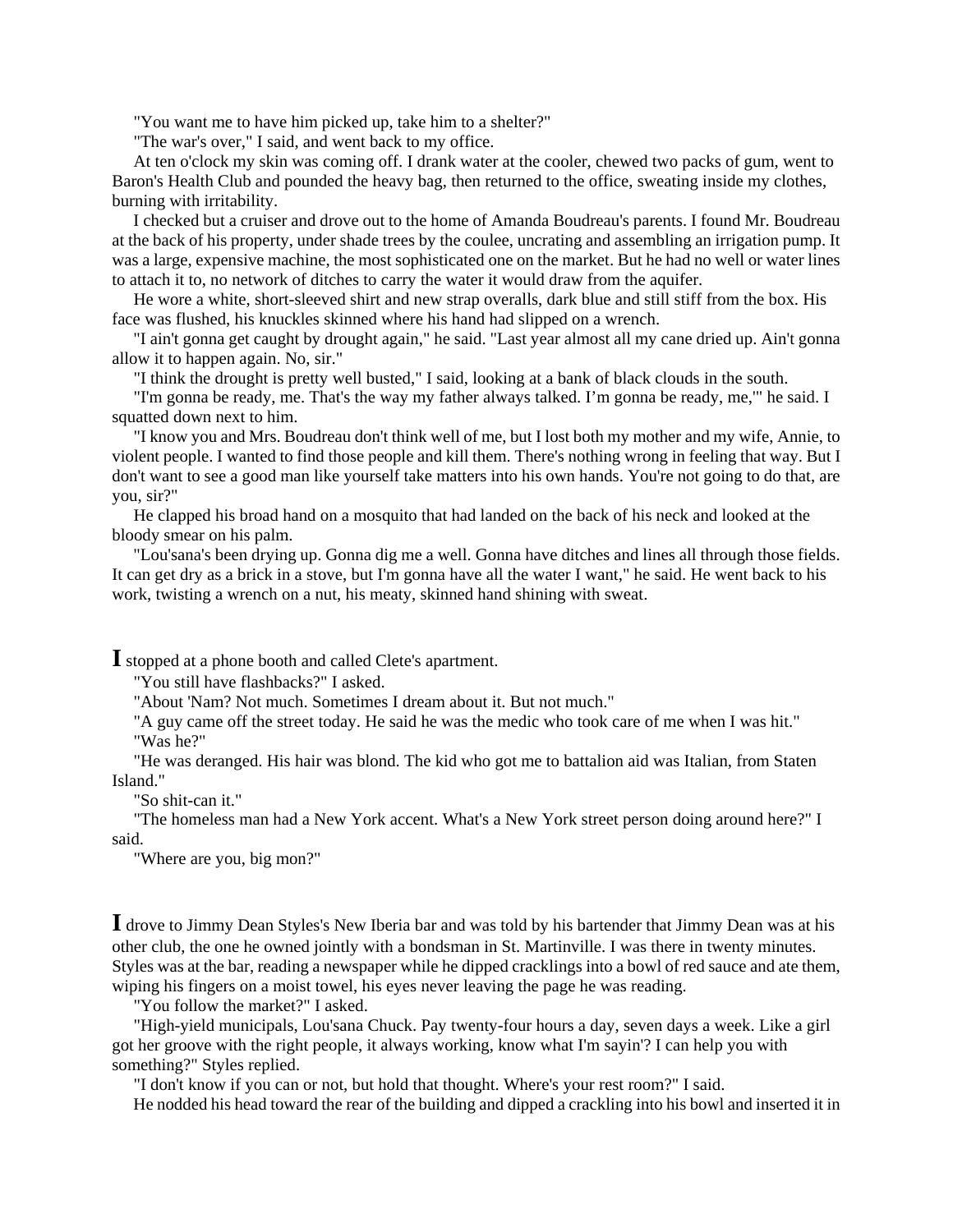his mouth, an amused light in his eyes.

 His entourage of rappers and whores were at tables by the dance floor. They paid no attention to me as I passed. Inside the rest room I washed my face with cold water and looked in the mirror. I could hear a sound in my ears, like wind whistling inside a tin can, feel a pressure band along the side of my head, as though I were wearing a tight hat. A jukebox began playing by the dance floor, and I would have sworn the voice on the recording was Guitar Slim's. I washed my face again. When I closed my eyes against the coldness of the water, I saw faces from my platoon, kids who had been out too long, their legs pocked with jungle ulcers, the smell of trench foot rising from their socks, scared shitless of night-trail toe-poppers and booby-trapped 105's, nobody in touch with who they used to be. A San Bernardino hot-rodder with a juju bag tied under his throat and a scalp lock to his rifle. A black kid from West Memphis, Arkansas, zoned on uppers and too many firefights, a green sweat towel draped over his head like a monk's cowl, the barrel of his blooker painted with tiger stripes. I could hear them marching, blade-faced, their uniforms stiff with salt, feeding off one another's anger, their boots thudding across a wooden bridge.

 I spit in the lavatory and dried my face on my shirt rather than touch the cloth towel on the roller, then went out the door, the breeze from a fan suddenly cool on my skin, my heart racing.

Jimmy Dean Styles closed his newspaper and lifted a demitasse of coffee to his lips.

"Marse Charlie not wit' you today?" he said.

 "You were at Rosebud Hulin's art class. That area is now off-limits for you. If she needs a ride, I'll provide one," I said.

 "I don't know you, never brought you no grief, never given you no truck, but you always in my face and on my case. What is it wit' you, Chuck?"

"I don't think you're hearing me. Rosebud Hulin is out of your life. We're together on that, right?"

 "You wrapped too tight for your job, man. I got a girl over there can take care of that for you, unzipper your problem, know what I'm sayin', but in the meantime don't be jabbing your finger at me."

 "Just so you understand later why it all went south, you shouldn't call a guy 'Chuck,' not unless you've paid some dues, humped a sixty-pound pack for twenty klicks in the rain, had Sir Charles kick your ass, seen your friends blown into hamburger, that sort of thing. You reading me, partner?"

 "You got a serious jones, Lou'sana Chuck. Now shake your cakes down the road, before I have you picked up," he said.

 I caught him solidly on the jaw with a right cross, snapping his head sideways, slinging food out of his mouth, then hooked him in the eye and caught him with another right, this time in the throat, before he could get off the bar stool. He threw two fast punches at me, off balance, unable to draw his arms back for a full swing, and I slipped one of his punches, took the other on the ear, and then hit him with everything I had.

 I put my whole weight into each blow, breaking his nose, splitting his mouth against his teeth, gashing open the skin above one eye. He managed to roll off the stool and right himself, even to get his guard up and catch me once, hard, in the chest, but I drove my fist into his rib cage, right under the heart, and saw his willpower leave him, his resistance drain from his face, like water bursting from the bottom of a balloon. I hooked him in the kidney, then in the stomach, doubling him over, forcing him to cling to the stool for support.

 But I couldn't let go of it. I seized the back of his head and drove his face down on the knurled edge of the bar, smashing it into the wood, over and over, while behind me women screamed and a tall black man with orange and purple hair and rings through his eyebrows tried to get his arms around me and put himself between me and Jimmy Dean Styles.

 I pulled my .45 and barrel-stroked the man with orange and purple hair across the face, knocking him to the floor, then racked a round into the chamber and aimed the sight between his eyes, my hands streaked with Jimmy Style's blood, shaking on the grips.

 "I'll get out of town. I promise. Don't do it, man. Please," the man on the floor said, turning his face to one side.

A dark stain spread through his slacks.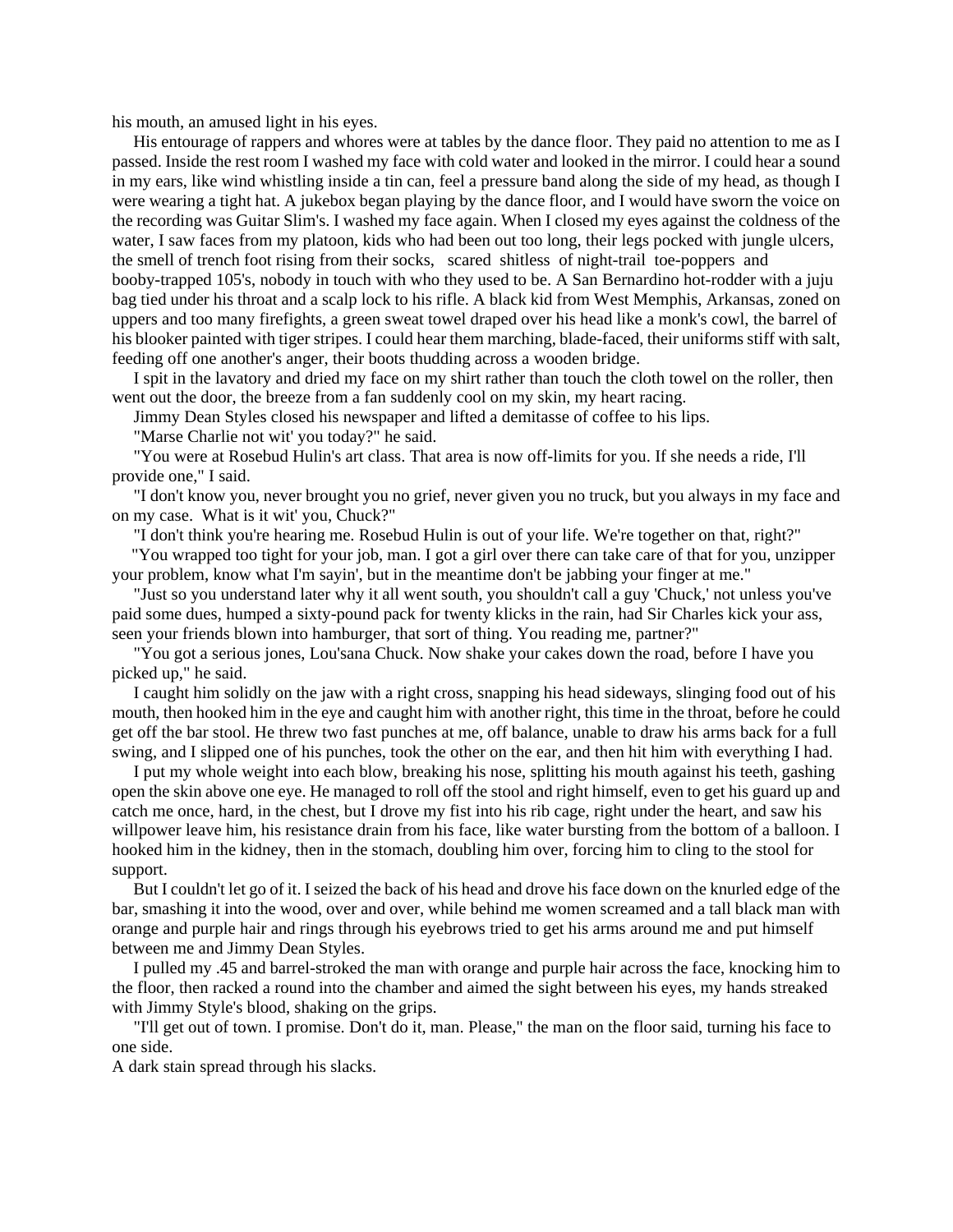**I** was arrested before I could get out of the parking lot. Ten minutes later I was escorted in cuffs inside the St. Martin Parish Jail, my shirt split down the back, and pushed inside the drunk tank. My skin felt dead to the touch, my muscles without texture or tone, as though I had just come off a two-day whiskey drunk. The voices of the inmates around me seemed muffled, filtered through wet cotton, even though some of them appeared to know me and were speaking directly in my face. In my mind's eye I saw a homeless man bent under a cross made of a rolled yellow tent stuffed with all his earthly belongings, and I knew that for all of us who had been there the war would never be over and the real enemy was not Jimmy Sty but a violent creature who rose with me in the morning and lived quietly inside my skin, waiting for the proper moment to vent his rage upon the world.

# **CHAPTER 17**

**W**hen the Iberia sheriff arrived at the jail, I thought he would have me released. Instead, he had me moved out of the drunk tank to an empty holding cell, one with a drain hole and a urine-streaked, rusty grate in the center of a cement floor, graffiti and female breasts and male genitalia smoked on the ceiling with Bic lighters. I sat on a wooden bench, the sheriff in a chair on the other side of the bars, his eyes deep-set with his anger and disappointment. I felt light-headed and my hands were swollen and as thick as grapefruit when I tried to close them.

"Were you trying to kill him?" the sheriff asked.

"Maybe."

 "Everyone in the bar says there was no provocation. They say Styles was just sitting on a stool and you went apeshit and starting tearing him apart."

"He owns the bar. He owns most of the people in it. I'm a cop. What are they supposed to say?"

"You're being charged with felony assault."

"Thanks for passing on the news," I said.

"You just going to sit there and act like a wiseass?"

"Styles is a human toilet. Someone should have ripped out his spokes a long time ago," I said.

 He rose from his chair and put on his Stetson hat and stared down at me, the light from a high window breaking around his head.

"You want me to call your wife, or can you handle that yourself?" he asked.

 "You know, there is something you could do for me. I'd really appreciate a pack of gum from the machine out in the hall. That would really be nice," I replied.

**I** sat for twenty minutes, listening to all the sounds that are common to any jailhouse environment: steel doors clanging, toilets flushing, trusties dragging wash buckets down the corridor, Mariel felons yelling at one another in Spanish, a blaring television set tuned to a stock car race, a three-hundred-pound biker, wrapped in chains and stink, his hair like a lion's mane, deciding to make his captors earn their money when they tried to shove him inside a cell.

 I took off my ruined shirt and rolled it into a ball for a pillow and lay down on the wooden bench and placed my arm over my eyes. Then I heard footsteps in the corridor again and, vain fool that all drunks are, thought it was the sheriff, my friend, returning to set things straight.

 But the sheriff did not return, nor did anyone take me out of the holding cell or indicate when I might be arraigned.

 The unpleasantness of jailhouse life has less to do with confusion and the cacophony of noise that fills the inside of your head twenty-four hours a day than it does with your disconnection from the outside world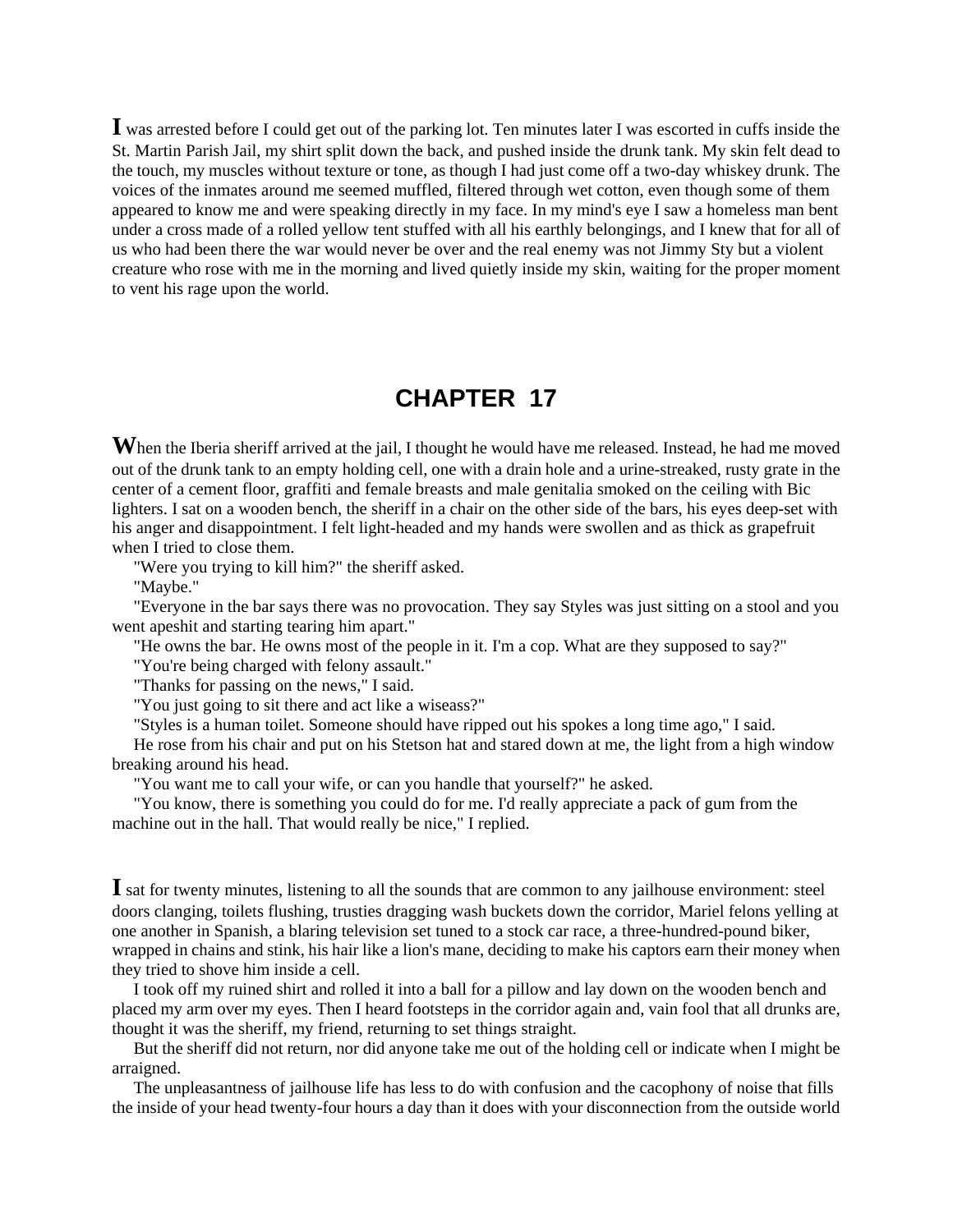and the fact that for you time stops when the cell door slams behind you.

 You make no decisions for yourself. You are strip-searched by a bored turnkey who fits on polyethylene gloves before he pries your buttocks apart, then fingerprinted, photographed, given a cleansing cream and a dirty rag to remove the ink from your hands, spoken to in a toneless voice by people who never address you as an individual or look into your face, as though eye contact would grant you a level of personal identity that you do not deserve.

 Then you sit. Or lie on the floor. Or try to find anyplace in a crowded cell away from the open toilet that eventually you will use in full view of everyone in the cell and anyone passing in the corridor. But most of the time you simply wait. No sexual encounters in the shower, no racial beefs with blacks or the Mariels from Castro's prisons whose space is rented for them by the G, no meetings with Damon Runyon street characters or O. Henry safecrackers. Most of the miscreants are hapless and stupid. Out-of-control hardcases are sedated, forced to shower, powdered with disinfectant, and transferred to hospitals. The screws are usually duffers worried about their prostates.

 You wait in a vacuum, maybe in a large, colorless room, one more face among the faceless and uneducated and inept and self-pitying, convinced you are not like the others, that it is only bad luck that has put you here. After a while you wonder what it is you are waiting for, then realize you're thinking about your next meal, a chance to use the toilet or to stand a few moments at a window that looks out upon a tree. One morning you ask somebody which day of the week it is.

 The life that used to be yours comes to you only in glimpses, perhaps through a letter, a visitor who sees you out of obligation, or financial notices of foreclosure and repossession. The noise, the ennui, the lack of uncomfortable comparisons inside the jail now become a means of forgetting the sense of loss that eats daily at your heart.

 If there was ever a viable benchmark to indicate a person's life is unraveling around him, I know of none better than the day a person discovers himself inside the gray-bar hotel chain.

 I called Bootsie, but no one was at home. When Alafair's recorded message ended and the machine beeped, I started to speak, then realized the inadequacy as well as harmful potential of the message I would have to leave. I replaced the receiver in the cradle and called Clete's apartment, but there was no answer. A half hour went by and I asked the turnkey for another visit to the phone.

 "Maybe you won't need it. You got a visitor," he said. Then he shouted at the other cells, "Female on the gate!"

"Female?" I said.

 Barbara Shanahan walked down the corridor in a pink suit and white blouse and heels, her perfume as strange and incongruous inside the jail as a flower inside a machine shop. She stood at the cell door, a tinge of pity in her eyes that made me look away.

 "Clete told the locals he saw the fight. He got them to go back to Styles's club and search the area where Styles was sitting. They found a switchblade knife under a table," she said.

"Switchblade knife, you say?" I said.

 "Right." Her gaze wandered over my face. "Clete says he saw Styles pull it on you. But the arrest report makes no mention of a knife. I wonder why that is."

"I'm a little unsure of what happened, actually."

 "I'm not going anywhere near this, but I made a couple of calls. A bondsman will be over here shortly. So will your lawyer."

"My lawyer? I don't have a lawyer."

"You do now. He's a prick, but he's the best at what he does."

"Why are you doing this?" I asked.

 "You're a good cop and don't deserve this bullshit. Most people think you're nuts. The sheriff has washed his hands of you. You're totally self-destructive. I wish you'd killed Jimmy Dean Styles. Take your choice."

"Who's the lawyer?"

She winked at me. "Put a piece of ice on that eye, handsome," she said.

 She walked back down the corridor, her scent lingering in the air, smiling slightly at the remarks made to her through the bars of the adjoining cells.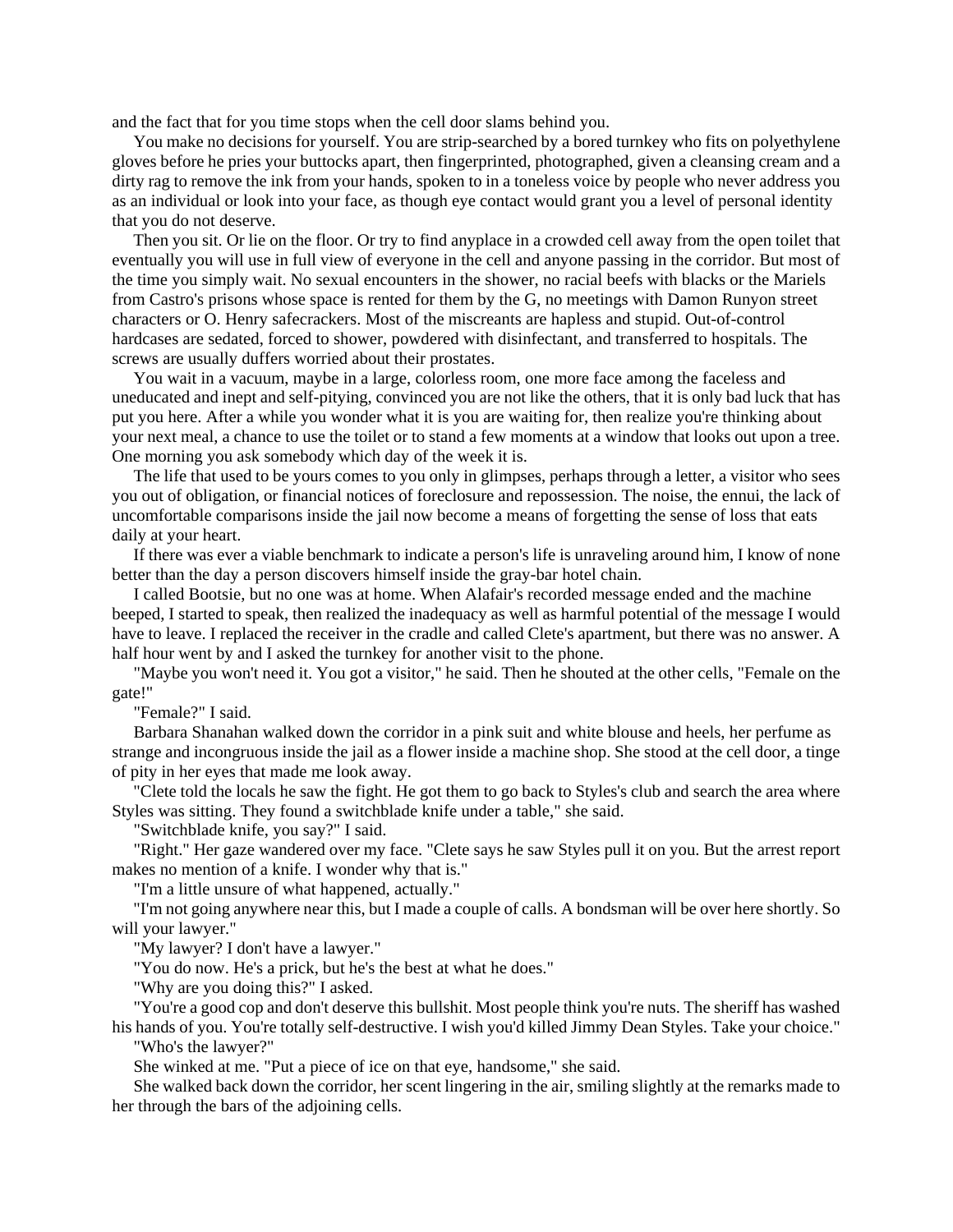Ten minutes later Perry LaSalle came down the corridor with the turnkey.

 "You know a song by Lazy Lester titled 'Don't Ever Write Your Name on the Jailhouse Wall'? Man, I love that song. By the way, Jimmy Dean Styles swallowed his bridge and had to have his stomach pumped. How's it hangin', Dave?" he said.

**C**ops call it a "drop" or sometimes a "throw-down." It can be a tear-gas pen, a toy pistol, or perhaps the real article, the serial numbers burned off with acid or on an emery wheel.

Or it can be a switchblade knife.

When a shooting goes bad and the suspect is on the ground with his dead hand open and a set of car keys falls from his palm rather than the pocket-size automatic you thought you saw, either you can tell the truth at an Internal Affairs inquiry and be hung out to dry on a meat hook, perhaps even do serious time in a mainline joint with the same people you put there, or you can untape the drop from your ankle, wipe it with a handkerchief, throw it on the corpse, and ask God to look in the other direction.

 "Barbara must like you a lot," Perry said as we drove through a long tunnel of oaks toward New Iberia, the top of his Gazelle down, the air warm, the four-o'clocks blooming in the shade.

"Why's that?" I asked.

 "She called me to get you out of the can. Normally she treats me like chewing gum on the bottom of a theater seat." He turned his head, his cheeks ruddy, his brownish-black hair blowing on his brow. "Purcel saw the fight but didn't try to stop it?"

"Better ask Clete about that."

"He wouldn't commit perjury for you, would he?"

"Clete?" I replied.

**T**he next morning was Wednesday. I reported to work and walked down the corridor to my office as though nothing unusual had occurred the previous day. Wally the dispatcher gave me a thumbs-up and two uniformed deputies patted me on the shoulder as I passed. I didn't do as well with the sheriff.

 "You're confined to desk duties until we clear up this mess in St. Martinville," he said, leaning in the door.

I nodded.

"Nothing to say?" he asked.

"Friends back their friends' play," I said.

 "My department isn't going to be the O.K. Corral, either," he replied, and went back down the corridor, the heat rising in his face.

 At noon I drove to Perry LaSalle's law office across from the Shadows, unaware I was about to have one of those experiences that teach you that your knowledge of human behavior will always be inadequate, that weakness and the capacity for self-abasement seem to reside in us all.

 Perry asked me to write out what had happened in Jimmy Dean Styles's nightclub. While I wrote on a legal pad, he gazed down on the street, on the caladiums along his front walk, the live oaks under which Louisiana's boys in butternut retreated up the Teche in 1863, the columned homes on whose upstairs verandas people still served tea and highballs in the afternoon, regardless of the season or the historical events that might shake the rest of the world.

 After I had finished a very short description of my attack on Jimmy Dean Styles, ending the account in the passive voice ("a switchblade knife was found under a nearby table by local officers"), I waited for Perry to detach himself from whatever he was watching down below.

"Sir?" I said.

"Oh, yes, sorry, Dave," he said, frowning as he read the legal pad.

"I didn't do a very good job?" I said.

"No, no, it's fine. There's someone here to see me." Before he had finished his sentence, Legion Guidry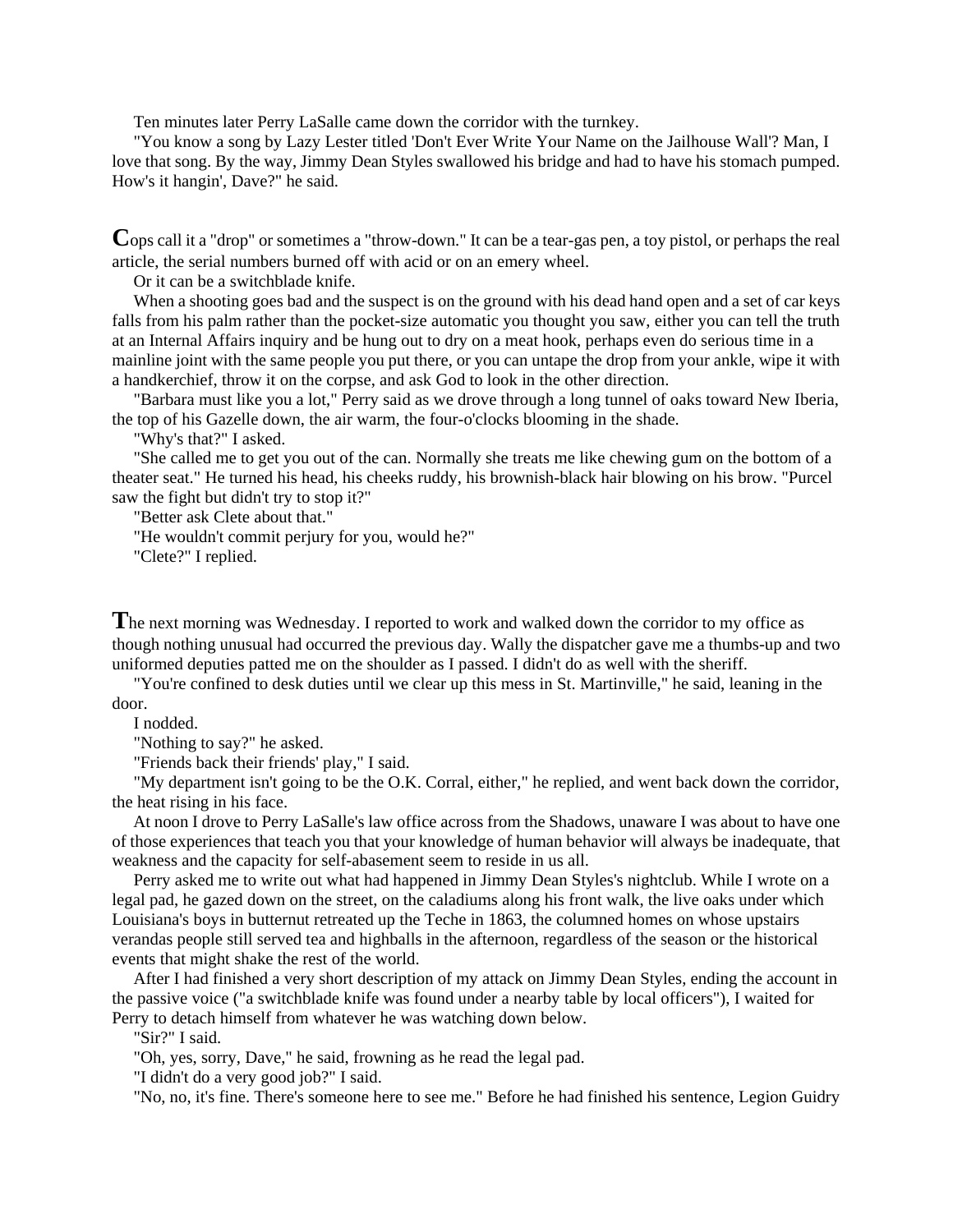stood in the doorway. His khakis were freshly ironed, stiff with starch, his eyes hard to see under the brim of his straw hat. But I could smell the maleness of his odor, a hint of sweat, onions and hamburger, diesel fuel perhaps splashed on his boots, grains of cigarette tobacco that he picked off his tongue.

"What *he* doin' here?" he asked.

"A little legal work. That's what I do for a living," Perry said, trying to ignore the insult.

"This son of a bitch spit in my food," Legion said.

"Have a seat downstairs, Legion. I'll be right with you," Perry said.

"What y'all doin', you? What's on that tablet there?"

"It has nothing to do with you. I give you my word on that," Perry said.

"Gimme that," Legion said.

 "Mr. Dave and I have private business to conduct here. Legion, don't do that. This is my office. You need to respect that," Perry said.

 "You got the man in your office called me a queer. He ain't no 'mister' to me," Legion said, his hand crimped on the legal pad, the paper creasing from the pressure of his thumb. "What this say?"

 "Dave, do you mind waiting downstairs?" Perry said, his face reddening with embarrassment. "I have to go back to the office. I'll see you later," I said.

 I walked out of the air-conditioning into the midday sounds of the city, the heat suddenly more oppressive, the gasoline fumes from the street more offensive. I heard Perry open the door behind me and come down the walk, trying to smile, to reclaim what dignity he could from the situation.

 "He's old and uneducated. He's frightened by what he doesn't understand. It's our fault. We denied these people opportunity and access at every turn. Now we have to pay for it," he said.

Wrong, Perry. Not *we,* I thought.

That evening I sat by myself for a long time in the backyard. The sky was purple, full of birds, the sun a molten red inside a bank of rain clouds. I felt Bootsie's hands on my shoulders.

 "Perry LaSalle called. He says the assault charge probably won't hold up. Something about Clete seeing a knife," she said.

"Clete's testimony is a little bit of an ethical problem," I said.

"Why?"

"He wasn't there. He went in later and threw a switchblade under a table."

I felt her hands leave my shoulders.

"Dave, this seems to go from bad to worse," she said.

"Clete's a loyal friend. The sheriff isn't."

 "He's an elected official. What's he supposed to do? Let you kick the shit out of anyone you don't like?" she said.

 I got up from the picnic table and walked down the driveway to my truck. I heard her on the grass behind me, but I started the engine and backed onto the road, then shifted into first gear and drove away, her face slipping past the window like a pale balloon, her words lost in the wind.

**T**he 7 P.M. Wednesday night AA meeting was held in the living room of a small gray house owned by the Episcopalian church, arbored by live oaks, across from the massive stone outline of old Iberia High. The neighborhood, with its firehouse, its ubiquitous trees, its streets glistening from a sun shower, its lawns and small porches on which a boy on a bicycle sailed the afternoon newspaper, the flashing signals dinging at an empty rail crossing, was an excursion into the America that perhaps all of us are nostalgic for, a country secure between its oceans and content with its working-class ambitions, somehow in my mind forever identified with an era when a minor league baseball game or an evening radio show was considered a special pleasure.

It was a Big Book meeting, one in which the participants read from the book that is the centerpiece of the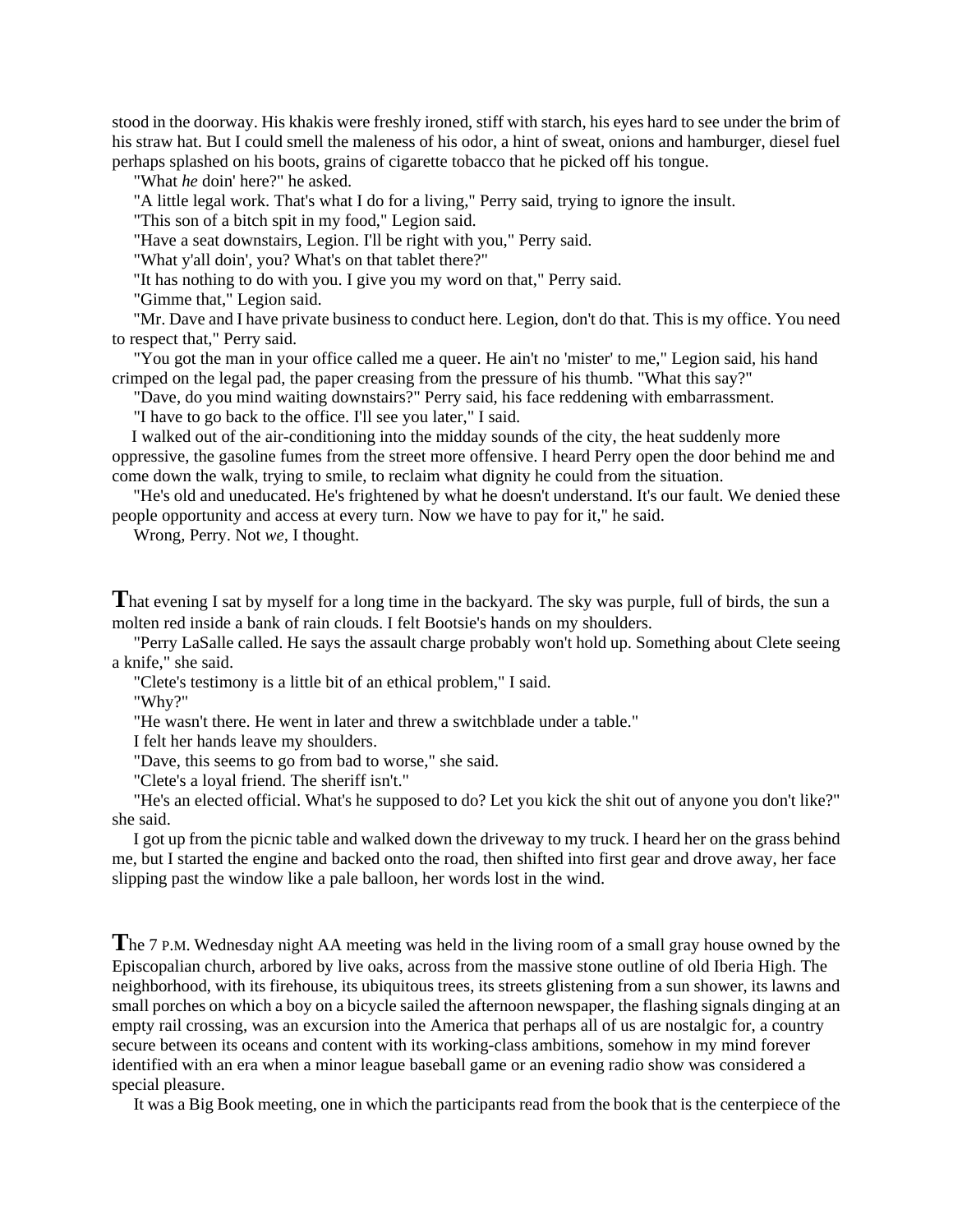fellowship known as Alcoholics Anonymous. But my purpose in being there was to do what AA members call a Fifth Step, or, more specifically, to admit the exact nature of my wrongs.

 Most of the people there were from middle-class backgrounds and did not use profanity at meetings or discuss their sexual lives. By and large, they were the same people you would see at a PTA gathering. When it was my turn to speak, I realized that the world in which I lived and worked and looked upon as fairly normal was not one you shared with people whose worst legal sins might reach the level of a traffic ticket.

 I told them all of it. How I had stolen and eaten my wife's diet pills for the amphetamine in them, then had kicked it up into high gear with white speed I had taken from an evidence locker. How I had bludgeoned Jimmy Dean Styles's face with my fists, breaking his nose and lips, knocking his bridge down his throat, grabbing his head and smashing it repeatedly on the bar, my hands slick with his blood and the sweat out of his hair, while an insatiable white worm ate a hole in the soft tissue of my brain and I ground my teeth together with a need that no amount of sex or violence or dope would relieve me of, that nothing other than whiskey and whiskey and whiskey would ever satisfy.

 The room was silent when I finished. A well-dressed woman got up from her chair and went into the bathroom, and we could hear the water running in the lavatory while she kept clearing her throat behind the door.

 The discussion leader that evening was a genial, silver-haired, retired train conductor from Mississippi. "Well, you got it off your chest, Dave. At least you're not aiming to kill anybody now," he said, starting

to smile. Then he looked at my face and dropped his eyes.

 After the meeting adjourned, I sat by myself in the living room, the light failing in the trees. When I left, the parking area was deserted, the streets empty. I drove to a pool hall in St. Martinville and drank coffee at the bar and watched some old men playing bouree, the shadows from the blades of a ceiling fan breaking on their faces and hands with the rhythmic certainty of a clock that no one watched.

### **CHAPTER 18**

**D**uring the night a 911 caller reported an assault with a deadly weapon in a black slum area off the Loreauville Road. A New Orleans man with orange and purple hair by the name of Antoine Patout had been asleep with his girlfriend in his aunt's house when an intruder climbed through a window, drew back the sheet from Patout's rump, and sliced him a half-inch deep across both buttocks.

 While Patout screamed and his girlfriend wadded the sheet and tried to close his wound, the intruder calmly climbed back out the window into the darkness, at the same time folding his knife and slipping it into his back pocket. No one heard an automobile. The girlfriend told the first officer on the scene that she did not see the assailant's face, nor could she determine his race, but she thought he was one of the neighbors with whom Patout had quarreled over the rap music he played full-blast almost every night until 1 A.M.

Helen Soileau came into my office early Thursday morning.

 "You know the name of the guy with the tie-dye hair, follows Jimmy Dean Styles around?" she asked. "No."

"You don't know the name of the guy you hit across the face with a .45?"

"No, I didn't check it out."

"Isn't he the same guy who smashed a beer bottle on Marvin Oates's head?"

"Could be, Helen. I'm on the desk."

"Then get off it. While you're at it, pull the telephone pole out of your ass," she replied.

 Just before noon I walked down to the sheriffs office. He was reading a fishing magazine and eating a ham-and-egg sandwich.

"Sorry to interrupt," I said.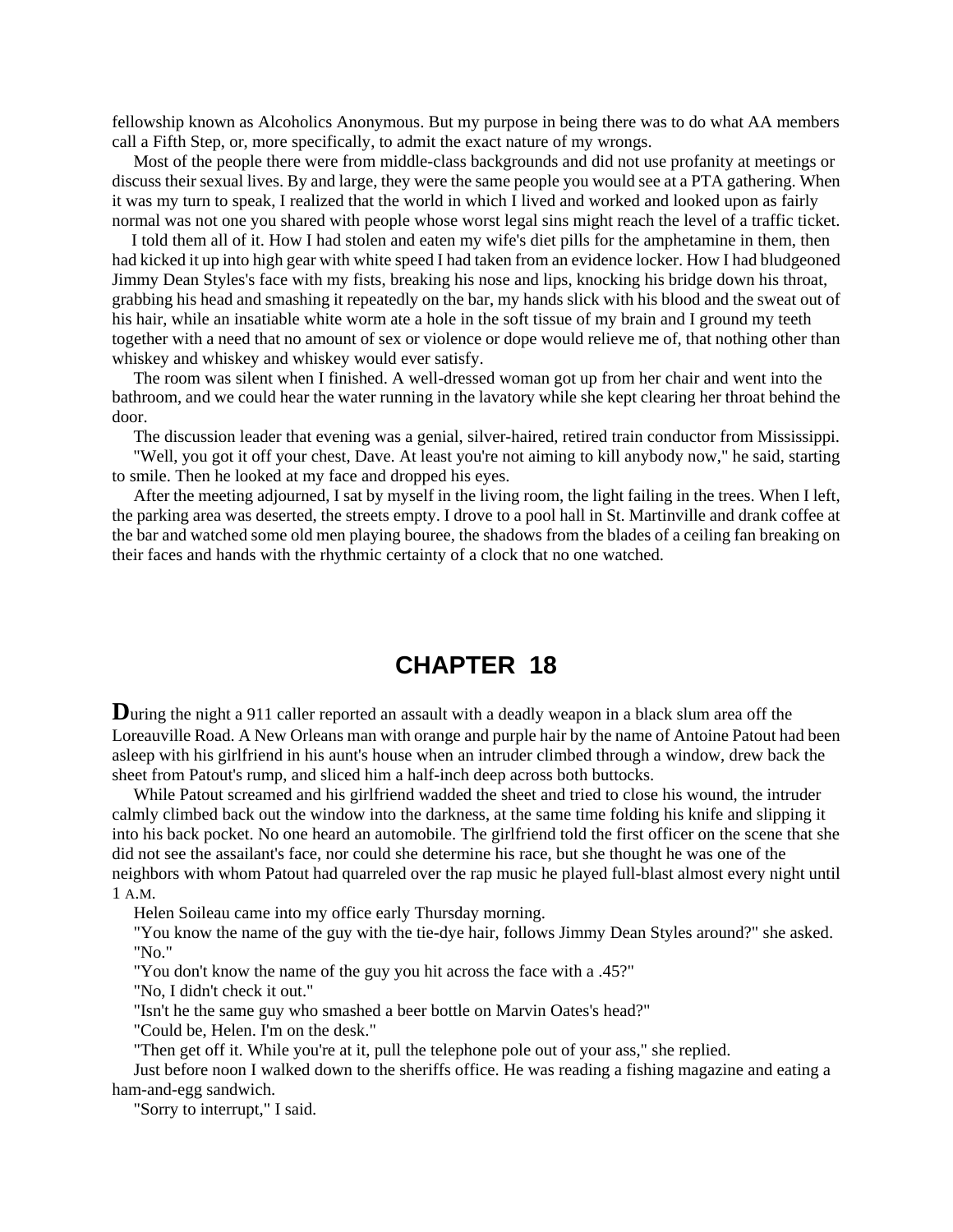He closed the magazine and brushed the crumbs off his mouth with the back of his wrist. "What is it?" he said.

"I'm sorry about my conduct. It's not going to happen again."

"I'm glad to hear you take that position. But you're on the desk."

"We've got two open homicides. What's the harm if I help Helen?"

 "You tell me. You've gone into St. Martin Parish twice now and thrown one black person in the bayou and stomped another one into jelly. We're lucky we don't have black people burning down the town. You leave me at a loss for words."

I could see the genuine bewilderment in his face, as though the simple fact that I worked under his supervision made him doubt his own sanity.

"I guess I dropped in at a bad time," I said.

 "No, it's just you, Dave. What you've never understood is that you resent authority just like the people we lock up. *That's* your problem, podna, not all this bullshit you keep dragging into my office," he said.

"That doesn't leave a lot unsaid, does it?" I said.

"No, I don't guess it does," he replied. He picked up his magazine again, his cheeks blotched with color.

 I signed out of the office and wrote the word "dentist" in the destination box. Then I drove my truck across the railway tracks to the shotgun cottage of Marvin Oates.

**T**he yard was covered with trash—shrimp husks, spoiled food, used Q-Tips, disposable female items—that seemed to have been methodically sprinkled from the gallery out to the street. I knocked on the door, but no one answered. The air was hot and close and smelled like brass and distant rain. I walked around back and saw Marvin in a sweaty T-shirt, scuffed boots, and a beat-up cowboy hat, hacking dead banana trees out of the ground with a machete. A bolt of lightning popped across the bayou in City Park. He looked in the direction of the lightning bolt, as though it contained meaning directed specifically at him. He had not heard me walk up behind him, and he remained motionless, the machete dripping from his hand, listening, watching the stormclouds that creaked with thunder, the wind blowing leaves out of the trees.

"Who threw garbage all over your front yard?" I said.

He jumped at the sound of my voice. "Folks that belong on chain gangs, if you ask me," he said.

 "You seem to be a pretty good student of Scripture, Marvin. Maybe you can help me with a question that's been bothering me. What does the Old Testament admonition about an eye for an eye actually mean?" I said.

 He grinned. "That's easy. The punishment ain't s'p-posed to be greater than the crime. It's got to be in equal measure," he replied.

 "So if you were a judge, what would you do to the people who raped and killed the Boudreau girl?" "Send them to the Death House up at Angola."

"Cancel their whole ticket?"

"She never harmed nobody. Them men didn't have no right to do what they done."

"I see. This guy Antoine Patout, the one who hit you upside the head with a beer bottle?"

 "Miss Helen was already out here. I ain't gonna talk no more about that fellow got his rear end slashed. Think what y'all want."

 "I think his punishment fit the crime. He broke a bottle on your head and maybe he or some of his friends trashed your yard. So now he won't be sitting down for a while. But Frankie Dogs was a special case. You know, shoving your face into a toilet bowl like that while other people watched? Maybe he made fun of you while he did it, too. I heard he dumped your magazines and Bibles all over the bathroom floor. I figure a guy like that deserves to get smoked."

 "You asked me a question about the Boudreau girl, but you try to turn my words around and use them against me. People has been doing that to me my whole life, Mr. Robicheaux. I dint think you was that kind of man," he said.

"It's nothing personal."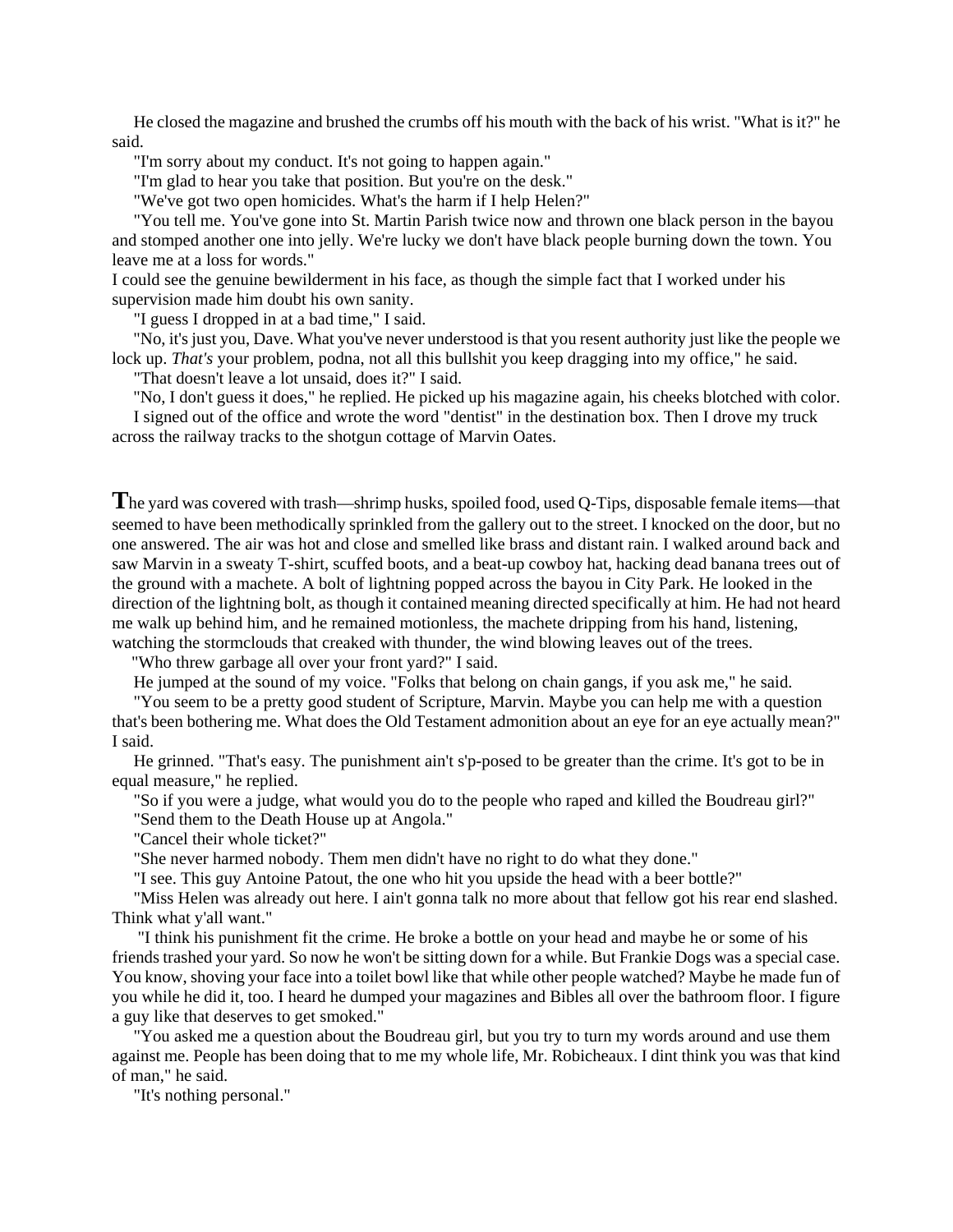"When folks treat you simple-minded, it's real personal."

 He went back to his work, slashing the machete across the base of a banana tree that had already given fruit and whose stalk had gone mushy with rot. He pushed against die stalk until it snapped loose from the root system in a shower of loam, exposing the concentric circles of brown pulp inside.

 "See, it's plumb eaten up with ants and cockroaches. You got to prune back the tree to free it of disease and give it new life. It's God's way," he said, and flung the stalk on a fire.

That afternoon, when I arrived home from work, I saw Perry LaSalle's Gazelle parked by the cement boat ramp and Perry leaning against the fender, one foot propped on the bumper, the top button of his sports shirt loosened. His relaxed posture made me think of a male model in an ad. But it was a poor disguise for the agitation he was obviously trying to hide.

 "I've got a problem. Or maybe we both do. Yeah, I think your stamp is on this, Dave. Undoubtedly, it's got the Robicheaux mark," he said, nodding profoundly.

"On what?" I said.

 "Let me run it by you. Actually, it all took place in one of your old haunts," he said, and told me of the incident that had occurred the previous night on a back road in the Atchafalaya Basin.

 Two black women ran a crib next to a bar that had been built in the 1950s, deep inside a woods that admitted almost no light through the canopy, a landlocked elevated piece of swamp strung with air vines, layered with dead leaves and river trash and webbed algae. The people who drank in the bar were leftovers from another era, mostly men who still spoke French and did not shave for days, rarely traveled more than a few parishes from the place of their birth, and considered events in the outside world unimportant and unrelated to their lives.

It was a place where Legion Guidry drank. Either before or after he visited the crib next door.

 The two men who sought him out were obviously not from the Atchafalaya Basin. They wore sports coats and open-necked shirts, and although they were dark-featured, their accents were not Cajun. They even seemed viscerally repelled by the litter on the ground, the rusted cars in the undergrowth, the smoldering pile of garbage behind the bar. When they entered the crib, which was actually a tar paper-and-board shack, with a woodstove for heat and a gasoline-powered generator for electricity, one of the black prostitutes rose from the cot she was resting on and stared mutely at them, waiting for one of them to produce a badge.

 "Where's the guy belongs to that red truck out there?" one of the men asked. He didn't look at her when he spoke. He had touched a doorknob with his hand when he entered the shack, and he tore a square of paper towel from a roll on the table by the prostitute's cot and wiped his palm and fingers with it.

"That's Mr. Legion's truck," the woman said.

 "I didn't ask you his name. I asked where he was," the man said, balling up the paper towel in his hand, looking for a place to throw it.

 The black woman wore a halter and a pair of shorts but felt naked in front of the two white men. Their hair was cut short, lightly oiled, neatly combed, their clothes pressed, their shoes shined. They smelled of cologne and had shaved late in the day. They had no sexual interest in her at all, not even a mild curiosity.

"He ain't been here yet," she said.

"This is a waste of time," the second man said.

 "He's not up at the bar and he's not here, but his truck is outside. Now, you want to tell me where he is or you want us to walk you out in the trees?" the first man said.

 "Mr. Legion got a crab trap. He goes out in the bay and brings it back to the bar and boils up some crabs for his dinner sometimes," the prostitute replied.

"You never saw us, did you?" the first man said.

 "I don't want no trouble, suh," she replied, then pulled at the bottom of her shorts to straighten her underwear and dropped her eyes in shame when she saw the looks the two men gave her.

The first man saw a bucket to throw the crumpled square of paper towel in. But he looked in the bucket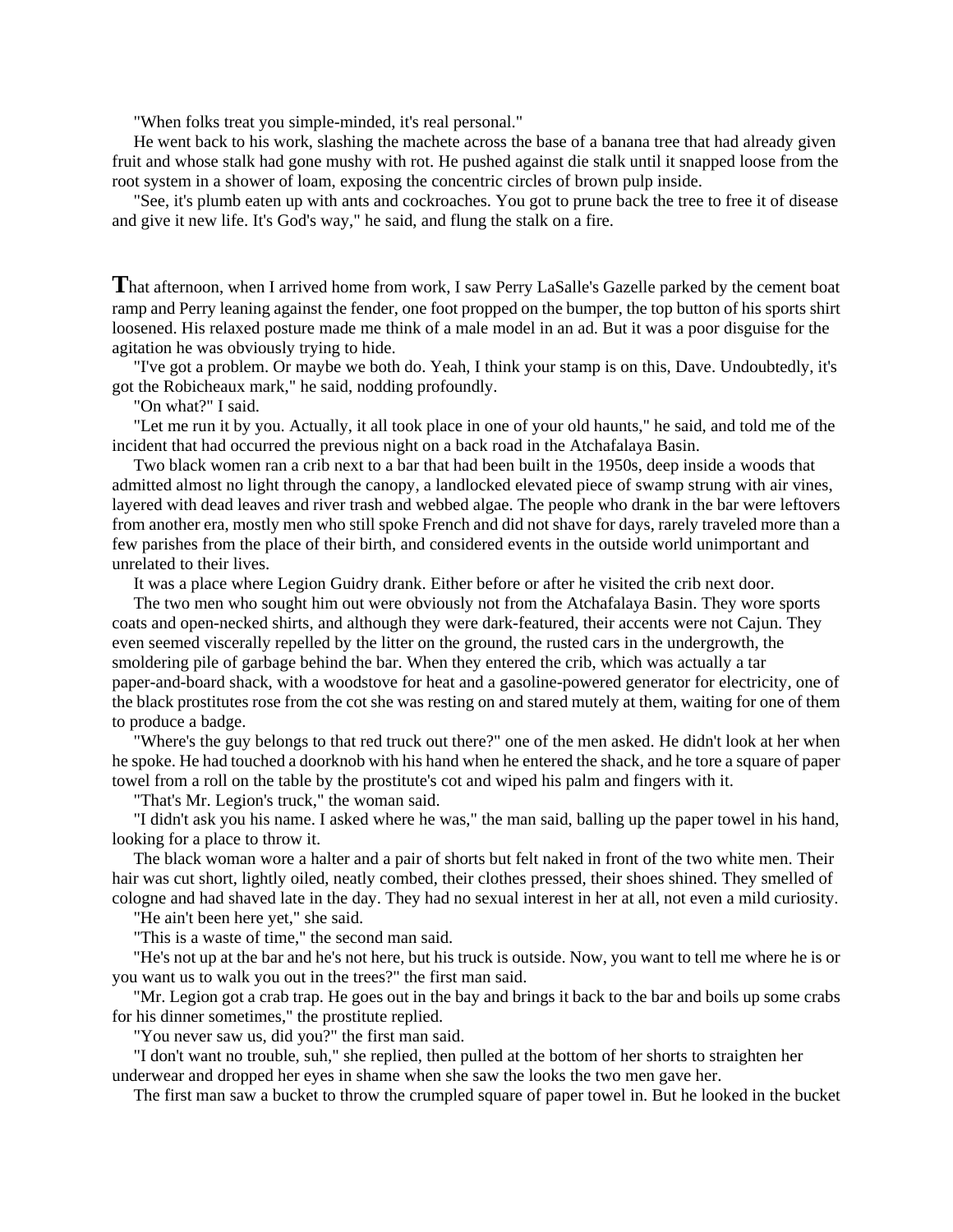first and was so revolted by the contents, he simply tossed the paper towel on the table and glanced around the room a last time.

"Y'all live here?" he said.

For the next hour the two men sat in the back of the bar, in the shadows, and played gin rummy and drank a diet soda each and kept their score in pencil on the back of a napkin. The drone of an outboard motor reverberated through a flooded woods outside, then they heard the aluminum bottom of a boat scrape up on land, and a moment later Legion Guidry came through the front door, a cage trap dripping with blue-point crabs suspended from his fist.

 He did not notice the visitors in the back of the bar. He went directly behind the counter to a butane stove where a tall, stainless-steel cauldron was boiling and shook the crabs from the trap into the water. Then he hooked his hat on a wood peg and combed his hair in an oxidized mirror, lit an unfiltered cigarette, and sat down at a table by himself while a mulatto woman brought him a shot of whiskey and a beer on the side and a length of white boudin in a saucer.

 "Go tell Cleo I'm gonna be over in a half hour. Tell her I want a fresh sheet, me," he said to the mulatto woman.

Then he turned and saw the two men in sports coats standing behind him.

 "My name's Sonny Bilotti. Man in town wants to talk to you. We'll give you a ride," one of them said. He wore a tan coat and a black shirt and gold-rimmed glasses, and he adjusted the gold watchband on his wrist and smiled slightly when he spoke.

 Legion drew in on his cigarette and exhaled the smoke into the dead air. The few people at the bar kept their faces averted, deliberately concentrating on their drinks or the water dripping down the sides of the stainless-steel cauldron into the butane flame. They glanced automatically at the screen door each time it opened, as though the person entering the room were a harbinger of change in their lives.

"I ain't seen no badge," Legion said.

"We don't need a badge for a friendly talk, do we?" said the man who called himself Sonny Bilotti.

 "I don't like nobody bothering me when I eat my dinner. Them crabs is done near boiled. I'm fixing to eat now," Legion said.

 "This guy's a beaut, isn't he? We met your girlfriend. She like crabs, too?" the second man said. "What you talkin' about?" Legion asked.

 "Get up," the second man said. He had removed his coat and hung it on the back of a chair. His arms were clean of tattoos, firm with the kind of muscle tone that came from working out on machines at a health club. He placed one hand under Legion's arm and sensed a power there he had underestimated, then for the first time he looked directly into Legion's eyes.

 He released Legion's arm and reached for the automatic that was stuck down in the back of his slacks. Perhaps for just a moment he felt he had stepped into an improbable photograph that should have had nothing to do with his life, a frozen moment involving a primitive barroom with plank floors, ignorant people bent over their drinks, moonlit Spanish moss in the trees outside the windows, a swamp coated with a patina of algae that was dissected by the tracings of alligators and poisonous snakes.

 The blackjack in Legion's hand crushed the cartilage in the man's nose and filled his head with a red-black rush of pain that was like shards of glass driven into the brain. He cupped his hands to the blood roaring from his flattened nose and saw his friend Sonny Bilotti try to back away, to raise a hand in protest, but Legion whipped the blackjack across Sonny's mouth, then swung it across his jaw, breaking bone, and down on the crown of his skull and across his neck and ears, until Sonny Bilotti was on his knees, whimpering, his forehead bent to the floor, his butt in the air like a child's.

Legion picked up the sports coat from the chair where the second man had hung it and wiped his blackjack on the cloth.

"This been fun. Tell Robicheaux to send me some more like y'all," he said.

 Then he dragged each man by his collar to the screen door and shoved him with his boot into a pool of dirty water.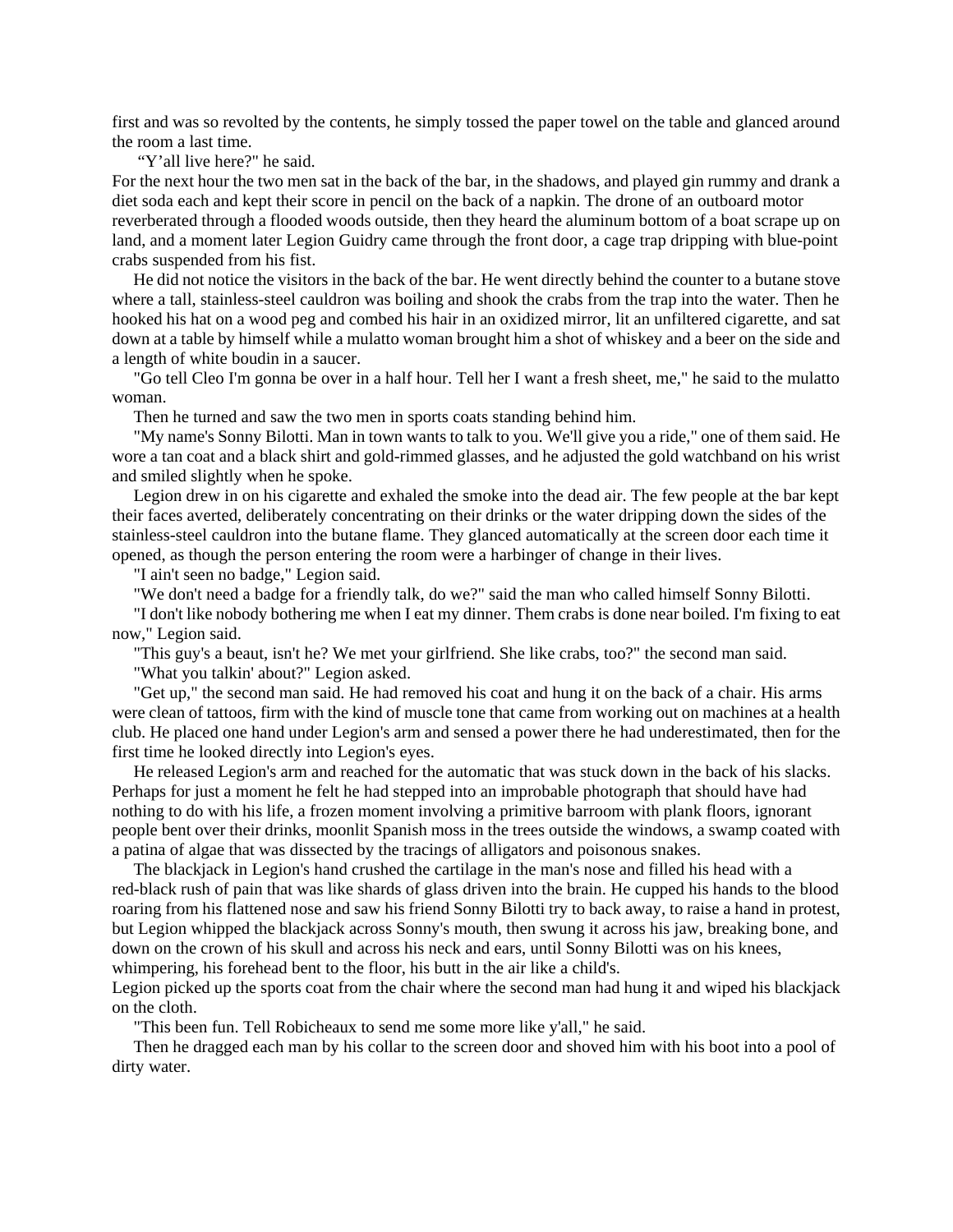**E**ut those guys weren't cops, were they?" Perry said.

"Who knows? Maybe they're out of New Orleans," I said.

"They sound like greaseballs?"

"Could be," I replied, looking up the slope at my house among the trees, avoiding his stare.

"Why would greaseballs want to talk to Legion Guidry?"

"Ask him."

 "I tried to. He was in my office this afternoon. He's convinced himself we're writing a book together and he's in it. He thinks you sent these guys to do him in and that maybe I helped you."

"That's the breaks," I said.

"Say again?"

"Who cares what he thinks? Why do you represent a cretin like that, anyway?" I said.

 "You're a police officer I have to get out of jail on a felony assault and you call my other clients cretins?" "Want to come in and have dinner?" I said.

"What's between you and Legion Guidry? Did you sic a couple of wiseguys on him?"

"Adios," I said.

 "I think your pet hippo, that character Purcel, he's mixed up in this, too. Tell him I said that. While you're at it, tell him to keep his shit out of Barbara Shanahan's life," he said.

 I picked the newspaper up off the lawn and walked through the deepening shade of the trees and up the steps of the gallery into my house. When I saw Bootsie at the sink, I kissed her on the back of the neck and touched her rump. She turned and threw a wet dish towel at my head.

**T**he next day was Friday. I walked to Victor's Cafeteria on Main and ate lunch by myself. It was dark and cool under the high, stamped-tin ceiling, and I drank coffee and watched the lunch crowd thin out at one o'clock. The front door opened and inside the glare of white light from the street I saw the slightly stooped, simian silhouette of Joe Zeroski. He headed for my table, brushing past a customer and a waitress.

"I need to talk," he said.

"Go ahead."

"Not here. In my car."

"Nope."

"What, I got bad breath?"

"Is that a piece under your coat?"

"I got a permit. You believe that?"

"Sure, it's a great country. Come to my office," I replied.

He thought for a moment, his fingers working at his sides, his facial muscles like stone.

"So I'll find you another time," he said.

"Bad attitude, Joe," I said, but he was gone.

 It was too fine a day to worry about Joe Zeroski. The air was sweet and balmy from a morning sun-shower. Leaves floated on the bayou and the floral bloom in the yards along East Main was absolutely beautiful. But Joe Zeroski bothered me and I knew why. Clete Purcel had wound up his clock and broken off the key, and even Clete now regretted it.

 That evening I was counting receipts out of the cash register at the bait shop when I heard someone behind me. I turned and looked into Joe Zeroski's flat-plated face. He was dressed in dark blue jeans, a checkered sports shirt, a yellow cap, and new tennis shoes. He held a cheap rod and reel in his hand, the price tag still dangling from one of the eyelets.

"Your sign says guided fishing trips," he said.

 Twenty minutes later I cut the gas feed on the outboard and we coasted out of a channel into an alcove of moss-strung cypress trees that were lacy with new leaf. The sun was a red cinder through the canopy, the wind down, the water so still inside the shelter of the trees you could hear the bream and goggle-eyed perch popping along the edges of the hyacinths. Joe cast his lure across the clearing, right into a tree trunk,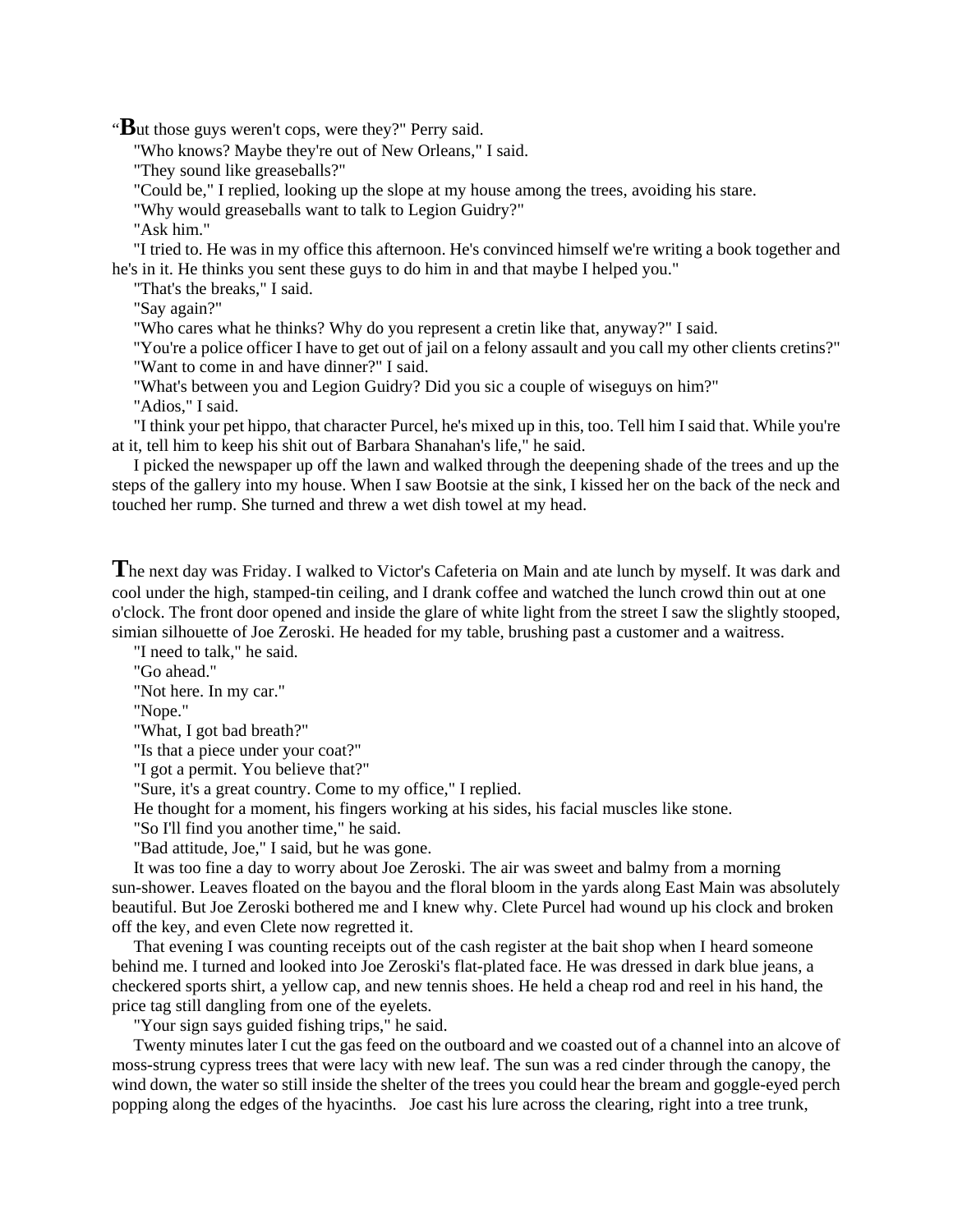hanging the treble hook deep in the bark.

"I'll row us over," I said.

"Forget it," he said, and broke off his line. "How many guys you heard I popped?"

"Nine?"

"It's closer to three or four. I never done it on a contract, either. They all come after me or a friend or the man I worked for first. Can you relate to that?"

I cast a Rapala deep between the trees, reeled the slack out of the line, and handed Joe the rod.

"Retrieve it in spurts, so the lure swims like a wounded minnow," I said.

 "You were easier to talk with when you were a drunk. Are you hearing anything I say? Listen, I went out and talked to Mr. Boudreau."

"Amanda Boudreau's father?"

 "That's right. He's a nice gentleman. He don't need to be told what it feels like to have your daughter killed by a degenerate. He says you belong to the same club."

"What?"

"He said some fuckheads killed your mother and your wife. I didn't know that."

"So now you do."

"Then you understand."

"It doesn't change anything, Joe."

 "Yeah, it does. I don't know what's going on. I get a lead on some old guy by the name of Legion Guidry, a guy maybe you're looking at for Linda's murder. Now two of my best guys are in Iberia General. You looking at this guy or not? What's going on?"

"You got to dial it down, Joe."

"Don't tell me that."

"I apologize for what's happened to you in New Iberia. I think you deserve better."

 Just then a largemouth bass struck Joe's lure, roiling the surface, taking the treble hook down with it, its firm body straining against the monofilament, then rising, bursting through the water's surface, like green and gold glassware breaking inside a shaft of sunlight, the lure rattling at the corner of its mouth, sprinkling the air with crystal.

 Joe jerked his rod and tried to retrieve the slack in the line, but his fingers were like wood. The reel clanked once against the aluminum gunnel and the rod tipped downward toward the water, the cork handle flipping upward and out of Joe's fingers.

 He watched the rod sink into the darkness, then stared uncomprehendingly at his lure floating uselessly in the middle of the pool.

 "What happened? I had it under control. Right here between my hands. How'd it get away? I can't figure nothing out," he said.

His eyes searched mine, waiting for me to reply.

### **CHAPTER 19**

Clete Purcel grew up in the Irish Channel in the days when white gangs fought with chains over the use of a street corner. His father was a drunken, superstitious, and sentimental man who delivered milk in the Garden District, made his children kneel on grains of rice for sassing a nun, and whipped Clete with a razor strop when he lost a fight. A gang of kids from the Iberville Project jumped Clete by St. Louis Cemetery and bashed his eye open with a steel pipe. Clete packed the wound with a cobweb, closed it with adhesive tape, and drove around all night in a stolen car until he caught the pipe wielder alone.

 After New Orleans the Marine Corps was a breeze. Even Vietnam wasn't much of a challenge. Women were another matter.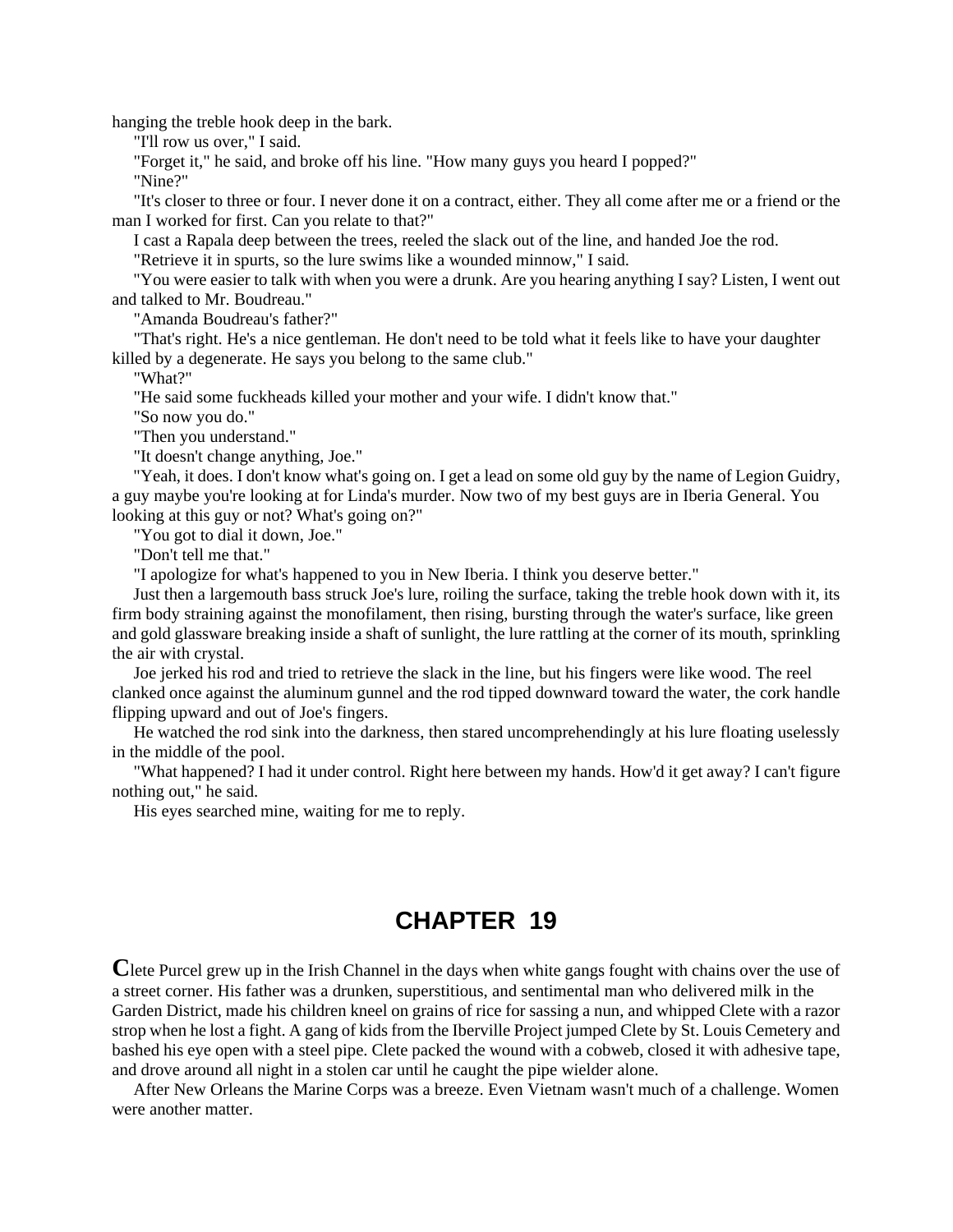His second wife, Lois, was driven by either her own neurosis or living with Clete to a Buddhist monastery in Colorado. In the meantime Clete flowered as a vice cop. Unfortunately, he seemed to fit into the milieu too well. His girlfriends were addicts, strippers, compulsive gamblers, deep-fried cultists, or beautiful Italian girls with complexions and long hair like the bride of Dracula. The latter group usually turned out to be the sweethearts or relatives of criminals. When we were Homicide partners at NOPD, I often had to roll down all the windows in our car to blow out the odors Clete carried in his clothes from the previous night.

 But one way or another he always got hurt. What neither his inept, uneducated father, sadistic brig chasers, nor even Victor Charles could do to him, Clete managed to do to himself.

 He burned his kite at NOPD with pills and booze and by killing a government witness. He hired out as a mercenary in Central America and worked for the Mob in Reno and maybe engineered the crash of a gangster's seaplane in the Cabinet Mountains of western Montana. His P.I. license and his job as a hunter of bail skips for Nig Rosewater and Wee Willie Bimstine were the only elements of stability in his life. The effect of his arrival in any environment was like a junkyard falling down a stairs. Chaos was his logo, honor and loyalty and a vulnerable heart his undoing.

Now Clete was swinging into high gear again, this time with Battering Ram Shanahan.

 Just after Joe Zeroski had driven away from my dock, Clete pulled into the driveway. He was wearing a summer tux, his sandy hair wet and parted neatly on the side, his cheeks glowing, a corsage in a plastic box by his thigh.

"How do I look?" he asked.

"Beautiful," I said.

 He got out of the car and turned in a circle. A piece of toilet paper was stuck to a shaving cut on his chin. "The coat's not too tight? I feel like I'm wrapped in a sausage skin."

"You look fine."

 "We're going to a dance at a country club. Barbara has to pay her dues with some political people. The last time I went dancing Big Tit Judy Lavelle and I did the dirty bop in Pat O'Brien's and got thrown out."

"Smile a lot. Leave early. Take it easy on the hooch," I said.

 He blotted his forehead with his wrist and looked down the dirt road under the row of oaks that paralleled the bayou.

"On another subject, I just passed Joe Zeroski. What was he doing here?" he said.

"Legion Guidry scrambled a couple of his guys. One by the name of Sonny Bilotti. You know him?"

 "He was a hitter for the Calucci brothers. He shanked a guy from the Aryan Brotherhood in Marion. Guidry cleaned his clock?"

"He put him in the hospital."

"That's hard to believe."

"Really?" I said.

He caught the look on my face. "Oh, like you're a pushover? The difference is you have parameters, Dave. A guy like Bilotti parks one in the brain pan and then checks to see if he got the right guy. That's the edge these guys have on us. I've got to work out a new strategy on Guidry."

 I pulled the piece of toilet paper off the shaving cut on his chin and let it blow away in the breeze. "Enjoy the dance," I said.

The dance at the country club in Lafayette was one of those insular events where the possession of power and money are celebrated in ways that never require the participants to acknowledge the secret chambers of the heart or perhaps, more accurately, the edges of the conscience.

 The buffet tables and ice sculptures and silver bowls brimming with champagne and sherbet punch, the 1950s orchestra music, the flagstone patio overhung by electrically lit oak trees, the white-jacketed, sycophantic waiters, were a testament to an idea, a fusion of the antebellum South with twenty-first-century prosperity, a systemic exclusion of everything in the larger culture that seemed coarse and intellectually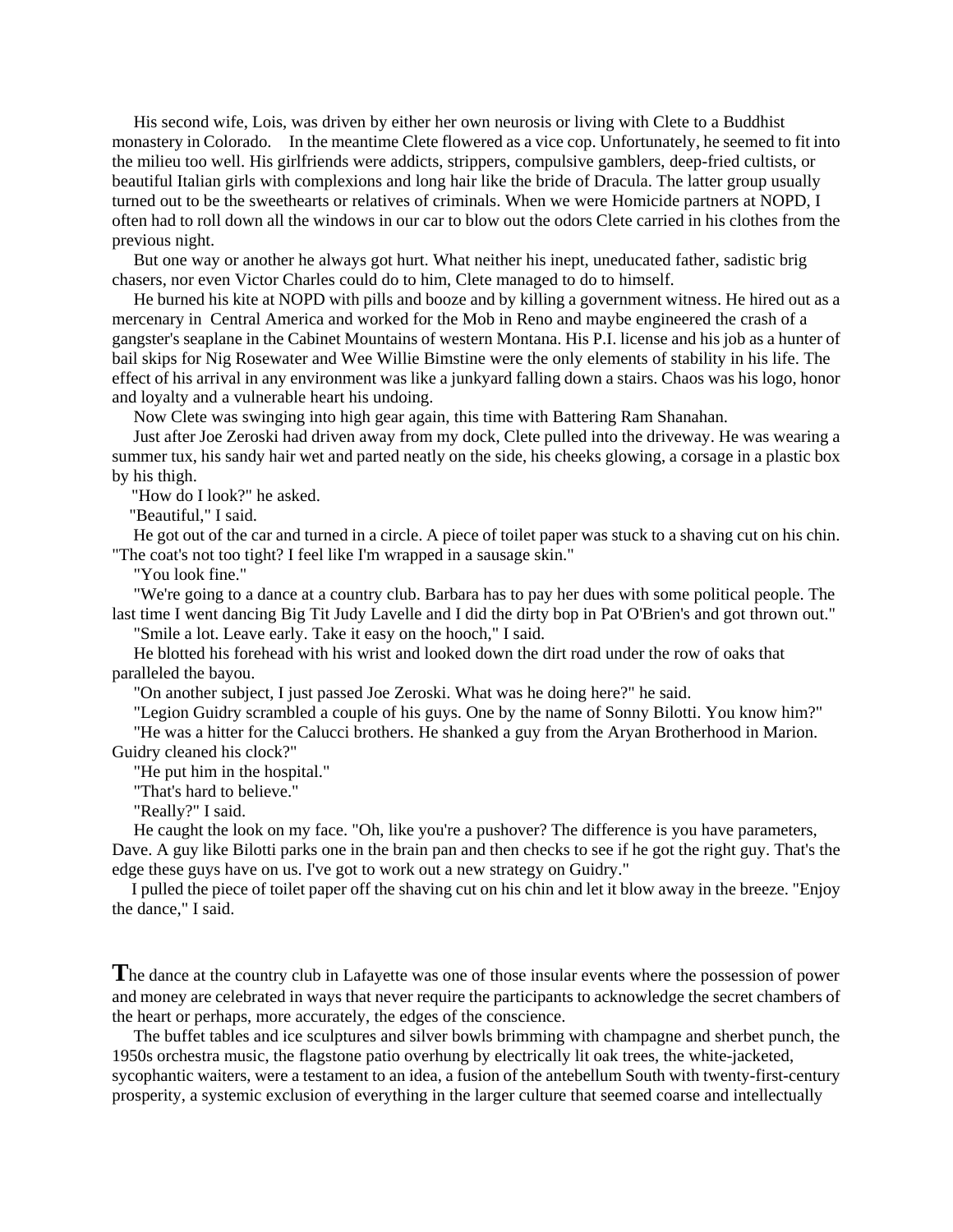invasive and contrary to the ethos of free enterprise.

 The celebrants were politicians and judges and attorneys and shopping-mall developers and realtors and executives from petrochemical industries. They greeted one another with a level of warmth and gaiety that seemed born of lifelong friendships, although few of them had any personal contact outside of their business dealings. They gave the sense that they all shared the same love of country and the same patriotic commitment to its governance. There was almost an innocence in the narcissistic pleasure purchased by their success and in their shared presumption that a great, green, rolling continent had been presented to them by a divine hand for their own use.

 Clete ate his steak and lobster and drank wine spritzers and said virtually nothing during the evening. In fact, two petroleum executives who had been fighter pilots in Vietnam kept hitting him on the shoulders and roaring at his jokes. But Barbara Shanahan became increasingly restless, her face ruddy with either alcohol or frustration, blowing her breath upward to clear her hair out of her eyes, crunching ice between her molars. Then a congressman who had changed his party affiliation the day after the balance of power shifted in the House of Representatives, receiving the chairmanship of a committee in the bargain, mounted the bandstand and told jokes about environmentalists.

He brought the house down.

 "I can't take these assholes," Barbara said, and snapped her fingers at the waiter. "Clean these spritzers out of here and bring us a couple of depth charges."

"Depth charges, madam?" the waiter said.

"A shot and draft. Put it on Fuckhead's tab," she said, gesturing with her thumb at the congressman.

 But the waiter, who had an Irish accent, was a piece of work. "Which fuckhead is that, madam?" he asked.

"Not bad. Have one yourself while you're at it," Barbara said.

"Maybe we ought to hit the road," Clete said.

"Not a chance," she said.

 When the waiter returned, Barbara lowered a jigger of bourbon into a schooner of beer, then drank the schooner empty. She blew the hair out of her face, her eyes slightly out of focus.

"Wow," she said. "You gonna drink yours?"

"Absolutely," he said, putting his hand on the schooner before she could pick it up.

She waved at the waiter. "Hey, Irish, bring us a couple more," she called out.

 Then they went out on the crowded dance floor. The band had gone into "One O'clock Jump," and Barbara danced in her stockinged feet, her arms flying in the air, her body caroming off the dancers around her.

"Oops, excuse me," she said to a woman she knocked into a table.

"My, but you're an energetic thing, aren't you?" the woman said, her glasses askew.

 "Sorry. Don't I know you? Oh, you're the new federal judge. Hi, Your Honor," Barbara said, stopping, shutting her eyes, then opening them again. "Boy, am I shit-faced."

 She walked unsteadily back to the table, then pulled off her corsage and threw it on her plate and leaned over and hooked her shoes in her fingers and almost fell when she tried to put them on. Clete put his arm around her shoulders.

"Guess who is seriously fucked up," she said.

"You're beautiful," Clete said.

"I know. But I think I'm going to throw up," she replied.

 They drove back to New Iberia on the old highway that led past Spanish Lake. It started to rain and mist blew out of the trees, and a long Southern Pacific freight clicked by on the elevated grade, its whistle blowing down the line. Barbara pressed her fingers against her head as though she were awaking from a dream. Her skin looked green in the glow of the dashboard.

When he mentioned food, she made a sound like someone slipping into a whirlpool.

"I think you were great back there," he said.

"Good try," she said.

When they reached her apartment on Bayou Teche, he walked her upstairs and was about to say good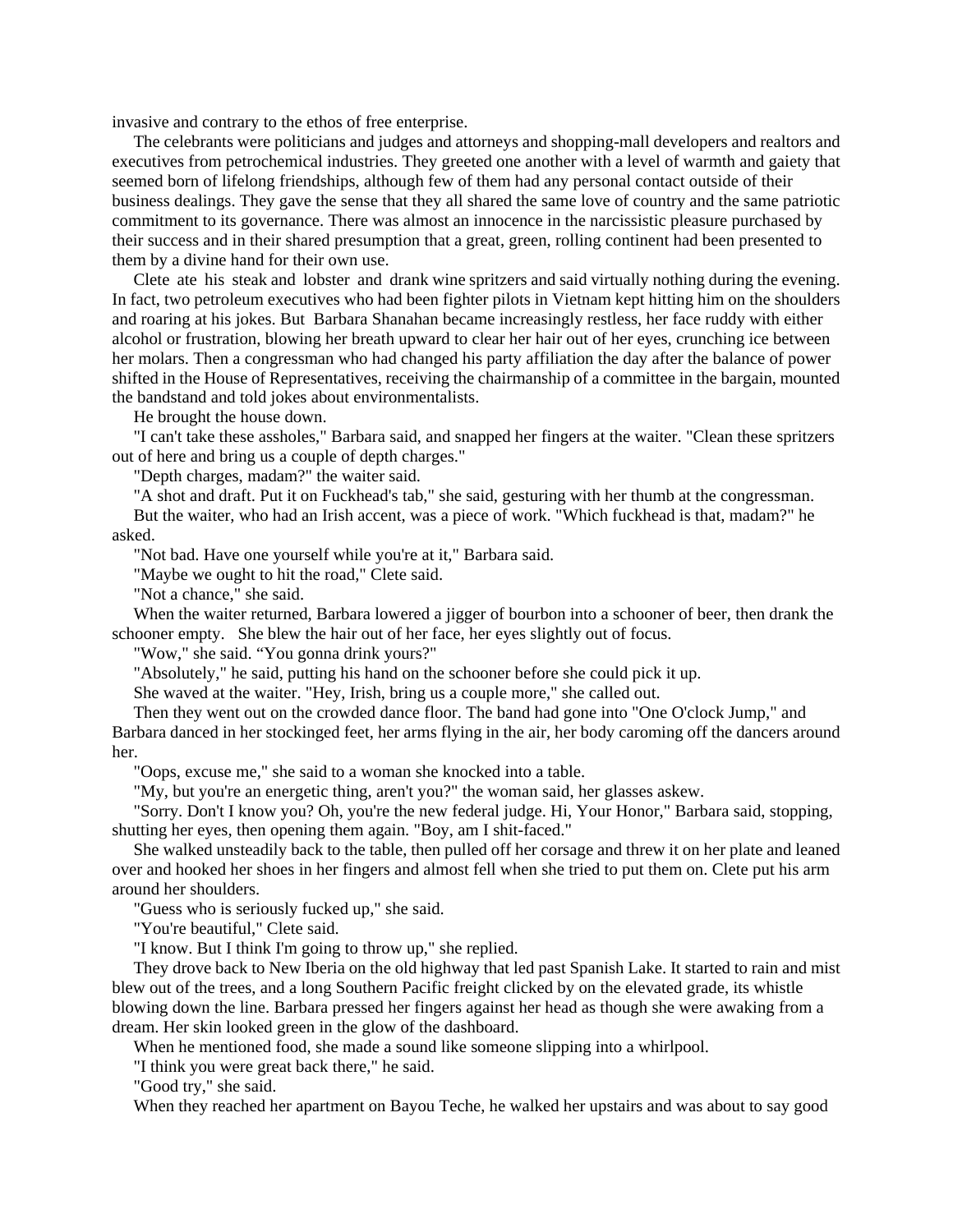night.

 "No, come in. I'll try to stop acting like a basket case. Watch television while I take a shower. Then I'll fix you something to eat," she said, then sprained her ankle going through the bedroom door. She threw a shoe at the wall and closed the door behind her.

 Clete could hear her pulling at zippers and snaps on her clothes. He folded the coat of his summer tux and pulled off his tie and sat on the couch and watched a boxing match on a sports channel. He tried not to think about Barbara Shanahan in the shower. When she came back out of the bedroom, she had put on faded jeans, a blue terry-cloth pullover, and Indian moccasins. Her hair was damp, her skin rosy from the heat of the shower. But her eyes were scorched with an early hangover, her voice husky, her speech clipped, as though she could not coordinate her thoughts with her words.

She started breaking eggs in a skillet.

"Is there something on your mind I could help you with?" he said behind her.

 "I thought I might run for district attorney. You know, make a difference, put away more of the bad guys, stick it to the polluters, all that jazz. What a joke."

"No, it's not," he said.

 She dropped an egg on the floor and looked at it wanly. "I'm sorry, Clete. I just don't feel very well," she said.

 He used a dishrag to clean the floor, then squeezed it out in the sink and dropped the broken eggshells in a waste can. "I'd better get going," he said.

"You don't have to."

"I probably should."

"You don't need to," she said, her face averted, looking at the streetlights on the drawbridge.

 Then, against all his instincts, all the warnings that told him not to take advantage, not to be a surrogate, he closed his arms around her, his biceps swelling into the girth of pressurized firehoses. He could smell the freshness of her clothes, the powder she had sprinkled on her shoulders, a touch of perfume behind her ears. He ran his big hand across the firmness of her back, the taper of her muscles along her hips.

"You're stand-up," he said.

"Not really," she said.

 "You feel great, Barbara. Wow, do you feel great," he said, rubbing his cheek against her hair, petting her back, closing his eyes as he breathed in the fragrance and heat on her neck.

"So do you. But, Clete . . ." she said uncomfortably.

"What is it?" he asked, looking with alarm at her face.

"You're standing on my foot."

 From her bedroom window he could look out across the veranda and see the tops of the banana trees below, the old gray convent across the bayou, and the moss in the oaks that grew above the convent's roof. He saw a milk truck drive by, one like his father had driven, and he tried to think of an explanation for the presence of a milk truck on a quiet, lamp-shadowed street at this time of night. For some reason he saw images out of his childhood: a razor strop, a thick-bodied child walking to school, bent down in the wind, a peanut butter sandwich and an apple in a paper bag for lunch. Clete blew out his breath and shook the image out of his head and tried to remember the number of drinks he'd had that evening, almost as a form of reassurance.

 He felt awkward undressing in front of Barbara, conscious of his weight, the gold hair on his back and shoulders. She lay down on the far side of the bed and waited for him, her hair like points of fire on the pillow.

"Is something wrong, Clete?" she asked.

"No, not at all," he lied.

 He lay down beside her and kissed her mouth, then touched her breasts and stomach and felt his sex harden against her thigh. But all his movements seemed heavy-handed, clumsy, his knees constantly hitting her, making her flinch.

 "I jog and lift weights. I've cut down my beer intake to eleven or twelve cans a day. But I keep tubbing up," he said.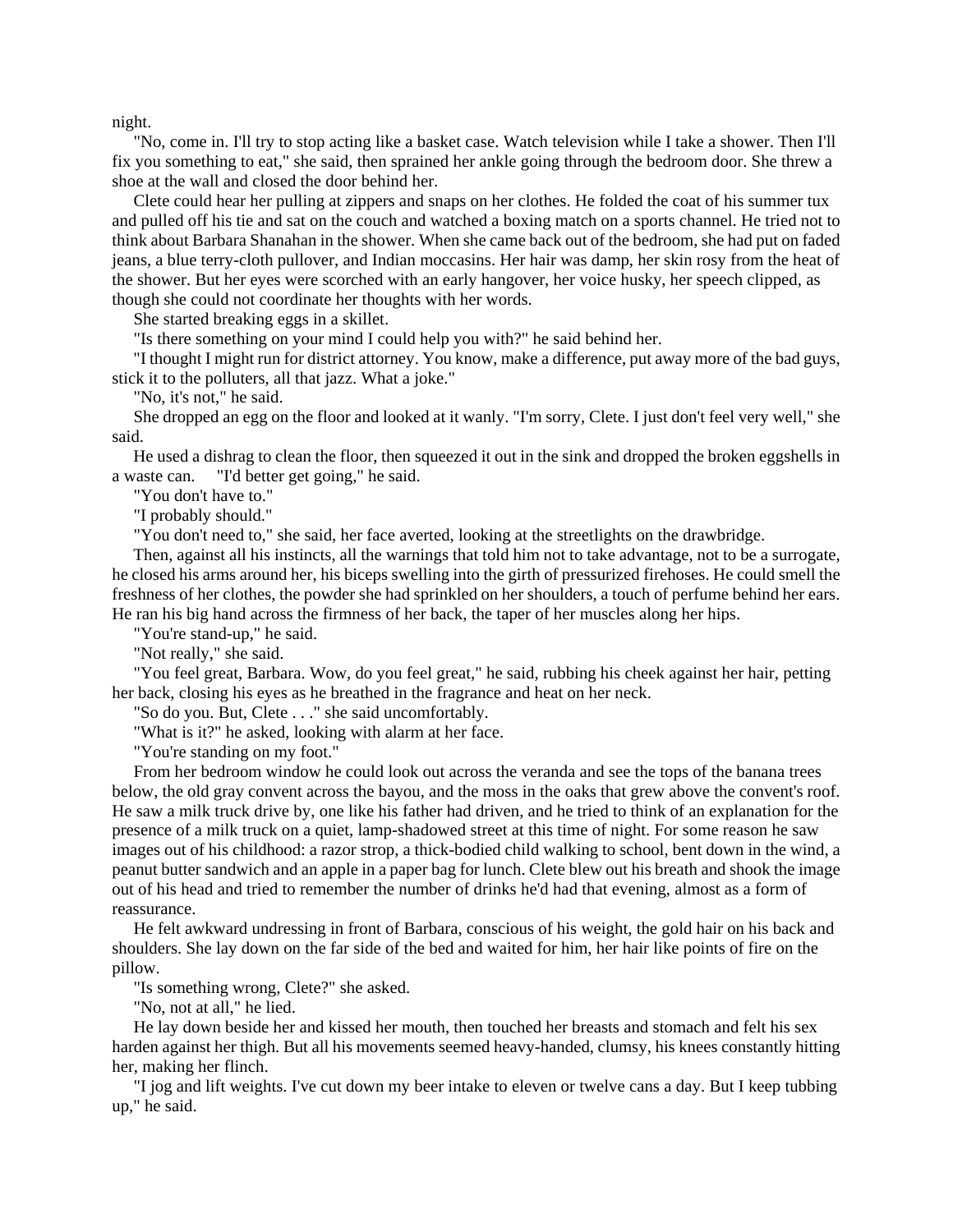"I think you're a sweet man," she said.

 He knew it should have been a compliment. In fact, he was convinced she was sincere. But he knew there were other words that women used in certain moments, words that were intimate, naked in their expression of vulnerability and love and surrender, words they used rarely in an entire lifetime and that marked a contract with a man that no wedding ceremony ever provided. But these were not the words he heard.

 "I think you're a fine woman who's had a bad night. I think maybe the wrong guy shouldn't take advantage of the situation," he said.

 She brushed at his hair with her hand, in almost a maternal way, then mounted him and cupped his sex in her palm and placed it inside her. There was a spray of strawberry freckles on her shoulders and arms and the tops of her breasts. He put her nipples in his mouth and ran his hands down her hips and over her rump, and then turned her sideways in the bed and reentered her, this time on top, and he saw her mouth open and her eyes close and felt her ringers dig tightly into his back.

 When she came, her face grew small and pale, then he felt a long, sustained shudder commence inside her womb and a tightening in her thighs and a cry burst from her throat that was strangely more like need and unsatiated desire than it was satisfaction. But he could not sort out his thoughts from the nature of his own desire and the incredible loveliness of her face, the smallness of her mouth that in the dark looked like a purple flower, the caress and grace of her thighs, and the heat of her womb, the orgasm that broke inside him and rushed out of his body in a way he had never experienced before, like a burst of white light that had nothing to do with the self or the fear and hunger and sometimes rage that characterized his life.

 He sat up on the side of the bed and kissed her hands and her forehead and traced her features with his fingers. Her arms lay by her sides now, the sheet pulled to her navel, her head turned toward him in a melancholy fashion.

"You doin' all right?" he said.

"You were fine, Clete."

 But the answer did not fit the question he had asked, and he searched her eyes and found no explanation for the strange sense of disquiet he felt.

 "Dave and I were always the odd pieces at NOPD. He got fired and I had to run for a plane to Guatemala. Both of us learned too late not to fight with the bastards," he said.

 She covered his hand with hers. But her eyes were focused beyond him, over his shoulder, and she was not listening to his words now.

"Clete, a shadow just went across the screen," she said.

 He pulled on his pants and walked shirtless and barefoot out on the veranda. He smelled cigarette smoke, then heard footsteps leave the stairs down below and head across a grassy area toward a side street that led to the drawbridge. But the person was not running, as though he had no fear of apprehension or sense of shame at being discovered in a voyeuristic act.

 The lamps above the side street were haloed with humidity. He heard an automobile or truck engine fire up, then fade between the buildings as the driver turned into the Friday-night traffic crossing the drawbridge. A burning cigarette glowed in the grass next to the sidewalk. Clete picked it up gingerly with the balls of his fingers and looked at it. It was unfiltered, still wet on the unlit end with the smoker's saliva. He tossed it in a sewer grate, then wiped his fingers on his pants.

 On his way upstairs Clete saw a Bible on the top step, barely visible in the shadows, a rose stem inserted under the cover.

 "Did you see him?" Barbara said when he came back through the door of her apartment. "No," he replied.

 He put on his shirt and tucked it in his trousers, then stuffed his socks into his coat pocket and slipped on his shoes without tying them.

 "What are you doing?" Barbara said. "That kid with the mush-mouth accent, Marvin something or other? Where does he live?" he asked.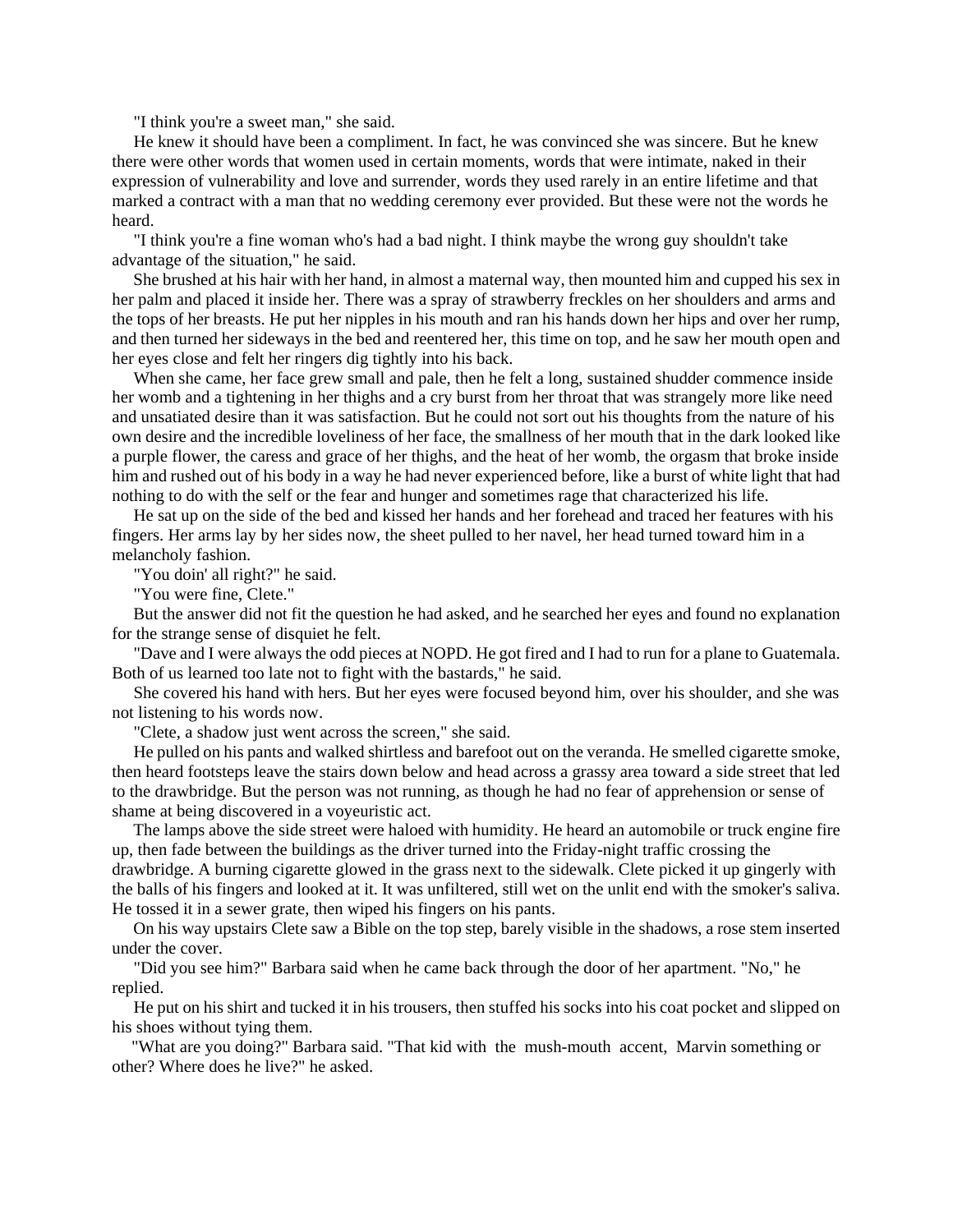The next day, Saturday, Clete parked his car in my drive and walked across the road and down the boat ramp, where I had propped a ladder against one of the dock pilings and was painting termicide and tar on some of the wood that had started to rot. He sat down heavily in a moored outboard, in the dock's shade, and told me of the previous evening.

"You slapped Marvin Oates around?" I said.

 "Yeah, I guess that's fair to say," he replied. He pulled on his nose and looked into space. "He told me he left the Bible earlier in the evening."

"I think you got the wrong guy. Marvin doesn't smoke."

"There was a pack of cigarettes on the dashboard of his car," Clete said.

"Unfiltered cigarettes?"

"No."

"You got the wrong guy, Clete. In more ways than one."

"Meaning?"

"Bad things seem to happen to people who hurt Marvin Oates."

 "Why did I have all those weird feelings when I saw that milk truck passing by the convent?" he asked. "Maybe you're like me. You wonder about where you've been and who you are now and what you'll

eventually become. It has something to do with mortality."

 "My old man could be a decent guy. He'd take me to ball games and out fishing for green trout. Then he'd get drunk and tell me the best part of me ran down my mother's leg."

"Time to cut loose from it, Cletus."

"You think Barbara and I could have a serious go at it? I mean, marriage, lads, stuff like that?"

 He lifted his head and looked up at me from his seat on the boat, the water chucking against the aluminum hull in the silence, one of his eyes watery from a shaft of sunlight that fell through the slats in the dock

Later that afternoon Alafair, Bootsie, and I went to Mass. After I took them back home I drove to Iberia General and asked at the reception desk for the room number of Sonny Bilotti. I bought a magazine in the gift shop and walked down the corridor to a double-occupancy room. Bilotti was in the room by himself, propped up against pillows, his jaws wired shut, his eyes raccooned, his lips black with stitches. The windowsill was lined with bouquets of carnations, roses, and hollyhocks, but they obviously did little to cheer the man in the bed, who had probably taken one of the worst beatings I had ever seen.

"Your friend already check out?" I asked.

He didn't answer, his eyes following me across the room as I pulled a chair up to his bedside.

 "Here's an *Esquire* magazine in case you need something to read," I said. "My name is Dave Robicheaux. I'm a detective in the Iberia Parish Sheriff's Department."

Before he could speak, I heard someone behind me. I turned and saw Zerelda Calucci standing in the

doorway, wearing white jeans, cowboy boots, and a black Harley-Davidson T-shirt cut off at the armpits. "Shit," she said.

"This is official business, so please get out of here," I said.

"I have a bone to pick with Clete Purcel. Where is he?" she said.

 "I don't think you're hearing me. You need to move yourself out of this immediate environment," I said. She leaned against the doorjamb, her arms folded, chewing gum, her black hair hanging almost to her breasts. "Then hook me up, darlin'. I get wet just thinking about it," she said.

 "You were a rumdum in the First District. You used to hang in Joe Burton's piano bar on Canal," Sonny Bilotti interjected himself, compressing his words flatly, his head motionless against the pillows.

 "That's me, partner," I said. "The word is you shanked a guy from the Aryan Brotherhood in Marion. You've got to be stand-up to 'front the A.B., Sonny. Don't let a sack of shit like Legion Guidry get away with what he did. File against him and we'll bust his wheels."

Bilotti's head shifted slightly on the pillow so that he could look directly at me. His eyes possessed the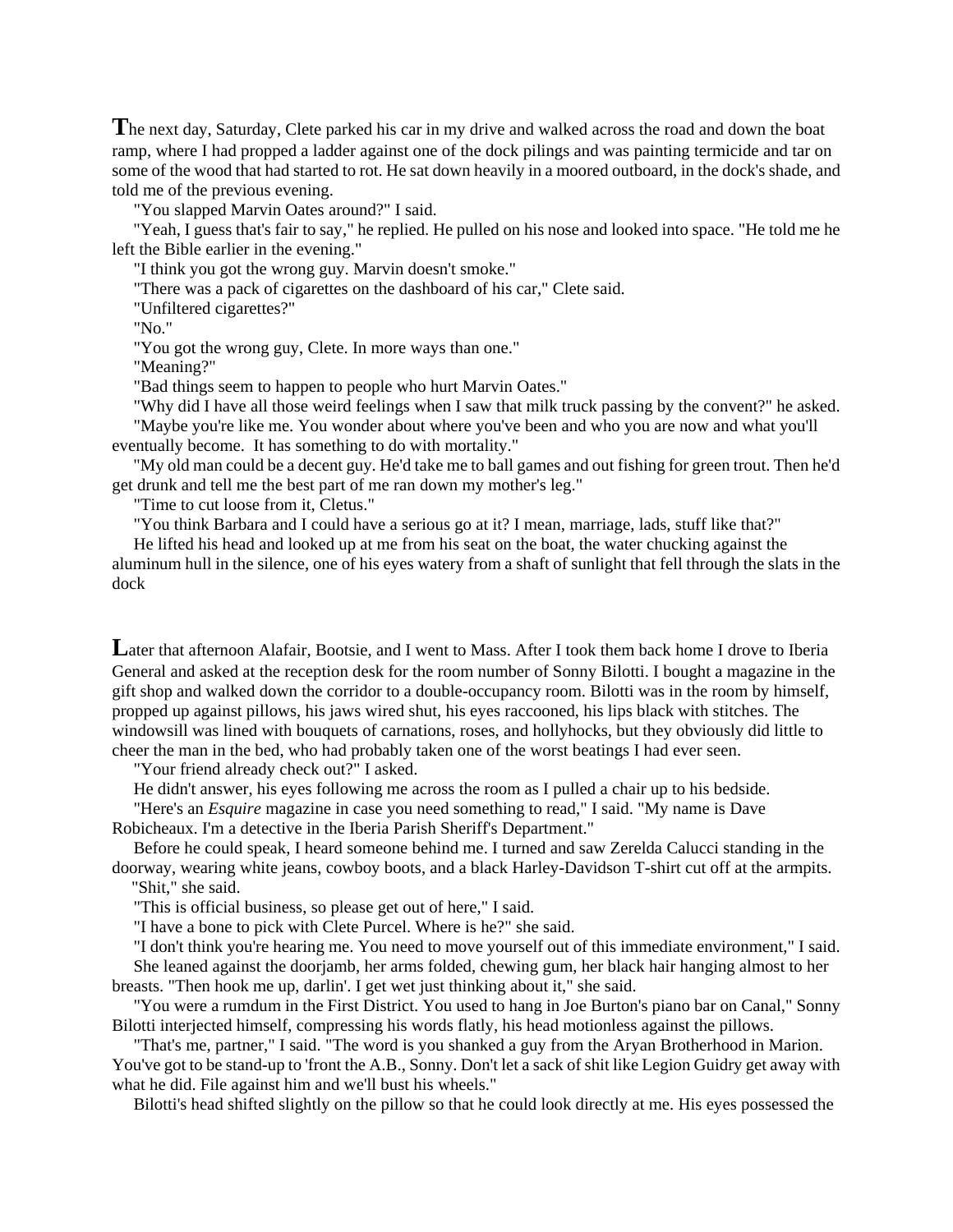luminosity of obsidian, but they were also marked by an uncertain glimmer, a conclusion or perhaps a new knowledge about himself that would plague him the rest of his days.

"You scared of this guy, Sonny?" I said.

His eyes went to Zerelda.

"You're done here," she said to me.

"If that's the way you want it," I said, and walked outside.

 She followed me to the front door of the hospital, then out into the parking lot under the trees. The air was warm, golden, smelling of smoke from Saturday-afternoon leaf fires.

 "I did some checking on you. You were in this same hospital. Somebody made you count your bones. Maybe with a blackjack I have a feeling it was Legion Guidry," she said.

"So?" I replied, my eyes focused across the street on the bayou.

 "You didn't bring charges against him. You're trying to use Sonny to get even. Because you're too gutless to do it head-on," she said.

 I turned from her and walked to my truck. But she wasn't finished with me yet. She stepped between me and the door.

"Guidry did something to you that makes you feel ashamed, didn't he?" she said.

"I'd appreciate your moving out of the way."

 "I bet you would. Here's another flash. You got a beef with Legion Guidry, take it to Perry LaSalle. He got Guidry his job at the casino. Then ask yourself why Perry has influence at the casino."

"Is there any particular reason I've earned your anger?" I asked.

"Yeah, Sonny Bilotti is my cousin and you're an asshole," she replied.

### **CHAPTER 20**

**I** awoke early Sunday morning and drove 241 miles to Houston, then got lost in a rainstorm somewhere around Hermann Park and Rice University. When I finally found the Texas Medical Center and the hospital where the sheriff's wife had just undergone a double mastectomy the previous week, the rain had flooded the streets and was thundering on the tops of cars that had pulled to the curb because their drivers could not see through the windshields. I parked in an elevated garage, then splashed across a street and entered the hospital soaking wet.

 She was asleep. So was the sheriff, his body curled up on two chairs he had pushed together, a blanket pulled up to his chin. I walked back to the nurses' station. No one was there except for a physician in scrubs. He was a tall, graying man, and he was writing on a clipboard. I asked him if he knew how the sheriff's wife was doing.

"You a friend of the family?" he asked.

"Yes, sir."

"She's a sweetheart," he said, and let his eyes slip off mine so I could read no meaning in them.

"Is the flower shop open downstairs?" I asked.

"I believe it is," he said.

 On the way out of the hospital I paid for a mixed bouquet and had it sent up to the sheriffs wife. I signed the card "Your friends in the department" and drove back to New Iberia.

The next morning, Monday, the sheriff and I were both back at work I knocked on his office door and went inside.

"Got a minute?" I said.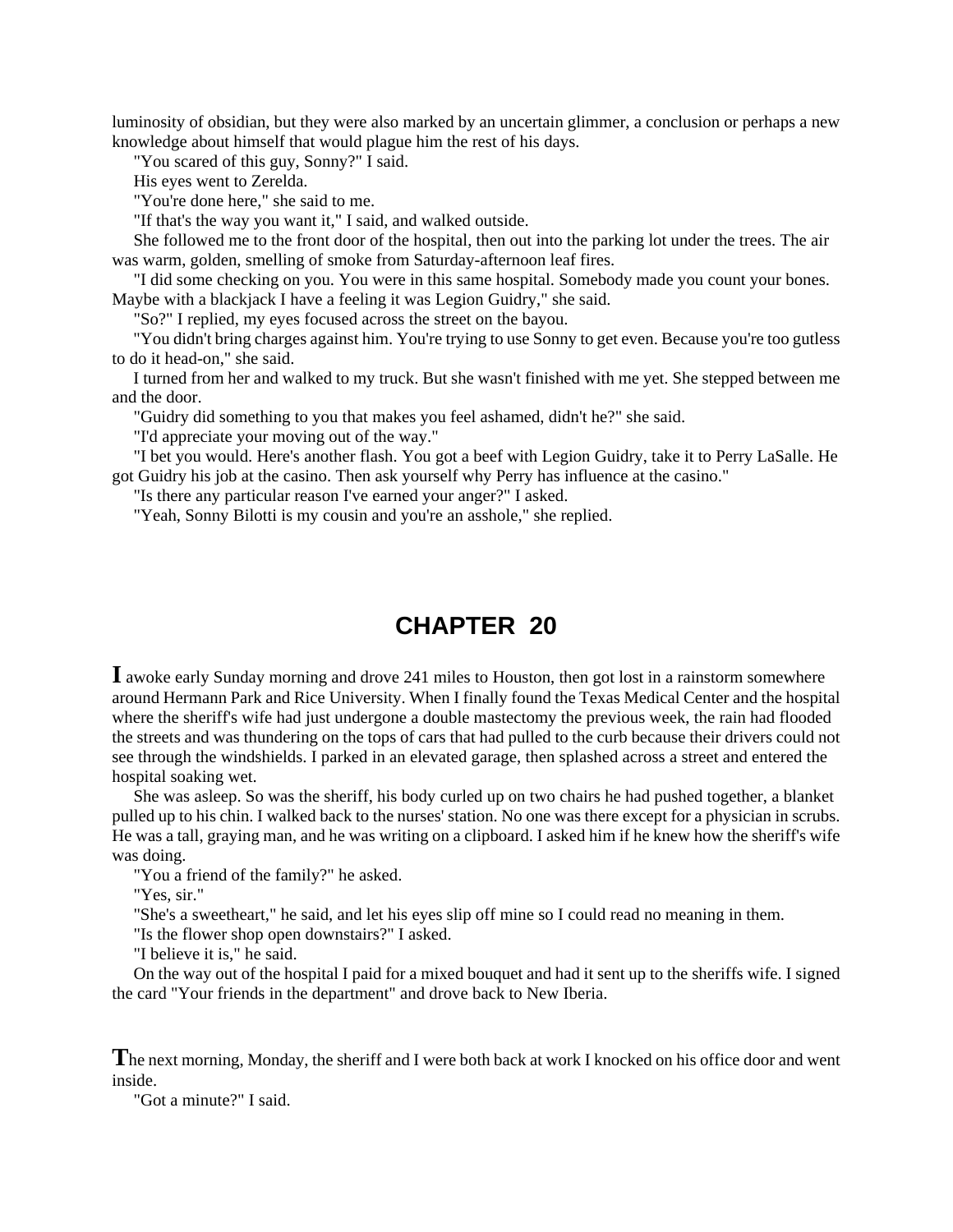He sat behind his desk in a pinstripe suit and turquoise western shirt, his eyes tired, trying not to yawn. "You sound like you have a cold," he said.

"Just some sniffles."

"You get caught in the rain?"

"Not really."

"What's up?" he asked.

I closed the door behind me.

 "It was Legion Guidry who worked me over with a blackjack. When he finished, he held my head up by the hair and put his tongue in my mouth and called me his bitch," I said.

It was quiet in the room. The sheriff rubbed his fingers on the back of one hand.

"You were ashamed to tell me this?" he said.

"Maybe."

He nodded. "Write it up and get a warrant," he said.

"It won't stick. Not after all this time," I said.

"If it doesn't, it's because you tore up Jimmy Dean Styles."

"Run that by me again?"

 "You do everything in your power to convince people you're a violent, unstable, and dangerous man. Get a warrant. Nobody assaults an officer in my department. I want that son of a bitch in custody."

I started to speak, then decided I'd said enough.

 "I think you had another reason for not reporting this," the sheriff said. "I think you planned to pop Guidry yourself."

"I was never big on self-analysis."

"Right," he said.

I got up to leave.

"Hold on," the sheriff said.

"Sir?"

 He touched the bald spot in the center of his head, then looked at me for what seemed to be a long time. "My wife and I appreciated the flowers," he said.

I paused in the doorway, my face blank

 "I saw you leaving the flower shop at the hospital. I'll never figure you out, Dave. That's not necessarily a compliment," he said.

**I** guess I should have felt liberated from the deceit I had practiced on the sheriff. In fact, it should have been a fine day. But I stayed restless, discontented, and irritable, without cause or remedy, and the five miles I jogged that evening and the push-ups and bench presses and sets of curls I did with free weights in my backyard did little to relieve the pressure band along one side of my head and the electricity that seemed to jump off the ends of my fingers. That night I thought I heard caterpillars eating inside a pile of wet mulberry leaves under the window, and I pressed the pillow down on my head so I would not have to hear the sound they made.

 I dreamed I was teaching a class of police cadets at a community college in north Miami. In my dream I was part of an exchange program with NOPD and Florida law enforcement, and what should have been a vacation in the sun was for me a long drunk in the bars adjacent to Hialeah and Gulfstream Park racetracks. I entered the classroom stinking of cigarette smoke and booze, unshaved, my mouth like cotton, sure that somehow I could get through the hour, with no notes or lesson plan, then find a morning bar in Opa-Locka, where a vodka collins would sweep all the snakes back into their wicker baskets.

 Then I realized, as I stood at the lectern, that I had become incoherent and foolish, an object of pity and shame, and the cadets, who had always treated me with respect, had dropped their eyes to the desks in embarrassment for me.

The dream wasn't a fabrication of the unconscious, just an accurate replication of what had actually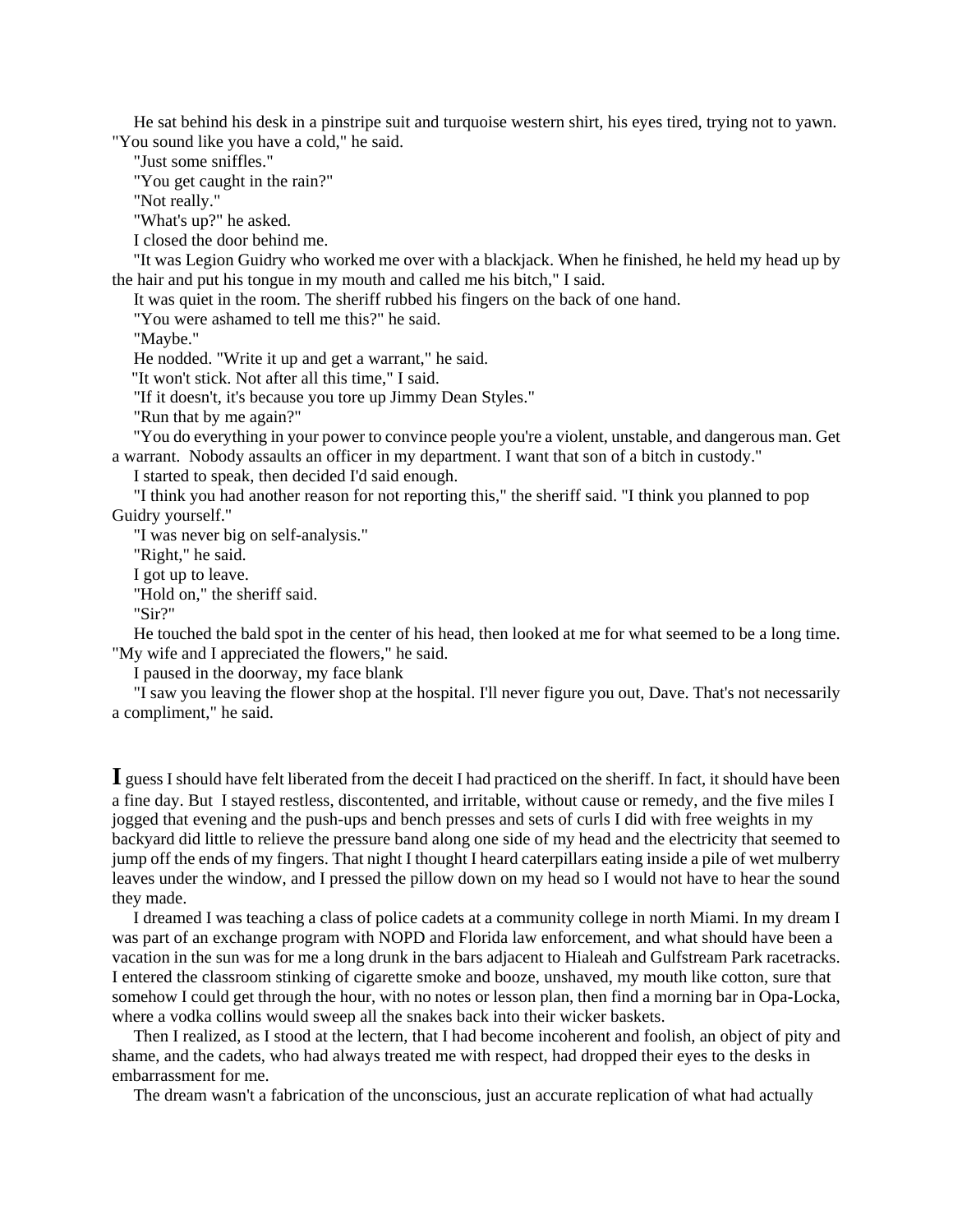taken place, and when I woke from it just before dawn, I could not shake the feeling that I was still drunk, still drinking, still caught in the alcoholic web that had made my nights and days a misery for years.

 I showered and shaved and went to an early Mass at Sacred Heart, then stayed alone in the church and said the rosary. But when I came out into the daylight the sun and humidity were like a flame on my skin and I curled and uncurled my fists for no reason.

 Legion Guidry bonded out of jail at 10 A.M. An hour later I saw him crossing Main Street to eat lunch at Victor's Cafeteria. For just a moment I could taste his tobacco and saliva in my mouth and smell the testosterone on his clothes. My palm ached to fold around the checkered grips of my .45, to feel the heavy, hard, cold weight and the perfect balance of the frame resting securely in my hand.

**Z**erelda Calucci had tried to find Clete Purcel for two days, then discovered he'd hooked up a bail skip to the D-ring inset in the back floor of his Cadillac and had driven back to New Orleans to deliver the bail skip to the bondsmen for whom he worked.

 Zerelda tracked Marvin Oates down on a side street in New Iberia's old bordello district, where he had dragged his roller-skate-mounted suitcase to the porch of a wood-frame store and was eating from a paper plate filled with rice and beans and sausage in the shade of a spreading oak. A half-block away was a stucco crack house, also shaded by an oak tree, the yard filled with trash, the windows broken, the screens slashed and rusted-out and hanging from the frames. White and black crack whores sat on the porch, walking in turns down to the store for beer or food or cigarettes, but Marvin did not look up from his paper plate when they walked past him.

Zerelda pulled her pearl-white Mustang convertible onto the oyster shells and did not cut the engine.

"Throw your suitcase in the back, sweetie, and let's take a drive," she said.

"Where we going?" Marvin asked.

 Her eyes roved over a barked area by his eye, a bruise on his chin. Her face became suffused with pity and anger.

 "To straighten out somebody who thinks he's a swinging dick because he can knock around someone half his size. Now get in the car, Marvin," she replied.

"I dint want to cause no trouble, Miss Zerelda," Marvin said.

She opened the car door and started to get out.

"I'm coming," he said.

**I**t was almost dusk when Zerelda crossed the Mississippi River and drove down Canal and into the French Quarter and parked around the corner from Clete's office and upstairs apartment on St. Ann Street. The doors were locked, but a note addressed to an infamous nuisance in the New Orleans underworld was stuck in the corner of a window. It read: "Dear No Duh, I'm over at Nig and Willie's—Clete."

 The bail bond office of Wee Willie Bimstine and Nig Rosewater was located just off Basin, just inside the ragged edges of the Quarter, not far from St. Louis Cemetery and Louis Armstrong Park. Zerelda pulled to the curb and parked next to a cluster of overflowing garbage cans. Down the street and across Basin she could see the old redbrick buildings and the green wood porches of the Iberville Project, a community whose crack addicts and gangbangers and teenage prostitutes would not only mug tourists and roll Johns in die adjacent cemetery but occasionally execute them out of pure meanness. In fact, the city had poured cement barricades across some of the streets leading into the Iberville so that tourists would not drive into it by mistake.

 But Marvin Oates's attention was focused on the window of the bail bond office, where Clete was playing cards at a desk with a thin, nattily dressed, deeply tanned man who wore an oxblood fedora with a gray feather in the band and a mustache that looked like it had been grease-penciled on his upper lip.

 Marvin's face was wind-burned from the trip to the city, and now he was sweating heavily in the dusk, pinching his mouth dryly in his hand.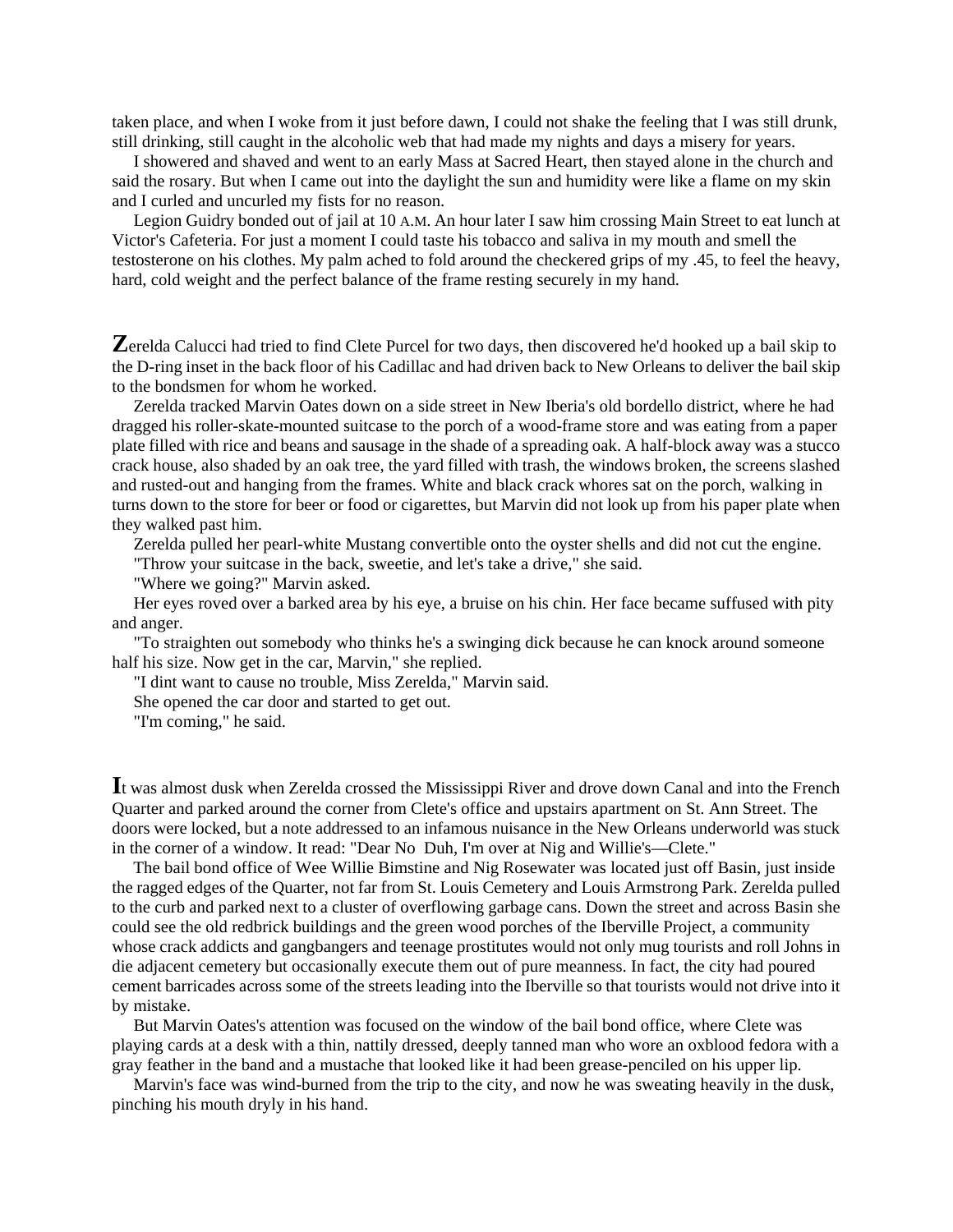"I'll wait out here," he said.

"Nobody's going to hurt you," Zerelda said, getting out of the car.

"That's 'cause I'm staying out here."

 She walked around to his side of the convertible. "Comb your hair, sweetie. Then I'm going to take you out to dinner. Don't you ever be afraid. Not when you're with me," she said, and smoothed his hair back up on his head.

His face looked like a fawn's.

 Then she went through the door of the bail bond office, her purse swinging heavily from a cloth strap wrapped around her wrist.

 "Zerelda, what's the haps? Great coincidence. I wanted No Duh here to check out our man Marvin the Voyeur, see if he wasn't a guy No Duh ran across in central lockup," Clete said.

"Where the fuck do you get off knocking around an innocent boy like that?"

"He has a way of showing up in places where he has no business," Clete replied.

"Oh, yeah?" Zerelda said, and swung her purse with both hands at his head, the cloth bottom bulging with the weight of her .357 Magnum.

 He caught the blow on his forearm, but she swung again, this time hitting him squarely across the back of the head.

"Come on, Zerelda, that hurts," Clete said.

 "You tub of whale sperm, you thought you could just dump me and get it on with some pisspot at the D.A.'s office?" she said.

 "Remember strolling off to the ice cream parlor with dick brain out there? I took that as a signal to get lost. So I got lost," Clete said.

"Well, lose this, you fat fuck," she said, and hit him again.

"What's going on?" No Duh Dolowitz said. "Hey, Nig, we got some people getting hurt out here!"

 Nig Rosewater came out of the back office. His porcine neck was as wide as his head inside his starched collar, so his head looked like the crown of a white fireplug mounted on his shoulders. Nig took one look at Zerelda and went back inside his office and closed and bolted the door.

"All right, I'll talk to him! Calm down!" Clete said, and rose from his chair.

"You ought to be ashamed of yourself," Zerelda said.

"That guy is a bullshitter, Zee," Clete said.

 She took a step toward him, but he raised his hand in a placating gesture. "All right, we've got no problem here," he said, and went outside in the dusk, into the noise of the street, the smells of stagnant water and over-ripe produce and flowers blooming on the overhanging balconies, the air crisscrossed with birds.

 Clete took a deep breath and looked down at Marvin. "If I falsely accused you of something you didn't do, I apologize," Clete said. "But that also means you keep that stupid face out of my life and you don't get anywhere near certain friends of mine. This is as much slack as you get, Jack. We clear on this?"

 "The twelve disciples are my road signs. I ain't afraid of no bullies. There ain't no detours in heaven, either," Marvin said.

"What?" Clete said.

 "I dint do nothing wrong. I think you was trying to seduce Miss Barbara and somebody messed it up for you. So you put it on me 'cause I give her a Bible."

"You listen, shit-for-brains—"

 Marvin got out of the car and lifted his suitcase from the backseat, wrapping the pull strap around his wrist, blade-faced under the brim of his hat, a hot bead of anger buried in his eye.

"Come back, Marvin," Zerelda said from the doorway of the bail bond office.

 But Marvin pulled his suitcase down the street between the rows of dilapidated cottages toward Basin, his rumpled pale blue sports coat and coned straw hat and cowboy boots almost lost in the mauve-colored thickness of the evening. Then he crossed Basin amid a blowing of horns and a screeching of tires and tugged his suitcase on its roller skate over the curb and into the bowels of the Iberville Project.

"You're mean through and through, Clete. I don't know what I ever saw in you," Zerelda said.

But Clete wasn't listening. No Duh was staring into me distance, into the glow of sodium lamps that rose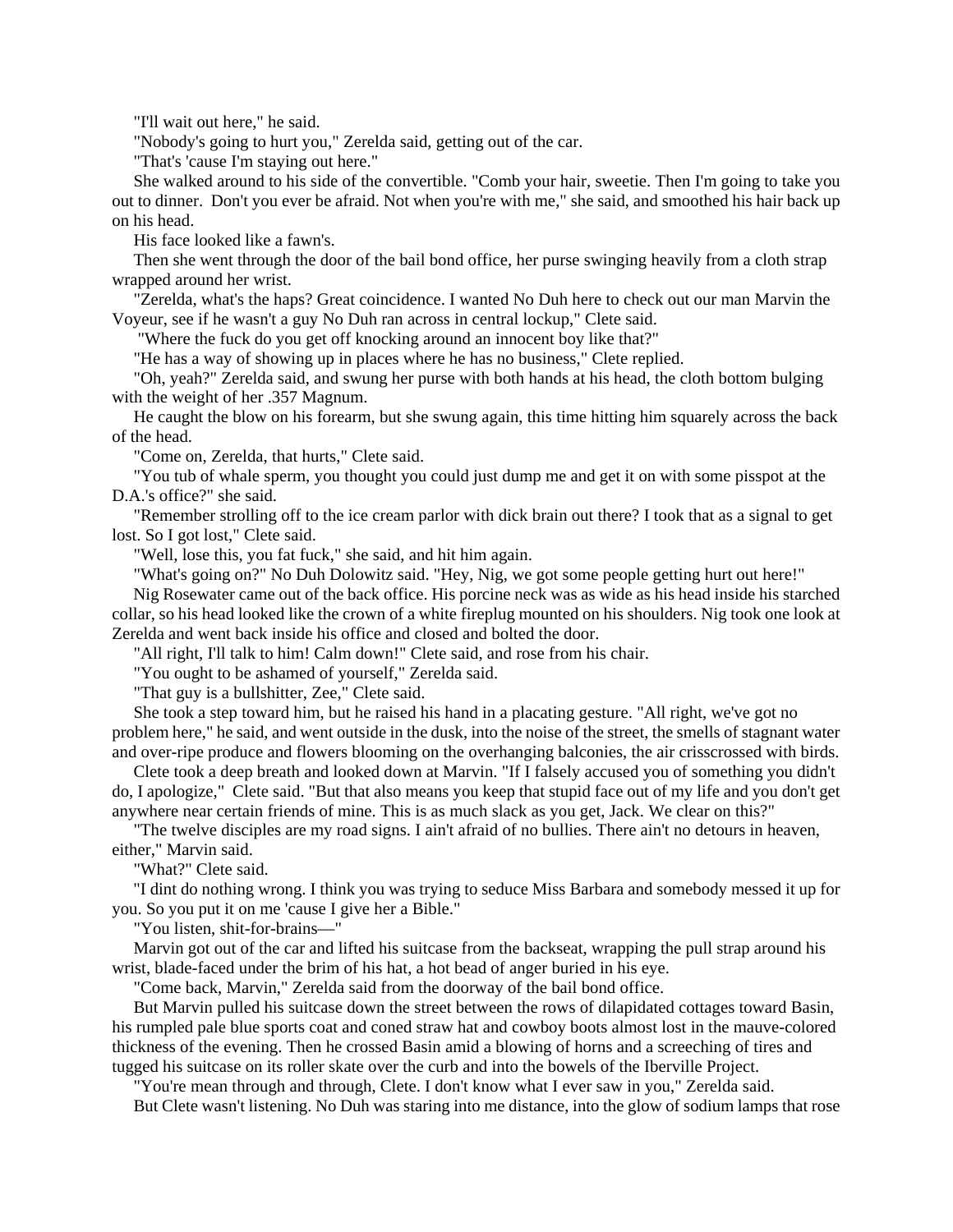in a dusty haze above the project.

"You know him?" Clete asked.

"Yeah, I definitely seen that guy before," No Duh said.

"You sure?" Clete said.

"No doubt about it. I don't forget a face. Particularly not no nutcase."

"Where did you see him, No Duh?" Clete asked, his exasperation growing.

 "He used to sell vacuum cleaners to the coloreds for Fat Sammy Figorelli. It was a scam to get them to sign loans at twenty percent. What, you thought he was somebody else?" No Duh said.

He tilted his head curiously at Clete, his mustache like the extended wings of a tiny bird.

**W**hat did Marvin Oates mean by 'There ain't no detours in heaven'?" Clete asked the next day as he walked with me from the office to Victor's Cafeteria.

"Who knows? I think it's a line from a bluegrass song," I replied.

"Zerelda Calucci says I'm butt crust."

"How you doing with Barbara?" I said, trying to change the subject.

"Marvin dimed me with her, too. You think the Peeping Tom was Legion Guidry?"

"Yeah, I do," I said.

 Clete chewed on a hangnail and spit it off his tongue. We were walking past the crumbling, whitewashed crypts of St. Peter's Cemetery now.

 "I put flowers on my old man's grave when I was in New Orleans. It was a funny feeling, out there in the cemetery, just me and him," he said.

"Yeah?" I said.

 "That's all. He had a crummy life. It wasn't a big deal," he said. He took off his porkpie hat and refitted it on his head, turning his face away so I could not see the expression in his eyes.

**T**hat afternoon Perry LaSalle asked me to stop by his office. When I got there, he was just locking the doors. The gallery and lawn and flower beds were deep in shadow, and his face had a melancholy cast in the failing light.

 "Oh, hello, Dave," he said. He sat down on the top step of the gallery and waited for me to join him. Through the window behind him I could see the glass-framed Confederate battle flag of the 8th Louisiana Vols that one of his ancestors had carried in northern Virginia, and I wondered if indeed Perry was one of those souls who belonged in another time, or if he was a deluded creature of his own manufacture, playing the role of a tragic scion who had to expiate the sins of his ancestors, when in fact he was simply the beneficiary of wealth that had been made on the backs of others.

 "Fine evening," I said, looking across the street at the Shadows plantation house and the bamboo moving in the wind and the magnificent, lichen-encrusted, moss-hung canopy of the live oaks.

"I've got to cut you loose," Perry said.

"You're resigning as my lawyer?"

 "Legion Guidry is my client, too. You've got him up on assault charges. I can't represent both of you." I nodded and put a stick of gum in my mouth and didn't respond.

"No hard feelings?" he said.

"Nope."

"I'm glad you see it that way."

"What's this guy have on you?" I asked.

 He rose from the steps and buttoned his coat, removed his sunglasses from their case, and blew dust off the lenses. He started to speak, then simply walked to his car and drove away into the sunlight that still filled the streets of the business district.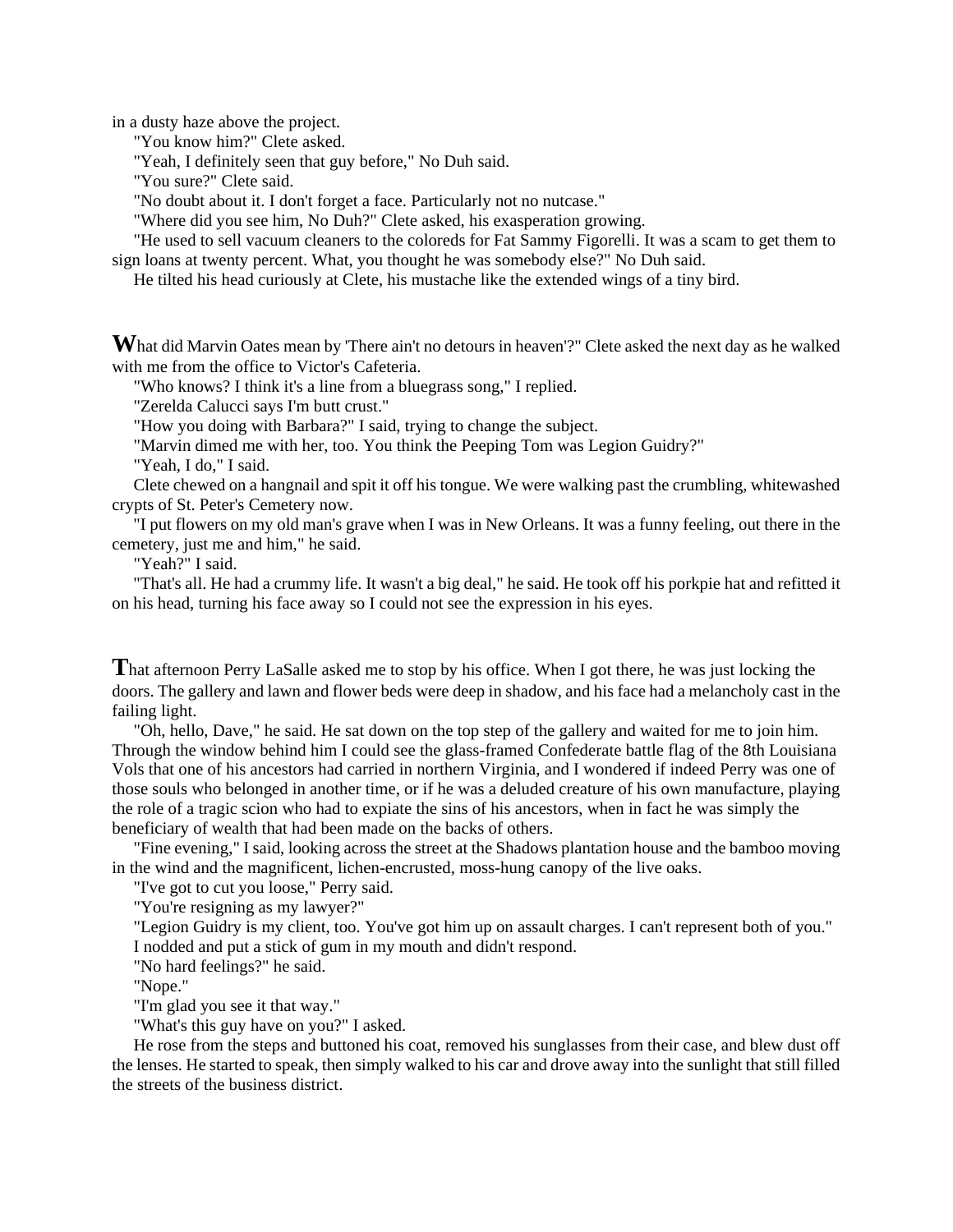**I** parked my truck in the backyard and went into the kitchen, where Bootsie was fixing supper. I sat down at the table with a glass of iced tea.

"You're disappointed in Perry?" she said.

 "He helped organize migrant farm workers in the Southwest. He was a volunteer worker at a Dorothy Day mission in the Bowery. Now he's the apologist for a man like Legion Guidry. His behavior is hard to respect."

 She turned from the stove and set a bowl of etouffee on the table with a hot pad and blotted her face on her sleeve. I thought she was going to argue.

"You're better off without him," she said.

"How?"

 "Perry might have taken a vacation from the realities of his life in his youth, but he's a LaSalle first, last, and always."

"Pretty hard-nosed, Boots."

"You just learning that?"

 She stood behind me and mussed my hair and pressed her stomach against my back. Then I felt her hands slip down my chest and her breasts against my head.

"We can put dinner in the oven," I said.

 I felt her straighten up, her hands relax on my shoulders, then I realized she was looking through the hallway, out into the front yard.

"You have a visitor," she said.

# **CHAPTER 21**

**T**ee Bobby Hulin had parked his gas-guzzler by the cement boat ramp and had walked up into the gloom of the trees. His autistic sister, Rosebud, sat in the passenger's seat, a safety belt locked across her chest, staring at an empty pirogue floating aimlessly on the bayou. The evening was warm, the string of lightbulbs above my dock glowing with humidity, but Tee Bobby wore a long-sleeved black shirt buttoned at the wrists. His armpits were damp with sweat, his lips dry and caked at the edges.

 "I just cut a CD. It's got 'Jolie Blon's Bounce' on it. Nobody else seem to like it too much. Anyway, see what you think," he said.

"I appreciate it, Tee Bobby. You kind of warm in that shirt?" I said.

"You know how it is," he replied.

"I can get you into a treatment program."

He shook his head and kicked gingerly at a tree root.

"Your sister okay?" I asked.

"Ain't nothing okay."

"We're getting ready to eat dinner right now. Maybe we can talk later," I said.

"I just dropped by, that's all."

 It was dark where we stood under the trees, the molded pecan husks and blackened leaves soft under our feet, the air tannic, like water that has stood for a long time in a wooden cistern. The dying light was gold on the tops of the cypresses in the swamp, and snow egrets were rising into the light, their wings feathering in the wind.

"Why are you here?" I asked.

 "You busted up Jimmy Dean Styles real bad. You shamed him in front of other people. Jimmy Sty always square the score."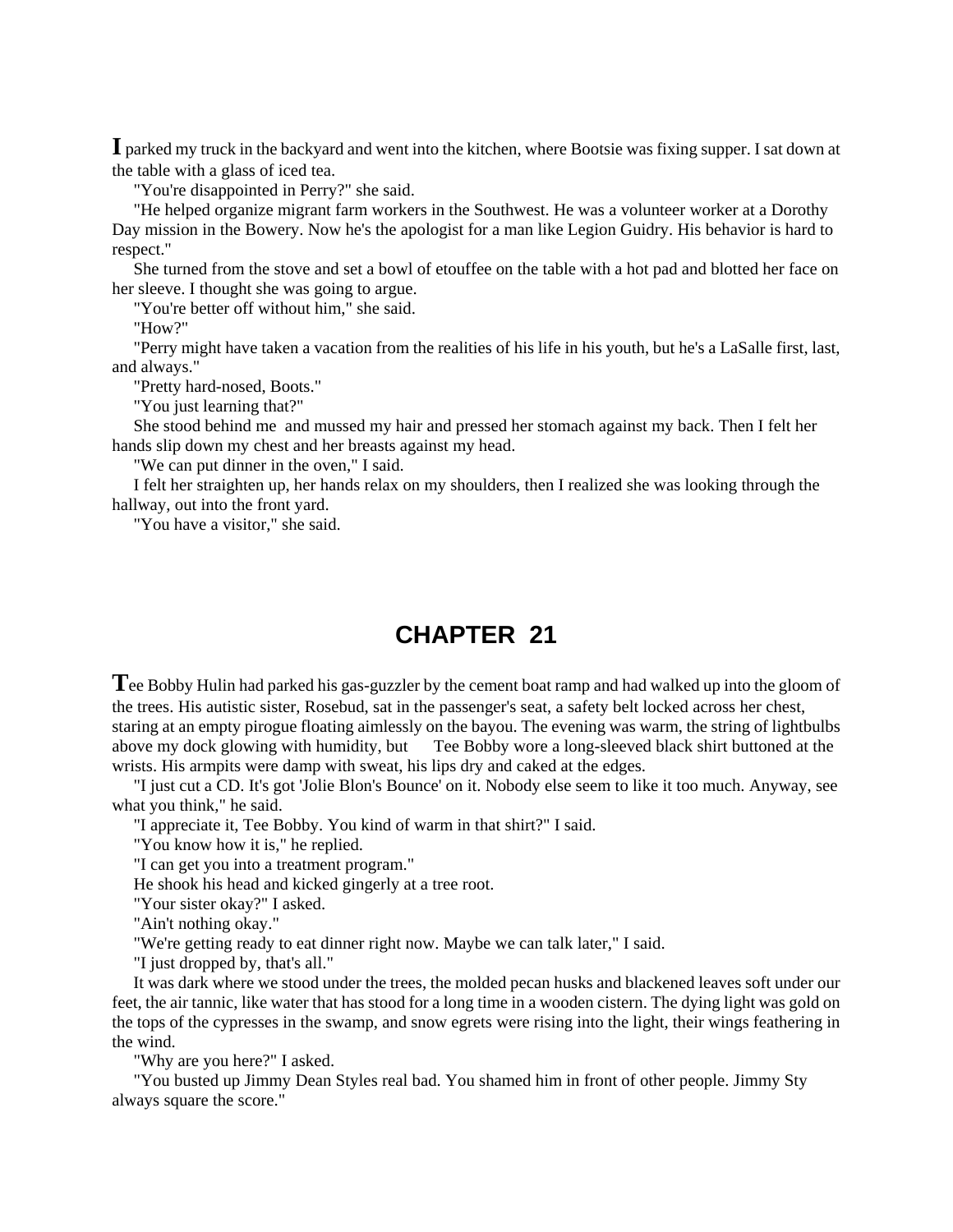"Forget about Jimmy Sty. Tell the truth about what happened to Amanda Boudreau."

 "The lie detector say I didn't do it. That's all that counts. I ain't raped or shot nobody. Got the proof." "You were there."

He tried to stare me down, then his eyes watered and broke.

 "I wish I ain't come here. The lie detector say I'm innocent. But ain't nobody listening," he said. "That girl is going to live in your dreams. She'll stand by your deathbed. You'll never have any peace until you get honest on this, Tee Bobby."

 "Oh, God, why you do this to me?" he said, and walked hurriedly down the incline, slightly off balance. That night I listened to his CD down at the bait shop.

The rendition of his new composition, "Jolie Blon's Bounce," was the best Acadian rhythm and blues I had ever heard. But I had a feeling the larger world would never come to know the tormented musical talent of Tee Bobby Hulin.

The next morning the sheriff took me off the desk and sent me to New Orleans with Helen Soileau to pick up a prisoner. It was noon when we crossed the Mississippi and drove into the city. While she ate lunch, I went back across the river to Algiers and caught the end of a low-bottom AA meeting off an alley, next to a bar, in the back of a warehouse with painted-over windows.

But this was not an ordinary AA group.

 The failed, the aberrant, the doubly addicted, and the totally brain-fried whose neurosis didn't even have a name found their way to the Work the Steps or Die, Motherfucker meeting: strippers from the Quarter, psychotic street people, twenty-dollar hookers, peckerwood fundamentalists, leather-clad, born-again bikers, women who breast-fed their infants in a sea of cigarette smoke, a couple of cops who had done federal time, male prostitutes dying of AIDS, parolees with a lean, hungry look who sought only a signature on an attendance slip for their P.O.'s, methheads who drank from fire extinguishers in the joint, and Vietnam vets who wore their military tattoos and black- or olive-colored 1st Cav. and airborne T-shirts and still heard the thropping of helicopter blades in their sleep.

 When it was my turn to speak, I began to do another Fifth Step, confessing my use of speed, the injury I had done Jimmy Dean Styles, the abiding anger and violence that seemed to afflict my life. But as I looked out into the smoke at the seamed and unshaved and rouged faces of the people sitting around the long table strewn with AA pamphlets, my words seemed twice-told and melodramatic, removed from the problems of people who counted themselves fortunate if they had food to eat that evening or a place to sleep that night.

I took a breath and started over again.

 "An evil man did me physical injury. I think I know to at least a degree what a woman must feel like after she's been raped. For this deed and others he has committed, I believe this man does not deserve to live. These are serious and not idle thoughts that I have. In the meantime, I'm possessed of an enormous desire to drink," I said.

 The discussion leader was a gaunt-faced biker with sunglasses as dark as welders' goggles and long silver hair that looked freshly shampooed and blow-dried.

 "I'd get a lot of gone between me and them kind of thoughts, Dave. In California I went down for twenty-five and did twelve flat because of a dude like that. When I got out, I married his wife. She wrecked my truck, give my P.O. the clap, and run off with my Harley. Tell me that dude wasn't laughing in his grave," he said.

Everybody howled.

 Except me and a street person at the far end of the table, a man with the glint of genuine madness in his eyes, his blond hair like melted and recooled tallow.

When the meeting broke up, he caught me at the door, his fingers biting into my upper arm, the vinegary stench of his body welling out of his yellow raincoat.

"Remember me?" he said.

"Sure," I replied.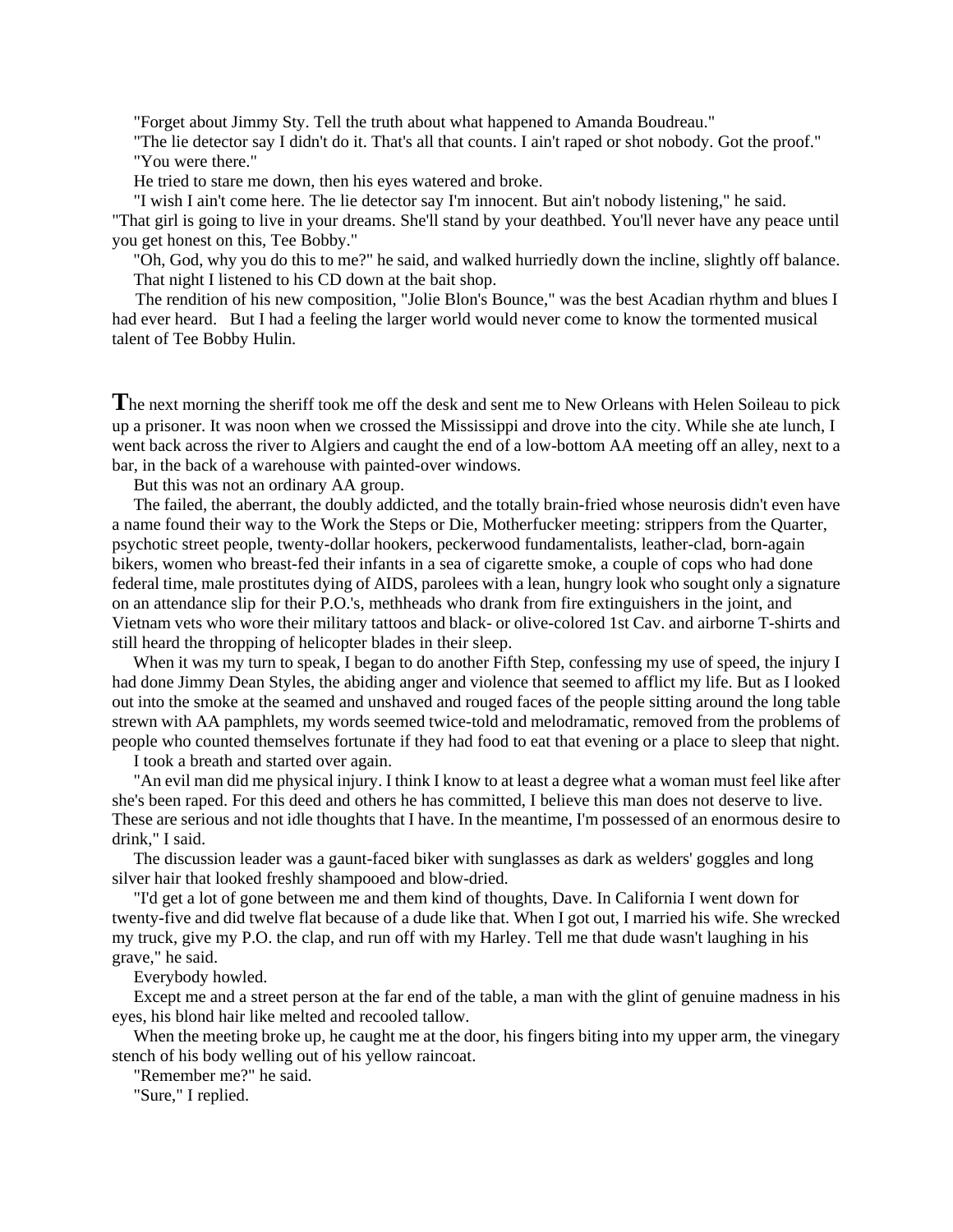"Not from New Iberia. You remember me from 'Nam?"

"A guy has lots of memories from the war," I said.

"I killed a child," he said.

"Sir?"

 "We got into a meat grinder. It was after you got hit. We burned the ville. I seen a little girl run out of a hooch. She come apart in the smoke."

 There were lines like pieces of white thread in the dirt around the corners of his eyes. His breath was odorless, his face inches from mine. He waited, as though I held a key that could unlock doors that were welded shut in his life.

"You want something to eat?" I asked.

"No."

"Take a ride with me," I said.

"Where?"

"I'm not sure," I replied.

 There was no place for him, really. He was trapped inside memories that no human being should have to bear, and he would do the time and carry the cross for those makers of foreign and military policy who long ago had written their memoirs and appeared on televised Sunday-morning book promotions and moved on in their careers.

 I took him to a motel and put two nights' rent on my credit card and gave him thirty dollars from my wallet.

 "There's a Wal-Mart down the street. Maybe you can get yourself a razor and some clothes and a couple of food items," I said.

 He was sitting on the bed in his motel room, staring at the motes of dust in a column of sunlight. I studied his face and his hair and eyes. I tried to remember the face of the medic who had cradled me in his arms as the AK-47 rounds from the trees below whanged off the helicopter's frame.

"How'd you get to New Orleans?" I asked.

"Rode a freight."

 "The medic who saved my life was Italian. He was from Staten Island. You from Staten Island, troop?" I said.

 "The trouble with killing somebody is it makes you forget who you used to be. I get places mixed up," he said. He rubbed his face on his sleeve. "You gonna pop that guy you was talking about in the meeting?"

Huey Lagneaux, also known as Baby Huey, had been hired as a bartender and bouncer at his uncle's club because of his massive size, the deep black tone of his skin, which gave him the ambience of a leviathan rising from oceanic depths, and the fact he only needed to lay one meaty arm over a troublemaker's shoulders in order to walk him quietly to the door.

 But the uncle had also given him the job out of pity. Baby Huey had not been the same since he had been kidnapped by a collection of white men from New Orleans and prodded at gunpoint through a cemetery, down to the water's edge on Bayou Teche, and systematically tortured with a stun gun.

 The club was on a back road out by Bayou Benoit, an area of deep-water bays, flooded cypress and willow and gum trees that under the rising moon was dented with what looked like rain rings from the night feeding of bream and largemouth bass. On Friday nights the club thundered with electronic sound, and the parking lot, layered from end to end with flattened beer cans, clattered like a tin roof under the hundreds of automobiles and pickup trucks driving across it. -

Tee Bobby Hulin was behind the microphone, up on the bandstand, in black slacks and a sequined purple shirt, his fingers splayed on the keys of an accordion whose case had the bright, wet shine of a freshly sliced pomegranate. The air was gray with cigarette smoke, heavy with the smell of body powder and sweat and perfume and okra gumbo. Baby Huey wiped down the bar and began rinsing a tin sink full of dirty glasses. When he looked up again, he saw a sheep-sheared white man in a tailored suit and a tropical shirt walking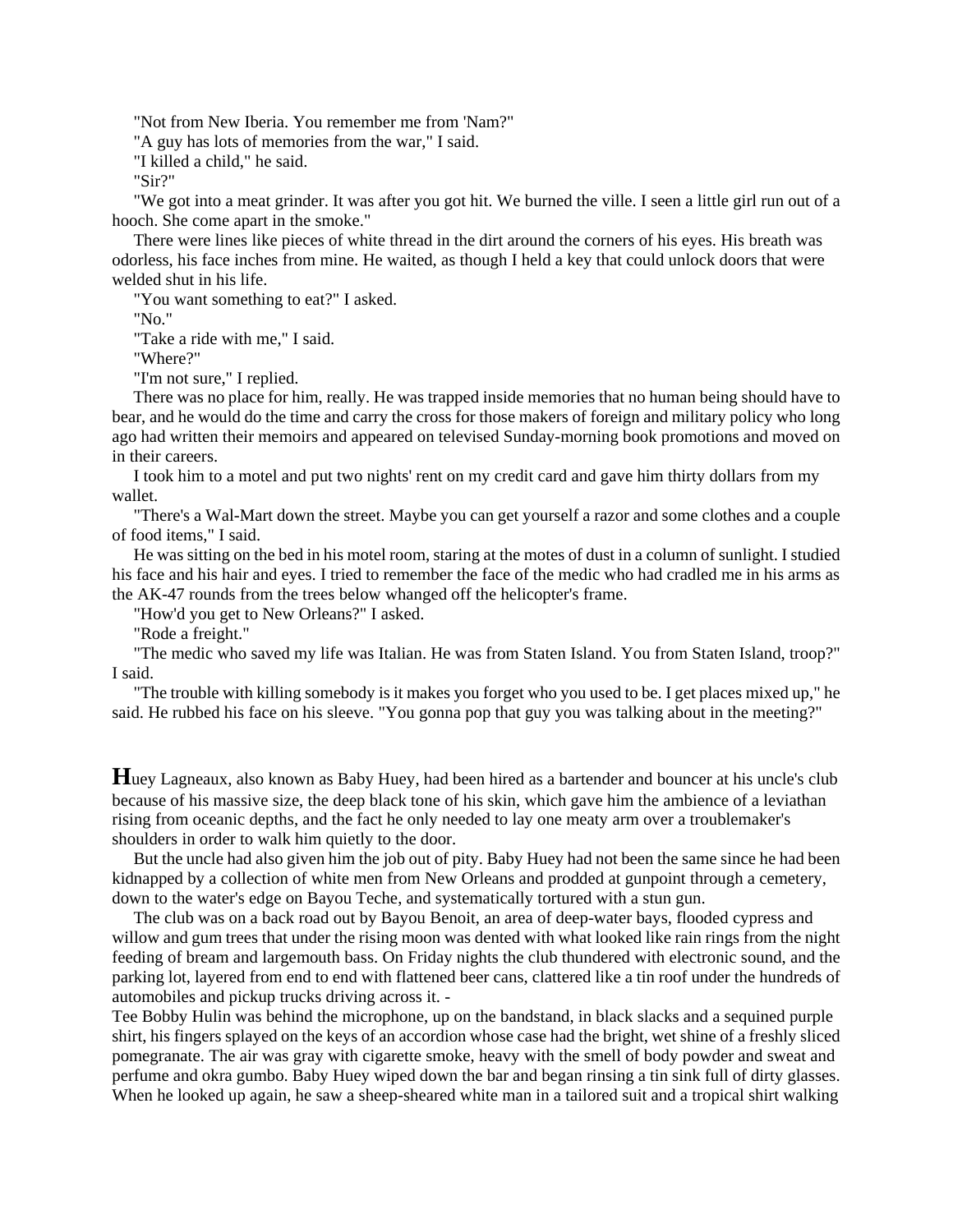toward him, oblivious to the stares around him or even to the people who stepped out of his way before they were knocked aside.

"You know me?" the white man asked.

 "Hard to forget, Mr. Zeroski," Baby Huey answered. He bent over the sink and washed the dish soap from his hands and wrists.

 "A white man named Legion Guidry just went to the service window. Then I lost him. I hear he's got a camp around here," Joe said.

 Baby Huey's face remained impassive, his gaze focused on the bandstand, the dancers out on the floor. "You hear me?" Joe asked.

 "I knew your daughter. She was nice to people. If I knew who killed her, I'd tell you. That night on the bayou, you didn't have no right to hurt me like that."

"You should have said that on the bayou. Maybe it would have gone down different."

"You wasn't looking for the troot. You was looking to get even," Baby Huey said.

Joe scratched at his cheek with the balls of his fingers.

 "You keep the wrong company, you pay dues. They ain't always fair," he said. He took a one-hundred-dollar bill from his wallet and creased it lengthwise and placed it on the bar like a miniature tent.

 Baby Huey pushed it away and dried a glass. "I ain't axed you for nothing. In case you ain't noticed, you in the wrong part of town," he said.

 "Yeah, I got that impression when I walked in. You want to earn that hunnerd bucks and another hunnerd like it, or keep blaming me 'cause you decided to be a pimp and sell crack?"

Baby Huey filled a bowl with gumbo and put a spoon in it and set it on a napkin in front of Joe.

"It's on me. I made it this afternoon," Baby Huey said. "You want a beer wit' it?"

"I don't mind," Joe said.

"You got bidness wit' the man people call Legion, huh?" Baby Huey said.

"What do you mean the man they 'call' Legion?"

 "He ain't got a first name. He ain't got a last name. Just 'Legion.' That's all black people ever call him." "He's hard on women?" Joe said.

"If they the right color," Baby Huey said, and put the one-hundred-dollar bill in his shirt pocket.

**T**hey drove in Joe Zeroski's car up on a levee that looked out on a wide bay fringed with flooded cypresses. A storm was kicking up out on the Gulf, and the wind was blowing hard from the south, wrinkling the bay, puffing leaves out of the adjacent woods. Joe turned off on a dirt track, dropping down into persimmon and pecan trees, palmettos, and landlocked pools that had the greasy shine of an oil slick. Baby Huey pointed to a shack in a clearing, a lantern burning whitely on a table inside. In back were a privy and a collapsed smokehouse and Legion Guidry's truck, parked next to an oak that was nailed with the scraped hides of raccoons.

 One of the truck's rear tires was flat on the rim. Joe cut the engine. Through the trees they could hear Tee Bobby's band belting out Clifton Chenier's "Hey, Tite Fille." They stepped out of the air-conditioned car into the darkness, the mosquitoes that boiled out of the trees, the wind that smelled of humus and beached fish.

 "You stay where you are," Joe said, and pitched a cell phone to Baby Huey. "It goes south in there, you push the redial button and say 'Joe needs a hose crew.' Then you tell them where we're at and you take my car down the road and wait for whoever comes."

"That's Legion in there, Mr. Joe," Baby Huey said.

 "I think you're a nice kid. I think you were sincere what you said about my daughter. But take the collard greens out of your mouth and tell me what you're trying to say. That's why you people are always gonna be cleaning toilets. You can't say what's on your mind."

Baby Huey shook his head. "Legion ain't no ordinary white man. He ain't no ordinary man of any kind."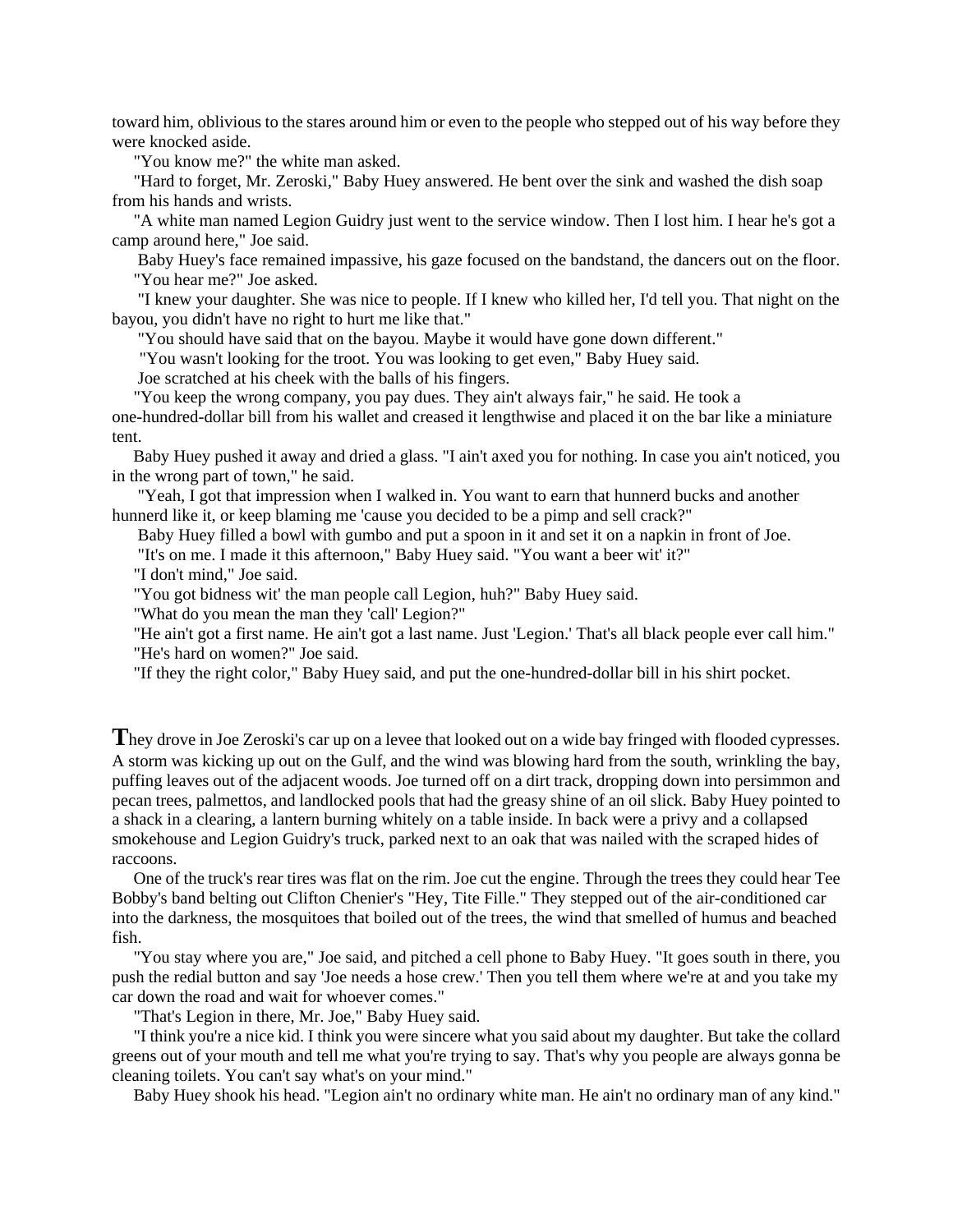Joe Zeroski opened the screen door of the shack and walked inside without knocking. While he and Baby Huey had talked outside, the tall, black-haired man in khaki clothes who sat at the table with a six-pack of beer and a bottle of bourbon in front of him had shown no curiosity about the headlights or the presence of others in his yard.

 He knocked back a jigger of whiskey, took a sip of beer from a salted can, and picked up a burning cigarette from an inverted jar top. He drew in the smoke, the cigarette paper crackling in the silence.

 "You busted up two of my men. But I'm letting that slide for now, 'cause maybe they were rude or maybe you didn't know who they were. But somebody beat my daughter to death and I'm gonna rip his ass. I hear you got a bad record with women," Joe said.

"Robicheaux send you?" Legion asked.

"Robicheaux?"

"You one of them dagos been staying in town, ain't you? Working for Dave Robicheaux."

"Are you nuts?" Joe said.

 Then Joe heard a sound in a side room, behind a blanket that was hung with sliding hooks on a doorway. Joe pulled back the blanket and looked down at a black girl, probably not over eighteen, sitting on the side of a bed in shorts and a T-shirt razored off below her breasts, snorting a line off a broken mirror through a rolled five-dollar bill.

Joe took her by the arm and walked her barefoot and stoned to the front door.

 "Go home. Or back to the nightclub. Or wherever you come from. But stay away from this man. Where's your father, anyway?" he said, and closed the door behind her. Then he turned around, his back feeling momentarily exposed, vulnerable.

 Legion's face wore no expression, the skin white as a fish's belly, creased with vertical lines. He inhaled off his cigarette, the ash glowing red, crackling against the dry-ness of the paper.

"You just made a mistake," he said.

"Oh, yeah, how's that?" Joe asked.

"I paid forty dollars for her dope. So now you owe the debt."

 "You're an ignorant and stupid man, but I'm gonna try to explain something to you as simply as I can. My daughter was Linda Zeroski. A degenerate piece of shit tied her to a chair not far from here and smashed every bone in her face with his fists."

 Joe removed a .38 revolver with a two-inch barrel from the back of his belt. He flipped out the cylinder and dumped all six shells from the chambers into his palm.

"I'm gonna put two rounds back in the chambers and spin them around, then we're gonna—" he began.

 That's when Legion Guidry slid a cut-down, double-barreled twelve-gauge shotgun from a scabbard nailed under the table and raised it so the barrels were suddenly pointed into Joe Zeroski's face.

 "Who's stupid now?" Legion said. "You got nothing smart to say, you? Just gonna stand there wit' your li'l gun wit'out no bullets in it? Time you got down on your knees, dago."

"I look Italian? Zeroski is Polish, you moron. Poles ain't Italians," Joe said.

 Legion rose from the table and walked to the screen door, where Baby Huey stood frozen, his eyes wide at the scene taking place in front of him.

"Come inside," Legion said.

 Baby Huey opened the screen and stepped out of the darkness into the white radiance of the lantern on the table. The muscles in his back jumped when the screen swung back into the jamb behind him.

"On your knees, nigger," Legion said.

"My uncle owns the nightclub. He knows where we're at," Baby Huey said.

"That's good. He come here, I'll shoot me two niggers 'stead of one," Legion said.

 Baby Huey bent slowly to the floor, his knees popping, sweat breaking on his brow now, his gaze sliding down the length of Legion's body.

Legion screwed the barrels of the shotgun into Baby Huey"s neck and looked at Joe.

 "T'row your li'l gun down and get on your knees, or I'm gonna blow the nigger's head off. Look into my eyes and tell me you don't t'ink I'll do it, no," he said.

Joe Zeroski let the .38 shells spill from his hand onto the floor, then tossed the revolver to one side and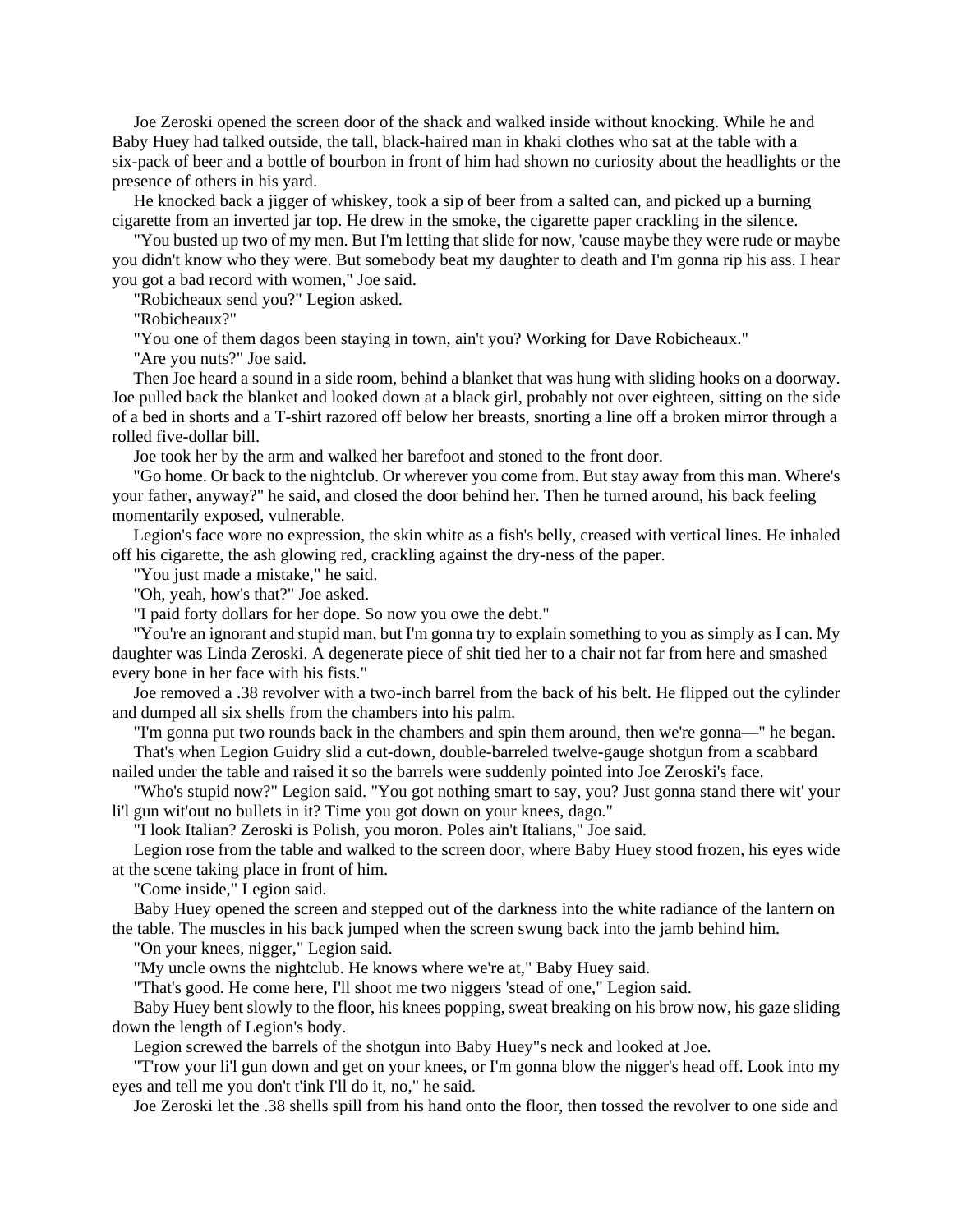got to his knees.

 Legion Guidry stood above him, his stomach and loins flat, his khaki shirt tucked tightly inside his western belt. He reached behind him and removed his straw hat from the back of a chair and fitted it on his head so that his face was now in shadow. He drank from his whiskey bottle and spread his feet slightly and cleared his throat.

 "What you t'ink about to happen? Bet you didn't t'ink a day like this would ever come in your life, no," he said.

Then he unzipped his fly.

 "How far you willing to go to keep a nigger alive?" he asked, pressing the shotgun harder into Baby Huey"s neck, his eyes riveted on Joe's.

Joe felt himself swallow, his hands balling at his sides.

 Legion's finger was wrapped tightly inside the trigger guard on the shotgun. The back of his hand was spotted with sun freckles, his cuff buttoned at the wrist, his veins like pieces of green cord. Joe could smell the nicotine ingrained in his skin, the boilermakers that still hung on his breath, the raw odor of his manhood that seemed ironed into his clothes.

 Joe Zeroski felt his heart thundering, then a rage well up in him that was like a fire blooming in his chest. His face grew tight and his scalp seemed to shrink and shift against his skull, his eyes bulge in their sockets, with either adrenaline or fear, he would never know which. "Go ahead and shoot, you worthless cocksucker. Me first. 'Cause I get the chance, I'm gonna tear your throat out," he said.

 He heard Legion Guidry snort. "You t'ink pretty high of yourself, you. I wouldn't dirty my dick on a dago or a Pollack," Legion said, drawing his zipper back into place. "Give me your car keys."

"What?" Joe asked, staring up in disbelief at the mercurial nature of his tormentor.

 "I'm taking your car to find my whore. I don't find my whore, I'm gonna come after you for my forty dollars. Next time you want to pretend like you a New Orleans gangster, remember what you look like right now, on your knees, next to a nigger, just about an inch from sucking a man's dick. Tell yourself later you wouldn't do it, no. Believe me, I wanted you to, you would, you," he said.

 Legion collected Joe's automobile keys and his .38 revolver and shells. Minutes later, Baby Huey and Joe watched him drive away in Joe's automobile, the radio playing, Legion's hat and tall frame silhouetted against the front window. Baby Huey could hear Joe breathing in the darkness.

 "You saved my life, Mr. Joe. I cain't believe you told him to shoot. That's the bravest thing I ever seen anybody do," he said.

 Joe waved his hand to indicate he did not want to hear about it. Baby Huey started to speak again. "Hey, forget it," Joe said.

"What we gonna do now?" Baby Huey asked, looking up the dirt track through the woods.

"It wasn't him beat my daughter to death," Joe said.

"How you know?"

 "He don't have no feeling about people. It wasn't him. The ones to be afraid of are the ones got feelings about you. That's a sad truth, kid, but that's the way it is," Joe said.

#### **CHAPTER 22**

But Baby Huey Lagneaux's encounter with Legion was not over. Toward closing time that night, after he had returned to his uncle's club, he glanced through a back window and saw Joe Zeroski's automobile parked at the cafe next door. He called a telephone number Joe had given him, but there was no answer. He went out the back door of the club and crossed the parking lot and looked through a side window of the cafe.

 Legion was eating at a table by himself. At the next table was a group of shrimpers who had just come off the salt, hard-bitten men in rubber boots who hadn't shaved for weeks and who filled the air with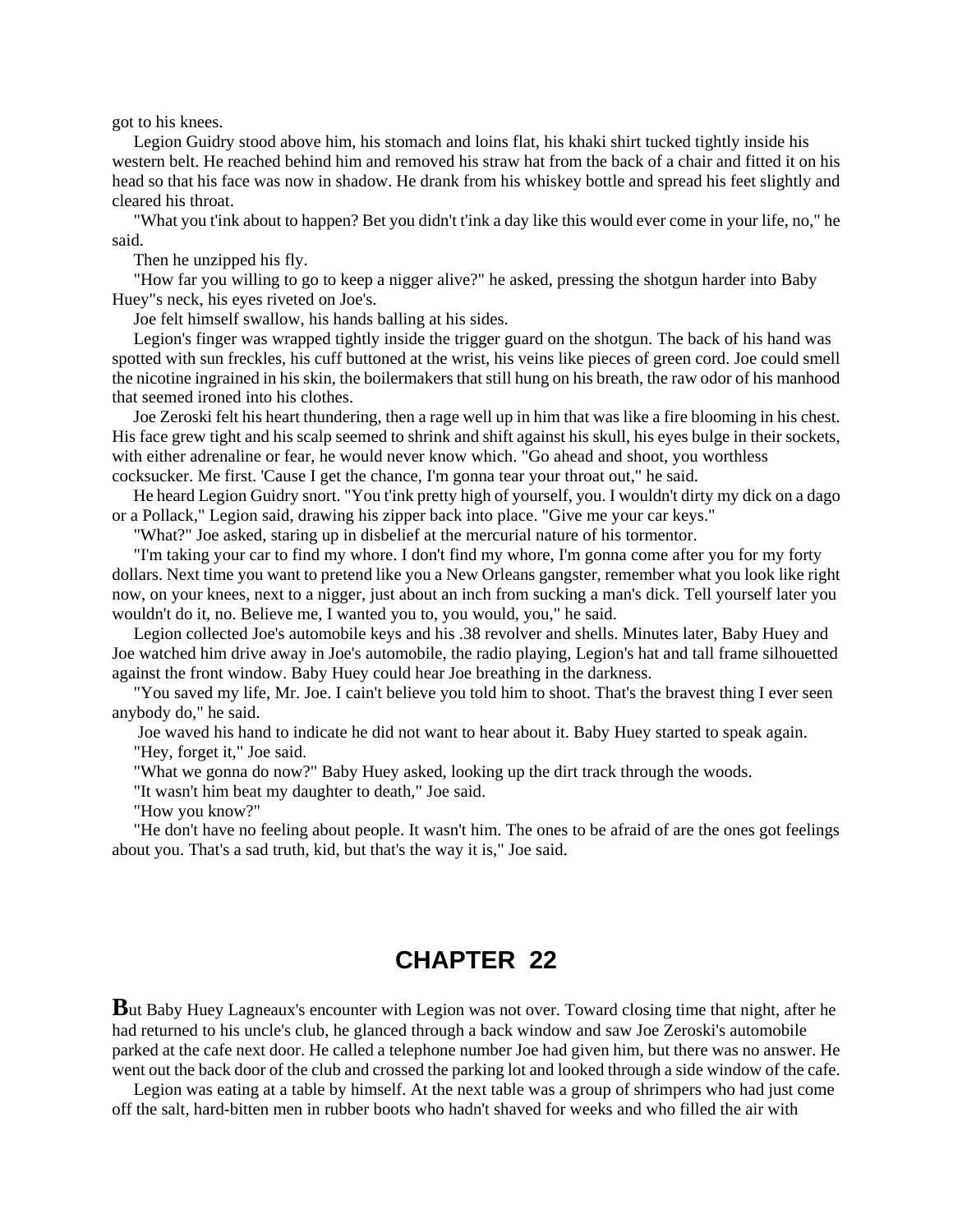cigarette smoke and drank mugs of beer while they ate platters of fried crabs with their fingers.

 In his mind's eye Baby Huey saw himself confronting Legion, here, in public, demanding the keys to Joe Zeroski's car, somehow regaining a degree of the self-respect he'd lost when a shotgun was screwed into his neck and his bowels turned to water. He entered the cafe's side door and stared at Legion's back, at the untrimmed locks of hair on his neck, the power in his shoulders, the way the bones in his jaws stretched his skin while he chewed. But Baby Huey could not make his feet move any closer to Legion's table.

 Then Tee Bobby Hulin came through the front door and sat at the counter, within earshot of the shrimpers, some of whom must have recognized him as the man about to go on trial for the rape and murder of Amanda Boudreau. At first they only looked at him and whispered among themselves; then they seemed to ignore him and concentrate on their food and beer and the burning cigarettes they left teetering on the edges of ashtrays. But willingly or not, their eyes began to drift back to Tee Bobby, as though he were a troublesome insect that someone should swat.

 Finally one of the shrimpers turned in his chair and aimed his words at Tee Bobby's back: "You ain't got no bidness in here, buddy. Get what you need and carry it outside."

 Tee Bobby stared at his menu, as though he were nearsighted and had lost his glasses, his hands clenched on the corners, his spine and shoulders rounded like a question mark.

 The same shrimper, silver and black whiskers festooned on his jaws, made a soft whistling sound through his teeth. "Hey, outside, bud. Don't make me walk you there, no," he said.

 Legion had set his knife and fork on the rim of his plate. He half-mooned one of his nails with a toothpick, his back hard as iron against his khaki shirt, his eyes studying Tee Bobby's profile. Then he rose from his chair and walked to the counter, the board floor creaking with his weight, the inside of his hands as yellow and rough as barrel wood under the overhead light. "Get up," Legion said.

 "What for?" Tee Bobby asked. His gaze lifted into Legion's, then his face twitched, as though he recognized a figure from a dream he had never defined in daylight.

 "Don't you let them men talk down to you," Legion replied, and pulled Tee Bobby off the counter stool. "You stand up, you. Don't you never take shit from white trash." The shrimpers looked blankly at both Tee Bobby and Legion, confused, unable to connect the indignation of the towering white man with a diminutive black musician who only a moment ago had been an object of contempt. "Y'all looking at somet'ing? Y'all want to go outside wit' me? How 'bout you, yeah, big mouth there, the one telling him to carry his food outside?" Legion said.

"We ain't got no problem with you," one of the other shrimpers said.

"You better t'ank God you don't," Legion said.

 He paid his bill in the silence of the cafe, put two half-dollars by his plate, and walked outside, into the darkness, into the flicker of heat lightning and the *tink* of raindrops on the tin roof of the cafe. He heard Tee Bobby come out the door behind him.

"You're him, ain't you?" Tee Bobby said.

"Depends on who you t'ink I am," Legion said.

"The overseer. From Poinciana Island. The one called Legion. The one who—"

"Who what, boy?"

"The overseer who slept wit' my grandmother. I'm Tee Bobby. Ladice Hulin is my gran'mama."

"You look like her. But you ain't as pretty."

 "What you done inside the cafe, it's 'cause of what happened at the plantation, ain't it? It's 'cause maybe you're my—"

"Your what, boy?"

"My mama was half-white. Everybody on the plantation know that."

Legion laughed to himself and shook a cigarette out of his pack and fed it into the corner of his mouth.

 "Your daddy didn't know how to use a rubber. That's how you got here, boy. That's how come other people try to wipe their shit on your face," he said.

 Tee Bobby brushed a raindrop out of his eye and continued to stare at Legion, his sequined purple shirt puffing with air in the wind.

"I said you slept with my grandmother. That ain't true. You raped her. You pushed old man Julian around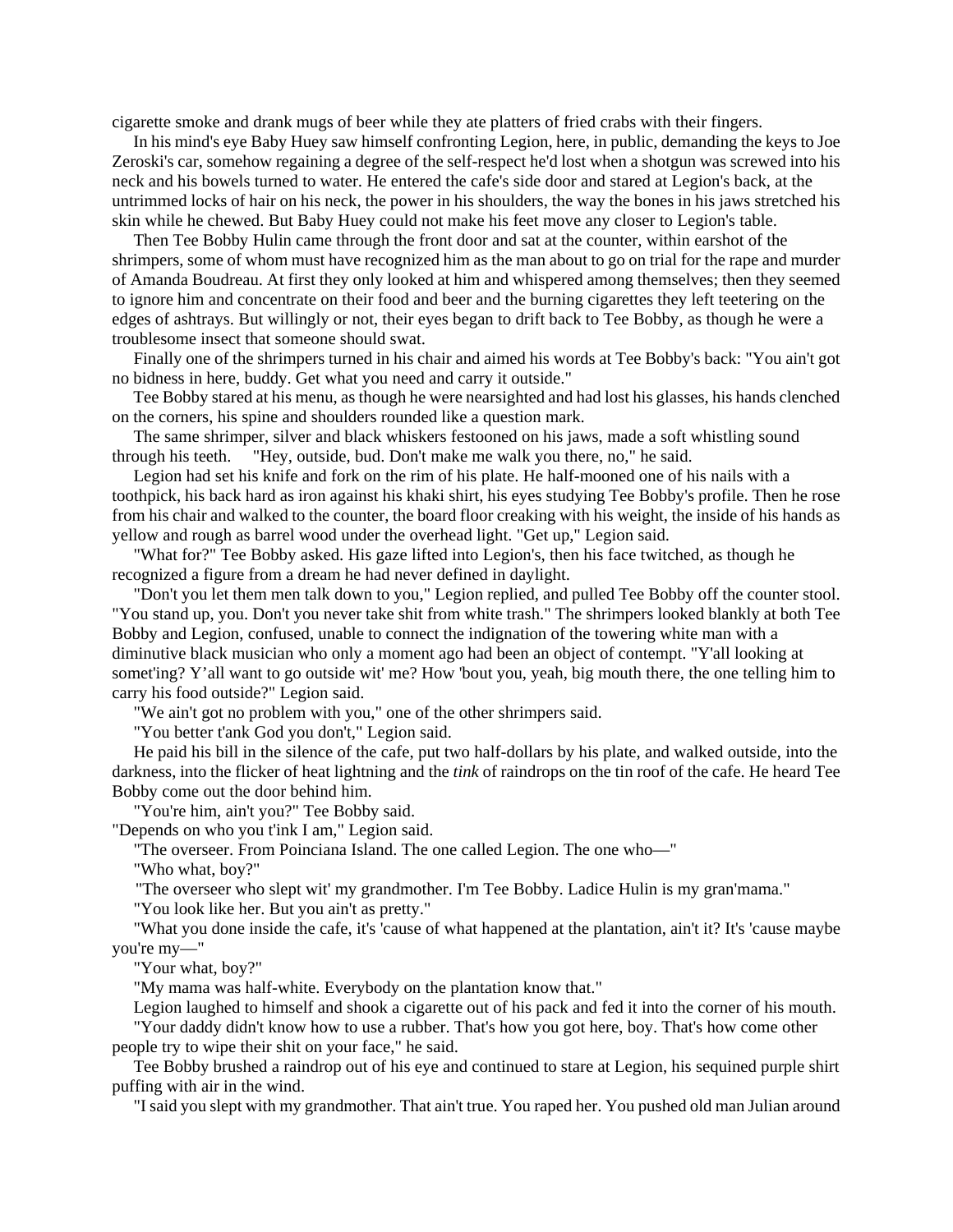and you raped my gran'mama," he said.

 "The white man gonna screw down whenever he got the chance. Nigger woman always gonna get what she can out of it. Which one gonna lie about it later?"

"My gran'mama don't never lie. You better not call her a nigger, either," Tee Bobby said.

Legion struck the flint on his lighter and cupped the flame in the wind, inhaling on his cigarette.

 "I'm leaving now. Them shrimpers gonna be coming out of there. You better get your ass home, you," he said.

 Legion got behind the wheel of Joe Zeroski's automobile and started the engine, his cigarette hanging from his mouth. But before he could back out and turn around, Tee Bobby picked up a piece of broken cement the size of a Softball and smashed the driver's-side window with it.

 Legion braked the car and got out, a huge hole in the window, his forehead bleeding, his cigarette still in his mouth.

"You got sand," he said.

"Fuck you," Tee Bobby said.

 "Ax yourself where you got it. The parents who didn't want you? Be proud of the blood you got, boy," Legion replied.

 He got back in Joe Zeroski's automobile, tossed his cigarette through the hole in the window, and drove away.

**L**ate that night Baby Huey Lagneaux stole Joe Zeroski's automobile out of Legion's yard and was driving it back to New Iberia when he was stopped for speeding. Baby Huey sat in jail for suspicion of car theft until Monday morning. Before he went back on the street, I had a deputy bring him by my office.

"You were taking the car back to Joe?" I asked.

"Yes, suh."

"I don't get it. His men used a stun gun on you."

"Mr. Joe t'rew down his .38 and got on his knees to save my life. He don't even know me."

 The chair he sat in groaned with the strain, his skin so black it had a purple sheen to it. He gazed out the window at the freight train clicking by on the rail crossing.

"See you around, Huey," I said.

"I can go?"

"Why'd you ever become a pimp?"

He shrugged his shoulders. "I ain't one now. Can I go?"

 "You bet," I said. I leaned back in my chair, my fingers laced behind my head, and wondered at the complexities and contradictions that must have existed in the earth's original clay when God first scooped it up in His palm.

**T**wenty minutes later my desk phone rang.

 "This kid Marvin Grits or whatever was handing out Bible pamphlets at the motor court this morning. But that ain't why he's here. He's got the hots for Zerelda. I want him picked up. Besides, he's drunk," the voice said.

"Joe?"

"You thought it was the pope?"

"Marvin Oates is drunk?"

 "He looks like he got hit by a train. He smells like puke. Maybe he just come from First Baptist," Joe said.

 "I'll see what I can do. Baby Huey Lagneaux just left my office. He told me about your run-in with Legion Guidry."

"Don't know what you're talking about."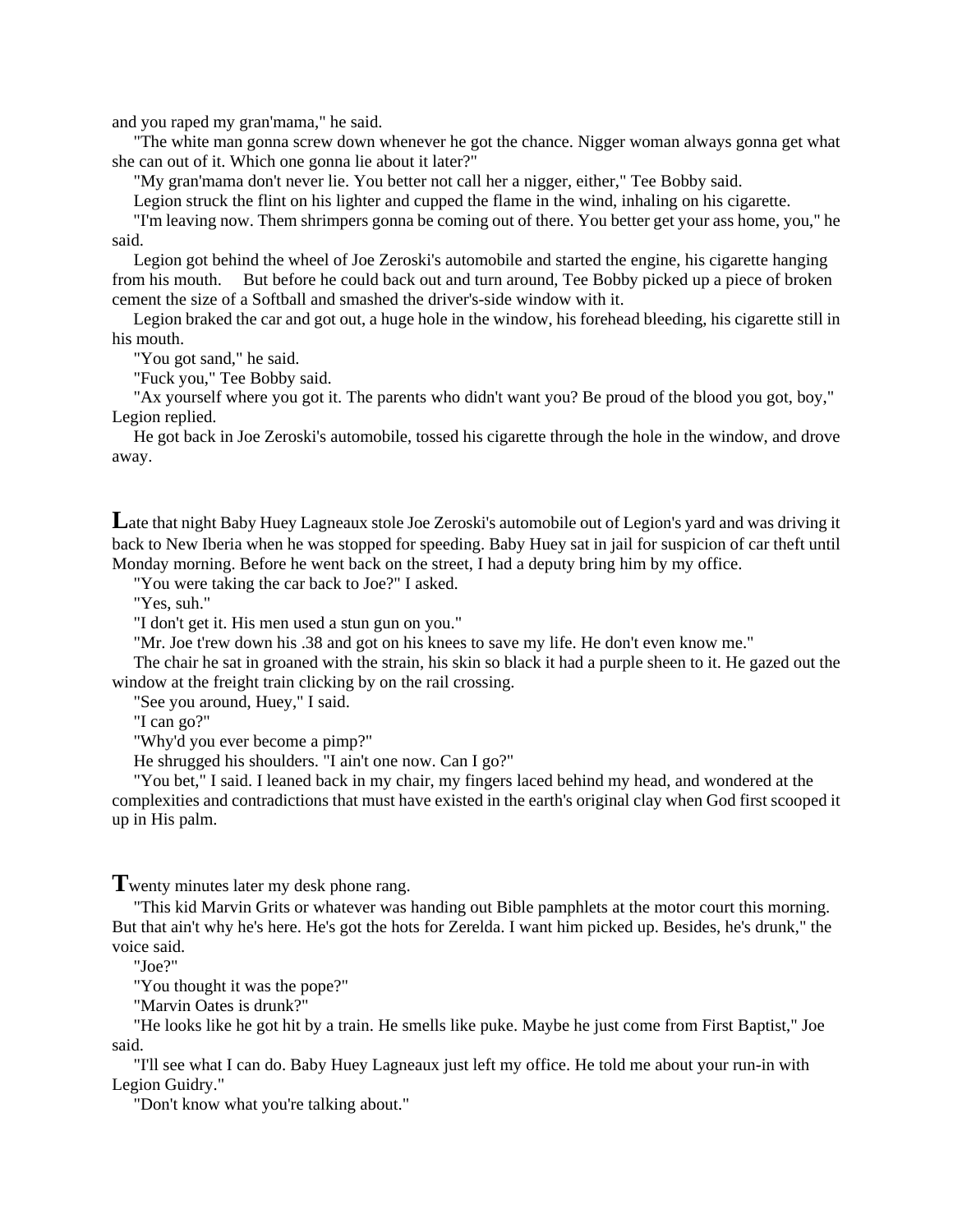"I always said you were a stand-up guy."

"Go soak your head," he said, and hung up.

I told Wally, our dispatcher, to have Marvin Oates picked up at the motor court.

 Later, I walked downtown to eat lunch. When I came back to the department, Wally stopped me in the corridor. He was holding three pink message slips that he was about to put in my mailbox.

"This woman keeps calling and axing for you. How about getting her off my neck?" he said.

 He put the message slips in my hand. The telephone number was in St. Mary Parish, the caller's name one I didn't immediately recognize.

"Who is she?" I asked.

 "Hillary Clinton, in coonass disguise. How do I know, Dave? By the way, Marvin Oates wasn't at the motor court when the cruiser got there," he answered.

 The woman's name was Marie Guilbeau. I returned her call from my office phone. When she picked up, I suddenly remembered the face of the cleaning woman who had claimed a man in a rubber mask, wearing leather gloves, had invaded her house and molested her. "The priest tole me I got to tell you somet'ing," she said.

"What's that, Ms. Guilbeau?" I asked.

There was no response.

"I'm a little busy right now, but if you like, I can drive out to your house again," I said.

 "I clean at the motel out on the fo'-lane," she said. "They was a nice-looking fellow staying there. I kind of flirted wit' him. Maybe I give him the wrong idea," she said.

"Was he a white or black man?" I asked.

 "He was white. I t'ink he t'ought I was a prostitute from the truck stop. I tole him to get away from me. I was ashamed to tell you about that when you come out to my house."

"You think the man in the rubber mask was the guy from the motel?"

"I don't know, suh. I don't want to talk about this no more," she replied. The line went dead.

**W** hat do you say to sexual assault victims?

 Answer: You're going to catch the guys who hurt them and bury them in a maximum-security prison from which they will never be paroled, and with good luck they'll cell with predators who are twice their size and ten times more vicious.

 Except it's usually a lie on every level. More often than not the victims get torn apart on the stand by defense attorneys and ultimately exit the process disbelieved, discredited, and accused of being either delusional or opportunistic.

 I once heard an elderly recidivist say, "Jailing ain't the same no more. Folks just ain't rearing criminals like they used to." Any old-time lawman, if he's honest, will probably tell you he's sickened by the class of contemporary criminals he's forced to deal with. As bad as the criminals of the Great Depression were, many of them possessed the virtues Americans admire. Most of them came from midwestern farm families and were not sexual predators or serial killers. Usually their crimes were against banks and the government, and at least in their own minds they were not out to harm individuals. Even their most vehement antagonists, usually Texas Rangers and FBI agents, granted that they were brave and died game and asked for no quarter and pleaded no excuse for their misdeeds.

 Clyde Barrow was beaten unmercifully with the black Betty in Eastham State Prison and made to run two miles to work in the cotton fields and two miles back to the lockup every workday of his sentence. He swore that one day he would not only get even for the brutality he suffered and witnessed there, but he would return to Eastham a free man and break out every inmate he could. Sure enough, after he was paroled, he and Bonnie Parker shot their way into the prison, then shot their way back out with five convicts in tow, whom they packed into a stolen car and successfully escaped with.

 Doc Barker and four others got over the wall at Alcatraz Island and were almost home free, a rubber boat waiting for them in the shoals, when one man sprained his ankle on the rocks. The other four went back for him, got caught in the searchlights, and were blown apart by automatic-weapons fire. Oddly, the prison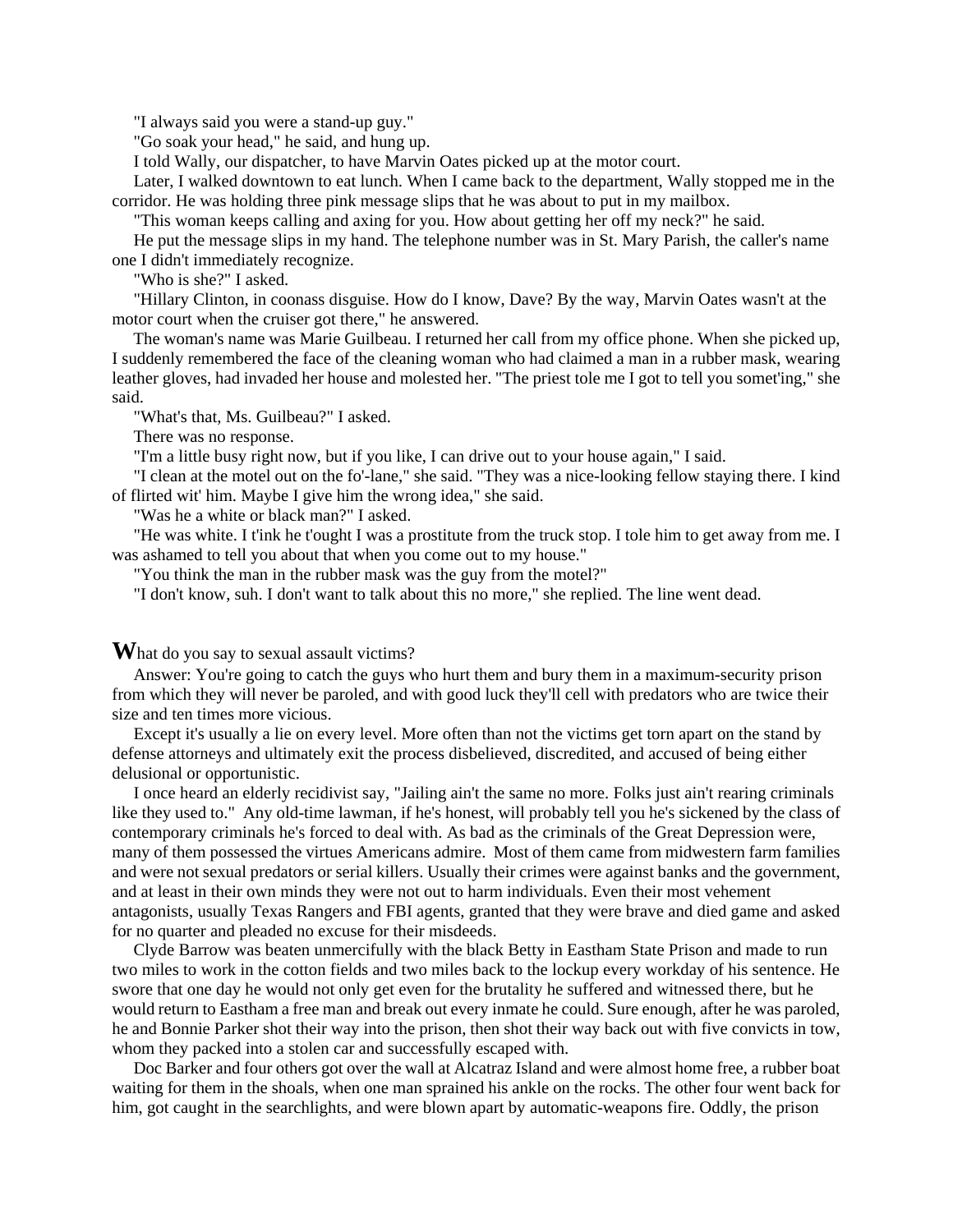authorities named the stretch of rocky sand where they died Barker Beach.

 Lester Gillis, also known as Baby Face Nelson, declared war on the FBI and hunted federal agents as though he was the offended party, not they, carrying their photos and names and license tag numbers in his automobile, on the last day of his life actually making a U-turn and pursuing two of them down a road, forcing them into a ditch and a firefight that lasted over an hour and left Gillis with seventeen bullet holes in his body.

He managed to drive away and receive the church's last rites.

 Helen opened the door of my office without knocking and came inside. "Lost in thought?" she said. "What's up?"

 "The bartender at the Boom Boom Room says Marvin Oates is stoking up the neighborhood. The skipper wants a net over him," she said.

"Send a uniform," I said.

"Marvin got into it with Jimmy Dean Styles."

A drop of rain struck the window glass.

"Let me get my hat," I said.

We signed out a cruiser and drove out past the city limits, crossed a drawbridge spanning the Teche, next to a leafy pecan orchard, and entered the black slum community where Jimmy Sty operated the Boom Boom Room. When Helen got out of the cruiser, she slipped her baton into the ring on her gun belt.

 Styles was inside, behind the bar, his face still swollen from the beating I had given him. The room was dark except for the lit beer signs on the wall and the glow of a jukebox in the corner. Two black women sat at the end of the bar, their mouths thick with lipstick, their hair in disarray, glasses of bulk synthetic wine in front of them.

 "Hey, my man Lou'sana Chuck, I hear you lucking out. My charge against you being dropped," Styles said.

"News to me," I said.

 "My lawyer got the word. Marse Purcel say he saw me pull a switchblade knife. Funny how a big fat pig like that can see a knife when he wasn't even there."

"Marvin Oates been giving you a bad time?" I said.

 "Passing out religious tracts in a bar? Trying to hide the boner in his pants at the same time? You tell me, Lou'sana Chuck."

"Watch your language," Helen said.

"Where is he?" I asked.

 "Think he met a girlfriend. He be converting her now," Styles said. He reached into the cooler behind him and unscrewed the cap on a bottle of chocolate milk. In the light of the beer sign above his head, his gold-textured face seemed grotesque, a blood knot on the ridge of his nose, the skin puckered where it had been stitched. He drank until the bottle was half empty, then rested his hands on the bar and lowered his head and belched.

"Can you give us a minute?" I said to Helen.

 "No problem. I just hate to give up the *eau de caca* coming from the bathroom," she said, fitting on her sunglasses, stepping out the front door into the hazy midday glare, her baton at a stiff angle on her left side. Styles looked at me curiously.

 "I think you're a sorry sack of shit, Jimmy. But I didn't have the right to take you down the way I did. I also think you're getting a lousy deal with the St. Martin D.A.'s office. But you know the rules. Cops take care of their own. Anyway, I apologize for busting you up," I said.

 "Lookie here, Chuck, you want to feel good about yourself, go somewhere else to do it. You want to shut my bidness down, come back wit' a court order. In the meantime, get the fuck out of my life."

 "You helped Tee Bobby get on the spike, Jimmy. How's it feel to ruin one of the greatest musicians ever to come out of Louisiana?" I said.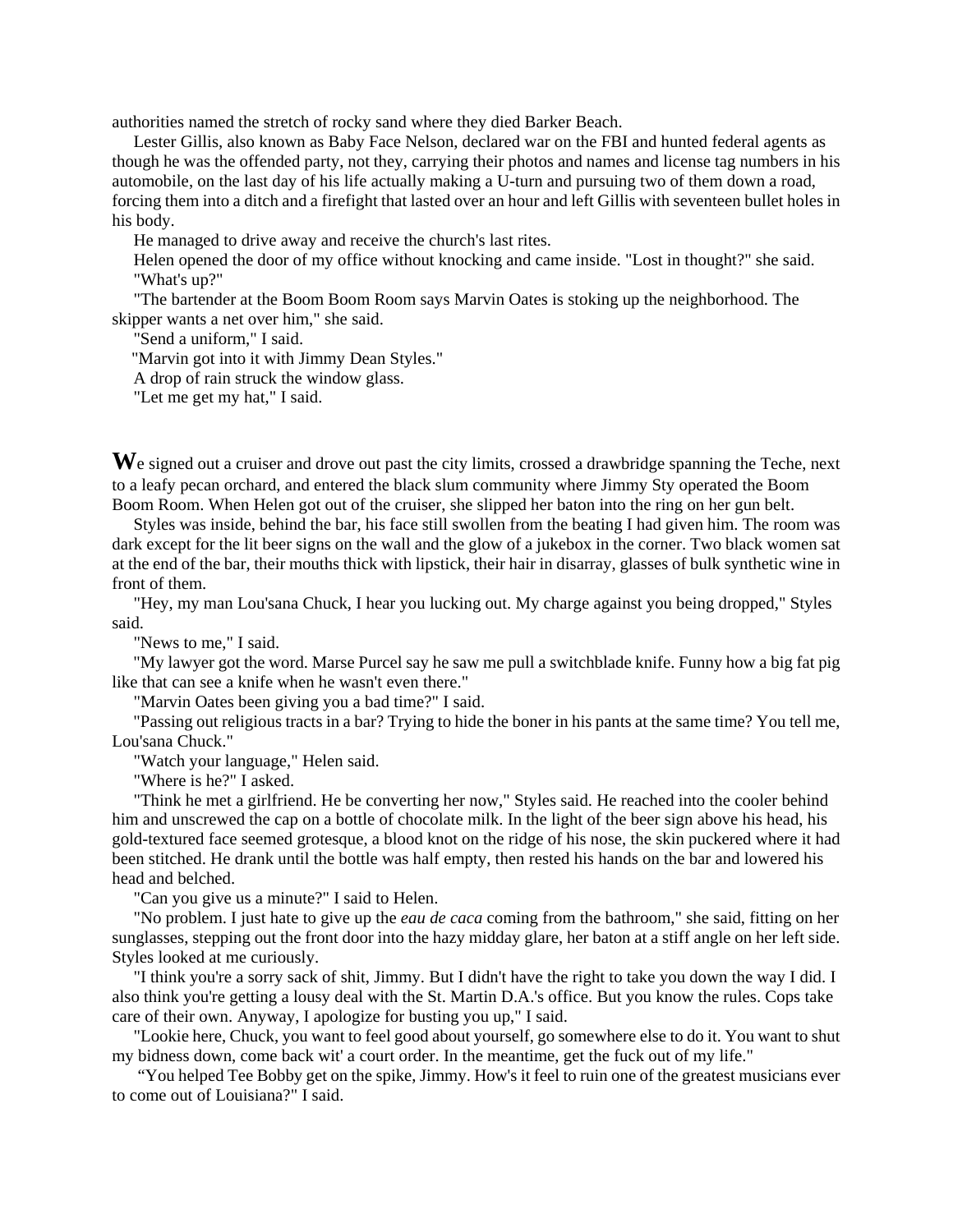"Had about all this I can stand," he replied. He walked to the front door and called outside. "Gots a problem in here!"

 Helen came through the door, pulling off her sunglasses, letting her eyes adjust to the darkness. "What's the trouble?" she said.

 "I hear you a dyke who's straight up and don't take shit from nobody. 'Predate you being a witness if Chuck here decides to assault me again," Styles said.

"Say again?" Helen said.

 Styles blew out his breath and made an exasperated face. "Lady, I ain't give you the reputation. You walked in here wit' it. Yesterday, in the McDonald's on Main, male cops was laughing about you. I ain't lying. Ax Chuck here they don't do it."

 Styles upended his bottle of chocolate milk. He had worked the hook in deep, with a good chance of getting away with it. Except he let his eyes light on Helen's while a smile tugged at the corner of his mouth. Helen pulled her baton from the loop on her belt and swung it backhanded across his face. The bottle shattered in Styles's hand, speckling his face with chocolate milk and fragments of glass.

She placed her business card on the bar.

"Have a nice day. Call me if you need any more assistance," she said.

We drove through the neighborhood, past shacks with rusted screen galleries that were still hung with Christmas lights, and crossed a coulee that was shaded by pecan trees and whose banks were green and raked clean and sprinkled with periwinkles. Then, back among the trees, we saw a pale yellow shotgun house and Marvin's suitcase on the porch. Music came from the windows, and, incongruously, a bright red Coca-Cola machine sat in the carport, the refrigeration unit vibrating, the exterior beaded with fat drops of moisture.

 We pulled into the yard and walked up on the porch. The inside door was open and a heady, autumnal odor, like wet leaves burning, drifted through the screen. I knocked, but no one answered.

 Helen stayed in front and I walked around to the rear door. Then, through the screen, I witnessed one of those scenes that makes us wish we knew less about the human family's potential for deceit and the manipulation of those who are weaker than ourselves.

 Marvin Oates sat at a bare kitchen table, his shirt off, his eyes pinched shut, his balled fists trembling with anxiety or perhaps visions that only he saw on the backs of his eyelids. His forehead was barked and there was a bruise along his jawbone like the discoloration in an overripe banana. A pair of marijuana roach clips sat in an ashtray, smoldering at the tips.

 A young black woman, her short hair curled and peroxided at the ends, stood over him, kneading his shoulders, letting her breasts touch his head, her loins rub against his back, blowing her breath in his ear. She wore white shorts rolled up into her genitalia, a denim shirt embroidered with flowers, a rose tattooed on her throat, bracelets that jangled on her ankles, and pink tennis shoes, like a little girl might wear.

 "Leona got what you want, honey. But I got to have a li'l more money than what you give me. That ain't hardly enough to cover Jimmy Sty's end of things. Girl got to have some money for rent. Got to pay for the liquor you drunk, the dope you smoked, too, darlin'. Don't make me go down the road and get another date. You a cute t'ing. . ."

 She traced her hands down his chest and touched his sex. His chin lifted and his face seemed to sharpen, to blade with color and the heated energies he could barely control. He opened his eyes, like a man waking from a dream.

 His voice was a rusty clot, a mixture of desire and guilt and need. "There's more money in my britches," he said.

 The woman reached over to remove his wallet from his back pocket. When she did, I saw Marvin's naked back and the pockmarks on it that ran all the way down to his beltline.

I opened the screen door and stepped into the kitchen.

"Sorry to bother you, Leona, but Marvin has an appointment at the sheriff's department," I said.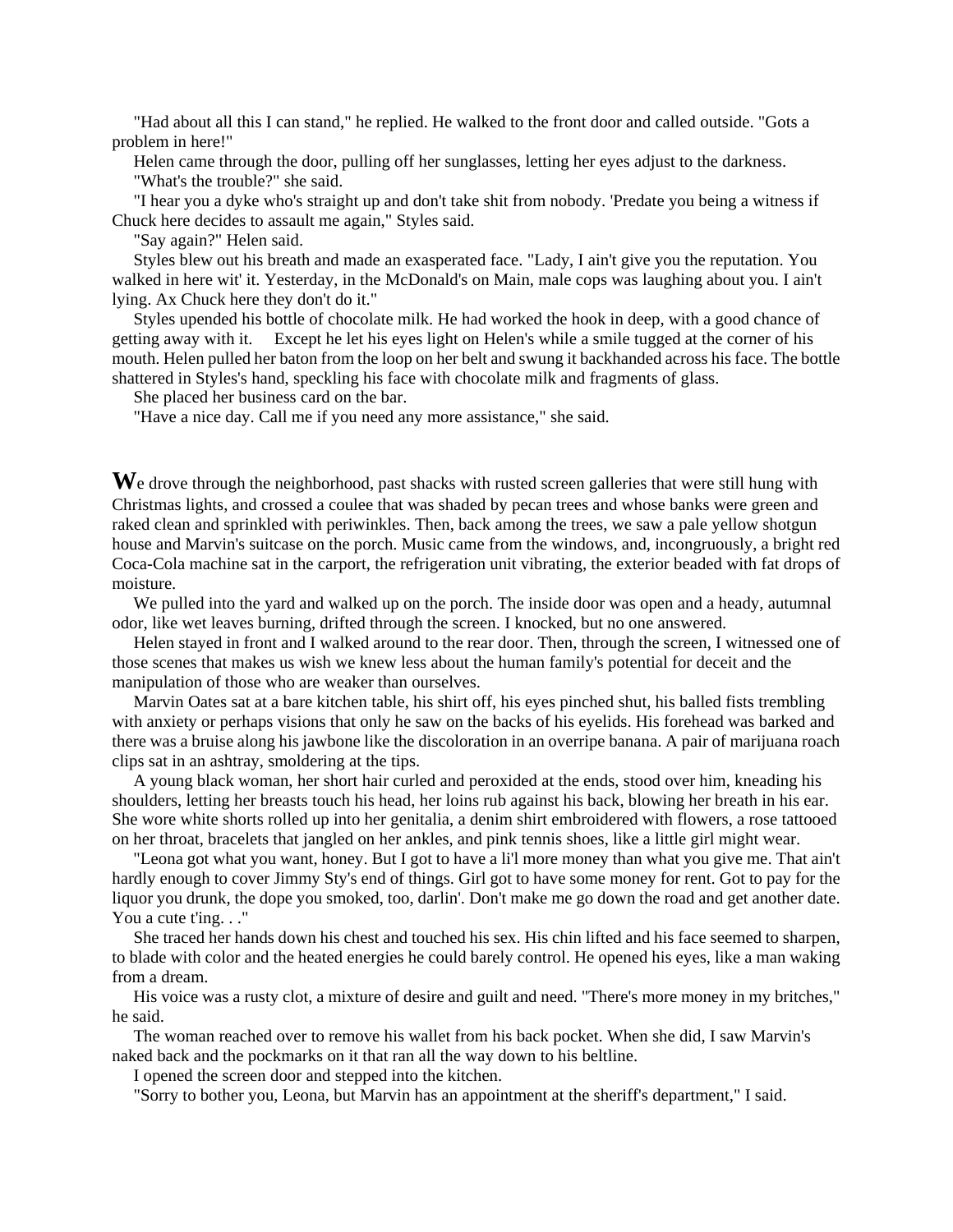At first her face jerked with surprise. Then she grinned and straightened her shoulders and pushed back her hair.

 "Dave Robicheaux come to see me? I love you, darlin', and would run off wit' you in a minute, but I'm all tied up right now," she said.

 "I realize that, Leona. But how about returning the money you were holding for Marvin so we can be on our way?" I said.

 "He want me to have it. Tole me so wit' his hand on his heart," she said, rubbing the top of Marvin's head. Helen came through the front of the house, whirled Leona against the table, and kicked her feet apart.

She pulled a sheaf of bills from Leona's pocket. "You take anything else from him?" she said.

"No, ma'am," Leona said.

"Where'd you get the rock?" Helen said, holding up a two-inch plastic vial with a tiny cork in the top.

"Don't know where that come from," Leona said.

"Is that your baby in the other room?" Helen said.

"Yes, ma'am. He's eighteen months now," Leona said.

 "Then go take care of him. I catch you turning tricks again, I'm going to roust Jimmy Sty and tell him you dimed him," Helen said.

"Can I have the rock back?" Leona said.

 "Get out of here," Helen said. She picked up Marvin's shirt and draped it on his shoulders and put his hat on his head.

"Let's go, cowboy," she said, and pushed him ahead of her toward the front door.

 It had started to rain. The trees were blowing on the bayou, and the air was cool and smelled like dust and fish spawning.

Marvin began putting on his shirt, drawing it over the network of scars on his back.

"Who did that to you, partner?" I asked.

 "I don't know," he replied. "Sometimes I almost remember. Then I go inside in my head and don't come out for a long time. It's like I ain't s'pposed to remember some things."

 Helen looked at me. I picked up Marvin's suitcase and placed it in the trunk of the cruiser, then shut the hatch and opened the back door for him.

"Why'd you get drunk?" I asked.

 "No reason. I got beat up in the Iberville Project. I looked all over for Miss Zerelda, but she was gone. I dint know where she went," he replied.

"Think you can stay out of this part of town for a while?" I asked.

 "I ain't gonna drink no more. No, sir, you got my word on that," he said. He shook his head profoundly. Helen and I got in front. She started the engine, then turned and looked back through the wire-mesh

screen that separated us from Marvin Oates. Lightning splintered the sky on the other side of the pecan trees that lined the coulee.

 "Marvin, have you ever noticed you never answer a question directly? Can you tell us why that is?" she said.

 "The Bible is my road map. The children of Israel used it, too. They crossed the Red Sea of destruction and God done seen them safely through. That's all I can say," he replied.

"That's very illuminating. Thanks for sharing that," she said, and shifted the cruiser into gear.

 Fifteen minutes later we dropped him in front of his house. He hefted his suitcase out of the trunk and ran through the rain, his straw hat clamped on his head, his hand-tooled cowboy boots splashing on the edge of the puddles in his tiny yard, his shirt flapping in the wind.

"You think those scars on his back are from hot cigarettes?" Helen asked.

"That'd be my guess."

"It's a great life, huh?" she said.

 I'm sure I knew a glib reply to her remark, which she had obviously intended to hide her feelings, but the image of a child being systematically burned, probably by a parent or stepparent, was just too awful to talk about

Through the window I saw a man walk against the red light at the intersection, a heavy piece of rolled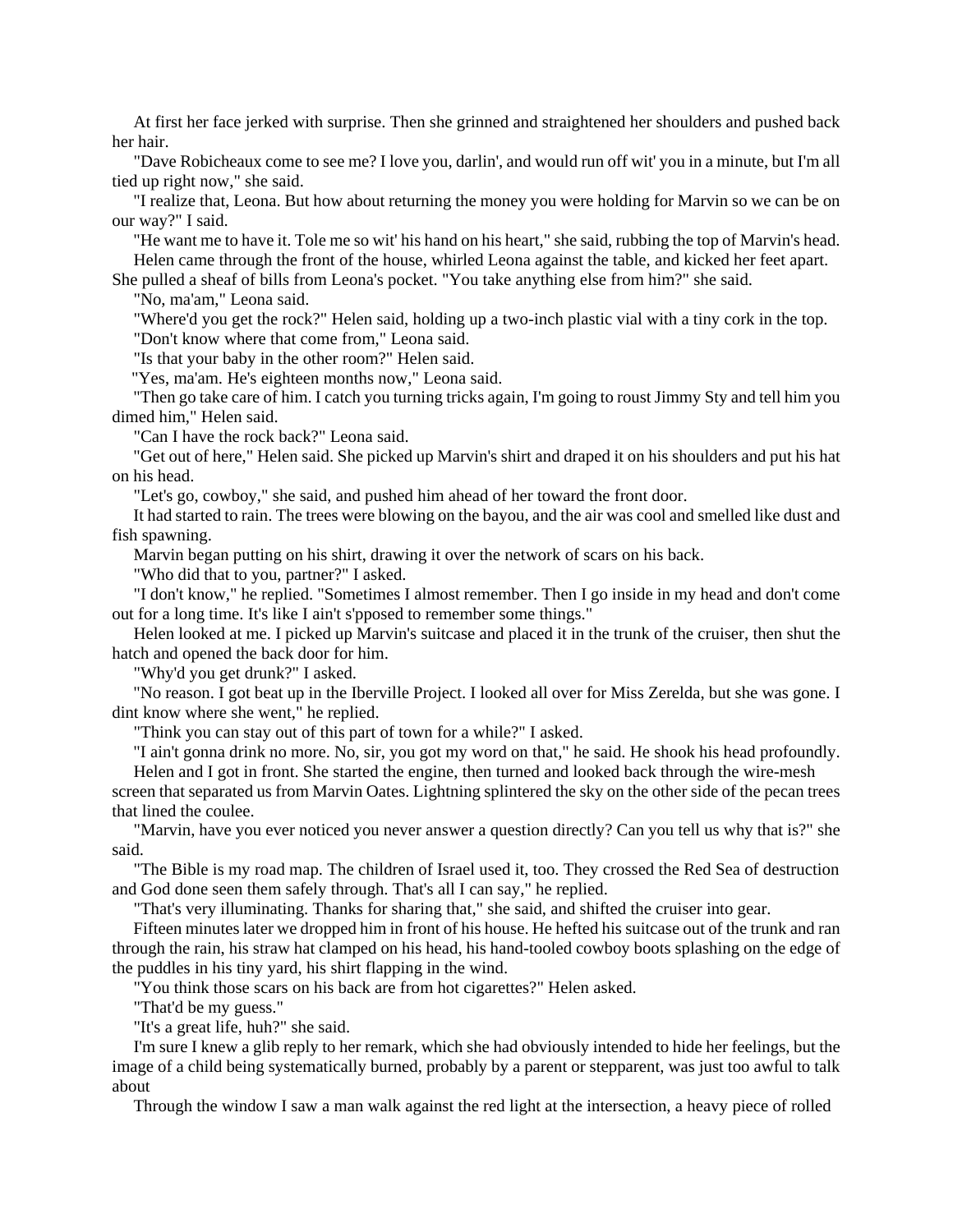canvas draped over his shoulders, like a cross, his unlaced work boots sloshing through the water.

"Let's take that fellow to the shelter," I said.

"You know him?" Helen said.

"He was a medic in my outfit. I saw him in New Orleans. He must have hopped a freight back to New Iberia."

She turned in the seat and looked into my face. "Run that by me again."

 "When I was hit, he carried me piggyback into the slick and kept me alive until we got to battalion aid," I said.

"I'm a little worried about you, Pops," she said.

### **CHAPTER 23**

**I** rose before dawn the next morning and walked down to the dock to help Batist open up. I fixed chicory coffee and hot milk and heated an egg sandwich and ate breakfast by an open window above the water and listened to the moisture dripping out of the trees in the swamp and the popping of bluegill that were feeding along the edge of the hyacinths. Then the stars went out of the sky and the wind dropped and the stands of flooded cypresses turned as gray as winter smoke. A moment later the sun broke above the rim of the earth, like someone firing a furnace on the far side of the swamp, and suddenly the tree trunks were brown and without mystery, streaked with night damp, their limbs ridged with fern and lichen, the water that had been layered with fog only moments ago now alive with insects, dissected by the V-shaped wakes of cottonmouths and young alligators.

 I washed my dishes in the tin sink and was about to walk back up to the house when I heard a car with a blown muffler coming down the road. A moment later Clete Purcel came through the bait shop door, wearing new running shoes, elastic-waisted, neon-purple shorts that bagged to his knees, a tie-dye strap undershirt that looked like chemically stained cheesecloth on his massive torso, and his Marine Corps utility cap turned sideways on his head.

"What d'you got for eats?" he asked.

"Whatever you see," I replied.

 He went behind the counter and began assembling what he considered a healthy breakfast: four jelly doughnuts, a quart of chocolate milk, a cold pork-chop sandwich he found in the icebox, and two links of microwave boudin. He glanced at his watch, then sat on a counter stool and began eating.

"I'm jogging three miles with Barbara this morning," he said.

"Three miles? Maybe you should pack another sandwich."

"What's that supposed to mean?" he asked.

"Nothing," I replied, my face blank.

 "I've done some more checking on our playboy lawyer LaSalle. If I were you, I'd take a closer look at this guy."

"Would you?"

 "Big Tit Judy Lavelle says he's got a half-dozen regular pumps in the Quarter alone. She says his flopper not only has eyes, it's got X-ray vision. A female walks by and it pokes its way out of his fly."

"So what?" I said.

 "So he's hinky. Sex predators can have college degrees, too. He uses people, then throws them over the gunnel. He got it on with both Barbara and Zerelda, then treated them like yesterday's ice cream. His whole family made their money on other people's backs. You see a pattern here?"

"You're saying you don't like him?"

 "Talk to Big Tit Judy. She used the term 'inexhaustible needs.' Gee, I wonder what she means by that." "I'd better get to work. How are things going with you and Barbara?"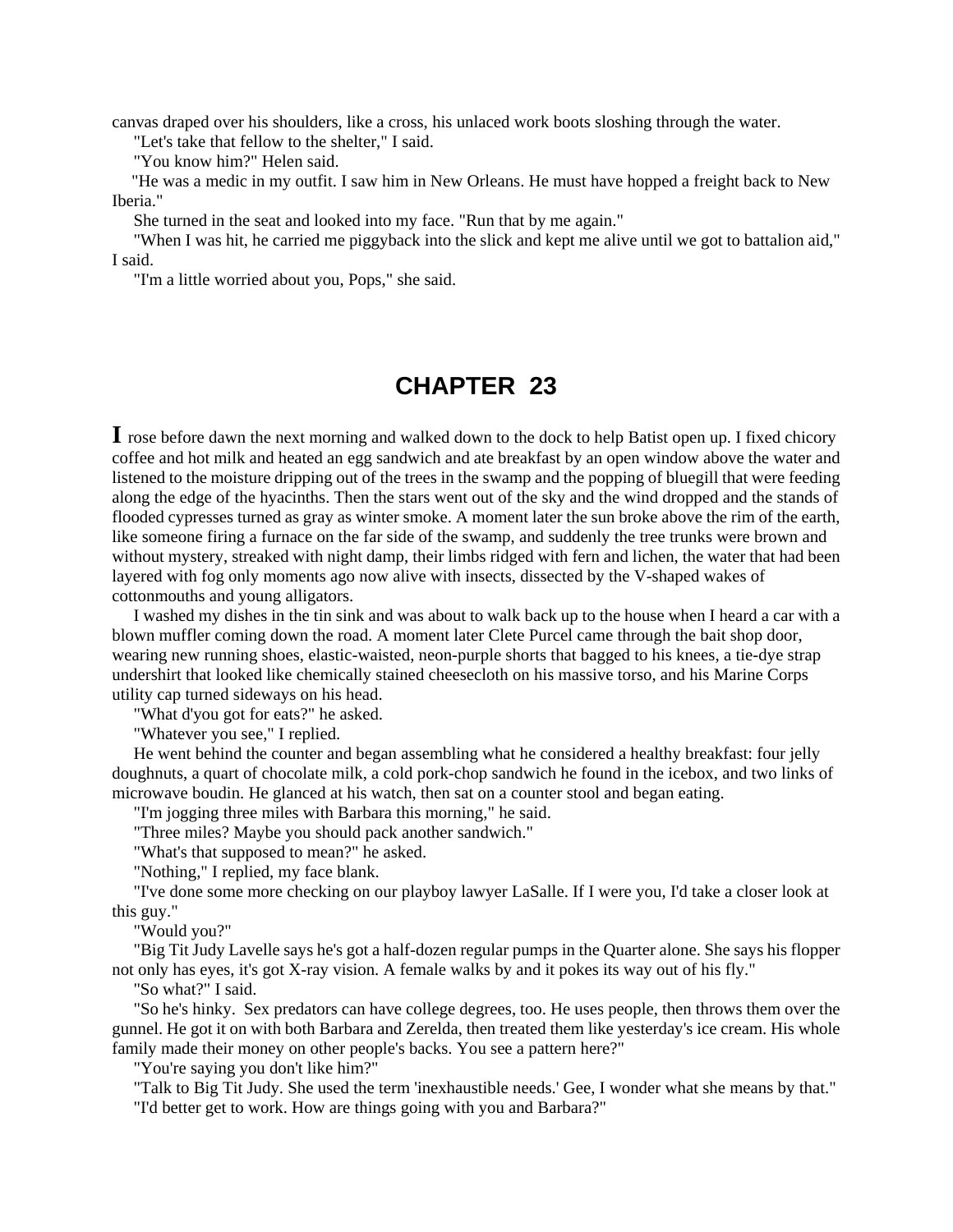He crumpled up a paper napkin and dropped it on his plate. He started to speak, then shrugged his shoulders, his face chagrined.

"My feelings seem a little naked?" he said.

"I wouldn't say that."

"You're sure a bum liar."

 I walked with him to his car, then watched him drive down the dirt road, his convertible top down, a Smiley Lewis tape blaring from his loudspeakers, determined not to let mortality and the exigencies of his own battered soul hold sway in his life.

I went to the office, but I couldn't quite shake a thought Clete had planted in my head. His thinking and behavior were eccentric, his physical appetites legendary, his periodic excursions into mayhem of epic proportions, but under it all Clete was still the most intelligent and perceptive police officer I had ever known. He not only understood criminals, he understood the society that produced them.

 When he was a patrolman in the Garden District, he busted a choleric, obnoxious United States congressman for D.W.I, and hit-and-run and had the congressman's car towed to the pound. When the congressman and his girlfriend tried to walk off to a bar on the corner of St. Charles and Napoleon, Clete handcuffed him to a fireplug.

 Charges against the congressman were dropped, and one week later Clete found himself reassigned to a program called Neighborhood Outreach. He spent the next year ducking bullets and bricks or garbage cans weighted with water and thrown from roofs at the Desire, Iberville, and St. Thomas projects.

 Even though Clete made constant derogatory allusions to the population of petty miscreants and melt-downs that cycles itself daily through the bail bond offices, courts, and jails of every city in America, in reality he viewed most of them as defective rather than evil and treated them with a kind of sardonic respect.

 Drug dealers, pimps, sexual predators, jackrollers, and armed robbers were another matter. So were slumlords and politicians on the pad and cops who did scut work for the Mob. But Clete's real disdain was directed at a state of mind rather than at individuals. He looked upon public displays of charity and morality as the stuff of sideshows. He never trusted people in groups and was convinced that inside every reformer there was a glandular, lascivious, and sweaty creature aching for release.

 After Clete made plainclothes, he worked a case involving a Garden District doyenne whose philandering husband went missing on a fishing trip down in Barataria. The husband's outboard was found floating upside down in the swamp immediately after a storm, the rods, tackle boxes, ice chest, and life preservers washed into the trees. His disappearance was written off as an accidental drowning.

 But Clete learned the husband hated to drive an automobile and regularly hired taxicabs to take him around New Orleans. Clete searched through hundreds of taxi logs until he found an entry for a pickup at the husband's residence on the day he went fishing. The destination was the husband's new downtown office building. Clete also questioned a security guard at the office building and was told the wife had been installing new shelves in the basement very early on the Saturday morning her husband had disappeared.

 Clete obtained a blueprint of the building and got a search warrant and discovered that behind the shelves a brick wall had been recently mortared across an alcove that was meant to serve as a storage space.

 He and three uniformed patrolmen sledgehammered a hole in the bricks and were suddenly struck by an odor that caused one of them to vomit in his hands. The doyenne had not only walled up her husband in his own office building, she had hosted a dance, with a hired orchestra, right above the alcove that evening. The coroner said the husband was alive for the whole show.

 Clete busted an infamous gay millionaire on Bayou St. John who fed his abusive mother to a pet alligator, helped wiretap a Louisiana insurance commissioner who went to prison for bribery, and eventually caught up with the United States congressman who had been instrumental in shipping Clete off to Neighborhood Outreach.

During Mardi Gras someone had flung a beer bottle from a French Quarter hotel window into the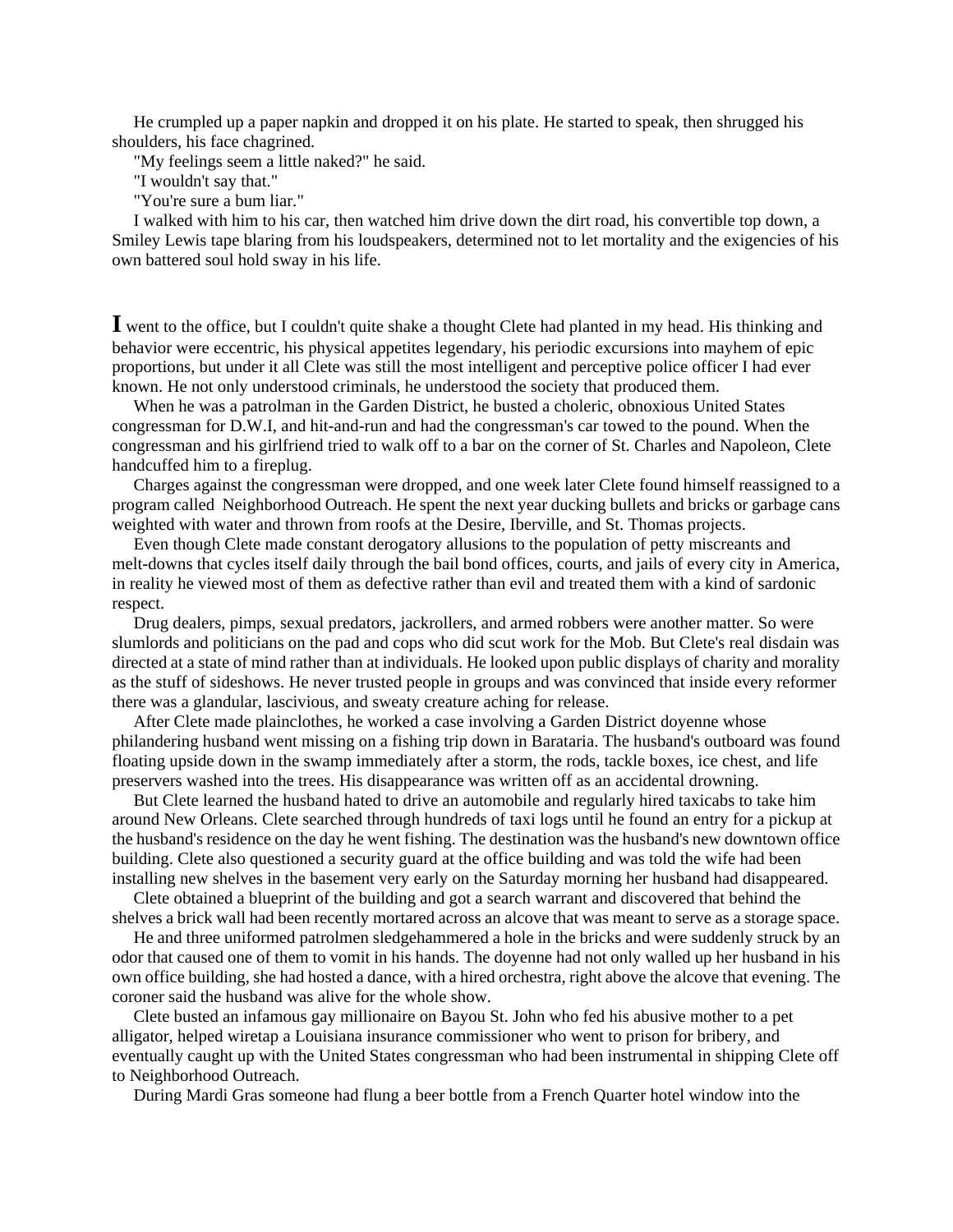passing parade and had seriously hurt one of New Orleans's most famous trumpet players. Clete went down a third-floor corridor, knocking on doors, trying to approximate the probable location of the room from which the bottle had been thrown.

 Then he reached the door of a large suite, marched off the distance to the end of the corridor, comparing it with the distance he had measured between the suspect window and the edge of the building outside. When he and the hotel detective were refused entrance to the suite, Clete kicked the doors open and saw the congressman amid a group of naked revelers, their Mardi Gras masks pushed up on their heads, spitting whiskey and soda on one another.

 This time Clete made a call to a police reporter at the *Times-Picayune* right after busting the whole room. "You think Perry LaSalle may be a sex predator?" Bootsie said that afternoon.

 "I didn't say that. But Perry always gives you the feeling he's Prometheus on the bayou. Jesuit seminarian, friend of the migrants, professional good guy at a Catholic Worker mission. Except he represents Legion Guidry and has a way of involving himself with working-class girls who all think they're going to be his main squeeze."

 We were in our bedroom and Bootsie was putting on eyeliner in the dresser mirror. She had just had her bath and was wearing a pink slip. Through the window I could see Alafair pouring fresh water in Tripod's bowl on top of his hutch.

"Dave?" Bootsie said.

"Yes?"

"You need to get your grits off the stove."

"I need to talk to Perry."

"About what?" she said, no longer able to suppress her irritation.

"I think he's being blackmailed by Legion Guidry. How's that for starters?"

"Are we going out to dinner?"

"Yeah, sure," I replied.

"Thanks for confirming that," she said, her eyes out of focus in the mirror.

 A few minutes later we walked out on the gallery. The yard was already in shadow, and on the wind I could smell an odor like cornsilk in a field at the end of the day. It should have been a fine evening, but I knew the white worm eating inside of me was about to ruin it.

"I've got to go to a meeting," I said.

"This isn't Wednesday night," she replied.

"I'll drive to Lafayette," I said.

 She turned and walked back into the bedroom and began changing out of her dress into a pair of blue jeans and a work shirt.

When I came home late that night, she had made a bed on the couch and was asleep with her face turned toward the wall.

**T**he next morning I drove to Perry LaSalle's office on Main Street.

"He's not in right now. He went out to Mr. Sookie's camp," Perry's secretary said.

"Sookie? Sookie Motrie?" I said.

"Why, yes, sir," she replied, then saw the look on my face and dropped her eyes.

 I drove deep down into Vermilion Parish, where the wetlands of southern Louisiana bleed into the Gulf of Mexico, passing through rice and cattle acreage, then crossing canals and bayous into long stretches of green marshland, where cranes and blue herons stood in the rain ditches, as motionless as lawn ornaments. I turned onto a winding road that led back through gum trees and a brackish swamp, past a paintless, wood-frame church house whose roof had been crushed by a fallen persimmon tree.

 But it wasn't the ruined building that caught my eye. A glass-covered sign in the yard, unblemished except for road dust and a single crack down the center, read, "Twelve Disciples Assembly—Services at 7 P.M. Wednesday and 10 A.M. Sunday. Welcome."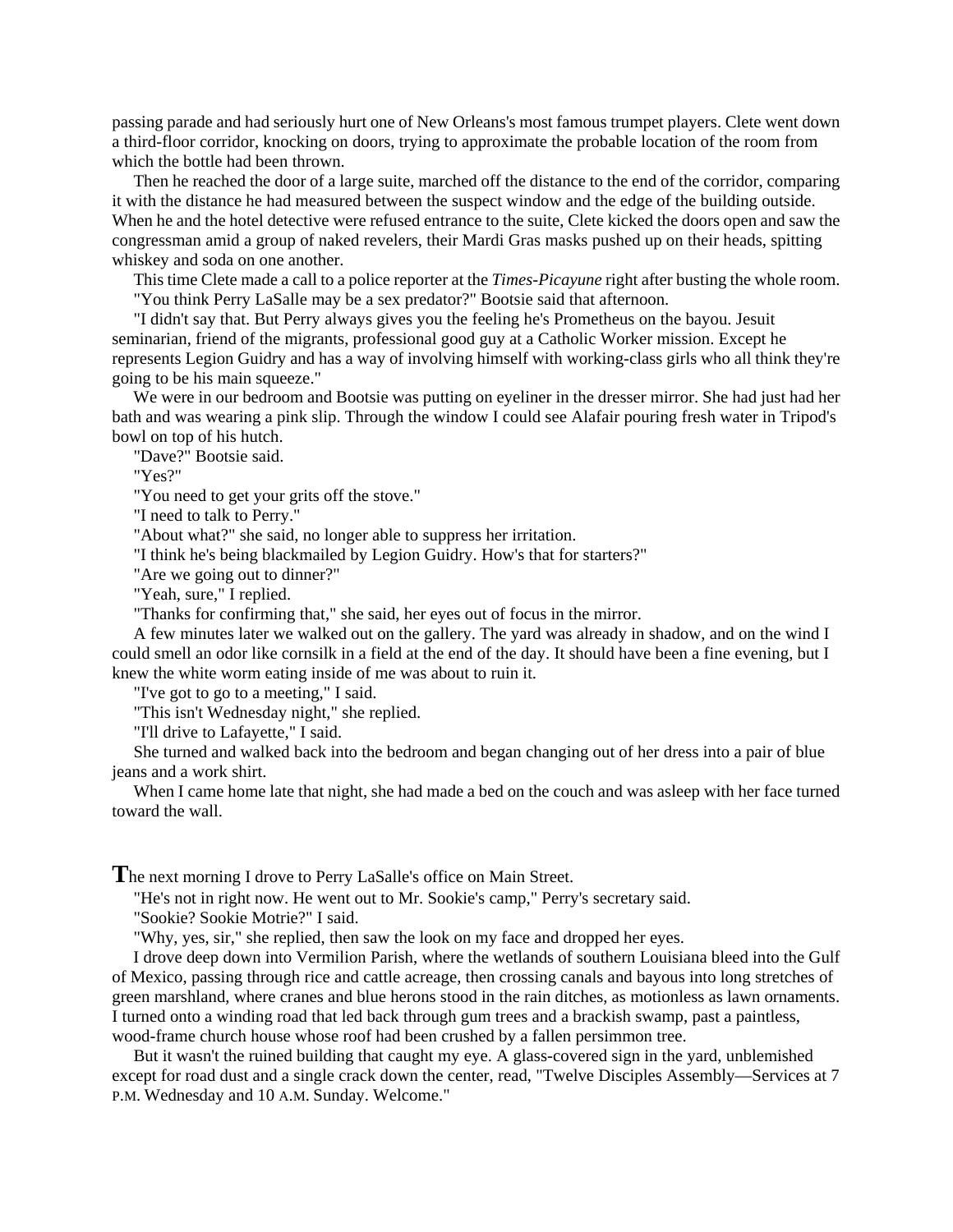I stopped the cruiser and backed up, then turned onto the church property. A dirt lane led back to an empty house, now packed to the eaves with bales of hay. A sawhorse with an old Detour sign on it lay sideways in the middle of the lane. Road maintenance equipment and a tree shredder used by parish work crews were parked in a three-sided tin shed, surrounded by water oaks and slash pine. Just past the shed was a railed hog lot that gave onto a thick woods and a dead lake. The hogs in the lot were indescribably filthy, their bristles matted with feces, their snouts glazed with what looked like chicken guts.

 I tried to remember the lyrics of the song Marvin Oates was always quoting from but they escaped me. Maybe Bootsie was right, I told myself. Maybe I was so deep in my own head that I saw a dark portent in virtually everyone who had been vaguely connected with the lives of Amanda Boudreau and Linda Zeroski, even to the extent that I had actually begun to think Perry LaSalle, who had represented Linda in court, might bear examination.

 I continued on down the paved road and turned onto a grassy knoll and drove through an arbor of oak and pecan and persimmon trees to an old duck-hunting camp that Sookie Motrie had acquired by appointing himself the executor of an elderly lady's estate.

 He was a slight man who kept an equestrian posture and dressed like a horseman, in two-tone cowboy boots and tweed jackets with suede shoulders, to compensate for his lack of physical stature and a chin that receded abruptly into his throat. He wore a mustache and deliberately kept his hair long, combing it back over the collar in a rustic fashion, which gave him an unconventional and cavalier appearance and distracted others from the avarice in his eyes.

 He had recently moved his houseboat from Pecan Island to his camp, chainsawing down twenty-five yards of cypresses along the bank to create an instant berth for his boat. Rather than haul his garbage away, he piled it in the center of the knoll and burned it, creating a black sculpture of melted and scorched aluminum wrap, Styrofoam, tin cans, and plastic.

 Perry LaSalle stood under shade trees by his parked Gazelle, watching Sookie Motrie, stripped to the waist, bust skeet with a double-barreled Parker twelve-gauge over the water. The popping of the shotgun was almost lost in the wind, and neither man heard me walk up behind them. Sookie triggered the skeet trap with his foot, raised the shotgun to his shoulder, and blew the skeet into a pink mist against the sky.

 Then he turned and saw me, the way an animal might when it is alone with its prey and wishes no intrusion into its domain.

 "Hello, Dave!" he called, breaking open the breech of his gun, never letting his eyes leave mine, as though he were genuinely glad to see me.

 "How do you do, sir?" I said. "I didn't mean to disturb y'all. I just need a minute or two of Perry's time." "We're gonna have lunch. I got any kind of food you want," Sookie said.

 "Thanks just the same," I said. "You want to shoot?" he said, offering me the shotgun. I shook my head. "Well, I'm gonna let you gentlemen talk. It's probably over my head, anyway. Right, Dave?" he said, and winked, inferring an insult that had not been made, casting himself in the role of victim while he kept others off balance. He slipped his shotgun into a sheepskin-lined case and propped it against the back rail of his houseboat, then opened a green bottle of Heineken in the galley and drank it on the deck, his skin healthy and tan in die salt breeze that blew off the Gulf.

"What are you doing with a shitpot like that?" I asked Perry.

 "What's your objection to Sookie?" "He fronts points for the casinos," I said. "He's a lobbyist. That's his job."

"They victimize ignorant and compulsive and poor people."

 "Maybe they provide a few jobs, too," he said. "You know better. Why do you always have to act like a douche bag, Perry?"

 "You want to tell me why you're out here?" he asked, feigning patience. But his eyes wouldn't hold and they started to slip off mine.

"You're in with them, aren't you?" I said.

"With whom?"

 "The casinos, the people in Vegas and Chicago who run them. Both Barbara and Zerelda tried to tell me that. I just wasn't listening."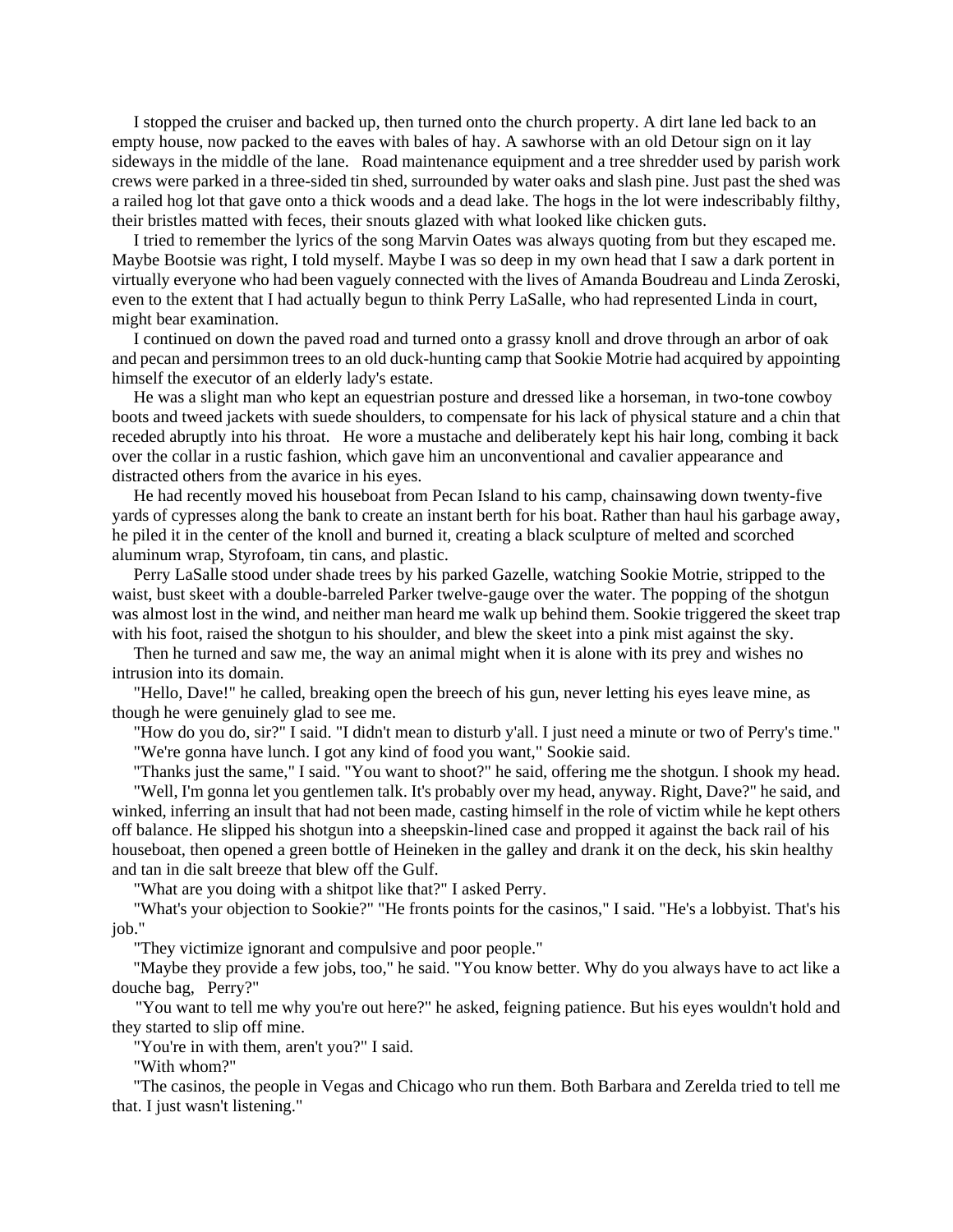"I think you're losing it, Dave."

 "Legion Guidry blackmailed your grandfather. Now he's turning dials on you. How's it feel to do scut work for a rapist?"

 He looked at me for a long time, the skin trembling under one eye. Then he turned and walked down the grassy bank to the stern of Sookie's houseboat and lifted the shotgun from the deck railing. He walked back up the incline toward me, unzipping the case, his eyes fastened on my face. He let the case slip to the ground and cracked open the breech.

"Make another remark about my family," he said.

"Go screw yourself," I said.

 He took two shotgun shells from his shirt pocket and plopped them into the chambers, then snapped the breech shut.

"Hey, Perry, what's going on?" Sookie called from the stern of his boat.

 "Nothing is going on," Perry replied. "Dave just has to make a choice about what he wants to do. Right, Dave? You want to shoot? Here, it's ready to rock Or do you just want to flap your mouth? Go ahead, take it."

 He pressed the shotgun into my hands, his eyes blazing now. "You want to shoot me, Dave? Do you want to roll all your personal misery and unhappiness and failure into a tight little ball and set a match to it and blow somebody else away? Because I'm on the edge of reaching down your throat and tearing out your vocal cords. I can't tell you how much I'd love to do that."

 I opened the breech on the shotgun and tossed the shells into the grass, then threw the shotgun spinning in a long arc, past the bow of Sookie's houseboat, the sun glinting on the blue steel and polished wood. It splashed into water that was at least twenty feet deep and sank out of sight.

 "You ought to go out to L.A. and get a card in the Screen Actors Guild, Perry. No, I take that back. You've got a great acting career right here. Enjoy your lunch with Sookie," I said.

 "Are you crazy? That's my Parker. Are you guys crazy?" I heard Sookie shouting as I walked back up the knoll to the cruiser.

But any pleasure I might have taken from sticking it to Perry LaSalle and Sookie Motrie was short-lived. When I arrived home that afternoon, Alafair was waiting for me in the driveway, pacing up and down, the bone ridging in one jaw, her hair tied up on her head, her fists on her hips.

"How you doin'?" I said.

"Guess."

"What's the problem?" I asked.

 "Not much. My father is acting like an asshole because he thinks he's the only person in the world with a problem. Outside of that, everything's fine."

"Bootsie told you about my breaking off our dinner plans last night?"

 "She didn't have to. I heard you. If you want to drink, Dave, just go do it. Stop laying your grief on your family."

"Maybe you don't know what you're talking about, Alafair."

 "Bootsie told me what that man, what's his name, Legion, did to you. You want to kill him? I wish you would. Then we'd know who's really important to you."

"Pardon?" I said.

 "Go kill this man. Then we'd know once and for all his death means much more to you than taking care of your own family. We're a little sick of it, Dave. Just thought you should know," she said, her voice starting to break, her eyes glistening now.

 I tried to clear an obstruction out of my throat. A battered car passed on the road, the windows down, a denim-shirted man behind the wheel, the backseat filled with children and fishing rods. The driver and the children were all laughing at something.

"I'm sorry, kiddo," I said.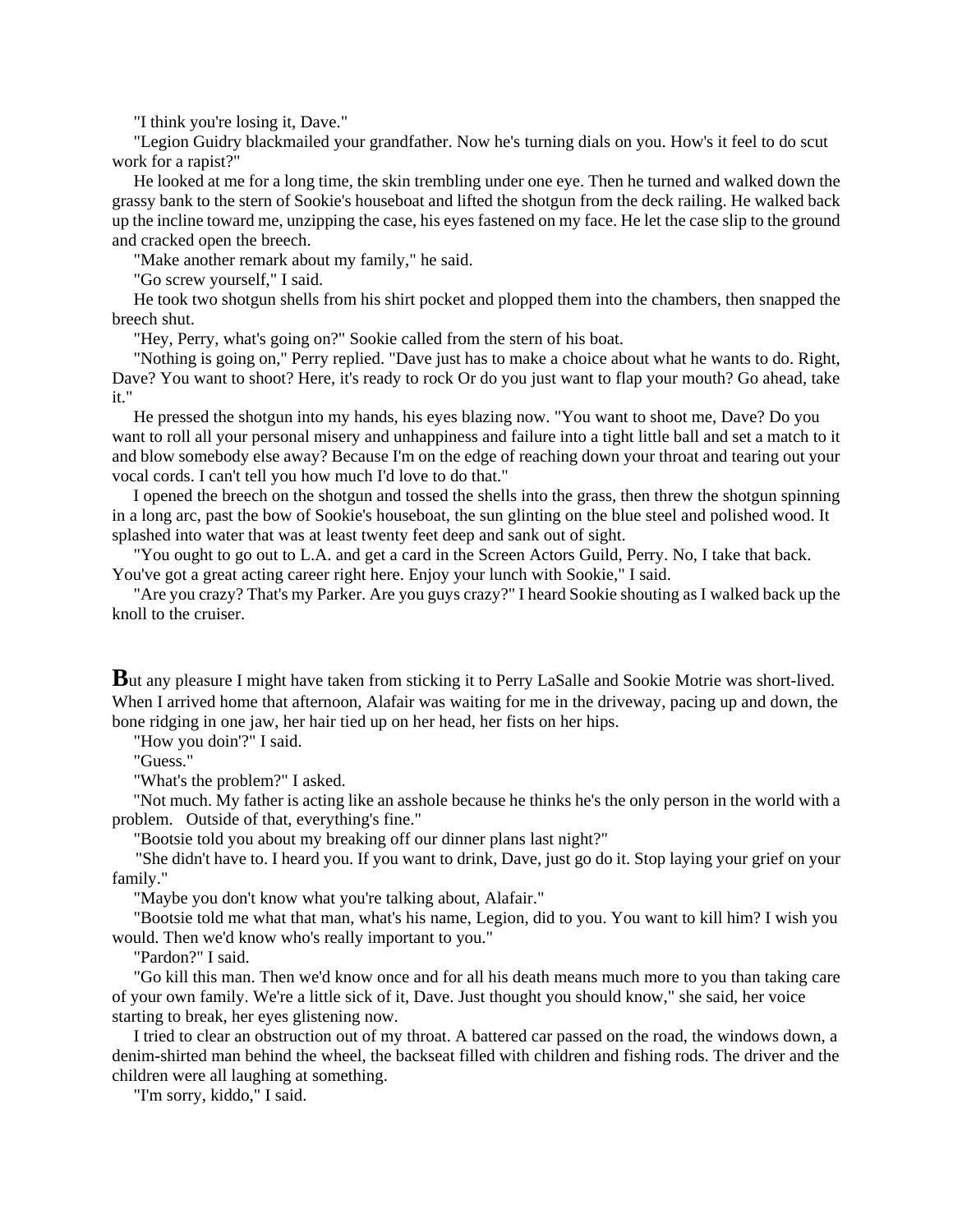"You should be," she said.

 That night I lay in the dark, sleepless, the trees outside swelling with wind, the canopy in the swamp trembling with a ghostly white light from the lightning in the south. I had never felt more alone in my life. Once again, I burned, in almost a sexual fashion, to wrap my fingers around the grips and inside the steel guard of a heavy, high-caliber pistol, to smell the acrid odor of cordite, to tear loose from all the restraints that bound my life and squeezed the breath from my lungs. And I knew what I had to do.

### **CHAPTER 24**

Later the same night I drove past a deserted sugar mill in the rain and parked my truck on a dead-end paved street in a rural part of St. Mary Parish. I jumped across a ditch running with brown water and cut through a hedge to the stoop of a small house with a tin roof set up on cinder blocks. I slipped a screwdriver around the edge of the door and prized the door away from the jamb, stressing the hinges back against the screws until a piece of wood splintered inside and fell on the linoleum and the lock popped free. I froze in the darkness, expecting to hear movement inside the house, but there was no sound except the rain linking on the roof and a locomotive rumbling on railway tracks out by the highway.

I pushed back the door and walked through the kitchen and into the bedroom of Legion Guidry.

 He was sleeping on his back, in a brass bed, the breeze from an oscillating fan ruffling his hair, dimpling the sheet that covered his body. Even though the air outside was cool and sweet smelling from the rain, the air in the bedroom was close and thick with the odor of moldy clothes, unwashed hair, re-breathed whiskey fumes, and a salty, gray smell that had dried into the sheets and mattress.

 A blue-black .38 revolver lay on the nightstand. I picked it up quietly and went into the bathroom, then came back out and sat in a chair by the side of the bed. Legion's jaws were unshaved, but even in sleep his hair was combed and the flesh on his face kept its shape and didn't sag against the bone. I placed the muzzle of my .45 against his jawbone.

 "I suspect you know what this is, Legion. I suspect you know what it can do to the inside of your head, too," I said.

 A slight crease formed across his forehead, but otherwise he showed no recognition of my presence. His eyelids remained closed, his bare chest rising and falling with no irregularity, his hands folded passively on top of the sheet.

"Did you hear me?" I asked.

"Yes," he said.

 But he used the word "yes," not "yeah," as would be the custom of a Cajun man with no education, and I would have sworn there was no accent in his pronunciation.

 "Don't bother looking for your .38," I said, and opened my left hand and sprinkled the six rounds from the cylinder of his revolver on his chest. "I put your piece in the toilet bowl. I notice you don't flush after you take a dump."

He opened his eyes but kept them on the ceiling and did not look at me.

"You don't know who I am, do you?" he asked.

 My skin shrunk against my face. His voice sounded like a guttural echo rising through a chunk of sewer pipe, the Cajun accent completely gone.

 I started to speak, then felt the words seize in my throat. I pushed the .45 harder into his jaw and caught my breath and tried again. But he cut me off.

"Ask me my name," he said.

"Your name?" I said dumbly.

"Yes, my name," he said.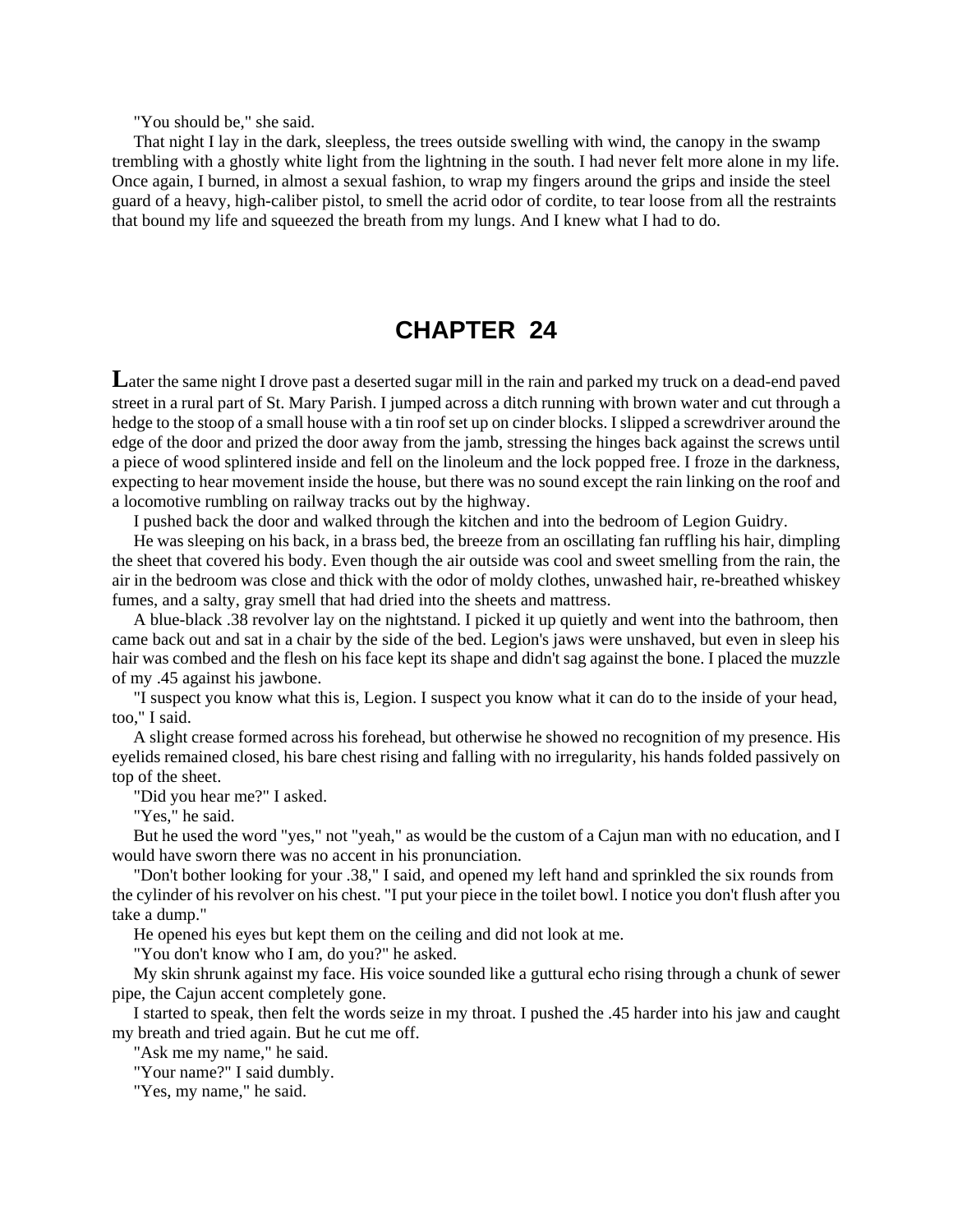"All right," I heard myself say, as though I had stepped inside a scenario that someone other than I had written. "What's your name?"

"My name is Legion," he replied.

"Really?" I said, my eyes bunking, my heart racing. "I'm glad we've gotten that out of the way."

 But my rhetoric was bravado and I felt my palm sweating on the grips of the .45.1 cleared my throat and widened my eyes, like a man trying to stretch sleep out of his face. "Here it is, Legion," I said. "I'm a recovering drunk. That means I can't hold resentments against people, even a piece of human flotsam like you, no matter what they've done to me. This may seem like I'm pulling a mind-fuck on you, but what I'm telling you is straight up. You're going down, as deep in the shitter as I can put you, but it'll be by the numbers."

I blew air out of my nostrils and wiped the sweat off my forehead with the back of my wrist.

"Afraid?" he said.

"Not of you."

"Yes, you are. Inside you're a very frightened man. That's why you're a drunk."

"Watch and see," I said.

 I removed the muzzle of the .45 from his jawbone and started to release the magazine. There was a small red circle where the steel had been pressed against his skin.

 Suddenly he sat up and dropped his legs over the side of the mattress and pulled the sheet off his body. He was naked, his thighs and torso ridged with hair, like soft strips of monkey fur, his phallus in a state of erection.

"I can still put a hollow-point between your eyes," I said.

 But he didn't try to rise from the mattress. He tilted his head back and his mouth parted. A long, moist hiss emanated from his throat. His breath covered my face like a soiled, wet handkerchief.

 I backed out of the bedroom, the .45 still pointed at Legion, then hurried through the kitchen and out into the night.

 I started the truck and roared away toward a streetlight burning inside a vortex of rain, my hand shaking violently on the gearshift knob.

The next morning I ate breakfast at the kitchen table with Bootsie. Outside, the sky was a washed-out blue, the trees a deep green from last night's rain. Through the side window I saw Alafair lead her Appaloosa, whose name was Tex, out of the horse lot and begin brushing him down under a pecan tree.

"You get enough sleep?" Bootsie said.

"Sure."

"Where'd you go last night, Dave?" she asked, her eyes not quite meeting mine.

"I broke into Legion Guidry's house. I held a gun to the side of his face," I said.

 There was a long silence. She set her spoon down on the plate under her cereal bowl and touched her coffee cup but did not pick it up.

"Why?" she said.

 "I haven't been working the program. I've been fueling my resentment against this guy and thinking of ways to drill one through his brisket. The consequence is, I want to drink or use. So I thought I'd do a Ninth Step with him, make amends, and let go of my anger."

"You don't make amends with rabid animals."

"Maybe not," I said.

"What happened?" she asked.

"Not much."

"Look at me," she said.

 "I threw his piece in the toilet and left. Did Alafair hear something from Reed College yesterday? I thought I saw an envelope on the couch."

"Don't change the subject."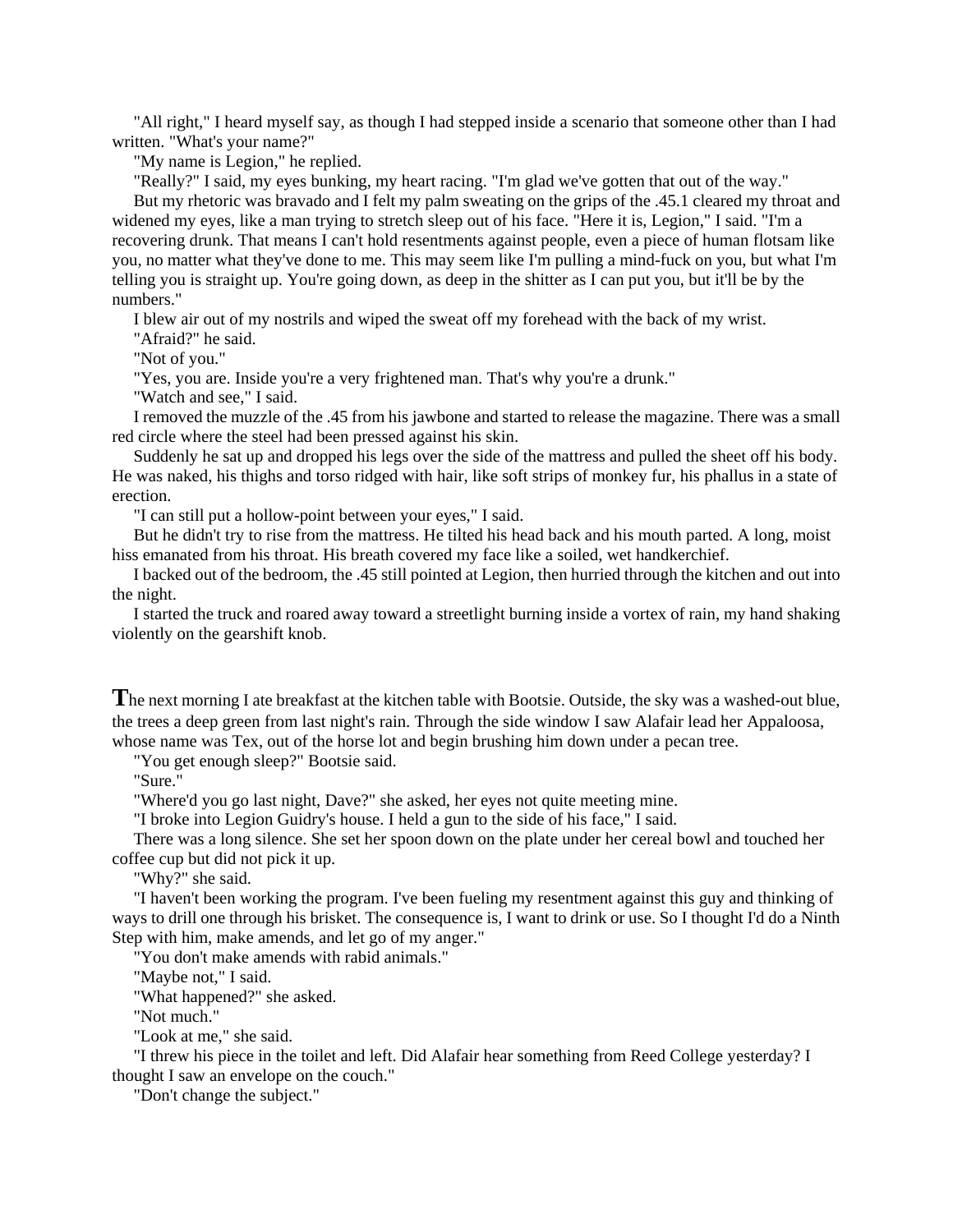"The guy's got another voice. One with no accent. Like words floating up from a basement. He's got somebody else living inside him. What's it called, dissociative behavior or personality disorder or something like that?"

"You're not making any sense."

 "Nothing happened, Boots. It's a new day. Evil always consumes itself. People like us live in the sunshine, right?"

"God, I can't believe I'm having this conversation. It's like talking to a cryptologist."

 "I'm coming home for lunch. See you then," I said, and went out the door before she could say anything else.

 I started the truck, then looked through the windshield at Alafair grooming her horse under the pecan tree. We had not spoken since she had taken me to task the previous afternoon, either out of mutual embarrassment or the fact that, as far as she knew, I had done nothing to rectify the problems I had caused in my home. I turned off the ignition and walked across the yard, through the dappled shade and the unraked leaves that had pooled in rain puddles and dried in serpentine lines. I know she saw me, but she pretended she did not. She smoothed down a quilted pad on Tex's back, then started to lift his saddle off the fence rail.

 "I've got it," I said, and swung the saddle into place on Tex's back and lifted the hand-carved wood stirrup from the pommel and straightened it on his right side.

"You look nice," she said.

"Thank you," I replied.

"Where'd you go last night?" she asked.

"To set some things straight."

She nodded.

"Why do you ask?" I said.

"I thought maybe you'd gone to a bar. I thought maybe I'd caused you to do that," she replied.

"You would never do that, Alf. It's not in your nature."

She rested her arm across Tex's withers and looked down the slope at the bait shop.

"I think going away to school isn't a good idea," she said.

"Why not?"

"We can't afford it," she replied.

"Sure we can," I lied.

 She inserted a booted foot in the left stirrup and swung up in the saddle. She looked down at me, then tousled my hair with her fingers.

"You're a cute guy for a dad," she said.

 I popped Tex on the flank so that he spooked sideways. But Alafair, as always, was not to be outdone by the manipulations of others. She kicked her heels into Tex's ribs and bolted through the yard, ducking under branches, thundering across the wooden bridge over our coulee and out into our neighbor's sugarcane field, her Indian-black hair flying in the wind, her jeans and cactus-embroidered shirt stitched to her hard, young body. I told myself I would not allow Legion Guidry and the evil he represented to hold any more claim on my life. In the damp, sun-spangled enclosure among the trees, I was convinced no force on earth could cause me to break my resolution.

Later, at the office, Wally walked down the corridor from the dispatcher's cage and opened my door and leaned inside.

"That soldier, the nutjob, the one who claimed he knew you in Vietnam?" he said.

"What about him?" I asked.

 "He's hanging around New Iberia High. They've got summer-school classes in session now. One of the teachers called and says they want him out of there."

"What'd he do?"

"She said he's got all his junk piled up on the sidewalk and he tries to make conversation with the kids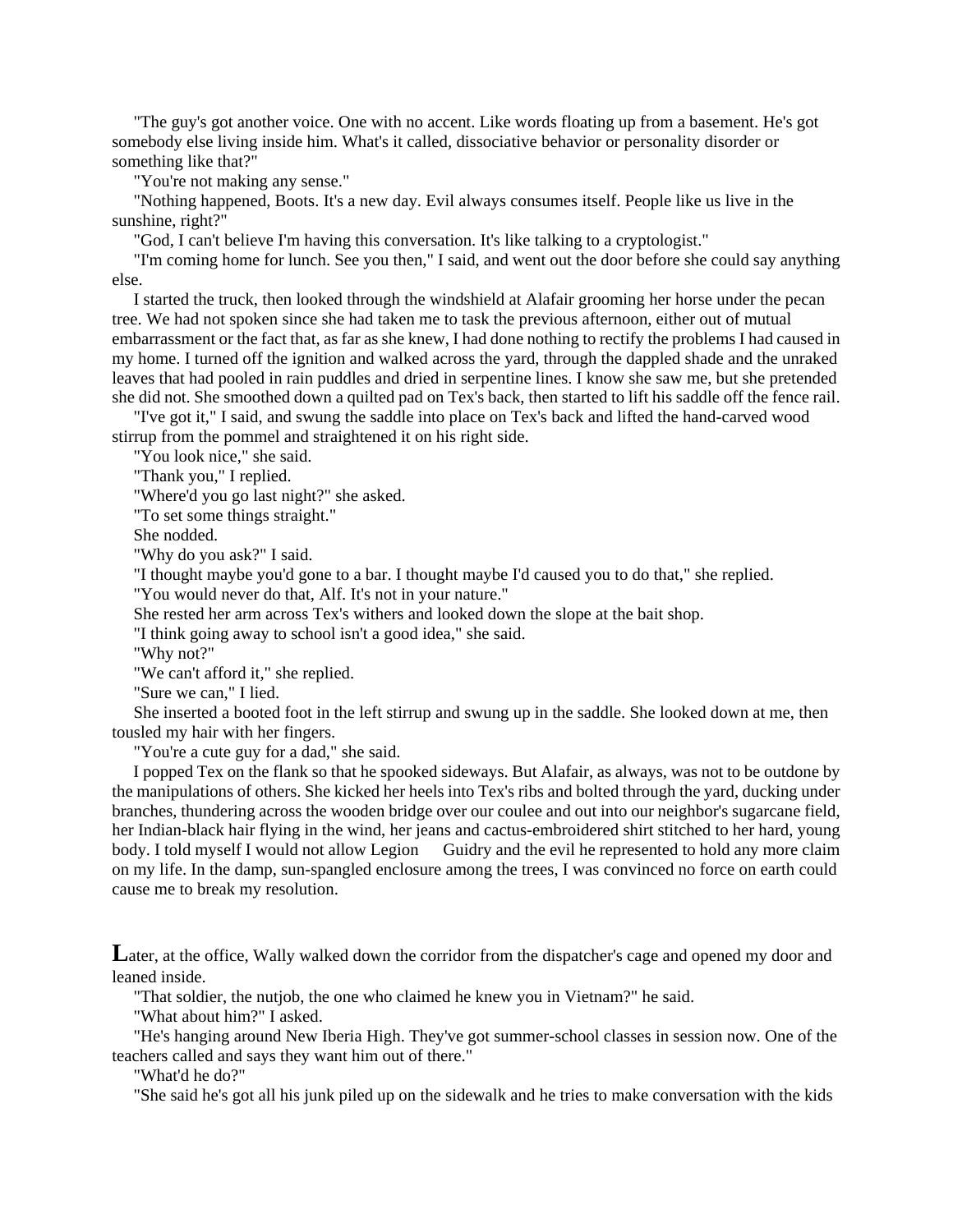when they walk by."

"I think he's harmless," I said.

 "Could be," Wally replied. His hair was a coppery-reddish color, his sideburns neatly defined. His eyes were bright with an unspoken statement.

"What is it?" I asked.

"You check your mail this morning?"

"No."

 "If you had, you might have seen a note I put in there late yesterday. We got a complaint he was bothering a couple of hookers over on Railroad. On the same corner where Linda Zeroski used to work."

"Thanks, Wally," I said.

 "Any time. Wish I could be a detective. You guys got all the smarts and stay on top of everything while us grunts clean the toilets. You think I could sharpen up my smarts if I went to night school?" he said.

 I checked out a cruiser and drove to the high school. I saw the ex-soldier sitting in a shady spot on his rolled-up tent, his back propped against a fence, watching the traffic roar by. His face was clean-shaved, his hair washed and cut, and he wore a pair of new jeans and an oversize T-shirt emblazoned front and back with an American flag.

I pulled the cruiser to the curb.

"How about coffee and a doughnut, Doc?" I said.

 He squinted up at a palm tree, then watched a helicopter thropping across the sky. "I don't mind," he said. We packed his duffel bag, his rolled-up tent, and a plastic clothes basket filled with cook gear,

magazines, and canned goods into the backseat of the cruiser, then drove to the center of town and crossed the train tracks to a doughnut shop.

"Wait here. I'll get it to go," I said.

"You don't want to go inside?" he asked, his face vaguely hurt.

"It's a nice day. Let's eat it in the park," I replied.

 I went inside the store and bought pastry and two paper cups of hot coffee, then drove across the drawbridge into City Park and stopped by one of the tin-roofed picnic shelters next to Bayou Teche.

 He sat at the plank table, his coffee and a doughnut on a napkin in front of him, gazing through the live oaks at the children swimming in the public pool.

"You ever been in trouble?" I asked.

"I been in jail."

"What for?" I asked.

"For whatever they wanted to make up."

"You're looking copacetic, Doc."

 "I went to the Catholic men's shelter in Lafayette. They give me new clothes and a haircut. They're nice people."

"What were you doing over on Railroad Avenue yesterday?"

 His face colored. He bit a large piece out of his doughnut and drank from his coffee and fixed his attention on the gardens in the backyard of the Shadows, across the bayou.

"You don't have a girlfriend on Railroad, do you?" I said, and smiled at him.

"The woman didn't have no cigarettes. So I went in the store and bought some for her."

"Yeah?" I said.

"She took the cigarettes, then I asked her why she didn't change her life."

I kept my eyes averted, my expression flat. "I see. What happened then?" I said.

"She and the other broad laughed at me. They laughed for a long time, real loud."

"The report says you threw a rock at them."

 "I kicked a rock. It hit their pimp's car. Take me back where you found me. Or put me in that shit bucket you call a jail. You want a lesson, Loot? Everybody does time. It just depends on where you do it. I do my fucking time wherever I am." He pointed a stiffened index finger into the side of his head. "I got stuff in He pointed a stiffened index finger into the side of his head. "I got stuff in here worse than anything you motherfuckers could ever do to me."

"I believe you," I said.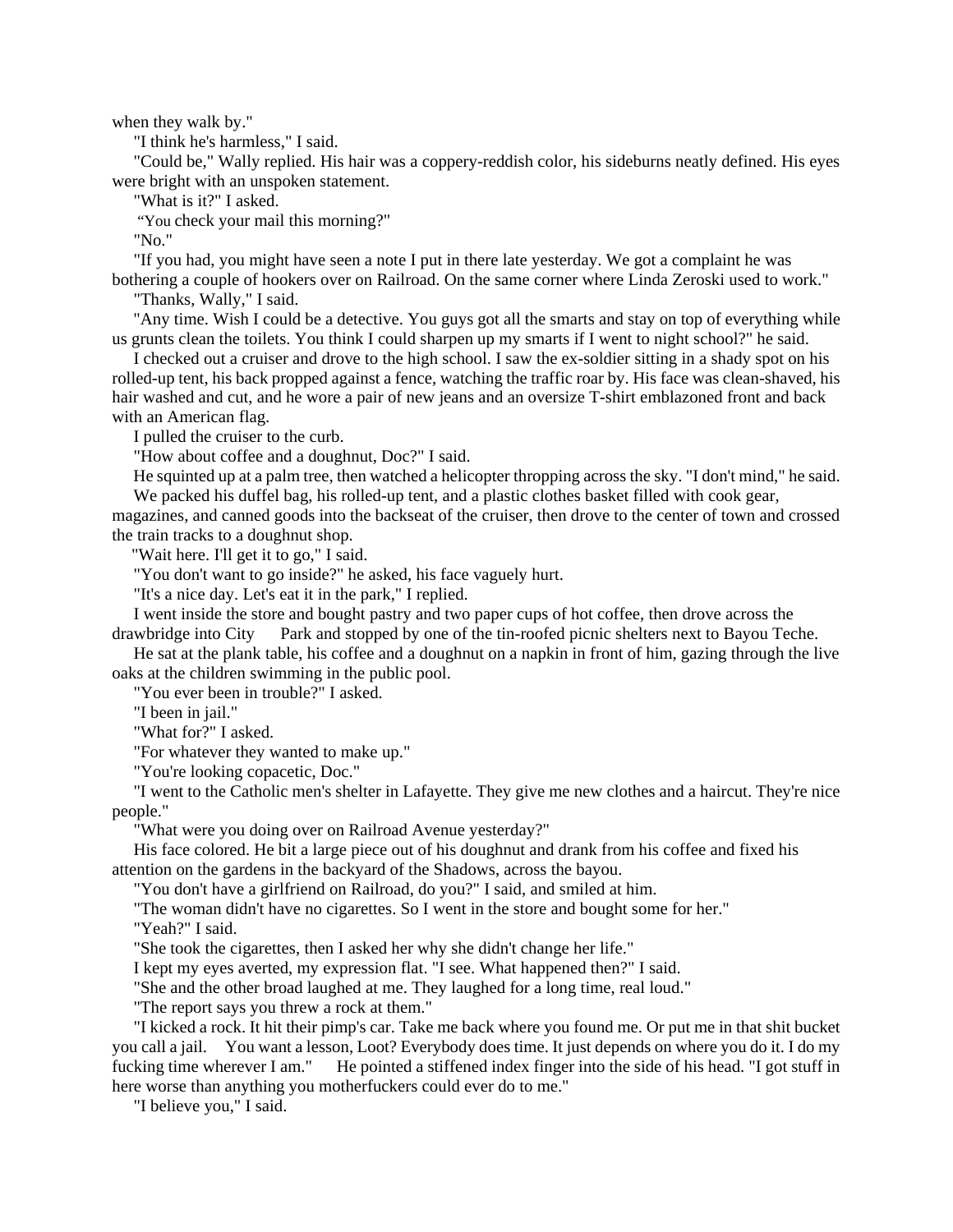In seconds his face had gone from pity to rage. Then, just as quickly, he seemed to disconnect from his own rhetoric and fix his attention on a butterfly that had just come to rest on a camellia leaf, its pink and gray wings gathered together, its purchase on the leaf tenuous and unsteady.

 When the breeze came up, the butterfly fell to the ground, among red ants that had nested below the camellia bush. The ex-soldier, who in my encounters with him had given me three different Italian names, got down on all fours and lifted the butterfly up on a twig and walked it down to the bayou, protecting it from the wind with his cupped hand. He stooped and set it inside a hollow cypress on a mound of moss.

 I cleaned up our trash and wedged three fingers inside his paper cup and placed it inside the cardboard box containing the rest of our doughnuts. After I dropped him off on Main, I drove out to the crime lab by the airport and asked one of our forensic chemists to lift the latents on the cup and run them through AFIS, the Automated Fingerprint Identification System.

"We got any kind of priority?" he said.

"Tell them it's part of a homicide investigation," I replied.

**T**hat afternoon Clete Purcel picked up Barbara Shanahan after work, and the two of them drove to a western store, located on the south end of town among strip malls and huge discount outlets whose parking lots were blown with trash. Clete sat in his convertible and listened to the radio while Barbara went inside and bought a western shirt and a silver belt buckle as a birthday gift for her uncle. While the clerk processed her credit card, she felt a sense of uneasiness that she could not explain, a tiny twitch in her back, a puff of fouled air on her neck, although the front door of the store was closed and no one stood behind her.

 Then she smelled cigarette smoke, even though the store was supposedly a smoke-free environment. She turned and looked down an aisle lined with racks of cowboy boots and hand-tooled leather purses and saw a tall, sinewy man, with vertical furrows in his face, wearing a snap-button, long-sleeved maroon shirt, a Panama hat at a jaunty angle, starched khaki trousers, and a chrome belt buckle with a rearing brass horse on it.

 The man was smoking a nonfiltered cigarette with two fingers that were yellow with nicotine. His eyes moved over her face, her breasts and stomach, her hips and thighs. Inside the shadow of his hat brim, a smile wrinkled at the corner of his mouth.

For some reason her credit card did not clear. The clerk started to excuse himself.

"Where are you going?" she asked.

"The line's down. I don't know what's wrong. I have to use a separate line," he replied.

"I can pay cash," she said.

"That's all right, ma'am. I'll be right back," he said, and walked away.

 She looked straight ahead, examining a row of antique firearms on the wall. Then she smelled an odor behind her, like sweat and unrinsed soap detergent ironed into someone's clothes. No, that wasn't it. It was far worse, raw and dead smelling, like a rat buried inside a wall.

 She turned and stared into Legion Guidry's face, only inches from her own. He took a puff off his cigarette and averted his face and blew his smoke at an upward angle.

"Is there something I can help you with?" she said.

 "I seen you. Both you and him," he said. He nodded toward the parking lot, where Clete sat in his car, reading a magazine.

"You saw me? What are you talking about?" she said.

 "What you t'ink? T'rew your window. You must be hard up, you. To let some shithog like that one out yonder put his dick in you."

 She tried to step back from his words, from the smell that seemed auraed on his body. She felt the edge of the glass counter knock into her back.

 He laughed under his breath and spit a grain of tobacco off his tongue and started to walk away. Her hand went into her purse.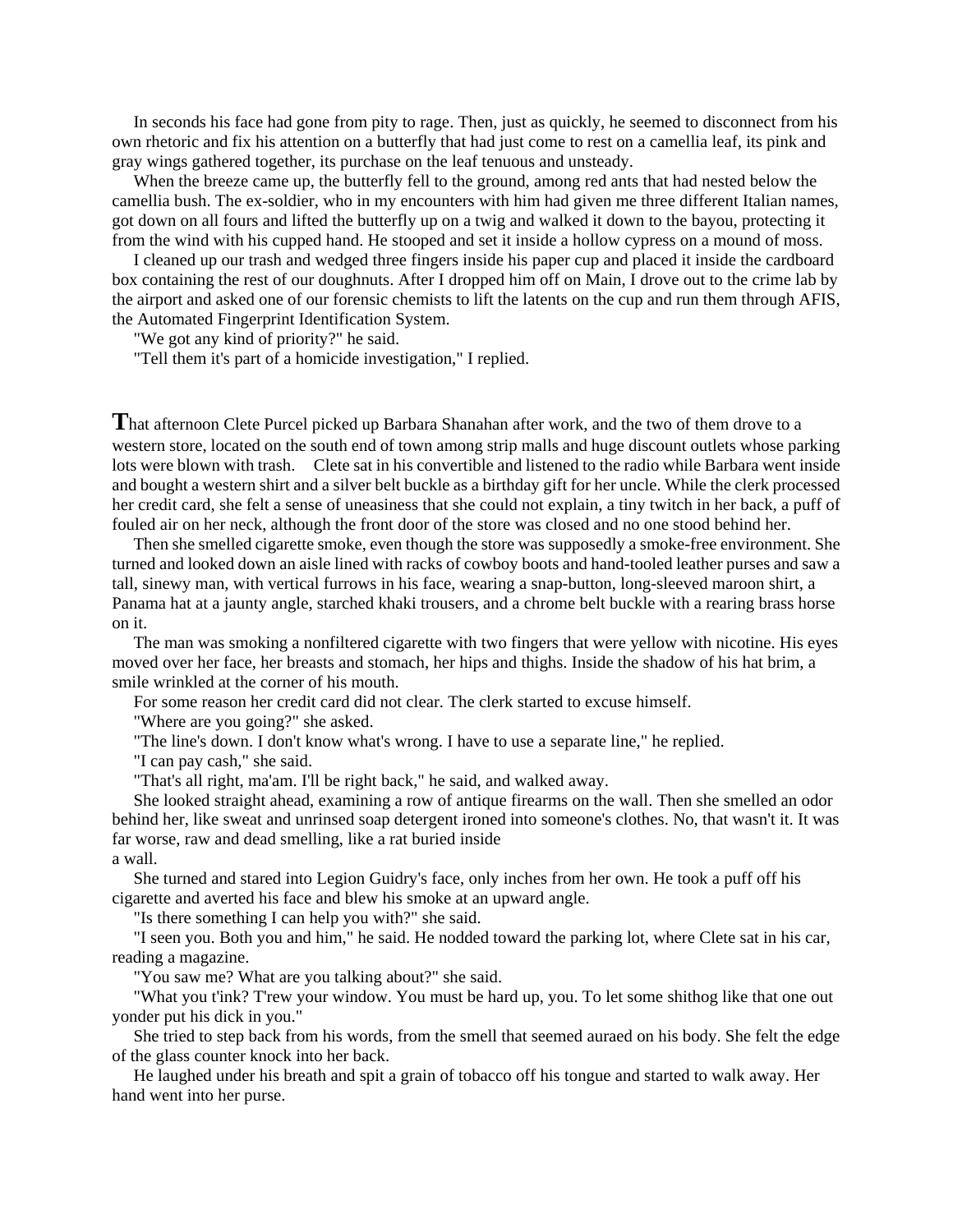"Wait," she said.

He dropped his cigarette to the wood floor and twisted his shoe on it, then turned.

"What you want, bitch?" he said.

 Her hand closed around her car and house and office keys. They were mounted on a ring, and the ring was mounted on a stainless-steel handle. She pulled the keys out of her purse and swung them, like a sock filled with scrap iron, across his face.

 "You ever look through my window again, you pathetic fuck, I'll blow your goddamn liver out," she said.

 A narrow welt, needle-pointed with blood, appeared just below his eye. He touched it with the balls of his fingers, then rubbed them against his thumb. He reached out and clenched her hand in his, squeezing, cupping the bones behind the knuckles into a circle of pain, blowing his breath into her face, touching her hair with it, tracing her eyes and mouth with it, causing her to push her free hand against his chest like a child.

 "I know where that shithog live. Y'all gonna be seeing a lot more of me. You gonna like it, you," he said. Then he walked toward the rear of the store, past customers who stepped back from him, stunned and

open-mouthed. He pushed through the back door, and the interior of the store was filled with a hot light like the sun leaping off a heliograph. Then Legion Guidry was gone.

Clete opened the front door and walked into the air-conditioning, his face puzzled.

"Anything wrong? What's that smell?" he said.

That evening, just at sunset, I ran four miles on the dirt road that wound past my house. The moss was blowing

in the trees along the road, and I could smell water sprinklers twirling on my neighbors' lawns and the heavy, fecund odor of the bayou. The sugarcane and cattle acreage and distant clumps of pecan trees behind the houses had already fallen into shadow, but the summer light still filled the sky, as though somehow it had a life of its own and was not affected by the setting of the sun. Then a huge flock of birds rose out of the swamp and freckled the perfection of the sky directly overhead, and for some reason I thought of a painting by Van Gogh, a cornfield suddenly invaded by black crows.

 A gas-guzzler passed me, with two figures in the front seat, then stopped at a bend in the road, the muffler rattling against the frame. The driver cut the engine and got out and stood with one arm propped across the top of the door, waiting. He wore a pink shirt unbuttoned on his chest and black trousers, stitched with silver thread, that hung down below his navel. His throat and chest ran with sweat.

 I slowed and wiped my face with a bandanna, then tied it around my forehead. "Just taking a drive?" I said.

"I'll go into that treatment program you was talking about," Tee Bobby said.

"What changed your mind?"

"I cain't take it no more."

I leaned down slightly, below the top of the car door. "How you doin', Rosebud?" I asked.

 His sister smiled lazily, in a private and self-indulgent way, then her eyes closed and opened vacantly and looked at nothing.

"Your trial is in a couple of weeks," I said to Tee Bobby.

"If I'm in a treatment program, I can get it postponed.

 See, a guy got to be able to hep with his own defense." "Talk to Mr. Perry. You can't scam the court." "Ain't no scam. I'm sick. Perry LaSalle ain't worried about me. He worried about his family, his pink ass, his Confederate flags and portraits he got all over the walls."

 "Know what's bothered me from the jump on this deal, Tee Bobby? It's the fact you've got everything else in the world on your mind except the death of that girl. Yourself, your habit, your music, your troubles with Jimmy Sty and Perry LaSalle, a kind of general discontent with the entire universe. But that poor girl's murder never seems to enter your thought processes." "Don't say that," he said,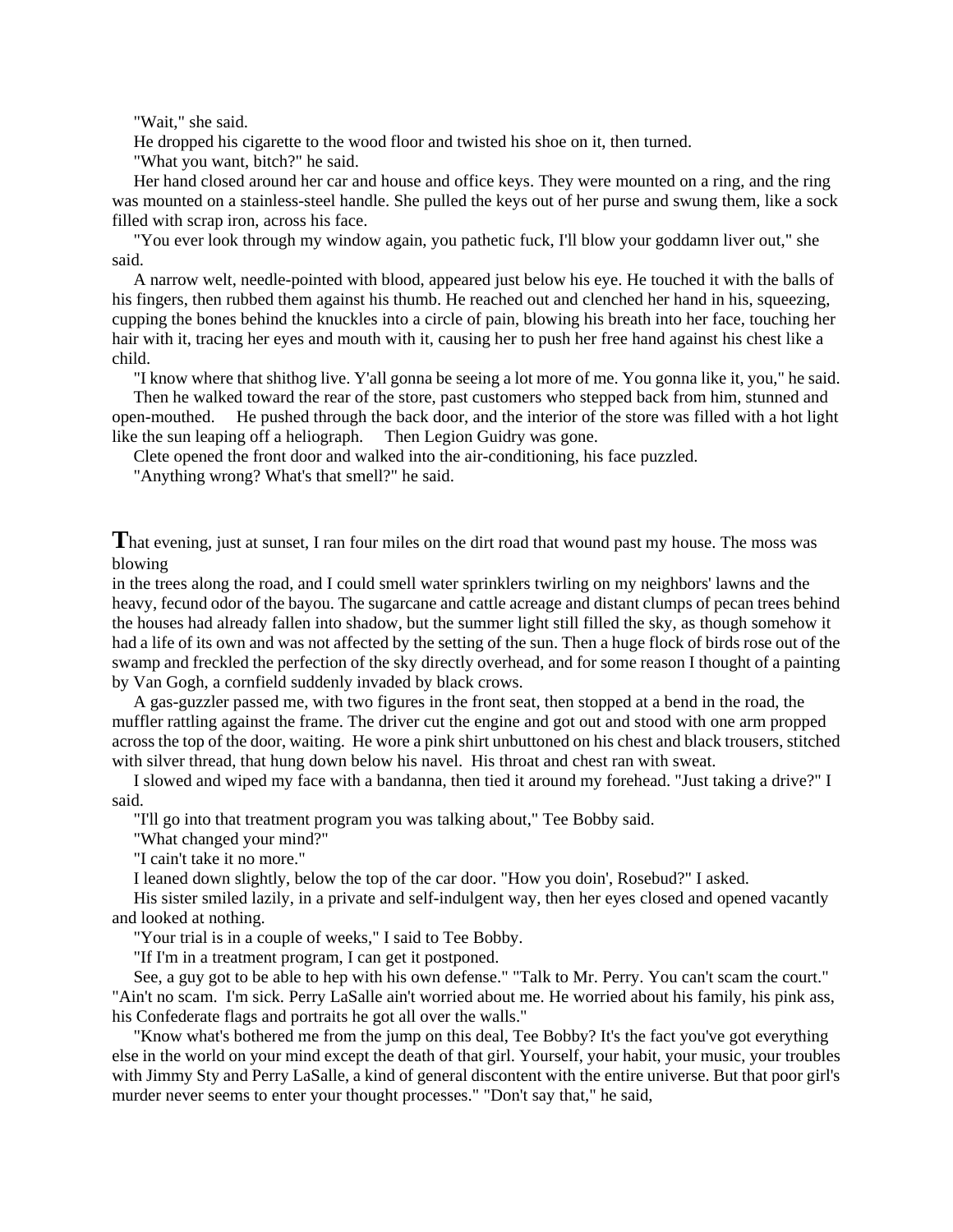"Amanda Boudreau. That was her name. Amanda Boudreau. It's never going to go away. Amanda Boudreau. You knew her. She was your friend. You saw her die. Don't tell me you didn't, Tee Bobby. Say her name and look me in the eye and tell me you're not responsible in any way for her death. Say her name, Tee Bobby. Amanda Boudreau."

 Rosebud twisted against her seat strap and began to keen and slap the seat and the dashboard, her face round with fear, the corners of her mouth flecked with slobber. "See what you done? I hate you, you white motherfucker. I hate Perry LaSalle and I hate every drop of white blood I got in my veins. I hate y'all in ways y'all cain't even think about," Tee Bobby said, and smashed his fists into the window glass of the back door, again and again, the glass flying into the interior, his knuckles flaying against the broken edges.

I stared at him stupidly, only now realizing some of the complexities that drove Tee Bobby's soul.

 "Perry should plead you out, but he's not. He's feeding you to the lions, isn't he? Perry's connected in some way to Amanda's death," I said.

 But Tee Bobby had gotten behind the wheel of his car again and started the engine, the backs of his hands slick with blood. He floored his car down the road while his sister screamed insanely out the window.

### **CHAPTER 25**

**T**he next morning was Friday. I awoke early, rested, my mind free of dreams and nocturnal worries, the trees outside filled with birdsong. Wednesday night I had broken into the home of Legion Guidry and had probably experienced the most bizarre behavior I had ever witnessed in a human being, namely, the revelation of what I believed to be an enormous evil presence living inside a man who looked little different than the rest of us. But nonetheless, because I had been able to tell him I would pursue no personal vendetta against him, I felt freed of Legion Guidry and the violation he had committed against my person.

The white worm was gone. I didn't feel the need to drink and use.

 Bootsie's body was warm with sleep under the sheet, the breeze from the window fan ruffling her hair on the pillow. I kissed the back of her neck and began making breakfast, then noticed an unopened envelope from Reed College under the toaster, the same envelope I had seen two days earlier on the couch. It was addressed to Alafair, and the fact that she had not opened it told me what the contents were. Ever since she and I had gone on a backpacking trip up the Columbia River Gorge, she had longed to return to the Oregon coast and to major in English and creative writing at Reed. She had applied for a scholarship, then had realized that even with a grant we would still have to pay several thousand more in fees than we would if she chose to commute to the University of Louisiana at Lafayette.

 I sliced open the envelope and read the letter of congratulations awarding her most of her tuition for her first year. I went into the living room and wrote out a two-thousand-dollar check to be applied against her registration and dormitory fees for her first semester, placed a stamp on the return envelope, and walked out to the road and stuck it in the mailbox, then flipped up the red flag for the postman.

 When I came back inside, Alafair was seated at the kitchen table, drinking coffee. She had put on makeup and a powder-blue dress and earrings. Through the back screen door I could see Tripod eating out of a bowl on the steps, his ringed tail damp with dew.

"Where you headed?" I asked.

"Over to UL. I'm going to enroll, get things started," she replied.

"Hear anything from Reed?" .

"Not exactly. I've decided against it, anyway. I can learn as much here as I can out there."

"You look pretty, Alafair. When I grow up, I'm going to marry you," I said.

"Thank you, thank you, thank you," she said.

"You're going to Reed."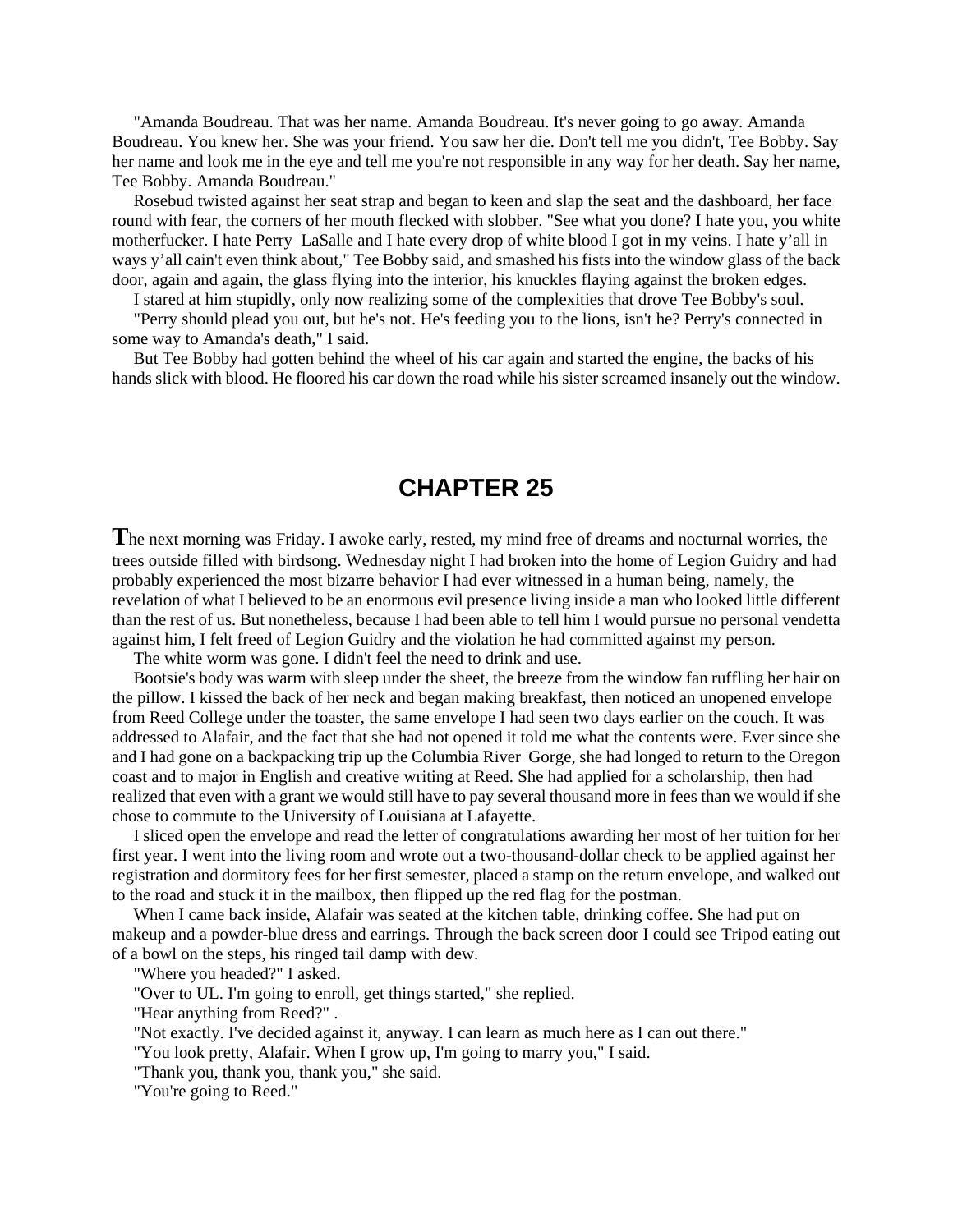"No, it was a bad idea. I wasn't using my head."

"It's a done deal, kid. Your scholarship came through. I sent them a check for your fees."

Her eyes were a dark brown, her hair like black water on her cheeks. She was quiet a long time.

"You did that?" she asked.

"Sure. What did you think I'd do, Alf?"

"I love you, Dave."

The best moments in life are not the kind many historians record.

**I** went to the office, then signed out at ten o'clock and drove south toward Poinciana Island, crossing the freshwater bay that separated the island from the rest of the parish. At the far end of the bridge the security guard came out of the little wooden booth he used as an office and flagged me down. He wore a gray uniform and a holstered revolver, an American flag sewn to his shirtsleeve. His face was young and sincere under his cap. He held a clipboard in one hand and bent down toward my window.

"You're here to see somebody, sir?" he said.

 "My name's Dave Robicheaux. I'm a police officer. Otherwise I probably wouldn't be driving a sheriffs cruiser," I replied, and took off my sunglasses and grinned at him.

 "You're Mr. Robicheaux?" He glanced down at his cupboard. He cleared his throat and looked away nervously. "Mr. Robicheaux, I ain't supposed to let you on the island."

"Why not?"

"Mr. Perry just says there's some folks ain't supposed to come on the island."

 "You did your job. But now you need to get on the phone and call Mr. Perry and tell him I just drove across your bridge on official business. Our conversation on this is over, okay?"

"Yes, sir."

 "Thank you," I said, and drove onto the island, out of the sun's white glare into the damp coolness of trees and shade-blooming four-o'clocks and the thick stands of water-beaded elephant ears that grew along the water's edge.

 I followed the winding road to the log-and-brick house where Ladice Hulin lived, directly across from the scorched stucco shell of Julian LaSalle's home. She came to the door on her cane, wearing a print dress, her thick gray hair pinned up on her head with a costume-jewelry comb, her gold chain and religious medal bright on her throat.

"I knowed you was coming," she said through the screen.

"How?"

 " 'Cause I cain't hide the troot no more," she said, and stepped out on the gallery. "I'd ax you in, but Rosebud's sleeping. She come in last night, moaning and crying and hiding in the closet. She's got terrible t'ings locked up in her head. Some of this is on me, Mr. Dave."

 She sat down in her wicker chair and gazed across the road at the peacocks that wandered lumpily through the shade trees arching over the ruins of Julian LaSalle's home.

"How is it on you, Miss Ladice?" I asked.

"Lies I tole," she replied.

 "People always thought your daughter was fathered by Mr. Julian. But I think the father was actually Legion Guidry. He raped you, didn't he? I suspect on a repeated basis."

 "People didn't call it rape back then. The overseer just took any black woman he wanted. Go to the sheriff, go to the city police, they'd listen while you talked, not saying nothing, maybe writing on a piece of paper, then when you was gone they'd call up the man who had raped you and tell him everything you'd said."

"When did Tee Bobby learn his grandfather is Legion Guidry?" I asked.

 I saw her knuckles tighten on the handle of her cane. She studied the scene across the road, the peacocks picking in Julian LaSalle's yard, a scattering of poppies, like drops of blood, around a rusted metal roadside cross put there by a friend of Mrs. LaSalle's.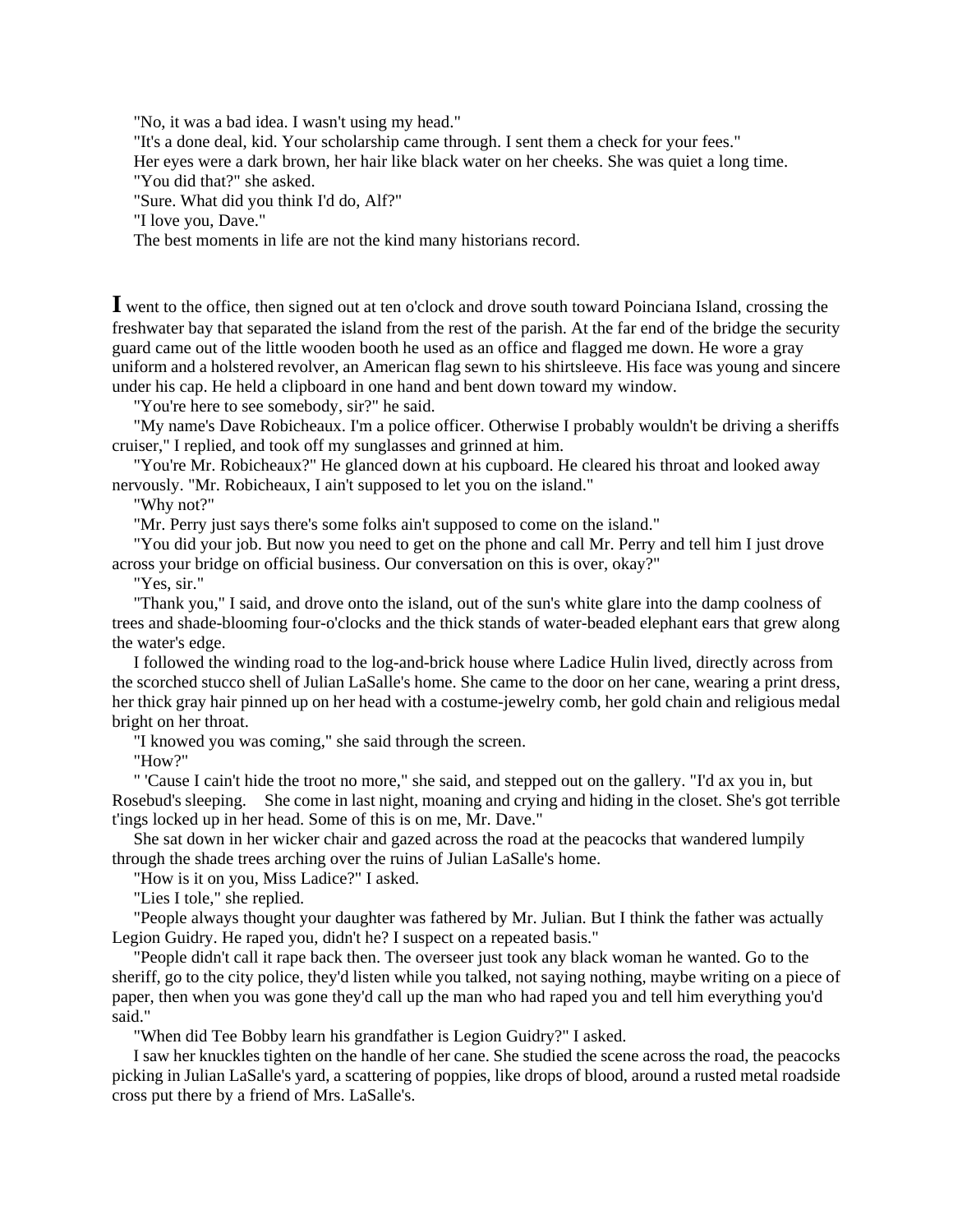"I always tole Tee Bobby his granddaddy was Mr. Julian," she replied. "I t'ought it was better he didn't know the blood of a man like Legion was in his veins. But this spring Tee Bobby wanted money to go out to California and make a record. He went to see Perry LaSalle."

"To blackmail him?"

 "No, he t'ought he deserved the money. He t'ought Perry LaSalle was gonna be proud Tee Bobby was gonna make a record. He t'ought they was in the same family." She shook her head. "It was me who put that lie in his life, that made him the po' li'l innocent boy he is."

 "Perry told him Legion is his grandfather?" "When Tee Bobby come back to the house, he t'rew t'ings against the wall. He put Rosebud in his car and said he was gonna meet Jimmy Dean Styles and fix it so he could take Rosebud out to California, away from Lou'sana and the t'ings white people done to our family."

 "I see. That was the day Amanda Boudreau died?" "That was the day. Oh, Lord, this all started 'cause I t'ought I could seduce Mr. Julian and go to college. Tee Bobby and that white girl got to pay for my sin," she said. "You didn't choose the world you were born into. Why don't you give yourself a break?" I said.

 She started to get up, then her arm shook on her cane and she fell back heavily into her chair, dust ballooning out from her dress, her face riven with disbelief at what age and time and circumstance and the unrequited longings of her heart had done to her life.

**I** went back to the department and called Perry LaSalle at his office. His head secretary, who was an older woman, robin-breasted and blue-haired and educated at Millsaps College, told me he wasn't in.

"Is this Mr. Robicheaux?" she said.

"Yes," I said, expecting her to tell me where he was. But she didn't.

"Do you expect him soon?" I asked.

"I'm not quite sure," she replied.

"Is he in court today?" I asked.

"I really don't know."

 "Does it seem peculiar when a lawyer doesn't tell his secretary where he is or when he will be back in his office?" I said.

 "I'll make a note of your observation, Mr. Robicheaux, and pass it on to Mr. Perry. By the way, has anyone ever told you how charming your manner can be?" she said, and hung up.

 After lunch the forensic chemist with whom I had left the ex-soldier's paper coffee cup dropped by my office. He was an ascetic, lean man by the name of Mack Bertrand who wore seersucker slacks and bow ties and white shirts and bore a pleasant fragrance of pipe tobacco. He was a good crime scene investigator and seldom, if ever, made mistakes.

"Those latents off the paper cup?" he said.

"Yeah, what did you come up with?" I said expectantly.

"Zero," he replied.

"You mean my man has no criminal record?"

"No record at all," he said.

 "Wait a minute, the guy who drank out of this cup was in the service. In Vietnam. Probably in a hospital as well. The V.A. must have something on him."

 "The cup was handled by three unknown persons. I assume it came from a takeout cafe or convenience store. We didn't get a match on any of the latents I sent through the pod. I don't know how else to put it. Sorry."

 He closed the door and walked away, his pipe stem crimped upside down in his mouth. I went after him and caught him at the end of the corridor.

"Run it through again, Mack. It's a glitch," I said.

 "I already did. Simmer down. Take a couple of aspirin. Go fishing more often," he said. He started to grin, then gave it up and walked outside.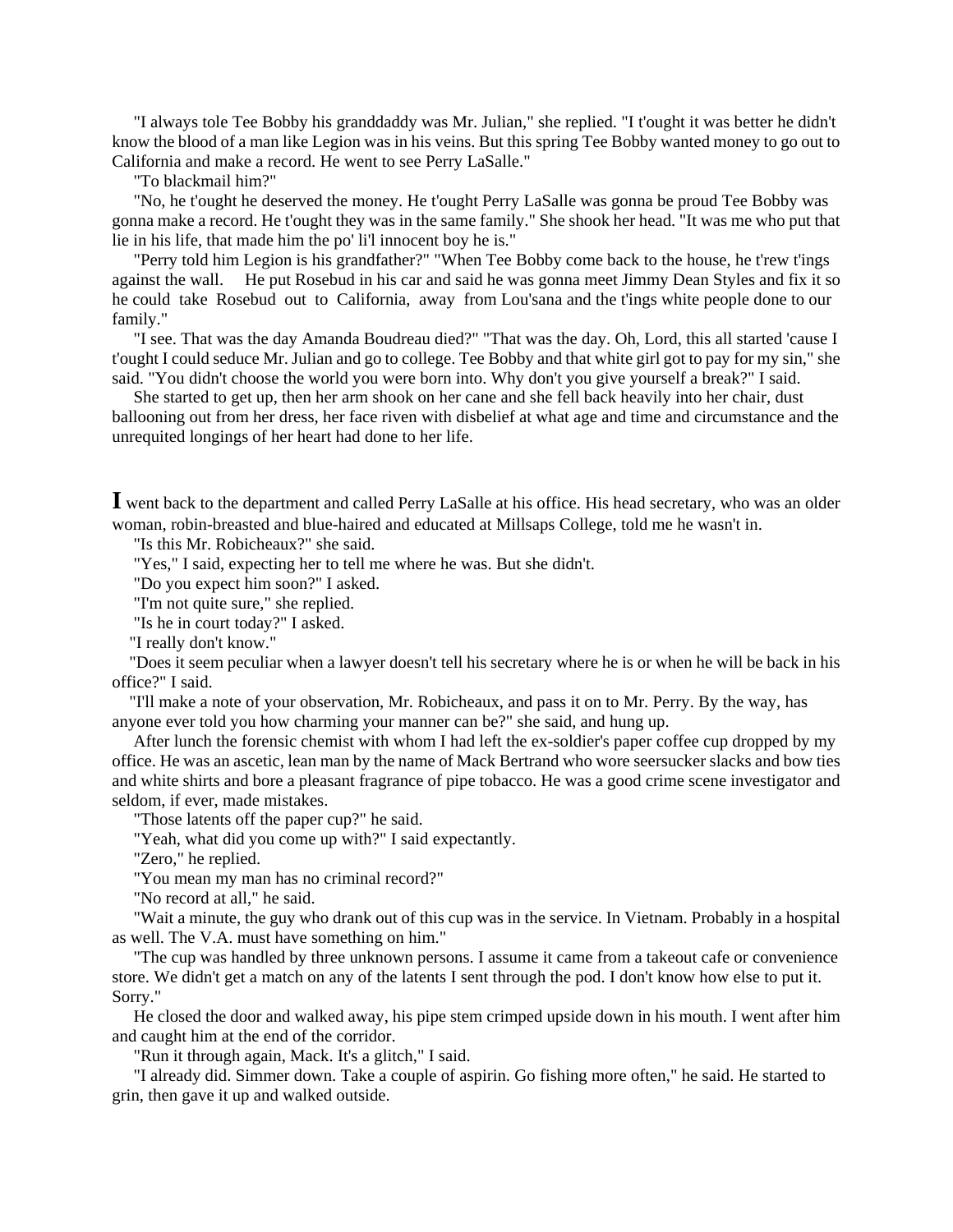I called Perry LaSalle's office again.

"Has Perry come back?" I asked.

 "He's in a conference right now. Would you like for me to leave him another message?" his secretary said.

"Don't bother. I'll catch him another time," I said.

 Then I signed out a cruiser and drove directly to Perry's office before he could get away from me. I sat on a sofa under his glass-encased Confederate battle flag and read a magazine for a half hour, then heard footsteps coming down the carpeted stairs and looked up into the faces of Sookie Motrie and two well-known operators of dockside casinos in New Orleans and Lake Charles.

 The two gamblers looked like a Mutt and Jeff team. One was big, lantern-jawed, stolid, with coarse skin and knuckles the size of quarters, whereas his friend was sawed-off, porcine, with a stomach that hung down like a curtain of wet cement, his voice loud, his Jersey accent like a sliver of glass in the ear.

 "That's the man who t'rew my shotgun in the water," Sookie said, and pointed at me. "Honest to God, t'rew it in the water. Like a drunk person."

I rested my magazine across my knee and stared back at the three of them.

 "Word of caution about Sookie," I said. "About ten years ago he had to be pried out of a car wreck with the jaws of life. Three surgeons at Iberia General worked on him all night and saved his life. When he got the bill, he refused to pay it. A lawyer called him up and tried to appeal to his conscience. Sookie told him, 'I ain't worth ten thousand dollars and I ain't paying it.' It was the only time anyone around here remembered Sookie telling the truth about anything."

"You're a police officer?" the shorter gambler said.

"Sookie told you that?" I said, and laughed, then raised my magazine and began reading it again.

 But as I watched the three of them walk outside, all of them gazing with the innocuous interest of tourists at the trees and antebellum homes along the street, I knew that being clever with the emissaries of greed and profit was a poor form of Valium for the political reality of the state where I was born, namely, that absolutely everything around us was for sale.

I went up the stairs to Perry's office.

"You trying to bring casinos into Iberia Parish?" I said.

"No, people here have voted it down," Perry answered from behind his desk.

"Then why are those two characters in town?"

 "If it's any of your business, there are people in Lafayette who believe gaming revenues shouldn't go only to the parishes on the Texas border," he replied.

 "Gaming? That's a great word. You don't have any bottom, Perry. I was out to Ladice Hulin's place this morning. The same day Amanda Boudreau was murdered, you told Tee Bobby that Legion Guidry was his grandfather. He came home in a rage, put his sister in the car, then went to find Jimmy Dean Styles. But you knew all this from the jump. You're going to let Tee Bobby take the needle rather than see your family's dirty bedsheets hung on the wash line."

 He sat very still in the deep softness of his black leather chair. He wore a cream-colored suit and a sky-blue shirt, opened casually at the collar. His mouth was puckered, as though he had sucked the moisture out of it, the folds of flesh in his throat pronounced, his hands cupped slightly on his desk blotter, the heated intensity of his eyes focused no more than six inches in front of him.

When he spoke, his vocal cords were a phlegmy knot.

 "For one reason or another, you seem to have a need to demean me whenever we meet," he said. "Obviously I can't discuss the case of a client with you, but since you've chosen to attack me personally on this gambling stuff, maybe I can offer you an explanation that will allow you to think better of me. Most of the hot-sauce companies use foreign imports now. We don't. We've never laid off an employee or evicted a tenant. That's our choice. But it's an expensive one."

 He looked up at me, his hands folded now, his posture and demeanor suggestive of the cleric he had once studied to be.

 "I don't have it all figured out yet, Perry. But I think the story is a lot dirtier than you're letting on," I said. He clicked the edges of a pad of Post-its across his thumb. Then he pitched the pad in the air and let it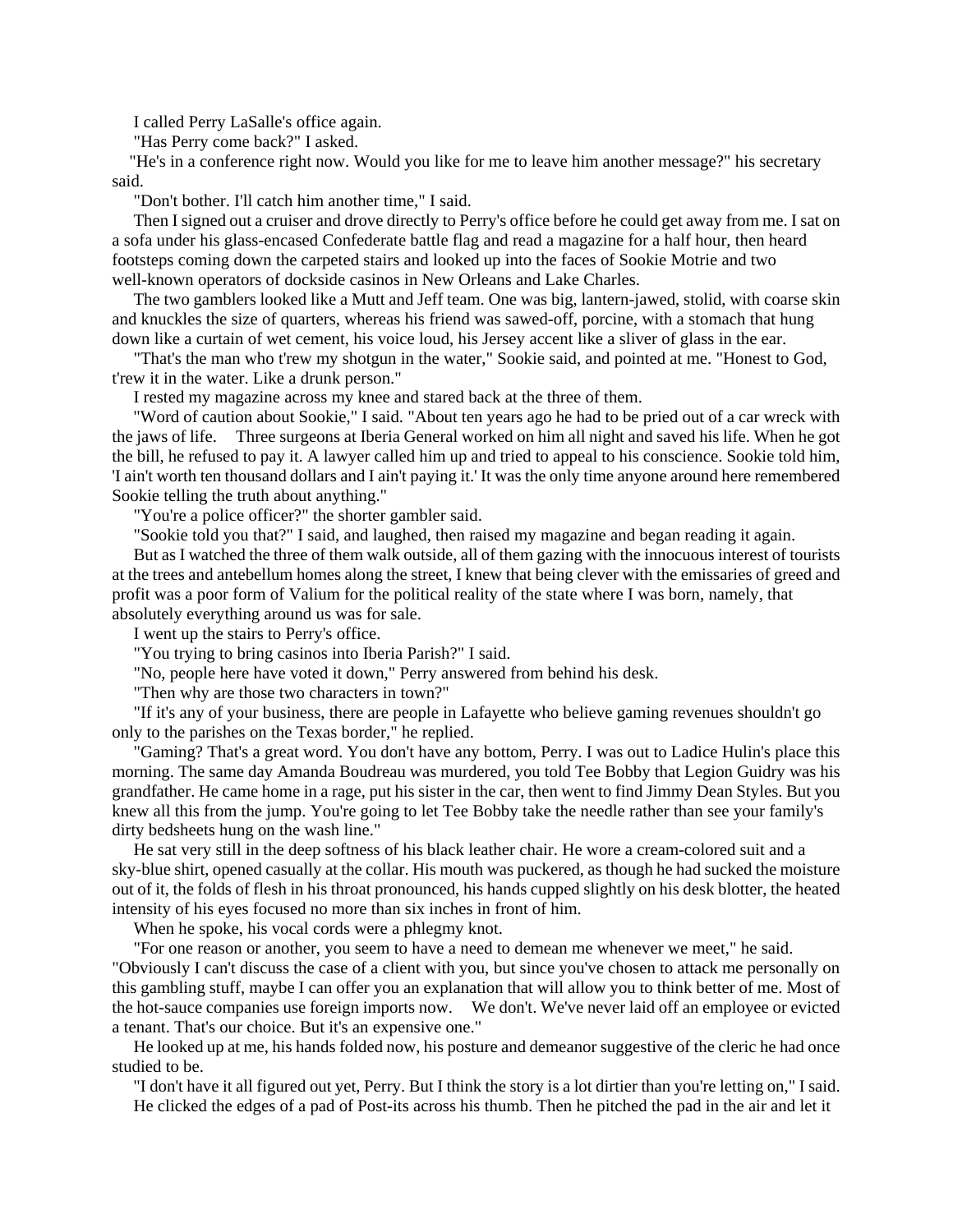bounce on his desk. "You'd better go take care of your own and not worry so much about me," he said. "You want to take the corn bread out of your mouth?"

 "Your friend, the Elephant Man, Purcel, is it? He pulled Legion Guidry off a counter stool in Franklin this morning and threw him through a glass window. A seventy-four-year-old man. You two make quite a pair, Dave," he said.

**I** went back to the office and called the jail in St. Mary Parish and was told by a sheriffs deputy that Clete Purcel was in custody for disturbing the peace and destroying private property and would appear in court that afternoon.

"No assault charges?" I asked.

"The guy he tossed through a window didn't want to press charges," the deputy replied.

"Did the guy give an explanation?"

"He said it was a private argument. It wasn't no big deal," said the deputy.

No big deal. Right.

 After work I drove to Clete's apartment. From the parking lot I saw him up on his balcony, above the swimming pool, in a Hawaiian shirt and faded jeans that bagged in the seat, grilling a steak, a can of beer balanced on the railing.

"How's it hangin', noble mon?" he called, grinning through the smoke.

 I didn't reply. I went up the stairs two at a time and through his front door and across his living room toward the sliding glass doors that gave onto the balcony. He drank from his beer, his green eyes looking at me over the top of the can.

"There's a problem?" he said.

"You threw Legion Guidry through a window?"

"He's lucky I didn't feed it to him."

"He's going to come after you."

 "Good. I'll finish what I started this morning. You know what he did to Barbara in the western store?" "No, I don't."

 He told me about the scene in the store, Legion Guidry blowing his breath in Barbara's face while he crushed the bones in her hand.

"He's setting you up, Clete. That's why he didn't file against you," I said.

 He forked his steak off the grill and slapped it on a plate. "I don't want to talk about it anymore. Get some bread and a Dr Pepper out of the icebox," he said.

"What's eating you?"

"Nothing. The world. My weight problem. What difference does it make?"

"Clete?"

 "Barbara's shitcanning me. She says we're not a match. She says I deserve more than she can give me. I can't believe it. That's the same line I used when I broke it off with Big Tit Judy Lavelle."

"When did she tell you this?"

"A little while ago."

"After you got out of jail for defending her?"

 "It's not her fault. My ex said I always smelled like dope and whores. The only person who won't accept what I am is me."

 He went into the kitchen with his steak and took a bottle of whiskey from the cabinet and poured three fingers in a glass. He glanced at me, then opened the icebox and tossed me a can of Dr Pepper.

"Get that look off your face. Everything is under control," he said.

"You going to get drunk?" I asked.

"Who knows? The evening is young."

I blew out my breath. "You're going to try to make up with Zerelda Calucci, aren't you?"

He drank his whiskey in one long swallow, his eyes watering slightly from the hit his stomach took.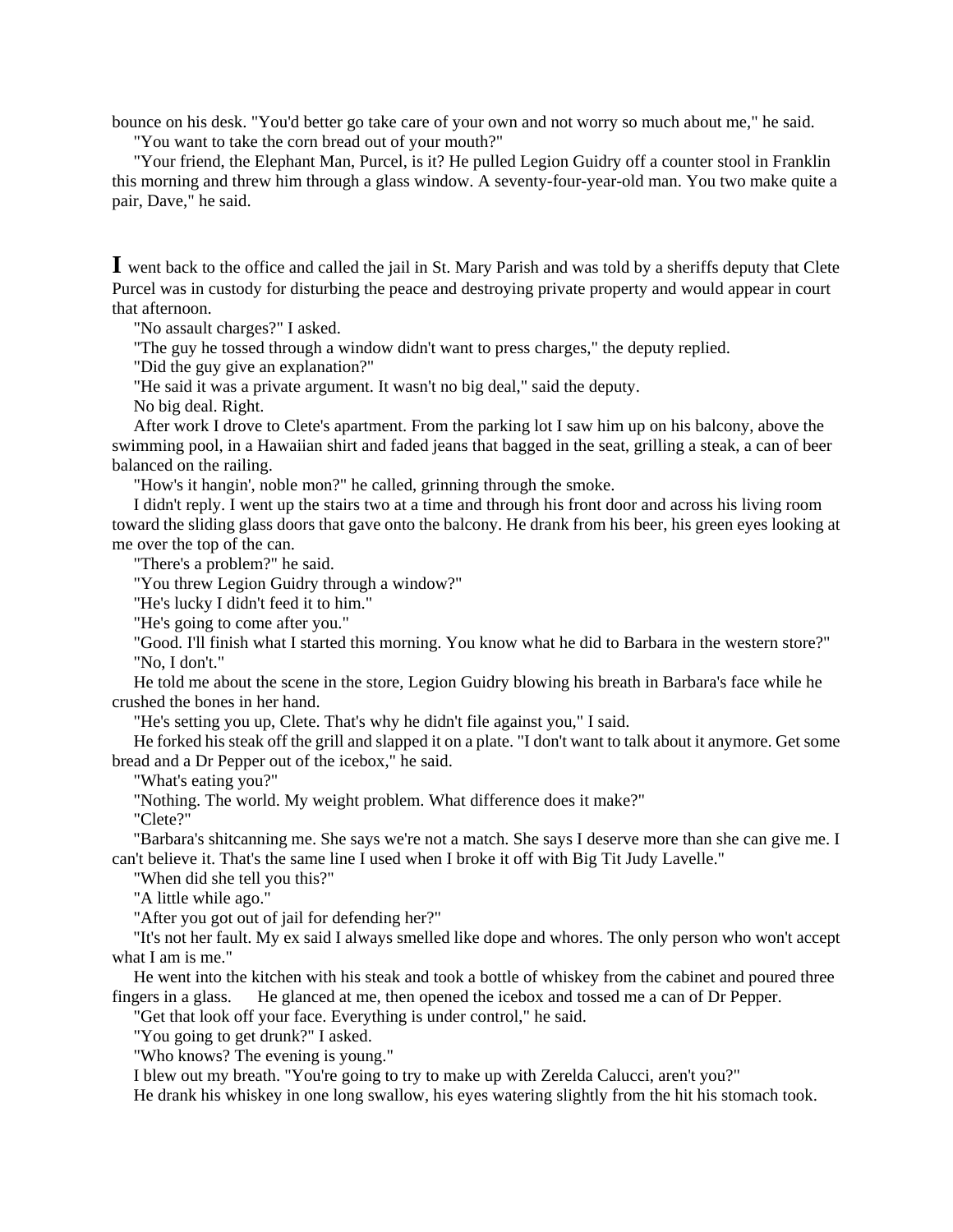"Wow, the old giant killer never lets you down," he said.

**T**hat night I helped Batist in the bait shop, but I couldn't let go of Perry LaSalle's smug complacency. I picked up the phone and called him at his home on Poinciana Island.

 "Just a footnote to our conversation this afternoon," I said. "Legion Guidry physically abused Barbara Shanahan in public. He called her a bitch and almost broke her hand. This is the woman you supposedly care about. In the meantime, you denigrate Clete Purcel for going after the guy who hurt her. In this case the guy is your client."

"I didn't know this."

 My hand was squeezed tight around the phone receiver, another heated response already forming in my throat. But suddenly I was robbed of my anger.

"You didn't know?" I said.

"Legion did that to Barbara?" he said.

"Yes, he did."

He didn't reply and I thought the line had gone dead.

"Perry?"

 "I apologize for saying what I did about Purcel. Is Barbara all right? I can't believe Legion did that. That rotten son of a bitch," he said.

**O**n Saturday morning I called Clete's apartment, but there was no answer and his machine was turned off. I tried again Sunday morning, with the same result. That afternoon I hitched my outboard and trailer to the pickup and headed toward Bayou Benoit and stopped at Clete's apartment on the way. He was lying in a recliner by the pool like a beached whale, his body glowing with lotion and sunburn, a bottle of vodka and a tall glass filled with crushed ice and cherries by his elbow. "Where have you been?" I asked.

"Me? Just messing around. You know how it is," he said.

"You look very content. Relaxed. Free of tension."

"Must be the weather," he said, smiling behind his sunglasses.

"How's Zerelda?"

"She said to tell you hello," he said.

"I think you're about to run over a land mine."

 "I had a feeling you might say that." He slipped his sunglasses up on his head and gazed at my truck and boat in the parking lot. "We going fishing?"

 A half hour later I cut the engine on the outboard and we floated into a quiet stretch of cypress-dotted water on Bayou Benoit, our wake sliding through the tree trunks into the shore. There were stormheads in the south, but the sky was brassy overhead, the wind hot and smelling of salt and dead vegetation inside the trees. I clipped a rubber worm on my line and made a long, looping cast into a cove that was rimmed with floating algae.

 On the ride out to the landing Clete had tried to sustain his insouciant facade, refusing to be serious, his eyes crinkling whenever I showed concern about his reckless and self-destructive behavior. But now, in the dappled light of the trees, the thunder banging in the south, I could see shadows steal across his eyes when he thought I wasn't looking.

"I'm right, you and Zerelda are an item again?" I said.

"Yeah, you could call it that."

"But you don't feel too good about it?"

 "Everything's copacetic there. That kid, Marvin Oates, was around yesterday, but Zerelda told him to take a hike."

"What?" I said.

"She finally got tired of wet-nursing him. She spent a whole day looking for him in the Iberville Project,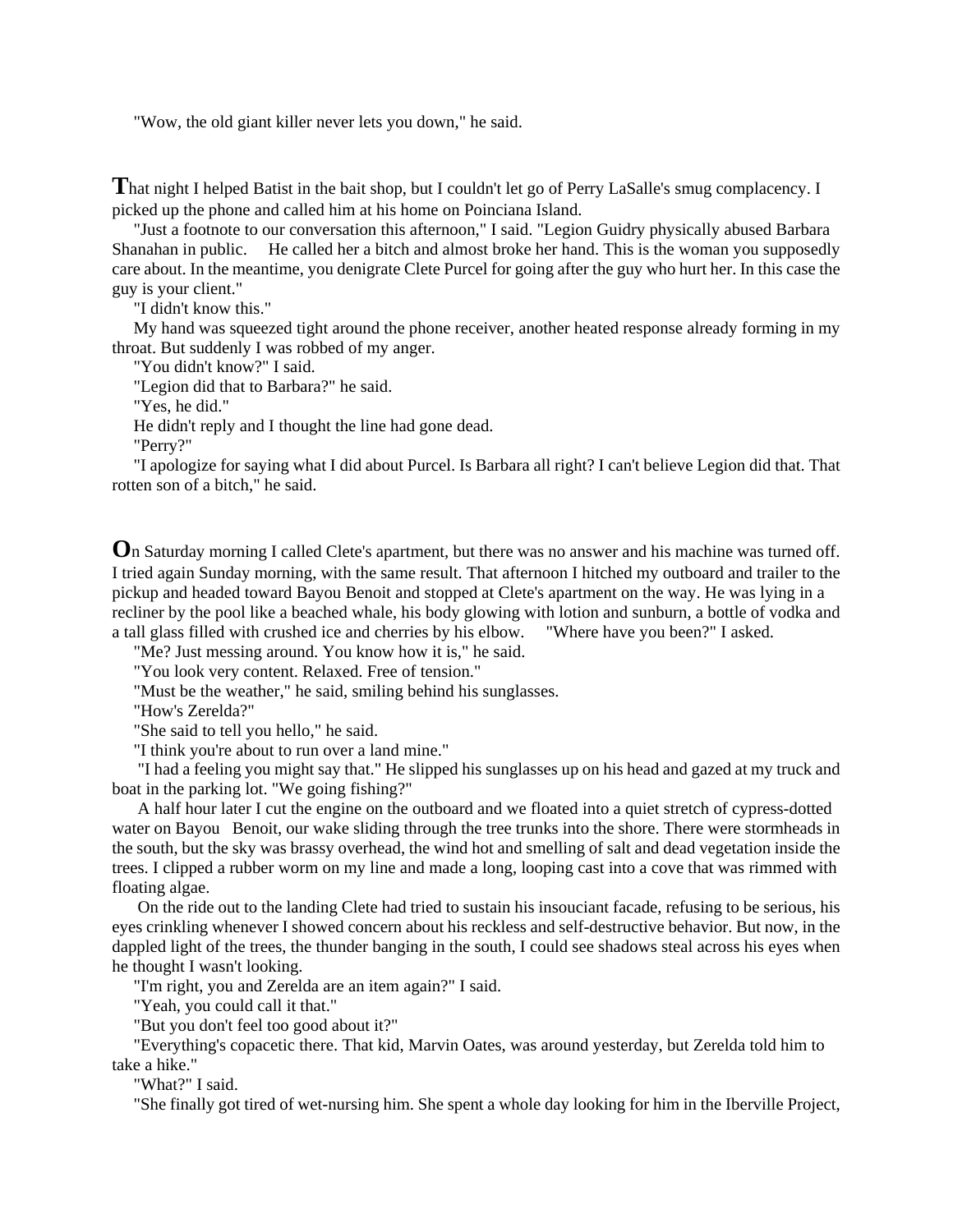then he showed up at the motor court drunk So yesterday she told him he should spend more time on his criminal justice studies or find some friends more his age."

"You've got something on your mind, Cletus."

 "This character Legion Guidry," he said. Unconsciously he wiped his palms on his pants when he said the name. "When I dragged him off that counter stool, I could smell an odor on him. It was awful. It was like shit and burnt matches. I had to wash it off my hands."

 I reeled in my artificial worm and cast it against a hollow cypress trunk and let it sink through the algae to the bottom of the cove. He waited for me to say something, but I didn't.

"What, I sound like I've finally become a wetbrain?" he said.

 I started to tell him about my experience breaking into Legion's house, but instead I opened the ice chest and took out two fried-oyster po'-boy sandwiches and handed one to him.

"This is guaranteed to help you lose weight and make you younger at the same time," I said.

 "I smelled it, Dave. I swear. I wasn't drunk or hungover. This guy really bothers me," he said, his face conflicted with thoughts he couldn't resolve.

## **CHAPTER 26**

**M**onday morning the sky was black, veined with lightning over the Gulf. Right after I checked into the department I went to see Barbara Shanahan in the prosecutor's office. She was dressed in a gray suit and white blouse, her face defensive and vaguely angry.

 "If you're here to talk about something of a personal nature, I'd rather we do that after business hours," she said.

"I'm here about Amanda Boudreau."

"Oh," she said, her face coloring slightly.

"I want to pick up both Tee Bobby Hulin and Jimmy Dean Styles," I said.

"What for?" '

 "I think we can find out once and for all what happened to Amanda. But we have to keep Perry LaSalle away from Tee Bobby."

She was standing behind her desk. She pushed a couple of pieces of paper around on her desk blotter with the ends of her fingers.

"This office won't be party to any form of procedural illegality," she said.

"You want the truth about what happened to that girl or not?" I asked.

"You heard what I said."

 "Yeah, I did. It sounds a little self-serving, too." I saw the anger sharpen in her face and I changed my tone. "You need to be in the vicinity when Tee Bobby and Styles are interviewed."

 "All right," she replied. She stared out the window. The wind was blowing hard, bending the trees along the railway tracks, bouncing garbage cans through the streets. "You pissed off at me about Clete?"

"He went to jail for you and you eighty-sixed him," I said.

 "He was talking about 'clipping' Legion Guidry. You think I want to see him in Angola over me? Why don't you give me a little goddamn credit?" she said.

"Clete is hurt more easily and deeply than people think," I said.

"Actually, I like you, Dave. You probably don't believe that, but I do. Why are you so cruel?"

Her eyes were moist, the whites a light pink, as though they had been touched by iodine.

Way to go, Robicheaux, I thought.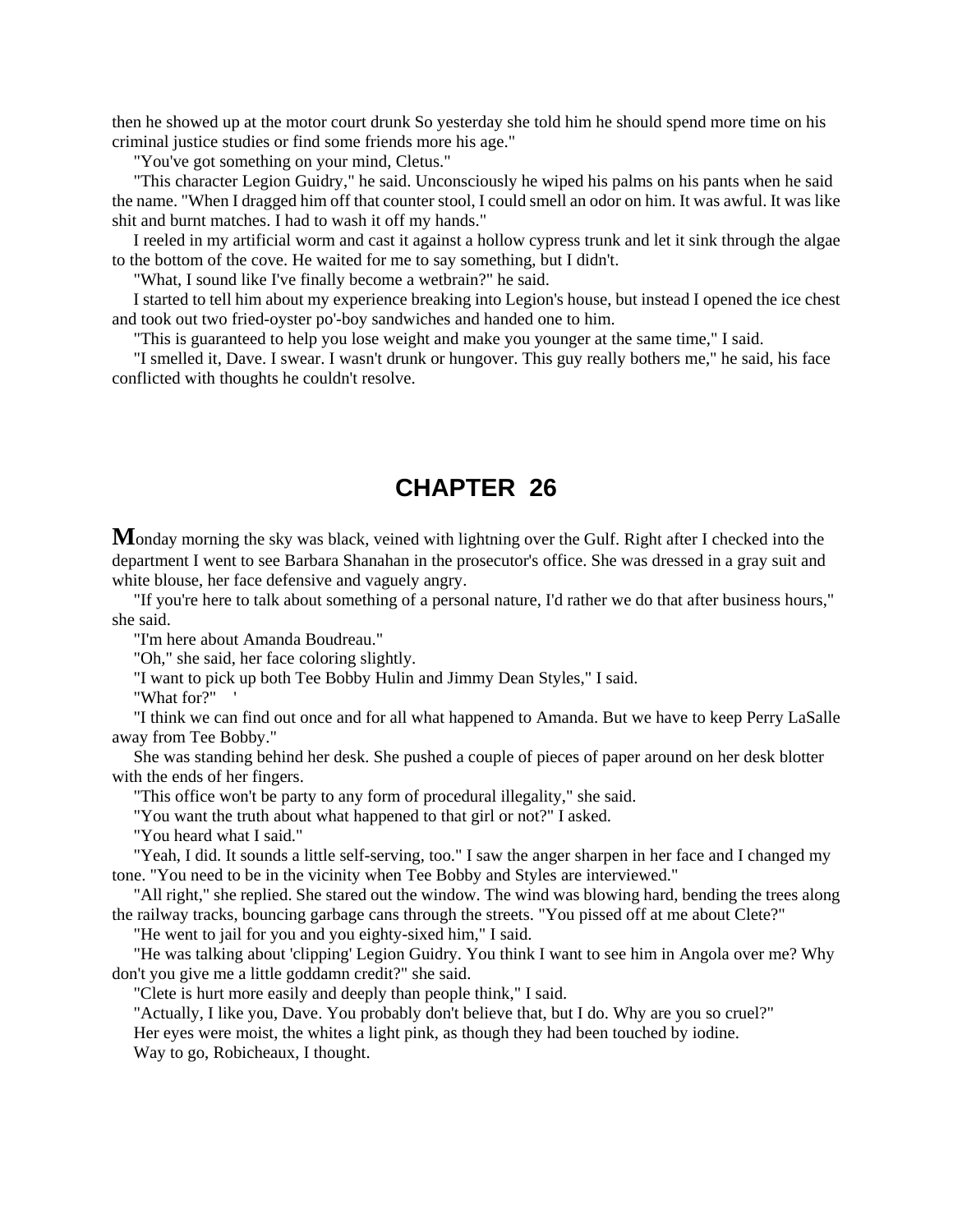I went back to my office and called the number of the Boom Boom Room.

"Is Jimmy Sty there?" I said.

"He'll be here in a half hour. Who want to know?" a man's voice said.

"It's okay. Tell him I'll see him tonight," I said.

"Who see him tonight?" the voice asked.

"He'll know," I said, and hung up.

Then I called Ladice Hulin's number on Poinciana Island.

"It's Dave Robicheaux, Ladice. Is Tee Bobby home?" I said.

"He's still sleeping," she replied.

"I'll talk with him later. Don't worry about it," I said.

"Somet'ing going on?" she said.

"I'll get back to you," I said, and eased the receiver down.

 I went down the corridor to the office of Kevin Dartez, the department plainclothes who worked Narcotics exclusively and bore a legendary grudge against pimps and dope dealers for the death of his sister.

When I opened his office door, he was tilted back in his chair, talking on the phone while he squeezed a hand exerciser in his palm.

 "Maybe if you pulled your head out of your cheeks and did your job, we wouldn't be having this conversation," he said into the receiver, then quietly hung up. He had narrow bones in his face and jet-black hair that he oiled and combed straight back. His needle-nose cowboy boots and pencil-line mustache and wide red tie, a tiny pair of silver handcuffs pinned in the center, made me think of an

early-twentieth-century lawman or perhaps a Los Vegas cardplayer of the kind you didn't cross.

"You doin' okay, Dave?" he asked.

"I want to flip Tee Bobby Hulin and I could use your help," I said.

"I'm a little jammed up right now," he replied.

 "I skated on an assault beef against Jimmy Dean Styles in St. Martin Parish. I'd like you to bring him in and tell him you need some information for an Internal Affairs investigation. In other words, the department would still like to hang me out to dry."

 "Jimmy Sty again, huh? He's not one of my fans. Maybe you ought to use somebody he trusts," Dartez said.

"You're straight up, Kev. Street people respect you."

"You wouldn't try to twist my dials, would you?"

 "Not a chance." I opened a notebook to a page on which I had written down several tentative questions for Kevin Dartez to ask Styles and set the notebook on Dartez's desk. "It really doesn't matter what you specifically say to Styles. Just get him to talk about me and make sure it's on tape. Also bring up Helen Soileau."

"Why Helen?" Dartez asked.

 "Styles called her a dyke to her face. I don't think he's quite forgotten the reaction he got," I said. Dartez squeezed the hand exerciser in his palm. "When you want him in here?" he asked. "How about as soon as possible?" I replied.

**A** few minutes later Helen Soileau and I got into a cruiser and drove toward Poinciana Island.

 "A bad storm building," she said, looking over the steering wheel at the blackness in the sky, the cane thrashing in the fields. When I didn't reply, she looked across the seat at me. "You listening?"

"I took Tee Bobby's grandmother over the hurdles," I said.

"She raised him. Maybe she should sit in her own shit for a change."

"That's rough," I said.

 "No, Amanda Boudreau staring into the barrel of a shotgun is rough. There's a big difference between vies and perps, Streak. The victim is the victim. I wouldn't get the two confused."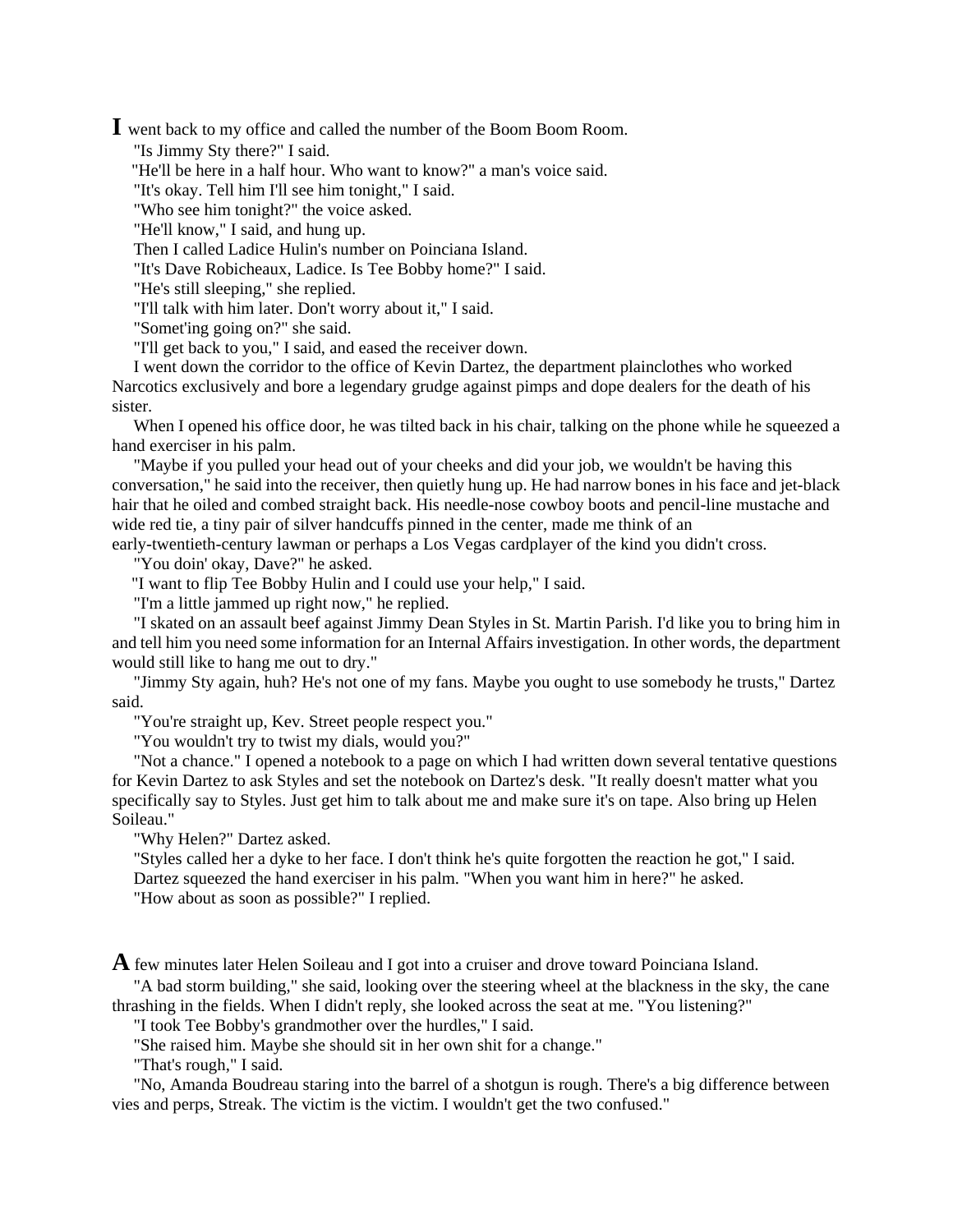Helen always kept the lines simple.

We crossed the freshwater bay onto the island. Waves were capping in the bay and hitting hard against the pilings under the bridge, slapping the shoreline and sliding up into the elephant ears along the shore. We rolled down the windows in the cruiser, and the light was cool and green inside the tunnel of trees as we drove toward Ladice's house. A tree limb cracked like a rifle shot overhead and spun crazily into the road ahead of us. Helen swerved around it.

"I never liked this place," she said.

"Why not?" I asked.

 Helen looked out the window at a black man trying to catch a horse that was running through a field of pepper plants while lightning forked the sky above the treeline.

 "If the LaSalles' ancestors had won the Civil War, I think the rest of us would be picking cotton for a living," she said.

 We parked in Ladice's yard and knocked on the door. Leaves were puffing out of the trees and blowing across the gallery and flattening against the screens. Inside, I could see Tee Bobby watching television in an overstuffed chair, his chest caved in, his mouth open, his chin peppered with stubble. His grandmother came out of the kitchen and stood in silhouette behind his chair.

"What you want?" she asked.

"Need to take Tee Bobby into town and clarify a few things," I said.

"What t'ings?" she asked.

 "We're looking at somebody else in the murder of Amanda Boudreau. Maybe it's time Tee Bobby did himself a good deed and starting cooperating with us," I said.

 Tee Bobby got up from his overstuffed chair and walked to the door, his long-sleeved shirt unbuttoned on his stomach, an unwashed odor wafting through the screen.

"You looking at who?" he said.

 "This isn't a good place to talk. Call Mr. Perry and ask him what he wants you to do," I said, my face blank.

 "I ain't got to ax permission from Perry LaSalle to do nothing. I'll be back in a li'l while, Gran'mama. Right? Y'all gonna drive me back?" Tee Bobby said.

"Right as rain," Helen said.

That's the way you do it sometimes. Then you try to forget your own capacity for deceit.

**O**n the way back to the department Tee Bobby lazed against the backseat and watched the country go by, his eyes half shut. He woke with a start and looked around as though unsure of his whereabouts. Then he grinned for no reason and stared vacuously into space.

"You all right back there?" Helen said, looking into the rearview mirror.

"Sure," he said. "It was the lie detector test got y'all looking at somebody else?"

"Lots of things, Tee Bobby," she said.

" 'Cause I ain't raped or shot nobody," he said.

I turned in the seat and searched his face.

"Why you staring at me like that?" he asked.

"I get a little perplexed about your choice of words."

 "What you talkin' 'bout, man? These are the only words I got." His brow furrowed, as though his own statement held a meaning he had not yet sorted through. "I need to stop and use the bat'room somewhere. I ought to wash up, too. Maybe get some candy bars."

"We'll get you some from the machine at the office," Helen said.

 Tee Bobby stared silently out the window for the rest of the way into town, his face twitching as last night's dope and booze wore off and he realized the day waited for him like a hungry tiger.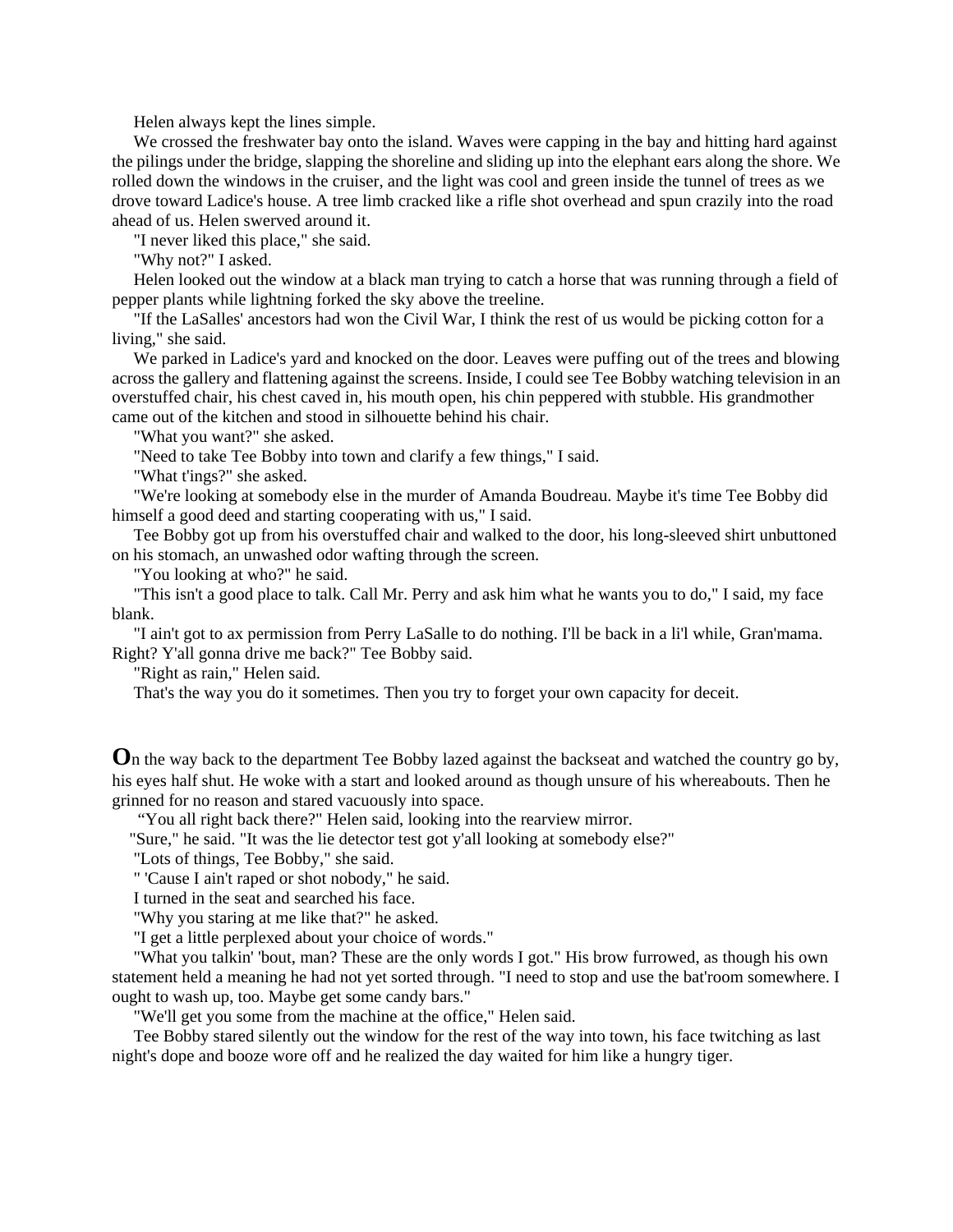We parked the cruiser and walked him straight into an interview room and closed the door behind us.

 Around the corner, in the convivial atmosphere of his office, Kevin Dartez was talking to Jimmy Dean Styles. Styles was sitting in a chair, his knees slightly spread, squeezing his scrotum, enjoying his role as participant in the process. Dartez had started the tape recorder on his desk and was reviewing his notebook as Styles talked, nodding respectfully, sometimes making a small penciled notation.

 "So without provocation, Dave Robicheaux, of the Iberia Parish Sheriff's Department, attacked you in your place of business, known as the Carousel?" Dartez said.

 "You got it, man," Styles said. Through the Venetian blinds he watched a black woman in an orange jumpsuit being led in handcuffs down the corridor. He grinned and touched at some mucus in the corner of his mouth and pulled a Kleenex from a box on Dartez's desk and wiped his fingers.

"And you say Detective Helen Soileau hit you with a baton?"

"That's the way it went down. That bitch got shit in her blood."

 "That's a serious allegation against Detective Soileau. You're sure that's the way it happened? You made an idle remark and she swung a baton in your face? This could do a lot of damage to her career, Jimmy. You want to be sure what you're telling me is correct."

 "I ain't gonna say it again. Put it down in your report or leave it out. It don't matter to me. But you got an out-of-control bull dyke on your hands."

Dartez nodded agreeably and wrote in his notebook.

"Doesn't Tee Bobby Hulin play at the Carousel sometimes?" he asked.

"I try to throw him some work. But Tee Bobby hard to hep, know what I mean?" Styles said.

 "Look, this is not related, but you know what nobody around here can understand?" Dartez said. "Why's a kid with so much talent get in all this trouble? How come he never made it in Los Angeles or New York? I don't know anything about music, but—"

 "I don't want to speak bad of a guy that's on third base, okay? But Tee Bobby's a hype and a ragnose. Ain't nobody can talk to him. He got a thing for white cooze, too. Which mean he don't respect himself." Styles

glanced at his watch. "Say, man, I ain't s'pposed to be gone from my bar too long. My bartender get a li'l generous pouring to the ladies, know what I'm sayin'?"

 "Got you," Dartez said, dropping his eyes to his notebook again. "Okay, so you didn't in any way put your hand on the person of Detective Robicheaux? You committed no form of assault or what could be interpreted as such, no threatening gesture?"

 "No, man, I tole you, he's a sick, violent motherfucker been beating up people around here for years. He done it, just like some crazy person been wanting to hurt somebody a long time. Hey, you ax me if I'm bothered about that cunt, what's her name, Helen Soileau? Anything happen to her, man, she deserve. Now, that good enough? 'Cause I got a bidness to run."

 "Thanks a lot, Jimmy. I need to go to the rest room a minute. Stay cool and I'll be back to check a couple of fine points with you, then you'll be on your way," Dartez said.

 He popped the cassette tape out of the recorder and walked around the corner to the interview room and tapped on the door. When I opened it a crack, he wagged the cassette in the air and winked.

**T**ee Bobby sat at the interview table, leaning forward on his forearms, his hands balling and unballing, a twitch at the corner of one eye. He peeled a candy bar we had bought him from the machine by the courthouse entrance and began eating it, his eyes busy with thoughts that he did not share.

"You want another cup of coffee?" Helen asked.

"I got to use the bat'room," he said.

"You just went," she said.

"I ain't feeling too good. You said I was s'pposed to identify somebody."

"Be patient, Tee Bobby. Come on, I'll walk you down to the rest room," Helen said.

While they were gone, I went to my mailbox, picked up the cassette tape that Kevin Dartez had placed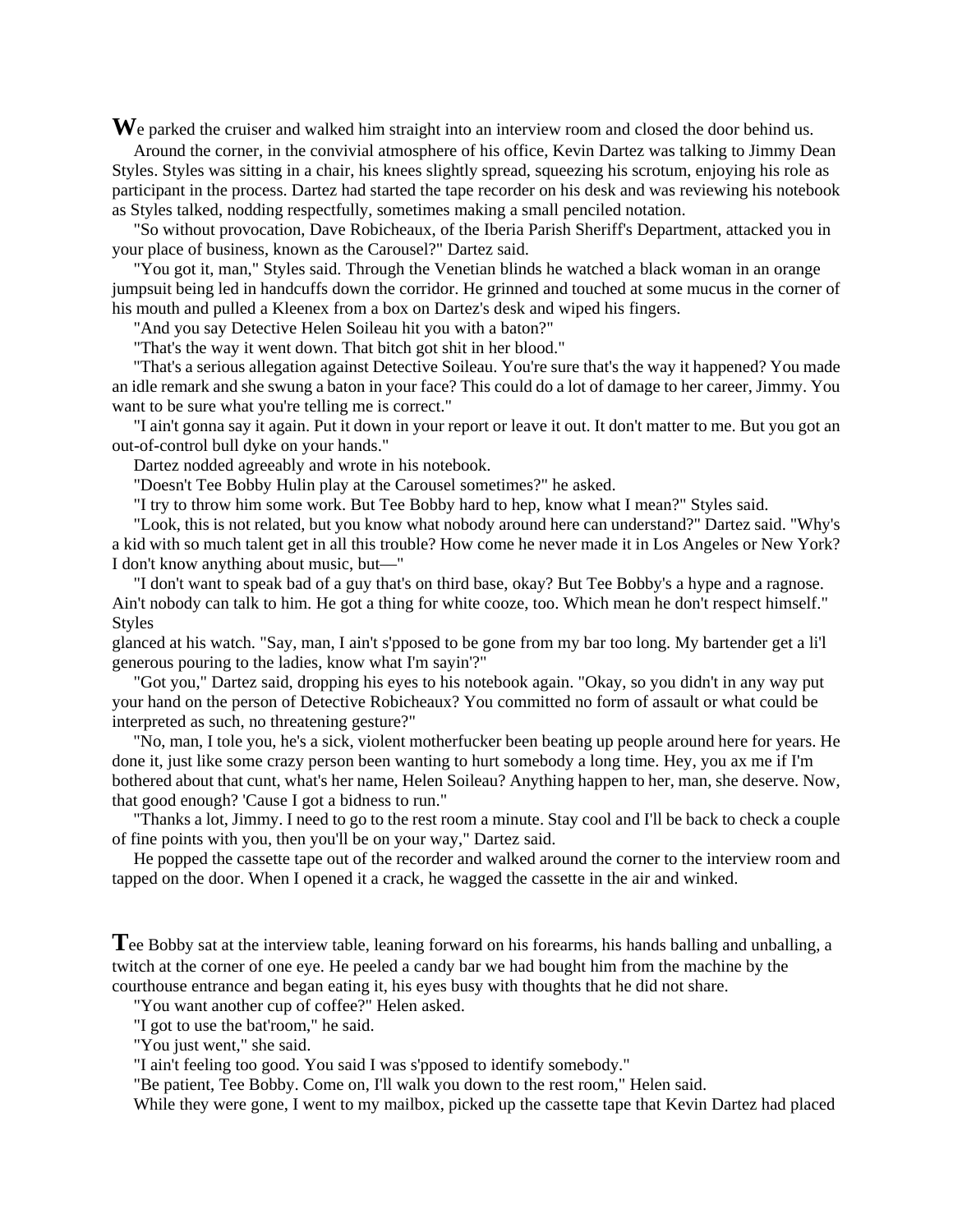there, and walked down to my office, where Mack Bertrand, from the crime lab, waited for me.

 Dartez's interview with Styles was not a long one. We listened to it in a few minutes, and it was easy to isolate the material that I thought would be most helpful to Helen and me.

"Can you excerpt those few lines and get them on another tape without too much trouble?" I said.

"No problem," he said, his pipe inverted in his teeth.

"I'll go back to the interview room. When you've got it, just bang on the door, okay?"

"Call me up later in the day and tell me how all this came out," he said.

"Sure," I said.

 "Whenever I run into Amanda Boudreau's parents I feel guilty. Our twins are going to graduate next year. Every day of our lives is a pleasure. The Boudreaus did all the things good parents are supposed to do, but their ' daughter is dead and they'll probably wake up miserable every morning for the rest of their lives. Just because some bastard wanted to get his rocks off."

"Thanks for your help, Mack. I'll call you later," I said.

 I went into the rest room and washed my hands and face and blew out my breath in the mirror. I could feel the adrenaline pumping in my veins now, in the same way a hunter feels it when a large animal, one with a heart and nerve endings and mental processes not unlike his own, suddenly comes into focus inside a telescopic sight.

 I dried my hands and face with a paper towel and went back to the interview room. Tee Bobby was drinking coffee from a paper cup, the soles of his shoes tapping nervously on the floor.

"You going to make it?" I asked.

"Make it? What you mean 'make it'?"

 I pulled up a chair across from him. "Remember back there in the cruiser, you told me you didn't 'shoot' anyone?" I said.

"Yeah, that's what I said."

"You used the word 'shoot,'" I said.

"Yeah, I said I ain't shot nobody. Is that hard to understand?"

"You didn't say you didn't 'kill' anybody."

"This is bullshit, man. I want to go back home," he said.

"Why do you avoid using the word 'kill,' Tee Bobby?" I asked.

 "I ain't playing no word games wit' you." His eyes fluttered toward the ceiling, where he examined an air duct as though it were of great complexity.

"You want another candy bar?" I said.

"I want to go. I ain't sure this is a good idea no more."

 There was a tap on the door. I opened it and Mack Bertrand handed me a cassette recorder. He was wearing a raincoat and a hat, and his ascetic face looked hard-edged and dark under the brim of his hat. He walked away without speaking.

"Who's that?" Tee Bobby asked.

"There's been a development here, Tee Bobby. I think it's only fair you know everything that's going on. Walk around the corner with me," I said, getting up from the chair.

"What's he doin', Miss Helen?" Tee Bobby asked.

"Time you knew your enemy, Tee Bobby," she replied.

"My enemy?" he said.

 I opened the door and slipped my hand under his arm. The muscles in his arm were flaccid, without tone, like soft rubber.

"Where we goin'?" he asked.

 We walked to the glass window that gave onto the interior of Kevin Dartez's office. Tee Bobby's eyes bulged in his head when he saw Jimmy Dean Styles sitting in front of Dartez's desk, rolling his shoulders, rotating a crick out of his neck, the profile and down-hooked nose like a sheep's.

"Why's *he* here?" Tee Bobby said.

 "Jimmy Dean just made a statement. You know how he operates, Tee Bobby. Jimmy Dean's not about to take somebody else's bounce," I said.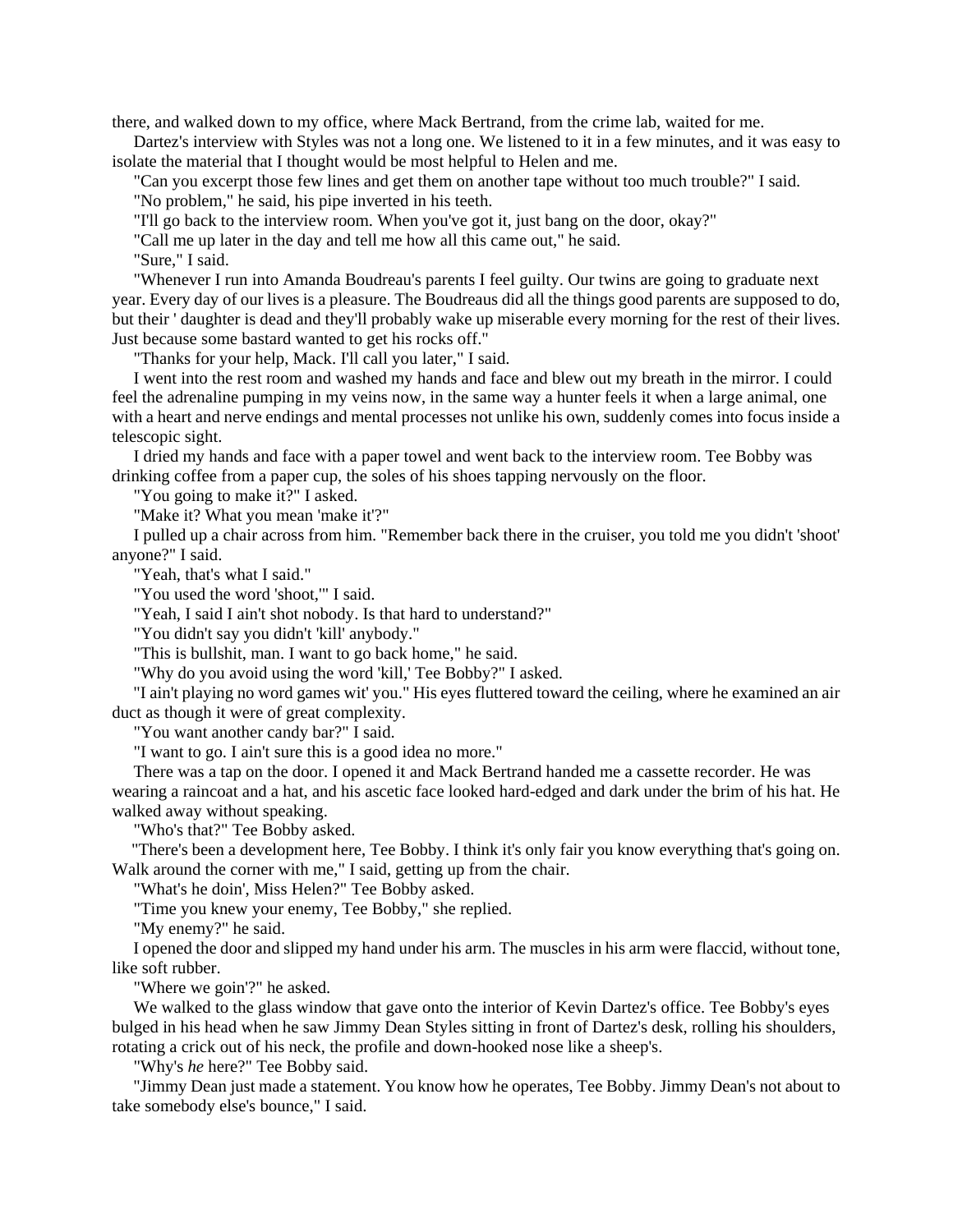"Statement 'bout what?"

"The shit's in the fire, partner. You want to go down for this guy?"

 "You saying he—" Tee Bobby stopped and squeezed his mouth with his hand as though he were about to be sick.

 "Let's go back to the interview room," I said, draping my arm over his shoulders. "Listen to this tape I have, then tell us what you want to do. You can be in the driver's seat on this."

Tee Bobby was breathing hard now, the pulse jumping in his neck.

 "What he tole you, man?" he said, looking backward over his shoulder at Dartez's office. "What that son of a bitch tole you?"

 I closed the door to the interview room behind us and pulled out a chair for Tee Bobby. I placed my hand on his shoulder. His shirt was damp, his collarbone as hard as a broomstick.

 "Calm down, kid. Eat another candy bar," Helen said. "It's not as bad as you think. You've got choices. Everybody knows Jimmy Sty is a liar and a pimp. Just don't take his weight."

 I pressed the Play button on the recorder. The voice of Jimmy Dean Styles seemed to leap from the speaker: "Tee Bobby's a hype and a ragnose. He got a thing for white cooze, too."

 "You committed no form of assault or what could be interpreted as such?" the voice of Kevin Dartez said.

 "Man, I tole you, he's a sick, violent motherfucker. He done it, just like some crazy person been wanting to hurt somebody a long time. Hey, you ax me if I'm bothered about that cunt? Anything happen to her, man, she deserve," Styles's voice said.

 I snapped off the recorder. The sound of Tee Bobby's breathing filled the silence. Sweat had popped on his forehead. His tongue looked like a gray biscuit in his mouth.

"Is what he says correct?" I asked.

 "I cain't believe it. Jimmy Dean put it on me? Man, that lying— How I got in this? If they just hadn't been there. If they had been anyplace else. If we'd gone to drink beer at the drive-in instead of by the coulee. I cain't believe this is happening, man." He squeezed his hands in his lap and rocked in the chair.

 "You heard what Miss Helen said, Tee Bobby. Don't take Jimmy Dean's weight. Time to lay down your burden, partner," I said.

 "You got that right. I'm gonna cook his hash, man. You want to know how it went down? Push on your recorder. Get that videotape machine going. Jimmy Dean call it cooling out a white broad. That's the kind of dude he is, all 'cause they was making too much noise."

 "Yeah, too much noise. That can be a real problem," Helen said, a look of unrelieved sadness in her eyes. There are stories no one wants to hear. This was one of them.

### **CHAPTER 27**

Tee Bobby had loaded Rosebud in the car and roared across the bridge that separated Poinciana Island from the rest of Iberia Parish, his anger burning in his chest, the words of Perry LaSalle like a dirty presence in his

ears.

 "Let's see if I understand this correctly, Tee Bobby. You want money to go to California? To make a record?" Perry had said. He had been stripped to the waist, combing his hair in a mirror by his wet bar, his gaze wandering through the sliding doors to the bass pond, where a woman in shorts and a halter was fly-casting on the water's surface.

 "Yes, suh. I got a shot with a recording company in West Hollywood. But I got to have money to go out there, stay at a hotel for a week, maybe, buy meals, front a few dol'ars wit' this agent setting up the gig," Tee Bobby said.

 "You sure this agent isn't throwing you a slider?" Perry said, his eyes watching the woman in the mirror. "No, suh. It's just the way they do things out there."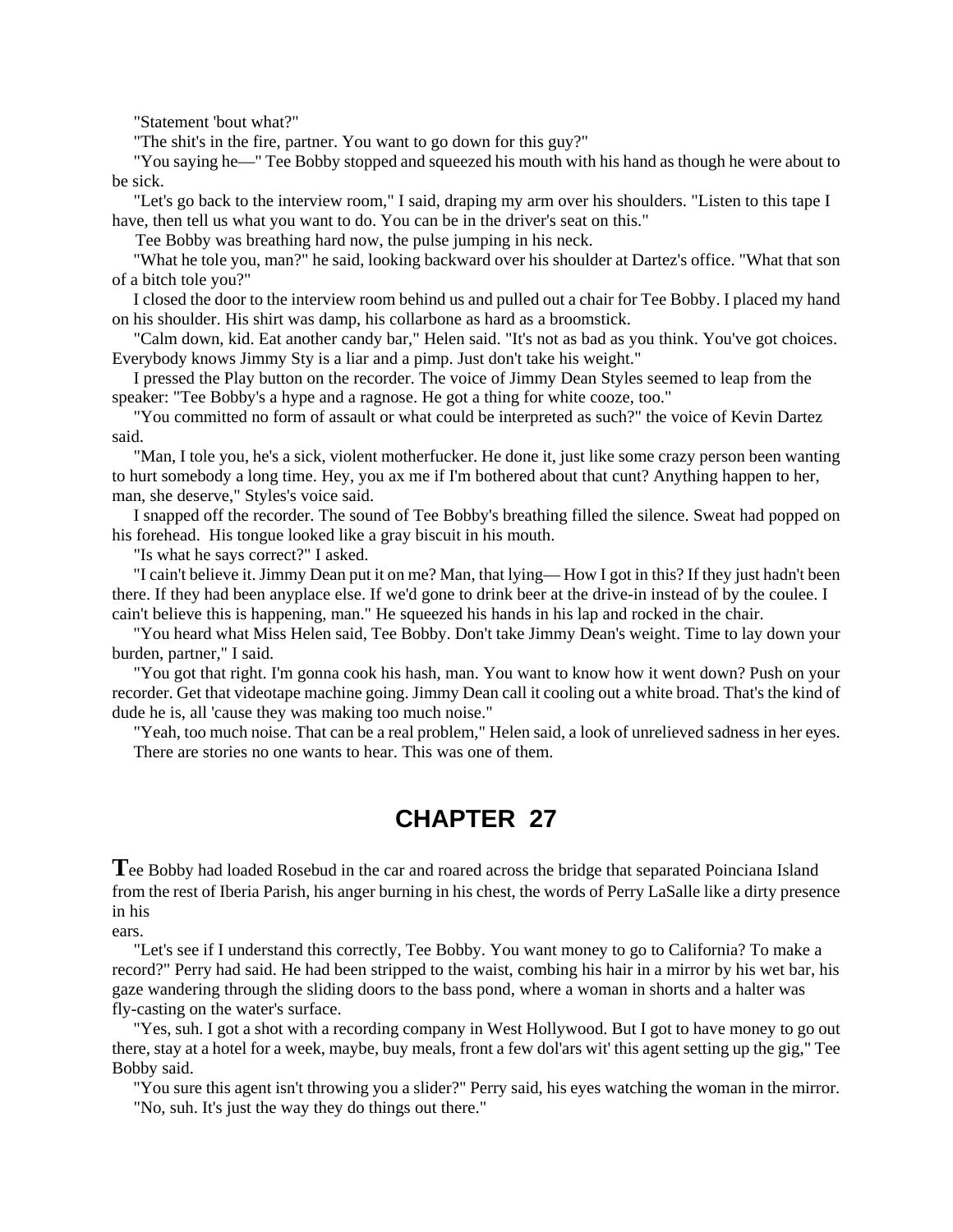"It sounds interesting, Tee Bobby, but if you're looking for a loan, my income is a little down right now. Maybe another time."

"Suh?"

"I'm short of cash, podna," Perry said, and grinned at him in the mirror.

"I ain't never made no claim on the estate," Tee Bobby said.

"You haven't what?"

 "Never claimed no kind of inheritance. Neither my mother or my gran'mama, either. We ain't never axed money from your family."

"You think you're owed something by my family, do you?"

"Everybody know old man Julian was sleeping wit' my gran'mama."

"Ah, I get your drift now. We both share the same grandfather? Is that correct?" Perry said.

 Tee Bobby shrugged and looked at the woman by the pond. She was lovely to watch, her skin unblemished by the sun or physical work, her body firm and graceful as she whipped the popping-bug over her head.

 "You shouldn't refer to my grandfather as 'old man Julian,' Tee Bobby. That said, the child your grandmother had out of wedlock was not his. Mr. Julian had been dead over a year when Miss Ladice's baby was born. There was an overseer here named Legion Guidry. He did things he shouldn't have. But that was the nature of the times."

"The man people call 'Legion' is my grandfather?"

 "Better talk to Miss Ladice," Perry said, slipping his comb into his back pocket and drawing the sleeve of a silk shirt up his arm.

 Then Perry, with a grin on his face, still tucking his shirt in his slacks, opened the sliding doors and walked down to the bass pond to join his companion.

In the neon-lit darkness of the Boom Boom Room, Tee Bobby and Jimmy Dean smoked some high-octane Afghan skunk and snorted up a half-dozen lines of Colombian pink from Jimmy's private stock, so pure and unstepped on it roared up Tee Bobby's nostril with the white brilliance of a train engine inside a tunnel.

 "Tell me that ain't righteous, my man. It put the snap in yo' whip, don't it? Forget that cracker on Poinciana Island. I'll introduce you to a lady down the road make you fall in love," Jimmy Dean said.

"I got Rosebud out front. Can you give me the money to go to California, Jimmy Dean?"

 "If we talking about recording contracts, I got to have my lawyer draw up some papers, make sure you protected. Let's take a ride, drink some beer, make a house call on a couple of bidness associates later. It gonna be all right, man. The Sty got yo' ass covered, bro. Hey, go a li'l easy on my stuff. You slam a gram and you fry yo' Spam. You heard it first from Jimmy Style. Come on in back wit' me a minute."

 Tee Bobby followed Jimmy Dean into the back room of the bar, where Jimmy Dean knelt down in front of a cabinet with a burlap bag spread by his foot.

"What you doing wit' that shotgun and them watch caps?" Tee Bobby asked.

 "Sometimes you got to put a li'l scare into people. A couple of my artists think they gonna dump me for some Los Angeles niggers got more gold chains than brains. It ain't gonna happen."

"I ain't up for no guns," Tee Bobby said.

 Jimmy Dean rested on one haunch, the barrel of a cut-down, pistol-grip pump shotgun propped at an angle on his shoulder, a box of twelve-gauge double-ought buckshot by his foot.

 "Ain't nobody gonna get hurt, Tee Bobby. It's all show. But you want me to back your play, you got to back mine. Tell me what you want to do. Tell me now," he said, his eyes burrowing into Tee Bobby's face.

 A few minutes later they drove across the bridge over the Teche and stopped at a convenience store that sold gas. They bought a twelve-pack of beer and a bucket of microwave fried chicken and a soda for Rosebud, who sat belted in the backseat, staring at the pecan orchards, the dust blowing out of the cane acreage, the carrion birds circling in a hot, brassy sky that gave no promise of rain, a truck filled with oil-field workers at the gas pumps.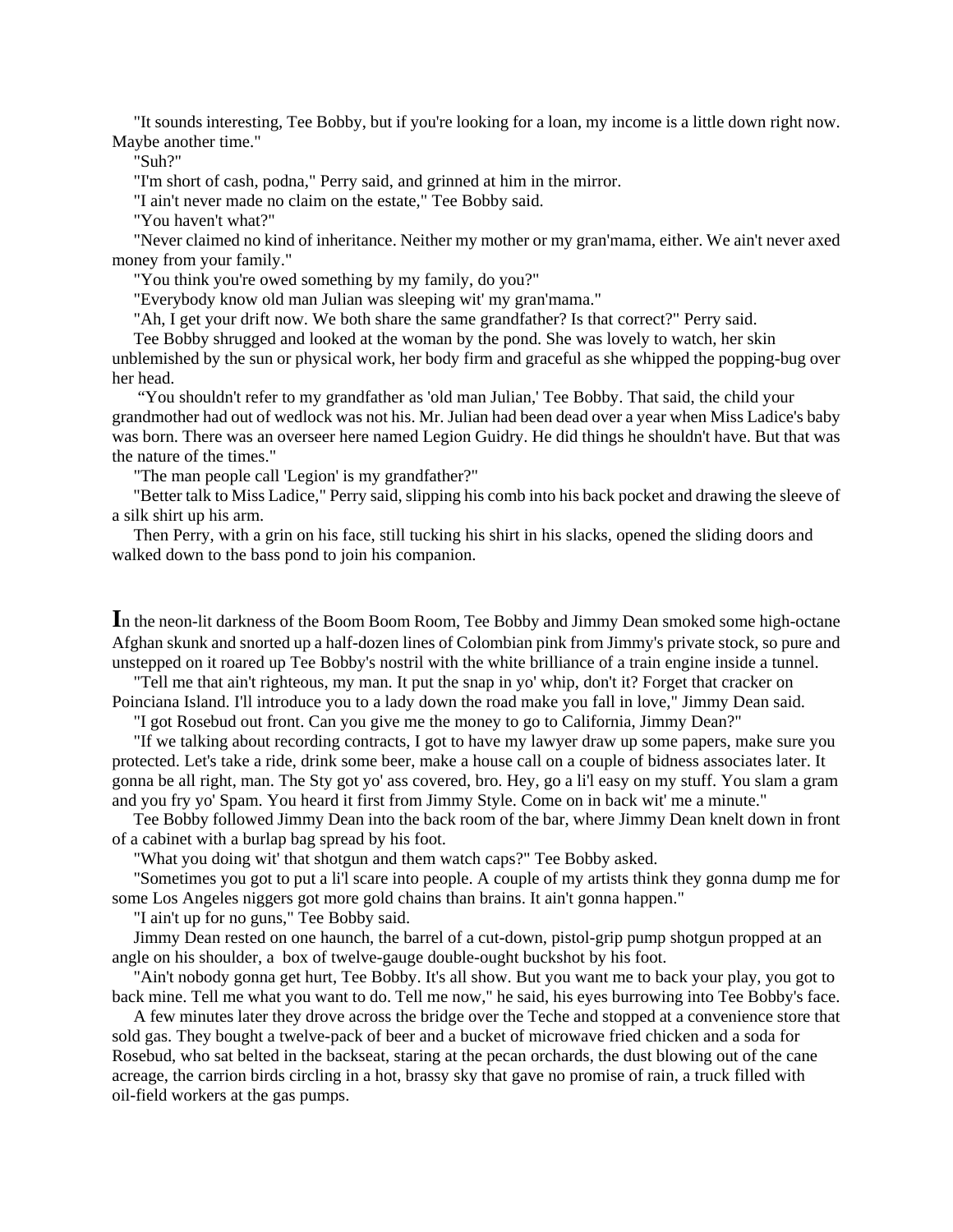"You gonna take Rosebud to California?" Jimmy Dean asked, glancing at the oil-field workers. He had tied a black silk scarf on his head, and the tails of the scarf hung from the knot down the back of his neck.

"Yeah," Tee Bobby replied.

"You doin' the right thing, man. I mean, getting out of here."

 But while he spoke Jimmy Dean continued to stare at the oil-field workers, who were now lounging by the gas pumps, throwing a child's football to each other. They were all grease-stained, sweaty,

tobacco-chewing white men, with crewcuts and hillbilly sideburns and faces that were red with sunburn. Their truck bore a Mississippi license plate. Jimmy Dean's eyes were close-set, a lump of cartilage working in his jaw. He sniffed and rubbed his nose with the back of his wrist, then bit down on a matchstick. "Let's get out of here," he said. "Something wrong?" Tee Bobby asked. "Yeah."

"What?" Tee Bobby asked.

"There ain't no open season on crackers."

 They drove on up the state highway toward St. Martinville, chugging beers, throwing chicken bones out the window. The new cane in the fields was dry and pale green, the air crackling with electricity. The wind began gusting, buffeting the car, kicking dust out of the fields.

"I got to take a leak. Pull down by that coulee," Jimmy Dean said.

 Tee Bobby turned off the highway onto a dirt road that led past a black man's house. He stopped by a clump of bushes downstream from a wooden bridge and a grove of gum trees, and Jimmy Dean got out and urinated into the coulee. The coulee was almost dry, the mud at the bottom spiderwebbed with cracks, and the odor of a dead armadillo rose into Jimmy Dean's face, causing him to wrinkle his nose and grimace while he shook off his penis. A four-wheeler roared across the field behind them, a teenage boy at the handlebars, a girl with long black hair clinging to his waist.

 Jimmy Dean got back in the front seat and began rolling a joint. The four-wheeler turned in circles, the driver gunning the engine, scouring a cloud of dust in the air that drifted back through the car's windows. Jimmy Dean opened his mouth and flexed his jaws to pop the noise out of his ears.

 "There's a white boy need a slap upside the head. Here, blow the horn," he said, and reached across the seat to press down on the horn button.

"That's Amanda Boudreau. Let it go, Jimmy," Tee Bobby said.

"That high school girl you been scoping out?"

"Not no more. She say I'm too old."

"Too old? What she mean is too black You let her talk shit like that and get away wit' it?"

 Tee Bobby didn't answer. The noise of the four-wheeler was like a chainsaw cutting through a chunk of angle iron. Amanda's arms were wrapped tightly around the boy's stomach, the side of her face pressed into his back.

 Jimmy Dean slapped his hand on the horn and held it down for almost ten seconds. When the driver of the four-wheeler turned around, Jimmy Dean shot him the finger over the top of the car.

The driver shot him the finger back, then rumbled across the wooden bridge into another cane field.

"You see what that motherfucker just did?" Jimmy Dean said.

 Tee Bobby looked straight ahead, uncertain as to what he should say, grit blowing in his eyes, the humidity like steam on his skin.

 "Let me ax you, Tee Bobby, how much shit you willing to take in one day?" Jimmy Dean said. "Perry LaSalle do everything except put his dick in your mouth and a li'l white pissant give us the bone in front of the girl who tole you she ain't getting it on wit' no raggedy-ass plantation nigger from Poinciana Island. 'Cause that's what it is, man."

"I ain't saying you wrong," Tee Bobby said.

"Then do something about it," Jimmy Dean said, handing Tee Bobby the joint.

Tee Bobby put the joint loosely in his mouth and shotgunned it, huffing air and smoke along the paper until it burned almost to his lips, holding each hit deep down in his lungs. But he made no reply to Jimmy Dean's challenge.

 "How 'bout it, Tee Bobby? You don't stand up in Los Angeles, they'll use you to wipe their ass. If I'm putting out my bread, you got to show me ain't nobody shoving you around," Jimmy Dean said.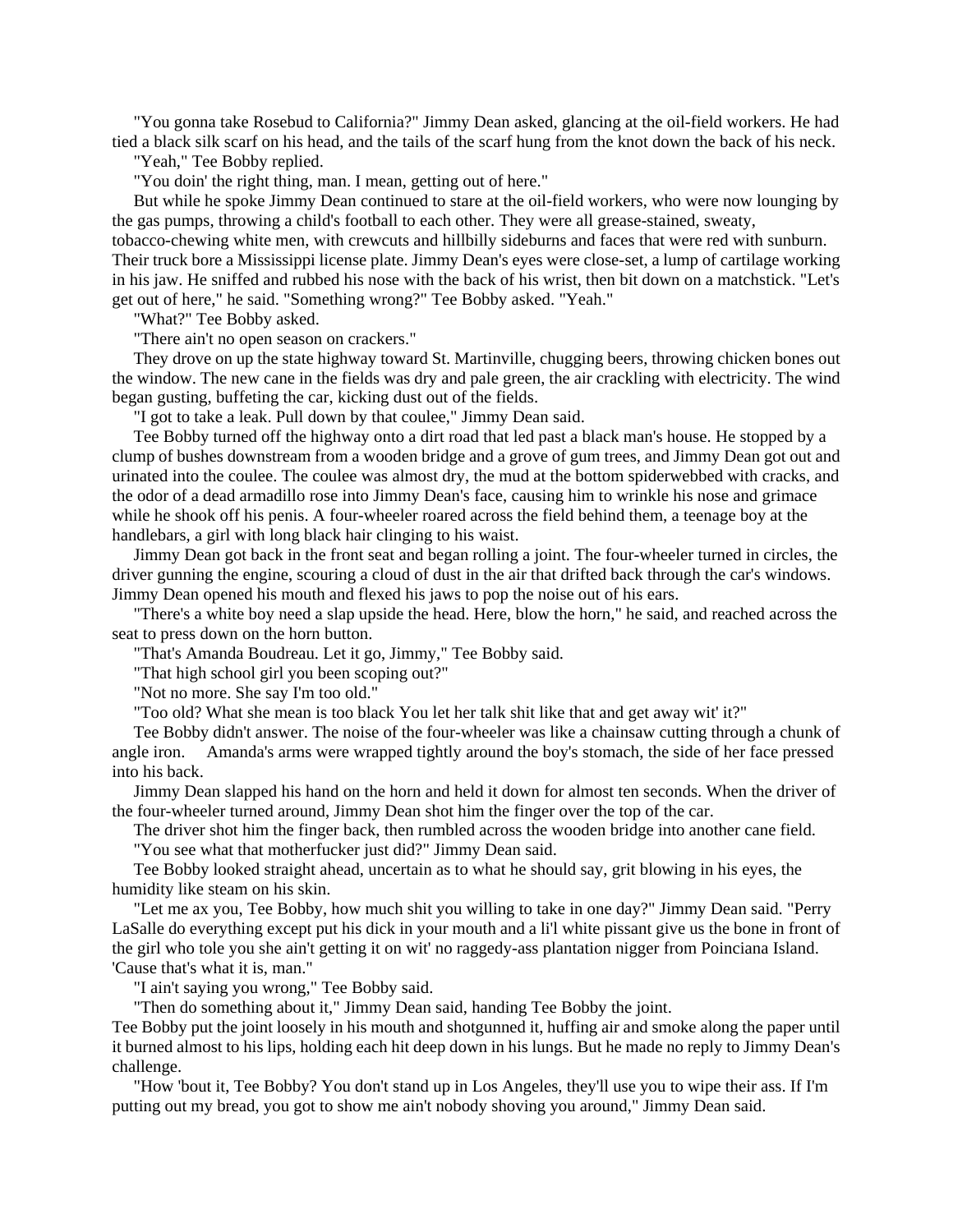Tee Bobby gave the joint back to Jimmy Dean, his hand trembling slightly. He started the engine and heard the transmission clank loudly and reverberate through the floorboards when he dropped the gearshift into drive, almost like he had begun a mechanical process that would take on a life of its own. For just a moment, as the car inched forward toward the wooden bridge, he saw Rosebud in the rearview mirror, her face drowsy in the heat, a strand of hair stuck damply to her forehead.

 "Go back to sleep, Rosebud. I'm going to talk to a smart-ass white boy a minute, then we be back on the highway," Tee Bobby said.

 He was surprised by the resolution in his own words. When he looked across the seat at Jimmy Dean, he saw an approval in Jimmy Dean's face he had never seen there before. Maybe Jimmy Dean was right. A day came when you stopped taking people's shit.

 Amanda and her boyfriend had pulled the four-wheeler to a stop in a dusty space between the cane field and a grove of gum trees next to a humped cluster of blackberry bushes. Amanda and the boy were watching a hot-air balloon drifting high in the sky to the west, the engine of the four-wheeler idling loudly, and they did not hear Tee Bobby's car approach them. Jimmy Dean reached inside the gunnysack at his feet and removed the two watch caps he had placed inside it with the cut-down twelve-gauge and a box of shells.

 "Put it on, my man. Let's see if Chuckie want to stick his finger up in the air again," Jimmy Dean said. "Just shake 'em up, right? That's all we doing, huh, Jimmy Dean?" Tee Bobby said.

 "It's their call, man. Watch me and go wit' the flow," Jimmy Dean replied. He pulled a pair of leather gloves on his hands, then got out of the car, his watch cap stretched tightly over his face, the pistol-grip shotgun held at an upward angle.

 "Hey, motherfucker, you just shot the bone at the wrong nigger!" he yelled, and jacked a round into the chamber.

 Tee Bobby hurriedly pulled his watch cap over his face, his heart exploding in his chest. What was Jimmy Dean doing?

 But the answer was simple: Jimmy Dean had just forced Amanda and her boyfriend to get on the ground, inside the hot shade of the sweet gums, a child's jump rope hanging from his left hand. He threw the jump rope in the boy's face.

"Tie her wrists to that tree," Jimmy Dean said.

"I don't want to," the boy said.

"What makes you think you got a choice?" Jimmy Dean said, and kicked the boy in the ribs.

"Okay," the boy said, raising his hands, his face jerking with the blow.

 Jimmy Dean looked back at the road, then at the hot-air balloon drifting across the sun, his palms opening and closing on the shotgun. When the boy had finished looping the rope around Amanda's wrists, knotting it behind the tree trunk, Jimmy Dean leaned down and tested the tension.

 "Now you gonna take a walk wit' me, make up your mind if you want to live or be a smart-ass some more," Jimmy Dean said. "You heard me, cracker, move! And take off your belt while you at it."

 The boy walked ahead of Jimmy Dean, his skin almost jumping off his back each time Jimmy Dean touched him with the shotgun's barrel.

 Tee Bobby stared down at Amanda through the weave of his watch cap. She wore elastic-waisted jeans and red tennis shoes with dusty socks and a purple blouse that was printed with little rabbits. Her cheeks were hollowed with shadow, her lips dry, caked on the edges, but there was no fear in her eyes, only anger and contempt. The skin on her wrists was crimped, her veins like green string under the tightness of the jump rope. He knelt down and tried to rotate the rope to a narrower place on her wrists, but instead he only managed to bunch and pinch the skin even worse.

"You filthy scum, get your hands off me!" she said, and reared her forehead into his cheek.

 He felt the blow all the way to the bone. He started to cry out but clenched his teeth so she would not hear and

recognize his voice. Then he lost his balance and fell against her, accidentally hitting her breast with his elbow.

 He looked down at her, propped up on his arms now, wanting to apologize, conscious of his own stink, the foulness in his breath, the sweat that crawled like ants inside his cap. Then he saw the level of loathing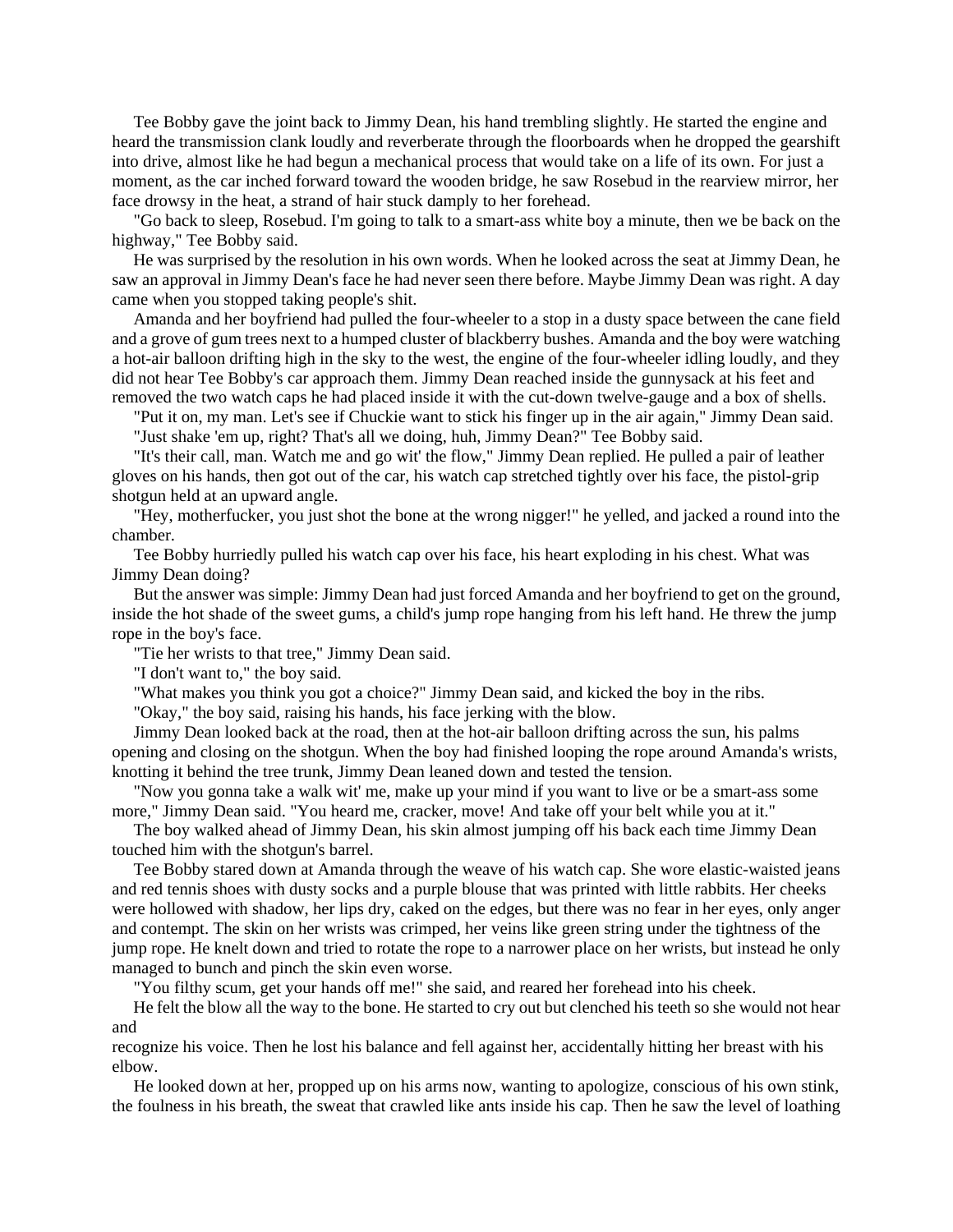and disgust in her eyes, just a moment before she gathered all the spittle in her mouth and spat it into his face.

 He rose to his feet, stunned, her spittle soaking through the thread in his cap, touching his skin like a badge of disgrace. He hooked his thumb under his cap and pulled it above his eyes, then whirled away from her and the shocked recognition he saw in her expression.

 Suddenly he was staring at Jimmy Dean, who had just walked back through the trees from the coulee, where he had tied up the boy with the boy's T-shirt and belt.

"You done it now," Jimmy Dean said.

"No, she ain't seen nothing," Tee Bobby said, pulling his cap back over his face.

 "We'll talk about that in a minute. But right now it's show time," Jimmy Dean said, and unzipped his pants, the tails of his scarf fluttering on his neck. "You up for it or not?"

"I ain't signed on for this."

"She dissed you 'cause you black."

"Don't do it, Jimmy Dean."

"You're hopeless, man. Go back to the car 'cause that's where you left your brains at."

 Tee Bobby walked away, out of the shade into the sunlight and the dust devils spinning out of the cane field. The wind tasted like salt, like stagnant water and diesel fumes from the state highway and a dead animal in the bottom of a dry coulee. He heard Amanda cry out, then Jimmy Dean's labored breathing inside the trees, followed by a grinding noise that built in Jimmy Dean's throat and burst suddenly from his mouth as though he had passed a kidney stone.

It was quiet inside the gum trees now, but Tee Bobby stood in front of his gas-guzzler, looking at Rosebud in the backseat, both of his palms pressed against his ears, knowing it was not over, that the worst moment still waited for him.

 The shotgun's report was muffled, not as loud as he thought it would be, but maybe that was because he had pressed his hands so tightly against his ears. Or maybe something had gone wrong and the gun had misfired, he told himself.

 He turned and saw Jimmy Dean walk out of the trees, the shotgun smoking, blood splattered on his shirt. "She fought. She kicked the barrel. I only had one round. Get the shells," he said.

"What?" Tee Bobby said.

"Snap out of it. She's still alive. Get the fucking shells."

 Tee Bobby opened the passenger door and removed the box of twelve-gauge double-oughts from the gunny-sack, his hands trembling, and started to give it to Jimmy Dean. But Jimmy Dean was already walking back toward the gum trees, and Tee Bobby, for reasons he would never be able to explain to himself, followed him, without even being commanded. Jimmy Dean stooped and picked up the spent casing he had ejected from his gun, then fished two shells from the box in Tee Bobby's hands and thumbed them into the gun's magazine.

"Stand back, 'less you want to get splattered," Jimmy Dean said.

 Amanda's eyes glanced at Tee Bobby for only a second, but the expression of loss and sadness and betrayal in them would live in his dreams the rest of his life.

 He whirled around and ran directly into his sister, who was staring wide-eyed at the scene taking place in the trees. When the shotgun discharged, Rosebud pulled at her clothes and beat at the air with her fists, as though she were being attacked, then ran out into the cane field, keening like a wounded bird.

#### **CHAPTER 28**

**T**hat afternoon Tee Bobby stood in wrist and leg chains on the levee at Henderson Swamp with me and Helen while two scuba divers went over the side of a state powerboat and began hunting in the darkness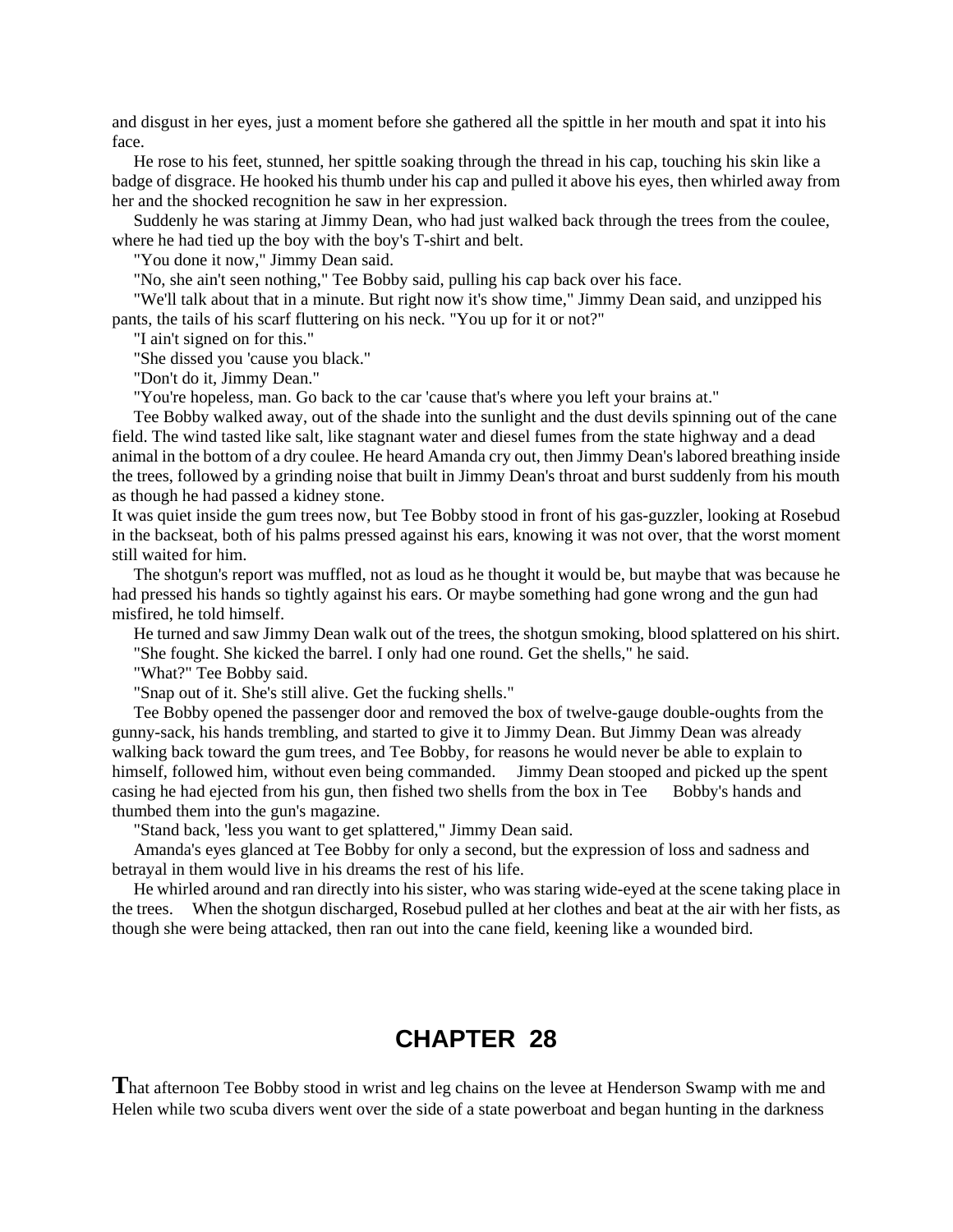twelve feet down. The sky was black, the wind driving hard across the tops of the willow and cypress trees, the air clean smelling and unseasonably cool, peppered with rain off the Gulf. Tee Bobby's face was wan, his jaw slack.

"You call my gran'mama?" he asked.

"That's not my job, Tee Bobby," I replied.

 One of the scuba divers broke the surface of the water, a dollop of mud on his cheek, the pistol-grip shotgun raised above his head.

 "Call my gran'mama and tell her I ain't gonna be back home for a while, will you? Not till I get my bail re-set, work out some kind of deal wit' Barbara Shanahan," Tee Bobby said.

I stared at him. "Bail re-set?" I said.

 "Yeah, friend of the court, right? Jimmy Dean gonna be the one to ride the needle. He gonna stay in custody, too. Cain't hurt us no more. I'm gonna see if I can get in one of them diversion programs, too, you know, like you talked about," Tee Bobby said.

 The diver who had recovered the shotgun waded up on the bank and handed it to me. He had heard what Tee Bobby said.

"Is that guy for real?" he asked.

 Later, back at the department, while the thunder banged outside and pieces of newspaper whirled high in the air and a freight train groaned down the tracks that were now shiny with rain, I called Ladice and told her what had happened to Tee Bobby and where she could visit him that evening. I thought I would feel guilt about having deceived her, but in truth I didn't feel anything. Tee Bobby's story had left me numb, and had convinced me once again the worst deeds human beings commit are precipitated by a happenstance meeting of individuals and events, who and which, if they were rearranged only slightly, would never leave a bump in our history.

 I took off early that afternoon and drove home in a strange green light that seemed to rise from the darkness of the trees and fields into the sky. Just as it began to rain, I took Bootsie and Alafair for supper at the Patio in Loreauville and did not mention the events of the day.

It's never over.

 Tuesday morning, while rain flooded the streets, Perry LaSalle parked his Gazelle in a no-parking zone and sprinted up the walk into the courthouse. He didn't bother to knock when he came into my office, either.

"You entrapped Tee Bobby," he said.

 "It's good of you to drop by, Perry. I'll get the sheriff in here and maybe a newspaper reporter or two, so everyone can have the benefit of your observations," I said.

"Be cute all you want. You didn't Mirandize my client and you denied him access to his attorney."

 "Wrong and wrong. He was already Mirandized and I told him to call you up before we brought him in. In front of witnesses, including his grandmother."

I saw the certainty go out of his eyes.

"It doesn't matter. You tricked a frightened kid," he said.

 "Listen to what Tee Bobby has to say on the videotape. Then come back and tell me how your stomach feels. By the way, he says he came to you for financial help the day of the murder and you blew him off. He says you also told him Legion was his grandfather."

"So I'm responsible for Amanda Boudreau's death?"

"No, you're not a noun, just an adverb, Perry. Maybe that's reassuring to you," I said.

"You really know how to say it," he replied.

"Adios," I said.

I picked some papers off my desk and read them until he was gone.

**B**ut later my own sardonic remark began to bother me. Perhaps "adverb" was too soft a term, I thought. Perry was a master at convincing others he was a victim, never the perpetrator. I got out the case file I had assembled on Legion Guidry and looked back at the notes I had made concerning the 1966 shooting by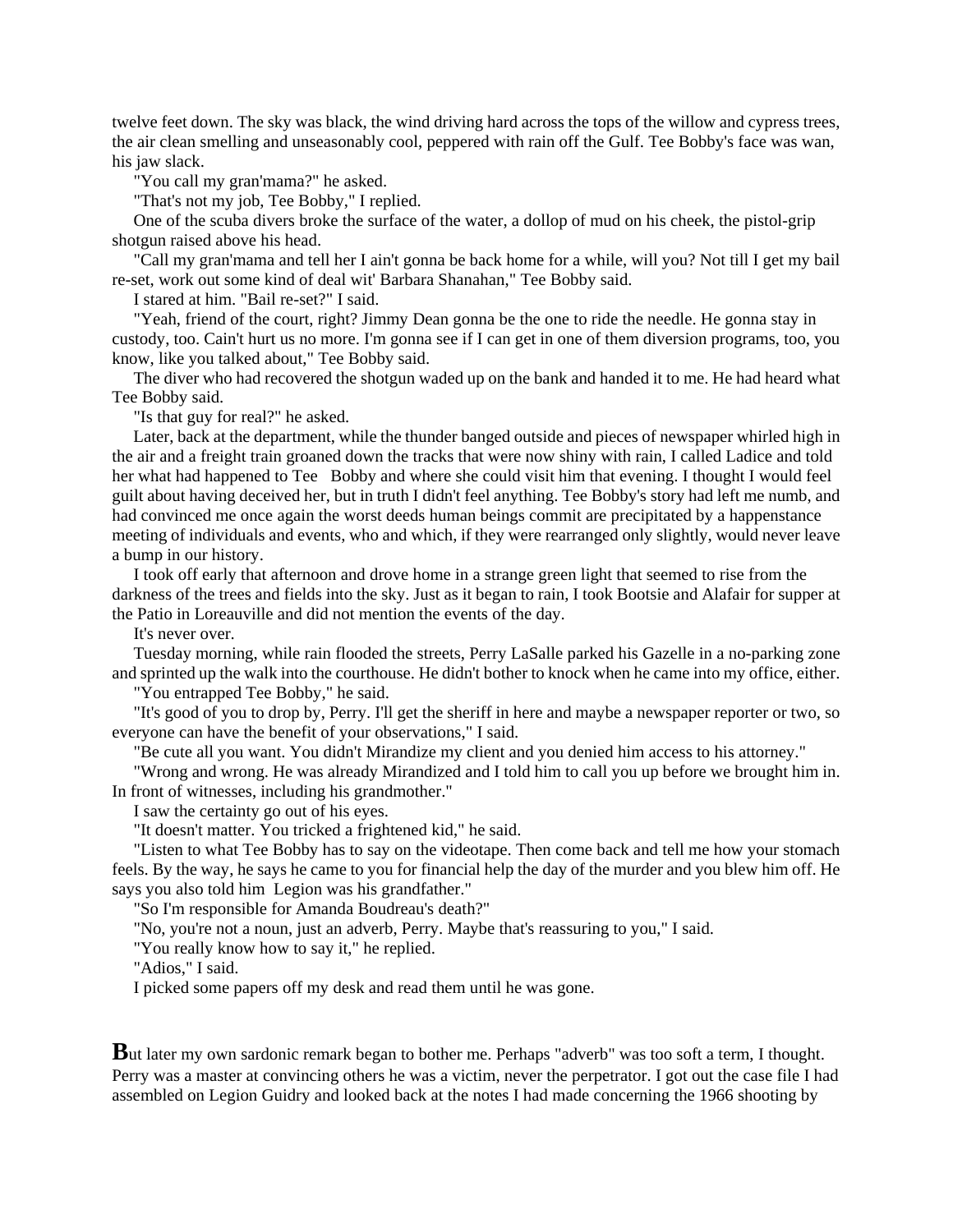Legion of a New York freelance writer named William O'Reilly. The Morgan City newspaper had said that O'Reilly had drawn a pistol in a bar and been shot when Legion tried to disarm him. However, Ladice Hulin claimed a black man in the kitchen saw Legion take the gun from under the bar and literally execute O'Reilly in the parking lot, the gun muzzle so close that flame rose from O'Reilly's coat.

 I called the reference librarian at the Iberia Parish Library on Main and asked if she could find any bibliographic or biographical information on William O'Reilly. A half hour later she called me back.

 "I couldn't find much you don't already know. He published two pulp-fiction novels. You want their titles?" she said.

"Yeah, that'd be fine. Do you have the publisher's name?"

"Pocket Books," she said.

"Anything else?" I said.

"The obituary gives the names of some of the survivors."

"You found the obituary? You mean in the Morgan City paper?" I said.

 "No, in Brooklyn. That's where he was originally from. You want me to fax it over to you?" she said. God bless all reference librarians everywhere, I thought.

 The fax came through our machine a few minutes later. Listed among the family survivors of William O'Reilly was the name of a sister, Mrs. Harriet Stetson. I dialed Brooklyn information and was prepared to hang up when the automatic response gave me a phone number. I called the number and left two messages on the machine, then went to lunch. When I came back to the office, the phone on my desk was ringing.

"I'm Harriet Stetson. You wanted to talk about my brother?" an elderly voice said.

 I didn't know where to begin. I repeated who I was and told her I did not believe her brother had drawn a weapon in a Morgan City bar. I told her I thought that he had been followed outside and murdered in the parking lot and that the witnesses to his death had lied.

She was silent a long time.

 "I can't tell you how much this call means to me, Mr. Robicheaux," she said. "My brother had his problems with alcohol, but he was a gentle man. He was a volunteer at the Catholic Worker mission in the Bowery. He would never carry a firearm."

"The Dorothy Day mission?" I asked.

 "It was founded by Dorothy Day. But it's called the St. Joseph House, on East First Street. How did you know?"

My head was pounding now.

"Why was your brother down here? What was he working on?" I asked.

 "A book about a famous family there. They lived on an island. They owned canneries, I think. Why?" she replied.

**I** signed out a cruiser and went looking for Perry LaSalle. I ran up the walk to his office on Main Street, a newspaper over my head, and closed the door hurriedly against the rain. When I wiped the water out of my eyes,

I saw the secretary sitting very stiffly behind her typewriter, an angry bead in her eyes, her face averted from the man in khaki clothes who sat on a divan, his hat next to him, crown down, the smoke from an unfiltered cigarette curling through his fingers.

Legion Guidry's gaze shifted from the secretary to me. I looked away from him.

"Is Perry here, Miss Eula?" I asked.

 Her full name was Eula Landry. Her hair was dyed almost blue, and her robin-breasted posture and Millsaps College manner were almost like part of the decor in Perry's office. Except it was obvious that her glacial detachment from the ebb and flow of the world was being sorely tested.

"No, he's not," she replied.

"Can I ask where he is?"

"I don't know," she said irritably.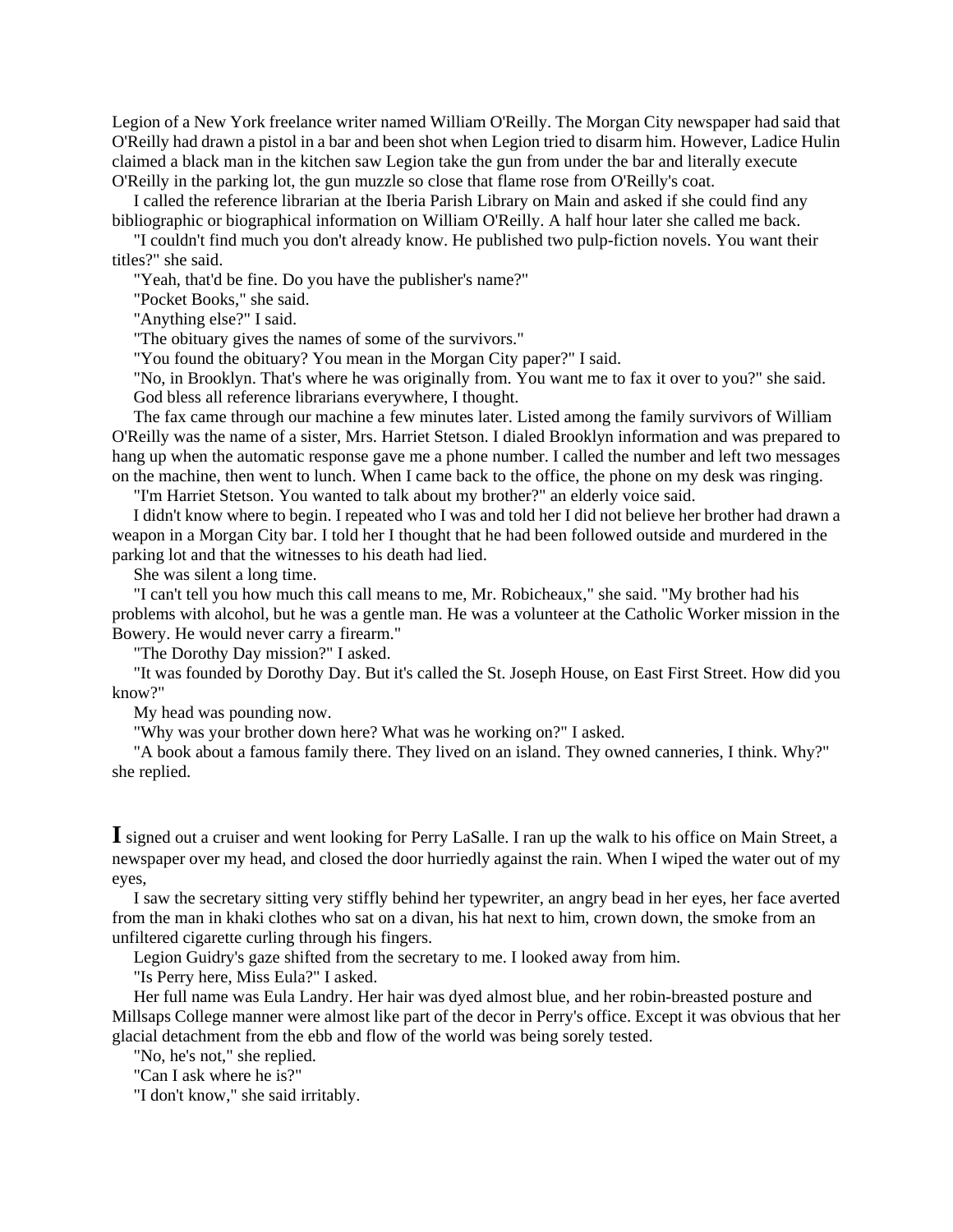She got up from her chair and walked primly into a small kitchen in back and poured herself a cup of coffee. I followed her inside. Her back was to me, but I could see her cup trembling on the saucer.

"What's going on, Miss Eula?" I asked.

"I'm not supposed to tell that man out there where Mr. Perry is. His name is Legion. He frightens me."

"I'll get him out of here," I said.

"No, he'll know I told you."

"Where's Perry?" I asked.

 "At Victor's Cafeteria. With Barbara Shanahan." Then her eyes went past me and widened with apprehension.

Legion stood in the kitchen doorway, listening.

"You tell Robicheaux where Perry LaSalle's at, but not me?" he said.

"I'm sorry," she said.

 "You sorry, all right," he said, then walked back in the waiting area and stood in the middle of the room, biting a hangnail on his thumb.

 He picked up his hat and put it on his head, then slipped his raincoat over his shoulders. Miss Eula poured her coffee down the sink and began rinsing her cup and saucer under the faucet, her face burning. I heard glass breaking in the waiting area.

 Legion had picked up a globular paperweight, one with a winter landscape and drifting snow inside it, and smashed the glass case on the wall and removed the Confederate battle flag that had been carried by Perry's ancestor at Manassas Junction and Gettysburg and Antietam.

 Legion bunched up the sun-faded and bullet-rent cloth in his hand and blew his nose in it, then wiped his nostrils and upper lip carefully and threw the flag to the floor. When he left, he closed the door behind him and lit a cigarette on the gallery before running through the rain for his truck.

 I got in the cruiser and drove up the street to Victor's and went inside. Perry LaSalle and Barbara Shanahan were having coffee and pie at a table against the side wall. A half-dozen city cops, both male and female, were drinking coffee a short distance away. Perry set down his fork and looked up at me.

"I'm not interested in whatever it is you have to say," he said.

 "Try this. I just talked to William O'Reilly's sister in New York. Legion Guidry murdered her brother in 1966. O'Reilly was writing a book about your family.

 Legion's not too smart, but he knew a book that revealed the LaSalles' family secrets would end his career as a blackmailer. So he killed this poor fellow from New York outside a Morgan City bar."

 "You have an obsession, Dave. It seems to be an obvious one to everyone except yourself," Perry said. "Why don't you join us and give this a rest for a while?" Barbara said, and placed her hand on the back of

an empty chair.

"You knew Legion murdered this man, Perry. And you knew why, too," I said.

"You're mistaken," Perry said.

 "After you left the Jesuit seminary, you were a volunteer at a Catholic Worker mission in the Bowery. It's the same mission William O'Reilly used to work in. I think you were trying to do penance for your family's sins. Why not just own up to it? It's not the worst admission in the world."

Perry rose to his feet. "You want it in here or out in the street?" he said.

 "I'm the least of your problems. I just left your law office. Legion Guidry not only terrified your secretary, he literally blew his nose on your Confederate battle flag."

 I turned and started to walk away from him. He grabbed my arm and whirled me around, swinging his fist at the same time. I caught the blow on my forearm and felt it graze the side of my head. I could have walked away, but I didn't. Instead, I let the old enemy have its way and I hooked him in the jaw and knocked him through the chairs onto the floor.

 The entire cafeteria was suddenly quiet. Barbara Shanahan knelt beside Perry, who was trying to push himself up on one elbow, his eyes glazed.

 "I know where Clete gets it now. You're, unbelievable. You belong in front of a cave with a club in your hand," Barbara said to me.

"Don't listen to her! Way to go, Robicheaux!" one of the city cops yelled. Then the other cops applauded.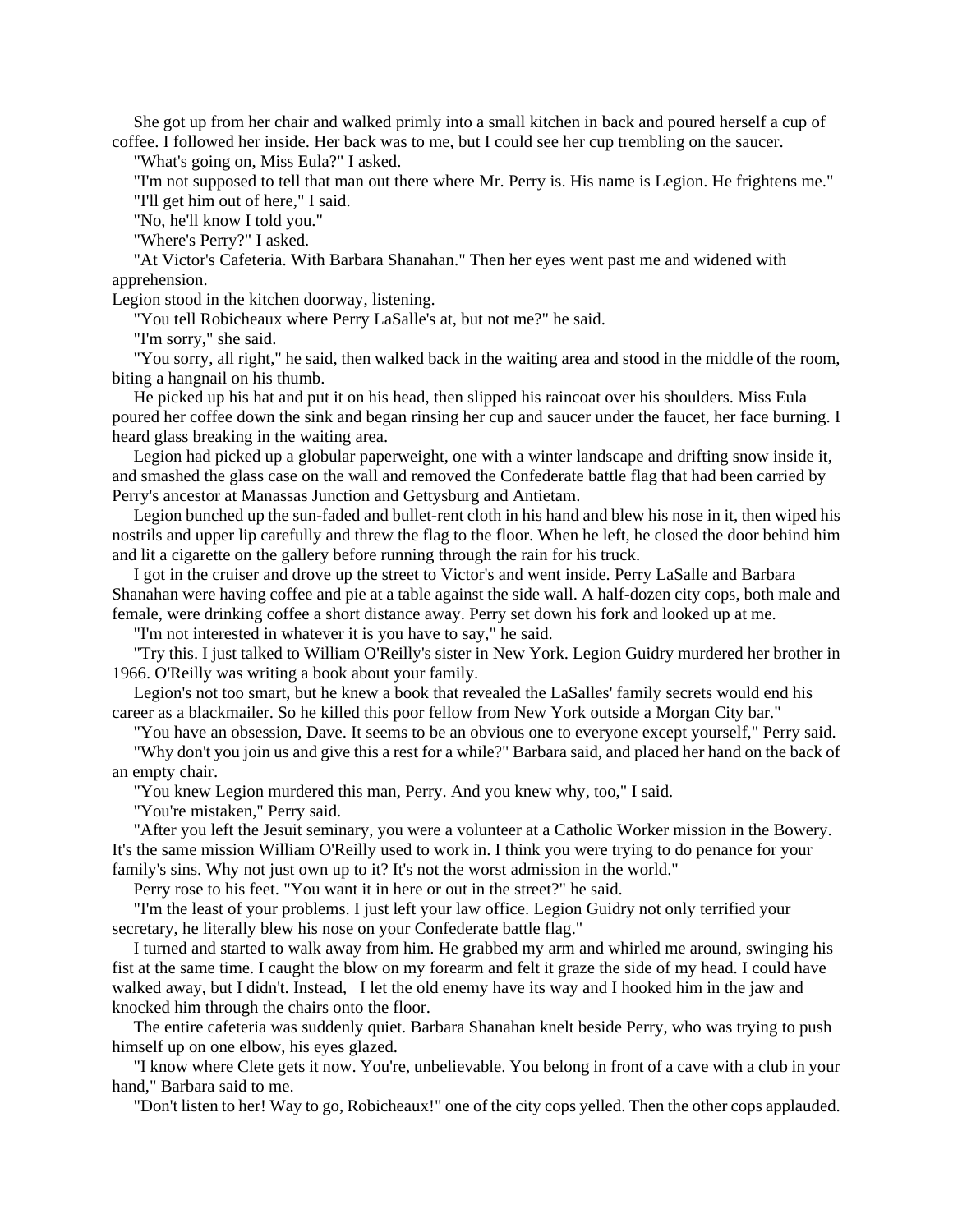I went back to the department and soaked my hand in cold water, then ate two aspirin at my desk and pressed my fists against my temples, my face still burning with embarrassment, wondering when I would ever learn not to push people into corners, particularly a tormented man like Perry LaSalle, who had every characteristic of an untreated sexaholic, psychologically incapable of either personal honesty or emotional intimacy with another human being.

 Three deputies in a row opened my door and gave me a thumbs-up for decking Perry. I nodded appreciatively and ate another aspirin and tried to bury myself in my work.

 I pulled out my file drawer and began going through some of the open cases I had been neglecting since the murders of Amanda Boudreau and Linda Zeroski. Many of these cases involved crimes committed by what I call members of the Pool, that army of petty miscreants whom nothing short of frontal lobotomies or massive electroshock will ever change. Some of the cases were a delight.

 For six months the department had been looking for a burglar we named the Easter Bunny, because witnesses who had seen him said he was an albino with pink eyes and silver hair. But it was not only his appearance that was unusual. His attitude and methods of operation were so outrageous we had no precedent for dealing with him.

In one home he left a handwritten note on the refrigerator door that read:

Dear Folks Who Own This House,

 I rob homes in this neighborhood only because most people who live hereabouts try to keep up decent standards. But after breaking into your house I think you should consider moving to a lower rent neighborhood. You don't have cable TV, no beer or snacks in the icebox, and most of your furniture is not worth stealing.

 In other words, it really sucks when I spend a whole day casing a house only to discover the people who live in it take no pride in themselves. It is people like you who make life hard on guys like me. Sincerely,

A guy who doesn't need these kinds of problems

 He took a shower and shaved in one home, ordered delivery pizza in another, and sometimes answered the telephone and wrote down phone messages for the home owners.

 Two nights ago he robbed a city councilman's house, a short distance from City Park. Evidently the councilman had locked his pet poodle in a pantry by mistake and the poodle was dying to go to the bathroom. The Easter Bunny leashed him up and took him for a walk along the bayou, then returned him to the house and filled his bowls with fresh water and dog food.

The phone on my desk rang.

"What are you doing, Streak?" Bootsie said.

"Looking for the Easter Bunny," I replied.

"If that's a joke, it's not funny. I just heard you punched out Perry LaSalle in Victor's Cafeteria."

"I guess that's fair to say," I replied.

I expected a rejoinder, but in the silence I realized she had called for another reason.

 "The homeless man, the ex-soldier you told me about, he's down at the bait shop," she said. "What's he want?"

"He said he thought you usually came home for lunch. He wanted to talk to you."

"What's he doing now?"

"Reading the newspaper. Is he dangerous, Dave?"

"I'm not sure. Is Batist there?"

"Yes."

"I'll call the shop, then ring you back," I said.

The phone at the bait shop was busy. Five minutes later Batist picked up the receiver.

"That homeless fellow in the shop? He's a couple of quarts down. Everything okay there?" I said.

"All our boats is full of water. That's about it," he replied.

"Give me a call if you need to."

"Ain't no problem here, Dave," he said.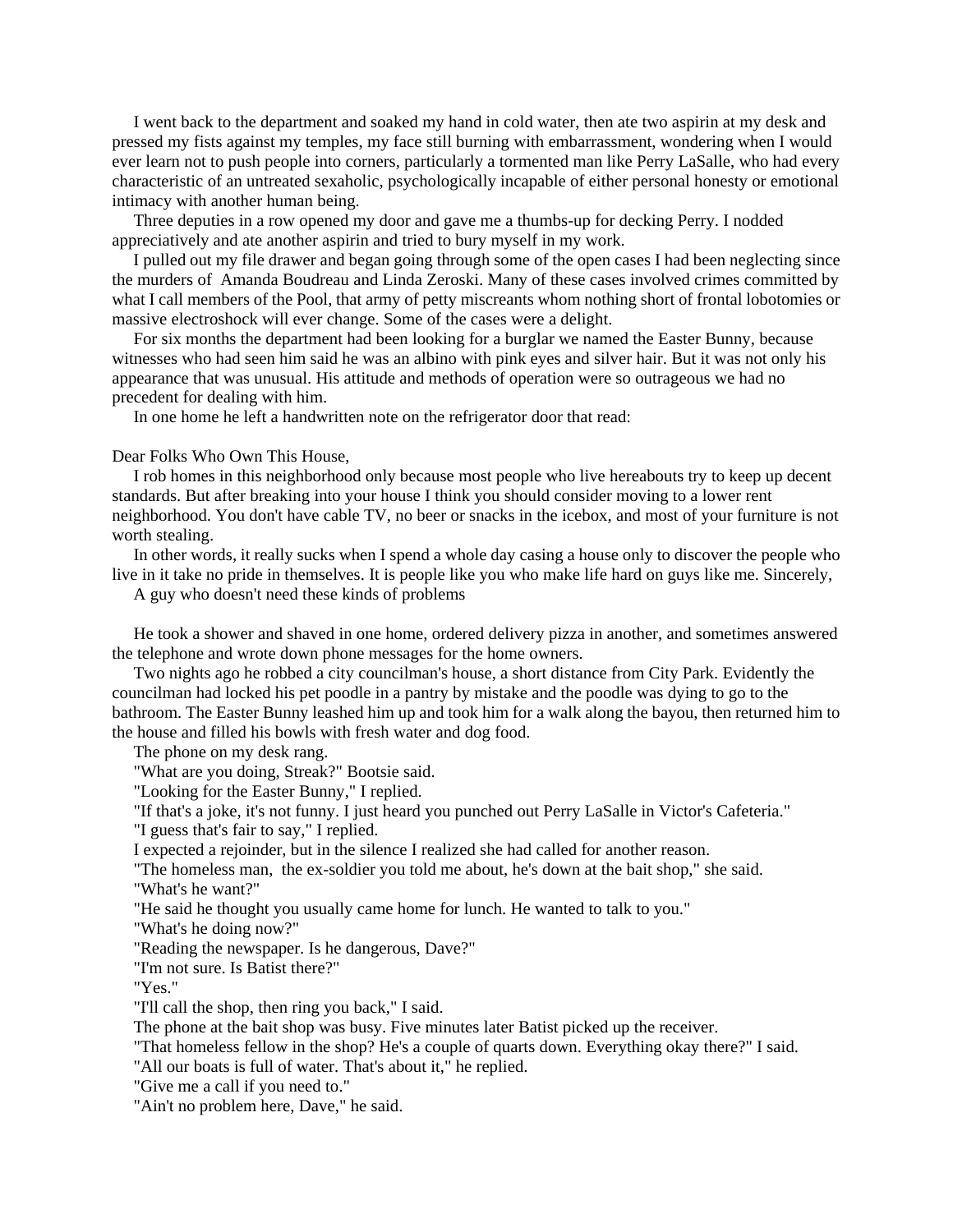After I hung up I called Bootsie back, then began replacing the case folders I had removed from my file cabinet. A piece of lined yellow paper on which I had scribbled several notations with a felt pen became unstuck from the outside of a manila folder and floated to the floor.

 The notations had to do with the telephone call I had received from Marie Guilbeau, the cleaning lady in St. Mary Parish who had been molested by an intruder at her house and had felt obliged to tell me she had flirted the same day with a guest at the motel where she worked.

 It took about ten minutes to create what is called a photo lineup,, in this case six mug shots that I pulled from the department's files. Actually, her identifying the man at the motel would do little to make a case against the intruder, but the report she had filed had been treated casually by the authorities in St. Mary Parish and by me as well, and perhaps now was an opportunity to make it right. I called Marie Guilbeau's home and was told by a niece that her aunt was at the motel on the four-lane where she worked.

But I didn't drive directly to the motel. First I called Batist at the bait shop.

"Is that fellow still there?" I asked.

"It's raining too hard for him to go nowhere. I'll give him a ride to town later on," Batist replied.

"Tell him to stay there. I'll be along in a few minutes," I said.

When I got to the bait shop, the swamp looked colorless and stricken in the rain, except for the canopy of cypresses, which was a dull green against an infinite gray sky. Most of the concrete boat ramp was under water and a flock of mallards and pintails had taken shelter under the dock. I opened an umbrella over my head and ran for the bait shop.

 The man who claimed to have been a medic from my outfit was looking out the window at the rain dancing on the bayou. He was dressed in clean denims, his short sleeves turned up in cuffs, steel-toed oil-field boots laced on his feet.

"Take a ride with me down to St. Mary Parish, Doc," I said.

"What for?" he asked.

"Nothing in particular. You got anything else to do?" I said.

"Nope," he said.

 We walked up the dock together, under the umbrella, while lightning banged and flashed around us and thunder peeled across the sky like incoming mail from a distant war.

**T**he motel out on the four-lane was a run-down two-story building that had once belonged to a chain but was now operated by the owner of the truck stop next door. I parked the cruiser by a walkway and asked my friend, the ex-soldier, to wait for me. I found Marie Guilbeau in a laundry room, stuffing sheets into a washing machine. Her dark hair was pinned on the back of her head, her maid's uniform stretched tight against the thickness of her body when she bent over the machine.

"I'd like for you to look at a man for me, Ms. Guilbeau," I said.

"The one who was staying at the motel?" she said, her face stark

"Let's find out," I replied. "Take a walk with me to the

cruiser.

 She hesitated, then set down her laundry and followed me through an alcove to the outside walkway. I stepped out into the rain and held my umbrella over the passenger's door and tapped on the glass.

"Hey, Doc, I want you to meet someone," I said, making a rotating motion with my finger.

He rolled down the window and looked at me.

"This is a friend of mine, Ms. Guilbeau," I said.

"Hi," he said.

She folded her hands and lowered her eyes and said nothing in reply.

The ex-soldier glanced at me, unsure of what was happening.

"I'll be with you in a minute, Doc," I said, then stepped back into the alcove with Marie Guilbeau.

"You know that fellow?" I asked.

"Yeah, why you bringing him here?"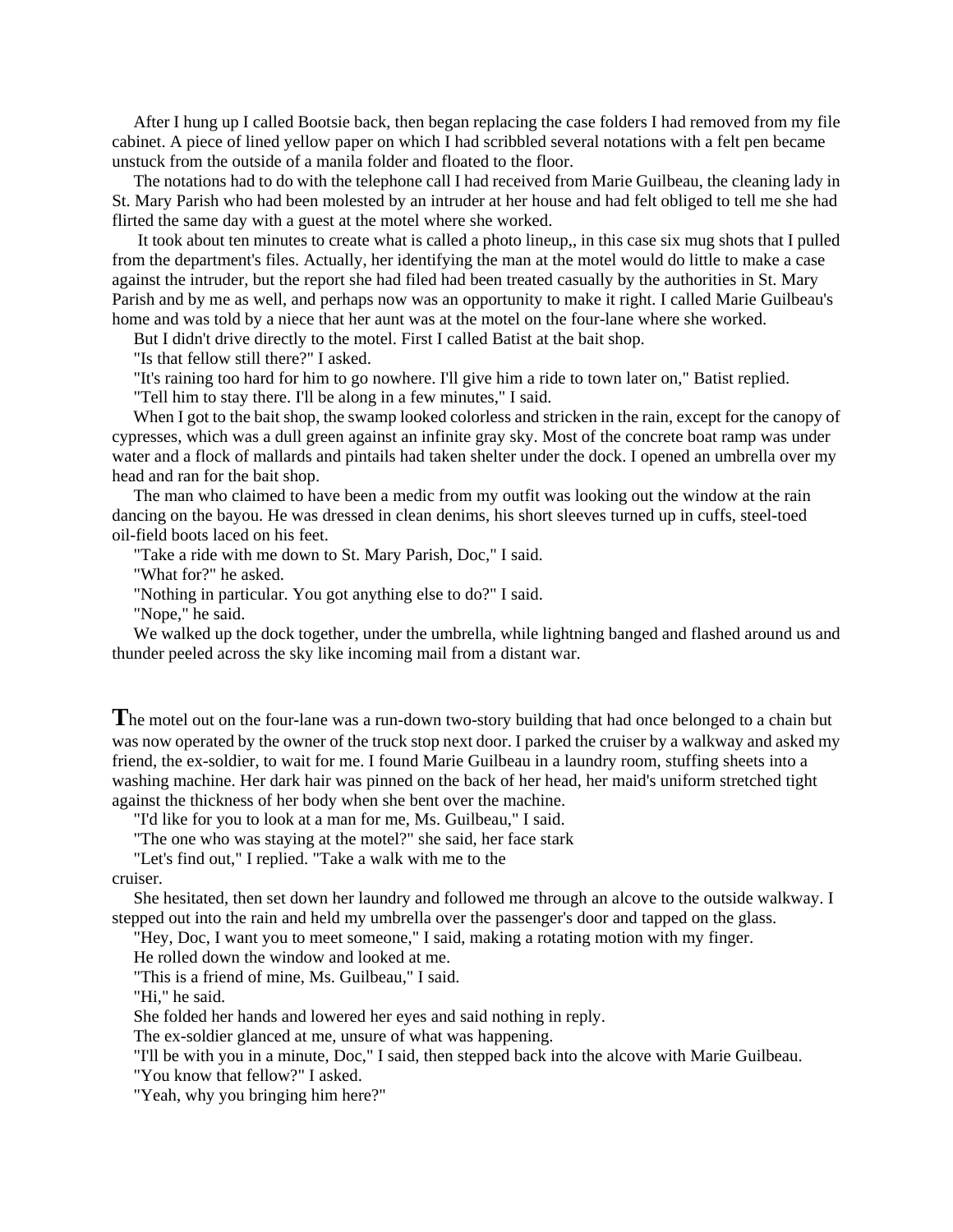"He's the man who made an inappropriate remark to you?"

 "No. He's a homeless person. He walks all over New Iberia. Carrying his t'ings on his back. I seen him there," she replied.

 "Okay, take a look at these pictures," I said, and removed a piece of mounting board from a manila envelope. Six mug shots were slipped into viewing slots in two rows of threes, one on top of the other.

It didn't take her five seconds to place her finger on one photo in particular.

 "That's the one," she said. "He was nice at first. Then he got the wrong idea and said somet'ing fresh. Like he t'ought I was a prostitute." Maybe it was simply the light, but the memory of the incident seemed to climb in her face like a bruise.

"You're sure this is the guy?" I asked.

 "That's the guy. You better believe that's the guy," she said, tapping the picture again, her eyes angry now. "What's his name?"

"Marvin Oates. He sells Bibles," I said.

 "I'm gonna remember his name. I'm gonna remember his name a long time. It was him broke in my house, wasn't it?" she said.

"I don't know."

"I t'ink you do," she replied.

 I turned the cruiser around in the parking lot and headed back toward New Iberia. The broken frond from a palm tree spun crazily out of the sky and bounced off my windshield.

**A**s we drove under the oaks at the city limits sign outside New Iberia, I glanced across the seat at the ex-soldier. His face looked reflective, philosophical, a pocket of air in one cheek.

"You never told me what you wanted to talk about," I said.

 "Getting a job. I can do lots of different things. Run a forklift, clerk, fry-cook, swamp out your bait shop," he said.

"I suspect we can work out something."

 "I sold the rest of the downers I been taking. I probably should have thrown them away, but I needed the money."

"The V.A. has no record on you. How do you explain that?"

"Some of my records were burnt up in a fire. That's what the VA. says, anyway."

"You're a man of mystery, Doc."

 "No, I ain't. If I live right, I get time off from the stuff that's in my head. For some people that's as good as it gets," he said.

 He cracked a piece of peppermint in his jaw and smiled for the first time since I had seen him in New Iberia.

 He had no place to stay. I drove home and gave him the room in the back of the bait shop. It contained a bunk, a table with a lamp, a chest of drawers, and a shower inside a tin stall, and I put fresh linen on the bunk and soap and a towel in the shower. When I left the bait shop, he was sound asleep, with all his clothes on, a sheet drawn up to his chin.

I walked up the dock to the house, the wind almost ripping the umbrella from my hand.

# **CHAPTER 29**

In the morning the rain had slackened when I arrived at work. I walked down to the sheriff's office and knocked on the door. He looked up from some papers on his desk, his face darkening. He had on a pinstripe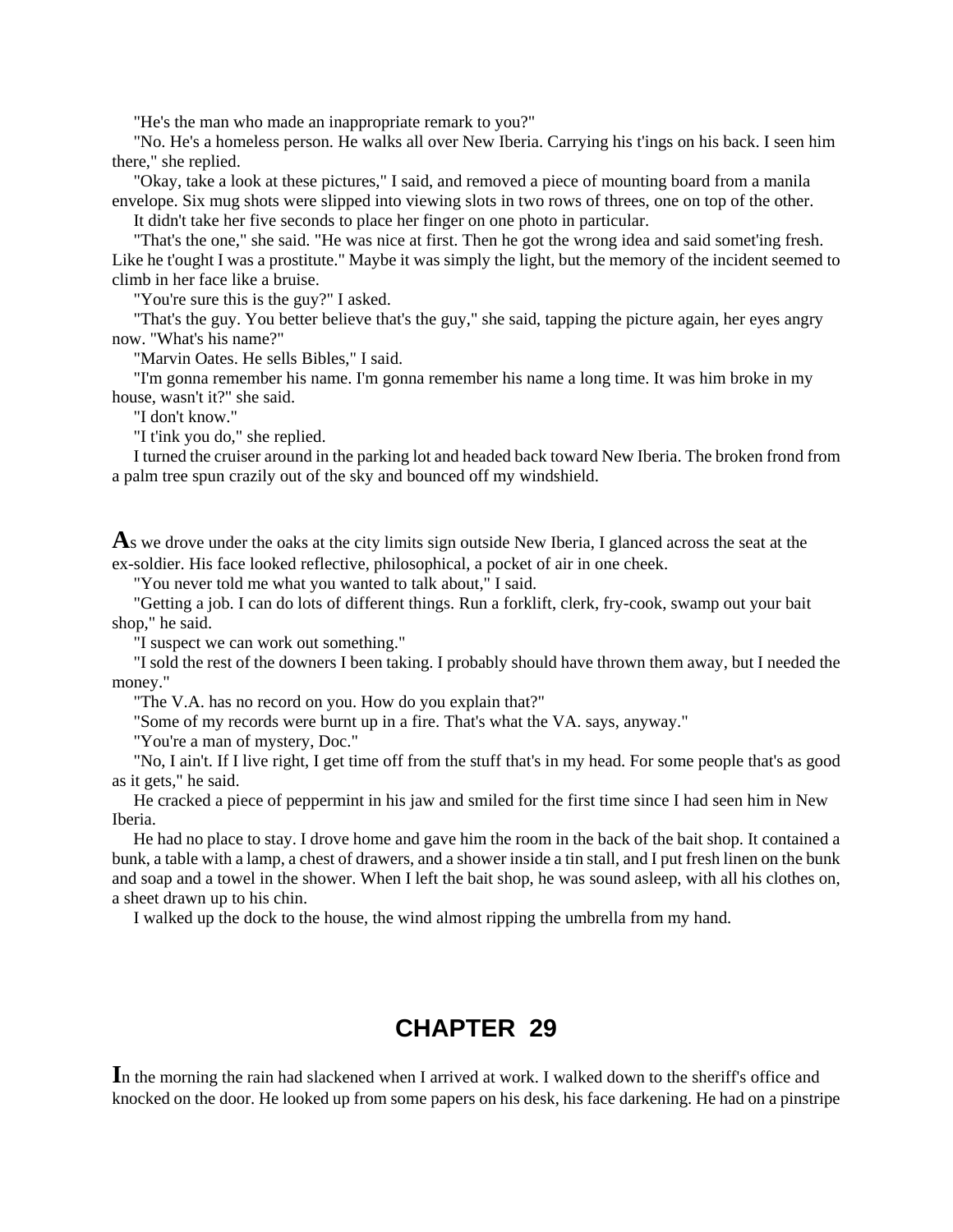coat and a silver cowboy shirt unbuttoned at the collar. His Stetson hung on a rack, spotted with raindrops. "Real good of you to check in," he said.

"Sir?" I said.

"You decked Perry LaSalle?"

"He swung on me."

 "Thanks for letting me know that. He's called twice. I also just got off the phone with Joe Zeroski. I want this stuff cleaned up. I'm sick of my department being dragged into a soap opera."

"What staff?" I said.

 "LaSalle says Legion Guidry intends to do serious harm to Barbara Shanahan and your friend Purcel. At least as far as I could make out. In the meantime, Joe Zeroski says Marvin Oates is bothering his niece again. What the hell is going on there?"

 "Zerelda Calucci deep-sixed Marvin; I think he's a dangerous man, skipper. Maybe more dangerous than Legion Guidry."

"Marvin Oates?"

 "I think he broke into a woman's house in St. Mary Parish and molested her. I think he should be our primary suspect in the murder of Linda Zeroski."

 I told the sheriff the story of Marie Guilbeau. He leaned back and tapped the heels of his hands on the arms of his chair. He was thinking about the case now and I could see his irritation with me slipping out of his eyes.

"I don't buy it. Oates is simpleminded. He doesn't have any history of violence," he said.

"None we know about. I want to get a warrant and take his place apart."

"Do it," the sheriff said. "Are you going to talk to Perry LaSalle?"

"What did Legion say exactly?" I asked.

 "I never got it straight. LaSalle doesn't sound rational. He says this guy Guidry isn't human. What's he talking about?"

Helen Soileau went to work on the warrant while I called Perry at his office. Outside the window I could see a round blue place in the sky and birds trapped inside it. Perry's secretary said he had not come to the office yet. I called his number on Poinciana Island.

"Legion threatened Clete and Barbara?" I said.

 "Yeah, on the phone, late last night. He threatened me, too. He thinks I'm writing a book about him," he replied. I could hear him breathing into the receiver.

"You told Barbara?"

"Yeah, she said she has a pistol and she's looking forward to parking one in his buckwheats."

"Did you warn Clete?" I asked.

"No."

"Why not?" I asked.

"I just didn't."

Because he's of no value to you, I thought.

"What did you say?" he asked.

"Nothing. You told the sheriff Legion wasn't human. What did you mean?"

His voice make an audible click in the phone.

"He can speak in what sounds like an ancient or dead language. He did it last night," he said.

"It's probably just bad French," I said, and quietly hung up.

 I looked at the phone, my ears popping, and wondered how Perry enjoyed being lied to for a change, particularly when he was frightened to death.

**I** called Clete twice and got his answering machine. I left messages both times. By late that afternoon Helen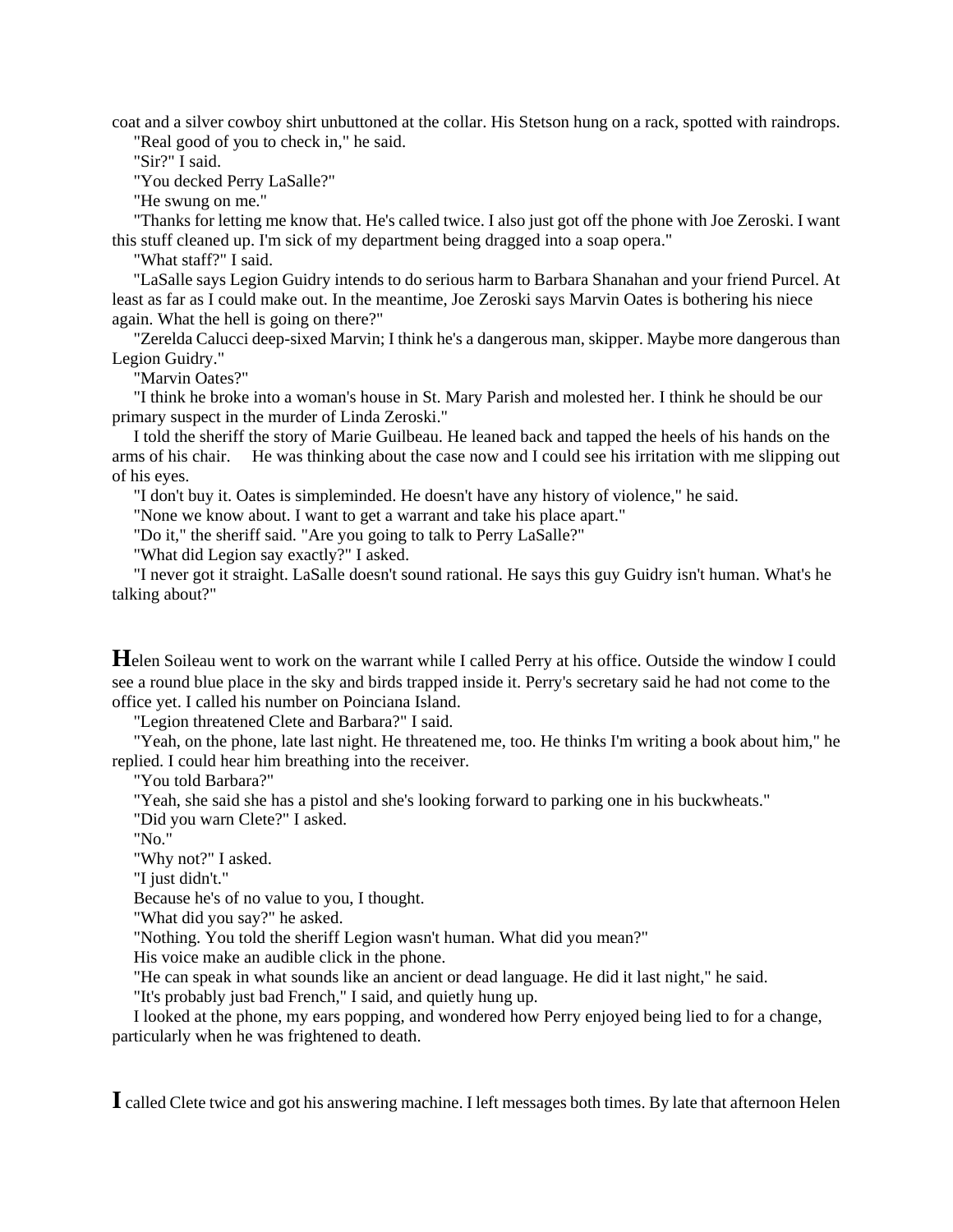and I had a warrant to search Marvin Oates's shotgun house on St. Peter Street. Marvin was not at home, but we called the landlord and got him to open the house. It had stopped raining and the sky overhead was blue and ribbed with pink clouds, but out over the Gulf another storm was building and the thunder reverberated dully through Marvin's tin roof as we dumped out all his drawers, pulled his clothes off hangers, flipped his mattress upside down, raked all the cookware out of his kitchen cabinets, and generally wreaked havoc on the inside of his house.

But we found nothing that was of any value to us.

 Except five strips of pipe tape hanging loose from an empty niche in the back of the dresser, tape that was strong enough to hold a handgun in place against the wood.

"I bet that's where he hid the nine-millimeter he used to kill Frankie Dogs," I said.

"It's still hard for me to make that guy for anything except a meltdown, Dave," Helen said.

 "I knew an old-time moonshiner who once told me the man who kills you will be at your throat before you ever know it," I said.

"Yeah? I don't get it," she said.

"What kind of guy could get close enough to cap Frankie Dogs?" I said.

**B**efore I went home that evening I drove to Clete's apartment, but his blinds were closed and his car was gone. I slipped a note under his door, asking him to call me.

 When I got home, the sky was maroon-colored, full of birds, the thunderheads over the Gulf banked in a long black line just above the horizon. One of Alafair's friends was spending the night and had blocked the driveway with her automobile, and I parked my truck by the boat ramp and walked up to the house. A few minutes later I looked through the front window and saw my friend, the ex-soldier, hosing down the truck, then scrubbing the camping shell in back with a long-handled push broom.

I walked back down the slope.

"There's another storm coming. Maybe you should wait on washing the truck," I said.

 "That's okay. I just want to get the mud off. Then later I can just run the hose over it," he said. "How you getting along?" I asked.

 "I had a little trouble sleeping. The sound of your refrigeration equipment comes through the walls. When I put the pillow over my head, I don't hear it so much."

"You want to join us for supper?"

"That's all right, Loot. I went into town with Batist and bought some groceries," he said.

I turned to walk back to the house.

 "There was an old guy here in a red pickup truck," he said. "He asked if somebody in a purple Cadillac convertible had been around. A guy named Purcel."

"What'd this guy look like?" I asked.

 "Tall, with deep lines in his face. I told him I didn't know anybody named Purcel." The ex-soldier scratched his cheek and looked quizzically into space.

"What is it?" I said.

 "He told me to go inside and ask the nigger. That's the word he used, just like everybody did. I told him he should watch what he called other people. He didn't like it."

"His name is Legion Guidry, Doc. He's one of those we don't let get behind us."

"Who is he?"

"I wish I knew, partner," I said.

**A**fter supper I walked out on the gallery and tried to read the newspaper, but I couldn't concentrate. The sky began to darken, and a flock of egrets rose out of the swamp and scattered like white rose petals over the top of my house, then the wind kicked up again and I heard rain clicking in the trees. I folded the newspaper and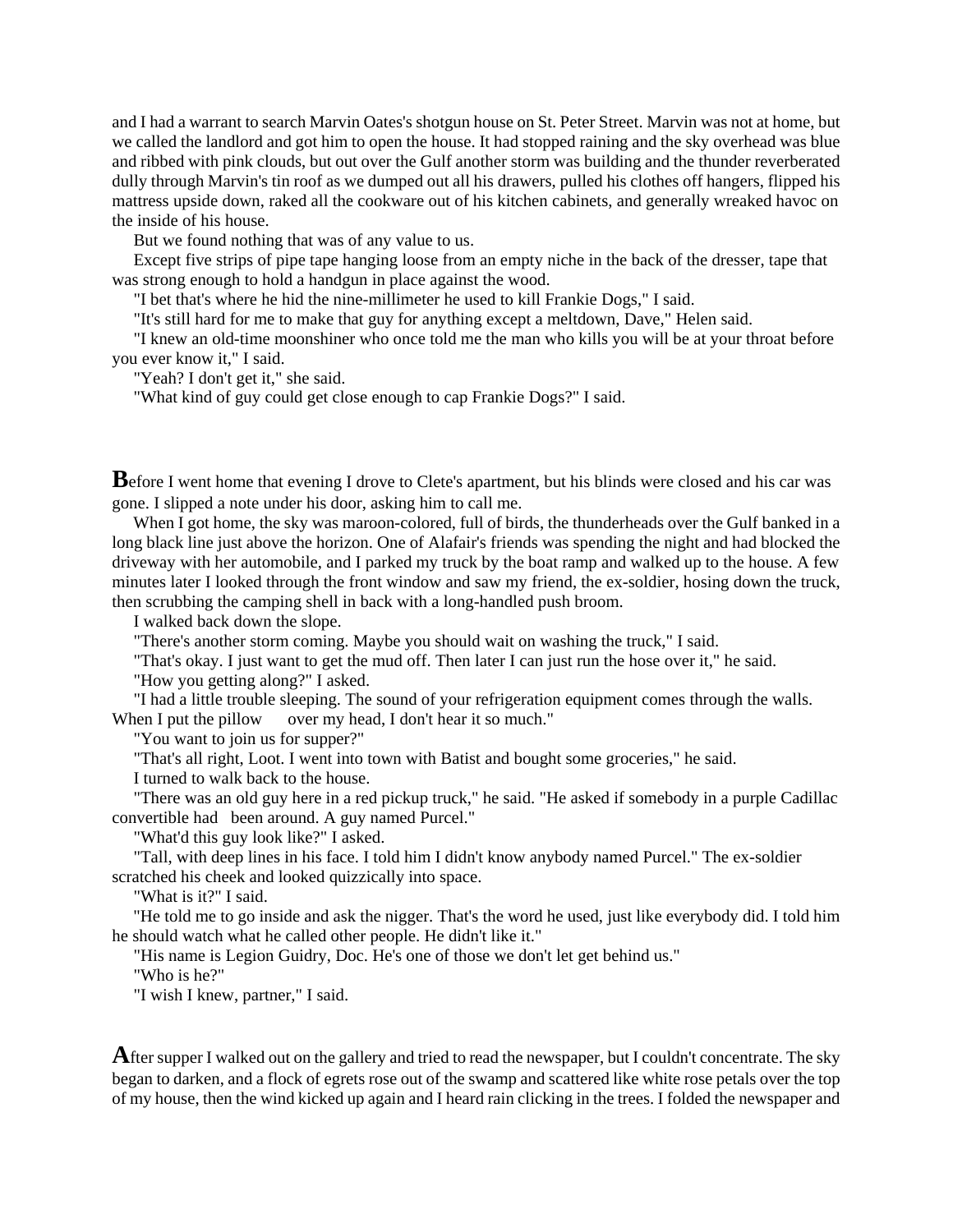went back inside. Bootsie was reading a novel by Steve Yarbrough under a floor lamp. She closed her book, using her thumb to mark her place, her eyes veiled.

"Do you think your friend, the war vet out there, is a hundred percent?" she said.

"Probably not. But he's harmless," I replied.

"How do you know?"

"Good people don't change. Sometimes bad ones do. But good people don't."

"You're incurably romantic, Dave."

"Think so?"

 She laughed loudly, then went back to her book. I walked into the kitchen, hoping she did not detect my real mood. Because the truth was my skin was crawling with anxiety, the same kind I'd experienced during my flirtation with amphetamines. But this time the cause wasn't the white worm; it was an abiding sense that my loyal friend Clete Purcel was skating on the edge of another calamity.

"Where you going?" Bootsie said.

"To Clete's. I'll be back in a few minutes," I said.

"You worried about him?"

"I've left him several messages. Clete always calls me as soon as he gets the message."

"Maybe he's in New Orleans."

"Legion Guidry was at the bait shop today. He wanted to know if Clete had been around."

Her book fell off her knee. Her reading glasses were full of light when she looked at me.

**I** drove to his apartment on the Loreauville Road. The underwater lights were on in the swimming pool, and the apartment manager, an elderly Jewish man who had been a teenager in the Bergen-Belsen concentration camp, was stacking the poolside furniture under a sheltered walkway.

"Have you seen Clete Purcel, Mr. Lemand?" I asked.

 "Early this morning. He was putting his fishing things in the back of his car. A young woman was with him," he replied.

"Did he say when he might be back?"

 "No, he didn't. I'm sorry," Mr. Lemand said. He was a bald, wizened man, with brown eyes and delicate hands. He always wore a tie and a starched shirt and was never seen at a dinner table without his coat on. "You're the second person who asked me about Mr. Purcel today."

"Oh?"

 "A man in a red truck was here. He sat for a long time in the parking lot, under the trees, smoking cigarettes. Maybe because of your line of work you know this man," Mr. Lemand said.

"How do you mean?"

He inverted a plastic chair and placed it on a table.

 "In my childhood I saw eyes like his. That was in Germany, in times quite different from our own. He wanted to know if Mr. Purcel was with Ms. Shanahan.

 You know, Ms. Shanahan, who works in the district attorney's office? I didn't tell him." "Good for you."

"Do you think he'll come back, this man in the truck?"

 "Call me if he does. Here, I'll put my home number on the back of my business card," I said, and handed it to him.

"This man had an odor. At first I thought I was imagining it. But I wasn't. It was vile," he said.

 His eyes searched my face for an explanation. But I had none to give him. The pool was a brilliant, clear green against the glow of the underwater lights, the surface chained with rain rings. I walked out into the darkness, into the parking lot, and started my truck.

**W**ho else would go fishing in an electric storm or ignore the danger represented by a man like Legion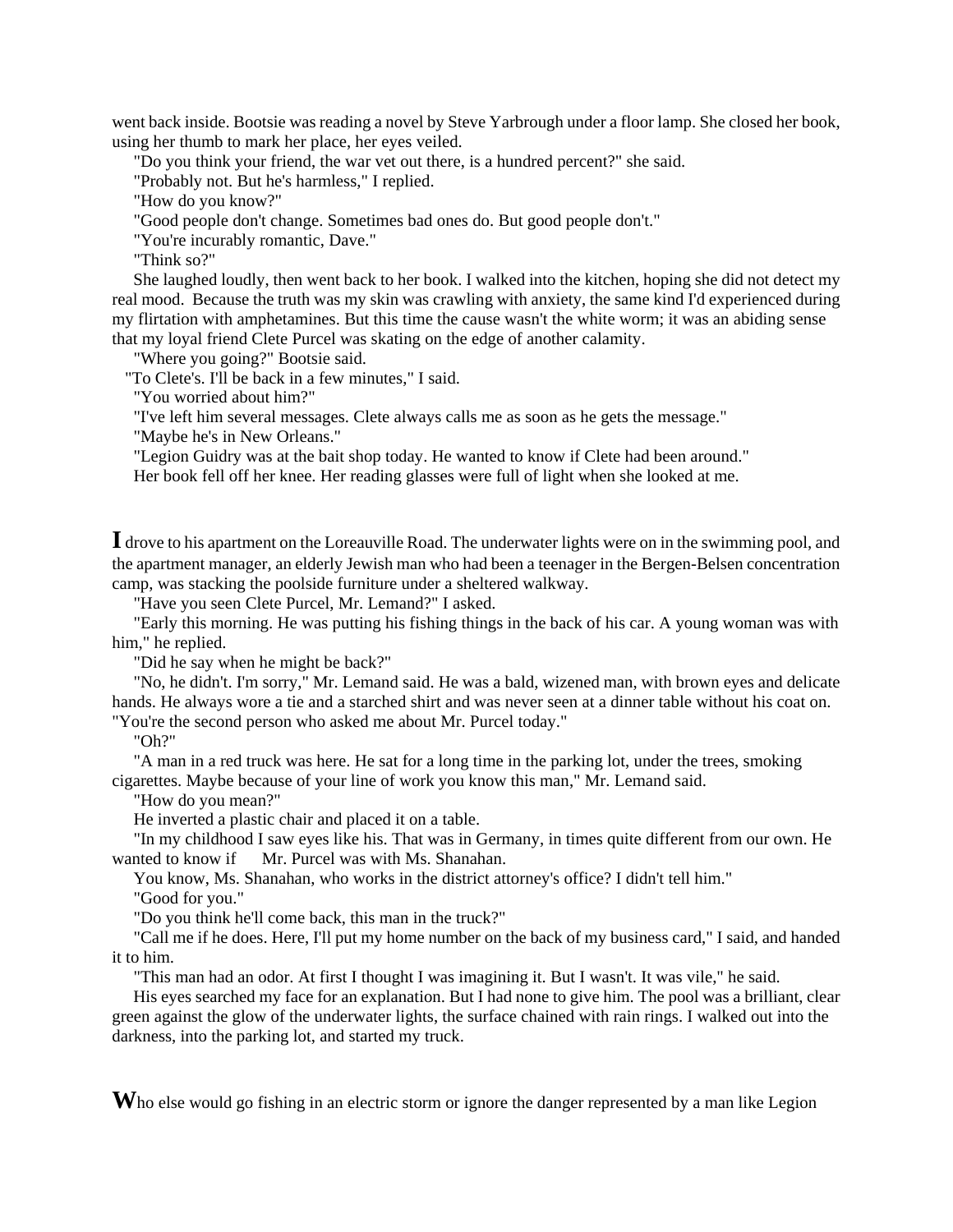Guidry? I asked myself. But that was Clete's nature, defiant of all authority and rules, uneducable, grinning his way through the cannon smoke, convinced he could live through anything.

 Evidently, James Jones and Ernest Hemingway bore each other a high degree of enmity. Ironically, they both described the evolution of the combat soldier in a similar fashion. Each author said the most dangerous stage in a soldier's life is the second one, immediately after he has survived his initial experience in combat, because he feels anointed by a divine hand and convinces himself he would not have been spared in one battle only to die in another.

 Clete had never evolved out of that second stage in a combat soldier's career. His great strength lay in his courage and his uncanny knowledge of his enemy. But his weakness was in direct proportion to his strength, and it lay in his inability to foresee or appreciate the consequence of his actions, or, more simply said, the fact that a cable-strung wrecking ball is designed to swing both ways.

 I drove back up the Loreauville Road and crossed the drawbridge in the center of town and turned onto Burke Street, then walked up the steps to Barbara Shanahan's apartment overlooking the Teche. A lamp was on in the living room, but no one answered the bell. I hammered on the door, but there was no movement inside. I stuck a note in the doorjamb, asking her to call the house when she returned.

 I drove to the motor court where Joe Zeroski and Zerelda Calucci were staying. Zerelda was not in her cottage, but Joe was, dressed in pajama bottoms, a T-shirt, and slippers, holding the door open for me, the rain blowing in his face.

"Just the guy I wanted to see," he said.

"Me?" I said.

 "Yeah, this whole town ought to be napalmed. I called the sheriff at his house. He told me to talk to him during business hours. Hey, crazoids don't keep business hours. That includes Blimpo."

"Blimpo is Clete?"

"No, Nancy Reagan. Who do you think I mean?"

 "You're going too fast for me, Joe." I closed the door behind me. His television set was on, a glass of milk and a sandwich on a table by an overstuffed chair.

 "Purcel took my niece fishing. He didn't say where, either, which means he wants to boink her without me being around. In the meantime Marvin Dipshit is knocking on her door, with roses in his hand and this puke-pot look on his face," he said.

"When?" I asked.

"Two hours ago."

"Where is Oates now?" I asked.

"I'm supposed to know that? No wonder you people got a crime wave. Get out of here," he said.

"Joe, I think Marvin may have murdered your daughter," I said.

"Say that again."

 "Marvin Oates may have molested a woman in St. Mary Parish. He keeps showing up in places he has no business at."

"When'd you start looking at this guy?" Joe said.

"He's been an unofficial suspect for some time."

*"Unofficial?* You got a way with words."

 "I'm here now, Joe, because I'm concerned about both Clete and Zerelda. If you can help me in any way, I'll be in your debt."

 An angry thought went out of his eyes. "I don't know where they're at. But I'll make some calls," he said. "No cowboy stuff. Oates is a suspect. That's all," I said.

"You figure him for the hit on Frankie?" he said.

"Maybe."

 "How could a watermelon picker like that take out Frankie Dogs? A guy who wears boots that look like they come off a Puerto Rican faggot. You ever seen anybody besides an elf or a fruit wear red and green boots?"

"When did you see him in these boots?" "Tonight. Why?"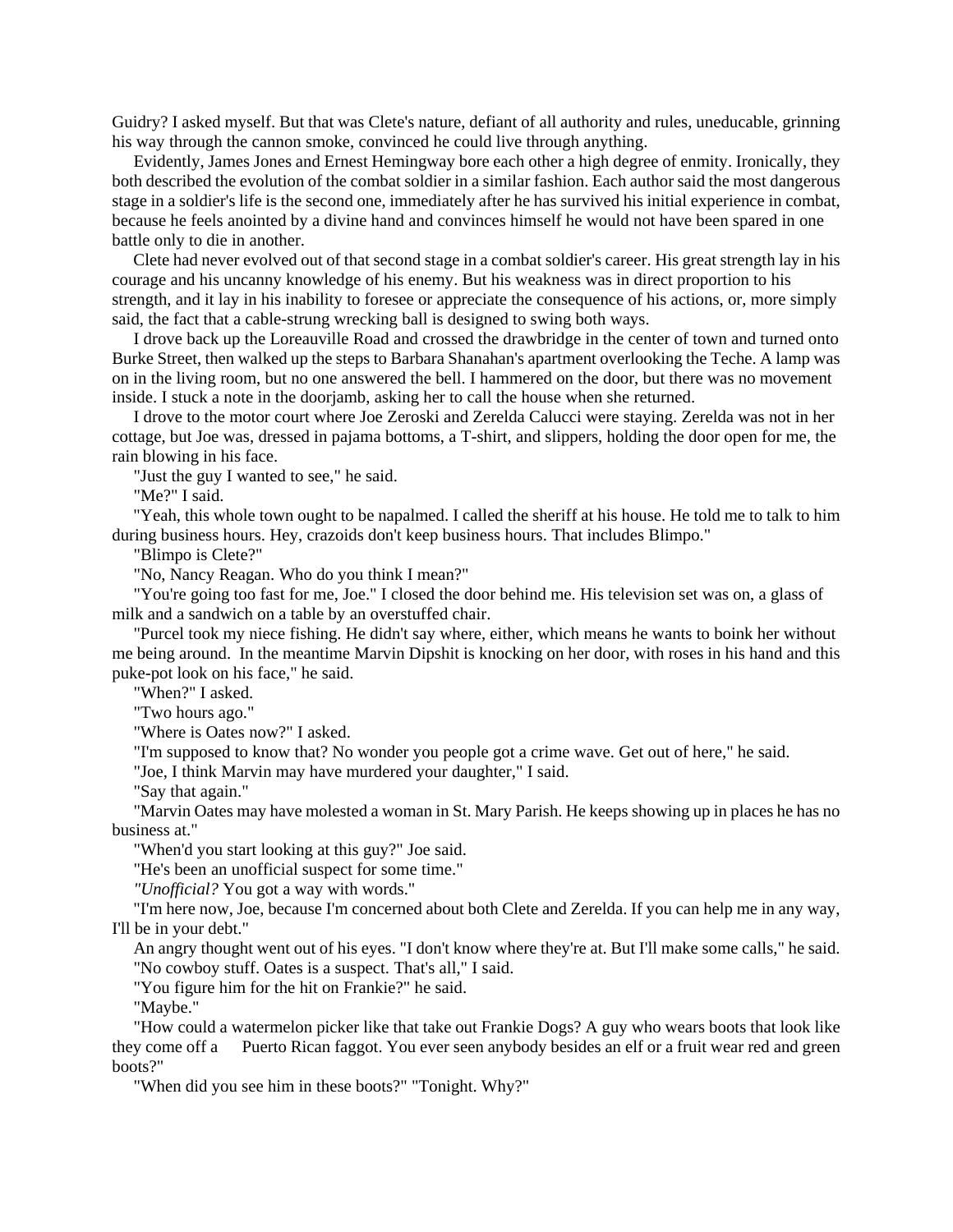**I** went back home. I tried to imagine where Clete might have gone, but I was at a loss. L called his apartment again and got the answering machine, but this time I just hung up.

"Clete always lands on his feet," Bootsie said.

"I wouldn't say that," I replied.

"You can't live his life, Dave," she said.

 I went out on the gallery and sat in a chair, with the light off, and watched the rain fall on the swamp. I thought about the biblical passage describing how God makes the sun to shine and the rain to fall on both the good, and the wicked. A few miles away Jimmy Dean Styles and Tee Bobby Hulin were both housed in the parish prison, held without bond, in twenty-three-hour lockdown. I wondered if Tee Bobby had finally accepted his fate, if he looked out at the drenched sugarcane fields surrounding the stockade and saw his future there, either as a lifetime convict laborer on Angola Farm or as a hump of sod in the prison cemetery at Lookout Point, with no identification on his grave marker except a number.

 I even wondered if Jimmy Dean Styles still doubted his fate. I could not imagine a worse death than being confined in a cage, knowing the exact date, hour, minute, and second you will die at the hands of others. To me it was always miraculous that the condemned did not go insane before the day of their execution.

 But an old-time warden at Parchman Penitentiary in Mississippi confided to me an observation of his own that I've never forgotten. He said that no matter how pathological or evil the condemned might be, they do not believe the state will carry out its sentence. An army of correctional officers, prison psychologists, physicians, hospital attendants, prison administrators, and chaplains is assigned to the care and well-being of those on death row. They're fed, given every form of medical care, nursed back to health if they try to kill themselves, and sometimes punished, as children would be, for possessing a stinger or a jar of prune-o.

 Would these same representatives of the state strap down a defenseless individual and fill his veins with lethal chemicals or create an electrical arc from his skull to the soles of his feet? My friend the warden believed the contradictions were such that no sane person could quite assimilate them.

 On the far side of the swamp a bolt of lightning leaped from the earth and quivered whitely in a pool of clouds at the top of the sky. I felt the day's events wash through me in a wave of fatigue. Then the phone rang in the living room and I went inside to answer it.

It was Mr. Lemand, the manager of Clete's apartment complex.

"I'm sorry to call so late," he said.

"It's all right. Can I help you?" I said.

 "A lady named Mrs. LeBlanc lives next door to Mr. Purcel. After you left, her toilet became clogged and I had to go up and fix it. Since I knew you were concerned about Mr. Purcel, I asked if she had seen him. She said he'd told her he had rented a camp at Bayou Benoit."

"Do you know where exactly?"

"No, I asked her that."

"Thanks very much, Mr. Lemand," I said.

 "I'm afraid that's not all. She said a man had been looking into Mr. Purcel's window. She was disturbed at first, then she recognized the man as a Bible salesman she knew. He told her he was delivering a Bible to Mr. Purcel but hadn't been able to find him. So she told him where Mr. Purcel was."

"What you've told me is very helpful, Mr. Lemand," I said.

 "Unfortunately, there's more. When she looked out her window, she saw a red pickup truck follow the Bible salesman out of the parking lot. Then she noticed the man driving the truck didn't turn on his lights until he was out on the road. She had seen this man earlier. He had a pair of binoculars. She's quite concerned she put either Mr. Purcel or the salesman in harm's way."

"She and you have done all the right things, Mr. Lemand. Tell her not to worry," I said.

"I think that will be a great relief to her," he said.

 I hung up the receiver and tried to think. My own thoughts made my head hurt. Linda Zeroski had been murdered on Bayou Benoit. The nightclub where Baby Huey Lagneaux worked was on Bayou Benoit, as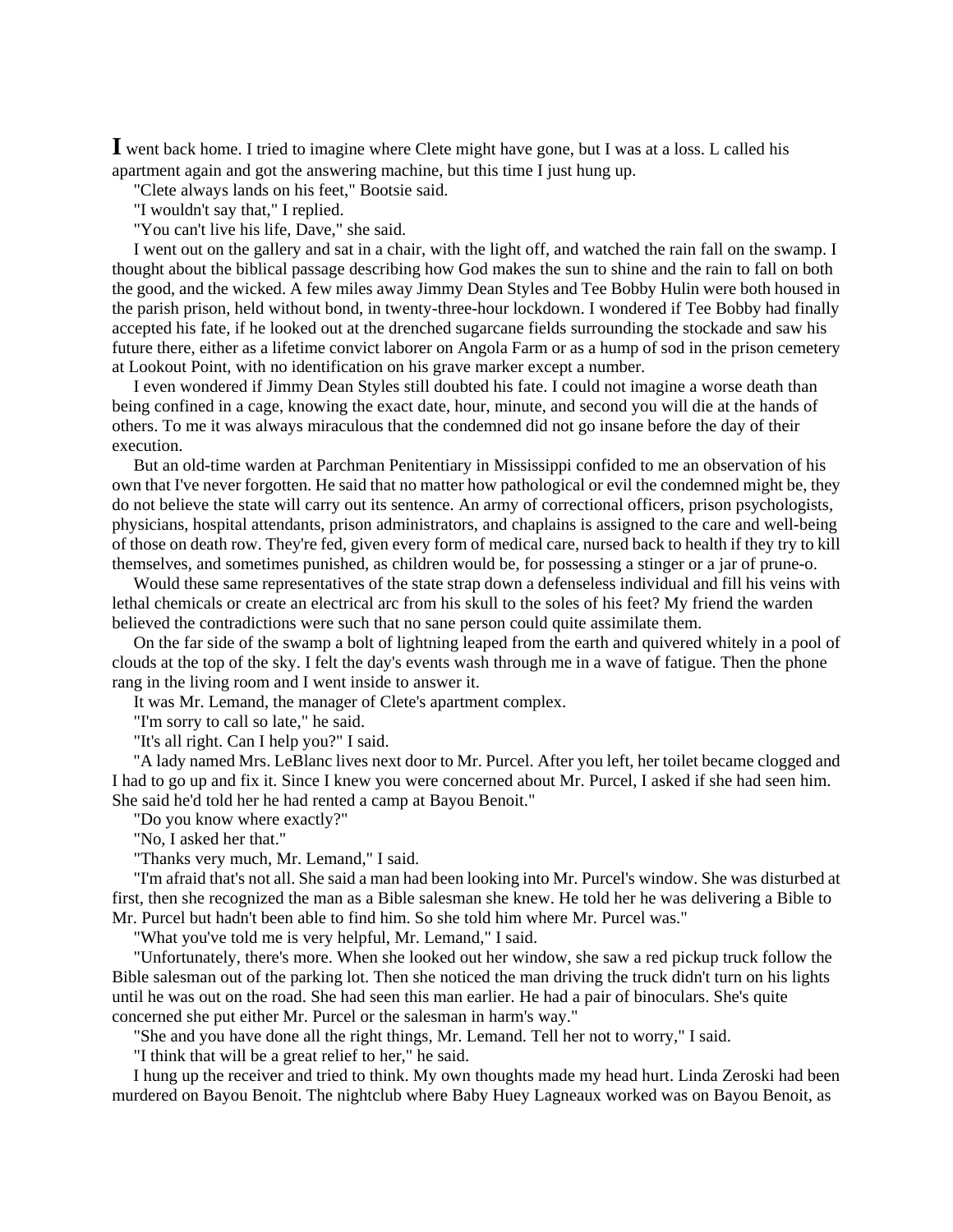was Legion Guidry's camp. Of all the places Clete could choose for a tryst, it would have to be there.

 I went into the bedroom and removed my army-issue .45 automatic from die dresser drawer. I dropped an extra magazine, loaded with hollow-points, and a sap and a pair of handcuffs in me pockets of my raincoat and told Bootsie I did not know when I would be back home, men walked down die slope to my truck and started the engine.

I didn't realize, until I was over a mile down the road, that I had a passenger with me.

### **CHAPTER 30**

**I** looked into the rearview mirror and saw die face of the ex-soldier staring at me through die back window. I swerved to the side of die road and got out. He climbed out of the camper shell, bare-chested, a crucifix and a G.I. can opener hung around his neck.

"What are you doing in there?" I asked.

"The motor on your refrigerator kept me awake. I got in your camper to sleep," he said.

"Bad night for it, Doc," I said.

"I'll walk back. No big deal," he replied.

 He reached inside die shell and retrieved a pillow and his shirt. His face was beaded with raindrops. "Hop in front. Let's take a ride upcountry," I said.

 He thought about it a moment, his mouth screwed into a button, his eyes clear of both dope and madness, his expression almost childlike. "I don't mind," he said.

 We drove up Bayou Teche, through Loreauville and waving fields of sugarcane that flickered with lightning. We turned off the state road and passed scattered farmhouses and clumps of trees inside cattle acreage and a bait shop and a filling station that were dark inside. Then I saw the nightclub where Baby Huey bartended, the neon beer signs glowing in the rain, the empty parking lot lit by floodlamps.

 I left the ex-soldier in the truck and went inside. The front and back doors of the club were open to air it out. Baby Huey was at the end of the bar, on the phone, his back to me. His hair was wet, his pink shirt spotted with raindrops. When he hung up and saw me standing behind him, he looked back at the phone, as though reviewing the conversation he'd just had.

"You want to tell me something?" I asked.

"Not necessarily," he replied.

"You wouldn't have been talking to Joe Zeroski, would you?" I said.

 "You never can tell." He picked up a clean white cloth and began wiping the bar, although there was no water or drink residue on it.

 "Lose the routine, Huey. I'm looking for Joe Zeroski's niece and a friend of mine named Clete Purcel. I think you are, too. You lie to me, you're going to be sharing accommodations with Tee Bobby Hulin."

He bit his lip and bunched the bar cloth in his huge hand.

"Use your head, partner. We're on the same side," I said.

 "Mr. Joe called earlier. He thought his niece and her boyfriend had probably rented a camp somewhere. He axed me if I knowed who rented camps herebouts. I called a friend of mine runs the bait shop back up the road. He said a guy wit' a Cadillac convertible like the one Mr. Joe described was in there this afternoon. My friend said this guy and the woman wit' him was staying in a camp just the other side of the levee. So I drove on down there."

"So?" I said.

"You ain't gonna want to hear this."

"I don't mean to offend you, Huey, but you're starting to seriously piss me off," I said.

"The guy who lives next door to the cabin where your friend was at? He's been inside twice. He ain't the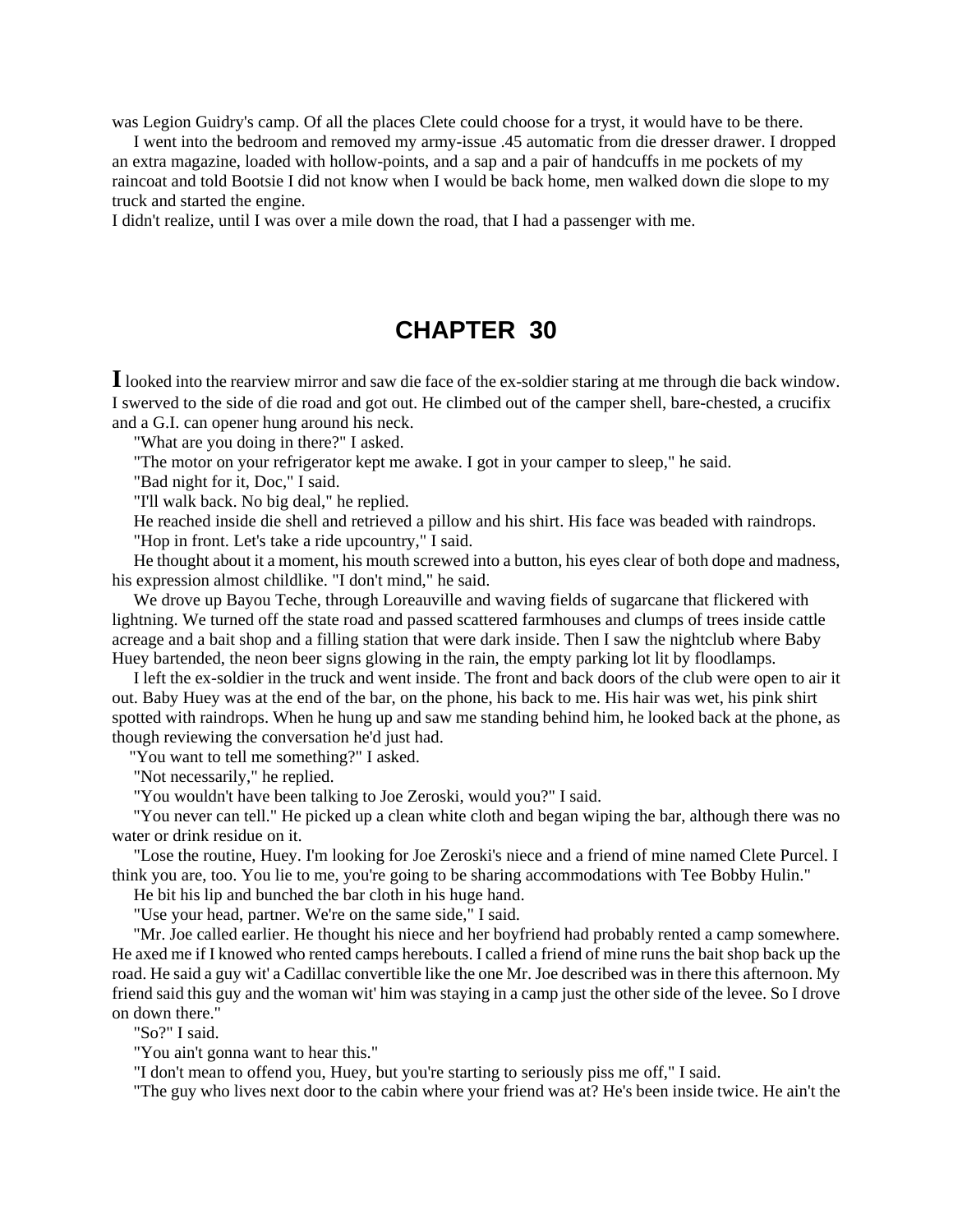kind of guy got a real good relationship with the law or dials 911 a lot, know what I mean? He said a big white guy in swim trunks and a Marine Corps cap was cleaning fish on the porch in back when a guy dressed like a cowboy drove into the yard. He said the guy in swim trunks was talking loud and shaking his fish knife at the cowboy, but my friend couldn't see it too good 'cause the house was in the way."

"What happened?" I asked.

 Baby Huey raised his eyebrows. "A few minutes later the woman drove away wit' the cowboy. The woman was driving, and the big guy in swim trunks wasn't nowhere around."

"What do you mean he wasn't anywhere around?"

Baby Huey's eyes went away from me, then came back again.

 "My friend thought he might have been in the trunk of the car. A red pickup was parked down the road from the camp. It followed the Cadillac over the levee. My friend thought it look just like the pickup Legion drive," he said.

"Your friend didn't bother to tell anyone this until you asked him?" I said.

"That's the way it go sometimes," Baby Huey replied.

I pushed a napkin and my ballpoint pen across the bar to Huey.

"Write down your friend's name so I can thank him personally," I said.

 I used the pay phone in the corner and called Helen Soileau at her house. She dropped the receiver when she answered, then scraped it up again. I described all the events that had occurred since I had seen her late that afternoon.

 "Marvin was wearing red and green cowboy boots? Same color as the cowboy in the bar where Frankie Dogs got hit?" she said.

"That's right," I replied.

"Why did Legion pick today to go after Clete?"

 "He thinks Clete is with Barbara. Barbara stood up to him in the western store. He wants to get them both at one time," I said.

"I'm still asleep. I can't think clearly. What do you want me to do?"

 "Nothing right now. Look, when I went to see Perry LaSalle at Sookie Motrie's duck hunting camp down by Pecan Island, I saw an abandoned church that reminded me of the lyrics in a song Marvin Oates is always quoting from. The church has a sign on it that says Twelve Disciples Assembly. Is that just a coincidence?"

 "Marvin used to stay with a preacher there when his mother was on a bender. I think the preacher was the only person who ever treated him decent."

"I'm going to head down there," I said.

"You sound a little strung out. Let it go till sunlight. There's a good chance Baby Huey's source is full of shit."

"No, the details are too specific," I said.

There was a pause on the line.

"You're not having the wrong kind of thoughts, are you?" she asked.

"No, everything's copacetic here," I said.

"Streak?"

"I'm telling you the truth. I'm fine," I said.

 But when I hung up, my hands were tingling with fatigue, my mouth dry, my hair damp with sweat, as though my old courtship with the malarial mosquito had taken new life in my blood. I turned around and almost collided with Baby Huey, who was mopping down a table five feet behind me.

"What do you think you just heard?" I said.

 "I was listening to the jukebox. That's Tee Bobby's new song. Boy got a million-dollar voice. Ain't been nobody like him since Guitar Slim," he said.

**I** was burning up inside my raincoat, and I took it off before I got back into the truck and put my sap, handcuffs, and extra magazine on the seat, beside my holstered .45. Then I turned the truck around and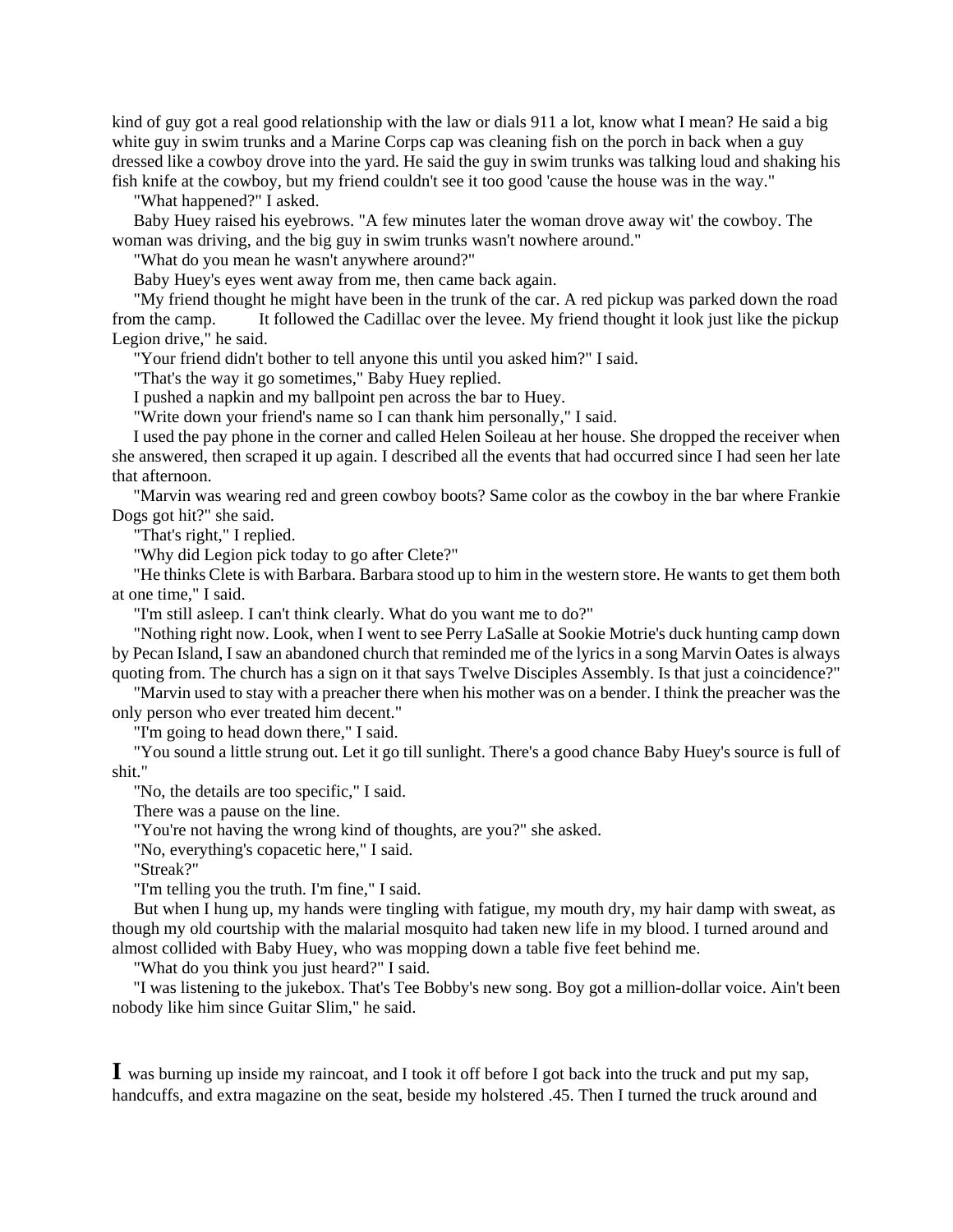headed south, toward Pecan Island, down in Vermilion Parish.

"I don't have time to take you back home," I said to the ex-soldier.

 "It's all right. I've been taking a nap," he said. He had put his shirt back on but had left it unbuttoned, and the crucifix on his chest shone in the dashboard light.

"What's your real name, Doc?" I said.

"Sal Angelo."

"You sure about that?" I said.

"Pretty sure," he said.

"You're okay, Sal," I said.

 He grinned sleepily, then rested his head on his pillow and closed his eyes. I drove into Abbeville, past the old redbrick cathedral and the graveyard that was full of Confederate dead, then continued on south, into the wetlands and wind blowing across sawgrass and clumps of gum trees and swamp maples. My face felt hot to the touch, my jaws like emery paper. I thought I could hear the drone of mosquitoes, but none settled on my skin and I couldn't see any on the windshield or dashboard, where they usually clustered when they got inside the truck. When I swallowed, my spit tasted like battery acid.

 My holstered .45 vibrated on the seat beside me. I touched it with my right hand, felt the coolness of the steel, the checkered hardness of the grips against my skin. It was the finest handgun I had ever owned, purchased for twenty-five dollars among a row of cribs in Saigon's Bring Cash Alley. I popped the strap loose with my thumb and slipped the heaviness of the frame into my hand and held it like an old friend against my thigh, although I could not explain the reason why I did so.

 It wasn't far to the deserted church now. The rain had slackened and a crack of veiled moonlight shone among the clouds, like a dirty green vapor that had been sucked out of the Gulf during the storm. I rubbed the back of my wrist into my eye sockets and saw red rings recede into my brain, then I experienced a disturbing sense of clarity I had not felt all day, as though all my thought patterns for weeks, my prayers, my personal resolutions and soliloquies at AA meetings, were being made null and void because they were no longer useful to me.

 Sigmund Freud was once quoted as saying, "Ah, thank you for showing me all of mankind's lofty ideals. Now let me introduce you to the basement."

 I could feel myself descending into that subterranean place in the mind where the gargoyles frolic. The case against Marvin Oates for the murder of Linda Zeroski was tenuous and speculative, without even circumstantial evidence to support it, I told myself. Even if Marvin had harmed Clete and Zerelda and was in possession of the nine-millimeter that had killed Frankie Dogs, the right defense attorney could put him and his scarred back and his hush-puppy accent on the stand and have a jury of daytime soap-opera fans touching tears from their cheeks.

 That's what I told myself about the future of Marvin Oates. But my real thoughts were on Legion Guidry and the women he had molested and raped and the methodical beating he had given me. In my mind's eye I once again saw his face lean down into my vision, his hand gripping my hair, his lips fastening on mine, his tongue probing my mouth. Then I swear I could taste the tobacco in his saliva and the tiny strings of decayed meat impacted in his teeth.

 I felt my stomach constrict. I rolled down the window and cleared my throat and spit into the darkness. When I rolled up the window and wiped my mouth, I realized the ex-soldier who called himself Sal Angelo was awake, watching me.

"That guy who hurt you is down here, ain't he?" he said.

"Which guy?" I asked.

"We both know which guy, Loot."

"Can't ever tell," I said.

 "Remember what I told you about making yourself the executioner? It's like your soul travels out of your body, then it can't find its way back. That's when you forget who you are."

"I may have to drop you off, Sal, and pick you up on my way out," I said.

"Hate to hear you say that, Loot."

"Why?" I asked.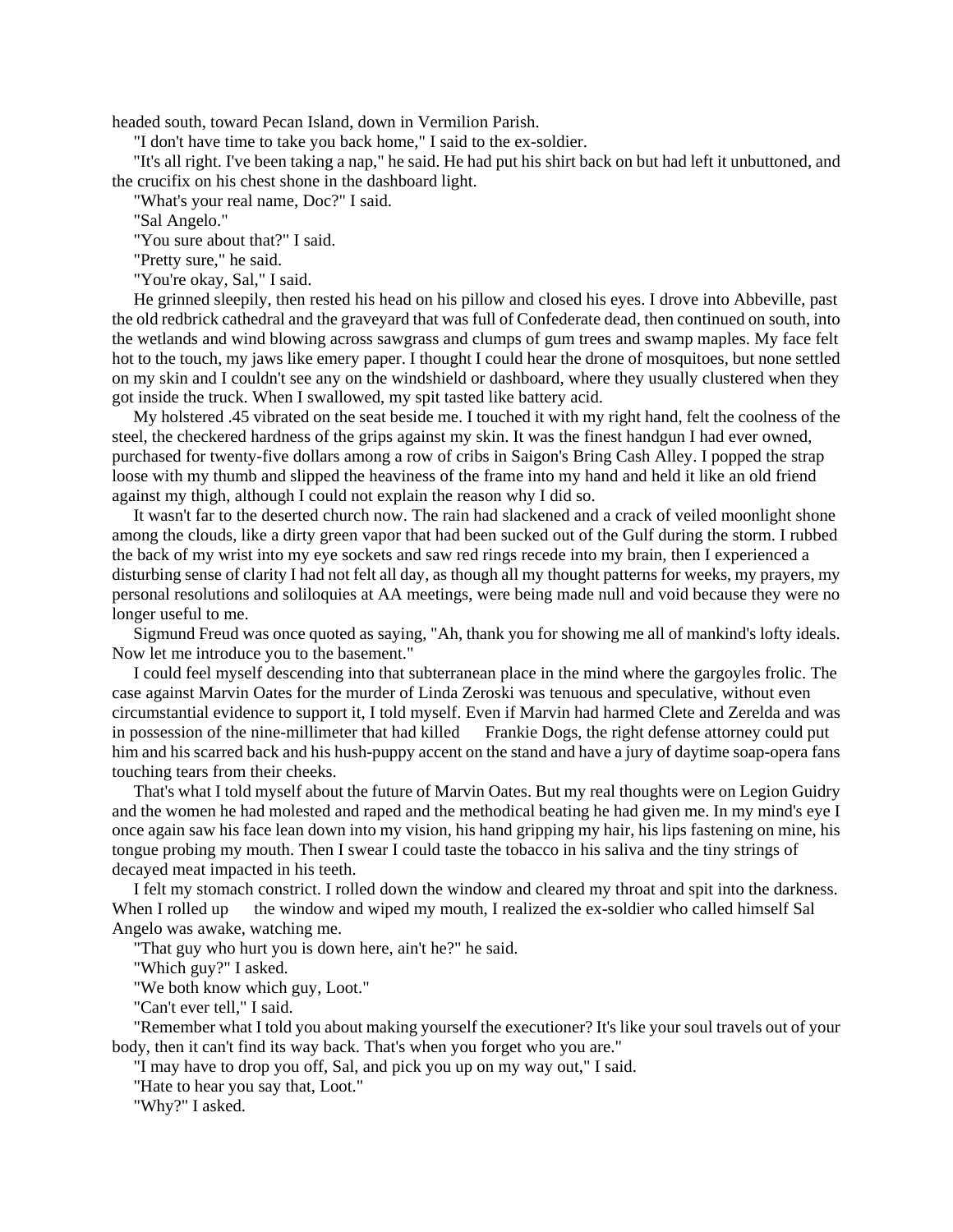"Our story is already written. You can't change it," he said.

 I hit a deep rut and a curtain of gray water splashed across the windshield. I looked across the seat and saw him raise his head off his chest and open his eyes, as though awakening from a deep sleep.

"What did you just say?" I asked.

"I didn't say nothing. I was knocked out. Where are we, anyway?" he replied.

## **CHAPTER 31**

While Zerelda drove the Cadillac, Marvin sat hunched forward in the passenger seat, wired to the eyes, sweating, licking his lips, breathing through his nose like a frightened child, she thought, with a nine-millimeter Beretta resting on his thigh.

"You didn't use your turn indicator back there. You use your turn indicator, Zerelda," he said.

 She watched the country slip by them, the cows bunched in the coulees, a tree of lightning pulsing in the clouds. She felt Clete's weight shift in the trunk. It was the first time he had moved since Marvin had forced him to sit in the trunk, then had picked up a thick piece of steel pipe.

"I need to use the rest room," she said.

"There's time for that later," Marvin said.

She heard a clunking sound in the trunk. She clicked on the radio.

"I'm worried about this storm," she said.

He turned the radio off. "Don't do that," he said.

"Do what?"

 He took a ragged breath of air and looked hard at the side of her face, his eyes narrowing. Then, for no apparent reason, he reached across the seat and fastened his fingers on the back of her neck, sinking them deep into the tendons.

"You make me mad," he said.

 He lifted his fingers from her neck and touched her hair. Then he put both his hands and the Beretta between his legs and sat very still, his chest rising and falling.

"Marvin, no one meant to hurt you."

 "Don't talk down to me. Not ever again. 'Cause that's what you been doing since the beginning. I don't like that."

"Then maybe you should get a life and stop feeling sorry for yourself."

 Too late, she knew it was the wrong thing to say. She heard him make a grinding sound in his throat, then he struck her across the mouth with the back of his hand.

He grabbed the wheel and hit her again.

 "Now, you steer the car and don't make me do what I'm thinking," he said, his voice starting to break. Her hand was trembling when she touched the cut on her mouth.

 "My uncle is Joe Zeroski. Can that fit in your head? What do you think he's going to do when he gets his hands on you, you nasty little pissant?" she said.

 She thought he was about to hit her again. But he was hunched forward once more, looking at the road in the headlights, listening.

"Pull over," he said.

"What for?"

"Don't ask," he said.

 She took her foot off the accelerator and felt the weight of the Cadillac slow, a tire touch on the shoulder of the road. She heard Clete lack solidly against the hatch. Marvin waited until a pickup truck passed, then flung open the door and walked to the rear of the vehicle.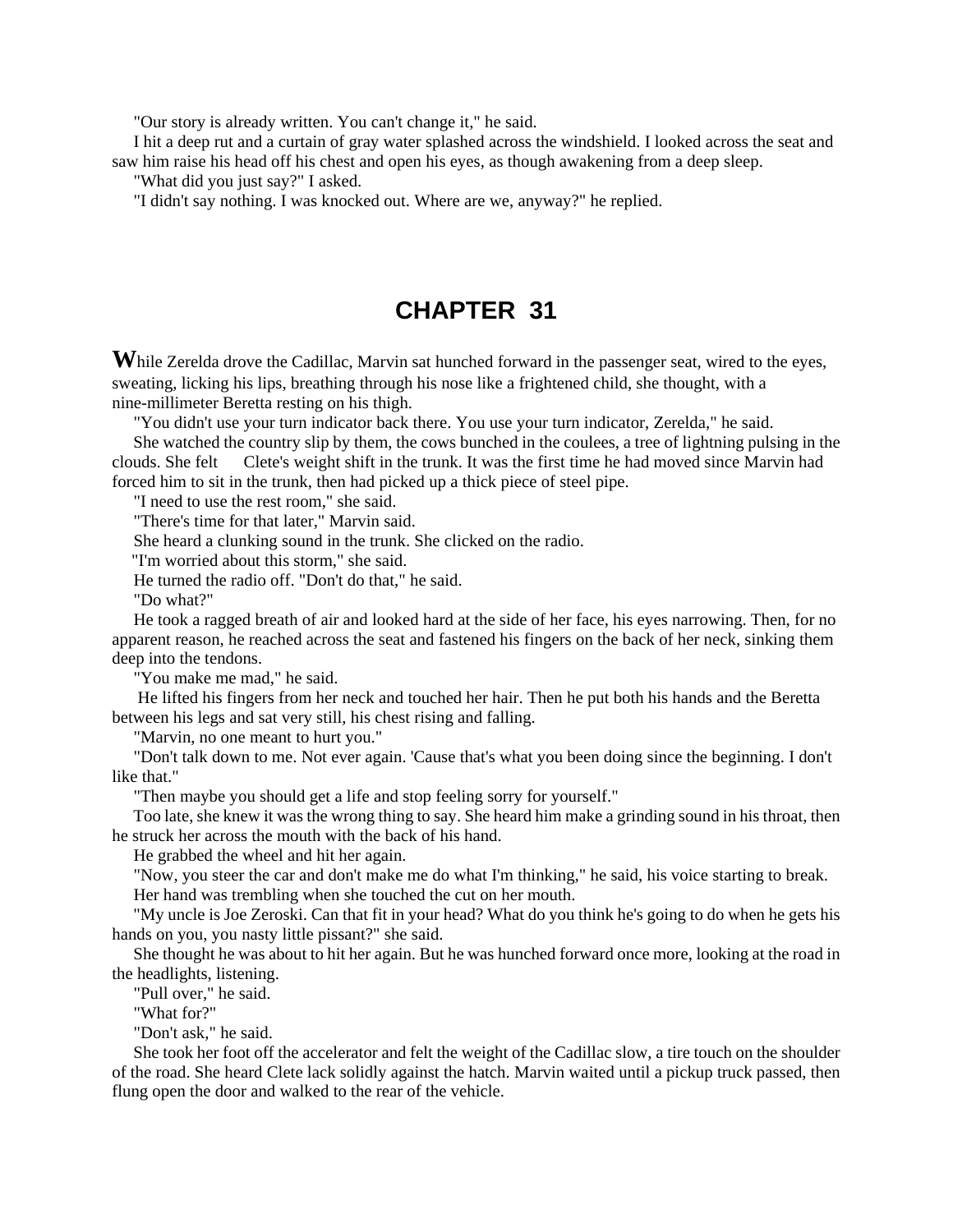"Shut up in there!" he said.

 Through the backseat she heard Clete's voice: "Tell you what, pinhead. Pop the hatch and I'll take you in without scrubbing out the toilet with your face, the way Frankie Dogs did."

 "Suck on this," Marvin said, and stepped back from the vehicle and fired a round into the hatch, the muzzle flash sparking into the darkness.

 His hat was peaked in the crown, and rain slid off the brim when he got back in the front seat and pulled the door shut behind him. It was quiet in the back of the Cadillac.

"You motherfucker," she said.

 Marvin's eyes closed, then opened, as though he were experiencing a sexual moment. "Drive the car, Zerelda," he said.

 He rested the Beretta on the edge of his scrotum, the butterfly safety off, the red firing dot exposed. Minutes later Zerelda glanced in the rearview mirror and saw a vehicle click on its lights and pull out behind them, keeping a respectful distance in the rain. Was that the pickup truck that had just passed them? she asked herself.

Legion Guidry watched the Cadillac float into the curves ahead of him, the rain blowing in a vapor off the rear wheels. He put a fresh cigarette in his mouth and removed the lighter from the dashboard and pressed the red coils against the tobacco. He could hear the crisp sound of the paper burning as he inhaled. The smell of something burning on hot metal gave him a vague sense of satisfaction, one he could not quite define, but it traveled pleasantly down into his loins. He smiled to himself when the rear end of the Cadillac swung heavily on its springs as it went into the curves, and he wondered what that smart-ass Purcel was feeling now, his head bashed with a pipe, trussed like a three-hundred-pound hog in the trunk of his own car.

 He hadn't figured out the connection between the kid in the cowboy hat and Purcel and the woman yet. He had seen the kid clearly in his binoculars for perhaps thirty seconds, just enough to recognize him as the salesman "who drug a suitcase on a roller skate through black neighborhoods in St. Mary Parish. He had never gotten his binoculars adequately on the woman, but he knew she had to be that slut Barbara Shanahan, who walked around town with a pissed-off look on her face, like her shit didn't stink, whom he'd watched through her window while she mounted Purcel and stroked his sex like a whore before she put it inside her.

 His blackjack and S&W .38 were in his glove compartment. He popped it open and removed the .38 and laid it on the passenger seat, where it vibrated with the motion of the truck. After Robicheaux had thrown it in his unflushed toilet bowl, he'd had to wash it with a garden hose outside, then take it apart and soak it in gasoline overnight, before reassembling and oiling the parts. But the gasoline had softened the blueing, which came off on his cleaning rag and streaked and dulled the uniform blue-steel shine that had defined the pistol he had always been proud to own.

 But Robicheaux gonna have his day, too, he told himself. Maybe Perry LaSalle, too, who Legion had convinced himself was writing a book exposing Legion as a blackmailer and molester of Negro field women and the murderer of a New York journalist. Because he had convinced himself that the educated, the well-traveled, the technologically sophisticated, all belonged to the same club, one that had excluded him for a lifetime, treating him little differently from the Negroes, serving him his food in their backyards, on tin plates and in jelly jars that were kept in a special cabinet for people of color and white trash.

 But no one could say he hadn't gotten even. He could not count the field women whom he had sexually degraded and demoralized and in whom he had left his seed so their bastard children would be a daily visual reminder of what a plantation white man could do to a plantation black woman whenever he wanted, nor could he count the black men whom he had made fear his blackjack as they would fear Satan himself, making each of them a lifetime enemy of all white people.

 He mashed out his cigarette in the ashtray and took a six-pack of hot beer off the floor and ripped the tab off a can and drank it half empty, the foam curling down his wrist and forearm. Up ahead, the lavender Cadillac roared through a red light.

I bet that cowboy hitting on you now, bitch, he thought. But that's just the previews. You cain't even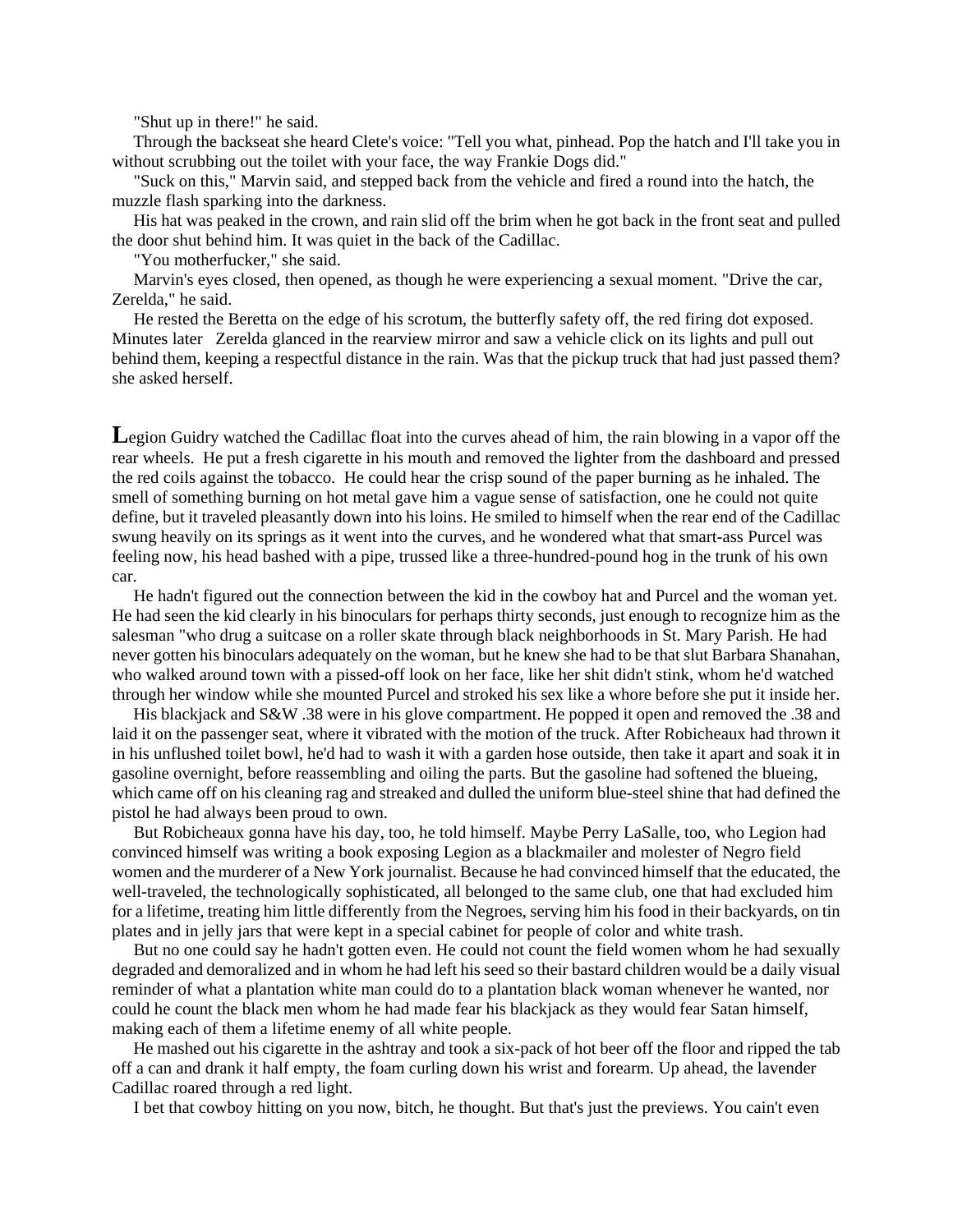guess what it gonna be like tonight. You gonna see, you. He finished his beer and tossed the can out the window. He looked in the wide-angle mirror and watched the can bounce crazily in the middle of the road.

**Z**erelda drove where Marvin pointed, in this instance down a winding road bordered with ditches that were brimming with rainwater, to a dirt driveway that led past a church whose roof was embedded with a fallen persimmon tree. They passed a house that was stacked inside with baled hay, and Marvin told her to park behind the house, in a stand of slash pines and water oaks, and to cut the ignition and the headlights.

 The hood of the Cadillac smoked in the rain, the engine ticking in the silence. There was no sound at all from the trunk.

 "I got a place fixed up for us in the house. Food and soda, bedrolls, mosquito repellent, a Coleman lantern, paper towels, a mess of board games. I dint forget anything, I don't think," Marvin said, his lips pursed.

"Board games? We're gonna play board games here?" she said.

 "Yeah, or anything you want to do. Till I can get rid of him." He nodded toward the trunk. "I'm gonna hide the Cadillac in a barn back in them trees. I'll borrow a car for us till I can buy us one in Texas. We'll cross into Mexico on the other side of Laredo."

 "You think I'm staying with you? That's the plan? After you shot Clete and beat the shit out of me?" she said.

 "What did you expect? You wouldn't do anything I tole you. I think it was the way you was brought up, Zerelda. I'd like to have kids with you, but you're gonna have to change your attitude about a lot of things."

"Are you insane? I wouldn't let you touch the parings from my toenails."

 "See? That's what I mean. It's being around them Sicilian criminals all your life. They give you that potty mouth," he said.

 He pulled the keys out of the ignition and stepped out into the drizzle, the Beretta hanging from his right hand. He walked around the front of the car and opened the door for her. She could smell the odor of ozone and humus and evaporated salt in the air and the drenched earth out in the sugarcane fields, a fecund heaviness she had always associated with life and birth, then the wind changed and an execrable stench struck her face like a fist.

"God, what is that?" she said.

 "It's them pigs. They shouldn't be penned up like that. The germs gets in the groundwater, too. This state don't have no environmental direction. Fact is, I'm gonna turn them poor critters out right now," he said.

 He walked to the hog pen and kicked down the rails on one side, then threw dirt clods at the hogs to spook them into the woods. But they milled in circles, grunting, and stayed inside the confines of the pen. He watched them, perplexed, and sprayed an atomizer of breath freshener into his mouth.

"That's some dumb animals," he said, then saw Zerelda walking toward the road.

She felt his hand clench her under the arm and turn her back toward the house.

"You're a handful, woman. I'm gonna need to keep an eye on you," he said.

 She looked at his chiseled profile, the smoothness of his complexion, his country-boy good looks and the vacuous serenity in his eyes, and she wondered, almost desperately, who lived inside his skin, whom she should address herself to.

 But she realized his attention was diverted now, that he was staring at a pickup truck that had stopped on the road and was backing up to the small wooden bridge over the rain ditch. He chewed on his lip, hesitating only a moment, then pushed the Beretta inside her blouse, flat against her back, and began walking with her toward the truck.

 "The man who taught me sales always said 'A good salesman is a good listener. The customer will always tell you what he wants if you'll just listen,'" Marvin whispered in her ear. "Just smile at this fellow while he talks. We'll tell him what he needs to hear and he'll go on about his bidness. There ain't nothing to it."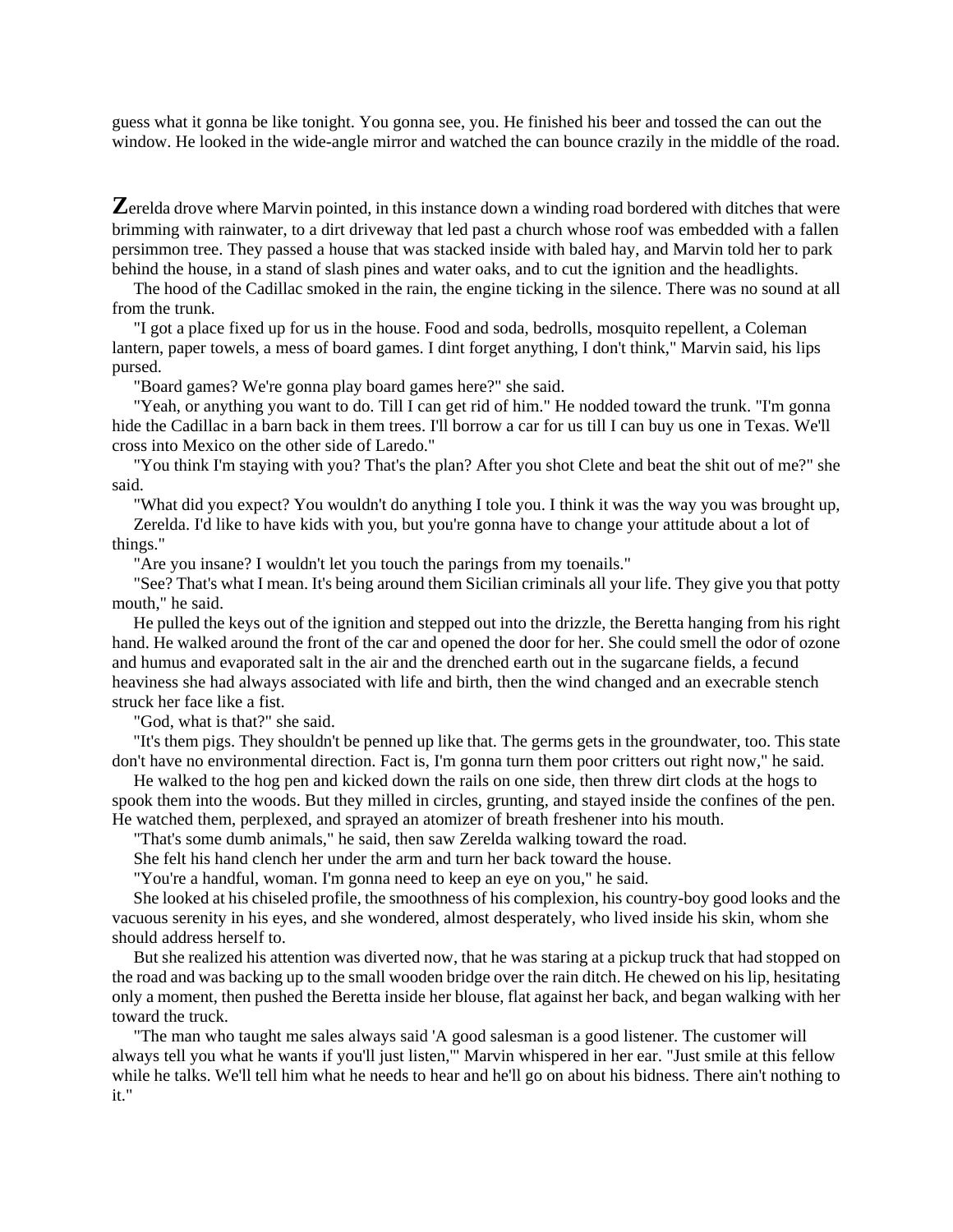She watched a man in a straw hat and khaki shirt and trousers get out of the truck, a lit cigarette hanging from the corner of his mouth. He looked up and down the road, as though lost, then approached them, his boots hollow sounding on the wooden bridge that spanned the rain ditch. He nodded his head deferentially.

"I got lost on the turn-off to Pecan Island, me," he said.

"Just go a half mile back. This road here don't go nowhere except down to the bay," Marvin said.

The man in the straw hat puffed on his cigarette and looked down the road, bemused.

"You could have fooled me. I t'ought this went to Abbeville," he said.

"No, sir, it don't go nowhere," Marvin said.

'Y'all been fucking?" the man said.

"What?" Marvin said.

"I ain't caught y'all fucking, huh?" he said.

Both Marvin and Zerelda looked at the man, stupefied.

"You t'ink you bad, you?" the man said to Marvin.

 He reached out, his cigarette still in his mouth, and grabbed Marvin by his shirt and ripped him away from Zerelda, the Beretta tangling under her blouse, falling to the ground. Almost simultaneously the man removed a blackjack from his side pocket and whipped it down between Marvin's eyes, then across the side and back of his skull as though he were driving nails in wood.

Marvin was unconscious before he hit the ground.

Zerelda's mouth hung open.

"You with Vermilion Parish? The sheriff's department?" she said.

"Ain't none of your bidness who I am, bitch. Where's Barbara Shanahan at?"

"Shanahan?" she said.

His fist seemed to explode in the center of her face.

The rain had stopped altogether when I came around the curve and saw the wood-frame church, the boughs of the persimmon tree, still in leaf, protruding from its crushed roof. I parked on the side of the road and cut the headlights. There were no vehicles in the yard or out in the trees, at least none that I could see, but the wooden bridge over the rain ditch was stenciled with fresh tire tracks. I rolled down the window and listened.

"What's that noise?" Sal, the ex-soldier, asked.

"I don't know," I replied.

 It was an irregular, cacophonous sound, like a tractor-mower idling and misfiring, perhaps without a muffler.

I slipped my .45 out of its holster and opened the door of my truck.

"What you gonna do, Loot?" Sal asked.

"I'll be back in a few minutes," I said.

"That don't sound too good. I think I'd better come along," he said.

"Wrong," I said.

He got out of the truck and grinned. "You gonna arrest me?" he said.

"I might," I said.

 But he wasn't impressed with my attempt at sternness, and we crossed the bridge and saw two sets of vehicle tracks, one overlapping the other, both leading past the frame house filled with baled hay. Sal stooped down and picked up a Beretta nine-millimeter lying by a puddle of water. He tapped the mud out of the barrel and used his shirttail to wipe the mud off the grips and hammer and trigger guard, then pulled the slide far back enough to see the bright brass glint of a round already seated in the chamber.

I extended my hand for him to give me the gun, but he only grinned again and shook his head.

 The moon looked like a piece of burnt pewter inside the clouds now, and in the pale light it gave off I could see hogs rooting at the edge of a flooded woods. I walked on ahead of Sal, past the church and the house where the preacher must have once lived, the sound of a gasoline-or diesel-powered engine growing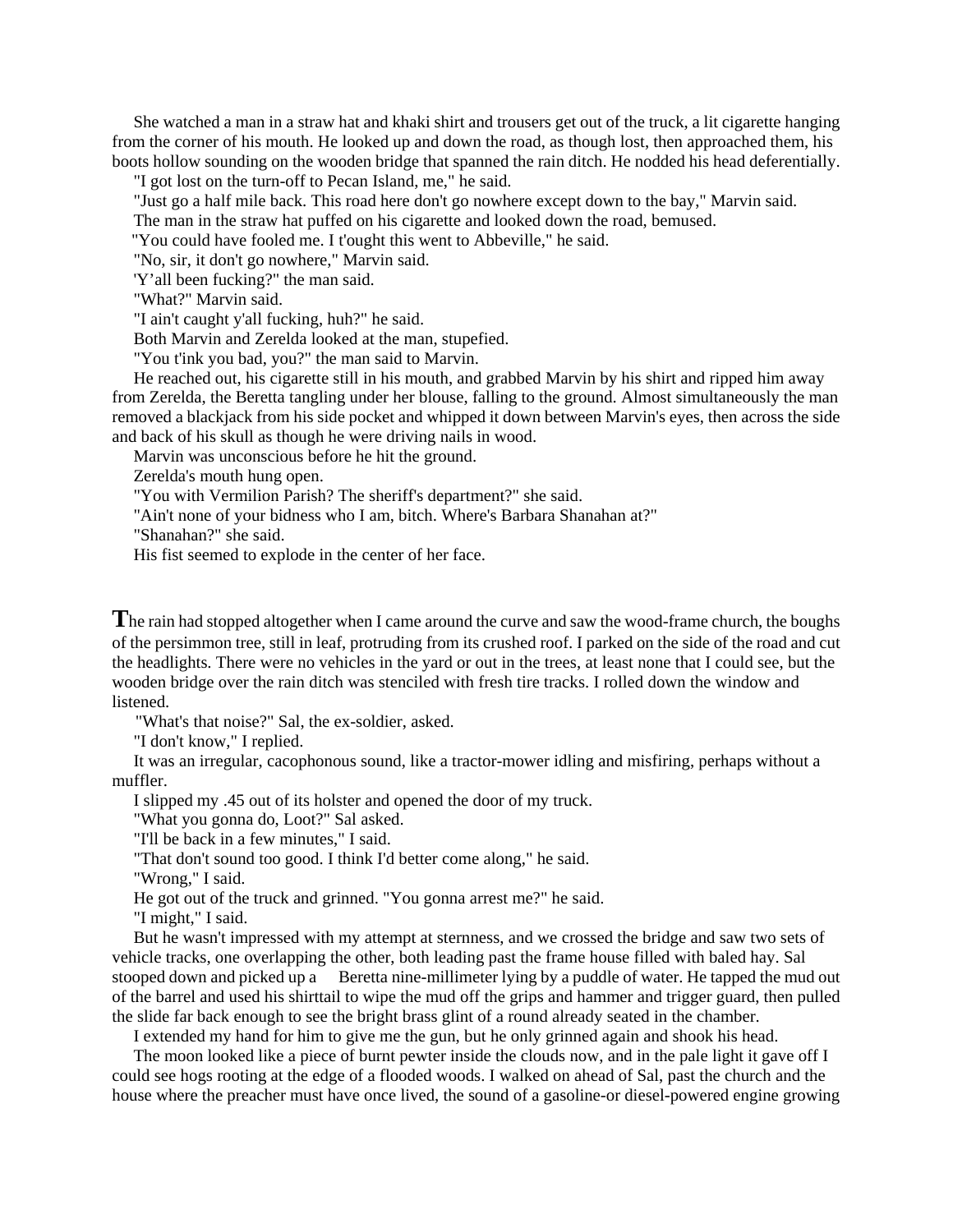louder. On the far side of a three-sided tin shed, someone turned on a lantern of some kind, one that exuded a dull white luminescence.

 Out in the trees I could see Clete's Cadillac convertible and Legion's red pickup truck. The hatch to the Cadillac was open, gaping, the trunk empty. I bent down, the .45 gripped in two hands, and got closer to the shed and looked through the back window at the collection of tar cookers and road graders and bulldozers that had been stored there by a parish maintenance crew. A battery-powered Coleman lantern burned on the ground, the humidity in the air almost iridescent in the glow of me neon tubing.

 Legion Guidry was filling a bucket from a water tap. Marvin Oates lay unconscious on the ground, his hair matted with straw and mud. Close by, Zerelda sat against a wood post. Her wrists were bound behind the post with electrician's tape. But it was Clete Purcel who was obviously in the most serious jeopardy. He was slumped over by the lantern, his head hanging down, his eyes half shut with trauma and blood loss, the back of his shirt a dark red.

 A tree-shredding machine idled on the outer edge of the shed, the ejection funnel aimed out into the darkness, the entry chute that fed into the blades pointed back at Clete.

Legion turned off the tap and threw the bucket of water into Marvin's face.

"Get up, boy. You fixing to hep me make some pig food, you," he said.

 Marvin blew water out of his nostrils and mouth and pushed himself up on his hands. Legion shoved him in the shoulder with his boot.

"Don't make me tell you twice, no," he said.

"I dint hear you," Marvin said.

 "Pick up the other side of that shithog. He going in the grinder. You be good, maybe you won't end up there, too," Legion said.

Marvin glanced at Zerelda.

"What about her?" he asked.

"She lay down wit' the wrong dog. She got his fleas," Legion said.

Marvin rose to his feet, his face dazed, his eyes looking back at Zerelda.

 "You'll let me go?" he said, the register of his voice falling. Then the skin on his face seemed to shrink when he heard the fear and cowardice in his own words.

 I started to stand up straight, to move around the edge of the shed, where I could have a clear shot at Legion. But I felt an open handcuff come down on my right wrist, the steel tongue ratcheting into the lock. Sal locked the other end of the cuffs on a water pipe that elbowed out of the shed into the ground.

 My handcuff key was in my right pocket and I couldn't reach it with my left hand. I tried to grab his arm as he walked away from me, but he only turned and grinned, lifting a finger to his lips.

Sal rounded the corner of the shed and aimed the Beretta with both hands at Legion's chest.

Legion released Clete's arm, his eyes focusing on Sal, as though recognizing an.old enemy.

"Where you come from, you?" Legion said.

"Looks like you been causing folks a lot of grief," Sal said.

"I ain't got no quarrel wit' you."

"Time for you to check out, Jack. I don't mean boogie on down the road, either," Sal said.

 Legion stepped backward, tripping over the water bucket, his .38 revolver pushed down in his belt, a loud hiss rising from his throat. Then he bolted for the woods.

 Sal began shooting, the recoil of the Beretta jerking against his wrists, sparks flying from the barrel. I had worked my right pants pocket inside out with my left hand now, and I inserted my handcuff key into the lock on my wrist and ran around the corner of the shed with my .45.

 I could see Legion running through the woods toward the bay, hogs scattering around him, while Sal fired all ten rounds from the Beretta. A bolt of lightning struck the bay or the woods, I couldn't tell which, and I saw Legion's silhouette in the illumination, like a piece of scorched tin. Then the woods were dark again, and I saw Clete looking up at me in the glow of the Coleman lantern, his face white, a smile at the corner of his mouth.

"Better hook up the pinhead, big mon," he said.

I cuffed Marvin Oates and put him on the ground, then knelt down and used my pocketknife to cut the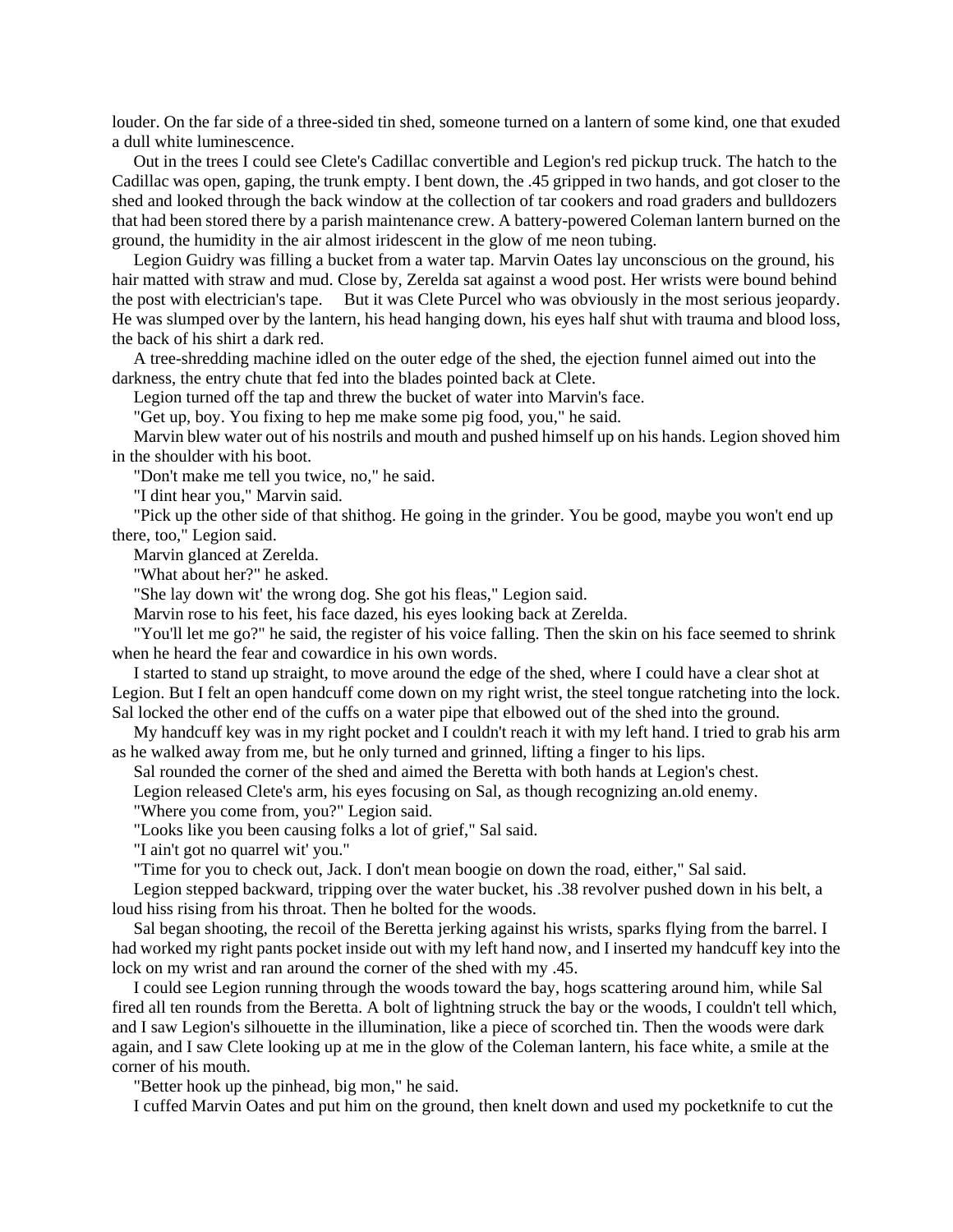tape on Zerelda's wrists. A pair of headlights bounced across the wooden bridge over the rain ditch, levering up and down as the car came too fast across the ground. Then Joe Zeroski's Chrysler braked by the shed and Joe and Baby Huey got out on each side. Joe wore a pair of tight slacks and a formfitting strap undershirt, his flat chest rising and falling, his vascular arms pumped. He studied his niece's battered face and stroked her hair.

 Then he looked down at Marvin Oates. A small chrome-plated automatic pistol protruded from his pocket.

"This is the man who beat my daughter to death?" he said.

"We going to have a problem here, Joe?" I said.

"I asked you if this is the piece of shit who killed my Linda."

"Yes, sir, I think he probably is," I said.

 Joe stared at Marvin a long time, the nails of his right hand cutting into his palm. His nostrils whitened around the rims and his hand floated toward his pants pocket.

"Joe—" I began.

He removed a handkerchief from his back pocket and reached down to Marvin's face with it.

 "He's got a runny nose. It ain't nice to look at. You ought to wipe it for him," Joe said. When he finished, he threw the handkerchief on the ground.

**T**wenty minutes later Helen Soileau and I watched the paramedics load Clete and Zerelda into an ambulance and take them to an emergency receiving room in Abbeville. The sky was still churning with black clouds, the air loud with crickets and the sound of tree frogs. I looked for the ex-soldier named Sal Angelo but found him nowhere. The last I had seen him, he had walked into the trees, but I could not remember seeing him come out. The coroner and several Vermilion Parish deputies were deep in the woods, almost to the bay, their flashlights bouncing off the trees and scrub brush.

"He locked you up with your own cuffs?" Helen said.

"Yeah, I'd left them on the truck seat," I said.

"Why'd he want to cap Guidry?"

"He knew I was going to do it," I replied.

"I didn't hear you say that."

 She watched the coroner and three Vermilion Parish sheriff's deputies come out of the woods with a zipped body bag. The bag looked heavy, sagging in the center, and the deputies had trouble holding on to the corners.

"Did you talk to the coroner?" Helen asked.

"No," I replied.

"Your friend must have been the worst shot in the U.S. Army," she said.

"What do you mean?"

 "There were no wounds in Guidry's body. It looks like he was hit by lightning. His boots were blown off his feet," she said.

"Lightning?" I said.

 "Anyway, he didn't go out alone. He was floating around with a bunch of dead pigs. Buy me coffee, Pops?" she said.

## **EPILOGUE**

It's winter now, and Clete Purcel and I hunt ducks out on Whiskey Bay like two duffers who have no need